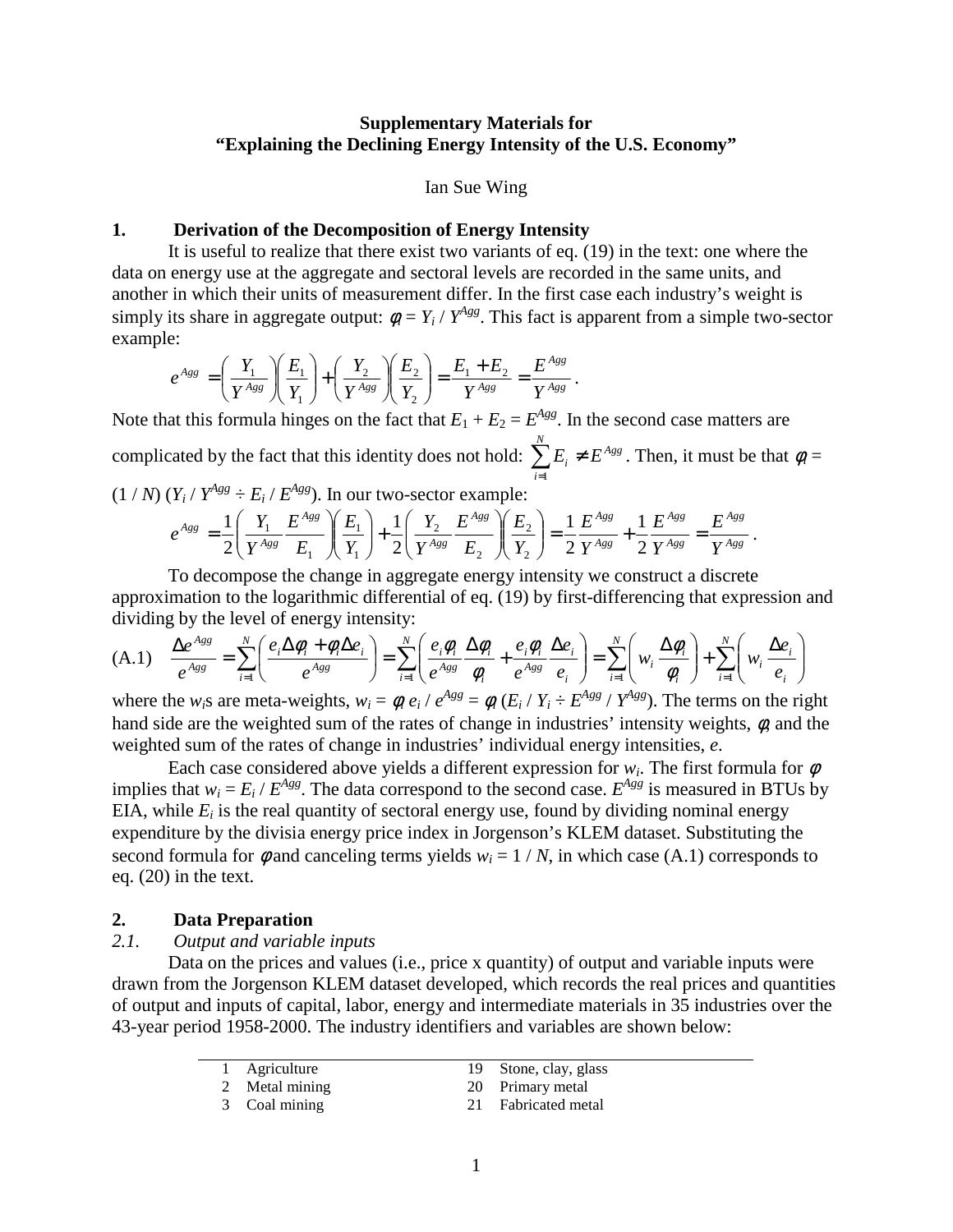| 4  | Oil and gas extraction          | 22 | Machinery, non-electrical           |
|----|---------------------------------|----|-------------------------------------|
| 5  | Non-metallic mining             | 23 | Electrical machinery                |
| 6  | Construction                    | 24 | Motor vehicles                      |
| 7  | Food and kindred products       | 25 | Transportation equipment & ordnance |
| 8  | Tobacco                         | 26 | Instruments                         |
| 9  | Textile mill products           | 27 | Misc. manufacturing                 |
| 10 | Apparel                         | 28 | Transportation                      |
| 11 | Lumber and wood                 | 29 | Communications                      |
| 12 | Furniture and fixtures          | 30 | Electric utilities                  |
| 13 | Paper and allied                | 31 | Gas utilities                       |
| 14 | Printing, publishing and allied | 32 | Trade                               |
| 15 | Chemicals                       | 33 | Finance Insurance and Real Estate   |
| 16 | Petroleum and coal products     | 34 | Services                            |
| 17 | Rubber and misc plastics        | 35 | Government enterprises              |
| 18 | Leather                         |    |                                     |
|    |                                 |    |                                     |
|    | A. Price<br>Variable            |    | <b>B.</b> Value<br>C. Quantity      |

| Variable  | A. Price    | B. Value    | C. Quantity                   |
|-----------|-------------|-------------|-------------------------------|
| Output    | $P_{Y,i,t}$ | -           |                               |
| Labor     | $P_{L,i,t}$ | $V_{L,i,t}$ | $L_{i,t} = V_{L,t} / P_{L,t}$ |
| Energy    | $P_{E,i,t}$ | $V_{E,i,t}$ | $E_{i,t} = V_{E,t} / P_{E,t}$ |
| Materials | $P_{M,i,t}$ | $V_{M,i,t}$ | $M_{i,t} = V_{M,t} / P_{M,t}$ |

The energy quantity series which resulted from the calculation in column C above were problematic in that they did not even approximately correspond to the energy use series in physical units tabulated for several industries by EIA. My remedy was to retain Jorgenson's energy value series (*VE,i,t*) but adjust the corresponding price series by employing data on energy use in physical units (which I denote  $\tilde{Q}_{E,i,t}$ ) from the following official sources:

| Industry                 | Date Range | Source                                                           |
|--------------------------|------------|------------------------------------------------------------------|
| Agriculture              | 1958-2000  | USDA Agricultural Productivity in the U.S. database              |
|                          |            | http://www.ers.usda.gov/Data/AgProductivity/                     |
| Manufacturing industries | 1974-1998  | DOE/EIA Manufacturing Energy Consumption Survey                  |
|                          |            | http://www.eia.doe.gov/emeu/mecs/mecs94/consumption/dtotal1.html |
|                          |            | http://www.eia.doe.gov/emeu/mecs/mecs94/consumption/dtotal.html  |
| Transportation,          | 1958-2000  | DOE/EIA Annual Energy Review, Table 2.1a                         |
| Electric power           |            | http://www.eia.doe.gov/emeu/aer/txt/ptb0201a.html                |
| Petroleum refining       | 1958-2000  | DOE/EIA Annual Energy Review, Table 5.8                          |
|                          |            | http://www.eia.doe.gov/emeu/aer/txt/ptb0508.html                 |
| Natural gas              | 1958-2000  | DOE/EIA Annual Energy Review, Table 6.1*                         |
|                          |            | http://www.eia.doe.gov/emeu/aer/txt/ptb0601.html                 |

\* These data give the gross consumption of natural gas, not the net consumption by the gas industry to deliver product to its final uses. In the absence of data on the latter, the former was used as a proxy. My simple assumption is that a fixed proportion of the delivered product is used in pumping operations.

The base year for the Jorgenson price series (i.e., the year in which all price indices are one) is 1996. This characteristic of the data was exploited to construct new indices of sectoral energy quantities ( $Q_{E,i,t}^{New}$ ) by re-basing the energy quantities in physical units:

$$
Q_{E,i,t}^{\text{New}} = V_{E,i,t} \times \tilde{Q}_{E,i,t} \, / \, \tilde{Q}_{E,i,1996} \, .
$$

The new energy price series ( $P_{E,i,t}^{\text{New}}$ ) were then constructed as: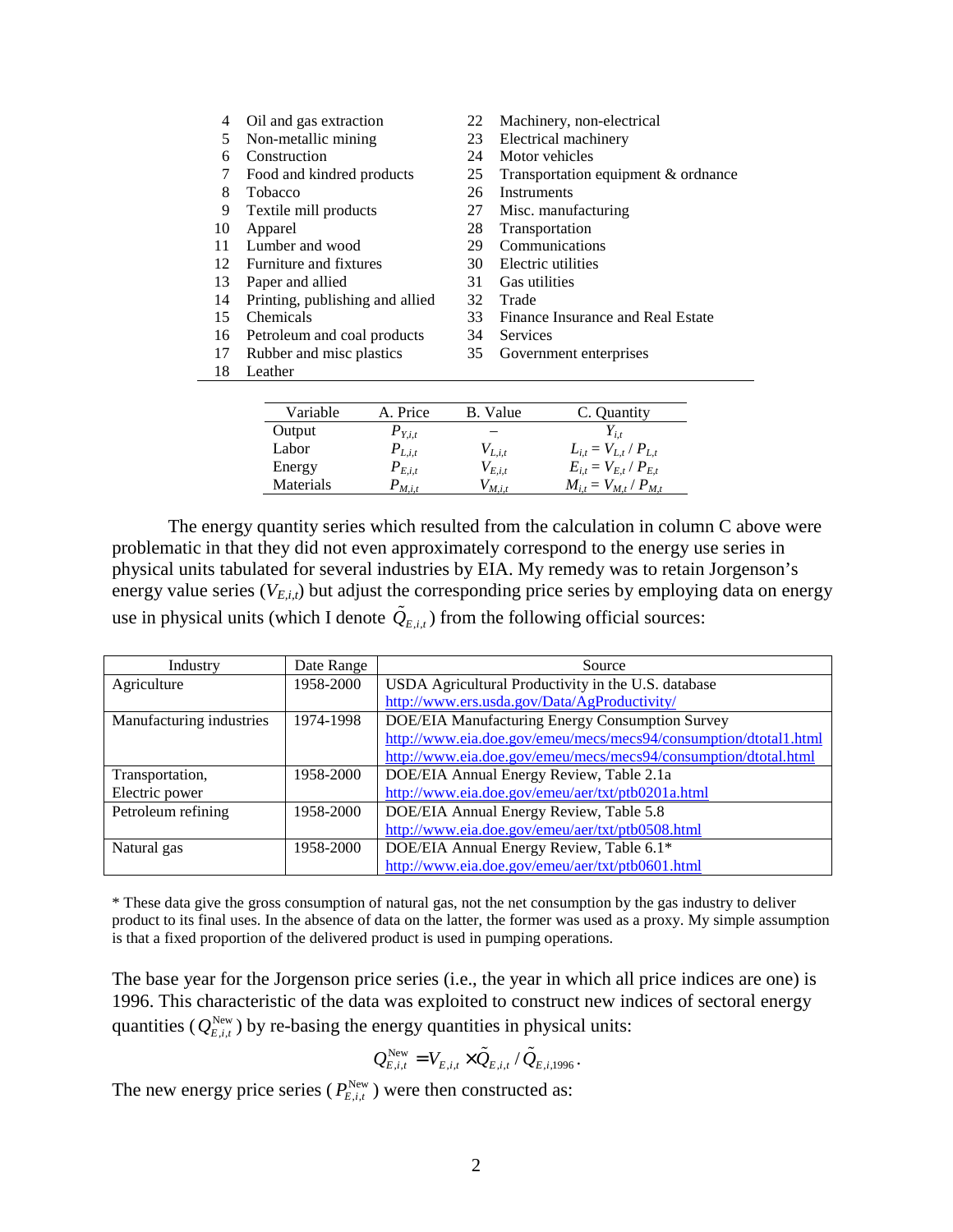$$
P_{E,i,t}^{\text{New}} = V_{E,i,t} / Q_{E,i,t}^{\text{New}}.
$$

# *2.2. Quasi-fixed inputs*

Data on quasi-fixed inputs came from BEA data files on the real cost net stocks of nonresidential fixed assets (http://bea.gov/bea/dn/faweb/Details/Index.html), which tabulate the stocks of 61 types of capital in 62 industry groups over the period 1925-2001. These series were truncated to match the time period of the Jorgenson dataset and apportioned among industry categories to match Jorgenson's 35 sectors (approximate 2-digit SIC). These data did not record information on government enterprises. I therefore constructed estimates for the real cost net capital stocks in this industry using the equipment and structures series from the Net Stock of Government Fixed Assets tables in the NIPAs (Tables 7.1B and 7.1B). These data were disaggregated by imputing values for the various categories of equipment based on the annual shares of the different asset groupings in the total capital stock of the services sector. The last step was to aggregate the detailed assets into the five broad classes used in the paper: information and communication technology (IT), electrical equipment, machinery, vehicles, and buildings and structures. The final dataset is tabulated in section 5.

|                                       |                                                  |                                         | A. Input Substitutability: Energy       |                                      |                                          |
|---------------------------------------|--------------------------------------------------|-----------------------------------------|-----------------------------------------|--------------------------------------|------------------------------------------|
|                                       | $\overline{\xi}_{\textit{IT},\textit{E}}$        | $\overline{\xi}_{Equipment,E}$          | $\overline{\xi}_{\textit{Machinery},E}$ | $\overline{\xi}_{\text{Vehicles},E}$ | $\overline{\xi}_{\textit{Structures},E}$ |
| Rubber & plastics                     |                                                  | 0.004                                   |                                         |                                      | 0.033                                    |
| Primary metal                         | $-0.018$                                         |                                         | $-0.083$                                |                                      |                                          |
| Transportation                        |                                                  |                                         |                                         | 0.024                                |                                          |
| Electric utilities                    | 0.037                                            |                                         | 0.056                                   |                                      | 0.009                                    |
|                                       |                                                  |                                         | B. Input Substitutability: Materials    |                                      |                                          |
|                                       | $\bar{\xi}_{\scriptscriptstyle{\mathit{\Pi},M}}$ | $\overline{\xi}_{\textit{Equipment},M}$ | $\overline{\xi}_{\textit{Machinery},M}$ | $\xi_{\text{Vehicles,M}}$            | $\overline{\xi}_{\textit{Structures},M}$ |
| Non-metal mining                      | $-0.055$                                         |                                         |                                         |                                      |                                          |
| Food & allied                         |                                                  |                                         |                                         |                                      | 0.514                                    |
| Petroleum & coal                      |                                                  |                                         |                                         | $-0.118$                             |                                          |
| Primary metal<br>Electric utilities   | $-0.082$<br>$-0.115$                             |                                         |                                         |                                      | $-0.011$                                 |
|                                       |                                                  |                                         |                                         |                                      |                                          |
|                                       |                                                  |                                         | C. Efficiency                           |                                      |                                          |
|                                       | $\overline{\xi}_{\pi,\underline{r}}$             | $\overline{\xi}_{\mathit{Equipment},T}$ | $\overline{\xi}_{\textit{Machinery},T}$ | $\overline{\xi}_{\text{Vehicles},T}$ | $\overline{\xi}_{Structures,T}$          |
| Non-metal mining                      |                                                  |                                         |                                         | 0.006                                | 0.007                                    |
| Construction                          |                                                  |                                         | 0.019                                   |                                      |                                          |
| Food & allied                         |                                                  |                                         |                                         |                                      | $-0.021$                                 |
| Tobacco                               |                                                  | $-0.075$                                |                                         |                                      | 0.024                                    |
| Textile mill prod.<br>Lumber & wood   | 0.066                                            |                                         | $-0.038$                                |                                      |                                          |
| Paper & allied                        |                                                  | 0.068                                   |                                         | 0.089                                | $-0.010$                                 |
| Printing & pub.                       |                                                  | $-0.024$                                |                                         |                                      |                                          |
| Rubber & plastics                     |                                                  | $-0.015$                                |                                         | 0.007                                | 0.025                                    |
| Stone clay & glass                    | $-0.017$                                         |                                         |                                         |                                      |                                          |
| Primary metal                         | $-0.004$                                         |                                         |                                         |                                      |                                          |
| Transportation                        |                                                  |                                         |                                         | $-0.023$                             |                                          |
| Communications                        |                                                  |                                         |                                         |                                      |                                          |
|                                       |                                                  |                                         | $-0.031$                                |                                      |                                          |
| Electric utilities                    | $-0.008$                                         | 0.003                                   | 0.019                                   |                                      | 0.003                                    |
| Financial Serv.<br>Gov't. enterprises |                                                  |                                         | 0.034                                   | $-0.202$<br>0.018                    |                                          |

#### **3. Detailed Effects of Embodiment on Input Substitutability and Efficiency**

Only significant estimates are shown.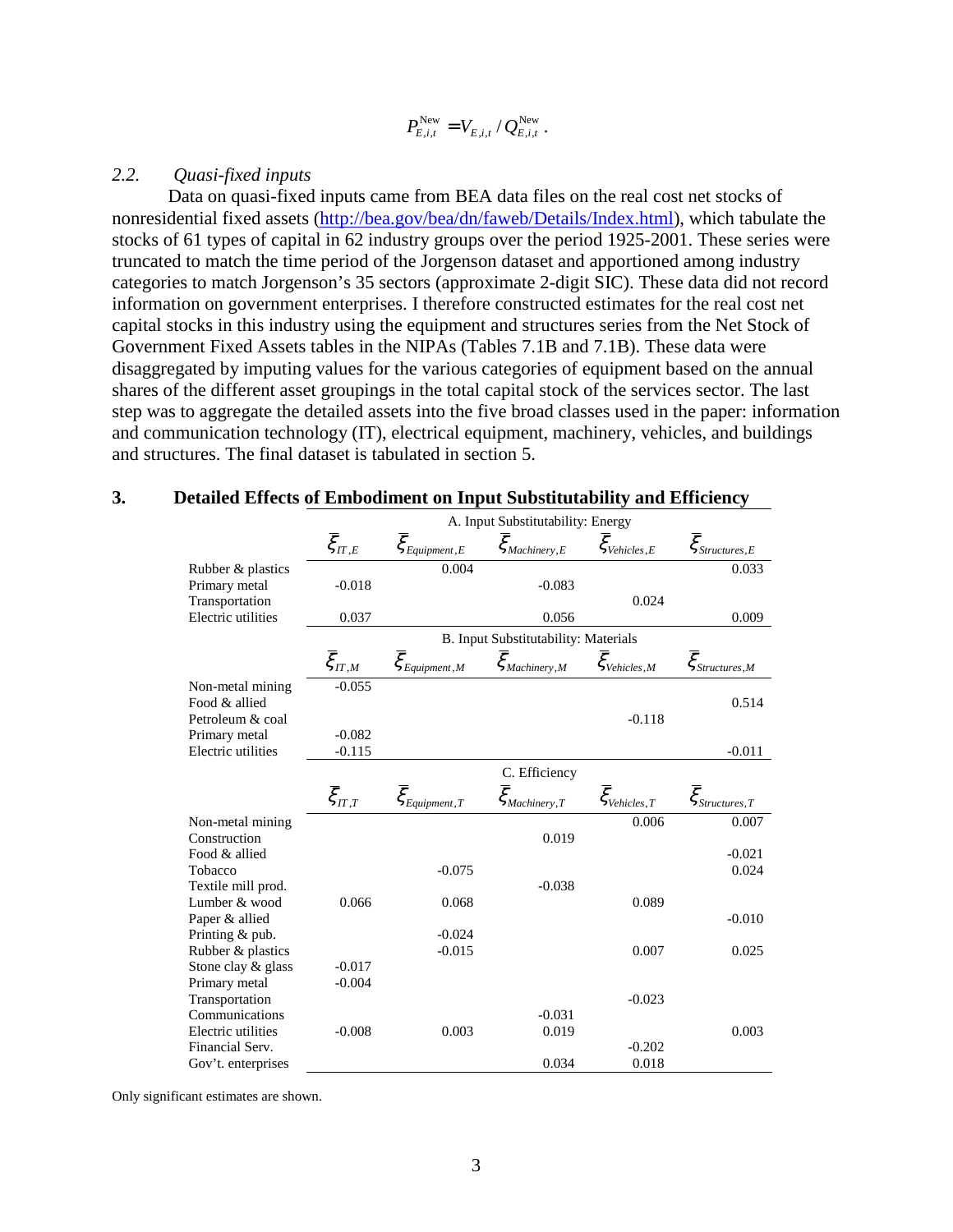|                                |            | Agriculture    |           | Metal mining          |             | Coal mining           |             | Crude oil & gas  |            | Non-metal mining  |             | Construction         |
|--------------------------------|------------|----------------|-----------|-----------------------|-------------|-----------------------|-------------|------------------|------------|-------------------|-------------|----------------------|
| $\mathfrak{o}_E$               | 0.0013     | (0.0162)       | 0.0395    | (0.0309)              | 0.0534      | (0.0443)              | 0.2514      | $(0.1239)$ **    | 0.1638     | $(0.0169)$ ***    | 0.0255      | $(0.0093)$ ***       |
| $\mathcal{O}_{EE}$             | $-0.0081$  | $(0.0018)$ *** | 0.0054    | (0.0212)              | $-0.0336$   | $(0.0113)$ ***        | 0.0332      | $(0.0115)$ ***   | 0.0493     | $(0.0145)$ ***    | $-0.0089$   | $(0.0016)$ ***       |
| $\alpha_{EM}$                  | 0.0086     | $(0.0029)$ *** | $-0.0056$ | (0.0169)              | 0.0193      | $(0.0099)*$           | $-0.0249$   | $(0.0151)^*$     | $-0.0873$  | $(0.0131)$ ***    | $-0.0041$   | (0.0062)             |
| $\alpha_{ET}$                  | 0.0001     | (0.0002)       | 0.0028    | $(0.0008)$ ***        | $-0.0033$   | $(0.0013)$ ***        | $-0.0025$   | (0.0021)         | $-0.0004$  | (0.0003)          | $-0.0005$   | $(0.0003)*$          |
| $O_{IT, E}$                    | $-0.2876$  | (1.2184)       | $-4.6259$ | $(0.9860)$ ***        | $-2.8509$   | (4.4690)              | $-4.4922$   | (5.8496)         | $-1.0461$  | $(0.3269)$ ***    | $-2.4048$   | $(1.3588)*$          |
| $\alpha_{Equipment, \ E}$      | 0.1412     | (0.2805)       | 0.5522    | $(0.2564)$ **         | 2.1615      | (2.9958)              | 5.3556      | $(3.0739)*$      | $-0.3173$  | $(0.1120)$ ***    | 2.3822      | $(0.9317)$ **        |
| $\alpha$ Machinery, E          | 0.0115     | (0.0390)       | 0.1479    | $(0.0443)$ ***        | $-0.0825$   | (0.0643)              | 0.7318      | (0.4717)         | $-0.0542$  | $(0.0322)*$       | $-0.4187$   | $(0.1840)$ **        |
| $\alpha_{Vehicles, E}$         | 0.0518     | (0.0543)       | 0.0347    | (0.1713)              | 0.6989      | $(0.3748)*$           | 1.7216      | (1.1309)         | 0.2047     | $(0.1045)^*$      | 0.8783      | $(0.2819)$ ***       |
| $a_{\text{Structures, }E}$     | 0.0118     | (0.0145)       | $-0.0418$ | $(0.0241)$ *          | 0.1955      | $(0.0268)$ ***        | $-0.2719$   | $(0.0813)$ ***   | 0.0505     | $(0.0202)$ **     | $-0.0287$   | (0.1370)             |
| $\alpha_{Knowledge, E}$        | $-35.3378$ | (24.7742)      | 1.8186    | $(1.1034)*$           | 0.0375      | (0.0894)              | $-340.5450$ | (271.7840)       | $-11.7705$ | (9.2828)          | $-147.6740$ | $(78.0808)*$         |
| Adj-R2                         | 0.95       |                | 0.80      |                       | 0.78        |                       | 0.94        |                  | 0.98       |                   | 0.82        |                      |
| <b>DW</b>                      | 1.02       |                | 0.81      |                       | 1.71        |                       | 0.99        |                  | 1.91       |                   | 1.36        |                      |
|                                |            | Food & allied  |           | Tobacco products      |             | Textile mill products |             | Apparel          |            | Lumber & wood     |             | Furniture & fixtures |
| $\alpha_E$                     | $-0.0123$  | $(0.0067)$ *   | 0.0007    | (0.0005)              | 0.0413      | $(0.0106)$ ***        | 0.0264      | $(0.0091)$ ***   | 0.0611     | $(0.0118)$ ***    | $-0.0095$   | $(0.0053)*$          |
| $\alpha_{EE}$                  | $-0.0038$  | $(0.0009)$ *** | $-0.0003$ | $(0.0001)$ ***        | $-0.0065$   | $(0.0013)$ ***        | $-0.0045$   | $(0.0007)$ ***   | $-0.0046$  | $(0.0016)$ ***    | $-0.0038$   | $(0.0007)$ ***       |
| $\alpha_{EM}$                  | 0.0031     | $(0.0015)$ **  | 0.0002    | $(0.0001)$ *          | $-0.0084$   | $(0.0021)$ ***        | $-0.0064$   | $(0.0038)*$      | 0.0043     | (0.0042)          | 0.0105      | $(0.0028)$ ***       |
| $a_{ET}$                       | 0.0000     | (0.0001)       | 0.0001    | $(0.0000)$ ***        | $-0.0003$   | (0.0003)              | 0.0000      | (0.0001)         | $-0.0016$  | $(0.0004)$ ***    | 0.0005      | $(0.0001)$ ***       |
| $O_{IT, E}$                    | 0.1622     | (0.2348)       | 0.2824    | $(0.0538)$ ***        | $-0.1194$   | (0.2784)              | $-0.3851$   | (0.2927)         | 2.0081     | $(0.4587)$ ***    | $-0.1257$   | (0.3218)             |
| $\alpha_{Equipment, \ E}$      | 0.2815     | (0.3895)       | $-0.1900$ | $(0.0285)$ ***        | 0.0166      | (0.1840)              | 0.9013      | $(0.3995)$ **    | 1.6772     | $(0.6740)$ **     | $-0.8384$   | $(0.2686)$ ***       |
| $\alpha_{Machinery, E}$        | $-0.0873$  | (0.0598)       | $-0.0217$ | $(0.0082)$ ***        | 0.1055      | $(0.0340)$ ***        | 0.0910      | (0.0758)         | $-0.4582$  | $(0.0834)$ ***    | 0.0876      | (0.0770)             |
| $\alpha_{Vehicles, E}$         | 0.2134     | (0.1716)       | 0.1089    | (0.0749)              | 0.0009      | (1.1856)              | $-0.5941$   | (0.3668)         | 1.1202     | $(0.1833)$ ***    | 0.5022      | $(0.2876)*$          |
| $a_{\text{Structures, }E}$     | 0.2105     | $(0.0397)$ *** | 0.0321    | $(0.0079)$ ***        | $-0.0626$   | (0.0382)              | $-0.0717$   | (0.0851)         | 0.1593     | $(0.0668)$ **     | $-0.0153$   | (0.0438)             |
| $\alpha_{Knowledge, E}$        | 0.2620     | (0.5995)       | $-0.0802$ | (0.0526)              | $-0.0154$   | (0.0963)              | $-14.7485$  | $(5.7785)$ **    | $-15.1966$ | (9.9407)          | 0.4445      | (5.3961)             |
| Adj- $R2$                      | 0.92       |                | 0.97      |                       | 0.88        |                       | 0.88        |                  | 0.92       |                   | 0.89        |                      |
| <b>DW</b>                      | 1.41       |                | 1.73      |                       | 0.78        |                       | 0.97        |                  | 1.26       |                   | 2.21        |                      |
|                                |            | Paper & allied |           | Printing & publishing |             | Chemicals             |             | Petroleum & coal |            | Rubber & plastics |             | Leather              |
| $\alpha_E$                     | 0.0237     | $(0.0142)*$    | 0.0006    | (0.0028)              | 0.0118      | (0.0550)              | 0.2867      | $(0.0954)$ ***   | 0.0507     | $(0.0074)$ ***    | 0.0021      | (0.0026)             |
| $\mathcal{O}_{EE}$             | $-0.0064$  | $(0.0018)$ *** | $-0.0019$ | $(0.0003)$ ***        | $-0.0093$   | (0.0062)              | $-0.0101$   | $(0.0039)$ ***   | $-0.0208$  | $(0.0033)$ ***    | $-0.0081$   | $(0.0011)$ ***       |
| $\alpha_{EM}$                  | $-0.0020$  | (0.0047)       | 0.0030    | $(0.0016)*$           | 0.0132      | (0.0115)              | 0.0121      | $(0.0055)$ **    | 0.0047     | (0.0037)          | 0.0061      | $(0.0017)$ ***       |
| $\alpha_{ET}$                  | 0.0001     | (0.0002)       | 0.0002    | $(0.0001)$ ***        | 0.0007      | (0.0015)              | 0.0007      | (0.0026)         | $-0.0005$  | $(0.0002)$ ***    | 0.0003      | $(0.0001)$ ***       |
| $O_{IT, E}$                    | $-0.2575$  | (0.2129)       | 0.0017    | (0.0131)              | 0.2967      | (0.7473)              | 23.3216     | (23.1987)        | 0.8499     | $(0.2617)$ ***    | 1.4780      | $(0.2724)$ ***       |
| $\mathcal{O}_{Equipment, \ E}$ | $-0.0466$  | (0.1391)       | $-0.1508$ | $(0.0452)$ ***        | $-0.5935$   | (0.3999)              | 2.3439      | (1.5062)         | $-1.8198$  | $(0.2584)$ ***    | $-2.4346$   | $(0.3233)$ ***       |
| $O$ <i>Machinery</i> , $E$     | $-0.0315$  | (0.0422)       | 0.0359    | $(0.0183)$ **         | 1.0620      | $(0.3960)$ ***        | $-1.7567$   | $(0.4698)$ ***   | $-0.1111$  | $(0.0352)$ ***    | $-0.0053$   | (0.0495)             |
| $\alpha_{Vehicles, E}$         | 0.2403     | (0.3470)       | 0.0070    | (0.1456)              | 10.6341     | (8.8513)              | 5.5902      | $(2.5774)$ **    | $-2.3987$  | $(0.6951)$ ***    | $-1.6880$   | $(0.7346)$ **        |
| $a_{\text{Structures, }E}$     | 0.2050     | $(0.0799)$ **  | $-0.0038$ | (0.0192)              | $-1.0021$   | $(0.4833)**$          | 1.4776      | $(0.2434)$ ***   | 0.3609     | $(0.0677)$ ***    | 0.1076      | $(0.0297)$ ***       |
| $\alpha_{Knowledge, E}$        | $-10.3565$ | (20.6593)      | 6.1807    | (9.0739)              | $-219.5670$ | $(113.9070)*$         | $-77.1210$  | (48.6717)        | 0.1458     | (0.0988)          | 0.5646      | $(0.1759)$ ***       |
| Adj-R2                         | 0.88       |                | 0.85      |                       | 0.96        |                       | 0.90        |                  | 0.98       |                   | 0.94        |                      |
| <b>DW</b>                      | 1.02       |                | 2.09      |                       | 0.96        |                       | 1.55        |                  | 0.85       |                   | 1.40        |                      |
|                                |            |                |           |                       |             |                       |             |                  |            |                   |             |                      |

**4.Tabulation of Detailed GMM Estimates for the Energy Equation (6)** 

Standard errors robust to third-order autocorrelation in parentheses. Significance: 10% \*, 5% \*\*, 1% \*\*\*. Tabulation of Detailed GMM Estimates for the Energy Equation (continued).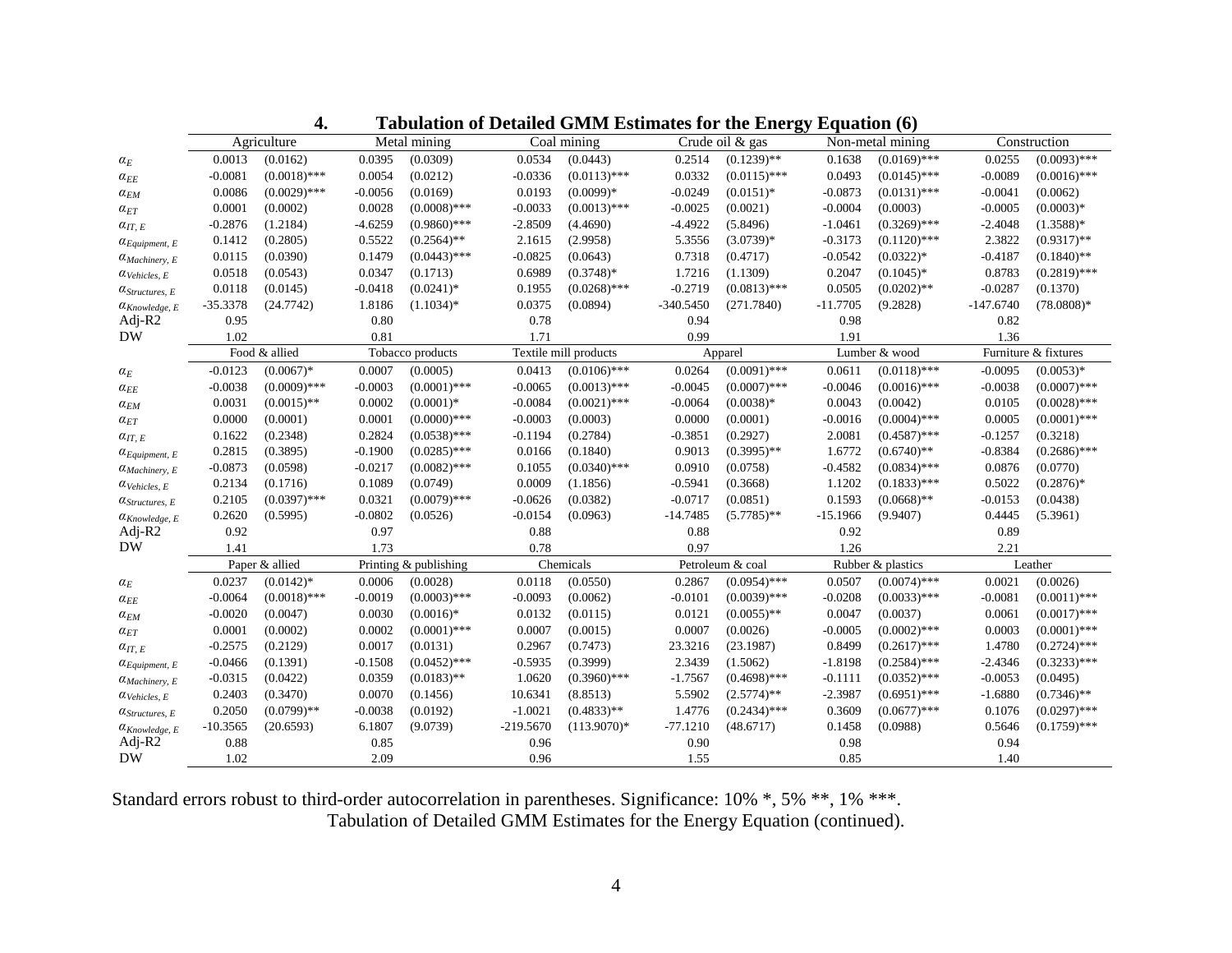|                            |           | Stone clay & glass  |             | Primary metal  |            | Fabricated metal         |             | Non-electric machinery |           | Electrical machinery |           | Motor vehicles     |
|----------------------------|-----------|---------------------|-------------|----------------|------------|--------------------------|-------------|------------------------|-----------|----------------------|-----------|--------------------|
| $\mathcal{O}_E$            | 0.0241    | (0.0206)            | 0.0559      | $(0.0090)$ *** | 0.0378     | $(0.0055)$ ***           | 0.0349      | $(0.0091)$ ***         | 0.0398    | $(0.0202)$ **        | 0.0035    | (0.0021)           |
| $\alpha_{EE}$              | $-0.0198$ | $(0.0066)$ ***      | $-0.0096$   | $(0.0021)$ *** | $-0.0083$  | $(0.0010)$ ***           | $-0.0072$   | $(0.0020)$ ***         | $-0.0307$ | $(0.0054)$ ***       | $-0.0047$ | $(0.0011)$ ***     |
| $\alpha_{EM}$              | 0.0462    | $(0.0114)$ ***      | 0.0106      | $(0.0038)$ *** | $-0.0030$  | (0.0033)                 | 0.0060      | $(0.0029)$ **          | 0.0069    | (0.0075)             | 0.0047    | $(0.0019)$ **      |
| $\alpha_{ET}$              | $-0.0001$ | (0.0004)            | 0.0000      | (0.0003)       | $-0.0005$  | $(0.0001)$ ***           | $-0.0008$   | $(0.0002)$ ***         | $-0.0001$ | (0.0005)             | 0.0002    | $(0.0001)$ ***     |
| $\alpha_{IT, E}$           | $-2.3891$ | $(0.5131)$ ***      | $-2.1977$   | $(0.4140)$ *** | 0.3367     | (0.2924)                 | 0.2246      | $(0.1183)*$            | $-0.7316$ | $(0.3005)$ **        | $-0.4076$ | (0.3864)           |
| $\alpha_{Equipment, E}$    | 0.4625    | $(0.2295)$ **       | $-0.1175$   | (0.0791)       | $-0.0481$  | (0.2962)                 | $-0.1302$   | $(0.0600)$ **          | 0.4375    | $(0.1252)$ ***       | $-0.1293$ | $(0.0674)*$        |
| $O$ <i>Machinery</i> , $E$ | 0.4987    | $(0.0857)$ ***      | 0.1580      | $(0.0357)$ *** | $-0.0230$  | (0.0366)                 | $-0.1854$   | $(0.0191)$ ***         | $-0.0430$ | (0.0840)             | 0.0612    | $(0.0204)$ ***     |
| $\alpha_{Vehicles, E}$     | 1.0965    | $(0.2004)$ ***      | 1.3554      | $(0.5949)$ **  | $-1.1165$  | $(0.3892)$ ***           | $-0.2023$   | (0.1745)               | 0.4796    | (0.9721)             | 0.2422    | (0.2795)           |
| $\alpha_{Structures, E}$   | $-0.5893$ | $(0.1309)$ ***      | $-0.1435$   | $(0.0529)$ *** | 0.1474     | $(0.0885)*$              | 0.2534      | $(0.0188)$ ***         | $-0.0288$ | (0.0767)             | $-0.0817$ | $(0.0416)*$        |
| $\alpha_{Knowledge, E}$    | 0.2313    | (6.3278)            | $-12.4559$  | (9.0494)       | $-18.0484$ | (29.1571)                | 21.3530     | (36.8593)              | 147.5660  | $(36.0265)$ ***      | 2.2081    | (3.7770)           |
| Adj- $R2$                  | 0.89      |                     | 0.94        |                | 0.97       |                          | 0.99        |                        | 0.95      |                      | 0.93      |                    |
| <b>DW</b>                  | 1.38      |                     | 1.81        |                | 0.71       |                          | 1.65        |                        | 0.95      |                      | 1.14      |                    |
|                            |           | Transport equipment |             | Instruments    |            | Misc. Manufacturing      |             | Transportation         |           | Communications       |           | Electric utilities |
| $\alpha_E$                 | 0.0080    | $(0.0043)*$         | 0.0138      | $(0.0041)$ *** | 0.0155     | $(0.0043)$ ***           | 0.0876      | $(0.0083)$ ***         | $-0.0095$ | (0.0071)             | 0.0846    | $(0.0108)$ ***     |
| $\alpha_{EE}$              | $-0.0031$ | $(0.0007)$ ***      | $-0.0019$   | $(0.0004)$ *** | $-0.0041$  | $(0.0008)$ ***           | $-0.0060$   | $(0.0009)$ ***         | 0.0026    | (0.0018)             | $-0.0088$ | $(0.0009)$ ***     |
| $\alpha_{EM}$              | 0.0028    | $(0.0012)$ **       | $-0.0009$   | (0.0012)       | $-0.0014$  | (0.0029)                 | -0.0140     | $(0.0048)$ ***         | $-0.0099$ | $(0.0056)*$          | 0.0218    | $(0.0019)$ ***     |
| $\alpha_{ET}$              | $-0.0001$ | (0.0001)            | $-0.0002$   | $(0.0001)$ *   | 0.0002     | $(0.0001)$ *             | $-0.0004$   | $(0.0002)$ **          | 0.0003    | $(0.0002)*$          | 0.0011    | $(0.0001)$ ***     |
| $O_{IT, E}$                | $-0.0419$ | (0.0608)            | 0.0408      | (0.0274)       | 0.0561     | (0.2483)                 | 0.2981      | $(0.0690)$ ***         | $-0.0050$ | (0.0089)             | $-0.3586$ | $(0.0540)$ ***     |
| $O_{Equipment, E}$         | 0.0606    | (0.1431)            | $-0.0275$   | (0.0365)       | $-0.5850$  | $(0.2194)$ ***           | $-0.3883$   | $(0.1283)$ ***         | 0.2842    | $(0.0470)$ ***       | 0.0369    | $(0.0208)*$        |
| $\alpha$ Machinery, E      | 0.0348    | (0.0313)            | 0.0933      | $(0.0305)$ *** | $-0.0370$  | (0.0756)                 | $-0.3808$   | $(0.0741)$ ***         | $-0.1600$ | $(0.0643)$ **        | 0.1014    | $(0.0171)$ ***     |
| $\alpha_{Vehicles, E}$     | $-0.4001$ | (0.3972)            | 0.0271      | (0.1508)       | $-0.3960$  | (0.3245)                 | 0.0480      | $(0.0042)$ ***         | $-0.0739$ | (0.0456)             | $-0.1497$ | (0.1070)           |
| $a_{\text{Structures, E}}$ | 0.0025    | (0.0277)            | $-0.0265$   | (0.0278)       | 0.0737     | (0.0687)                 | 0.0029      | (0.0026)               | 0.0064    | (0.0067)             | $-0.0106$ | $(0.0017)$ ***     |
| $\alpha_{Knowledge, E}$    | $-2.5631$ | (9.6127)            | $-0.4226$   | (0.2651)       | 2.0977     | (1.9957)                 | 35.7533     | $(16.0160)$ **         | $-9.5995$ | (14.9990)            | 22.4118   | (23.9142)          |
| Adj-R2                     | 0.92      |                     | 0.97        |                | 0.84       |                          | 0.98        |                        | 0.98      |                      | 0.96      |                    |
| <b>DW</b>                  | 0.49      |                     | 1.47        |                | 0.72       |                          | 1.75        |                        | 0.96      |                      | 1.20      |                    |
|                            |           | Gas utilities       |             | Trade          |            | Fin., insur. & real est. |             | Services               |           | Gov't enterprises    |           |                    |
| $\mathfrak{o}_E$           | 0.4378    | $(0.0463)$ ***      | 0.0716      | $(0.0282)$ **  | 0.0002     | (0.0078)                 | 0.0206      | $(0.0084)$ **          | 0.0054    | (0.0371)             |           |                    |
| $\mathcal{O}_{EE}$         | 0.0056    | $(0.0018)$ ***      | 0.0116      | $(0.0064)$ *   | $-0.0018$  | (0.0021)                 | $-0.0002$   | (0.0013)               | $-0.0111$ | (0.0073)             |           |                    |
| $\alpha_{EM}$              | $-0.0168$ | $(0.0043)$ ***      | $-0.0178$   | (0.0221)       | $-0.0003$  | (0.0033)                 | $-0.0027$   | (0.0037)               | 0.0004    | (0.0124)             |           |                    |
| $\alpha_{ET}$              | $-0.0119$ | $(0.0012)$ ***      | $-0.0006$   | (0.0007)       | 0.0007     | $(0.0003)$ **            | $-0.0004$   | $(0.0002)$ **          | 0.0005    | (0.0008)             |           |                    |
| $a_{IT. E}$                | $-0.0897$ | (0.4861)            | 0.0565      | (0.1476)       | 0.0338     | (0.0260)                 | 0.0567      | (0.0503)               | 0.1802    | (0.1626)             |           |                    |
| $\alpha_{Equipment, E}$    | 12.0637   | $(1.9440)$ ***      | $-0.5040$   | $(0.1439)$ *** | 0.6065     | $(0.1777)****$           | 0.2676      | (0.2427)               | $-0.9041$ | $(0.2126)$ ***       |           |                    |
| $\alpha$ Machinery, E      | $-2.9942$ | $(0.3818)$ ***      | $-0.3503$   | (0.3027)       | 0.1239     | $(0.0727)*$              | 0.1208      | (0.0845)               | 0.8801    | $(0.1643)$ ***       |           |                    |
| $\alpha_{Vehicles, E}$     | $-1.1097$ | (1.1048)            | 0.1245      | (0.1368)       | $-0.5498$  | $(0.1302)$ ***           | 0.0828      | (0.1046)               | 0.6114    | $(0.2512)$ **        |           |                    |
| $a_{\text{Structures, }E}$ | 0.3712    | $(0.0724)$ ***      | 0.0438      | (0.1049)       | $-0.0169$  | $(0.0098)*$              | $-0.0354$   | (0.0307)               | 0.0006    | (0.0074)             |           |                    |
| $\alpha_{Knowledge, E}$    | 0.0267    | (0.7096)            | $-131.6710$ | (199.8780)     | $-0.3852$  | (0.5368)                 | $-184.3710$ | $(86.2819)$ **         | 1.6027    | $(0.7105)$ **        |           |                    |
| Adj- $R2$                  | 0.98      |                     | 0.95        |                | 0.80       |                          | 0.94        |                        | 0.94      |                      |           |                    |
| <b>DW</b>                  | 0.88      |                     | 0.73        |                | 0.59       |                          | 0.89        |                        | 1.14      |                      |           |                    |
|                            |           |                     |             |                |            |                          |             |                        |           |                      |           |                    |

Standard errors robust to third-order autocorrelation in parentheses. Significance: 10% \*, 5% \*\*, 1% \*\*\*.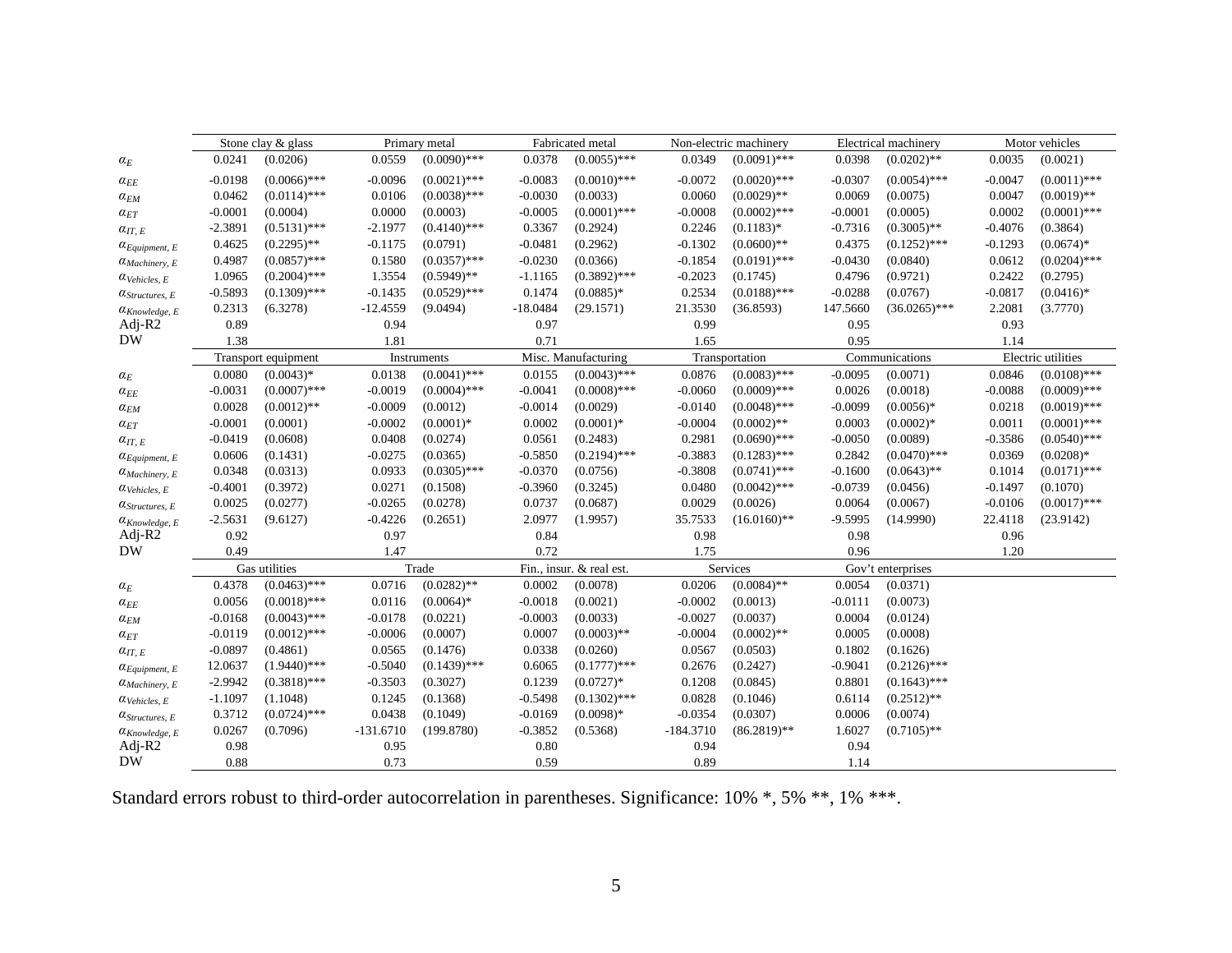#### **5.The Dataset**

Columns: (1) Year; (2) Industry (see section 2.1); (3) Y; (4)  $P_Y$ ; (5)  $V_K$ ; (6)  $P_K$ ; (7)  $V_L$ ; (8)  $P_L$ ; (9)  $V_E$ ; (10)  $P_E$ ; (11)  $V_M$ ; (12)  $P_M$ ; (13) *XIT,i,t*; (14) *XEquipment,i,t*; (15) *XMachinery,i,t*; (16) *XVehicles,i,t*; (17) *XStructures,i,t*

| (1)          | (2)                          | (3)                      | (4)            | (5)                    | (6)            | (7)                    | (8)            | (9)                  | (10)  | (11)                   | (12)           | (13)             | (14)                 | (15)                     | (16)                   | (17)                     |
|--------------|------------------------------|--------------------------|----------------|------------------------|----------------|------------------------|----------------|----------------------|-------|------------------------|----------------|------------------|----------------------|--------------------------|------------------------|--------------------------|
| 1958         | -1                           | 135657.734               | 0.337          | 7498.297               | 0.225          | 10355.468              | 0.080          | 857.018              | 0.133 | 26958.752              | 0.272          | 0.000            | 2108.000             | 52376.000                | 35743.000              | 142244.000               |
| 1959         | -1                           | 139548.703               | 0.327          | 6297.626               | 0.187          | 11095.999              | 0.086          | 867.572              | 0.133 | 27315.203              | 0.269          | 0.000            | 2199.000             | 53388.000                | 36052.000              | 145231.000               |
| 1960         | $\mathbf{1}$                 | 141534.313               | 0.325          | 6740.463               | 0.199          | 10945.178              | 0.087          | 887.085              | 0.134 | 27467.545              | 0.269          | 0.000            | 2209.000             | 53579.000                | 35029.000              | 148684.000               |
| 1961         | $\mathbf{1}$                 | 144433.844               | 0.331          | 7445.153               | 0.220          | 11286.928              | 0.091          | 918.592              | 0.136 | 28149.217              | 0.271          | 0.000            | 2227.000             | 53552.000                | 34799.000              | 151814.000               |
| 1962         | 1                            | 144696.406               | 0.343          | 7499.238               | 0.221          | 11795.075              | 0.097          | 939.175              | 0.137 | 29391.936              | 0.277          | 0.000            | 2305.000             | 53774.000                | 35179.000              | 155541.000               |
| 1963         | -1                           | 150531.750               | 0.340          | 7549.088               | 0.219          | 11950.431              | 0.100          | 967.762              | 0.140 | 30653.207              | 0.277          | 0.000            | 2408.000             | 54881.000                | 35927.000              | 159248.000               |
| 1964         | 1                            | 150966.938               | 0.338          | 6477.738               | 0.186          | 13229.841              | 0.117          | 918.015              | 0.130 | 30421.102              | 0.276          | 0.000            | 2464.000             | 56081.000                | 37351.000              | 162864.000               |
| 1965         | $\mathbf{1}$                 | 153492.313               | 0.356          | 7983.306               | 0.226          | 13542.979              | 0.125          | 927.979              | 0.129 | 32260.129              | 0.287          | 0.000            | 2574.000             | 58101.000                | 39683.000              | 166422.000               |
| 1966         | $\mathbf{1}$                 | 152508.516               | 0.389          | 8984.033               | 0.249          | 14389.231              | 0.140          | 963.295              | 0.132 | 35023.688              | 0.304          | 0.000            | 2714.000             | 60326.000                | 42507.000              | 170080.000               |
| 1967         | 1                            | 159043.078               | 0.371          | 8366.549               | 0.227          | 15132.154              | 0.155          | 947.817              | 0.131 | 34574.824              | 0.298          | 3.000            | 2868.000             | 62775.000                | 44707.000              | 174580.000               |
| 1968         | $\mathbf{1}$                 | 161329.188               | 0.379          | 9024.229               | 0.240          | 15803.672              | 0.168          | 947.708              | 0.130 | 35362.492              | 0.305          | 5.000            | 2897.000             | 64759.000                | 46413.000              | 178079.000               |
| 1969         | 1                            | 164269.641               | 0.409          | 10886.548              | 0.288          | 16190.312              | 0.177          | 1021.502             | 0.138 | 39017.492              | 0.322          | 11.000           | 2972.000             | 67403.000                | 47128.000              | 181346.000               |
| 1970         | $\mathbf{1}$                 | 166351.109               | 0.421          | 11720.653              | 0.307          | 16903.881              | 0.188          | 1059.307             | 0.143 | 40362.480              | 0.335          | 20.000           | 3119.000             | 71343.000                | 48352.000              | 185005.000               |
| 1971         | $\mathbf{1}$                 | 176441.156               | 0.412          | 13572.447              | 0.351          | 17192.822              | 0.196          | 1091.980             | 0.151 | 40868.543              | 0.338          | 31.000           | 3317.000             | 74332.000                | 49211.000              | 188069.000               |
| 1972         | 1                            | 178711.172               | 0.511          | 21552.063              | 0.556          | 17487.254              | 0.196          | 1350.302             | 0.188 | 50928.961              | 0.375          | 30.000           | 3274.000             | 77921.000                | 51036.000              | 189995.000               |
| 1973         | $\mathbf{1}$                 | 182209.047               | 0.654          | 25504.693              | 0.648          | 18425.916              | 0.204          | 2146.418             | 0.296 | 73012.672              | 0.460          | 31.000           | 3426.000             | 84641.000                | 56714.000              | 193426.000               |
|              | $\mathbf{1}$                 | 175768.156               | 0.703          | 24802.715              |                | 19605.096              | 0.232          | 2708.515             | 0.391 | 76487.508              | 0.507          |                  |                      |                          | 60343.000              | 198108.000               |
| 1974<br>1975 | $\mathbf{1}$                 | 180638.313               | 0.682          | 24315.740              | 0.616<br>0.604 | 20232.828              | 0.239          | 2872.232             | 0.352 | 75846.125              | 0.527          | 31.000<br>30.000 | 3611.000<br>3702.000 | 90163.000<br>95524.000   | 63121.000              | 203019.000               |
|              | $\mathbf{1}$                 |                          |                |                        |                |                        | 0.281          |                      | 0.338 |                        |                |                  |                      | 98982.000                |                        |                          |
| 1976         | $\mathbf{1}$                 | 184729.953<br>192033.125 | 0.697<br>0.690 | 21983.930<br>22162.547 | 0.545<br>0.523 | 23841.510<br>25507.697 | 0.308          | 3106.792<br>3325.443 | 0.344 | 79887.711<br>81529.336 | 0.543          | 34.000<br>38.000 | 3835.000             |                          | 66432.000<br>70253.000 | 208035.000<br>213293.000 |
| 1977         | $\mathbf{1}$                 | 195001.063               |                | 35653.875              | 0.829          | 29239.803              | 0.362          | 3347.027             | 0.330 | 94912.336              | 0.558<br>0.622 | 63.000           | 4047.000             | 102030.000<br>105587.000 | 74557.000              | 219376.000               |
| 1978         | $\mathbf{1}$                 | 210875.172               | 0.837<br>0.932 |                        | 1.143          | 29436.338              | 0.365          | 4894.464             | 0.528 |                        | 0.678          |                  | 4249.000             | 109353.000               | 79239.000              |                          |
| 1979         | $\mathbf{1}$                 |                          |                | 50035.488              |                | 30320.656              | 0.382          |                      |       | 112257.750             |                | 100.000          | 4481.000             |                          |                        | 225464.000<br>229282.000 |
| 1980         |                              | 199943.469               | 1.055          | 53709.520              | 1.225          |                        |                | 6830.975             | 0.756 | 120004.086             | 0.740          | 156.000          | 4559.000             | 108933.000               | 79254.000              |                          |
| 1981         | $\mathbf{1}$<br>$\mathbf{1}$ | 221071.500               | 0.968          | 60503.262              | 1.376          | 31221.764              | 0.395          | 6817.913             | 0.786 | 115425.703             | 0.747          | 208.000          | 4522.000             | 107748.000               | 78378.000              | 231545.000               |
| 1982         |                              | 224543.609               | 0.989          | 51719.969              | 1.172          | 35730.742              | 0.460          | 7474.606             | 0.918 | 127197.445             | 0.766          | 247.000          | 4417.000             | 102961.000               | 74647.000              | 231887.000               |
| 1983         | $\mathbf{1}$                 | 206287.813<br>221234.641 | 0.951          | 36326.270<br>44093.414 | 0.847          | 40336.316<br>37290.270 | 0.519<br>0.483 | 7717.919             | 0.975 | 111876.391             | 0.781          | 316.000          | 4428.000             | 97333.000                | 72148.000              | 231510.000<br>231019.000 |
| 1984         | $\mathbf{1}$<br>$\mathbf{1}$ |                          | 0.937          |                        | 1.045          |                        |                | 9152.419             | 1.118 | 116786.305             | 0.800          | 405.000          | 4504.000             | 92462.000                | 71342.000              |                          |
| 1985         |                              | 234827.750               | 0.865          | 40684.887              | 0.975          | 40388.578              | 0.543          | 8007.625             | 1.089 | 113960.836             | 0.781          | 496.000          | 4556.000             | 87180.000                | 69064.000              | 229199.000               |
| 1986         | $\mathbf{1}$                 | 235052.672               | 0.841          | 43998.113              | 1.066          | 40290.234              | 0.571          | 5364.648             | 0.786 | 108005.898             | 0.773          | 582.000          | 4727.000             | 82389.000                | 66327.000              | 227061.000               |
| 1987         | $\mathbf{1}$                 | 243417.750               | 0.890          | 51746.223              | 1.270          | 41883.563              | 0.586          | 6187.391             | 0.813 | 116868.500             | 0.803          | 671.000          | 5042.000             | 78332.000                | 64725.000              | 225407.000               |
| 1988         | -1                           | 233243.969               | 0.995          | 50102.957              | 1.243          | 48986.391              | 0.648          | 5942.751             | 0.781 | 126987.867             | 0.869          | 786.000          | 5495.000             | 76476.000                | 64050.000              | 223356.000               |
| 1989         | $\mathbf{1}$                 | 245688.938               | 0.971          | 49076.887              | 1.219          | 52621.141              | 0.693          | 6648.879             | 0.881 | 130113.156             | 0.887          | 913.000          | 6121.000             | 76939.000                | 63415.000              | 221039.000               |
| 1990         | -1                           | 257168.875               | 0.965          | 46612.328              | 1.150          | 57846.336              | 0.759          | 7645.709             | 1.017 | 136087.391             | 0.902          | 1083.000         | 7033.000             | 78094.000                | 63273.000              | 219449.000               |
| 1991         | -1                           | 258192.172               | 0.942          | 43255.004              | 1.070          | 58227.594              | 0.769          | 6832.486             | 0.905 | 134817.891             | 0.905          | 1243.000         | 7919.000             | 77199.000                | 62381.000              | 217677.000               |
| 1992         | -1                           | 272983.313               | 0.926          | 46123.594              | 1.141          | 61317.820              | 0.805          | 7150.779             | 0.957 | 138229.203             | 0.905          | 1463.000         | 9050.000             | 75252.000                | 61000.000              | 215135.000               |
| 1993         | $\mathbf{1}$                 | 259085.859               | 1.042          | 52365.172              | 1.274          | 68086.742              | 0.889          | 6994.515             | 0.933 | 142506.016             | 0.943          | 1721.000         | 10366.000            | 74829.000                | 61118.000              | 213776.000               |
| 1994         | $\mathbf{1}$                 | 286893.906               | 0.987          | 59046.691              | 1.423          | 69678.414              | 0.891          | 6983.415             | 0.906 | 147572.500             | 0.937          | 2006.000         | 11856.000            | 75498.000                | 62554.000              | 212850.000               |
| 1995         | $\mathbf{1}$                 | 282411.250               | 1.065          | 57974.152              | 1.378          | 80890.836              | 0.998          | 6753.034             | 0.836 | 155082.625             | 0.974          | 2305.000         | 13158.000            | 76654.000                | 64448.000              | 211384.000               |
| 1996         | -1                           | 292743.156               | 1.018          | 42948.164              | 1.000          | 82065.289              | 1.000          | 8024.701             | 1.000 | 164972.422             | 1.000          | 2661.000         | 14648.000            | 78129.000                | 66545.000              | 211302.000               |
| 1997         | 1                            | 291496.188               | 1.086          | 55374.430              | 1.258          | 85586.078              | 1.026          | 7540.553             | 0.917 | 167995.281             | 1.016          | 3057.000         | 15853.000            | 79971.000                | 70282.000              | 210092.000               |
| 1998         | $\mathbf{1}$                 | 294770.594               | 1.106          | 66376.563              | 1.466          | 93371.172              | 1.150          | 6748.335             | 0.808 | 159580.250             | 0.998          | 3569.000         | 17065.000            | 82042.000                | 74537.000              | 209189.000               |
| 1999         | $\mathbf{1}$                 | 305502.375               | 1.153          | 73349.633              | 1.591          | 104968.953             | 1.246          | 7810.286             | 0.916 | 166223.641             | 1.008          | 4054.000         | 18044.000            | 81164.000                | 76261.000              | 208659.000               |
| 2000         | $\mathbf{1}$                 | 333655.938               | 1.166          | 86187.648              | 1.847          | 109593.406             | 1.334          | 10713.585            | 1.339 | 182499.844             | 1.024          | 4609.000         | 19173.000            | 81312.000                | 78271.000              | 208926.000               |
| 1958         | $\sqrt{2}$                   | 6868.476                 | 0.229          | 362.054                | 0.254          | 415.384                | 0.094          | 53.225               | 0.178 | 740.305                | 0.249          | 0.000            | 438.000              | 2085.000                 | 73.000                 | 13106.000                |
| 1959         | $\sqrt{2}$                   | 6508.661                 | 0.268          | 456.317                | 0.319          | 501.522                | 0.121          | 53.927               | 0.179 | 733.474                | 0.257          | 0.000            | 466.000              | 2014.000                 | 76.000                 | 13416.000                |
| 1960         | $\overline{c}$               | 8019.474                 | 0.245          | 367.754                | 0.250          | 510.244                | 0.106          | 70.291               | 0.181 | 1019.519               | 0.262          | 0.000            | 496.000              | 1940.000                 | 82.000                 | 13970.000                |
| 1961         | $\overline{c}$               | 7809.167                 | 0.238          | 299.322                | 0.196          | 473.575                | 0.103          | 67.864               | 0.183 | 1018.258               | 0.262          | 2.000            | 553.000              | 1862.000                 | 92.000                 | 14526.000                |
| 1962         | $\overline{c}$               | 7740.287                 | 0.243          | 322.115                | 0.207          | 465.452                | 0.104          | 65.676               | 0.183 | 1026.218               | 0.263          | 3.000            | 603.000              | 1838.000                 | 115.000                | 15080.000                |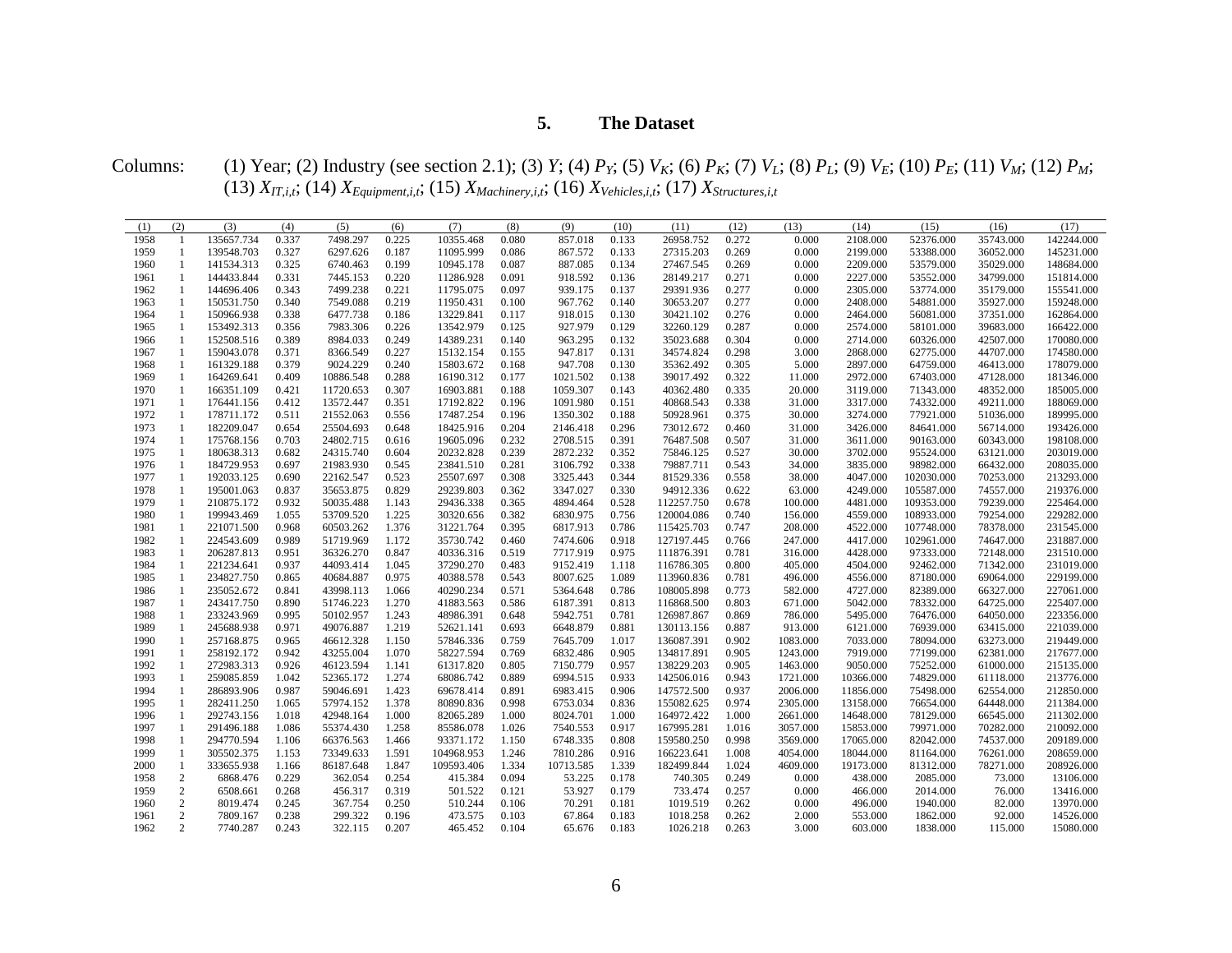| (1)  | (2)                     | (3)       | (4)   | (5)      | (6)   | (7)      | (8)   | (9)      | (10)  | (11)     | (12)  | (13)    | (14)     | (15)      | (16)     | (17)      |
|------|-------------------------|-----------|-------|----------|-------|----------|-------|----------|-------|----------|-------|---------|----------|-----------|----------|-----------|
| 1963 | $\overline{2}$          | 7736.461  | 0.251 | 379.928  | 0.233 | 459.152  | 0.104 | 68.721   | 0.182 | 1034.642 | 0.267 | 6.000   | 617.000  | 1784.000  | 125.000  | 15514.000 |
| 1964 | 2                       | 8212.509  | 0.290 | 567.829  | 0.335 | 577.965  | 0.128 | 77.028   | 0.181 | 1161.962 | 0.274 | 9.000   | 671.000  | 1797.000  | 132.000  | 16058.000 |
| 1965 | $\overline{2}$          | 8430.253  | 0.322 | 715.051  | 0.403 | 677.486  | 0.144 | 82.997   | 0.182 | 1237.254 | 0.281 | 10.000  | 780.000  | 2035.000  | 159.000  | 16777.000 |
| 1966 | 2                       | 8874.968  | 0.316 | 736.128  | 0.389 | 649.933  | 0.132 | 87.914   | 0.182 | 1331.722 | 0.287 | 10.000  | 863.000  | 2154.000  | 169.000  | 17334.000 |
| 1967 | 2                       | 7495.993  | 0.417 | 975.022  | 0.494 | 990.200  | 0.219 | 79.692   | 0.182 | 1080.923 | 0.293 | 9.000   | 1027.000 | 2187.000  | 186,000  | 17816.000 |
| 1968 | $\overline{2}$          | 8185.114  | 0.332 | 523.001  | 0.263 | 810.607  | 0.173 | 98.779   | 0.183 | 1284.650 | 0.306 | 6.000   | 1115.000 | 2224.000  | 195.000  | 18349.000 |
| 1969 | $\sqrt{2}$              | 9222.933  | 0.352 | 480.615  | 0.243 | 1006.457 | 0.195 | 132.899  | 0.185 | 1626.974 | 0.321 | 5.000   | 1185.000 | 2307.000  | 203.000  | 18844.000 |
| 1970 | $\sqrt{2}$              | 9698.793  | 0.373 | 431.004  | 0.207 | 1037.310 | 0.190 | 169.755  | 0.193 | 1983.049 | 0.341 | 6.000   | 1193.000 | 2446.000  | 188.000  | 19317.000 |
| 1971 | $\sqrt{2}$              | 8735.719  | 0.404 | 904.083  | 0.410 | 911.321  | 0.185 | 155.251  | 0.208 | 1562.133 | 0.350 | 8.000   | 1198.000 | 2768.000  | 189.000  | 19709.000 |
| 1972 | $\sqrt{2}$              | 9045.333  | 0.426 | 612.180  | 0.241 | 1435.740 | 0.299 | 183.709  | 0.217 | 1624.636 | 0.362 | 15.000  | 1174.000 | 3016.000  | 188.000  | 20047.000 |
| 1973 | $\sqrt{2}$              | 9680.667  | 0.448 | 829.262  | 0.337 | 1217.856 | 0.248 | 264.907  | 0.238 | 2025.860 | 0.387 | 19.000  | 1158.000 | 3348.000  | 201.000  | 20507.000 |
| 1974 | $\overline{2}$          | 9129.592  | 0.577 | 1458.719 | 0.560 | 1399.788 | 0.260 | 337.673  | 0.311 | 2070.286 | 0.440 | 19.000  | 1141.000 | 3976.000  | 224.000  | 21191.000 |
| 1975 | $\sqrt{2}$              | 8240.062  | 0.725 | 1268.623 | 0.452 | 1870.373 | 0.366 | 435.740  | 0.367 | 2395.992 | 0.504 | 18.000  | 1118.000 | 4725.000  | 244.000  | 21907.000 |
| 1976 | $\sqrt{2}$              | 8818.896  | 0.719 | 1060.221 | 0.364 | 1849.045 | 0.362 | 586.442  | 0.402 | 2845.700 | 0.543 | 21.000  | 1103.000 | 5474.000  | 286.000  | 22571.000 |
| 1977 | $\sqrt{2}$              | 8038.457  | 0.842 | 2242.027 | 0.756 | 1405.256 | 0.278 | 643.553  | 0.448 | 2476.808 | 0.581 | 20.000  | 1087.000 | 5835.000  | 323.000  | 23276.000 |
| 1978 | $\sqrt{2}$              | 8855.582  | 0.967 | 1995.793 | 0.620 | 3082.228 | 0.615 | 692.967  | 0.483 | 2791.534 | 0.631 | 20.000  | 1099.000 | 6565.000  | 693.000  | 25741.000 |
| 1979 | $\overline{2}$          | 9195.587  | 1.151 | 3289.285 | 0.901 | 4264.221 | 0.784 | 703.402  | 0.560 | 2324.217 | 0.723 | 20.000  | 1101.000 | 6872.000  | 1171.000 | 28466.000 |
| 1980 | $\sqrt{2}$              | 8296.021  | 1.318 | 3222.338 | 0.842 | 5340.444 | 1.001 | 678.177  | 0.716 | 1690.835 | 0.823 | 18.000  | 1068.000 | 6337.000  | 1243.000 | 30024.000 |
|      |                         |           |       |          |       |          |       |          |       |          |       |         |          |           |          |           |
| 1981 | $\sqrt{2}$              | 8963.229  | 1.265 | 2740.664 | 0.721 | 5715.733 | 1.050 | 798.969  | 0.837 | 2081.976 | 0.848 | 15.000  | 1027.000 | 5760.000  | 1296.000 | 30589.000 |
| 1982 | $\sqrt{2}$              | 6536.358  | 1.203 | 3502.768 | 0.897 | 2369.460 | 0.612 | 558.230  | 0.889 | 1431.391 | 0.835 | 12.000  | 984.000  | 5213.000  | 1564.000 | 30634.000 |
| 1983 | $\sqrt{2}$              | 6354.604  | 1.144 | 1713.024 | 0.456 | 1605.242 | 0.528 | 851.960  | 0.899 | 3098.554 | 0.857 | 10.000  | 959.000  | 4756.000  | 1817.000 | 30539.000 |
| 1984 | $\sqrt{2}$              | 6895.000  | 1.048 | 1886.737 | 0.527 | 1561.313 | 0.525 | 860.093  | 0.919 | 2914.573 | 0.824 | 8.000   | 953.000  | 4472.000  | 2108.000 | 30559.000 |
| 1985 | $\sqrt{2}$              | 7101.292  | 1.018 | 2127.294 | 0.597 | 1668.248 | 0.648 | 755.932  | 0.925 | 2680.769 | 0.793 | 8.000   | 934.000  | 4129.000  | 2161.000 | 30393.000 |
| 1986 | $\overline{2}$          | 7230.599  | 0.935 | 1999.748 | 0.581 | 1435.017 | 0.622 | 630.493  | 0.843 | 2692.816 | 0.794 | 6.000   | 926.000  | 3839.000  | 2064.000 | 29790.000 |
| 1987 | 2                       | 7916.800  | 1.043 | 2063.423 | 0.630 | 1994.648 | 0.802 | 786.428  | 0.842 | 3415.567 | 0.859 | 6.000   | 929.000  | 3596.000  | 1956.000 | 29169.000 |
| 1988 | $\overline{2}$          | 9190.094  | 1.022 | 1712.107 | 0.534 | 1924.022 | 0.682 | 1000.447 | 0.839 | 4752.866 | 0.953 | 21.000  | 1015.000 | 3663.000  | 1966.000 | 28441.000 |
| 1989 | $\sqrt{2}$              | 10483.294 | 1.211 | 3049.919 | 0.967 | 3043.802 | 0.933 | 1121.870 | 0.876 | 5484.335 | 0.974 | 38.000  | 1041.000 | 3458.000  | 1723.000 | 27870.000 |
| 1990 | $\sqrt{2}$              | 11252.703 | 0.989 | 1546.156 | 0.502 | 2537.494 | 0.724 | 1199.720 | 0.931 | 5848.346 | 0.975 | 58.000  | 1090.000 | 3406.000  | 1558.000 | 27510.000 |
| 1991 | $\sqrt{2}$              | 11326.482 | 1.001 | 2280.136 | 0.747 | 2874.993 | 0.844 | 1058.467 | 0.940 | 5122.416 | 0.935 | 82.000  | 1170.000 | 3384.000  | 1417.000 | 27398.000 |
| 1992 | $\sqrt{2}$              | 11884.189 | 0.993 | 2251.550 | 0.731 | 3187.633 | 1.019 | 1109.942 | 0.947 | 5247.384 | 0.937 | 121.000 | 1272.000 | 3502.000  | 1318.000 | 27194.000 |
| 1993 | $\sqrt{2}$              | 11683.788 | 0.949 | 2388.810 | 0.758 | 2917.426 | 0.968 | 1034.629 | 0.949 | 4744.838 | 0.924 | 154.000 | 1353.000 | 3585.000  | 1221.000 | 26767.000 |
| 1994 | 2                       | 11817.204 | 1.049 | 3024.062 | 0.919 | 3141.778 | 1.084 | 1067.428 | 0.945 | 5166.859 | 0.962 | 227.000 | 1589.000 | 4132.000  | 1256.000 | 26553.000 |
| 1995 | $\sqrt{2}$              | 12240.602 | 1.095 | 2883.666 | 0.813 | 2890.710 | 0.923 | 1187.424 | 0.962 | 6446.707 | 1.039 | 335.000 | 1904.000 | 4936.000  | 1394.000 | 26081.000 |
| 1996 | 2                       | 12393.694 | 1.141 | 3806.379 | 1.000 | 3296.537 | 1.000 | 1157.648 | 1.000 | 5875.431 | 1.000 | 418.000 | 2146.000 | 5564.000  | 1490.000 | 25788.000 |
| 1997 | $\overline{2}$          | 13088.888 | 1.080 | 3905.565 | 1.004 | 3133.811 | 0.947 | 1077.713 | 1.000 | 6016.071 | 0.981 | 392.000 | 2159.000 | 5498.000  | 1395.000 | 25172.000 |
| 1998 | $\sqrt{2}$              | 12697.590 | 1.198 | 4180.816 | 1.064 | 3359.532 | 1.169 | 1114.619 | 0.936 | 6552.709 | 1.015 | 373.000 | 2127.000 | 5335.000  | 1301.000 | 24676.000 |
| 1999 | $\overline{2}$          | 12422.298 | 1.201 | 3595.682 | 0.948 | 3353.181 | 1.307 | 1113.465 | 0.956 | 6856.375 | 1.021 | 305.000 | 2012.000 | 4899.000  | 1135.000 | 24065.000 |
| 2000 | $\overline{2}$          | 12647.905 | 1.234 | 3828.082 | 1.051 | 3338.734 | 1.441 | 1307.322 | 1.113 | 7128.418 | 1.036 | 283.000 | 1930.000 | 4579.000  | 1009.000 | 23440.000 |
| 1958 | $\mathfrak{Z}$          | 9879.882  | 0.265 | 394.112  | 0.153 | 1107.073 | 0.098 | 445.474  | 0.241 | 667.046  | 0.269 | 0.000   | 56.000   | 4113.000  | 343.000  | 6896.000  |
| 1959 | $\mathfrak{Z}$          | 9928.595  | 0.262 | 343.686  | 0.134 | 1135.752 | 0.111 | 432.830  | 0.238 | 685.481  | 0.275 | 0.000   | 60.000   | 4034.000  | 371.000  | 6950.000  |
| 1960 | $\mathfrak{Z}$          | 10024.630 | 0.256 | 346.725  | 0.134 | 1108.560 | 0.115 | 423.593  | 0.235 | 691.076  | 0.277 | 0.000   | 68.000   | 4102.000  | 377.000  | 7111.000  |
| 1961 | $\mathfrak{Z}$          | 9710.938  | 0.250 | 388.560  | 0.143 | 988.928  | 0.111 | 388.288  | 0.232 | 662.853  | 0.278 | 0.000   | 86.000   | 4352.000  | 455.000  | 7327.000  |
| 1962 | $\overline{3}$          | 10169.149 | 0.243 | 374.067  | 0.133 | 1012.716 | 0.113 | 390.082  | 0.229 | 697.144  | 0.280 | 2.000   | 94.000   | 4429.000  | 502.000  | 7556.000  |
| 1963 | $\mathfrak{Z}$          | 11061.162 | 0.237 | 430.079  | 0.149 | 1035.516 | 0.114 | 403.686  | 0.225 | 753.375  | 0.283 | 1.000   | 100.000  | 4701.000  | 582.000  | 7681.000  |
| 1964 | $\mathbf{3}$            | 10289.917 | 0.273 | 532.548  | 0.178 | 1045.206 | 0.114 | 415.686  | 0.249 | 820.384  | 0.287 | 1.000   | 106.000  | 4686.000  | 605.000  | 7775.000  |
| 1965 | $\mathbf{3}$            | 12338.050 | 0.239 | 528.761  | 0.172 | 1113.888 | 0.113 | 419.391  | 0.229 | 884.158  | 0.292 | 0.000   | 106.000  | 4597.000  | 606.000  | 7923.000  |
| 1966 | $\mathfrak{Z}$          | 12867.870 | 0.243 | 575.748  | 0.185 | 1157.323 | 0.118 | 434.749  | 0.233 | 956.942  | 0.301 | 0.000   | 106.000  | 4703.000  | 635.000  | 8151.000  |
| 1967 | $\overline{\mathbf{3}}$ | 13325.431 | 0.243 | 523.844  | 0.162 | 1226.150 | 0.126 | 446.705  | 0.238 | 1036.387 | 0.307 | 0.000   | 113.000  | 4988.000  | 673.000  | 8378.000  |
| 1968 | $\mathfrak{Z}$          | 13132.617 | 0.245 | 502.825  | 0.151 | 1260.109 | 0.135 | 420.023  | 0.241 | 1039.323 | 0.320 | 0.000   | 119.000  | 5160.000  | 704.000  | 8691.000  |
| 1969 | 3                       | 13494.456 | 0.262 | 479.103  | 0.142 | 1469.501 | 0.153 | 454.203  | 0.255 | 1138.711 | 0.334 | 0.000   | 129.000  | 5233.000  | 755.000  | 9165.000  |
| 1970 | $\mathfrak{Z}$          | 14530.331 | 0.330 | 1076.853 | 0.306 | 1580.953 | 0.153 | 651.254  | 0.301 | 1482.286 | 0.349 | 0.000   | 139.000  | 5502.000  | 760.000  | 9559.000  |
| 1971 | $\overline{3}$          | 13301.694 | 0.372 | 967.291  | 0.257 | 1786.808 | 0.176 | 663.681  | 0.335 | 1533.774 | 0.366 | 0.000   | 162.000  | 6179.000  | 858.000  | 9967.000  |
| 1972 | $\mathfrak{Z}$          | 14337.648 | 0.405 | 1035.146 | 0.255 | 2241.374 | 0.202 | 769.293  | 0.357 | 1763.193 | 0.377 |         | 189.000  |           |          | 10374.000 |
|      |                         |           |       |          |       |          |       |          |       |          |       | 0.000   |          | 6655.000  | 1050.000 |           |
| 1973 | 3                       | 14265.527 | 0.452 | 1376.431 | 0.321 | 2583.987 | 0.236 | 774.632  | 0.399 | 1714.231 | 0.398 | 1.000   | 209.000  | 7158.000  | 1127.000 | 10754.000 |
| 1974 | 3                       | 14530.603 | 0.838 | 4675.229 | 1.036 | 3208.667 | 0.262 | 1561.329 | 0.668 | 2725.890 | 0.453 | 1.000   | 215.000  | 7900.000  | 1162.000 | 11304.000 |
| 1975 | 3                       | 15615.108 | 1.025 | 5913.226 | 1.223 | 5285.904 | 0.369 | 1886.316 | 0.802 | 2923.411 | 0.503 | 3.000   | 222.000  | 9126.000  | 1243.000 | 11957.000 |
| 1976 | $\overline{3}$          | 16362.020 | 1.034 | 5655.444 | 1.063 | 6949.052 | 0.458 | 1744.630 | 0.821 | 2565.070 | 0.530 | 5.000   | 229.000  | 10695.000 | 1359.000 | 13100.000 |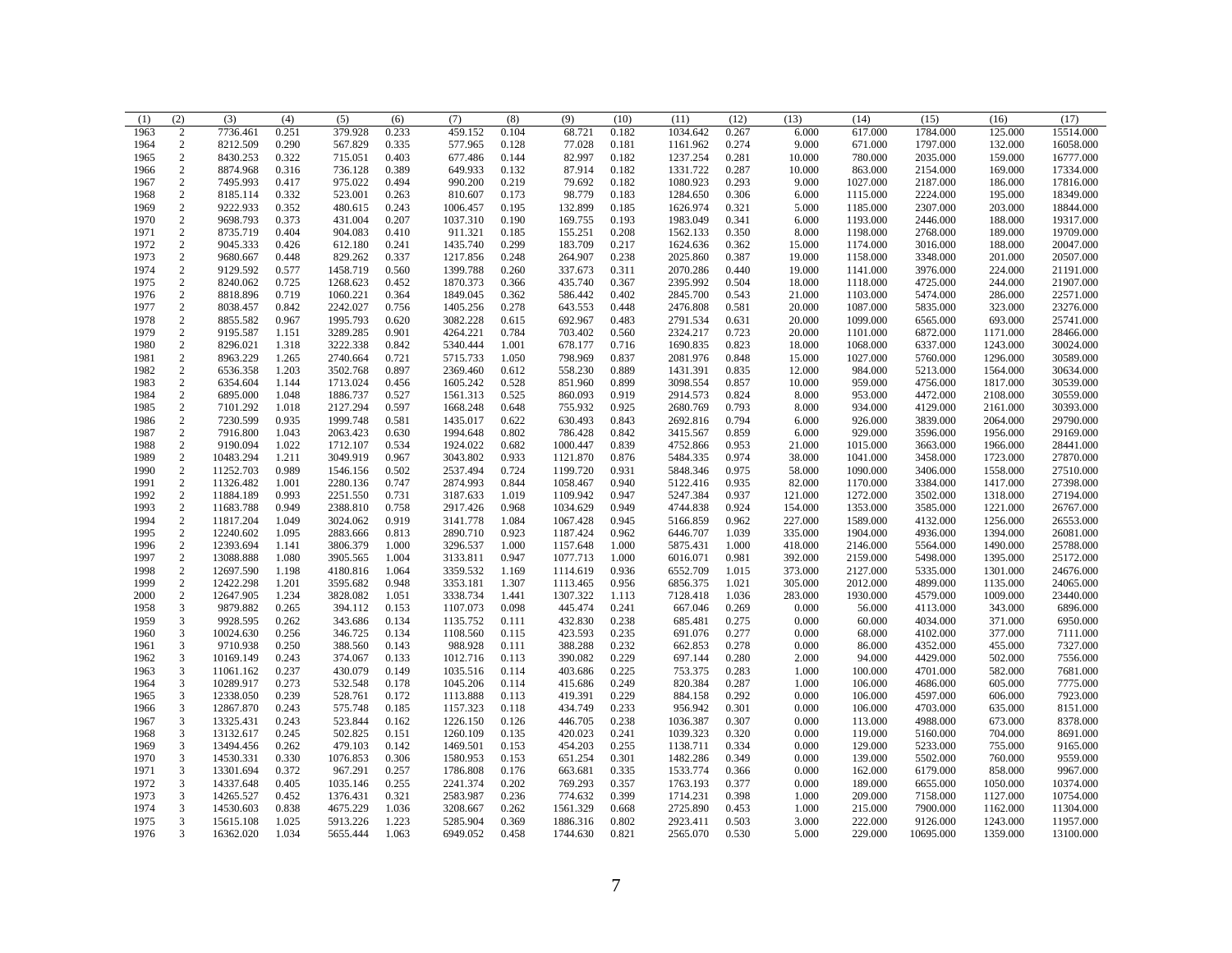| (1)  | (2)                       | (3)        | (4)   | (5)       | (6)   | (7)       | (8)   | (9)       | (10)  | (11)      | (12)  | (13)     | (14)      | (15)      | (16)      | (17)       |
|------|---------------------------|------------|-------|-----------|-------|-----------|-------|-----------|-------|-----------|-------|----------|-----------|-----------|-----------|------------|
| 1977 | 3                         | 16651.178  | 1.054 | 6059.416  | 1.031 | 7372.648  | 0.465 | 1825.797  | 0.857 | 2297.595  | 0.566 | 8.000    | 242.000   | 12944.000 | 1663.000  | 14598.000  |
| 1978 | 3                         | 16023.904  | 1.138 | 5508.350  | 0.841 | 7852.026  | 0.522 | 2118.408  | 0.937 | 2761.227  | 0.605 | 8.000    | 259.000   | 14325.000 | 1952.000  | 16271.000  |
| 1979 | 3                         | 18699.176  | 1.220 | 5358.309  | 0.761 | 9850.401  | 0.600 | 3418.923  | 1.044 | 4190.713  | 0.652 | 8.000    | 273.000   | 14944.000 | 2106.000  | 18246.000  |
| 1980 | 3                         | 19856.182  | 1.271 | 6294.365  | 0.863 | 10486.775 | 0.666 | 3800.680  | 1.159 | 4647.692  | 0.716 | 9.000    | 286.000   | 14641.000 | 2065.000  | 19860.000  |
| 1981 | $\mathfrak{Z}$            | 19711.602  | 1.369 | 7037.301  | 0.943 | 11070.565 | 0.748 | 3898.718  | 1.275 | 4975.875  | 0.773 | 8.000    | 301.000   | 14650.000 | 2097.000  | 21596.000  |
| 1982 | $\mathfrak{Z}$            | 20097.064  | 1.395 | 7042.988  | 0.910 | 11404.572 | 0.763 | 4335.838  | 1.310 | 5256.924  | 0.799 | 7.000    | 328.000   | 14801.000 | 2291.000  | 23150.000  |
| 1983 | $\mathfrak{Z}$            | 18747.904  | 1.333 | 4821.242  | 0.617 | 8777.407  | 0.720 | 5396.042  | 1.256 | 5995.766  | 0.809 | 7.000    | 350.000   | 14420.000 | 2338.000  | 23859.000  |
| 1984 | $\mathfrak{Z}$            | 21494.988  | 1.315 | 5767.007  | 0.754 | 9560.417  | 0.736 | 6242.126  | 1.245 | 6690.748  | 0.824 | 5.000    | 363.000   | 13889.000 | 2284.000  | 24467.000  |
| 1985 | $\mathfrak{Z}$            | 21181.691  | 1.286 | 6514.741  | 0.871 | 8590.270  | 0.668 | 5645.424  | 1.227 | 6498.370  | 0.833 | 7.000    | 375.000   | 13316.000 | 2186.000  | 25138.000  |
| 1986 | $\mathfrak{Z}$            | 21350.400  | 1.219 | 5793.530  | 0.798 | 8995.761  | 0.763 | 4928.664  | 1.118 | 6305.848  | 0.837 | 9.000    | 388.000   | 12663.000 | 2018.000  | 25245.000  |
| 1987 | $\mathfrak{Z}$            | 22049.193  | 1.173 | 5279.892  | 0.762 | 9309.625  | 0.838 | 4872.706  | 1.099 | 6403.972  | 0.854 | 11.000   | 402.000   | 11790.000 | 1804.000  | 24977.000  |
| 1988 | $\mathfrak{Z}$            | 22820.299  | 1.122 | 5627.629  | 0.851 | 8910.603  | 0.860 | 4399.116  | 1.059 | 6655.740  | 0.890 | 21.000   | 439.000   | 11274.000 | 1662.000  | 24837.000  |
| 1989 | $\mathfrak{Z}$            | 23543.203  | 1.105 | 5780.033  | 0.904 | 9053.186  | 0.864 | 4493.917  | 1.070 | 6676.915  | 0.919 | 37.000   | 473.000   | 10826.000 | 1501.000  | 24535.000  |
| 1990 | $\mathfrak{Z}$            | 24723.990  | 1.099 | 6575.878  | 1.060 | 8773.915  | 0.799 | 4821.002  | 1.098 | 7002.499  | 0.943 | 55.000   | 508.000   | 10498.000 | 1380.000  | 24323.000  |
| 1991 | $\mathfrak{Z}$            | 23916.791  | 1.082 | 6303.465  | 1.049 | 8515.718  | 0.829 | 4264.042  | 1.080 | 6806.511  | 0.955 | 73.000   | 536.000   | 9887.000  | 1253.000  | 24227.000  |
| 1992 | $\mathfrak{Z}$            | 23955.289  | 1.064 | 5757.444  | 0.985 | 8953.768  | 0.938 | 4171.558  | 1.062 | 6596.217  | 0.961 | 104.000  | 572.000   | 9529.000  | 1152.000  | 24200.000  |
| 1993 | $\mathfrak{Z}$            | 22678.105  | 0.992 | 5596.440  | 0.951 | 7568.779  | 0.866 | 3416.703  | 1.016 | 5903.802  | 0.974 | 153.000  | 645.000   | 9980.000  | 1103.000  | 24330.000  |
| 1994 | $\mathfrak{Z}$            | 24793.996  | 0.970 | 5930.658  | 0.970 | 8055.592  | 0.910 | 3591.048  | 0.996 | 6472.980  | 0.986 | 222.000  | 766.000   | 10933.000 | 1120.000  | 24761.000  |
| 1995 | $\mathfrak{Z}$            | 24714.404  | 1.005 | 6478.810  | 1.003 | 8421.808  | 1.012 | 3336.353  | 0.990 | 6600.687  | 1.006 | 320.000  | 921.000   | 12271.000 | 1185.000  | 24763.000  |
| 1996 | $\mathfrak{Z}$            | 25354.598  | 0.973 | 6715.993  | 1.000 | 7964.514  | 1.000 | 3520.868  | 1.000 | 6462.476  | 1.000 | 377.000  | 1023.000  | 13078.000 | 1177.000  | 24811.000  |
| 1997 | $\ensuremath{\mathsf{3}}$ | 26263.902  | 0.983 | 7471.156  | 1.070 | 8306.438  | 1.060 | 3333.425  | 0.977 | 6695.647  | 0.997 | 431.000  | 1112.000  | 13903.000 | 1188.000  | 25018.000  |
| 1998 | $\mathfrak{Z}$            | 26957.904  | 0.978 | 8398.308  | 1.191 | 7968.373  | 1.109 | 3103.746  | 0.919 | 6896.420  | 0.987 | 456.000  | 1148.000  | 13915.000 | 1120.000  | 24686.000  |
| 1999 | $\mathfrak{Z}$            | 26378.193  | 0.936 | 8280.632  | 1.192 | 6772.920  | 0.998 | 2816.707  | 0.899 | 6823.949  | 0.975 | 495.000  | 1184.000  | 13977.000 | 1078.000  | 24451.000  |
| 2000 | $\mathfrak{Z}$            | 25726.111  | 0.897 | 8230.637  | 1.205 | 5944.020  | 0.979 | 2512.051  | 0.950 | 6394.504  | 0.971 | 539.000  | 1226.000  | 14091.000 | 1049.000  | 24060.000  |
| 1958 | $\overline{4}$            | 116437.070 | 0.116 | 5354.938  | 0.247 | 2352.161  | 0.147 | 878.420   | 0.155 | 4940.365  | 0.196 | 0.000    | 665.000   | 14030.000 | 1084.000  | 153389.000 |
| 1959 | $\overline{4}$            | 124565.859 | 0.112 | 5383.829  | 0.240 | 2335.795  | 0.139 | 886.086   | 0.152 | 5357.831  | 0.200 | 0.000    | 750.000   | 14794.000 | 1158.000  | 158763.000 |
| 1960 | $\overline{4}$            | 125004.805 | 0.117 | 5882.023  | 0.254 | 2293.511  | 0.139 | 852.105   | 0.153 | 5631.918  | 0.204 | 2.000    | 820.000   | 14972.000 | 1212.000  | 163732.000 |
| 1961 | $\overline{4}$            | 127992.461 | 0.118 | 5825.790  | 0.246 | 2256.612  | 0.138 | 903.060   | 0.153 | 6107.035  | 0.207 | 6.000    | 960.000   | 15115.000 | 1291.000  | 168720.000 |
| 1962 | $\overline{4}$            | 132278.656 | 0.116 | 5475.042  | 0.226 | 2238.761  | 0.137 | 965.382   | 0.155 | 6656.556  | 0.211 | 11.000   | 1054.000  | 15160.000 | 1426.000  | 173660.000 |
| 1963 | $\overline{4}$            | 135160.344 | 0.120 | 6129.705  | 0.247 | 2243.809  | 0.141 | 942.586   | 0.153 | 6861.855  | 0.213 | 18.000   | 1121.000  | 15863.000 | 1530.000  | 177052.000 |
| 1964 | $\overline{4}$            | 139681.516 | 0.116 | 5981.340  | 0.235 | 2338.689  | 0.147 | 955.211   | 0.151 | 6951.573  | 0.216 | 24.000   | 1302.000  | 17436.000 | 1640.000  | 182256.000 |
| 1965 | $\overline{4}$            | 142563.141 | 0.118 | 6532.408  | 0.247 | 2418.041  | 0.171 | 948.140   | 0.152 | 6956.238  | 0.220 | 27.000   | 1447.000  | 18976.000 | 1784.000  | 187362.000 |
| 1966 | $\overline{4}$            | 148981.609 | 0.120 | 6909.061  | 0.253 | 2635.472  | 0.186 | 1020.328  | 0.153 | 7335.187  | 0.227 | 32.000   | 1605.000  | 20546.000 | 1888.000  | 191874.000 |
| 1967 | $\overline{4}$            | 155283.703 | 0.125 | 7938.689  | 0.283 | 2814.215  | 0.200 | 1089.010  | 0.156 | 7633.390  | 0.233 | 40.000   | 1903.000  | 21337.000 | 2025.000  | 193903.000 |
| 1968 | $\overline{4}$            | 161408.141 | 0.126 | 8056.164  | 0.281 | 3197.945  | 0.226 | 1216.340  | 0.157 | 7936.116  | 0.244 | 47.000   | 2097.000  | 21813.000 | 2221.000  | 195903.000 |
| 1969 | $\overline{4}$            | 167305.188 | 0.129 | 8175.429  | 0.279 | 3386.950  | 0.234 | 1414.672  | 0.162 | 8525.373  | 0.254 | 65.000   | 2286.000  | 22237.000 | 2414.000  | 198827.000 |
| 1970 | $\overline{4}$            | 172641.375 | 0.133 | 8947.065  | 0.302 | 3594.059  | 0.255 | 1598.000  | 0.167 | 8847.152  | 0.268 | 81.000   | 2359.000  | 22687.000 | 2390.000  | 199913.000 |
| 1971 | $\overline{4}$            | 170699.875 | 0.143 | 10193.825 | 0.343 | 3604.644  | 0.274 | 1678.756  | 0.177 | 8901.600  | 0.282 | 106.000  | 2408.000  | 22883.000 | 2527.000  | 199657.000 |
| 1972 | $\overline{4}$            | 172582.906 | 0.145 | 10309.074 | 0.346 | 4340.080  | 0.323 | 1705.534  | 0.182 | 8663.578  | 0.294 | 158.000  | 2428.000  | 22895.000 | 2658.000  | 200091.000 |
| 1973 | $\overline{4}$            | 171923.750 | 0.167 | 12713.141 | 0.420 | 5034.800  | 0.362 | 1959.714  | 0.205 | 8974.868  | 0.309 | 208.000  | 2471.000  | 23885.000 | 2889.000  | 201033.000 |
| 1974 | $\overline{4}$            | 168197.453 | 0.237 | 16394.969 | 0.533 | 7282.661  | 0.467 | 3464.216  | 0.306 | 12707.146 | 0.344 | 212.000  | 2449.000  | 25493.000 | 2952.000  | 203518.000 |
| 1975 | $\overline{4}$            | 163121.188 | 0.290 | 19884.758 | 0.626 | 9942.352  | 0.597 | 4356.465  | 0.367 | 13128.578 | 0.373 | 206.000  | 2390.000  | 27161.000 | 3003.000  | 207692.000 |
| 1976 | $\overline{4}$            | 162353.703 | 0.339 | 26834.598 | 0.817 | 10379.532 | 0.597 | 4977.274  | 0.411 | 12926.503 | 0.394 | 194.000  | 2316.000  | 27913.000 | 2983.000  | 212168.000 |
| 1977 | $\overline{4}$            | 166567.984 | 0.381 | 29411.813 | 0.864 | 12940.321 | 0.668 | 7277.067  | 0.469 | 13913.134 | 0.426 | 182.000  | 2252.000  | 29276.000 | 3209.000  | 218215.000 |
| 1978 | $\overline{4}$            | 174404.500 | 0.428 | 34952.422 | 0.960 | 13852.326 | 0.635 | 8828.534  | 0.508 | 17073.744 | 0.462 | 387.000  | 2918.000  | 31817.000 | 4160.000  | 227193.000 |
| 1979 | $\overline{4}$            | 176304.625 | 0.650 | 56788.125 | 1.444 | 17034.828 | 0.710 | 14998.092 | 0.656 | 25821.232 | 0.509 | 826.000  | 3958.000  | 35023.000 | 5340.000  | 237500.000 |
| 1980 | $\overline{4}$            | 186302.781 | 0.870 | 84799.352 | 1.954 | 22338.318 | 0.789 | 23908.775 | 0.941 | 31070.408 | 0.576 | 1539.000 | 5472.000  | 39957.000 | 7391.000  | 257440.000 |
| 1981 | $\overline{4}$            | 190038.563 | 1.130 | 96790.258 | 1.918 | 28004.752 | 0.809 | 47332.316 | 1.188 | 42603.836 | 0.632 | 2614.000 | 7731.000  | 48990.000 | 11388.000 | 282471.000 |
| 1982 | $\overline{4}$            | 183127.234 | 1.190 | 97373.313 | 1.654 | 29119.432 | 0.831 | 47477.043 | 1.221 | 43861.859 | 0.649 | 3284.000 | 9459.000  | 53070.000 | 14045.000 | 303771.000 |
| 1983 | $\overline{4}$            | 172216.750 | 1.181 | 69068.219 | 1.083 | 20901.598 | 0.693 | 71697.055 | 1.167 | 41738.301 | 0.671 | 3556.000 | 10262.000 | 52984.000 | 15003.000 | 315619.000 |
| 1984 | $\overline{4}$            | 182508.828 | 1.165 | 72981.930 | 1.103 | 22833.322 | 0.719 | 72344.695 | 1.162 | 44466.832 | 0.688 | 3863.000 | 11082.000 | 53114.000 | 15973.000 | 330321.000 |
| 1985 | $\overline{4}$            | 177027.844 | 1.117 | 71054.133 | 1.043 | 21911.354 | 0.693 | 62247.617 | 1.109 | 42531.258 | 0.710 | 4070.000 | 11450.000 | 52467.000 | 16650.000 | 340328.000 |
| 1986 | $\overline{4}$            | 160449.781 | 0.761 | 43839.223 | 0.648 | 18961.121 | 0.800 | 31618.809 | 0.786 | 27692.896 | 0.728 | 3818.000 | 11065.000 | 49006.000 | 16313.000 | 336442.000 |
| 1987 | $\overline{4}$            | 158550.219 | 0.803 | 49972.824 | 0.766 | 17036.863 | 0.801 | 32209.254 | 0.806 | 28113.045 | 0.754 | 3559.000 | 10693.000 | 45389.000 | 15899.000 | 332744.000 |
| 1988 | $\overline{4}$            | 160083.500 | 0.776 | 55050.938 | 0.870 | 15569.243 | 0.714 | 25520.430 | 0.762 | 28082.254 | 0.795 | 3398.000 | 10627.000 | 42643.000 | 15506.000 | 329816.000 |
| 1989 | $\overline{4}$            | 153130.234 | 0.863 | 56786.836 | 0.920 | 16919.445 | 0.787 | 28935.258 | 0.845 | 29560.492 | 0.826 | 3281.000 | 10784.000 | 40600.000 | 14889.000 | 325306.000 |
| 1990 | $\overline{4}$            | 154963.953 | 0.964 | 63132.203 | 1.044 | 16825.838 | 0.721 | 34679.688 | 0.935 | 34801.992 | 0.858 | 3165.000 | 10828.000 | 38481.000 | 14316.000 | 323740.000 |
|      |                           |            |       |           |       |           |       |           |       |           |       |          |           |           |           |            |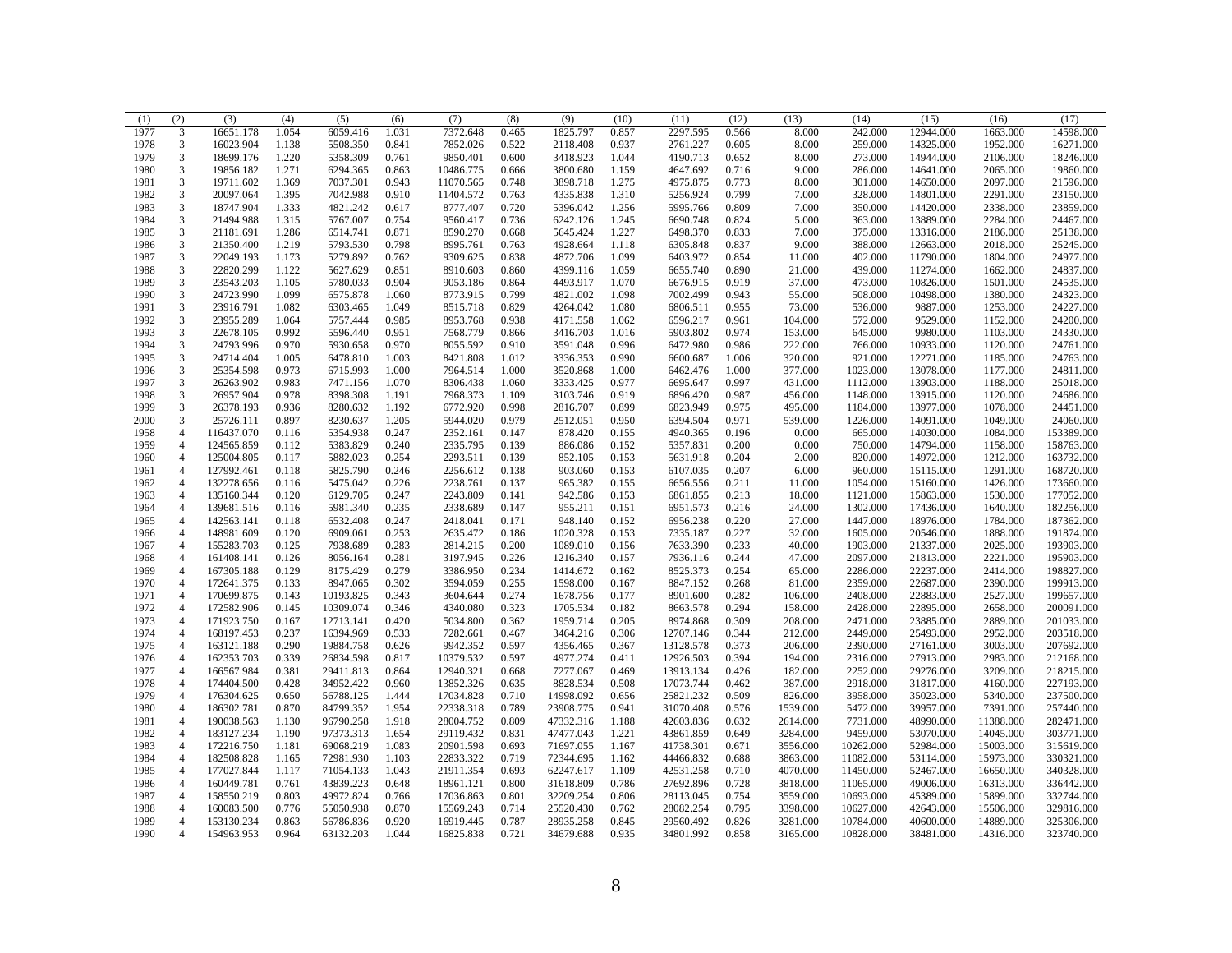| (1)  | (2)            | (3)        | (4)   | (5)                  | (6)   | (7)       | (8)   | (9)       | (10)  | (11)      | (12)  | (13)     | (14)      | (15)      | (16)                 | (17)       |
|------|----------------|------------|-------|----------------------|-------|-----------|-------|-----------|-------|-----------|-------|----------|-----------|-----------|----------------------|------------|
| 1991 | $\overline{4}$ | 154864.719 | 0.865 | 52702.227            | 0.886 | 19318.080 | 0.846 | 28355.459 | 0.864 | 33594.891 | 0.877 | 3059.000 | 10952.000 | 36200.000 | 13673.000            | 322730.000 |
| 1992 | $\overline{4}$ | 149159.844 | 0.867 | 46092.645            | 0.793 | 21586.221 | 1.043 | 27804.717 | 0.861 | 33789.121 | 0.893 | 2991.000 | 10791.000 | 33803.000 | 12729.000            | 318092.000 |
| 1993 | $\overline{4}$ | 150250.969 | 0.892 | 49153.152            | 0.861 | 21865.461 | 1.039 | 28649.990 | 0.872 | 34403.402 | 0.923 | 3186.000 | 11279.000 | 33093.000 | 12076.000            | 316904.000 |
| 1994 | $\overline{4}$ | 149686.391 | 0.832 | 44100.953            | 0.782 | 21534.803 | 1.046 | 24898.703 | 0.834 | 34043.469 | 0.945 | 3231.000 | 11590.000 | 32108.000 | 11317.000            | 314334.000 |
| 1995 | $\overline{4}$ | 146444.750 | 0.805 | 42020.223            | 0.755 | 18837.699 | 0.938 | 22219.604 | 0.823 | 34870.367 | 0.981 | 3486.000 | 12136.000 | 31783.000 | 10765.000            | 311158.000 |
| 1996 | $\overline{4}$ | 149585.500 | 1.007 | 55178.422            | 1.000 | 20397.930 | 1.000 | 32559.557 | 1.000 | 42442.785 | 1.000 | 3616.000 | 12360.000 | 31172.000 | 10137.000            | 310707.000 |
| 1997 | $\overline{4}$ | 155460.844 | 1.035 | 57065.004            | 1.025 | 23665.229 | 1.099 | 33203.520 | 1.019 | 46918.348 | 1.031 | 4083.000 | 12851.000 | 32116.000 | 9726.000             | 315351.000 |
| 1998 | $\overline{4}$ | 151271.359 | 0.868 | 41793.191            | 0.727 | 26462.918 | 1.267 | 23538.703 | 0.847 | 39582.273 | 1.039 | 4572.000 | 13245.000 | 33623.000 | 9456.000             | 318916.000 |
| 1999 | $\overline{4}$ | 141245.859 | 0.853 | 42173.563            | 0.727 | 21673.506 | 1.195 | 19983.787 | 0.849 | 36715.516 | 1.053 | 4758.000 | 13277.000 | 34971.000 | 9232.000             | 318081.000 |
| 2000 | $\overline{4}$ | 154754.109 | 0.883 | 51159.820            | 0.871 | 21509.377 | 1.144 | 22957.906 | 0.913 | 41023.961 | 1.075 | 4978.000 | 13372.000 | 35760.000 | 9112.000             | 322492.000 |
| 1958 | 5              | 9016.821   | 0.235 | 433.765              | 0.240 | 633.594   | 0.148 | 79.265    | 0.167 | 970.262   | 0.267 | 0.000    | 616.000   | 2958.000  | 157.000              | 4583.000   |
| 1959 | 5              | 9872.042   | 0.238 | 508.334              | 0.284 | 667.593   | 0.149 | 86.740    | 0.168 | 1090.624  | 0.272 | 0.000    | 644.000   | 2787.000  | 159.000              | 4663.000   |
| 1960 | $\mathfrak s$  | 10014.483  | 0.244 | 569.562              | 0.318 | 663.740   | 0.151 | 90.497    | 0.170 | 1123.892  | 0.274 | 0.000    | 643.000   | 2479.000  | 151.000              | 4844.000   |
| 1961 | 5              | 10154.814  | 0.243 | 547.614              | 0.304 | 692.337   | 0.156 | 92.254    | 0.172 | 1134.698  | 0.274 | 0.000    | 709.000   | 2341.000  | 165.000              | 5075.000   |
| 1962 | 5              | 10547.703  | 0.246 | 589.318              | 0.314 | 721.158   | 0.159 | 96.291    | 0.172 | 1191.168  | 0.276 | 0.000    | 816.000   | 2410.000  | 227.000              | 5327.000   |
| 1963 | $\sqrt{5}$     | 11121.492  | 0.247 | 698.116              | 0.343 | 704.856   | 0.153 | 101.661   | 0.171 | 1237.409  | 0.278 | 0.000    | 882.000   | 2541.000  | 275.000              | 5601.000   |
| 1964 | 5              | 11889.853  | 0.247 | 811.049              | 0.368 | 711.567   | 0.152 | 108.893   | 0.167 | 1307.940  | 0.281 | 0.000    | 989.000   | 2735.000  | 310.000              | 5887.000   |
| 1965 | 5              | 12789.229  | 0.250 | 771.244              | 0.322 | 859.701   | 0.185 | 120.077   | 0.170 | 1449.464  | 0.286 | 0.000    | 1090.000  | 3082.000  | 368.000              | 6276.000   |
| 1966 | 5              | 13476.017  | 0.255 | 855.677              | 0.322 | 918.307   | 0.192 | 129.040   | 0.172 | 1539.831  | 0.294 | 0.000    | 1209.000  | 3570.000  | 432.000              | 6609.000   |
| 1967 | 5              | 13245.656  | 0.261 | 871.162              | 0.303 | 911.554   | 0.193 | 131.094   | 0.173 | 1547.370  | 0.300 | 0.000    | 1372.000  | 3685.000  | 492.000              | 6921.000   |
| 1968 | 5              | 13413.492  | 0.268 | 813.522              | 0.265 | 993.804   | 0.214 | 138.738   | 0.172 | 1652.032  | 0.313 | 0.000    | 1453.000  | 3768.000  | 537.000              | 7240.000   |
| 1969 | 5              | 13587.946  | 0.269 | 796.798              | 0.250 | 1035.421  | 0.223 | 142.660   | 0.174 | 1678.787  | 0.326 | 0.000    | 1511.000  | 3837.000  | 580.000              | 7566.000   |
| 1970 | $\sqrt{5}$     | 13775.960  | 0.273 | 750.260              | 0.234 | 1127.623  | 0.239 | 153.510   | 0.180 | 1732.445  | 0.339 | 0.000    | 1495.000  | 3827.000  | 546.000              | 7841.000   |
| 1971 | $\mathfrak s$  | 13737.841  | 0.283 | 852.328              | 0.260 | 1127.537  | 0.249 | 163.292   | 0.192 | 1750.978  | 0.356 | 0.000    | 1472.000  | 3971.000  | 565.000              | 8070.000   |
| 1972 | 5              | 14240.500  | 0.286 | 887.988              | 0.260 | 1171.869  | 0.261 | 180.321   | 0.198 | 1838.418  | 0.368 | 0.000    | 1425.000  | 4253.000  | 624.000              | 8272.000   |
| 1973 | 5              | 15463.733  | 0.304 | 1158.371             | 0.323 | 1258.024  | 0.274 | 227.262   | 0.227 | 2053.752  | 0.392 | 0.000    | 1386.000  | 4428.000  | 703.000              | 8401.000   |
| 1974 | $\mathfrak s$  | 14963.423  | 0.368 | 1334.387             | 0.359 | 1511.799  | 0.316 | 313.797   | 0.315 | 2339.251  | 0.448 | 0.000    | 1344.000  | 4807.000  | 814.000              | 8583.000   |
| 1975 | $\sqrt{5}$     | 13237.239  | 0.470 | 1595.720             | 0.408 | 1772.005  | 0.383 | 406.753   | 0.378 | 2448.643  | 0.496 | 0.000    | 1302.000  | 5175.000  | 905.000              | 8855.000   |
| 1976 | 5              | 13889.506  | 0.481 | 1652.139             | 0.403 | 2108.347  | 0.464 | 534.651   | 0.423 | 2385.304  | 0.525 | 0.000    | 1262.000  | 5411.000  | 1028.000             | 9151.000   |
| 1977 | $\sqrt{5}$     | 14518.971  | 0.493 | 1831.032             | 0.430 | 2301.661  | 0.500 | 779.576   | 0.478 | 2245.349  | 0.559 | 0.000    | 1224.000  | 5480.000  | 1170.000             | 9461.000   |
| 1978 | $\mathfrak s$  | 15507.418  | 0.532 | 2327.552             | 0.526 | 2581.181  | 0.553 | 861.399   | 0.517 | 2476.953  | 0.597 | 0.000    | 1196.000  | 5872.000  | 1354.000             | 9877.000   |
| 1979 | 5              | 15847.798  | 0.596 | 2547.236             | 0.542 | 2918.830  | 0.598 | 1144.491  | 0.610 | 2830.190  | 0.651 | 2.000    | 1173.000  | 6351.000  | 1457.000             | 10463.000  |
| 1980 | 5              | 14099.241  | 0.716 | 2912.964             | 0.590 | 2982.338  | 0.628 | 1390.496  | 0.786 | 2810.943  | 0.726 | 4.000    | 1149.000  | 6634.000  | 1401.000             | 11291.000  |
| 1981 | 5              | 12859.139  | 0.796 | 2371.802             | 0.462 | 3253.265  | 0.717 | 1558.864  | 0.922 | 3056.509  | 0.787 | 7.000    | 1123.000  | 7117.000  | 1330.000             | 12060.000  |
| 1982 | 5              | 11019.426  | 0.790 | 2033.341             | 0.374 | 2854.056  | 0.686 | 1338.959  | 0.978 | 2482.712  | 0.811 | 12.000   | 1093.000  | 6962.000  | 1187.000             | 12446.000  |
| 1983 | $\mathfrak s$  | 11884.986  | 0.799 | 2056.067             | 0.401 | 3401.983  | 0.833 | 1551.064  | 0.976 | 2485.685  | 0.823 | 15.000   | 1070.000  | 6544.000  | 1048.000             | 12444.000  |
| 1984 | $\sqrt{5}$     | 13364.003  | 0.811 | 2965.365             | 0.627 | 3261.511  | 0.741 | 1806.776  | 0.983 | 2801.478  | 0.835 | 16.000   | 1058.000  | 6247.000  | 941.000              | 12530.000  |
| 1985 | 5              | 13687.699  | 0.828 | 2979.605             | 0.628 | 3674.094  | 0.804 | 1734.190  | 0.975 | 2952.022  | 0.844 | 30.000   | 1078.000  | 6598.000  | 962.000              | 12579.000  |
| 1986 | 5              | 13710.598  | 0.820 | 3611.865             | 0.759 | 3254.272  | 0.725 | 1356.570  | 0.849 | 3018.540  | 0.846 | 34.000   | 1093.000  | 6590.000  | 898.000              | 12423.000  |
| 1987 | 5              | 14858.301  | 0.857 | 4144.124             | 0.890 | 3585.550  | 0.777 | 1516.924  | 0.847 | 3481.649  | 0.866 | 39.000   | 1116.000  | 6444.000  | 841.000              | 12204.000  |
| 1988 | 5              | 15468.795  | 0.861 | 3925.041             | 0.830 | 4140.589  | 0.869 | 1446.416  | 0.837 | 3813.794  | 0.902 | 46.000   | 1237.000  | 7206.000  | 978.000              | 12009.000  |
| 1989 | 5              | 15201.898  | 0.910 | 4005.145             | 0.815 | 4429.084  | 0.918 | 1504.672  | 0.881 | 3897.073  | 0.933 | 57.000   | 1273.000  | 7397.000  | 1010.000             | 12029.000  |
| 1990 | $\mathfrak s$  | 15208.008  | 0.940 | 4004.346             | 0.808 | 4632.051  | 0.920 | 1656.962  | 0.951 | 4003.051  | 0.953 | 66.000   | 1282.000  | 7379.000  | 1044.000             | 11971.000  |
| 1991 | $\mathfrak s$  | 14705.401  | 0.924 | 3815.252             | 0.768 | 4467.263  | 0.920 | 1467.904  | 0.942 | 3841.603  | 0.961 | 80.000   | 1308.000  | 7398.000  | 1162.000             | 11767.000  |
| 1992 | $\sqrt{5}$     | 14694.086  | 0.946 |                      | 0.810 | 4568.196  | 1.001 | 1501.508  | 0.942 | 3858.207  | 0.967 | 96.000   | 1271.000  | 6905.000  |                      | 11479.000  |
| 1993 | $\sqrt{5}$     | 15004.303  | 0.936 | 3971.702<br>3577.292 | 0.735 | 5114.615  | 1.092 | 1487.858  | 0.940 | 3864.511  | 0.973 | 126.000  | 1266.000  | 6856.000  | 1123.000<br>1167.000 | 11282.000  |
| 1994 | $\mathfrak s$  | 16087.296  | 0.958 | 4678.986             | 0.944 | 4820.977  | 1.020 | 1501.833  | 0.935 | 4402.314  | 0.988 | 171.000  | 1297.000  | 7090.000  | 1281.000             | 11143.000  |
|      |                |            |       |                      | 0.937 |           | 1.031 |           | 0.950 |           |       |          |           |           |                      |            |
| 1995 | 5              | 16475.896  | 0.984 | 4788.422             |       | 5125.729  |       | 1501.994  |       | 4793.504  | 1.011 | 230.000  | 1336.000  | 7385.000  | 1445.000             | 10994.000  |
| 1996 | 5              | 17034.996  | 0.991 | 5289.653             | 1.000 | 5044.215  | 1.000 | 1699.179  | 1.000 | 4854.102  | 1.000 | 284.000  | 1374.000  | 7754.000  | 1598.000             | 10833.000  |
| 1997 | 5              | 17504.387  | 1.031 | 5891.357             | 1.065 | 5147.790  | 1.000 | 1652.432  | 1.000 | 5359.110  | 0.998 | 351.000  | 1418.000  | 8316.000  | 1803.000             | 10796.000  |
| 1998 | 5              | 18329.598  | 0.968 | 5708.575             | 0.968 | 5105.431  | 1.014 | 1520.494  | 0.915 | 5402.006  | 0.977 | 442.000  | 1457.000  | 8812.000  | 2012.000             | 10941.000  |
| 1999 | $\sqrt{5}$     | 18688.709  | 0.986 | 5564.341             | 0.910 | 5143.341  | 1.021 | 1642.033  | 0.943 | 6074.745  | 0.963 | 535.000  | 1499.000  | 9357.000  | 2205.000             | 10891.000  |
| 2000 | 5              | 18801.705  | 1.005 | 5840.228             | 0.928 | 4779.220  | 0.936 | 1954.967  | 1.151 | 6320.015  | 0.959 | 622.000  | 1546.000  | 9892.000  | 2327.000             | 10871.000  |
| 1958 | 6              | 435844.938 | 0.175 | 3318.543             | 0.182 | 25970.541 | 0.222 | 1428.117  | 0.168 | 45419.766 | 0.239 | 0.000    | 1194.000  | 24996.000 | 12156.000            | 2946.000   |
| 1959 | 6              | 476252.438 | 0.177 | 3468.715             | 0.186 | 28167.049 | 0.229 | 1556.963  | 0.168 | 50896.816 | 0.244 | 5.000    | 1237.000  | 25733.000 | 12278.000            | 3118.000   |
| 1960 | 6              | 481121.281 | 0.177 | 3372.750             | 0.176 | 29544.924 | 0.243 | 1580.292  | 0.169 | 50611.004 | 0.245 | 12.000   | 1317.000  | 26273.000 | 12137.000            | 3345.000   |
| 1961 | 6              | 493277.344 | 0.177 | 3903.781             | 0.200 | 30743.992 | 0.250 | 1627.133  | 0.170 | 51244.055 | 0.245 | 16.000   | 1389.000  | 26025.000 | 11973.000            | 3844.000   |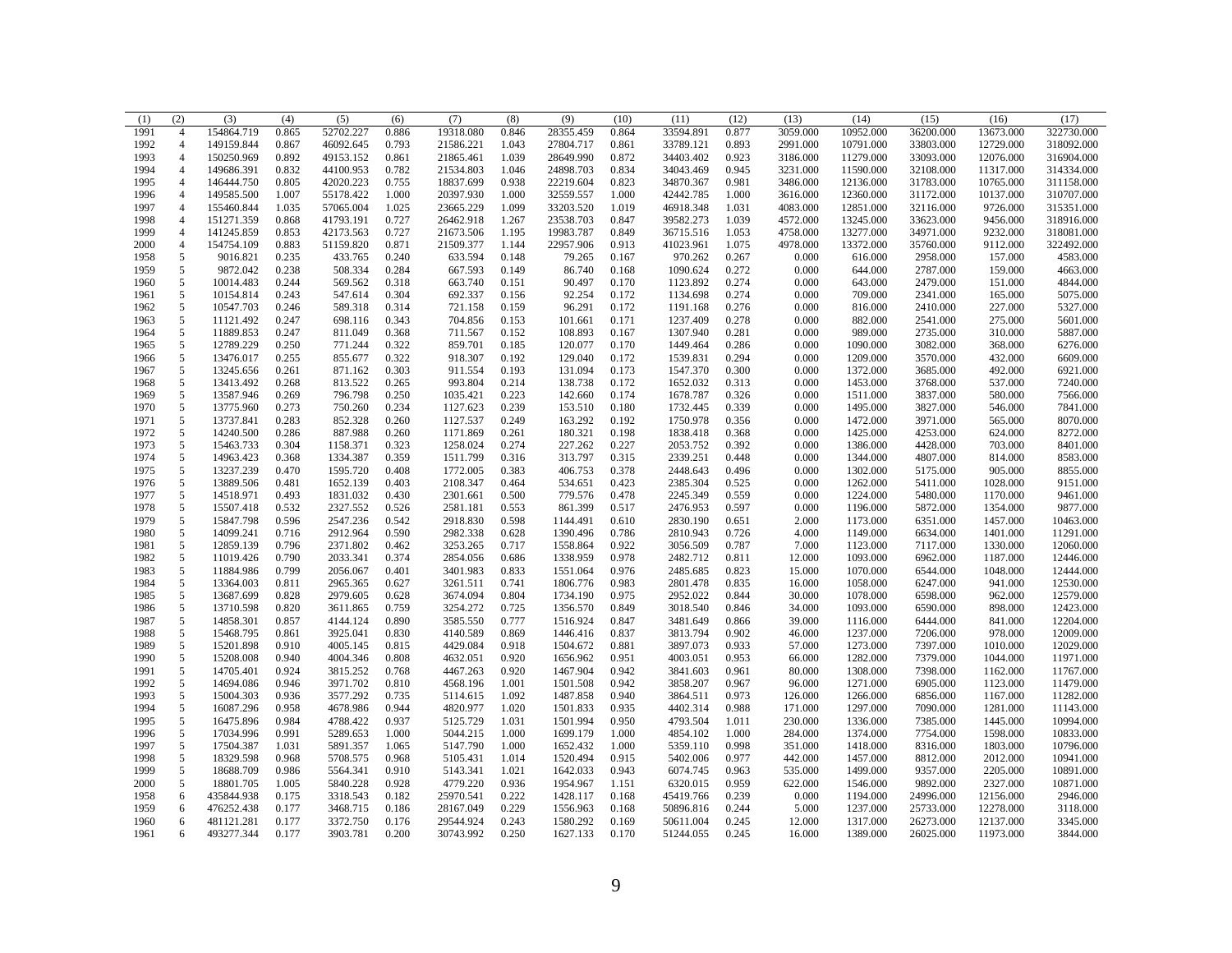| (1)  | (2)              | (3)        | (4)   | (5)       | (6)   | (7)        | (8)   | (9)       | (10)  | (11)       | (12)  | (13)     | (14)      | (15)      | (16)      | (17)      |
|------|------------------|------------|-------|-----------|-------|------------|-------|-----------|-------|------------|-------|----------|-----------|-----------|-----------|-----------|
| 1962 | 6                | 505686.969 | 0.179 | 4379.902  | 0.221 | 31765.682  | 0.250 | 1645.981  | 0.168 | 52847.602  | 0.246 | 19.000   | 1445.000  | 26064.000 | 12320.000 | 4458.000  |
| 1963 | 6                | 541450.063 | 0.180 | 5122.958  | 0.248 | 34473.160  | 0.264 | 1771.207  | 0.167 | 56339.121  | 0.248 | 32.000   | 1489.000  | 26967.000 | 12974.000 | 5401.000  |
| 1964 | 6                | 565278.375 | 0.183 | 4968.104  | 0.227 | 38142.902  | 0.281 | 1804.948  | 0.161 | 58668.996  | 0.251 | 44.000   | 1622.000  | 28845.000 | 13732.000 | 6013.000  |
| 1965 | 6                | 586154.250 | 0.189 | 5522.525  | 0.236 | 41402.313  | 0.284 | 1840.512  | 0.165 | 61782.227  | 0.254 | 50.000   | 1739.000  | 30531.000 | 14840.000 | 6624.000  |
| 1966 | 6                | 588134.375 | 0.196 | 6097.892  | 0.245 | 44319.500  | 0.300 | 1848.371  | 0.170 | 63142.363  | 0.261 | 64.000   | 1870.000  | 32013.000 | 15946.000 | 7578.000  |
| 1967 | 6                | 581952.375 | 0.204 | 6573.033  | 0.253 | 45155.309  | 0.308 | 1867.142  | 0.173 | 64888.215  | 0.266 | 78.000   | 2094.000  | 32691.000 | 15886.000 | 8862.000  |
| 1968 | 6                | 605941.938 | 0.215 | 6814.688  | 0.254 | 50011.500  | 0.336 | 1989.356  | 0.170 | 71360.516  | 0.278 | 87.000   | 2287.000  | 33756.000 | 16086.000 | 9993.000  |
| 1969 | 6                | 604686.375 | 0.230 | 7181.265  | 0.256 | 54227.523  | 0.346 | 2093.132  | 0.172 | 75687.742  | 0.290 | 98.000   | 2484.000  | 34754.000 | 17008.000 | 11504.000 |
| 1970 | 6                | 577888.625 | 0.245 | 7045.106  | 0.240 | 56868.184  | 0.373 | 2112.120  | 0.175 | 75568.961  | 0.301 | 114.000  | 2668,000  | 36008,000 | 17188.000 | 13202.000 |
| 1971 | 6                | 620649.375 | 0.262 | 8431.756  | 0.277 | 65170.734  | 0.418 | 2444.778  | 0.185 | 86572.500  | 0.316 | 114.000  | 2818.000  | 36452.000 | 17611.000 | 14820.000 |
| 1972 | 6                | 658643.500 | 0.278 | 10080.476 | 0.319 | 70927.922  | 0.439 | 2851.184  | 0.183 | 99035.141  | 0.328 | 113.000  | 2873.000  | 37016.000 | 18757.000 | 16374.000 |
| 1973 | 6                | 669336.938 | 0.302 | 9912.897  | 0.295 | 78748.539  | 0.450 | 3594.931  | 0.231 | 110046.578 | 0.352 | 133.000  | 3088.000  | 39305.000 | 21048.000 | 18396.000 |
| 1974 | 6                | 596051.250 | 0.343 | 8734.281  | 0.242 | 78694.195  | 0.456 | 4518.861  | 0.380 | 112240.859 | 0.403 | 147.000  | 3255.000  | 41754.000 | 22869.000 | 21108.000 |
| 1975 | 6                | 536391.938 | 0.374 | 11560.453 | 0.310 | 76552.250  | 0.500 | 4618.167  | 0.437 | 108144.555 | 0.443 | 149.000  | 3287.000  | 41173.000 | 22973.000 | 23506.000 |
| 1976 | 6                | 577114.625 | 0.393 | 15420.625 | 0.407 | 86128.000  | 0.542 | 5499.819  | 0.467 | 119590.133 | 0.471 | 159.000  | 3308.000  | 39855.000 | 22671.000 | 25966.000 |
| 1977 | 6                | 622575.875 | 0.424 | 16267.800 | 0.421 | 103194.391 | 0.610 | 7431.518  | 0.521 | 137190.797 | 0.507 | 165.000  | 3389.000  | 39574.000 | 23721.000 | 27791.000 |
| 1978 | 6                | 669122.938 | 0.472 | 18628.928 | 0.460 | 122346.406 | 0.641 | 7585.263  | 0.554 | 167421.094 | 0.550 | 181.000  | 3548.000  | 41551.000 | 25760.000 | 29209.000 |
| 1979 | 6                | 680452.063 | 0.528 | 19534.467 | 0.459 | 140072.594 | 0.694 | 10319.291 | 0.738 | 189475.781 | 0.601 | 160.000  | 3678.000  | 42936.000 | 26934.000 | 30370.000 |
| 1980 | 6                | 615542.250 | 0.586 | 18444.521 | 0.427 | 142305.359 | 0.735 | 13134.539 | 1.092 | 186847.625 | 0.653 | 148.000  | 3694.000  | 42065.000 | 25951.000 | 31087.000 |
| 1981 | 6                | 603890.813 | 0.630 | 18966.467 | 0.445 | 145664.391 | 0.791 | 13212.886 | 1.289 | 202803.125 | 0.701 | 142.000  | 3676.000  | 40486.000 | 25161.000 | 31850.000 |
| 1982 | 6                | 562541.313 | 0.654 | 19329.775 | 0.470 | 140408.891 | 0.805 | 11808.922 | 1.238 | 196214.422 | 0.726 | 127.000  | 3566.000  | 37310.000 | 22772.000 | 32310.000 |
| 1983 | 6                | 615578.313 | 0.666 | 21121.295 | 0.543 | 160718.734 | 0.895 | 8652.748  | 1.147 | 219544.125 | 0.746 | 121.000  | 3464.000  | 34510.000 | 21365.000 | 32623.000 |
| 1984 | 6                | 705688.313 | 0.688 | 26999.252 | 0.718 | 195777.938 | 0.966 | 10332.126 | 1.121 | 252428.891 | 0.764 | 120.000  | 3389.000  | 33151.000 | 21378.000 | 33116.000 |
| 1985 | 6                | 748186.313 | 0.706 | 31842.475 | 0.856 | 211781.297 | 0.963 | 10602.568 | 1.083 | 273957.688 | 0.774 | 115.000  | 3281.000  | 31861.000 | 21802.000 | 33556.000 |
| 1986 | 6                | 773075.625 | 0.732 | 39304.480 | 1.064 | 228400.969 | 1.011 | 9401.214  | 0.771 | 288575.000 | 0.783 | 114.000  | 3195.000  | 30921.000 | 22058.000 | 33878.000 |
| 1987 | 6                | 765749.750 | 0.759 | 37597.949 | 1.023 | 218922.359 | 0.960 | 9704.972  | 0.809 | 314994.844 | 0.806 | 111.000  | 3118.000  | 29685.000 | 22163.000 | 34381.000 |
| 1988 | 6                | 761411.500 | 0.787 | 36514.992 | 0.995 | 227231.391 | 0.938 | 9563.287  | 0.784 | 326224.688 | 0.845 | 218.000  | 3242.000  | 28546.000 | 22101.000 | 35330.000 |
| 1989 | 6                | 754958.625 | 0.819 | 37838.141 | 1.012 | 240087.813 | 0.972 | 9637.195  | 0.868 | 330418.750 | 0.876 | 426.000  | 3649.000  | 28899.000 | 22707.000 | 36426.000 |
| 1990 | 6                | 730009.500 | 0.844 | 30201.572 | 0.782 | 241293.594 | 0.969 | 10416.671 | 1.023 | 334312.063 | 0.897 | 698.000  | 4161.000  | 29156.000 | 22824.000 | 37304.000 |
| 1991 | 6                | 654688.813 | 0.852 | 25533.633 | 0.660 | 216385.625 | 0.931 | 8978.286  | 0.945 | 306818.281 | 0.912 | 982.000  | 4555.000  | 27650.000 | 21636.000 | 37409.000 |
| 1992 | 6                | 688968.688 | 0.862 | 25682.607 | 0.672 | 231719.547 | 1.015 | 9544.623  | 0.920 | 327269.313 | 0.929 | 1368.000 | 5080.000  | 26362.000 | 20841.000 | 37648.000 |
| 1993 | 6                | 702672.188 | 0.895 | 29525.100 | 0.762 | 244421.797 | 0.994 | 10207.547 | 0.894 | 344911.781 | 0.957 | 1966.000 | 5899.000  | 26379.000 | 21241.000 | 37605.000 |
| 1994 | 6                | 732454.125 | 0.932 | 35193.246 | 0.872 | 260634.094 | 1.005 | 10032.396 | 0.866 | 376933.125 | 0.978 | 2573.000 | 6946.000  | 27187.000 | 22229.000 | 37376.000 |
| 1995 | 6                | 727525.875 | 0.971 | 38751.859 | 0.909 | 261891.203 | 0.977 | 10312.743 | 0.895 | 395427.188 | 1.002 | 3269.000 | 8027.000  | 28415.000 | 23883.000 | 37585.000 |
| 1996 | 6                | 771871.750 | 0.994 | 45939.242 | 1.000 | 282574.594 | 1.000 | 11763.367 | 1.000 | 426693.031 | 1.000 | 4217.000 | 9275.000  | 30497.000 | 26566.000 | 37719.000 |
| 1997 | 6                | 792655.500 | 1.025 | 53651.215 | 1.081 | 297471.781 | 1.014 | 12446.263 | 0.983 | 448903.031 | 1.007 | 5072.000 | 10511.000 | 32142.000 | 28697.000 | 38210.000 |
| 1998 | 6                | 830155.438 | 1.054 | 60250.555 | 1.121 | 317151.563 | 1.024 | 13483.037 | 0.790 | 483855.125 | 1.003 | 6318.000 | 11593.000 | 34316.000 | 31663.000 | 38579.000 |
| 1999 | 6                | 872526.875 | 1.073 | 70064.094 | 1.187 | 328851.531 | 1.001 | 14445.829 | 0.873 | 522427.594 | 1.007 | 7882.000 | 12758.000 | 36732.000 | 35184.000 | 38750.000 |
| 2000 | 6                | 910082.000 | 1.094 | 73494.500 | 1.148 | 345705.750 | 1.007 | 17285.223 | 1.296 | 558793.750 | 1.016 | 8935.000 | 13735.000 | 38409.000 | 36699.000 | 38822.000 |
| 1958 | $7\phantom{.0}$  | 201396.156 | 0.275 | 2961.048  | 0.122 | 7893.020   | 0.110 | 557.804   | 0.164 | 43951.621  | 0.269 | 0.000    | 2497.000  | 34377.000 | 1736.000  | 35992.000 |
| 1959 | $7\phantom{.0}$  | 208952.109 | 0.270 | 3298.265  | 0.135 | 8332.215   | 0.113 | 550.957   | 0.164 | 44138.797  | 0.266 | 0.000    | 2490.000  | 34534.000 | 1705.000  | 36215.000 |
| 1960 | $\tau$           | 215422.047 | 0.269 | 3154.664  | 0.128 | 8761.987   | 0.118 | 565.567   | 0.167 | 45460.266  | 0.266 | 7.000    | 2490.000  | 34705.000 | 1670.000  | 36697.000 |
| 1961 | $\boldsymbol{7}$ | 219054.719 | 0.273 | 3370.813  | 0.137 | 9068.817   | 0.120 | 580.350   | 0.169 | 46823.848  | 0.267 | 13.000   | 2529.000  | 34830.000 | 1650.000  | 37062.000 |
| 1962 | $\tau$           | 226107.172 | 0.275 | 3556.652  | 0.141 | 9333.540   | 0.122 | 592.157   | 0.169 | 48652.535  | 0.272 | 20.000   | 2577.000  | 35177.000 | 1784.000  | 38041.000 |
| 1963 | $\boldsymbol{7}$ | 231949.859 | 0.275 | 3914.396  | 0.151 | 9534.939   | 0.124 | 600.854   | 0.168 | 49631.594  | 0.272 | 43.000   | 2643.000  | 35907.000 | 1942.000  | 38788.000 |
| 1964 | $\boldsymbol{7}$ | 242656.031 | 0.273 | 4051.301  | 0.151 | 9960.585   | 0.128 | 626.231   | 0.167 | 51678.813  | 0.273 | 62.000   | 2783.000  | 36474.000 | 2013.000  | 39778.000 |
| 1965 | $\tau$           | 243229.469 | 0.282 | 4235.672  | 0.153 | 10395.353  | 0.134 | 644.684   | 0.168 | 53416.402  | 0.282 | 78.000   | 2921.000  | 37075.000 | 2151.000  | 40789.000 |
| 1966 | $\tau$           | 247009.453 | 0.299 | 4879.166  | 0.167 | 10917.782  | 0.139 | 687.751   | 0.168 | 57325.195  | 0.298 | 121.000  | 3199.000  | 37881.000 | 2274.000  | 41988.000 |
| 1967 | $\boldsymbol{7}$ | 264365.281 | 0.295 | 4967.873  | 0.162 | 11853.962  | 0.151 | 731.811   | 0.169 | 60421.113  | 0.293 | 155.000  | 3447.000  | 38472.000 | 2255.000  | 43084.000 |
| 1968 | $\overline{7}$   | 268807.125 | 0.302 | 5192.698  | 0.164 | 12725.313  | 0.161 | 752.367   | 0.169 | 62481.629  | 0.300 | 170.000  | 3601.000  | 38729.000 | 2336.000  | 44309.000 |
| 1969 | $\boldsymbol{7}$ | 273680.219 | 0.317 | 5081.347  | 0.156 | 13790.950  | 0.175 | 800.694   | 0.172 | 67104.125  | 0.317 | 182.000  | 3703.000  | 39198.000 | 2414.000  | 45783.000 |
| 1970 | $\tau$           | 277071.844 | 0.331 | 5662.363  | 0.170 | 14719.044  | 0.191 | 865.723   | 0.179 | 70467.406  | 0.331 | 206.000  | 3842.000  | 40100.000 | 2341.000  | 47462.000 |
| 1971 | $\boldsymbol{7}$ | 285026.250 | 0.338 | 6209.139  | 0.181 | 15740.118  | 0.207 | 929.739   | 0.192 | 73520.992  | 0.334 | 217.000  | 4027.000  | 40979.000 | 2433.000  | 48802.000 |
| 1972 | $\tau$           | 301840.531 | 0.355 | 5220.703  | 0.146 | 16295.517  | 0.217 | 1079.662  | 0.201 | 84575.344  | 0.367 | 271.000  | 4379.000  | 42699.000 | 2587.000  | 50010.000 |
| 1973 | $\overline{7}$   | 296902.969 | 0.426 | 4428.563  | 0.121 | 20516.725  | 0.278 | 1395.729  | 0.222 | 100003.742 | 0.449 | 261.000  | 4510.000  | 43917.000 | 2443.000  | 50868.000 |
| 1974 | $\tau$           | 310199.094 | 0.493 | 6612.758  | 0.180 | 23773.736  | 0.331 | 1951.724  | 0.351 | 120529.063 | 0.502 | 275.000  | 4781.000  | 45324.000 | 2556.000  | 52069.000 |
| 1975 | $\tau$           | 301981.875 | 0.535 | 12603.269 | 0.328 | 22449.199  | 0.317 | 2286.220  | 0.430 | 124337.992 | 0.525 | 320.000  | 5117.000  | 46465.000 | 2751.000  | 53119.000 |
|      |                  |            |       |           |       |            |       |           |       |            |       |          |           |           |           |           |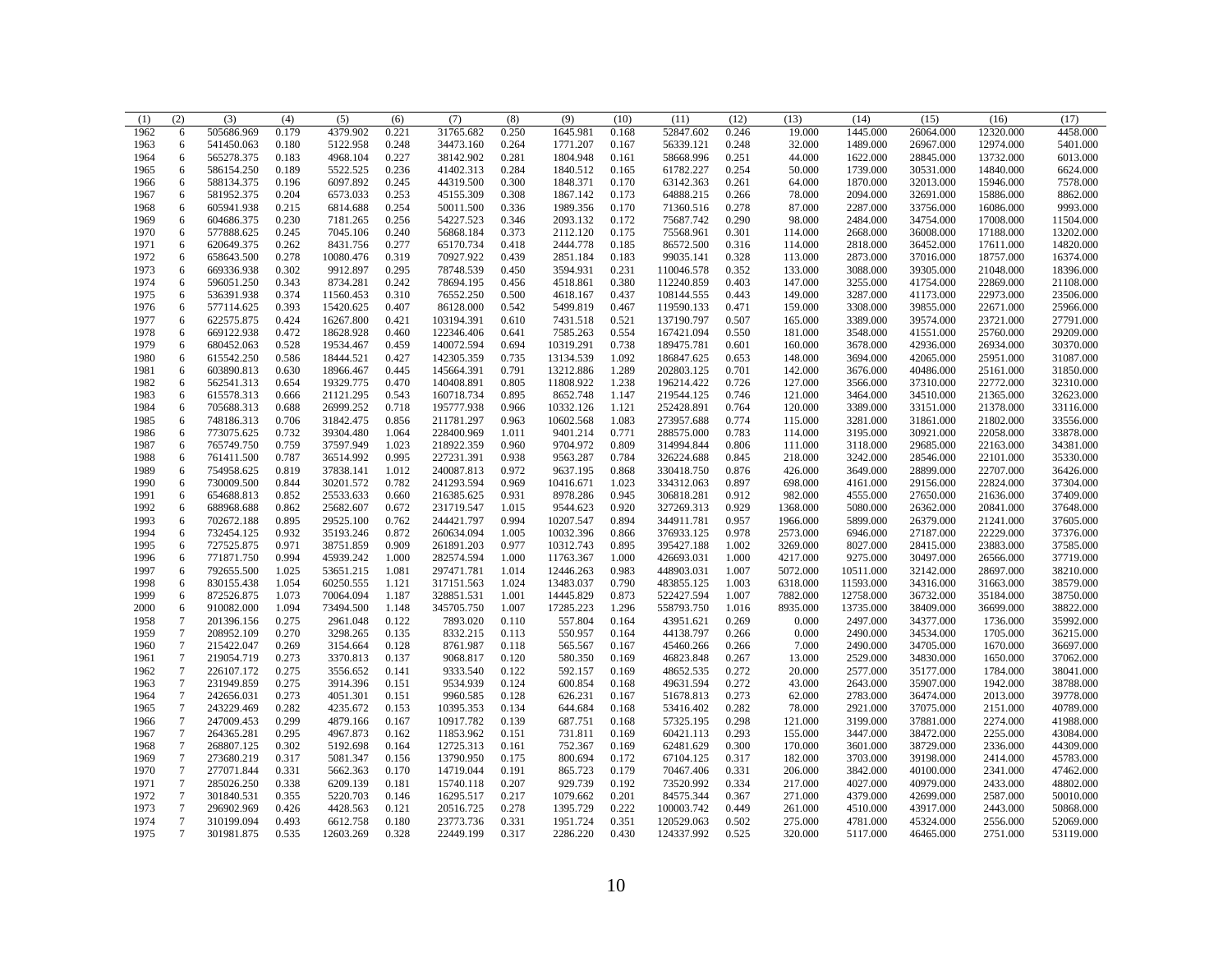| (1)  | (2)              | (3)        | (4)   | (5)       | (6)   | (7)       | (8)   | (9)      | (10)  | (11)       | (12)  | (13)     | (14)      | (15)      | (16)     | (17)      |
|------|------------------|------------|-------|-----------|-------|-----------|-------|----------|-------|------------|-------|----------|-----------|-----------|----------|-----------|
| 1976 | $\tau$           | 325660.844 | 0.524 | 12328.798 | 0.308 | 26201.545 | 0.366 | 2569.190 | 0.472 | 129687.656 | 0.542 | 343.000  | 5379.000  | 47430.000 | 2939.000 | 54303.000 |
| 1977 | $\boldsymbol{7}$ | 333117.563 | 0.547 | 13234.803 | 0.321 | 29561.621 | 0.410 | 2837.032 | 0.513 | 136664.922 | 0.564 | 356.000  | 5649.000  | 48392.000 | 3344.000 | 55146.000 |
| 1978 | $\overline{7}$   | 344358.063 | 0.596 | 12758.377 | 0.302 | 33971.945 | 0.469 | 3062.006 | 0.538 | 155541.469 | 0.625 | 377.000  | 5926.000  | 49970.000 | 3421.000 | 55934.000 |
| 1979 | $\overline{7}$   | 342891.906 | 0.653 | 12232.744 | 0.280 | 38298.387 | 0.531 | 3731.359 | 0.677 | 169783.078 | 0.686 | 416.000  | 6132.000  | 51344.000 | 3337.000 | 56540.000 |
| 1980 | $\overline{7}$   | 347520.344 | 0.704 | 16198.847 | 0.363 | 38940.543 | 0.549 | 4740.813 | 0.861 | 184717.094 | 0.751 | 508.000  | 6386.000  | 52720.000 | 3220.000 | 57306.000 |
| 1981 | $\overline{7}$   | 351907.125 | 0.736 | 18204.836 | 0.403 | 42452.547 | 0.609 | 5463.936 | 1.031 | 192984.547 | 0.766 | 609.000  | 6616.000  | 53620.000 | 3127.000 | 57899.000 |
| 1982 | $7\phantom{.0}$  | 362817.531 | 0.742 | 23437.402 | 0.505 | 43363.543 | 0.648 | 5618.924 | 1.075 | 196705.031 | 0.779 | 712.000  | 6764.000  | 54540.000 | 2948.000 | 58177.000 |
| 1983 | $\boldsymbol{7}$ | 361734.406 | 0.758 | 25109.137 | 0.535 | 42759.629 | 0.632 | 5526.261 | 1.071 | 200656.859 | 0.791 | 821.000  | 6852.000  | 54925.000 | 2808.000 | 58437.000 |
| 1984 | $\tau$           | 365694.031 | 0.783 | 27479.301 | 0.582 | 48093.516 | 0.718 | 6268.870 | 1.202 | 204324.719 | 0.812 | 999.000  | 7073.000  | 55614.000 | 2834.000 | 58660.000 |
| 1985 | $\overline{7}$   | 375630.563 | 0.769 | 30386.035 | 0.630 | 49648.512 | 0.748 | 5866.404 | 1.153 | 202851.797 | 0.789 | 1237.000 | 7303.000  | 56455.000 | 3051.000 | 59029.000 |
| 1986 | $\overline{7}$   | 380205.188 | 0.778 | 32775.043 | 0.664 | 51878.219 | 0.770 | 5252.385 | 1.012 | 205743.563 | 0.783 | 1389.000 | 7424.000  | 57132.000 | 3049.000 | 59375.000 |
| 1987 | $\overline{7}$   | 400321.625 | 0.793 | 34746.871 | 0.692 | 55333.820 | 0.811 | 5219.139 | 0.976 | 222221.313 | 0.810 | 1538.000 | 7513.000  | 57592.000 | 3021.000 | 59591.000 |
| 1988 | $\overline{7}$   | 406990.844 | 0.830 | 38317.215 | 0.756 | 56533.387 | 0.824 | 5097.948 | 0.928 | 237998.391 | 0.873 | 1656.000 | 7610.000  | 58235.000 | 2888.000 | 59888.000 |
| 1989 | $\overline{7}$   | 403090.719 | 0.870 | 42789.254 | 0.831 | 60651.113 | 0.877 | 5437.005 | 0.990 | 241977.422 | 0.893 | 1819.000 | 7891.000  | 59317.000 | 2762.000 | 60522.000 |
| 1990 | $\tau$           | 411229.969 | 0.901 | 47433.480 | 0.902 | 61805.648 | 0.879 | 5866.288 | 1.073 | 255427.734 | 0.909 | 2056.000 | 8139.000  | 60424.000 | 2775.000 | 61196.000 |
| 1991 | $\boldsymbol{7}$ | 414589.688 | 0.896 | 47895.645 | 0.891 | 61645.426 | 0.875 | 5700.555 | 1.065 | 256399.563 | 0.909 | 2270.000 | 8557.000  | 61648.000 | 2831.000 | 61918.000 |
| 1992 | $\overline{7}$   | 435549.000 | 0.897 | 49540.445 | 0.901 | 66246.188 | 0.922 | 6031.146 | 1.060 | 269064.813 | 0.908 | 2501.000 | 8729.000  | 62697.000 | 2845.000 | 62481.000 |
| 1993 | $\tau$           | 443187.406 | 0.912 | 49893.637 | 0.894 | 68853.469 | 0.940 | 6030.142 | 1.011 | 279358.781 | 0.941 | 2684.000 | 8866.000  | 63739.000 | 2748.000 | 62831.000 |
| 1994 | $\overline{7}$   | 448112.406 | 0.925 | 53689.461 | 0.950 | 74322.867 | 1.001 | 5993.849 | 0.955 | 280704.781 | 0.936 | 2890.000 | 9076.000  | 65063.000 | 2696.000 | 63253.000 |
| 1995 | $\overline{7}$   | 458909.500 | 0.940 | 60205.547 | 1.039 | 68699.445 | 0.920 | 5643.979 | 0.898 | 296708.938 | 0.975 | 3281.000 | 9375.000  | 67348.000 | 2764.000 | 64070.000 |
| 1996 | $\overline{7}$   | 452215.063 | 0.982 | 59592.211 | 1.000 | 75049.961 | 1.000 | 6189.209 | 1.000 | 303317.688 | 1.000 | 3668.000 | 9586.000  | 69119.000 | 2842.000 | 64823.000 |
| 1997 | $7\phantom{.0}$  | 460890.906 | 0.988 | 61933.727 | 1.011 | 74317.625 | 0.986 | 5912.669 | 0.954 | 313061.656 | 1.011 | 4226.000 | 9855.000  | 71215.000 | 3008.000 | 65539.000 |
| 1998 | $\tau$           | 491849.125 | 0.969 | 62864.996 | 0.992 | 83984.297 | 1.122 | 6195.701 | 1.001 | 323670.188 | 0.993 | 4989.000 | 10220.000 | 73557.000 | 3204.000 | 66232.000 |
| 1999 | $\overline{7}$   | 497211.875 | 0.962 | 70483.617 | 1.070 | 81339.859 | 1.076 | 6455.563 | 0.959 | 319971.094 | 1.001 | 5804.000 | 10552.000 | 76172.000 | 3410.000 | 67112.000 |
| 2000 | $\overline{7}$   | 499134.031 | 0.977 | 70827.391 | 1.036 | 85300.008 | 1.122 | 7021.290 | 1.103 | 324437.938 | 1.018 | 6285.000 | 10752.000 | 78612.000 | 3410.000 | 67325.000 |
| 1958 | $\,$ 8 $\,$      | 32920.473  | 0.084 | 427.214   | 0.128 | 305.389   | 0.039 | 7.672    | 0.179 | 2017.360   | 0.195 | 0.000    | 27.000    | 998.000   | 45.000   | 1410.000  |
| 1959 | 8                | 34068.547  | 0.085 | 496.283   | 0.147 | 325.272   | 0.040 | 8.018    | 0.179 | 2072.097   | 0.194 | 0.000    | 29.000    | 1051.000  | 46.000   | 1434.000  |
| 1960 | 8                | 36275.637  | 0.087 | 554.980   | 0.161 | 354.823   | 0.044 | 8.870    | 0.182 | 2230.158   | 0.196 | 2.000    | 27.000    | 1070.000  | 48.000   | 1478.000  |
| 1961 | 8                | 37102.246  | 0.086 | 562.247   | 0.161 | 357.387   | 0.043 | 9.269    | 0.184 | 2277.164   | 0.196 | 4.000    | 29.000    | 1148.000  | 47.000   | 1505.000  |
| 1962 | $\,$ 8 $\,$      | 37499.313  | 0.087 | 608.537   | 0.167 | 372.274   | 0.043 | 9.399    | 0.184 | 2272.834   | 0.199 | 4.000    | 29.000    | 1232.000  | 51.000   | 1525.000  |
| 1963 | $\,$ 8 $\,$      | 37644.516  | 0.087 | 685.213   | 0.179 | 364.301   | 0.042 | 9.401    | 0.183 | 2211.199   | 0.199 | 9.000    | 29.000    | 1301.000  | 52.000   | 1564.000  |
| 1964 | 8                | 38093.363  | 0.089 | 635.137   | 0.159 | 402.727   | 0.044 | 9.993    | 0.184 | 2328.920   | 0.200 | 14.000   | 28.000    | 1401.000  | 50.000   | 1595.000  |
| 1965 | $\,$ 8 $\,$      | 38026.609  | 0.088 | 699.895   | 0.165 | 287.519   | 0.034 | 10.176   | 0.182 | 2332.576   | 0.205 | 16.000   | 26.000    | 1525.000  | 50.000   | 1644.000  |
| 1966 | $\,$ 8 $\,$      | 37900.152  | 0.095 | 774.717   | 0.169 | 432.967   | 0.051 | 10.692   | 0.183 | 2394.509   | 0.216 | 18.000   | 24.000    | 1655.000  | 45.000   | 1703.000  |
| 1967 | $\,$ 8 $\,$      | 38308.289  | 0.093 | 699.665   | 0.143 | 450.898   | 0.053 | 11.370   | 0.184 | 2410.943   | 0.214 | 15.000   | 20,000    | 1768.000  | 37.000   | 1741.000  |
| 1968 | 8                | 38146.676  | 0.100 | 933.011   | 0.192 | 479.002   | 0.058 | 11.956   | 0.185 | 2405.100   | 0.218 | 17.000   | 17.000    | 1839.000  | 38.000   | 1765.000  |
| 1969 | 8                | 36792.426  | 0.101 | 810.032   | 0.172 | 488.974   | 0.063 | 12.726   | 0.188 | 2412.101   | 0.230 | 21.000   | 17.000    | 1900.000  | 42.000   | 1830.000  |
| 1970 | $\,$ 8 $\,$      | 37658.023  | 0.108 | 981.575   | 0.214 | 533.198   | 0.069 | 14.894   | 0.198 | 2551.713   | 0.240 | 22.000   | 16.000    | 1879.000  | 42.000   | 1829.000  |
| 1971 | $\,$ 8 $\,$      | 37898.547  | 0.113 | 1069.671  | 0.233 | 562.604   | 0.076 | 16.974   | 0.213 | 2619.673   | 0.244 | 24.000   | 16.000    | 1842.000  | 50.000   | 2003.000  |
| 1972 | $\,$ 8 $\,$      | 39317.117  | 0.116 | 1048.091  | 0.215 | 612.270   | 0.076 | 21.001   | 0.221 | 2898.740   | 0.263 | 45.000   | 20.000    | 1875.000  | 61.000   | 2187.000  |
| 1973 | $\,$ 8 $\,$      | 40293.789  | 0.120 | 1044.078  | 0.192 | 707.647   | 0.087 | 27.512   | 0.249 | 3047.216   | 0.301 | 57.000   | 25.000    | 2018.000  | 80.000   | 2427.000  |
| 1974 | $\,$ 8 $\,$      | 41213.105  | 0.134 | 1233.502  | 0.210 | 876.527   | 0.109 | 39.736   | 0.355 | 3382.933   | 0.333 | 61.000   | 27.000    | 2143.000  | 105.000  | 2610.000  |
| 1975 | 8                | 41670.648  | 0.153 | 1689.308  | 0.267 | 1002.060  | 0.134 | 51.912   | 0.488 | 3614.350   | 0.357 | 67.000   | 27.000    | 2251.000  | 130.000  | 2644.000  |
| 1976 | 8                | 42267.973  | 0.164 | 1883.559  | 0.286 | 1160.817  | 0.163 | 63.820   | 0.570 | 3822.972   | 0.377 | 61.000   | 25.000    | 2307.000  | 152.000  | 2652.000  |
| 1977 | $\,$ 8 $\,$      | 39472.367  | 0.186 | 2064.174  | 0.312 | 1218.601  | 0.163 | 75.750   | 0.644 | 3975.227   | 0.396 | 50.000   | 29.000    | 2389.000  | 183.000  | 2774.000  |
| 1978 | $\,$ 8 $\,$      | 39652.434  | 0.212 | 2359.830  | 0.350 | 1335.684  | 0.188 | 80.103   | 0.681 | 4629.927   | 0.436 | 49.000   | 59.000    | 2550.000  | 190.000  | 2955.000  |
| 1979 | $\,$ 8 $\,$      | 38382.980  | 0.235 | 2650.619  | 0.372 | 1468.400  | 0.216 | 87.232   | 0.742 | 4826.075   | 0.477 | 48.000   | 93.000    | 2684.000  | 174.000  | 3013.000  |
| 1980 | $\,$ 8 $\,$      | 39600.996  | 0.269 | 2963.112  | 0.399 | 1733.867  | 0.256 | 111.057  | 0.901 | 5836.552   | 0.528 | 56.000   | 149.000   | 2838.000  | 178.000  | 3222.000  |
| 1981 | $\,$ 8 $\,$      | 41665.426  | 0.301 | 3635.009  | 0.445 | 2106.427  | 0.301 | 115.413  | 0.896 | 6692.811   | 0.559 | 79.000   | 240.000   | 3081.000  | 204.000  | 3921.000  |
| 1982 | $\,$ 8 $\,$      | 40782.723  | 0.357 | 4341.783  | 0.460 | 2666.134  | 0.388 | 125.048  | 1.015 | 7442.999   | 0.614 | 100.000  | 326.000   | 3354.000  | 221.000  | 4173.000  |
| 1983 | 8                | 37006.934  | 0.323 | 3069.343  | 0.302 | 2551.854  | 0.377 | 104.176  | 0.886 | 6237.917   | 0.640 | 131.000  | 410.000   | 3653.000  | 241.000  | 4349.000  |
| 1984 | $\,$ 8 $\,$      | 36623.195  | 0.355 | 3605.850  | 0.354 | 2850.427  | 0.431 | 113.666  | 1.015 | 6422.743   | 0.667 | 167.000  | 477.000   | 3882.000  | 258.000  | 4595.000  |
| 1985 | $\,$ 8 $\,$      | 36350.320  | 0.388 | 4090.785  | 0.402 | 3153.365  | 0.481 | 113.238  | 1.011 | 6751.695   | 0.674 | 208.000  | 528.000   | 4095.000  | 297.000  | 4782.000  |
| 1986 | $\,$ 8 $\,$      | 34704.012  | 0.416 | 4132.115  | 0.405 | 3130.105  | 0.506 | 103.403  | 0.879 | 7081.221   | 0.686 | 246.000  | 573.000   | 4374.000  | 347.000  | 4787.000  |
| 1987 | 8                | 34975.004  | 0.458 | 4537.695  | 0.456 | 3550.863  | 0.591 | 109.002  | 0.811 | 7824.478   | 0.721 | 255.000  | 567.000   | 4400.000  | 339.000  | 4813.000  |
| 1988 | 8                | 35971.012  | 0.533 | 6057.946  | 0.615 | 3864.105  | 0.635 | 115.924  | 0.796 | 9142.177   | 0.781 | 253.000  | 577.000   | 4380.000  | 324.000  | 4759.000  |
| 1989 | 8                | 34356.715  | 0.611 | 6717.589  | 0.681 | 4290.353  | 0.732 | 120.967  | 0.831 | 9879.291   | 0.820 | 260.000  | 601.000   | 4309.000  | 300.000  | 4731.000  |
|      |                  |            |       |           |       |           |       |          |       |            |       |          |           |           |          |           |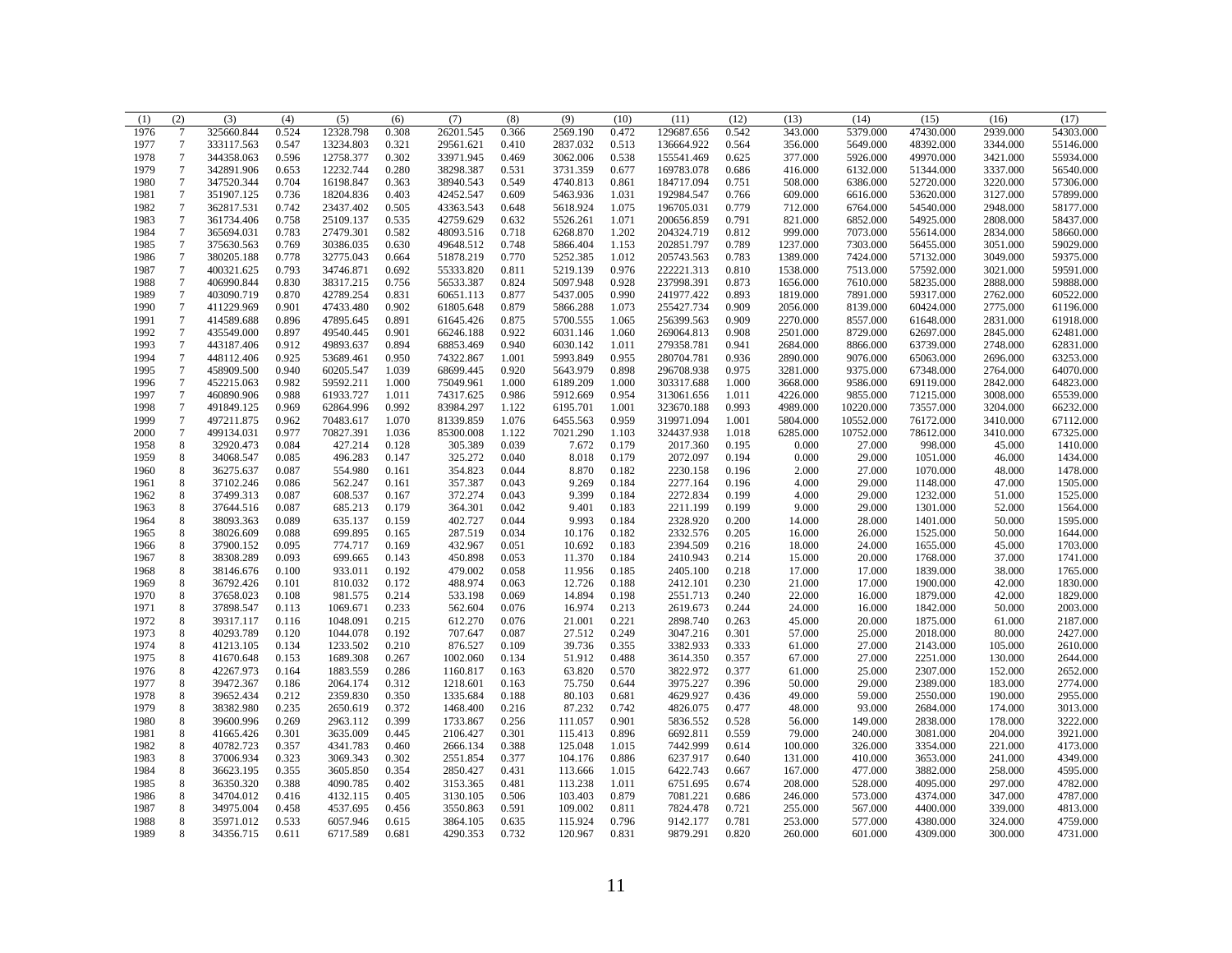| (1)          | (2)            | (3)                    | (4)            | (5)                  | (6)            | (7)                    | (8)            | (9)                  | (10)           | (11)                   | (12)           | (13)               | (14)               | (15)                   | (16)               | (17)                   |
|--------------|----------------|------------------------|----------------|----------------------|----------------|------------------------|----------------|----------------------|----------------|------------------------|----------------|--------------------|--------------------|------------------------|--------------------|------------------------|
| 1990         | 8              | 35538.105              | 0.703          | 8891.466             | 0.900          | 4733.588               | 0.837          | 148.716              | 1.021          | 11217.989              | 0.861          | 263.000            | 605.000            | 4137.000               | 288.000            | 4642.000               |
| 1991         | 8              | 33590.082              | 0.779          | 8397.405             | 0.848          | 4551.740               | 0.793          | 145.871              | 1.002          | 13060.120              | 0.899          | 269.000            | 659.000            | 4023.000               | 300.000            | 4600.000               |
| 1992         | 8              | 33760.484              | 0.852          | 9924.885             | 0.984          | 4936.044               | 0.923          | 164.402              | 1.223          | 13747.745              | 0.934          | 285.000            | 711.000            | 3903.000               | 306.000            | 4558.000               |
| 1993         | 8              | 28183.693              | 0.744          | 6372.133             | 0.633          | 4443.731               | 0.871          | 133.011              | 0.989          | 10009.074              | 0.950          | 311.000            | 764.000            | 3806.000               | 308.000            | 4445.000               |
| 1994         | $\,$ 8 $\,$    | 34275.688              | 0.658          | 7964.688             | 0.817          | 4494.632               | 0.937          | 137.766              | 1.171          | 9963.864               | 0.938          | 312.000            | 783.000            | 3674.000               | 289.000            | 4451.000               |
| 1995         | $\,$ 8 $\,$    | 36334.191              | 0.721          | 9553.939             | 0.994          | 4581.418               | 0.977          | 138.856              | 0.992          | 11929.308              | 0.978          | 334.000            | 808.000            | 3570.000               | 282.000            | 4424.000               |
| 1996         | 8              | 37241.695              | 0.746          | 9826.440             | 1.000          | 4692.292               | 1.000          | 145.628              | 1.000          | 13115.223              | 1.000          | 422.000            | 894.000            | 3587.000               | 294.000            | 4457.000               |
| 1997         | 8              | 36862.703              | 0.761          | 8961.562             | 0.887          | 4605.872               | 0.982          | 142.176              | 0.907          | 14330.114              | 1.026          | 509.000            | 968.000            | 3600.000               | 299.000            | 4553.000               |
| 1998         | $\,$ 8 $\,$    | 36685.469              | 0.802          | 7317.154             | 0.724          | 4158.098               | 0.921          | 151.082              | 0.963          | 17812.113              | 1.074          | 474.000            | 930.000            | 3434.000               | 274.000            | 4658.000               |
| 1999         | 8              | 37244.980              | 1.157          | 10451.033            | 1.074          | 4317.138               | 1.014          | 173.115              | 0.931          | 28150.137              | 1.222          | 445.000            | 886.000            | 3262.000               | 255.000            | 4713.000               |
| 2000         | $\,$ 8 $\,$    | 36274.355              | 0.988          | 5643.334             | 0.597          | 4464.242               | 1.111          | 208.507              | 1.102          | 25537.406              | 1.279          | 395.000            | 831.000            | 3078.000               | 231.000            | 4662.000               |
| 1958         | 9              | 26188.723              | 0.376          | 468.062              | 0.183          | 1999.298               | 0.105          | 132.310              | 0.166          | 7245.381               | 0.287          | 0.000              | 94.000             | 14747.000              | 74.000             | 14615.000              |
| 1959         | 9              | 29027.010              | 0.387          | 583.019              | 0.231          | 2182.690               | 0.108          | 145.485              | 0.167          | 8319.175               | 0.289          | 0.000              | 92.000             | 14467.000              | 72.000             | 14393.000              |
| 1960         | 9              | 28011.279              | 0.393          | 601.316              | 0.241          | 2190.319               | 0.112          | 141.532              | 0.170          | 8081.908               | 0.292          | 5.000              | 90.000             | 14363.000              | 72.000             | 14312.000              |
| 1961         | 9              | 28850.387              | 0.384          | 588.665              | 0.235          | 2166.726               | 0.112          | 142.890              | 0.171          | 8178.704               | 0.290          | 12.000             | 90.000             | 14240.000              | 69.000             | 14250.000              |
| 1962         | $\overline{9}$ | 30774.922              | 0.392          | 652.870              | 0.258          | 2296.297               | 0.115          | 154.647              | 0.171          | 8974.371               | 0.294          | 16.000             | 88.000             | 14375.000              | 75.000             | 14229.000              |
| 1963         | $\overline{9}$ | 31569.225              | 0.394          | 699.135              | 0.271          | 2343.333               | 0.119          | 160.078              | 0.171          | 9222.315               | 0.296          | 27.000             | 88.000             | 14474.000              | 77.000             | 14186.000              |
| 1964         | 9              | 33623.324              | 0.399          | 903.879              | 0.344          | 2525.647               | 0.126          | 173.521              | 0.170          | 9828.717               | 0.298          | 42.000             | 87.000             | 14955.000              | 84.000             | 14390.000              |
| 1965         | 9              | 35588.629              | 0.402          | 1043.560             | 0.376          | 2733.735               | 0.131          | 185.405              | 0.170          | 10336.016              | 0.302          | 50.000             | 84.000             | 15901.000              | 97.000             | 14689.000              |
| 1966         | 9              | 38086.598              | 0.403          | 1103.880             | 0.370          | 3029.189               | 0.139          | 200.900              | 0.170          | 11020.675              | 0.308          | 75.000             | 91.000             | 17413.000              | 113.000            | 15596.000              |
| 1967         | 9              | 38033.375              | 0.402          | 1047.397             | 0.331          | 3140.173               | 0.146          | 205.574              | 0.171          | 10885.376              | 0.309          | 77.000             | 85.000             | 18304.000              | 119.000            | 15901.000              |
| 1968         | 9              | 39974.109              | 0.422          | 1146.935             | 0.348          | 3437.045               | 0.154          | 234.932              | 0.171          | 12046.313              | 0.319          | 80,000             | 79,000             | 18817.000              | 134.000            | 16194.000              |
| 1969         | 9              | 40455.199              | 0.427          | 1150.549             | 0.336          | 3511.741               | 0.157          | 251.244              | 0.174          | 12379.521              | 0.327          | 94.000             | 79.000             | 19561.000              | 154.000            | 16743.000              |
| 1970         | $\overline{9}$ | 39455.535              | 0.425          | 1160.962             | 0.328          | 3393.827               | 0.158          | 260.641              | 0.182          | 11960.248              | 0.334          | 111.000            | 78.000             | 20108.000              | 159.000            | 17050.000              |
| 1971         | 9              | 41463.941              | 0.424          | 1082.966             | 0.293          | 3547.678               | 0.167          | 292.491              | 0.196          | 12669.217              | 0.339          | 131.000            | 77.000             | 20724.000              | 181.000            | 17297.000              |
| 1972         | 9              | 45301.512              | 0.447          | 1117.843             | 0.290          | 3821.922               | 0.172          | 364.702              | 0.205          | 14933.233              | 0.353          | 198.000            | 91.000             | 21870.000              | 214.000            | 17712.000              |
| 1973         | 9              | 44848.727              | 0.511          | 1189.311             | 0.293          | 4796.047               | 0.211          | 459.634              | 0.224          | 16464.471              | 0.388          | 196.000            | 89.000             | 22837.000              | 215.000            | 18109.000              |
| 1974         | 9              | 41865.176              | 0.589          | 1479.332             | 0.360          | 5373.582               | 0.252          | 573.538              | 0.302          | 17228.719              | 0.447          | 193.000            | 90.000             | 23266.000              | 228.000            | 18512.000              |
| 1975         | 9              | 39727.934              | 0.566          | 1481.077             | 0.356          | 5526.072               | 0.290          | 570.753              | 0.316          | 14902.791              | 0.466          | 181.000            | 80.000             | 22894.000              | 227.000            | 18648.000              |
| 1976         | 9              | 45297.547              | 0.614          | 1861.326             | 0.451          | 7321.007               | 0.362          | 738.956              | 0.382          | 17911.254              | 0.492          | 163.000            | 73.000             | 22722.000              | 246.000            | 18546.000              |
| 1977         | $\overline{9}$ | 49816.605              | 0.627          | 2311.119             | 0.553          | 7729.359               | 0.386          | 873.801              | 0.438          | 20302.406              | 0.512          | 140.000            | 70.000             | 22752.000              | 292.000            | 18532.000              |
| 1978         | 9              | 49785.898              | 0.651          | 2404.689             | 0.569          | 8216.497               | 0.412          | 906.406              | 0.471          | 20886.590              | 0.542          | 122.000            | 106.000            | 22719.000              | 290.000            | 18488.000              |
| 1979         | 9              | 50730.578              | 0.688          | 2405.443             | 0.566          | 8880.715               | 0.454          | 1072.467             | 0.579          | 22536.543              | 0.595          | 117.000            | 178.000            | 22396.000              | 278.000            | 18363.000              |
| 1980         | 9              | 48454.004              | 0.753          | 2202.348             | 0.523          | 9414.021               | 0.503          | 1323.538             | 0.762          | 23525.520              | 0.675          | 127.000            | 280.000            | 21974.000              | 274.000            | 18320.000              |
| 1981         | 9              | 47216.262              | 0.827          | 2303.354             | 0.541          | 9536.570               | 0.525          | 1519.822             | 0.885          | 25681.811              | 0.726          | 150.000            | 433.000            | 21649.000              | 285.000            | 18255.000              |
| 1982         | 9              | 43975.715              | 0.827          | 3039.356             | 0.729          | 7935.825               | 0.484          | 1483.868             | 0.985          | 23930.008              | 0.735          | 174.000            | 552.000            | 21086.000              | 272.000            | 18092.000              |
| 1983         | 9              | 50154.434              | 0.828          |                      |                |                        | 0.569          |                      | 1.100          |                        | 0.740          | 200,000            | 652.000            |                        |                    |                        |
| 1984         | $\overline{9}$ | 51179.461              | 0.854          | 2736.596<br>3328.983 | 0.652<br>0.772 | 9509.653<br>10257.813  | 0.611          | 1774.303<br>1963.252 | 1.254          | 27512.506<br>28165.418 | 0.762          | 255.000            | 797.000            | 20662.000<br>20638.000 | 270.000<br>280.000 | 17864.000<br>17783.000 |
|              | 9              |                        | 0.845          | 3523.160             | 0.808          |                        | 0.609          |                      | 1.205          |                        | 0.762          | 304.000            | 899.000            | 20410.000              |                    |                        |
| 1985         | 9              | 48678.285              |                |                      | 0.768          | 9593.033               |                | 1750.950             | 1.098          | 26267.566              |                |                    |                    |                        | 286.000            | 17637.000              |
| 1986         | 9              | 50653.281              | 0.850          | 3372.404             |                | 10589.374<br>12599.862 | 0.660          | 1667.049<br>1798.817 |                | 27446.762              | 0.762<br>0.788 | 315.000            | 933.000<br>992.000 | 19908.000              | 273.000<br>265.000 | 17425.000              |
| 1987<br>1988 | 9              | 57074.547<br>56762.273 | 0.871<br>0.912 | 3606.722<br>3564.494 | 0.809<br>0.792 | 13034.755              | 0.748<br>0.773 | 1719.699             | 1.100<br>1.059 | 31706.830              | 0.848          | 338.000<br>369.000 | 1025.000           | 19762.000<br>19761.000 | 252.000            | 17267.000<br>17163.000 |
|              | 9              |                        |                |                      |                |                        |                |                      |                | 33443.047              |                |                    |                    |                        |                    |                        |
| 1989         | 9              | 56466.262              | 0.931          | 4173.018             | 0.917          | 12866.538              | 0.765          | 1722.259             | 1.045          | 33813.109              | 0.879          | 420.000            | 1060.000           | 19830.000              | 237.000            | 17029.000              |
| 1990         |                | 53918.766              | 0.950          | 3948.644             | 0.861          | 12856.967              | 0.790          | 1730.979             | 1.078          | 32707.373              | 0.894          | 501.000            | 1070.000           | 19738.000              | 237.000            | 16896.000              |
| 1991         | 9              | 52264.313              | 0.958          | 4006.119             | 0.866          | 12586.543              | 0.799          | 1686.881             | 1.054          | 31797.959              | 0.909          | 581.000            | 1062.000           | 19395.000              | 230.000            | 16775.000              |
| 1992         | $\overline{9}$ | 55694.316              | 0.962          | 5220.679             | 1.111          | 12777.914              | 0.793          | 1799.820             | 1.088          | 33794.563              | 0.915          | 661.000            | 1015.000           | 18987.000              | 220.000            | 16654.000              |
| 1993         | $\overline{9}$ | 58480.133              | 0.956          | 4986.607             | 1.033          | 13841.175              | 0.850          | 1836.894             | 1.030          | 35224.273              | 0.928          | 781.000            | 992.000            | 19113.000              | 205.000            | 16506.000              |
| 1994         | 9              | 61840.652              | 0.956          | 4767.906             | 0.953          | 15295.501              | 0.930          | 1845.669             | 1.009          | 37216.934              | 0.938          | 923.000            | 995.000            | 19571.000              | 201.000            | 16454.000              |
| 1995         | 9              | 61648.277              | 0.984          | 4530.439             | 0.876          | 15329.192              | 0.954          | 1738.457             | 0.941          | 39036.965              | 0.990          | 1010.000           | 982.000            | 19768.000              | 190.000            | 16404.000              |
| 1996         | 9              | 60654.492              | 0.999          | 5234.707             | 1.000          | 15296.307              | 1.000          | 1806.509             | 1.000          | 38277.434              | 1.000          | 1100.000           | 966.000            | 19752.000              | 184.000            | 16219.000              |
| 1997         | 9              | 62689.145              | 1.002          | 6208.680             | 1.171          | 15070.580              | 1.006          | 1789.233             | 0.990          | 39769.188              | 1.008          | 1288.000           | 964.000            | 19950.000              | 187.000            | 16046.000              |
| 1998         | 9              | 63586.922              | 1.000          | 6271.418             | 1.149          | 15297.959              | 1.058          | 1796.358             | 0.978          | 40208.414              | 1.010          | 1474.000           | 966.000            | 19998.000              | 183.000            | 15803.000              |
| 1999         | 9              | 62684.980              | 0.976          | 5553.603             | 1.003          | 15871.231              | 1.160          | 1778.527             | 0.971          | 37957.070              | 1.010          | 1576.000           | 957.000            | 19848.000              | 177.000            | 15538.000              |
| 2000         | 9              | 63123.344              | 0.976          | 6123.677             | 1.076          | 15687.723              | 1.196          | 1909.062             | 1.068          | 37908.426              | 1.033          | 1520.000           | 929.000            | 19476.000              | 166.000            | 15200.000              |
| 1958         | 10             | 40823.270              | 0.370          | 520.547              | 0.271          | 4428.464               | 0.172          | 89.491               | 0.158          | 10071.292              | 0.305          | 0.000              | 353.000            | 1248.000               | 116.000            | 2141.000               |
| 1959         | 10             | 44175.555              | 0.372          | 466.754              | 0.237          | 4783.657               | 0.173          | 98.790               | 0.158          | 11101.219              | 0.310          | 0.000              | 333.000            | 1309.000               | 119.000            | 2195.000               |
| 1960         | 10             | 44487.789              | 0.377          | 536.426              | 0.267          | 4942.037               | 0.179          | 103.743              | 0.162          | 11172.931              | 0.314          | 0.000              | 309.000            | 1342.000               | 122.000            | 2271.000               |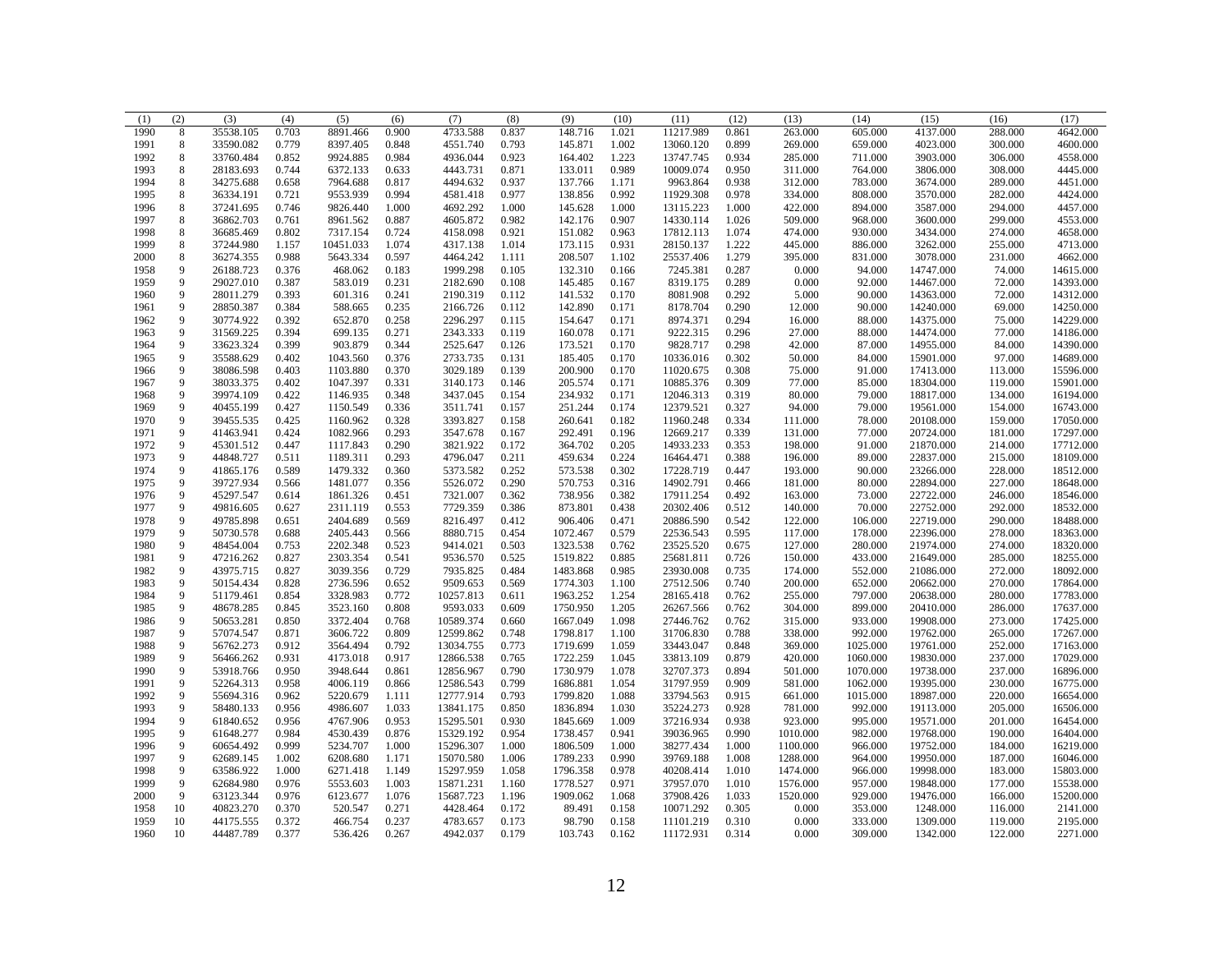| (1)  | (2) | (3)       | (4)   | (5)      | (6)   | (7)       | (8)   | (9)      | (10)  | (11)      | (12)           | (13)     | (14)    | (15)      | (16)     | (17)      |
|------|-----|-----------|-------|----------|-------|-----------|-------|----------|-------|-----------|----------------|----------|---------|-----------|----------|-----------|
| 1961 | 10  | 45417.719 | 0.375 | 607.983  | 0.303 | 5005.487  | 0.180 | 109.721  | 0.163 | 11321.640 | 0.311          | 0.000    | 290.000 | 1377.000  | 121.000  | 2316.000  |
| 1962 | 10  | 48198.844 | 0.379 | 692.541  | 0.331 | 5353.449  | 0.180 | 120.292  | 0.164 | 12121.832 | 0.315          | 2.000    | 310.000 | 1621.000  | 133.000  | 2409.000  |
| 1963 | 10  | 50671.789 | 0.387 | 783.540  | 0.341 | 5669.250  | 0.189 | 133.837  | 0.163 | 13026.385 | 0.319          | 4.000    | 396.000 | 2086.000  | 142.000  | 2518.000  |
| 1964 | 10  | 52754.219 | 0.391 | 837.401  | 0.338 | 6047.544  | 0.196 | 144.546  | 0.162 | 13615.021 | 0.323          | 7.000    | 438.000 | 2222.000  | 149.000  | 2648.000  |
| 1965 | 10  | 56018.434 | 0.394 | 1120.085 | 0.426 | 6501.875  | 0.210 | 157.110  | 0.162 | 14287.128 | 0.325          | 11.000   | 470.000 | 2284.000  | 171.000  | 2793.000  |
| 1966 | 10  | 58249.656 | 0.400 | 1313.410 | 0.465 | 6950.513  | 0.217 | 168.593  | 0.162 | 14842.604 | 0.330          | 22.000   | 512.000 | 2331.000  | 189.000  | 3044.000  |
| 1967 | 10  | 61096.027 | 0.408 | 1372.933 | 0.453 | 7487.293  | 0.235 | 187.201  | 0.163 | 15853.745 | 0.332          | 48.000   | 582.000 | 2460.000  | 204.000  | 3229.000  |
| 1968 | 10  | 63411.754 | 0.421 | 1375.449 | 0.428 | 8065.348  | 0.252 | 208.224  | 0.163 | 17030.420 | 0.345          | 57.000   | 597.000 | 2593.000  | 227.000  | 3556.000  |
| 1969 | 10  | 65906.047 | 0.437 | 1475.141 | 0.432 | 8481.124  | 0.265 | 235.423  | 0.166 | 18594.828 | 0.354          | 68.000   | 595.000 | 2846.000  | 243.000  | 3901.000  |
| 1970 | 10  | 62780.648 | 0.450 | 1583.308 | 0.443 | 8218.512  | 0.269 | 245.457  | 0.173 | 18181.816 | 0.361          | 75.000   | 573.000 | 3149.000  | 235.000  | 4126.000  |
| 1971 | 10  | 65692.336 | 0.460 | 1591.355 | 0.431 | 8832.808  | 0.291 | 277.282  | 0.186 | 19539.764 | 0.368          | 81.000   | 550.000 | 3503.000  | 247.000  | 4375.000  |
| 1972 | 10  | 73548.617 | 0.465 | 2252.177 | 0.572 | 9878.439  | 0.317 | 327.085  | 0.193 | 21776.373 | 0.381          | 110.000  | 545.000 | 4121.000  | 271.000  | 4671.000  |
| 1973 | 10  | 76366.688 | 0.485 | 2009.458 | 0.490 | 11457.907 | 0.359 | 385.628  | 0.213 | 23172.955 | 0.415          | 106.000  | 521.000 | 4428.000  | 273.000  | 5037.000  |
| 1974 | 10  | 69121.742 | 0.543 | 1975.917 | 0.480 | 12084.372 | 0.400 | 445.188  | 0.320 | 23021.336 | 0.474          | 111.000  | 534.000 | 4646.000  | 331.000  | 5274.000  |
| 1975 | 10  | 68992.375 | 0.550 | 2959.654 | 0.711 | 12354.981 | 0.442 | 478.271  | 0.417 | 22181.844 | 0.486          | 115.000  | 538.000 | 4580.000  | 371.000  | 5536.000  |
| 1976 | 10  | 72637.266 | 0.580 | 2877.762 | 0.666 | 14677.015 | 0.484 | 538.067  | 0.461 | 24029.770 | 0.516          | 119.000  | 579.000 | 4498.000  | 444.000  | 5769.000  |
| 1977 | 10  | 78813.484 | 0.603 | 3727.229 | 0.825 | 15525.354 | 0.519 | 623.750  | 0.461 | 27684.666 | 0.542          | 129.000  | 613.000 | 4479.000  | 609.000  | 5996.000  |
| 1978 | 10  | 80461.563 | 0.623 | 4010.922 | 0.854 | 17205.961 | 0.564 | 695.270  | 0.492 | 28249.063 | 0.569          | 127.000  | 622.000 | 4431.000  | 603.000  | 6255.000  |
| 1979 | 10  | 76782.047 | 0.655 | 4180.957 | 0.885 | 17555.561 | 0.590 | 802.830  | 0.642 | 27718.551 | 0.610          | 135.000  | 628.000 | 4415.000  | 571.000  | 6382.000  |
| 1980 | 10  | 76225.180 | 0.707 | 3705.154 | 0.759 | 19394.158 | 0.673 | 977.814  | 0.823 | 29787.977 | 0.671          | 152.000  | 654.000 | 4399.000  | 516.000  | 6539.000  |
| 1981 | 10  | 75896.938 | 0.772 | 4452.155 | 0.884 | 21006.793 | 0.732 | 1084.111 | 0.868 | 32016.213 | 0.727          | 163.000  | 671.000 | 4356.000  | 455.000  | 6692.000  |
| 1982 | 10  | 76511.391 | 0.800 | 4694.750 | 0.911 | 20101.422 | 0.755 | 1190.680 | 1.097 | 35256.469 | 0.744          | 178.000  | 675.000 | 4278.000  | 364.000  | 6750.000  |
| 1983 | 10  | 79347.063 | 0.810 | 4836.701 | 0.923 | 18490.699 | 0.679 | 1426.673 | 1.421 | 39548.230 | 0.757          | 201.000  | 680.000 | 4247.000  | 326.000  | 6834.000  |
| 1984 | 10  | 80421.250 | 0.822 | 4105.145 | 0.744 | 19950.838 | 0.707 | 1494.214 | 1.489 | 40579.754 | 0.779          | 236.000  | 704.000 | 4282.000  | 308.000  | 6924.000  |
| 1985 | 10  | 77530.727 | 0.834 | 4612.557 | 0.793 | 20653.436 | 0.771 | 1439.191 | 2.266 | 37941.309 | 0.787          | 273.000  | 718.000 | 4299.000  | 306.000  | 6958.000  |
| 1986 | 10  | 78513.758 | 0.844 | 5314.381 | 0.902 | 20866.895 | 0.788 | 1307.672 | 1.485 | 38778.809 | 0.801          | 290.000  | 707.000 | 4331.000  | 304.000  | 6966.000  |
| 1987 | 10  | 86498.961 | 0.856 | 5013.631 | 0.823 | 22429.717 | 0.823 | 1278.063 | 1.300 | 45345.367 | 0.827          | 302.000  | 684.000 | 4348.000  | 293.000  | 6975.000  |
| 1988 | 10  | 83878.914 | 0.880 | 5374.753 | 0.881 | 23033.289 | 0.841 | 1221.305 | 1.104 | 44151.598 | 0.868          | 318.000  | 656.000 | 4300.000  | 261.000  | 6996.000  |
| 1989 | 10  | 82264.258 | 0.908 | 6029.582 | 0.985 | 22812.559 | 0.830 | 1209.925 | 1.181 | 44628.445 | 0.894          | 354.000  | 666.000 | 4339.000  | 240.000  | 7059.000  |
| 1990 | 10  | 80135.727 | 0.934 | 6042.279 | 0.986 | 22908.820 | 0.864 | 1232.086 | 1.253 | 44696.543 | 0.918          | 405.000  | 650.000 | 4310.000  | 234.000  | 7155.000  |
| 1991 | 10  | 80659.977 | 0.954 | 6338.426 | 1.018 | 23428.756 | 0.921 | 1231.009 | 1.366 | 45952.652 | 0.935          | 449.000  | 647.000 | 4225.000  | 222.000  | 7238.000  |
| 1992 | 10  | 87193.867 | 0.969 | 6433.001 | 0.984 | 23164.209 | 0.828 | 1223.678 | 1.106 | 53668.535 | 0.948          | 510.000  | 661.000 | 4272.000  | 223.000  | 7268.000  |
| 1993 | 10  | 90164.266 | 0.974 | 6613.005 | 0.988 | 24306.773 | 0.874 | 1266.900 | 1.048 | 55608.523 | 0.955          | 560.000  | 669.000 | 4320.000  | 209.000  | 7284.000  |
| 1994 | 10  | 93325.898 | 0.977 | 7035.583 | 1.011 | 24581.203 | 0.886 | 1205.275 | 1.051 | 58329.703 | 0.964          | 628.000  | 695.000 | 4439.000  | 205.000  | 7294.000  |
| 1995 | 10  | 93728.805 | 0.986 | 6283.628 | 0.880 | 25168.201 | 0.941 | 1138.610 | 0.911 | 59834.992 | 0.991          | 708.000  | 713.000 | 4561.000  | 207.000  | 7309.000  |
| 1996 | 10  | 91515.086 | 1.004 | 7201.128 | 1.000 | 25017.588 | 1.000 | 1188.135 | 1.000 | 58467.270 | 1.000          | 732.000  | 704.000 | 4524.000  | 195.000  | 7311.000  |
| 1997 | 10  | 94481.992 | 1.011 | 7291.787 | 1.045 | 25631.338 | 1.078 | 1138.054 | 1.048 | 61429.156 | 1.009          | 798.000  | 708.000 | 4510.000  | 196.000  | 7312.000  |
| 1998 | 10  | 90647.266 | 1.022 | 7135.719 | 0.996 | 24326.119 | 1.102 | 1066.074 | 1.183 | 60077.508 | 1.019          | 916.000  | 723.000 | 4526.000  | 198.000  | 7266.000  |
| 1999 | 10  | 86034.094 | 1.034 | 8231.377 | 1.111 | 25656.717 | 1.280 | 1114.585 | 0.968 | 53930.160 | 1.015          | 1056.000 | 739.000 | 4583.000  | 204.000  | 7190.000  |
| 2000 | 10  | 82444.039 | 1.022 | 7061.770 | 0.955 | 25837.178 | 1.374 | 1191.572 | 1.081 | 50182.941 | 1.025          | 1162.000 | 749.000 | 4648.000  | 203.000  | 7097.000  |
| 1958 | 11  | 44233.918 | 0.197 | 649.144  | 0.159 | 2392.888  | 0.129 | 136.536  | 0.157 | 5556.007  | 0.222          | 0.000    | 45.000  | 7062.000  | 328.000  | 6485.000  |
| 1959 | 11  | 47625.668 | 0.212 | 773.575  | 0.189 | 2684.532  | 0.131 | 149.109  | 0.157 | 6488.099  | 0.229          | 2.000    | 46.000  | 7295.000  | 323.000  | 6705.000  |
| 1960 | 11  | 46169.398 | 0.206 | 644.024  | 0.155 | 2791.287  | 0.140 | 137.189  | 0.160 | 5931.691  | 0.227          | 1.000    | 46.000  | 7528.000  | 317.000  | 7039.000  |
|      | 11  | 46304.141 | 0.199 | 689.374  | 0.165 | 2721.143  | 0.141 | 129.454  | 0.161 | 5663.785  | 0.223          | 2.000    | 43.000  | 7421.000  | 304.000  | 7256.000  |
| 1961 |     |           |       |          |       |           |       |          |       |           |                |          |         |           |          |           |
| 1962 | 11  | 48471.469 | 0.201 | 753.044  | 0.176 | 2829.013  | 0.138 | 134.648  | 0.161 | 6009.286  | 0.226<br>0.228 | 3.000    | 41.000  | 7470.000  | 327.000  | 7514.000  |
| 1963 | 11  | 52671.652 | 0.204 | 928.957  | 0.209 | 3034.534  | 0.146 | 150.763  | 0.160 | 6608.924  |                | 8.000    | 38.000  | 7400.000  | 341.000  | 8048.000  |
| 1964 | 11  | 55734.527 | 0.208 | 977.058  | 0.209 | 3330.116  | 0.152 | 174.327  | 0.158 | 7134.064  | 0.231          | 17.000   | 38.000  | 7601.000  | 401.000  | 8340.000  |
| 1965 | 11  | 57619.355 | 0.211 | 1146.991 | 0.229 | 3371.812  | 0.149 | 192.016  | 0.160 | 7423.129  | 0.236          | 26.000   | 41.000  | 8110.000  | 564.000  | 8730.000  |
| 1966 | 11  | 57432.520 | 0.220 | 1019.174 | 0.186 | 3713.316  | 0.162 | 212.214  | 0.161 | 7675.427  | 0.246          | 43.000   | 48.000  | 8402.000  | 773.000  | 9069.000  |
| 1967 | 11  | 60960.645 | 0.218 | 1103.410 | 0.188 | 3807.781  | 0.171 | 235.620  | 0.162 | 8112.368  | 0.245          | 54.000   | 51.000  | 8427.000  | 892.000  | 9278.000  |
| 1968 | 11  | 63216.297 | 0.243 | 1282.359 | 0.207 | 3957.259  | 0.177 | 281.018  | 0.162 | 9866.498  | 0.263          | 60.000   | 50.000  | 8541.000  | 1076.000 | 9508.000  |
| 1969 | 11  | 62388.078 | 0.272 | 1584.832 | 0.239 | 4515.864  | 0.197 | 320.355  | 0.164 | 10568.494 | 0.284          | 64.000   | 49.000  | 8810.000  | 1292.000 | 9897.000  |
| 1970 | 11  | 65597.906 | 0.249 | 1283.785 | 0.178 | 4897.923  | 0.224 | 319.258  | 0.171 | 9814.800  | 0.277          | 64.000   | 44.000  | 8968.000  | 1371.000 | 10219.000 |
| 1971 | 11  | 68156.430 | 0.276 | 1433.643 | 0.189 | 5219.462  | 0.234 | 381.746  | 0.183 | 11761.452 | 0.296          | 62.000   | 40.000  | 9377.000  | 1604.000 | 10656.000 |
| 1972 | 11  | 82120.898 | 0.305 | 2134.273 | 0.269 | 5786.626  | 0.253 | 521.883  | 0.188 | 16612.918 | 0.322          | 63.000   | 35.000  | 9790.000  | 1980.000 | 11363.000 |
| 1973 | 11  | 80743.281 | 0.368 | 2839.239 | 0.324 | 6369.602  | 0.264 | 634.477  | 0.217 | 19866.393 | 0.377          | 63.000   | 30.000  | 10501.000 | 2129.000 | 11907.000 |
| 1974 | 11  | 74630.078 | 0.384 | 2623.232 | 0.278 | 6413.971  | 0.287 | 706.735  | 0.328 | 18904.383 | 0.411          | 75.000   | 30.000  | 11562.000 | 2486.000 | 12696.000 |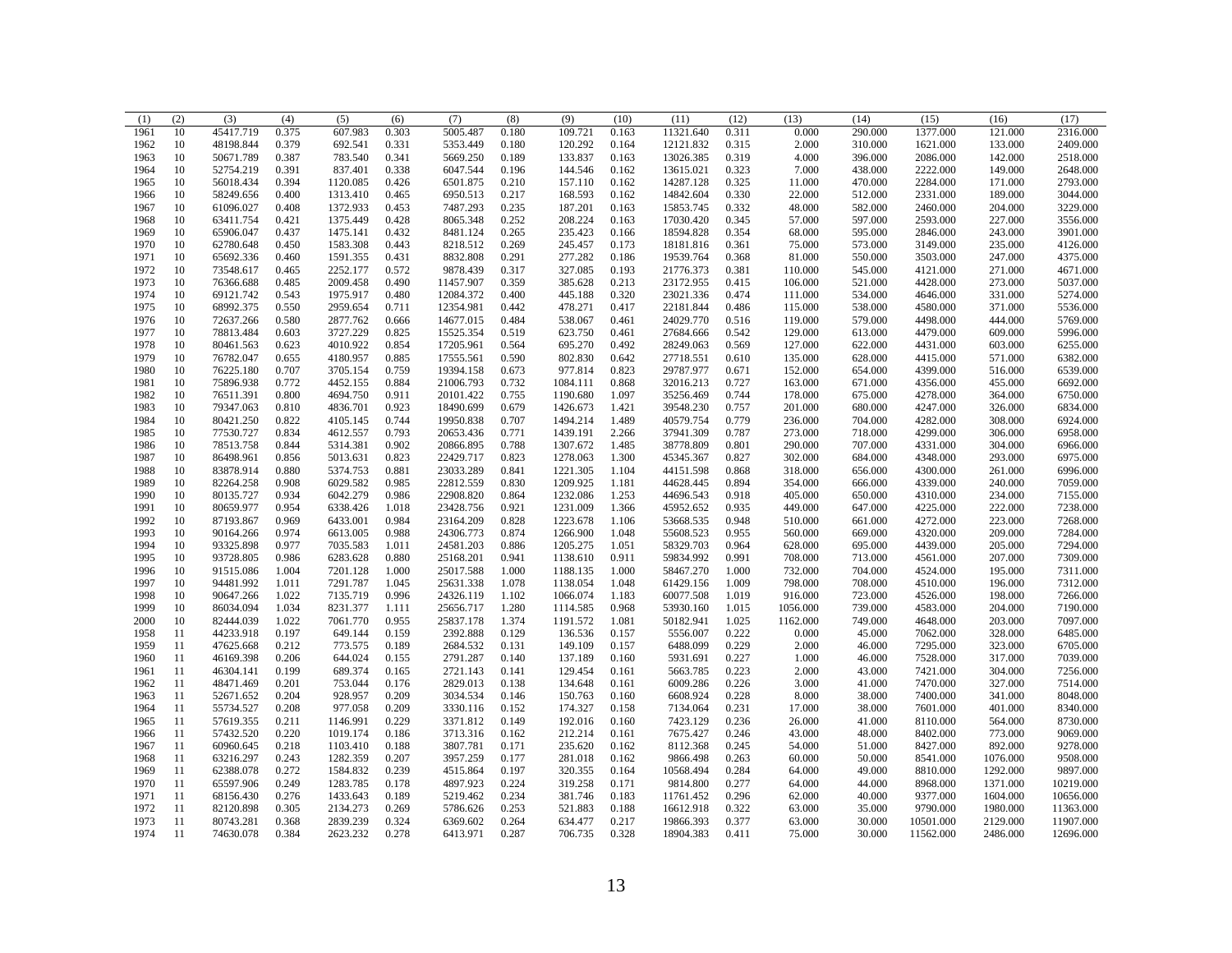| (1)  | (2) | (3)                    | (4)            | (5)                | (6)            | (7)                  | (8)            | (9)              | (10)           | (11)      | (12)           | (13)             | (14)             | (15)                 | (16)               | (17)      |
|------|-----|------------------------|----------------|--------------------|----------------|----------------------|----------------|------------------|----------------|-----------|----------------|------------------|------------------|----------------------|--------------------|-----------|
| 1975 | 11  | 71547.328              | 0.374          | 2369.848           | 0.237          | 6411.539             | 0.342          | 658.112          | 0.366          | 17288.104 | 0.421          | 82.000           | 28.000           | 12098.000            | 2645.000           | 13020.000 |
| 1976 | 11  | 78346.203              | 0.428          | 3444.407           | 0.332          | 8034.293             | 0.382          | 829.663          | 0.433          | 21246.840 | 0.460          | 78.000           | 27.000           | 12264.000            | 2704.000           | 13331.000 |
| 1977 | 11  | 87245.023              | 0.493          | 4828.224           | 0.447          | 10251.872            | 0.462          | 1105.880         | 0.617          | 26797.469 | 0.503          | 85.000           | 27.000           | 12883.000            | 3090.000           | 13707.000 |
| 1978 | 11  | 87028.266              | 0.571          | 5824.386           | 0.512          | 11465.198            | 0.490          | 1274.433         | 0.702          | 31101.654 | 0.563          | 85.000           | 77.000           | 13632.000            | 3253.000           | 14120.000 |
| 1979 | 11  | 86091.117              | 0.618          | 5948.365           | 0.488          | 12259.063            | 0.514          | 1643.991         | 0.939          | 33375.379 | 0.615          | 190.000          | 170,000          | 14395.000            | 3323,000           | 14410.000 |
| 1980 | 11  | 84377.797              | 0.602          | 4254.854           | 0.339          | 11364.982            | 0.542          | 2021.271         | 1.293          | 33127.281 | 0.641          | 255.000          | 285.000          | 14726.000            | 3206.000           | 14678.000 |
| 1981 | 11  | 81560.523              | 0.614          | 3454.106           | 0.266          | 12963.471            | 0.646          | 1951.676         | 1.343          | 31688.393 | 0.662          | 262.000          | 400.000          | 14456.000            | 2972.000           | 14921.000 |
| 1982 | 11  | 76786.758              | 0.602          | 3622.968           | 0.285          | 10865.327            | 0.613          | 1674.351         | 1.292          | 30065.291 | 0.669          | 217.000          | 500.000          | 14000.000            | 2624.000           | 14878.000 |
| 1983 | 11  | 87794.547              | 0.628          | 6260.158           | 0.539          | 13245.466            | 0.672          | 1643.310         | 1.169          | 33999.543 | 0.690          | 188.000          | 549.000          | 13243.000            | 2313.000           | 14865.000 |
| 1984 | 11  | 92555.258              | 0.629          | 6772.798           | 0.585          | 14684.536            | 0.657          | 1895.058         | 1.311          | 34884.871 | 0.699          | 198.000          | 641.000          | 12944.000            | 2192.000           | 14971.000 |
| 1985 | 11  | 92184.430              | 0.625          | 6404.584           | 0.549          | 15398.938            | 0.696          | 1739.169         | 1.326          | 34028.543 | 0.696          | 221.000          | 709.000          | 12644.000            | 2173.000           | 14903.000 |
| 1986 | 11  | 97571.328              | 0.629          | 8108.582           | 0.689          | 15736.748            | 0.707          | 1469.830         | 1.011          | 36071.543 | 0.701          | 240.000          | 749.000          | 12307.000            | 2100.000           | 14874.000 |
| 1987 | 11  | 113147.898             | 0.657          | 10841.027          | 0.913          | 17225.947            | 0.712          | 1717.887         | 1.088          | 44606.660 | 0.730          | 262.000          | 788.000          | 12007.000            | 2046.000           | 14794.000 |
| 1988 | 11  | 111549.484             | 0.689          | 10217.953          | 0.869          | 18909.662            | 0.744          | 1643.360         | 1.051          | 46045.750 | 0.773          | 280.000          | 818.000          | 11610.000            | 1917.000           | 14796.000 |
| 1989 | 11  | 108011.055             | 0.734          | 11065.143          | 0.947          | 19774.383            | 0.783          | 1745.720         | 1.084          | 46717.379 | 0.807          | 305.000          | 894.000          | 11463.000            | 1841.000           | 14744.000 |
| 1990 | 11  | 105988.875             | 0.748          | 10168.166          | 0.875          | 20276.580            | 0.835          | 1868.532         | 1.144          | 47004.063 | 0.823          | 356.000          | 944.000          | 11202.000            | 1810.000           | 14686.000 |
| 1991 | 11  | 98497.398              | 0.760          | 9002.413           | 0.785          | 19621.520            | 0.889          | 1653.692         | 1.069          | 44615.504 | 0.835          | 388.000          | 1001.000         | 10777.000            | 1744.000           | 14534.000 |
| 1992 | 11  | 104514.852             | 0.833          | 10036.723          | 0.891          | 22191.488            | 0.923          | 1826.337         | 1.224          | 53017.063 | 0.874          | 425.000          | 1029.000         | 10356.000            | 1680.000           | 14434.000 |
| 1993 | 11  | 104555.320             | 0.967          | 12308.557          | 1.098          | 24279.264            | 0.945          | 2012.130         | 1.250          | 62475.039 | 0.958          | 471.000          | 1070.000         | 10167.000            | 1622.000           | 14395.000 |
| 1994 | 11  | 109486.133             | 1.004          | 13600.190          | 1.198          | 25914.176            | 0.929          | 2028.105         | 1.230          | 68408.953 | 0.979          | 570.000          | 1169.000         | 10419.000            | 1652.000           | 14488.000 |
| 1995 | 11  | 111240.234             | 1.002          | 14868.364          | 1.271          | 25789.303            | 0.916          | 2000.684         | 1.031          | 68776.422 | 0.994          | 702.000          | 1278.000         | 10899.000            | 1739.000           | 14631.000 |
| 1996 | 11  | 112980.000             | 0.993          | 12134.551          | 1.000          | 28693.758            | 1.000          | 2183.646         | 1.000          | 69179.195 | 1.000          | 860.000          | 1392.000         | 11434.000            | 1861.000           | 14828.000 |
| 1997 | 11  | 113069.078             | 1.032          | 12686.203          | 1.022          | 30181.367            | 1.026          | 2126.024         | 0.862          | 71657.289 | 1.024          | 935.000          | 1441.000         | 11431.000            | 1869.000           | 14795.000 |
| 1998 | 11  | 118719.359             | 1.015          | 12167.241          | 0.964          | 32093.301            | 1.078          | 2082.031         | 0.734          | 74185.695 | 1.014          | 1066.000         | 1512.000         | 11537.000            | 1923.000           | 14800.000 |
| 1999 | 11  | 117799.586             | 1.040          | 13829.637          | 1.067          | 31424.891            | 1.031          | 2340.157         | 0.947          | 74876.930 | 1.028          | 1219.000         | 1576.000         | 11729.000            | 1991.000           | 14770.000 |
| 2000 | 11  | 114533.695             | 1.013          | 11558.108          | 0.865          | 31746.961            | 1.048          | 2734.917         | 1.141          | 69933.844 | 1.030          | 1315.000         | 1627.000         | 11921.000            | 1973.000           | 14634.000 |
| 1958 | 12  | 19079.639              | 0.255          | 309.214            | 0.211          | 1780.956             | 0.141          | 41.775           | 0.169          | 2742.003  | 0.237          | 0.000            | 15.000           | 1733.000             | 77.000             | 2542.000  |
| 1959 | 12  | 20775.557              | 0.255          | 354.664            | 0.239          | 1886.008             | 0.139          | 44.170           | 0.169          | 3019.274  | 0.243          | 2.000            | 15.000           | 1723.000             | 77.000             | 2592.000  |
| 1960 | 12  | 20352.166              | 0.257          | 337.520            | 0.225          | 1903.568             | 0.142          | 43.806           | 0.172          | 2950.179  | 0.244          | 1.000            | 15.000           | 1715.000             | 78.000             | 2668.000  |
| 1961 | 12  | 19860.797              | 0.260          | 373.589            | 0.248          | 1850.692             | 0.142          | 43.221           | 0.174          | 2892.505  | 0.242          | 1.000            | 13.000           | 1704.000             | 77.000             | 2737.000  |
| 1962 | 12  | 21608.898              | 0.262          | 423.096            | 0.275          | 1987.426             | 0.140          | 47.148           | 0.174          | 3194.322  | 0.243          | 2.000            | 12.000           | 1694.000             | 82.000             | 2890.000  |
| 1963 | 12  | 22716.572              | 0.264          | 466.960            | 0.291          | 2088.497             | 0.145          | 50.107           | 0.174          | 3387.940  | 0.245          | 4.000            | 12.000           | 1764.000             | 88.000             | 3007.000  |
| 1964 | 12  | 24302.625              | 0.266          | 525.907            | 0.312          | 2297.923             | 0.151          | 53.391           | 0.172          | 3576.864  | 0.249          | 6.000            | 11.000           | 1816.000             | 97.000             | 3100.000  |
| 1965 | 12  | 26426.139              | 0.266          | 678.542            | 0.379          | 2465.451             | 0.157          | 57.519           | 0.173          | 3840.588  | 0.252          | 8.000            | 11.000           | 1938.000             | 117.000            | 3301.000  |
| 1966 | 12  | 28208.146              | 0.274          | 695.466            | 0.360          | 2820.991             | 0.169          | 62.895           | 0.173          | 4150.369  | 0.259          | 11.000           | 13.000           | 2095.000             | 137.000            | 3568.000  |
|      | 12  |                        | 0.285          |                    |                |                      |                |                  |                | 4295.408  | 0.262          |                  | 14.000           |                      |                    |           |
| 1967 | 12  | 28154.492              | 0.294          | 716.239<br>720.573 | 0.347          | 2933.424             | 0.178          | 65.610<br>72.425 | 0.174<br>0.174 |           |                | 15.000<br>17.000 |                  | 2318.000             | 153.000            | 3825.000  |
| 1968 | 12  | 29445.061              |                | 805.194            | 0.332          | 3104.438             | 0.186          | 80.822           | 0.177          | 4770.643  | 0.275          |                  | 13.000           | 2371.000             | 177.000            | 4015.000  |
| 1969 | 12  | 30763.596<br>28928.309 | 0.305<br>0.320 |                    | 0.354          | 3305.798<br>3350.253 | 0.197<br>0.214 | 84.257           |                | 5204.269  | 0.289<br>0.294 | 19.000<br>22.000 | 12.000<br>13.000 | 2396.000<br>2583.000 | 203.000<br>222.000 | 4225.000  |
| 1970 | 12  | 30214.328              | 0.329          | 656.608<br>707.002 | 0.268<br>0.275 | 3555.894             | 0.230          | 93.485           | 0.185          | 5166.110  | 0.309          |                  | 12.000           | 2575.000             | 253.000            | 4398.000  |
| 1971 |     |                        |                |                    |                |                      |                |                  | 0.199          | 5586.387  |                | 23.000           |                  |                      |                    | 4560.000  |
| 1972 | 12  | 36201.508              | 0.334          | 941.421            | 0.346          | 4011.577             | 0.238          | 118.367          | 0.207          | 7008.292  | 0.323          | 28.000           | 12.000           | 2761.000             | 318.000            | 4916.000  |
| 1973 | 12  | 38066.578              | 0.353          | 795.507            | 0.272          | 4724.520             | 0.264          | 138.922          | 0.230          | 7769.432  | 0.353          | 32.000           | 14.000           | 2976.000             | 332.000            | 5367.000  |
| 1974 | 12  | 35241.395              | 0.400          | 737.616            | 0.241          | 5067.610             | 0.300          | 165.010          | 0.196          | 8110.751  | 0.405          | 38.000           | 17.000           | 3137.000             | 362.000            | 5649.000  |
| 1975 | 12  | 29993.902              | 0.433          | 940.961            | 0.306          | 4699.371             | 0.323          | 162.688          | 0.253          | 7175.113  | 0.434          | 44.000           | 15.000           | 3090.000             | 351.000            | 5716.000  |
| 1976 | 12  | 33459.102              | 0.454          | 1135.011           | 0.367          | 5657.018             | 0.359          | 203.546          | 0.309          | 8180.123  | 0.464          | 54.000           | 15.000           | 3047.000             | 352.000            | 5808.000  |
| 1977 | 12  | 37967.609              | 0.483          | 1404.490           | 0.438          | 6939.562             | 0.423          | 272.382          | 0.367          | 9720.837  | 0.500          | 70.000           | 17.000           | 3122.000             | 418.000            | 5971.000  |
| 1978 | 12  | 40500.535              | 0.521          | 1727.366           | 0.512          | 7882.155             | 0.458          | 316.209          | 0.411          | 11180.548 | 0.542          | 79.000           | 32.000           | 3259.000             | 431.000            | 6163.000  |
| 1979 | 12  | 40084.453              | 0.589          | 1954.314           | 0.555          | 9517.970             | 0.554          | 388.287          | 0.544          | 11731.133 | 0.595          | 86.000           | 51.000           | 3344.000             | 411.000            | 6330.000  |
| 1980 | 12  | 39145.867              | 0.610          | 1850.379           | 0.510          | 9145.454             | 0.573          | 507.274          | 0.771          | 12375.292 | 0.643          | 96.000           | 73.000           | 3402.000             | 391.000            | 6494.000  |
| 1981 | 12  | 39196.582              | 0.652          | 1950.930           | 0.522          | 9899.064             | 0.610          | 563.573          | 0.875          | 13140.003 | 0.689          | 107.000          | 103.000          | 3411.000             | 371.000            | 6595.000  |
| 1982 | 12  | 37424.965              | 0.694          | 2189.409           | 0.574          | 9753.866             | 0.643          | 585.947          | 1.021          | 13426.764 | 0.702          | 101.000          | 126.000          | 3425.000             | 335.000            | 6670.000  |
| 1983 | 12  | 40026.656              | 0.710          | 2566.740           | 0.664          | 10421.397            | 0.641          | 671.892          | 1.116          | 14746.599 | 0.719          | 111.000          | 156.000          | 3441.000             | 313.000            | 6769.000  |
| 1984 | 12  | 43814.750              | 0.733          | 3145.835           | 0.783          | 11729.895            | 0.637          | 785.490          | 1.275          | 16472.688 | 0.739          | 134.000          | 197.000          | 3527.000             | 319.000            | 6889.000  |
| 1985 | 12  | 43870.473              | 0.755          | 3229.348           | 0.764          | 12229.748            | 0.655          | 747.053          | 1.301          | 16898.232 | 0.746          | 171.000          | 236.000          | 3617.000             | 353.000            | 6981.000  |
| 1986 | 12  | 45498.738              | 0.778          | 3353.804           | 0.768          | 13539.314            | 0.722          | 637.886          | 1.035          | 17869.211 | 0.755          | 193.000          | 264.000          | 3711.000             | 353.000            | 7086.000  |
| 1987 | 12  | 50557.457              | 0.788          | 3190.269           | 0.698          | 15239.289            | 0.784          | 698.168          | 0.978          | 20692.986 | 0.781          | 217.000          | 295.000          | 3808.000             | 358.000            | 7231.000  |
| 1988 | 12  | 50316.488              | 0.828          | 2867.633           | 0.610          | 16332.962            | 0.807          | 664.945          | 0.880          | 21799.107 | 0.830          | 230.000          | 322.000          | 3894.000             | 341.000            | 7403.000  |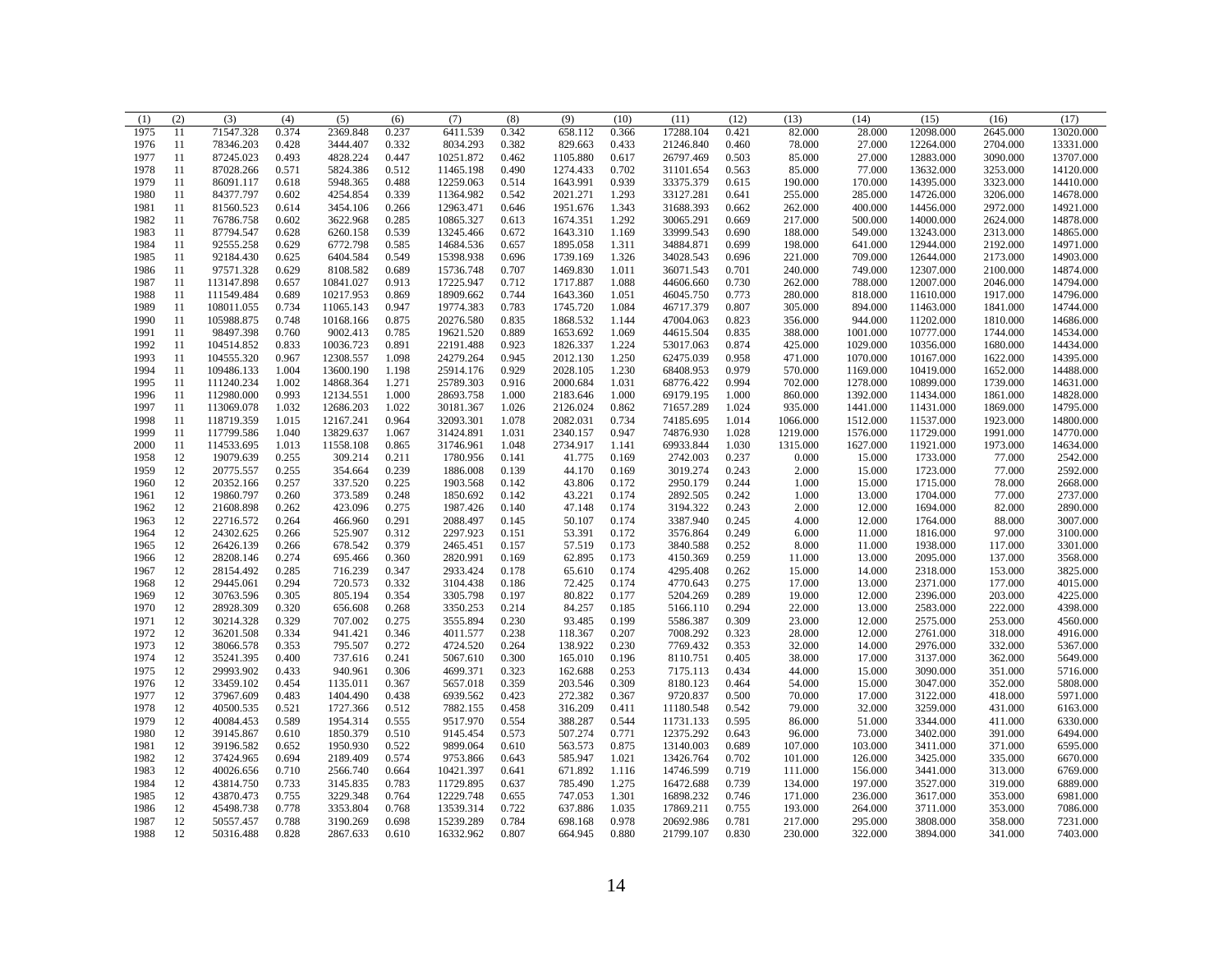| (1)  | (2) | (3)        | (4)   | (5)       | (6)   | (7)       | (8)   | (9)      | (10)  | (11)       | (12)  | (13)     | (14)      | (15)      | (16)     | (17)      |
|------|-----|------------|-------|-----------|-------|-----------|-------|----------|-------|------------|-------|----------|-----------|-----------|----------|-----------|
| 1989 | 12  | 50865.293  | 0.858 | 3306.903  | 0.684 | 17086.754 | 0.847 | 698.862  | 0.908 | 22555.205  | 0.864 | 257.000  | 361.000   | 4021.000  | 327.000  | 7574.000  |
| 1990 | 12  | 49904.746  | 0.890 | 2979.182  | 0.601 | 17910.189 | 0.916 | 752.418  | 1.014 | 22751.225  | 0.880 | 300.000  | 390.000   | 4063.000  | 325.000  | 7615.000  |
| 1991 | 12  | 46951.191  | 0.905 | 2893.284  | 0.580 | 16951.533 | 0.929 | 678.555  | 1.054 | 21948.314  | 0.891 | 322.000  | 416.000   | 3975.000  | 311.000  | 7581.000  |
| 1992 | 12  | 50720.961  | 0.910 | 3326.169  | 0.664 | 18034.994 | 0.944 | 728.932  | 1.085 | 24065.039  | 0.909 | 342.000  | 441.000   | 3961.000  | 304.000  | 7547.000  |
| 1993 | 12  | 53560.496  | 0.924 | 3897.682  | 0.764 | 18739.061 | 0.931 | 759.450  | 1.064 | 26095.639  | 0.937 | 382.000  | 469.000   | 4038.000  | 287.000  | 7582.000  |
| 1994 | 12  | 55426.828  | 0.955 | 3731.648  | 0.714 | 20243.262 | 0.957 | 747.534  | 0.989 | 28204.598  | 0.963 | 420.000  | 502.000   | 4144.000  | 279.000  | 7601.000  |
| 1995 | 12  | 57379.234  | 0.984 | 4254.740  | 0.792 | 21185.721 | 0.992 | 752.562  | 0.943 | 30261.244  | 1.002 | 475.000  | 534.000   | 4267.000  | 270.000  | 7745.000  |
| 1996 | 12  | 58641.195  | 1.006 | 5522.953  | 1.000 | 21241.396 | 1.000 | 840.039  | 1.000 | 31388.197  | 1.000 | 540.000  | 565.000   | 4371.000  | 269.000  | 7876.000  |
| 1997 | 12  | 63674.465  | 1.014 | 6616.508  | 1.172 | 22971.277 | 1.061 | 871.681  | 0.973 | 34078.141  | 1.012 | 646.000  | 608.000   | 4531.000  | 284.000  | 7874.000  |
| 1998 | 12  | 70366.859  | 1.024 | 7253.286  | 1.235 | 25310.256 | 1.129 | 918.557  | 0.937 | 38542.629  | 1.016 | 796.000  | 654.000   | 4733.000  | 303.000  | 7930.000  |
| 1999 | 12  | 77102.336  | 1.035 | 8271.204  | 1.341 | 27731.684 | 1.200 | 1080.208 | 0.946 | 42683.895  | 1.018 | 960.000  | 696.000   | 4972.000  | 319.000  | 8011.000  |
| 2000 | 12  | 83861.070  | 1.049 | 8499.979  | 1.306 | 31119.221 | 1.323 | 1389.832 | 1.143 | 46956.219  | 1.035 | 1074.000 | 730.000   | 5223.000  | 321.000  | 8003.000  |
| 1958 | 13  | 53928.473  | 0.233 | 1764.679  | 0.280 | 3156.295  | 0.131 | 390.046  | 0.160 | 7279.774   | 0.229 | 0.000    | 3023.000  | 17733.000 | 380.000  | 11126.000 |
| 1959 | 13  | 59651.438  | 0.234 | 2012.578  | 0.314 | 3439.571  | 0.133 | 422.150  | 0.160 | 8093.012   | 0.232 | 0.000    | 3087.000  | 18026.000 | 385.000  | 11378.000 |
| 1960 | 13  | 59813.027  | 0.237 | 1980.220  | 0.302 | 3661.267  | 0.139 | 427.665  | 0.162 | 8121.734   | 0.234 | 0.000    | 3149.000  | 18347.000 | 391.000  | 11739.000 |
| 1961 | 13  | 62460.055  | 0.231 | 2021.785  | 0.303 | 3826.278  | 0.140 | 428.632  | 0.164 | 8123.256   | 0.231 | 0.000    | 3267.000  | 18681.000 | 390.000  | 12149.000 |
| 1962 | 13  | 65724.414  | 0.232 | 2105.618  | 0.307 | 4077.553  | 0.142 | 444.756  | 0.163 | 8624.870   | 0.232 | 2.000    | 3387.000  | 19229.000 | 420.000  | 12570.000 |
| 1963 | 13  | 69728.469  | 0.230 | 2166.548  | 0.304 | 4300.840  | 0.147 | 460.197  | 0.162 | 9128.890   | 0.232 | 7.000    | 3468.000  | 19992.000 | 440.000  | 12872.000 |
| 1964 | 13  | 73001.953  | 0.231 | 2334.704  | 0.315 | 4453.681  | 0.149 | 469.717  | 0.163 | 9615.452   | 0.234 | 12.000   | 3615.000  | 20998.000 | 473.000  | 13328.000 |
| 1965 | 13  | 77951.438  | 0.234 | 2538.734  | 0.324 | 4714.187  | 0.153 | 494.604  | 0.162 | 10486.882  | 0.237 | 18.000   | 3747.000  | 22955.000 | 554.000  | 14061.000 |
| 1966 | 13  | 83403.719  | 0.240 | 2884.476  | 0.339 | 5111.202  | 0.158 | 535.517  | 0.163 | 11502.785  | 0.244 | 31.000   | 3894.000  | 25358.000 | 635.000  | 15049.000 |
| 1967 | 13  | 83996.891  | 0.245 | 2762.260  | 0.303 | 5415.236  | 0.165 | 555.663  | 0.164 | 11847.375  | 0.248 | 37.000   | 3934.000  | 27040.000 | 688.000  | 15996.000 |
| 1968 | 13  | 89047.992  | 0.246 | 2911.474  | 0.306 | 5729.476  | 0.172 | 607.435  | 0.164 | 12635.336  | 0.255 | 41.000   | 3989.000  | 27795.000 | 772.000  | 16724.000 |
| 1969 | 13  | 94580.727  | 0.253 | 3042.926  | 0.309 | 6264.391  | 0.183 | 695.289  | 0.167 | 13970.850  | 0.265 | 50.000   | 4126.000  | 28800.000 | 851.000  | 17469.000 |
| 1970 | 13  | 92225.750  | 0.264 | 2844.283  | 0.277 | 6676.313  | 0.200 | 757.331  | 0.177 | 14050.806  | 0.272 | 70.000   | 4306.000  | 29625.000 | 846.000  | 17977.000 |
| 1971 | 13  | 93069.820  | 0.268 | 2784.313  | 0.262 | 6905.963  | 0.212 | 811.816  | 0.190 | 14430.424  | 0.282 | 80.000   | 4441.000  | 29458.000 | 908.000  | 18261.000 |
| 1972 | 13  | 100913.570 | 0.275 | 3265.716  | 0.303 | 7381.514  | 0.224 | 952.570  | 0.198 | 16176.393  | 0.292 | 116.000  | 4675.000  | 29388.000 | 974.000  | 18340.000 |
| 1973 | 13  | 109548.867 | 0.295 | 4098.523  | 0.366 | 8151.627  | 0.243 | 1196.968 | 0.223 | 18852.709  | 0.316 | 125.000  | 4925.000  | 30066.000 | 953.000  | 18614.000 |
| 1974 | 13  | 114379.242 | 0.363 | 5217.655  | 0.447 | 10077.599 | 0.306 | 1768.972 | 0.380 | 24511.092  | 0.373 | 151.000  | 5307.000  | 31730.000 | 1073.000 | 19194.000 |
| 1975 | 13  | 99489.289  | 0.414 | 5051.234  | 0.409 | 10536.751 | 0.342 | 1893.814 | 0.446 | 23686.492  | 0.414 | 201.000  | 5670.000  | 33370.000 | 1221.000 | 19710.000 |
| 1976 | 13  | 110192.969 | 0.434 | 6151.432  | 0.477 | 12047.931 | 0.373 | 2305.248 | 0.507 | 27269.600  | 0.438 | 233.000  | 6018.000  | 35046.000 | 1339.000 | 19983.000 |
| 1977 | 13  | 115139.070 | 0.449 | 6257.389  | 0.466 | 13360.541 | 0.405 | 2679.749 | 0.584 | 29382.012  | 0.463 | 248.000  | 6430.000  | 36462.000 | 1487.000 | 20222.000 |
| 1978 | 13  | 120117.313 | 0.469 | 6672.680  | 0.475 | 14719.579 | 0.441 | 2934.080 | 0.643 | 32021.328  | 0.492 | 265.000  | 6867.000  | 38273.000 | 1446.000 | 20519.000 |
| 1979 | 13  | 122177.914 | 0.529 | 7484.139  | 0.504 | 16158.616 | 0.482 | 3822.946 | 0.838 | 37135.543  | 0.547 | 297.000  | 7386.000  | 40314.000 | 1338.000 | 20920.000 |
| 1980 | 13  | 120148.813 | 0.600 | 7409.553  | 0.476 | 18243.150 | 0.560 | 5027.850 | 1.121 | 41454.430  | 0.615 | 370.000  | 7999.000  | 42390.000 | 1264.000 | 21208.000 |
| 1981 | 13  | 122343.461 | 0.652 | 8102.793  | 0.505 | 19937.266 | 0.611 | 5523.717 | 1.248 | 46169.813  | 0.665 | 423.000  | 8440.000  | 43073.000 | 1158.000 | 21447.000 |
| 1982 | 13  | 119643.586 | 0.662 | 8908.148  | 0.537 | 20565.234 | 0.659 | 5287.334 | 1.246 | 44413.797  | 0.677 | 433.000  | 8852.000  | 43850.000 | 1030.000 | 21563.000 |
| 1983 | 13  | 127146.297 | 0.658 | 8512.776  | 0.503 | 21219.084 | 0.658 | 4750.795 | 1.042 | 49175.629  | 0.683 | 473.000  | 9148.000  | 44429.000 | 932.000  | 21586.000 |
| 1984 | 13  | 133305.500 | 0.706 | 10590.986 | 0.610 | 22983.547 | 0.692 | 5520.403 | 1.166 | 54996.168  | 0.715 | 570.000  | 9502.000  | 45423.000 | 883.000  | 21662.000 |
| 1985 | 13  | 130791.648 | 0.706 | 10634.921 | 0.585 | 23241.531 | 0.702 | 4962.072 | 1.056 | 53559.445  | 0.721 | 733.000  | 9888.000  | 47262.000 | 907.000  | 21827.000 |
| 1986 | 13  | 136169.203 | 0.711 | 11761.368 | 0.623 | 24650.879 | 0.738 | 4618.727 | 0.955 | 55717.465  | 0.729 | 836.000  | 10014.000 | 48382.000 | 906.000  | 22224.000 |
| 1987 | 13  | 143477.141 | 0.754 | 14462.358 | 0.741 | 26142.920 | 0.756 | 4922.842 | 1.001 | 62604.234  | 0.762 | 897.000  | 10037.000 | 48697.000 | 869,000  | 22522.000 |
| 1988 | 13  | 148059.234 | 0.823 | 18626.482 | 0.935 | 26281.430 | 0.746 | 5195.897 | 1.051 | 71771.617  | 0.820 | 975.000  | 10219.000 | 50271.000 | 854.000  | 22818.000 |
| 1989 | 13  | 149490.922 | 0.874 | 20020.252 | 0.962 | 28853.396 | 0.801 | 5504.744 | 1.085 | 76333.164  | 0.862 | 1099.000 | 10715.000 | 53314.000 | 867.000  | 23477.000 |
| 1990 | 13  | 148854.859 | 0.876 | 18343.816 | 0.833 | 30143.092 | 0.826 | 5559.028 | 1.047 | 76325.750  | 0.874 | 1320.000 | 11421.000 | 56677.000 | 970.000  | 24046.000 |
| 1991 | 13  | 148629.156 | 0.859 | 17415.037 | 0.759 | 31050.047 | 0.852 | 5157.203 | 0.955 | 73978.781  | 0.878 | 1487.000 | 11867.000 | 58084.000 | 1021.000 | 24193.000 |
| 1992 | 13  | 153520.016 | 0.860 | 17170.400 | 0.730 | 33755.262 | 0.936 | 5267.746 | 0.971 | 75875.914  | 0.890 | 1630.000 | 11930.000 | 58092.000 | 1013.000 | 24385.000 |
| 1993 | 13  | 155278.719 | 0.849 | 17150.318 | 0.721 | 34041.156 | 0.934 | 5019.681 | 0.911 | 75659.602  | 0.904 | 1726.000 | 11930.000 | 58016.000 | 970.000  | 24646.000 |
| 1994 | 13  | 161337.875 | 0.881 | 19670.148 | 0.824 | 35521.402 | 0.966 |          | 0.904 | 81737.938  | 0.930 | 1825.000 |           | 58101.000 | 923.000  | 24768.000 |
|      |     |            | 1.076 |           | 1.179 |           | 0.958 | 5139.998 | 1.068 | 103675.094 | 1.031 |          | 12003.000 |           | 900.000  | 24883.000 |
| 1995 | 13  | 161383.594 |       | 28514.336 |       | 35422.625 |       | 6097.522 |       |            |       | 1996.000 | 12132.000 | 58688.000 |          |           |
| 1996 | 13  | 159201.219 | 0.997 | 24744.641 | 1.000 | 36318.254 | 1.000 | 5620.161 | 1.000 | 92030.094  | 1.000 | 2249.000 | 12359.000 | 59817.000 | 894.000  | 25065.000 |
| 1997 | 13  | 165208.656 | 0.953 | 23759.143 | 0.937 | 39686.219 | 1.081 | 5188.473 | 0.891 | 88729.914  | 0.991 | 2536.000 | 12605.000 | 60742.000 | 893.000  | 25240.000 |
| 1998 | 13  | 167440.172 | 0.975 | 25579.420 | 0.966 | 40184.449 | 1.118 | 5269.969 | 0.903 | 92248.883  | 1.004 | 2924.000 | 12817.000 | 61837.000 | 901.000  | 25250.000 |
| 1999 | 13  | 169206.953 | 0.973 | 27114.629 | 1.022 | 40666.746 | 1.127 | 5456.638 | 0.960 | 91331.898  | 1.008 | 3039.000 | 12686.000 | 61179.000 | 881.000  | 25246.000 |
| 2000 | 13  | 167906.359 | 1.048 | 30002.453 | 1.127 | 42939.410 | 1.214 | 6279.377 | 1.085 | 96733.648  | 1.049 | 3227.000 | 12647.000 | 61552.000 | 862.000  | 25238.000 |
| 1958 | 14  | 75785.844  | 0.167 | 1420.593  | 0.303 | 4642.967  | 0.123 | 75.151   | 0.161 | 6489.924   | 0.205 | 0.000    | 75.000    | 9052.000  | 296.000  | 6317.000  |
| 1959 | 14  | 81655.391  | 0.169 | 1628.956  | 0.334 | 4938.884  | 0.127 | 86.667   | 0.161 | 7145.559   | 0.208 | 0.000    | 77.000    | 9330.000  | 299.000  | 6589.000  |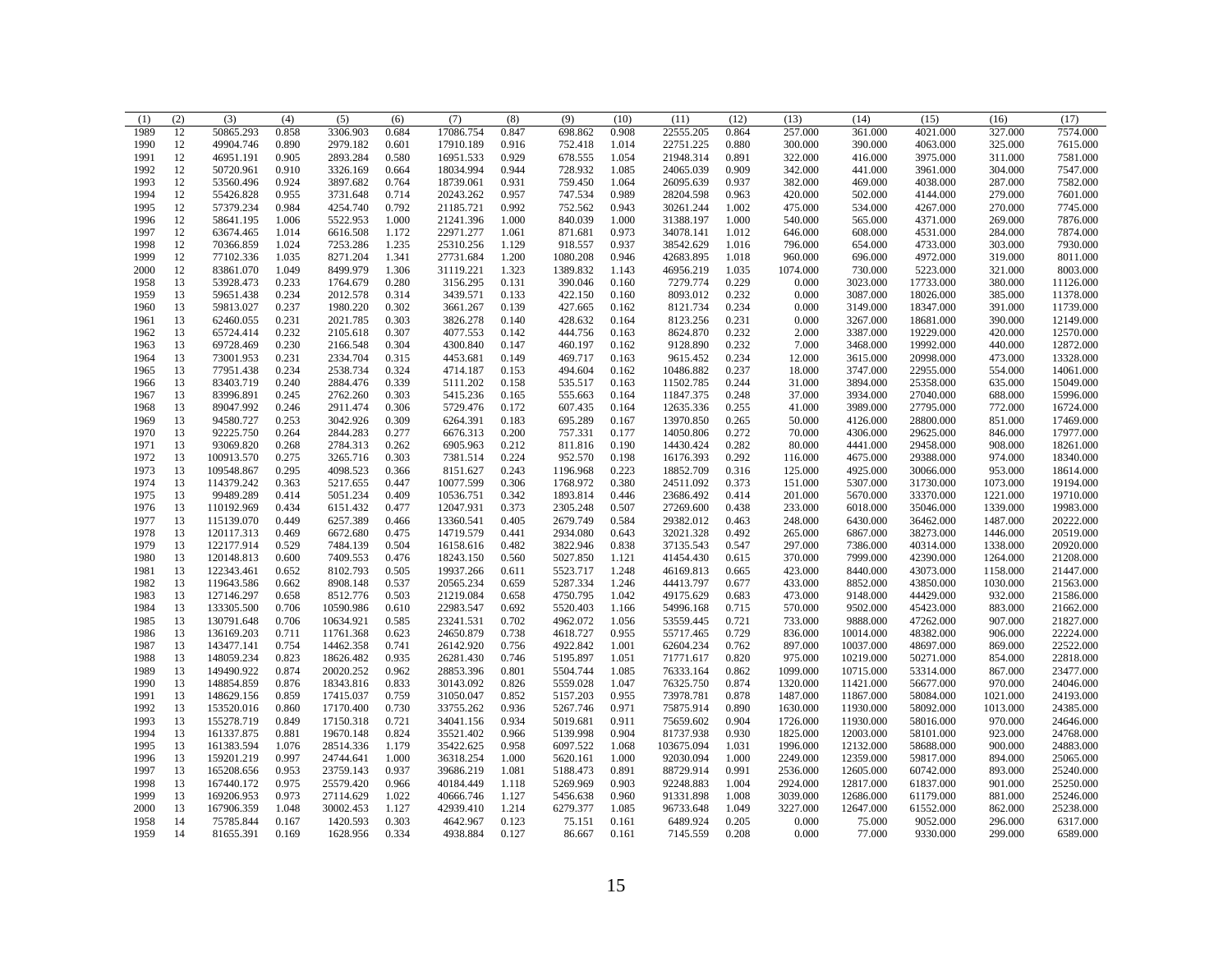| (1)  | (2) | (3)        | (4)   | (5)       | (6)   | (7)        | (8)   | (9)      | (10)  | (11)      | (12)  | (13)      | (14)      | (15)      | (16)     | (17)      |
|------|-----|------------|-------|-----------|-------|------------|-------|----------|-------|-----------|-------|-----------|-----------|-----------|----------|-----------|
| 1960 | 14  | 84257.789  | 0.174 | 1642.873  | 0.325 | 5289.143   | 0.132 | 98.681   | 0.164 | 7626.408  | 0.212 | 5.000     | 78.000    | 9715.000  | 303.000  | 6956.000  |
| 1961 | 14  | 85492.086  | 0.176 | 1632.839  | 0.312 | 5469.901   | 0.137 | 107.128  | 0.166 | 7806.473  | 0.212 | 10.000    | 77.000    | 10022.000 | 305.000  | 7404.000  |
| 1962 | 14  | 87810.633  | 0.178 | 1778.805  | 0.328 | 5697.327   | 0.145 | 115.101  | 0.166 | 8063.138  | 0.214 | 13.000    | 75.000    | 10373.000 | 328.000  | 7822.000  |
| 1963 | 14  | 88177.305  | 0.184 | 1878.217  | 0.334 | 5937.906   | 0.152 | 120.702  | 0.165 | 8267.550  | 0.217 | 26.000    | 75.000    | 10790.000 | 345.000  | 8196.000  |
| 1964 | 14  | 93423.344  | 0.186 | 2218.367  | 0.379 | 6218.445   | 0.160 | 125.000  | 0.162 | 8809.589  | 0.219 | 35.000    | 72.000    | 11079.000 | 366.000  | 8600.000  |
| 1965 | 14  | 98993.156  | 0.189 | 2447.598  | 0.402 | 6657.741   | 0.156 | 129.687  | 0.164 | 9431.527  | 0.222 | 45.000    | 71.000    | 11663.000 | 415.000  | 9031.000  |
| 1966 | 14  | 103512.063 | 0.196 | 2751.847  | 0.422 | 7242.103   | 0.166 | 136.066  | 0.165 | 10106.830 | 0.229 | 75.000    | 86.000    | 12610.000 | 463.000  | 9707.000  |
| 1967 | 14  | 108094.797 | 0.201 | 2724.524  | 0.387 | 7906.375   | 0.177 | 145.171  | 0.166 | 10970.867 | 0.234 | 98.000    | 93.000    | 13537.000 | 493.000  | 10395.000 |
| 1968 | 14  | 111127.563 | 0.209 | 2904.510  | 0.389 | 8389.135   | 0.185 | 154.239  | 0.165 | 11736.908 | 0.241 | 112.000   | 96.000    | 14147.000 | 559.000  | 11018.000 |
| 1969 | 14  | 115654.359 | 0.219 | 3095.921  | 0.394 | 9085.925   | 0.197 | 169.120  | 0.168 | 12965.213 | 0.249 | 130.000   | 101.000   | 14767.000 | 623.000  | 11770.000 |
| 1970 | 14  | 110404.844 | 0.233 | 2906.055  | 0.353 | 9565.202   | 0.214 | 175.668  | 0.174 | 13065.020 | 0.262 | 153.000   | 102.000   | 15339.000 | 628.000  | 12570.000 |
| 1971 | 14  | 110462.141 | 0.243 | 3251.464  | 0.379 | 9735.467   | 0.216 | 187.237  | 0.187 | 13638.575 | 0.272 | 175.000   | 100.000   | 15798.000 | 697.000  | 13439.000 |
| 1972 | 14  | 121059.766 | 0.248 | 3600.363  | 0.398 | 10689.291  | 0.231 | 219.267  | 0.194 | 15553.788 | 0.279 | 238.000   | 109.000   | 16465.000 | 774.000  | 14100.000 |
| 1973 | 14  | 126430.320 | 0.259 | 3989.772  | 0.416 | 12039.630  | 0.249 | 254.757  | 0.216 | 16509.955 | 0.295 | 257.000   | 115.000   | 17271.000 | 780.000  | 14698.000 |
| 1974 | 14  | 124055.359 | 0.289 | 3923.197  | 0.396 | 13794.781  | 0.284 | 310.992  | 0.227 | 17799.406 | 0.339 | 284.000   | 125.000   | 17644.000 | 829.000  | 15211.000 |
| 1975 | 14  | 117094.773 | 0.326 | 5118.516  | 0.503 | 14796.921  | 0.300 | 357.540  | 0.279 | 17913.354 | 0.378 | 339.000   | 128.000   | 17641.000 | 906.000  | 15523.000 |
| 1976 | 14  | 122056.680 | 0.348 | 5858.101  | 0.563 | 16989.197  | 0.332 | 435.015  | 0.343 | 19186.289 | 0.400 | 381.000   | 134.000   | 17610.000 | 996.000  | 15703.000 |
| 1977 | 14  | 133582.250 | 0.371 | 7333.140  | 0.684 | 19983.711  | 0.372 | 598.816  | 0.441 | 21633.320 | 0.423 | 454.000   | 149.000   | 17905.000 | 1268.000 | 16081.000 |
| 1978 | 14  | 140175.328 | 0.398 | 8413.695  | 0.754 | 22209.654  | 0.387 | 671.765  | 0.500 | 24465.641 | 0.449 | 493.000   | 323.000   | 18565.000 | 1279.000 | 16550.000 |
| 1979 | 14  | 143984.453 | 0.434 | 9920.084  | 0.851 | 24300.125  | 0.403 | 857.228  | 0.646 | 27374.250 | 0.496 | 529.000   | 606.000   | 19181.000 | 1200.000 | 17192.000 |
| 1980 | 14  | 144745.156 | 0.477 | 8731.785  | 0.712 | 28749.834  | 0.462 | 1147.766 | 0.884 | 30441.773 | 0.557 | 626.000   | 978.000   | 19706.000 | 1116.000 | 17832.000 |
| 1981 | 14  | 146854.875 | 0.523 | 9978.547  | 0.779 | 31361.750  | 0.494 | 1301.823 | 0.970 | 34111.879 | 0.607 | 755.000   | 1441.000  | 20210.000 | 1063.000 | 18320.000 |
| 1982 | 14  | 153556.578 | 0.557 | 11485.322 | 0.862 | 33642.168  | 0.536 | 1515.660 | 1.194 | 38924.355 | 0.630 | 777.000   | 1860.000  | 20837.000 | 970.000  | 18656.000 |
| 1983 | 14  | 158543.891 | 0.582 | 13269.653 | 0.960 | 37252.145  | 0.568 | 1415.522 | 1.156 | 40293.035 | 0.645 | 939.000   | 2200.000  | 21298.000 | 908.000  | 18954.000 |
| 1984 | 14  | 167415.656 | 0.615 | 14990.255 | 1.024 | 40506.375  | 0.595 | 1595.046 | 1.243 | 45874.820 | 0.680 | 1287.000  | 2689.000  | 21893.000 | 901.000  | 19504.000 |
| 1985 | 14  | 172319.688 | 0.644 | 17045.053 | 1.074 | 43369.270  | 0.620 | 1587.622 | 1.416 | 49017.949 | 0.696 | 1819.000  | 3177.000  | 22571.000 | 949.000  | 20411.000 |
| 1986 | 14  | 176100.234 | 0.668 | 18328.914 | 1.080 | 46129.375  | 0.645 | 1445.649 | 1.113 | 51711.363 | 0.713 | 2170.000  | 3465.000  | 22998.000 | 928.000  | 21134.000 |
| 1987 | 14  | 195273.219 | 0.693 | 20675.896 | 1.149 | 52849.551  | 0.705 | 1559.101 | 1.026 | 60220.887 | 0.745 | 2579.000  | 3714.000  | 23567.000 | 904.000  | 21683.000 |
| 1988 | 14  | 196523.750 | 0.727 | 20054.859 | 1.061 | 56419.266  | 0.727 | 1502.512 | 0.885 | 64986.746 | 0.795 | 2949.000  | 3855.000  | 23875.000 | 850.000  | 22371.000 |
| 1989 | 14  | 194116.922 | 0.766 | 21647.523 | 1.088 | 58372.797  | 0.744 | 1538.547 | 0.915 | 67112.625 | 0.835 | 3455.000  | 4053.000  | 24154.000 | 811.000  | 23593.000 |
| 1990 | 14  | 194776.609 | 0.798 | 20551.928 | 0.975 | 63354.676  | 0.797 | 1670.456 | 0.976 | 69901.570 | 0.856 | 4216.000  | 4282.000  | 24295.000 | 876.000  | 24270.000 |
| 1991 | 14  | 186432.766 | 0.830 | 20880.836 | 0.946 | 63869.031  | 0.810 | 1618.087 | 1.015 | 68413.922 | 0.870 | 4928.000  | 4455.000  | 23936.000 | 920.000  | 24709.000 |
| 1992 | 14  | 193356.813 | 0.855 | 23233.867 | 1.014 | 68466.914  | 0.872 | 1734.981 | 1.059 | 71806.336 | 0.884 | 5663.000  | 4509.000  | 23426.000 | 950.000  | 25088.000 |
| 1993 | 14  | 193056.938 | 0.881 | 21316.057 | 0.912 | 73538.336  | 0.927 | 1753.575 | 1.042 | 73437.578 | 0.897 | 5880.000  | 4404.000  | 22639.000 | 871.000  | 25288.000 |
| 1994 | 14  | 193521.391 | 0.903 | 22598.797 | 0.955 | 75005.016  | 0.916 | 1692.849 | 1.034 | 75489.766 | 0.922 | 6403.000  | 4417.000  | 22211.000 | 843.000  | 25465.000 |
| 1995 | 14  | 194295.438 | 0.956 | 18628.520 | 0.766 | 81410.359  | 0.991 | 1648.088 | 0.931 | 83971.352 | 1.012 | 6955.000  | 4310.000  | 21820.000 | 815.000  | 25674.000 |
| 1996 | 14  | 194624.781 | 0.991 | 25248.363 | 1.000 | 81494.469  | 1.000 | 1829.641 | 1.000 | 84244.563 | 1.000 | 7814.000  | 4215.000  | 21535.000 | 818.000  | 25960.000 |
| 1997 | 14  | 205679.719 | 1.011 | 28446.186 | 1.058 | 89562.328  | 1.080 | 1851.108 | 1.130 | 88105.617 | 1.001 | 9995.000  | 4270.000  | 22052.000 | 900.000  | 26026.000 |
| 1998 | 14  | 210650.578 | 1.041 | 29520.387 | 1.022 | 94842.367  | 1.141 | 1895.287 | 0.783 | 92930.594 | 1.023 | 12043.000 | 4259.000  | 22352.000 | 954.000  | 26217.000 |
| 1999 | 14  | 211180.203 | 1.061 | 35005.023 | 1.129 | 95556.500  | 1.161 | 2014.864 | 0.964 | 91484.984 | 1.034 | 14953.000 | 4214.000  | 23184.000 | 1050.000 | 26220.000 |
| 2000 | 14  | 214451.844 | 1.089 | 34584.465 | 1.021 | 103138.992 | 1.248 | 2314.472 | 1.103 | 93485.555 | 1.071 | 16807.000 | 4079.000  | 24085.000 | 1078.000 | 26028.000 |
| 1958 | 15  | 100369.180 | 0.234 | 4038.902  | 0.218 | 5153.721   | 0.120 | 1818.006 | 0.143 | 12444.007 | 0.218 | 0.000     | 4818.000  | 27797.000 | 751.000  | 23169.000 |
| 1959 | 15  | 113781.031 | 0.234 | 5073.734  | 0.269 | 5465.868   | 0.120 | 1958.127 | 0.142 | 14095.459 | 0.220 | 0.000     | 4712.000  | 27584.000 | 763.000  | 23462.000 |
| 1960 | 15  | 113965.594 | 0.235 | 4815.298  | 0.251 | 5927.752   | 0.128 | 1899.295 | 0.143 | 14189.102 | 0.222 | 9.000     | 4814.000  | 28246.000 | 780.000  | 24357.000 |
| 1961 | 15  | 117312.484 | 0.234 | 5124.346  | 0.259 | 6092.389   | 0.129 | 1915.383 | 0.144 | 14345.137 | 0.222 | 24.000    | 5120.000  | 29402.000 | 780.000  | 25495.000 |
| 1962 | 15  | 127341.133 | 0.232 | 5437.935  | 0.266 | 6517.569   | 0.134 | 2041.813 | 0.145 | 15510.822 | 0.223 | 31.000    | 5341.000  | 30097.000 | 837.000  | 26024.000 |
| 1963 | 15  | 138249.844 | 0.231 | 5998.703  | 0.284 | 6836.817   | 0.139 | 2169.184 | 0.143 | 16967.746 | 0.224 | 48.000    | 5531.000  | 30877.000 | 869.000  | 27130.000 |
| 1964 | 15  | 149365.813 | 0.230 | 6341.861  | 0.285 | 7261.494   | 0.145 | 2339.450 | 0.142 | 18471.752 | 0.225 | 71.000    | 5906.000  | 32656.000 | 891.000  | 28434.000 |
| 1965 | 15  | 161546.313 | 0.233 | 7023.427  | 0.294 | 7652.996   | 0.158 | 2554.939 | 0.142 | 20352.277 | 0.229 | 98.000    | 6381.000  | 36281.000 | 958.000  | 30516.000 |
| 1966 | 15  | 173316.031 | 0.236 | 7225.485  | 0.274 | 8544.762   | 0.164 | 2824.679 | 0.144 | 22261.730 | 0.234 | 145.000   | 6879.000  | 40478.000 | 975.000  | 33244.000 |
| 1967 | 15  | 178135.344 | 0.238 | 6953.592  | 0.244 | 9272.432   | 0.172 | 2973.837 | 0.145 | 23162.500 | 0.238 | 162.000   | 6961.000  | 43443.000 | 948.000  | 35730.000 |
| 1968 | 15  | 194362.094 | 0.238 | 8108.613  | 0.269 | 10000.182  | 0.179 | 3279.498 | 0.146 | 24868.309 | 0.243 | 172.000   | 7186.000  | 45864.000 | 999.000  | 38390.000 |
| 1969 | 15  | 208919.906 | 0.237 | 7985.689  | 0.251 | 11319.759  | 0.198 | 3620.719 | 0.150 | 26611.549 | 0.248 | 173.000   | 7451.000  | 47945.000 | 1047.000 | 40831.000 |
| 1970 | 15  | 212004.375 | 0.241 | 7961.326  | 0.237 | 11967.679  | 0.213 | 3863.736 | 0.156 | 27286.436 | 0.257 | 187.000   | 8053.000  | 50479.000 | 1011.000 | 43016.000 |
| 1971 | 15  | 221175.031 | 0.246 | 9093.827  | 0.258 | 12447.663  | 0.226 | 4159.796 | 0.166 | 28681.387 | 0.266 | 176.000   | 8761.000  | 51549.000 | 1081.000 | 44690.000 |
| 1972 | 15  | 238010.313 | 0.245 | 10018.373 | 0.276 | 12921.523  | 0.234 | 4587.641 | 0.171 | 30852.969 | 0.270 | 177.000   | 9654.000  | 51749.000 | 1124.000 | 45412.000 |
| 1973 | 15  | 257645.531 | 0.256 | 11439.296 | 0.303 | 14768.891  | 0.259 | 5361.625 | 0.193 | 34490.152 | 0.287 | 173.000   | 11034.000 | 52209.000 | 1066.000 | 46465.000 |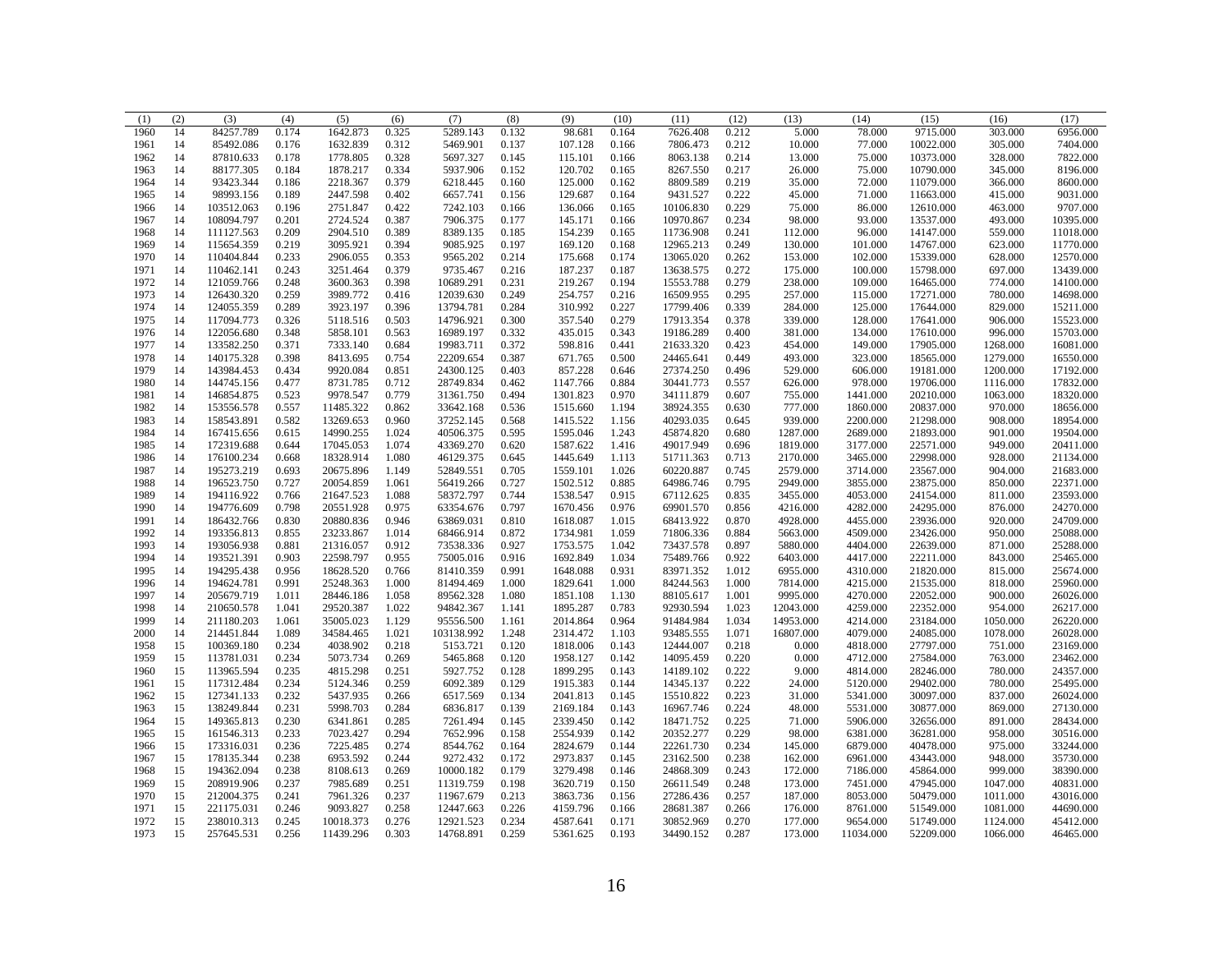| 1974<br>15<br>268137.313<br>0.329<br>14663.531<br>0.368<br>19955.563<br>0.349<br>7725.494<br>0.470<br>45974.367<br>0.346<br>205.000<br>14095.000<br>54389.000<br>1218.000<br>48574.000<br>1975<br>15<br>235342.063<br>0.396<br>0.374<br>21604.043<br>0.366<br>8247.968<br>0.530<br>47080.789<br>0.399<br>263.000<br>17600.000<br>56179.000<br>1336.000<br>50481.000<br>16159.673<br>1976<br>15<br>263664.500<br>0.412<br>20486.658<br>0.443<br>24826.328<br>0.407<br>9374.876<br>0.555<br>53844.152<br>0.418<br>307.000<br>21071.000<br>57839.000<br>1444.000<br>52298.000<br>15<br>0.428<br>22351.465<br>0.455<br>0.448<br>0.672<br>61688.457<br>0.442<br>342.000<br>54522.000<br>1977<br>288615.781<br>28161.385<br>11200.839<br>25057.000<br>59174.000<br>1634.000<br>0.771<br>1978<br>15<br>310613.406<br>0.442<br>23270.924<br>31275.730<br>0.484<br>12542.620<br>70325.383<br>400.000<br>27285.000<br>0.446<br>0.466<br>60895.000<br>1669.000<br>56496.000<br>15<br>0.502<br>25959.523<br>0.981<br>82722.313<br>1979<br>322040.781<br>0.475<br>37101.664<br>0.565<br>15860.063<br>0.524<br>507.000<br>28175.000<br>1615.000<br>58462.000<br>62446.000<br>15<br>0.605<br>23612.752<br>39225.918<br>0.596<br>17296.264<br>690.000<br>28627.000<br>1554.000<br>60661.000<br>1980<br>267831.781<br>0.418<br>1.137<br>82016.852<br>0.613<br>64240.000<br>15<br>28439.330<br>40016.473<br>1981<br>299914.781<br>0.667<br>0.488<br>0.604<br>23279.217<br>1.581<br>108315.344<br>0.673<br>949.000<br>28859.000<br>66685.000<br>1544.000<br>61811.000<br>15<br>279583.969<br>25738.133<br>0.433<br>40609.844<br>19327.053<br>1.529<br>102799.039<br>0.684<br>1242.000<br>28247.000<br>62476.000<br>1982<br>0.674<br>0.636<br>68416.000<br>1456.000<br>15<br>309722.094<br>30440.947<br>0.508<br>42396.754<br>1.392<br>117222.500<br>0.689<br>27179.000<br>1347.000<br>62862.000<br>1983<br>0.671<br>0.668<br>17811.787<br>1453.000<br>68158.000<br>15<br>0.517<br>44642.375<br>0.699<br>1.339<br>111239.656<br>1747.000<br>1292.000<br>63274.000<br>1984<br>295601.438<br>0.691<br>31177.158<br>17203.492<br>0.710<br>26464.000<br>68200.000<br>15<br>292472.281<br>30673.250<br>47090.922<br>0.745<br>1.285<br>110732.297<br>0.721<br>63820.000<br>1985<br>0.698<br>0.499<br>15615.457<br>2136.000<br>25850.000<br>68453.000<br>1325.000<br>15<br>0.540<br>0.784<br>296336.000<br>0.695<br>33620.375<br>48923.980<br>12897.874<br>1.063<br>110491.625<br>0.724<br>2382.000<br>25212.000<br>1311.000<br>64023.000<br>1986<br>68506.000<br>48020.379<br>0.742<br>0.988<br>2655.000<br>1987<br>15<br>315411.750<br>0.716<br>43357.469<br>0.682<br>13479.980<br>120825.430<br>0.749<br>24719.000<br>68549.000<br>1288.000<br>64440.000<br>15<br>1988<br>0.787<br>50699.734<br>0.787<br>52145.781<br>0.772<br>0.964<br>139616.875<br>0.807<br>2965.000<br>25120.000<br>1270.000<br>65069.000<br>325637.125<br>13862.925<br>69796.000<br>55022.832<br>1989<br>15<br>327778.094<br>0.834<br>56150.133<br>0.846<br>0.799<br>15155.319<br>1.029<br>146879.641<br>0.846<br>3390.000<br>26609.000<br>72000.000<br>1258.000<br>66285.000<br>15<br>0.839<br>0.829<br>57241.219<br>3978.000<br>67912.000<br>1990<br>337144.313<br>57226.469<br>0.815<br>16235.924<br>1.081<br>152180.750<br>0.867<br>28745.000<br>73997.000<br>1335.000<br>15<br>59496.496<br>0.835<br>1991<br>331958.906<br>0.860<br>57756.148<br>0.806<br>15056.379<br>1.006<br>153013.969<br>0.886<br>4529.000<br>31293.000<br>75655.000<br>1420.000<br>69632.000<br>15<br>64234.938<br>0.936<br>15792.982<br>1.042<br>5252.000<br>71120.000<br>1992<br>345425.219<br>0.866<br>60362.871<br>0.810<br>158614.625<br>0.898<br>33328.000<br>77399.000<br>1485.000<br>15<br>0.971<br>1.009<br>350860.094<br>0.873<br>0.813<br>67055.305<br>15947.953<br>160782.969<br>0.911<br>5693.000<br>1452.000<br>1993<br>62453.746<br>34766.000<br>78378.000<br>72690.000<br>65300.832<br>0.953<br>0.952<br>0.932<br>1402.000<br>1994<br>15<br>364986.656<br>0.892<br>73760.328<br>0.944<br>15966.855<br>170709.266<br>5972.000<br>35877.000<br>79076.000<br>73888.000<br>0.992<br>15<br>0.979<br>1.029<br>65683.320<br>0.966<br>0.963<br>189116.234<br>6639.000<br>37247.000<br>1408.000<br>75254.000<br>1995<br>360906.375<br>82177.797<br>16453.047<br>80820.000<br>15<br>0.992<br>82667.461<br>1.000<br>67269.016<br>1.000<br>17689.934<br>1.000<br>190585.297<br>1.000<br>7738.000<br>39122.000<br>76860.000<br>1996<br>361118.469<br>83721.000<br>1459.000<br>1997<br>15<br>383343.156<br>1.002<br>91582.875<br>1.069<br>70660.508<br>1.040<br>18078.895<br>0.983<br>203934.219<br>1.008<br>8733.000<br>40139.000<br>85398.000<br>1509.000<br>79140.000<br>1998<br>15<br>393838.688<br>1.009<br>91519.141<br>76738.703<br>1.139<br>0.926<br>211689.969<br>1.018<br>10302.000<br>41388.000<br>87720.000<br>1561.000<br>80430.000<br>1.031<br>17594.346<br>78762.039<br>1999<br>15<br>397799.938<br>1.013<br>96937.516<br>1.060<br>1.150<br>16733.127<br>0.911<br>210443.797<br>1.029<br>11355.000<br>41737.000<br>89048.000<br>1583.000<br>82853.000<br>15<br>402947.813<br>1.049<br>102119.289<br>1.085<br>81318.914<br>1.181<br>19326.100<br>1.047<br>219890.094<br>1.064<br>11873.000<br>1552.000<br>84920.000<br>2000<br>41619.000<br>90081.000<br>852.897<br>0.076<br>0.222<br>79467.703<br>0.188<br>619.946<br>0.092<br>11370.484<br>0.174<br>2078.437<br>0.000<br>2633.000<br>9178.000<br>130.000<br>34735.000<br>1958<br>16<br>0.205<br>0.237<br>1649.348<br>0.149<br>0.226<br>0.000<br>1959<br>16<br>83106.117<br>1606.292<br>11501.532<br>0.168<br>2309.673<br>2563.000<br>8976.000<br>123.000<br>34951.000<br>85591.430<br>0.202<br>1461.532<br>0.220<br>1848.544<br>0.174<br>2552.752<br>0.228<br>7.000<br>1960<br>16<br>11403.883<br>0.165<br>2491.000<br>8701.000<br>115.000<br>35956.000<br>2052.249<br>2633.692<br>108.000<br>16<br>85050.875<br>0.206<br>1381.273<br>0.206<br>0.196<br>11427.111<br>0.163<br>0.229<br>15.000<br>2442.000<br>8424.000<br>37034.000<br>1961<br>88001.070<br>0.210<br>1893.669<br>0.282<br>2163.855<br>0.208<br>2782.967<br>0.232<br>26.000<br>2455.000<br>8382.000<br>115.000<br>37648.000<br>1962<br>16<br>11650.807<br>0.161<br>93013.516<br>0.200<br>1568.716<br>0.233<br>2330.981<br>0.228<br>3038.834<br>0.233<br>39.000<br>2392.000<br>38129.000<br>1963<br>16<br>11681.320<br>0.156<br>8155.000<br>115.000<br>16<br>98829.352<br>1986.876<br>0.293<br>2249.882<br>0.224<br>3153.673<br>0.235<br>2347.000<br>1964<br>0.195<br>11869.806<br>0.155<br>47.000<br>8036.000<br>121.000<br>38465.000<br>99550.156<br>0.195<br>1989.737<br>0.290<br>2037.222<br>0.209<br>12029.062<br>3338.360<br>0.240<br>50.000<br>2297.000<br>8077.000<br>143.000<br>39682.000<br>1965<br>16<br>0.153<br>0.201<br>2289.278<br>0.323<br>1987.430<br>0.201<br>0.247<br>40800.000<br>16<br>102918.430<br>12787.684<br>0.156<br>3590.598<br>60.000<br>2274.000<br>8334.000<br>171.000<br>1966<br>0.202<br>2450.653<br>0.335<br>2266.176<br>0.231<br>13421.763<br>3916.050<br>0.252<br>2227.000<br>192.000<br>42282.000<br>16<br>109071.242<br>0.158<br>57.000<br>8586.000<br>1967<br>16<br>116920.711<br>0.199<br>2697.022<br>0.354<br>2487.637<br>0.246<br>4101.808<br>0.261<br>81.000<br>2415.000<br>281.000<br>43114.000<br>1968<br>14024.586<br>0.157<br>10063.000<br>3142.059<br>44439.000<br>1969<br>16<br>121435.727<br>0.207<br>2865.898<br>0.360<br>0.308<br>14862.142<br>0.161<br>4315.376<br>0.271<br>88.000<br>2527.000<br>10843.000<br>353.000<br>1970<br>16<br>122589.219<br>0.207<br>2816.386<br>0.340<br>2936.806<br>0.286<br>15182.467<br>0.160<br>4391.150<br>0.283<br>108.000<br>2672.000<br>11533.000<br>396.000<br>46178.000<br>0.214<br>2863.229<br>0.329<br>3401.252<br>0.333<br>4893.028<br>0.297<br>2829.000<br>1971<br>16<br>125651.508<br>15751.307<br>0.162<br>114.000<br>11995.000<br>476.000<br>48076.000<br>3396.510<br>5424.272<br>1972<br>16<br>136471.547<br>0.208<br>3557.236<br>0.400<br>0.339<br>15999.167<br>0.156<br>0.306<br>127.000<br>2939.000<br>12110.000<br>539.000<br>48991.000<br>0.264<br>0.391<br>0.322<br>1973<br>16<br>131423.031<br>4512.519<br>0.493<br>3910.718<br>19391.689<br>0.180<br>6920.800<br>135.000<br>3070.000<br>626.000<br>49171.000<br>12694.000<br>6792.196<br>1974<br>16<br>143169.422<br>0.473<br>14364.868<br>1.519<br>0.682<br>35404.168<br>0.338<br>11160.861<br>0.370<br>171.000<br>3319.000<br>880.000<br>50191.000<br>14012.000<br>16<br>144484.484<br>0.547<br>15714.941<br>1.581<br>8149.900<br>0.807<br>43078.051<br>0.405<br>0.411<br>245.000<br>3599.000<br>1975<br>12091.880<br>15641.000<br>1220.000<br>51302.000<br>16<br>159251.391<br>0.548<br>14270.892<br>1.370<br>8369.168<br>0.811<br>50705.824<br>0.442<br>13963.214<br>0.432<br>286.000<br>3813.000<br>1463.000<br>52682.000<br>1976<br>16980.000<br>16<br>1.356<br>7412.149<br>0.703<br>0.545<br>0.461<br>3984.000<br>52492.000<br>1977<br>170061.484<br>0.605<br>14581.099<br>67299.047<br>13653.854<br>291.000<br>17901.000<br>1642.000<br>1978<br>16<br>164208.500<br>0.640<br>14755.709<br>1.351<br>8330.807<br>0.784<br>66614.297<br>0.535<br>15344.649<br>0.494<br>270.000<br>4141.000<br>18711.000<br>1516.000<br>52444.000<br>1979<br>16<br>174282.703<br>0.781<br>12021.922<br>1.074<br>6495.488<br>0.614<br>98991.719<br>0.807<br>18528.418<br>0.544<br>288.000<br>4484.000<br>20527.000<br>1428.000<br>52531.000<br>1980<br>16<br>172050.703<br>1.186<br>10335.683<br>0.894<br>6414.418<br>0.626<br>163086.359<br>1.441<br>24235.246<br>0.617<br>316.000<br>4819.000<br>21992.000<br>1309.000<br>52781.000<br>5058.327<br>148949.578<br>1.410<br>0.795<br>0.473<br>177559.797<br>1.636<br>17951.691<br>370.000<br>5253.000<br>23697.000<br>1230.000<br>54323.000<br>1981<br>16<br>9511.661<br>0.674<br>1.357<br>6025.045<br>0.611<br>22322.629<br>0.690<br>1982<br>16<br>148801.078<br>11076.694<br>0.880<br>162490.156<br>1.570<br>344.000<br>5706.000<br>25961.000<br>1136.000<br>56286.000<br>1.243<br>7297.573<br>0.739<br>1.284<br>21349.162<br>0.703<br>331.000<br>5873.000<br>26970.000<br>1039.000<br>56771.000<br>1983<br>16<br>137855.828<br>11910.964<br>0.916<br>130730.813<br>1.219<br>0.996<br>1984<br>16<br>156845.406<br>15145.365<br>1.161<br>9410.186<br>143415.969<br>1.354<br>23217.980<br>0.726<br>321.000<br>5816.000<br>27002.000<br>936.000<br>57106.000<br>8463.347<br>0.938<br>1985<br>16<br>152502.656<br>1.160<br>14216.228<br>1.095<br>130570.852<br>1.230<br>23607.771<br>0.744<br>336.000<br>5683.000<br>26815.000<br>884.000<br>57120.000<br>16<br>144735.922<br>0.751<br>0.493<br>6514.925<br>0.749<br>0.676<br>0.748<br>350.000<br>863.000<br>1986<br>6355.360<br>75698.898<br>20164.787<br>5513.000<br>26487.000<br>55986.000<br>0.793<br>7039.828<br>0.805<br>0.839<br>1987<br>16<br>166957.453<br>8213.100<br>0.638<br>94483.898<br>22710.553<br>0.773<br>376.000<br>5335.000<br>25900.000<br>817.000<br>55051.000 | (1) | (2) | (3) | (4) | (5) | (6) | (7) | (8) | (9) | (10) | (11) | (12) | (13) | (14) | (15) | (16) | (17) |
|----------------------------------------------------------------------------------------------------------------------------------------------------------------------------------------------------------------------------------------------------------------------------------------------------------------------------------------------------------------------------------------------------------------------------------------------------------------------------------------------------------------------------------------------------------------------------------------------------------------------------------------------------------------------------------------------------------------------------------------------------------------------------------------------------------------------------------------------------------------------------------------------------------------------------------------------------------------------------------------------------------------------------------------------------------------------------------------------------------------------------------------------------------------------------------------------------------------------------------------------------------------------------------------------------------------------------------------------------------------------------------------------------------------------------------------------------------------------------------------------------------------------------------------------------------------------------------------------------------------------------------------------------------------------------------------------------------------------------------------------------------------------------------------------------------------------------------------------------------------------------------------------------------------------------------------------------------------------------------------------------------------------------------------------------------------------------------------------------------------------------------------------------------------------------------------------------------------------------------------------------------------------------------------------------------------------------------------------------------------------------------------------------------------------------------------------------------------------------------------------------------------------------------------------------------------------------------------------------------------------------------------------------------------------------------------------------------------------------------------------------------------------------------------------------------------------------------------------------------------------------------------------------------------------------------------------------------------------------------------------------------------------------------------------------------------------------------------------------------------------------------------------------------------------------------------------------------------------------------------------------------------------------------------------------------------------------------------------------------------------------------------------------------------------------------------------------------------------------------------------------------------------------------------------------------------------------------------------------------------------------------------------------------------------------------------------------------------------------------------------------------------------------------------------------------------------------------------------------------------------------------------------------------------------------------------------------------------------------------------------------------------------------------------------------------------------------------------------------------------------------------------------------------------------------------------------------------------------------------------------------------------------------------------------------------------------------------------------------------------------------------------------------------------------------------------------------------------------------------------------------------------------------------------------------------------------------------------------------------------------------------------------------------------------------------------------------------------------------------------------------------------------------------------------------------------------------------------------------------------------------------------------------------------------------------------------------------------------------------------------------------------------------------------------------------------------------------------------------------------------------------------------------------------------------------------------------------------------------------------------------------------------------------------------------------------------------------------------------------------------------------------------------------------------------------------------------------------------------------------------------------------------------------------------------------------------------------------------------------------------------------------------------------------------------------------------------------------------------------------------------------------------------------------------------------------------------------------------------------------------------------------------------------------------------------------------------------------------------------------------------------------------------------------------------------------------------------------------------------------------------------------------------------------------------------------------------------------------------------------------------------------------------------------------------------------------------------------------------------------------------------------------------------------------------------------------------------------------------------------------------------------------------------------------------------------------------------------------------------------------------------------------------------------------------------------------------------------------------------------------------------------------------------------------------------------------------------------------------------------------------------------------------------------------------------------------------------------------------------------------------------------------------------------------------------------------------------------------------------------------------------------------------------------------------------------------------------------------------------------------------------------------------------------------------------------------------------------------------------------------------------------------------------------------------------------------------------------------------------------------------------------------------------------------------------------------------------------------------------------------------------------------------------------------------------------------------------------------------------------------------------------------------------------------------------------------------------------------------------------------------------------------------------------------------------------------------------------------------------------------------------------------------------------------------------------------------------------------------------------------------------------------------------------------------------------------------------------------------------------------------------------------------------------------------------------------------------------------------------------------------------------------------------------------------------------------------------------------------------------------------------------------------------------------------------------------------------------------------------------------------------------------------------------------------------------------------------------------------------------------------------------------------------------------------------------------------------------------------------------------------------------------------------------------------------------------------------------------------------------------------------------------------------------------------------------------------------------------------------------------------------------------------------------------------------------------------------------------------------------------------------------------------------------------------------------------------------------------------------------------------------------------------------------------------------------------------------------------------------------------------------------------------------------------------------------------------------------------------------------------------------------------------------------------------------------------------------------------------------------------------------------------------------------------------------------------------------------------------------------------------------------------------------------------------------------------------------------------------------------------------------------------------------------------------------------------------------------------------------------------------------------------------------------------------------------------------------------------------------------------------------------------------------------------------------------------------------------------------------------------------------------------------------------------------------------------------------------------------------------------------------------------------------------------------------------------------------------------------------------------------------------------------------------------------------------------------------------------------------------------------------------------------------------------------------------------------------------------------------------------------------------------------------------------------------------------------------------------------------------|-----|-----|-----|-----|-----|-----|-----|-----|-----|------|------|------|------|------|------|------|------|
|                                                                                                                                                                                                                                                                                                                                                                                                                                                                                                                                                                                                                                                                                                                                                                                                                                                                                                                                                                                                                                                                                                                                                                                                                                                                                                                                                                                                                                                                                                                                                                                                                                                                                                                                                                                                                                                                                                                                                                                                                                                                                                                                                                                                                                                                                                                                                                                                                                                                                                                                                                                                                                                                                                                                                                                                                                                                                                                                                                                                                                                                                                                                                                                                                                                                                                                                                                                                                                                                                                                                                                                                                                                                                                                                                                                                                                                                                                                                                                                                                                                                                                                                                                                                                                                                                                                                                                                                                                                                                                                                                                                                                                                                                                                                                                                                                                                                                                                                                                                                                                                                                                                                                                                                                                                                                                                                                                                                                                                                                                                                                                                                                                                                                                                                                                                                                                                                                                                                                                                                                                                                                                                                                                                                                                                                                                                                                                                                                                                                                                                                                                                                                                                                                                                                                                                                                                                                                                                                                                                                                                                                                                                                                                                                                                                                                                                                                                                                                                                                                                                                                                                                                                                                                                                                                                                                                                                                                                                                                                                                                                                                                                                                                                                                                                                                                                                                                                                                                                                                                                                                                                                                                                                                                                                                                                                                                                                                                                                                                                                                                                                                                                                                                                                                                                                                                                                                                                                                                                                                                                                                                                                                                                                                                                                                                                                                                                                                                                                                                                                                                                                                                                                                                                                                                                                                                                                                                                                                                                                                                                                                                                                                                                                                                                                                                                                                                                                                                                                                                                                        |     |     |     |     |     |     |     |     |     |      |      |      |      |      |      |      |      |
|                                                                                                                                                                                                                                                                                                                                                                                                                                                                                                                                                                                                                                                                                                                                                                                                                                                                                                                                                                                                                                                                                                                                                                                                                                                                                                                                                                                                                                                                                                                                                                                                                                                                                                                                                                                                                                                                                                                                                                                                                                                                                                                                                                                                                                                                                                                                                                                                                                                                                                                                                                                                                                                                                                                                                                                                                                                                                                                                                                                                                                                                                                                                                                                                                                                                                                                                                                                                                                                                                                                                                                                                                                                                                                                                                                                                                                                                                                                                                                                                                                                                                                                                                                                                                                                                                                                                                                                                                                                                                                                                                                                                                                                                                                                                                                                                                                                                                                                                                                                                                                                                                                                                                                                                                                                                                                                                                                                                                                                                                                                                                                                                                                                                                                                                                                                                                                                                                                                                                                                                                                                                                                                                                                                                                                                                                                                                                                                                                                                                                                                                                                                                                                                                                                                                                                                                                                                                                                                                                                                                                                                                                                                                                                                                                                                                                                                                                                                                                                                                                                                                                                                                                                                                                                                                                                                                                                                                                                                                                                                                                                                                                                                                                                                                                                                                                                                                                                                                                                                                                                                                                                                                                                                                                                                                                                                                                                                                                                                                                                                                                                                                                                                                                                                                                                                                                                                                                                                                                                                                                                                                                                                                                                                                                                                                                                                                                                                                                                                                                                                                                                                                                                                                                                                                                                                                                                                                                                                                                                                                                                                                                                                                                                                                                                                                                                                                                                                                                                                                                                                        |     |     |     |     |     |     |     |     |     |      |      |      |      |      |      |      |      |
|                                                                                                                                                                                                                                                                                                                                                                                                                                                                                                                                                                                                                                                                                                                                                                                                                                                                                                                                                                                                                                                                                                                                                                                                                                                                                                                                                                                                                                                                                                                                                                                                                                                                                                                                                                                                                                                                                                                                                                                                                                                                                                                                                                                                                                                                                                                                                                                                                                                                                                                                                                                                                                                                                                                                                                                                                                                                                                                                                                                                                                                                                                                                                                                                                                                                                                                                                                                                                                                                                                                                                                                                                                                                                                                                                                                                                                                                                                                                                                                                                                                                                                                                                                                                                                                                                                                                                                                                                                                                                                                                                                                                                                                                                                                                                                                                                                                                                                                                                                                                                                                                                                                                                                                                                                                                                                                                                                                                                                                                                                                                                                                                                                                                                                                                                                                                                                                                                                                                                                                                                                                                                                                                                                                                                                                                                                                                                                                                                                                                                                                                                                                                                                                                                                                                                                                                                                                                                                                                                                                                                                                                                                                                                                                                                                                                                                                                                                                                                                                                                                                                                                                                                                                                                                                                                                                                                                                                                                                                                                                                                                                                                                                                                                                                                                                                                                                                                                                                                                                                                                                                                                                                                                                                                                                                                                                                                                                                                                                                                                                                                                                                                                                                                                                                                                                                                                                                                                                                                                                                                                                                                                                                                                                                                                                                                                                                                                                                                                                                                                                                                                                                                                                                                                                                                                                                                                                                                                                                                                                                                                                                                                                                                                                                                                                                                                                                                                                                                                                                                                                        |     |     |     |     |     |     |     |     |     |      |      |      |      |      |      |      |      |
|                                                                                                                                                                                                                                                                                                                                                                                                                                                                                                                                                                                                                                                                                                                                                                                                                                                                                                                                                                                                                                                                                                                                                                                                                                                                                                                                                                                                                                                                                                                                                                                                                                                                                                                                                                                                                                                                                                                                                                                                                                                                                                                                                                                                                                                                                                                                                                                                                                                                                                                                                                                                                                                                                                                                                                                                                                                                                                                                                                                                                                                                                                                                                                                                                                                                                                                                                                                                                                                                                                                                                                                                                                                                                                                                                                                                                                                                                                                                                                                                                                                                                                                                                                                                                                                                                                                                                                                                                                                                                                                                                                                                                                                                                                                                                                                                                                                                                                                                                                                                                                                                                                                                                                                                                                                                                                                                                                                                                                                                                                                                                                                                                                                                                                                                                                                                                                                                                                                                                                                                                                                                                                                                                                                                                                                                                                                                                                                                                                                                                                                                                                                                                                                                                                                                                                                                                                                                                                                                                                                                                                                                                                                                                                                                                                                                                                                                                                                                                                                                                                                                                                                                                                                                                                                                                                                                                                                                                                                                                                                                                                                                                                                                                                                                                                                                                                                                                                                                                                                                                                                                                                                                                                                                                                                                                                                                                                                                                                                                                                                                                                                                                                                                                                                                                                                                                                                                                                                                                                                                                                                                                                                                                                                                                                                                                                                                                                                                                                                                                                                                                                                                                                                                                                                                                                                                                                                                                                                                                                                                                                                                                                                                                                                                                                                                                                                                                                                                                                                                                                                        |     |     |     |     |     |     |     |     |     |      |      |      |      |      |      |      |      |
|                                                                                                                                                                                                                                                                                                                                                                                                                                                                                                                                                                                                                                                                                                                                                                                                                                                                                                                                                                                                                                                                                                                                                                                                                                                                                                                                                                                                                                                                                                                                                                                                                                                                                                                                                                                                                                                                                                                                                                                                                                                                                                                                                                                                                                                                                                                                                                                                                                                                                                                                                                                                                                                                                                                                                                                                                                                                                                                                                                                                                                                                                                                                                                                                                                                                                                                                                                                                                                                                                                                                                                                                                                                                                                                                                                                                                                                                                                                                                                                                                                                                                                                                                                                                                                                                                                                                                                                                                                                                                                                                                                                                                                                                                                                                                                                                                                                                                                                                                                                                                                                                                                                                                                                                                                                                                                                                                                                                                                                                                                                                                                                                                                                                                                                                                                                                                                                                                                                                                                                                                                                                                                                                                                                                                                                                                                                                                                                                                                                                                                                                                                                                                                                                                                                                                                                                                                                                                                                                                                                                                                                                                                                                                                                                                                                                                                                                                                                                                                                                                                                                                                                                                                                                                                                                                                                                                                                                                                                                                                                                                                                                                                                                                                                                                                                                                                                                                                                                                                                                                                                                                                                                                                                                                                                                                                                                                                                                                                                                                                                                                                                                                                                                                                                                                                                                                                                                                                                                                                                                                                                                                                                                                                                                                                                                                                                                                                                                                                                                                                                                                                                                                                                                                                                                                                                                                                                                                                                                                                                                                                                                                                                                                                                                                                                                                                                                                                                                                                                                                                                        |     |     |     |     |     |     |     |     |     |      |      |      |      |      |      |      |      |
|                                                                                                                                                                                                                                                                                                                                                                                                                                                                                                                                                                                                                                                                                                                                                                                                                                                                                                                                                                                                                                                                                                                                                                                                                                                                                                                                                                                                                                                                                                                                                                                                                                                                                                                                                                                                                                                                                                                                                                                                                                                                                                                                                                                                                                                                                                                                                                                                                                                                                                                                                                                                                                                                                                                                                                                                                                                                                                                                                                                                                                                                                                                                                                                                                                                                                                                                                                                                                                                                                                                                                                                                                                                                                                                                                                                                                                                                                                                                                                                                                                                                                                                                                                                                                                                                                                                                                                                                                                                                                                                                                                                                                                                                                                                                                                                                                                                                                                                                                                                                                                                                                                                                                                                                                                                                                                                                                                                                                                                                                                                                                                                                                                                                                                                                                                                                                                                                                                                                                                                                                                                                                                                                                                                                                                                                                                                                                                                                                                                                                                                                                                                                                                                                                                                                                                                                                                                                                                                                                                                                                                                                                                                                                                                                                                                                                                                                                                                                                                                                                                                                                                                                                                                                                                                                                                                                                                                                                                                                                                                                                                                                                                                                                                                                                                                                                                                                                                                                                                                                                                                                                                                                                                                                                                                                                                                                                                                                                                                                                                                                                                                                                                                                                                                                                                                                                                                                                                                                                                                                                                                                                                                                                                                                                                                                                                                                                                                                                                                                                                                                                                                                                                                                                                                                                                                                                                                                                                                                                                                                                                                                                                                                                                                                                                                                                                                                                                                                                                                                                                                        |     |     |     |     |     |     |     |     |     |      |      |      |      |      |      |      |      |
|                                                                                                                                                                                                                                                                                                                                                                                                                                                                                                                                                                                                                                                                                                                                                                                                                                                                                                                                                                                                                                                                                                                                                                                                                                                                                                                                                                                                                                                                                                                                                                                                                                                                                                                                                                                                                                                                                                                                                                                                                                                                                                                                                                                                                                                                                                                                                                                                                                                                                                                                                                                                                                                                                                                                                                                                                                                                                                                                                                                                                                                                                                                                                                                                                                                                                                                                                                                                                                                                                                                                                                                                                                                                                                                                                                                                                                                                                                                                                                                                                                                                                                                                                                                                                                                                                                                                                                                                                                                                                                                                                                                                                                                                                                                                                                                                                                                                                                                                                                                                                                                                                                                                                                                                                                                                                                                                                                                                                                                                                                                                                                                                                                                                                                                                                                                                                                                                                                                                                                                                                                                                                                                                                                                                                                                                                                                                                                                                                                                                                                                                                                                                                                                                                                                                                                                                                                                                                                                                                                                                                                                                                                                                                                                                                                                                                                                                                                                                                                                                                                                                                                                                                                                                                                                                                                                                                                                                                                                                                                                                                                                                                                                                                                                                                                                                                                                                                                                                                                                                                                                                                                                                                                                                                                                                                                                                                                                                                                                                                                                                                                                                                                                                                                                                                                                                                                                                                                                                                                                                                                                                                                                                                                                                                                                                                                                                                                                                                                                                                                                                                                                                                                                                                                                                                                                                                                                                                                                                                                                                                                                                                                                                                                                                                                                                                                                                                                                                                                                                                                                        |     |     |     |     |     |     |     |     |     |      |      |      |      |      |      |      |      |
|                                                                                                                                                                                                                                                                                                                                                                                                                                                                                                                                                                                                                                                                                                                                                                                                                                                                                                                                                                                                                                                                                                                                                                                                                                                                                                                                                                                                                                                                                                                                                                                                                                                                                                                                                                                                                                                                                                                                                                                                                                                                                                                                                                                                                                                                                                                                                                                                                                                                                                                                                                                                                                                                                                                                                                                                                                                                                                                                                                                                                                                                                                                                                                                                                                                                                                                                                                                                                                                                                                                                                                                                                                                                                                                                                                                                                                                                                                                                                                                                                                                                                                                                                                                                                                                                                                                                                                                                                                                                                                                                                                                                                                                                                                                                                                                                                                                                                                                                                                                                                                                                                                                                                                                                                                                                                                                                                                                                                                                                                                                                                                                                                                                                                                                                                                                                                                                                                                                                                                                                                                                                                                                                                                                                                                                                                                                                                                                                                                                                                                                                                                                                                                                                                                                                                                                                                                                                                                                                                                                                                                                                                                                                                                                                                                                                                                                                                                                                                                                                                                                                                                                                                                                                                                                                                                                                                                                                                                                                                                                                                                                                                                                                                                                                                                                                                                                                                                                                                                                                                                                                                                                                                                                                                                                                                                                                                                                                                                                                                                                                                                                                                                                                                                                                                                                                                                                                                                                                                                                                                                                                                                                                                                                                                                                                                                                                                                                                                                                                                                                                                                                                                                                                                                                                                                                                                                                                                                                                                                                                                                                                                                                                                                                                                                                                                                                                                                                                                                                                                                                        |     |     |     |     |     |     |     |     |     |      |      |      |      |      |      |      |      |
|                                                                                                                                                                                                                                                                                                                                                                                                                                                                                                                                                                                                                                                                                                                                                                                                                                                                                                                                                                                                                                                                                                                                                                                                                                                                                                                                                                                                                                                                                                                                                                                                                                                                                                                                                                                                                                                                                                                                                                                                                                                                                                                                                                                                                                                                                                                                                                                                                                                                                                                                                                                                                                                                                                                                                                                                                                                                                                                                                                                                                                                                                                                                                                                                                                                                                                                                                                                                                                                                                                                                                                                                                                                                                                                                                                                                                                                                                                                                                                                                                                                                                                                                                                                                                                                                                                                                                                                                                                                                                                                                                                                                                                                                                                                                                                                                                                                                                                                                                                                                                                                                                                                                                                                                                                                                                                                                                                                                                                                                                                                                                                                                                                                                                                                                                                                                                                                                                                                                                                                                                                                                                                                                                                                                                                                                                                                                                                                                                                                                                                                                                                                                                                                                                                                                                                                                                                                                                                                                                                                                                                                                                                                                                                                                                                                                                                                                                                                                                                                                                                                                                                                                                                                                                                                                                                                                                                                                                                                                                                                                                                                                                                                                                                                                                                                                                                                                                                                                                                                                                                                                                                                                                                                                                                                                                                                                                                                                                                                                                                                                                                                                                                                                                                                                                                                                                                                                                                                                                                                                                                                                                                                                                                                                                                                                                                                                                                                                                                                                                                                                                                                                                                                                                                                                                                                                                                                                                                                                                                                                                                                                                                                                                                                                                                                                                                                                                                                                                                                                                                                        |     |     |     |     |     |     |     |     |     |      |      |      |      |      |      |      |      |
|                                                                                                                                                                                                                                                                                                                                                                                                                                                                                                                                                                                                                                                                                                                                                                                                                                                                                                                                                                                                                                                                                                                                                                                                                                                                                                                                                                                                                                                                                                                                                                                                                                                                                                                                                                                                                                                                                                                                                                                                                                                                                                                                                                                                                                                                                                                                                                                                                                                                                                                                                                                                                                                                                                                                                                                                                                                                                                                                                                                                                                                                                                                                                                                                                                                                                                                                                                                                                                                                                                                                                                                                                                                                                                                                                                                                                                                                                                                                                                                                                                                                                                                                                                                                                                                                                                                                                                                                                                                                                                                                                                                                                                                                                                                                                                                                                                                                                                                                                                                                                                                                                                                                                                                                                                                                                                                                                                                                                                                                                                                                                                                                                                                                                                                                                                                                                                                                                                                                                                                                                                                                                                                                                                                                                                                                                                                                                                                                                                                                                                                                                                                                                                                                                                                                                                                                                                                                                                                                                                                                                                                                                                                                                                                                                                                                                                                                                                                                                                                                                                                                                                                                                                                                                                                                                                                                                                                                                                                                                                                                                                                                                                                                                                                                                                                                                                                                                                                                                                                                                                                                                                                                                                                                                                                                                                                                                                                                                                                                                                                                                                                                                                                                                                                                                                                                                                                                                                                                                                                                                                                                                                                                                                                                                                                                                                                                                                                                                                                                                                                                                                                                                                                                                                                                                                                                                                                                                                                                                                                                                                                                                                                                                                                                                                                                                                                                                                                                                                                                                                                        |     |     |     |     |     |     |     |     |     |      |      |      |      |      |      |      |      |
|                                                                                                                                                                                                                                                                                                                                                                                                                                                                                                                                                                                                                                                                                                                                                                                                                                                                                                                                                                                                                                                                                                                                                                                                                                                                                                                                                                                                                                                                                                                                                                                                                                                                                                                                                                                                                                                                                                                                                                                                                                                                                                                                                                                                                                                                                                                                                                                                                                                                                                                                                                                                                                                                                                                                                                                                                                                                                                                                                                                                                                                                                                                                                                                                                                                                                                                                                                                                                                                                                                                                                                                                                                                                                                                                                                                                                                                                                                                                                                                                                                                                                                                                                                                                                                                                                                                                                                                                                                                                                                                                                                                                                                                                                                                                                                                                                                                                                                                                                                                                                                                                                                                                                                                                                                                                                                                                                                                                                                                                                                                                                                                                                                                                                                                                                                                                                                                                                                                                                                                                                                                                                                                                                                                                                                                                                                                                                                                                                                                                                                                                                                                                                                                                                                                                                                                                                                                                                                                                                                                                                                                                                                                                                                                                                                                                                                                                                                                                                                                                                                                                                                                                                                                                                                                                                                                                                                                                                                                                                                                                                                                                                                                                                                                                                                                                                                                                                                                                                                                                                                                                                                                                                                                                                                                                                                                                                                                                                                                                                                                                                                                                                                                                                                                                                                                                                                                                                                                                                                                                                                                                                                                                                                                                                                                                                                                                                                                                                                                                                                                                                                                                                                                                                                                                                                                                                                                                                                                                                                                                                                                                                                                                                                                                                                                                                                                                                                                                                                                                                                                        |     |     |     |     |     |     |     |     |     |      |      |      |      |      |      |      |      |
|                                                                                                                                                                                                                                                                                                                                                                                                                                                                                                                                                                                                                                                                                                                                                                                                                                                                                                                                                                                                                                                                                                                                                                                                                                                                                                                                                                                                                                                                                                                                                                                                                                                                                                                                                                                                                                                                                                                                                                                                                                                                                                                                                                                                                                                                                                                                                                                                                                                                                                                                                                                                                                                                                                                                                                                                                                                                                                                                                                                                                                                                                                                                                                                                                                                                                                                                                                                                                                                                                                                                                                                                                                                                                                                                                                                                                                                                                                                                                                                                                                                                                                                                                                                                                                                                                                                                                                                                                                                                                                                                                                                                                                                                                                                                                                                                                                                                                                                                                                                                                                                                                                                                                                                                                                                                                                                                                                                                                                                                                                                                                                                                                                                                                                                                                                                                                                                                                                                                                                                                                                                                                                                                                                                                                                                                                                                                                                                                                                                                                                                                                                                                                                                                                                                                                                                                                                                                                                                                                                                                                                                                                                                                                                                                                                                                                                                                                                                                                                                                                                                                                                                                                                                                                                                                                                                                                                                                                                                                                                                                                                                                                                                                                                                                                                                                                                                                                                                                                                                                                                                                                                                                                                                                                                                                                                                                                                                                                                                                                                                                                                                                                                                                                                                                                                                                                                                                                                                                                                                                                                                                                                                                                                                                                                                                                                                                                                                                                                                                                                                                                                                                                                                                                                                                                                                                                                                                                                                                                                                                                                                                                                                                                                                                                                                                                                                                                                                                                                                                                                                        |     |     |     |     |     |     |     |     |     |      |      |      |      |      |      |      |      |
|                                                                                                                                                                                                                                                                                                                                                                                                                                                                                                                                                                                                                                                                                                                                                                                                                                                                                                                                                                                                                                                                                                                                                                                                                                                                                                                                                                                                                                                                                                                                                                                                                                                                                                                                                                                                                                                                                                                                                                                                                                                                                                                                                                                                                                                                                                                                                                                                                                                                                                                                                                                                                                                                                                                                                                                                                                                                                                                                                                                                                                                                                                                                                                                                                                                                                                                                                                                                                                                                                                                                                                                                                                                                                                                                                                                                                                                                                                                                                                                                                                                                                                                                                                                                                                                                                                                                                                                                                                                                                                                                                                                                                                                                                                                                                                                                                                                                                                                                                                                                                                                                                                                                                                                                                                                                                                                                                                                                                                                                                                                                                                                                                                                                                                                                                                                                                                                                                                                                                                                                                                                                                                                                                                                                                                                                                                                                                                                                                                                                                                                                                                                                                                                                                                                                                                                                                                                                                                                                                                                                                                                                                                                                                                                                                                                                                                                                                                                                                                                                                                                                                                                                                                                                                                                                                                                                                                                                                                                                                                                                                                                                                                                                                                                                                                                                                                                                                                                                                                                                                                                                                                                                                                                                                                                                                                                                                                                                                                                                                                                                                                                                                                                                                                                                                                                                                                                                                                                                                                                                                                                                                                                                                                                                                                                                                                                                                                                                                                                                                                                                                                                                                                                                                                                                                                                                                                                                                                                                                                                                                                                                                                                                                                                                                                                                                                                                                                                                                                                                                                                        |     |     |     |     |     |     |     |     |     |      |      |      |      |      |      |      |      |
|                                                                                                                                                                                                                                                                                                                                                                                                                                                                                                                                                                                                                                                                                                                                                                                                                                                                                                                                                                                                                                                                                                                                                                                                                                                                                                                                                                                                                                                                                                                                                                                                                                                                                                                                                                                                                                                                                                                                                                                                                                                                                                                                                                                                                                                                                                                                                                                                                                                                                                                                                                                                                                                                                                                                                                                                                                                                                                                                                                                                                                                                                                                                                                                                                                                                                                                                                                                                                                                                                                                                                                                                                                                                                                                                                                                                                                                                                                                                                                                                                                                                                                                                                                                                                                                                                                                                                                                                                                                                                                                                                                                                                                                                                                                                                                                                                                                                                                                                                                                                                                                                                                                                                                                                                                                                                                                                                                                                                                                                                                                                                                                                                                                                                                                                                                                                                                                                                                                                                                                                                                                                                                                                                                                                                                                                                                                                                                                                                                                                                                                                                                                                                                                                                                                                                                                                                                                                                                                                                                                                                                                                                                                                                                                                                                                                                                                                                                                                                                                                                                                                                                                                                                                                                                                                                                                                                                                                                                                                                                                                                                                                                                                                                                                                                                                                                                                                                                                                                                                                                                                                                                                                                                                                                                                                                                                                                                                                                                                                                                                                                                                                                                                                                                                                                                                                                                                                                                                                                                                                                                                                                                                                                                                                                                                                                                                                                                                                                                                                                                                                                                                                                                                                                                                                                                                                                                                                                                                                                                                                                                                                                                                                                                                                                                                                                                                                                                                                                                                                                                                        |     |     |     |     |     |     |     |     |     |      |      |      |      |      |      |      |      |
|                                                                                                                                                                                                                                                                                                                                                                                                                                                                                                                                                                                                                                                                                                                                                                                                                                                                                                                                                                                                                                                                                                                                                                                                                                                                                                                                                                                                                                                                                                                                                                                                                                                                                                                                                                                                                                                                                                                                                                                                                                                                                                                                                                                                                                                                                                                                                                                                                                                                                                                                                                                                                                                                                                                                                                                                                                                                                                                                                                                                                                                                                                                                                                                                                                                                                                                                                                                                                                                                                                                                                                                                                                                                                                                                                                                                                                                                                                                                                                                                                                                                                                                                                                                                                                                                                                                                                                                                                                                                                                                                                                                                                                                                                                                                                                                                                                                                                                                                                                                                                                                                                                                                                                                                                                                                                                                                                                                                                                                                                                                                                                                                                                                                                                                                                                                                                                                                                                                                                                                                                                                                                                                                                                                                                                                                                                                                                                                                                                                                                                                                                                                                                                                                                                                                                                                                                                                                                                                                                                                                                                                                                                                                                                                                                                                                                                                                                                                                                                                                                                                                                                                                                                                                                                                                                                                                                                                                                                                                                                                                                                                                                                                                                                                                                                                                                                                                                                                                                                                                                                                                                                                                                                                                                                                                                                                                                                                                                                                                                                                                                                                                                                                                                                                                                                                                                                                                                                                                                                                                                                                                                                                                                                                                                                                                                                                                                                                                                                                                                                                                                                                                                                                                                                                                                                                                                                                                                                                                                                                                                                                                                                                                                                                                                                                                                                                                                                                                                                                                                                                        |     |     |     |     |     |     |     |     |     |      |      |      |      |      |      |      |      |
|                                                                                                                                                                                                                                                                                                                                                                                                                                                                                                                                                                                                                                                                                                                                                                                                                                                                                                                                                                                                                                                                                                                                                                                                                                                                                                                                                                                                                                                                                                                                                                                                                                                                                                                                                                                                                                                                                                                                                                                                                                                                                                                                                                                                                                                                                                                                                                                                                                                                                                                                                                                                                                                                                                                                                                                                                                                                                                                                                                                                                                                                                                                                                                                                                                                                                                                                                                                                                                                                                                                                                                                                                                                                                                                                                                                                                                                                                                                                                                                                                                                                                                                                                                                                                                                                                                                                                                                                                                                                                                                                                                                                                                                                                                                                                                                                                                                                                                                                                                                                                                                                                                                                                                                                                                                                                                                                                                                                                                                                                                                                                                                                                                                                                                                                                                                                                                                                                                                                                                                                                                                                                                                                                                                                                                                                                                                                                                                                                                                                                                                                                                                                                                                                                                                                                                                                                                                                                                                                                                                                                                                                                                                                                                                                                                                                                                                                                                                                                                                                                                                                                                                                                                                                                                                                                                                                                                                                                                                                                                                                                                                                                                                                                                                                                                                                                                                                                                                                                                                                                                                                                                                                                                                                                                                                                                                                                                                                                                                                                                                                                                                                                                                                                                                                                                                                                                                                                                                                                                                                                                                                                                                                                                                                                                                                                                                                                                                                                                                                                                                                                                                                                                                                                                                                                                                                                                                                                                                                                                                                                                                                                                                                                                                                                                                                                                                                                                                                                                                                                                                        |     |     |     |     |     |     |     |     |     |      |      |      |      |      |      |      |      |
|                                                                                                                                                                                                                                                                                                                                                                                                                                                                                                                                                                                                                                                                                                                                                                                                                                                                                                                                                                                                                                                                                                                                                                                                                                                                                                                                                                                                                                                                                                                                                                                                                                                                                                                                                                                                                                                                                                                                                                                                                                                                                                                                                                                                                                                                                                                                                                                                                                                                                                                                                                                                                                                                                                                                                                                                                                                                                                                                                                                                                                                                                                                                                                                                                                                                                                                                                                                                                                                                                                                                                                                                                                                                                                                                                                                                                                                                                                                                                                                                                                                                                                                                                                                                                                                                                                                                                                                                                                                                                                                                                                                                                                                                                                                                                                                                                                                                                                                                                                                                                                                                                                                                                                                                                                                                                                                                                                                                                                                                                                                                                                                                                                                                                                                                                                                                                                                                                                                                                                                                                                                                                                                                                                                                                                                                                                                                                                                                                                                                                                                                                                                                                                                                                                                                                                                                                                                                                                                                                                                                                                                                                                                                                                                                                                                                                                                                                                                                                                                                                                                                                                                                                                                                                                                                                                                                                                                                                                                                                                                                                                                                                                                                                                                                                                                                                                                                                                                                                                                                                                                                                                                                                                                                                                                                                                                                                                                                                                                                                                                                                                                                                                                                                                                                                                                                                                                                                                                                                                                                                                                                                                                                                                                                                                                                                                                                                                                                                                                                                                                                                                                                                                                                                                                                                                                                                                                                                                                                                                                                                                                                                                                                                                                                                                                                                                                                                                                                                                                                                                                        |     |     |     |     |     |     |     |     |     |      |      |      |      |      |      |      |      |
|                                                                                                                                                                                                                                                                                                                                                                                                                                                                                                                                                                                                                                                                                                                                                                                                                                                                                                                                                                                                                                                                                                                                                                                                                                                                                                                                                                                                                                                                                                                                                                                                                                                                                                                                                                                                                                                                                                                                                                                                                                                                                                                                                                                                                                                                                                                                                                                                                                                                                                                                                                                                                                                                                                                                                                                                                                                                                                                                                                                                                                                                                                                                                                                                                                                                                                                                                                                                                                                                                                                                                                                                                                                                                                                                                                                                                                                                                                                                                                                                                                                                                                                                                                                                                                                                                                                                                                                                                                                                                                                                                                                                                                                                                                                                                                                                                                                                                                                                                                                                                                                                                                                                                                                                                                                                                                                                                                                                                                                                                                                                                                                                                                                                                                                                                                                                                                                                                                                                                                                                                                                                                                                                                                                                                                                                                                                                                                                                                                                                                                                                                                                                                                                                                                                                                                                                                                                                                                                                                                                                                                                                                                                                                                                                                                                                                                                                                                                                                                                                                                                                                                                                                                                                                                                                                                                                                                                                                                                                                                                                                                                                                                                                                                                                                                                                                                                                                                                                                                                                                                                                                                                                                                                                                                                                                                                                                                                                                                                                                                                                                                                                                                                                                                                                                                                                                                                                                                                                                                                                                                                                                                                                                                                                                                                                                                                                                                                                                                                                                                                                                                                                                                                                                                                                                                                                                                                                                                                                                                                                                                                                                                                                                                                                                                                                                                                                                                                                                                                                                                                        |     |     |     |     |     |     |     |     |     |      |      |      |      |      |      |      |      |
|                                                                                                                                                                                                                                                                                                                                                                                                                                                                                                                                                                                                                                                                                                                                                                                                                                                                                                                                                                                                                                                                                                                                                                                                                                                                                                                                                                                                                                                                                                                                                                                                                                                                                                                                                                                                                                                                                                                                                                                                                                                                                                                                                                                                                                                                                                                                                                                                                                                                                                                                                                                                                                                                                                                                                                                                                                                                                                                                                                                                                                                                                                                                                                                                                                                                                                                                                                                                                                                                                                                                                                                                                                                                                                                                                                                                                                                                                                                                                                                                                                                                                                                                                                                                                                                                                                                                                                                                                                                                                                                                                                                                                                                                                                                                                                                                                                                                                                                                                                                                                                                                                                                                                                                                                                                                                                                                                                                                                                                                                                                                                                                                                                                                                                                                                                                                                                                                                                                                                                                                                                                                                                                                                                                                                                                                                                                                                                                                                                                                                                                                                                                                                                                                                                                                                                                                                                                                                                                                                                                                                                                                                                                                                                                                                                                                                                                                                                                                                                                                                                                                                                                                                                                                                                                                                                                                                                                                                                                                                                                                                                                                                                                                                                                                                                                                                                                                                                                                                                                                                                                                                                                                                                                                                                                                                                                                                                                                                                                                                                                                                                                                                                                                                                                                                                                                                                                                                                                                                                                                                                                                                                                                                                                                                                                                                                                                                                                                                                                                                                                                                                                                                                                                                                                                                                                                                                                                                                                                                                                                                                                                                                                                                                                                                                                                                                                                                                                                                                                                                                                        |     |     |     |     |     |     |     |     |     |      |      |      |      |      |      |      |      |
|                                                                                                                                                                                                                                                                                                                                                                                                                                                                                                                                                                                                                                                                                                                                                                                                                                                                                                                                                                                                                                                                                                                                                                                                                                                                                                                                                                                                                                                                                                                                                                                                                                                                                                                                                                                                                                                                                                                                                                                                                                                                                                                                                                                                                                                                                                                                                                                                                                                                                                                                                                                                                                                                                                                                                                                                                                                                                                                                                                                                                                                                                                                                                                                                                                                                                                                                                                                                                                                                                                                                                                                                                                                                                                                                                                                                                                                                                                                                                                                                                                                                                                                                                                                                                                                                                                                                                                                                                                                                                                                                                                                                                                                                                                                                                                                                                                                                                                                                                                                                                                                                                                                                                                                                                                                                                                                                                                                                                                                                                                                                                                                                                                                                                                                                                                                                                                                                                                                                                                                                                                                                                                                                                                                                                                                                                                                                                                                                                                                                                                                                                                                                                                                                                                                                                                                                                                                                                                                                                                                                                                                                                                                                                                                                                                                                                                                                                                                                                                                                                                                                                                                                                                                                                                                                                                                                                                                                                                                                                                                                                                                                                                                                                                                                                                                                                                                                                                                                                                                                                                                                                                                                                                                                                                                                                                                                                                                                                                                                                                                                                                                                                                                                                                                                                                                                                                                                                                                                                                                                                                                                                                                                                                                                                                                                                                                                                                                                                                                                                                                                                                                                                                                                                                                                                                                                                                                                                                                                                                                                                                                                                                                                                                                                                                                                                                                                                                                                                                                                                                                        |     |     |     |     |     |     |     |     |     |      |      |      |      |      |      |      |      |
|                                                                                                                                                                                                                                                                                                                                                                                                                                                                                                                                                                                                                                                                                                                                                                                                                                                                                                                                                                                                                                                                                                                                                                                                                                                                                                                                                                                                                                                                                                                                                                                                                                                                                                                                                                                                                                                                                                                                                                                                                                                                                                                                                                                                                                                                                                                                                                                                                                                                                                                                                                                                                                                                                                                                                                                                                                                                                                                                                                                                                                                                                                                                                                                                                                                                                                                                                                                                                                                                                                                                                                                                                                                                                                                                                                                                                                                                                                                                                                                                                                                                                                                                                                                                                                                                                                                                                                                                                                                                                                                                                                                                                                                                                                                                                                                                                                                                                                                                                                                                                                                                                                                                                                                                                                                                                                                                                                                                                                                                                                                                                                                                                                                                                                                                                                                                                                                                                                                                                                                                                                                                                                                                                                                                                                                                                                                                                                                                                                                                                                                                                                                                                                                                                                                                                                                                                                                                                                                                                                                                                                                                                                                                                                                                                                                                                                                                                                                                                                                                                                                                                                                                                                                                                                                                                                                                                                                                                                                                                                                                                                                                                                                                                                                                                                                                                                                                                                                                                                                                                                                                                                                                                                                                                                                                                                                                                                                                                                                                                                                                                                                                                                                                                                                                                                                                                                                                                                                                                                                                                                                                                                                                                                                                                                                                                                                                                                                                                                                                                                                                                                                                                                                                                                                                                                                                                                                                                                                                                                                                                                                                                                                                                                                                                                                                                                                                                                                                                                                                                                                        |     |     |     |     |     |     |     |     |     |      |      |      |      |      |      |      |      |
|                                                                                                                                                                                                                                                                                                                                                                                                                                                                                                                                                                                                                                                                                                                                                                                                                                                                                                                                                                                                                                                                                                                                                                                                                                                                                                                                                                                                                                                                                                                                                                                                                                                                                                                                                                                                                                                                                                                                                                                                                                                                                                                                                                                                                                                                                                                                                                                                                                                                                                                                                                                                                                                                                                                                                                                                                                                                                                                                                                                                                                                                                                                                                                                                                                                                                                                                                                                                                                                                                                                                                                                                                                                                                                                                                                                                                                                                                                                                                                                                                                                                                                                                                                                                                                                                                                                                                                                                                                                                                                                                                                                                                                                                                                                                                                                                                                                                                                                                                                                                                                                                                                                                                                                                                                                                                                                                                                                                                                                                                                                                                                                                                                                                                                                                                                                                                                                                                                                                                                                                                                                                                                                                                                                                                                                                                                                                                                                                                                                                                                                                                                                                                                                                                                                                                                                                                                                                                                                                                                                                                                                                                                                                                                                                                                                                                                                                                                                                                                                                                                                                                                                                                                                                                                                                                                                                                                                                                                                                                                                                                                                                                                                                                                                                                                                                                                                                                                                                                                                                                                                                                                                                                                                                                                                                                                                                                                                                                                                                                                                                                                                                                                                                                                                                                                                                                                                                                                                                                                                                                                                                                                                                                                                                                                                                                                                                                                                                                                                                                                                                                                                                                                                                                                                                                                                                                                                                                                                                                                                                                                                                                                                                                                                                                                                                                                                                                                                                                                                                                                                        |     |     |     |     |     |     |     |     |     |      |      |      |      |      |      |      |      |
|                                                                                                                                                                                                                                                                                                                                                                                                                                                                                                                                                                                                                                                                                                                                                                                                                                                                                                                                                                                                                                                                                                                                                                                                                                                                                                                                                                                                                                                                                                                                                                                                                                                                                                                                                                                                                                                                                                                                                                                                                                                                                                                                                                                                                                                                                                                                                                                                                                                                                                                                                                                                                                                                                                                                                                                                                                                                                                                                                                                                                                                                                                                                                                                                                                                                                                                                                                                                                                                                                                                                                                                                                                                                                                                                                                                                                                                                                                                                                                                                                                                                                                                                                                                                                                                                                                                                                                                                                                                                                                                                                                                                                                                                                                                                                                                                                                                                                                                                                                                                                                                                                                                                                                                                                                                                                                                                                                                                                                                                                                                                                                                                                                                                                                                                                                                                                                                                                                                                                                                                                                                                                                                                                                                                                                                                                                                                                                                                                                                                                                                                                                                                                                                                                                                                                                                                                                                                                                                                                                                                                                                                                                                                                                                                                                                                                                                                                                                                                                                                                                                                                                                                                                                                                                                                                                                                                                                                                                                                                                                                                                                                                                                                                                                                                                                                                                                                                                                                                                                                                                                                                                                                                                                                                                                                                                                                                                                                                                                                                                                                                                                                                                                                                                                                                                                                                                                                                                                                                                                                                                                                                                                                                                                                                                                                                                                                                                                                                                                                                                                                                                                                                                                                                                                                                                                                                                                                                                                                                                                                                                                                                                                                                                                                                                                                                                                                                                                                                                                                                                                        |     |     |     |     |     |     |     |     |     |      |      |      |      |      |      |      |      |
|                                                                                                                                                                                                                                                                                                                                                                                                                                                                                                                                                                                                                                                                                                                                                                                                                                                                                                                                                                                                                                                                                                                                                                                                                                                                                                                                                                                                                                                                                                                                                                                                                                                                                                                                                                                                                                                                                                                                                                                                                                                                                                                                                                                                                                                                                                                                                                                                                                                                                                                                                                                                                                                                                                                                                                                                                                                                                                                                                                                                                                                                                                                                                                                                                                                                                                                                                                                                                                                                                                                                                                                                                                                                                                                                                                                                                                                                                                                                                                                                                                                                                                                                                                                                                                                                                                                                                                                                                                                                                                                                                                                                                                                                                                                                                                                                                                                                                                                                                                                                                                                                                                                                                                                                                                                                                                                                                                                                                                                                                                                                                                                                                                                                                                                                                                                                                                                                                                                                                                                                                                                                                                                                                                                                                                                                                                                                                                                                                                                                                                                                                                                                                                                                                                                                                                                                                                                                                                                                                                                                                                                                                                                                                                                                                                                                                                                                                                                                                                                                                                                                                                                                                                                                                                                                                                                                                                                                                                                                                                                                                                                                                                                                                                                                                                                                                                                                                                                                                                                                                                                                                                                                                                                                                                                                                                                                                                                                                                                                                                                                                                                                                                                                                                                                                                                                                                                                                                                                                                                                                                                                                                                                                                                                                                                                                                                                                                                                                                                                                                                                                                                                                                                                                                                                                                                                                                                                                                                                                                                                                                                                                                                                                                                                                                                                                                                                                                                                                                                                                                                        |     |     |     |     |     |     |     |     |     |      |      |      |      |      |      |      |      |
|                                                                                                                                                                                                                                                                                                                                                                                                                                                                                                                                                                                                                                                                                                                                                                                                                                                                                                                                                                                                                                                                                                                                                                                                                                                                                                                                                                                                                                                                                                                                                                                                                                                                                                                                                                                                                                                                                                                                                                                                                                                                                                                                                                                                                                                                                                                                                                                                                                                                                                                                                                                                                                                                                                                                                                                                                                                                                                                                                                                                                                                                                                                                                                                                                                                                                                                                                                                                                                                                                                                                                                                                                                                                                                                                                                                                                                                                                                                                                                                                                                                                                                                                                                                                                                                                                                                                                                                                                                                                                                                                                                                                                                                                                                                                                                                                                                                                                                                                                                                                                                                                                                                                                                                                                                                                                                                                                                                                                                                                                                                                                                                                                                                                                                                                                                                                                                                                                                                                                                                                                                                                                                                                                                                                                                                                                                                                                                                                                                                                                                                                                                                                                                                                                                                                                                                                                                                                                                                                                                                                                                                                                                                                                                                                                                                                                                                                                                                                                                                                                                                                                                                                                                                                                                                                                                                                                                                                                                                                                                                                                                                                                                                                                                                                                                                                                                                                                                                                                                                                                                                                                                                                                                                                                                                                                                                                                                                                                                                                                                                                                                                                                                                                                                                                                                                                                                                                                                                                                                                                                                                                                                                                                                                                                                                                                                                                                                                                                                                                                                                                                                                                                                                                                                                                                                                                                                                                                                                                                                                                                                                                                                                                                                                                                                                                                                                                                                                                                                                                                                                        |     |     |     |     |     |     |     |     |     |      |      |      |      |      |      |      |      |
|                                                                                                                                                                                                                                                                                                                                                                                                                                                                                                                                                                                                                                                                                                                                                                                                                                                                                                                                                                                                                                                                                                                                                                                                                                                                                                                                                                                                                                                                                                                                                                                                                                                                                                                                                                                                                                                                                                                                                                                                                                                                                                                                                                                                                                                                                                                                                                                                                                                                                                                                                                                                                                                                                                                                                                                                                                                                                                                                                                                                                                                                                                                                                                                                                                                                                                                                                                                                                                                                                                                                                                                                                                                                                                                                                                                                                                                                                                                                                                                                                                                                                                                                                                                                                                                                                                                                                                                                                                                                                                                                                                                                                                                                                                                                                                                                                                                                                                                                                                                                                                                                                                                                                                                                                                                                                                                                                                                                                                                                                                                                                                                                                                                                                                                                                                                                                                                                                                                                                                                                                                                                                                                                                                                                                                                                                                                                                                                                                                                                                                                                                                                                                                                                                                                                                                                                                                                                                                                                                                                                                                                                                                                                                                                                                                                                                                                                                                                                                                                                                                                                                                                                                                                                                                                                                                                                                                                                                                                                                                                                                                                                                                                                                                                                                                                                                                                                                                                                                                                                                                                                                                                                                                                                                                                                                                                                                                                                                                                                                                                                                                                                                                                                                                                                                                                                                                                                                                                                                                                                                                                                                                                                                                                                                                                                                                                                                                                                                                                                                                                                                                                                                                                                                                                                                                                                                                                                                                                                                                                                                                                                                                                                                                                                                                                                                                                                                                                                                                                                                                                        |     |     |     |     |     |     |     |     |     |      |      |      |      |      |      |      |      |
|                                                                                                                                                                                                                                                                                                                                                                                                                                                                                                                                                                                                                                                                                                                                                                                                                                                                                                                                                                                                                                                                                                                                                                                                                                                                                                                                                                                                                                                                                                                                                                                                                                                                                                                                                                                                                                                                                                                                                                                                                                                                                                                                                                                                                                                                                                                                                                                                                                                                                                                                                                                                                                                                                                                                                                                                                                                                                                                                                                                                                                                                                                                                                                                                                                                                                                                                                                                                                                                                                                                                                                                                                                                                                                                                                                                                                                                                                                                                                                                                                                                                                                                                                                                                                                                                                                                                                                                                                                                                                                                                                                                                                                                                                                                                                                                                                                                                                                                                                                                                                                                                                                                                                                                                                                                                                                                                                                                                                                                                                                                                                                                                                                                                                                                                                                                                                                                                                                                                                                                                                                                                                                                                                                                                                                                                                                                                                                                                                                                                                                                                                                                                                                                                                                                                                                                                                                                                                                                                                                                                                                                                                                                                                                                                                                                                                                                                                                                                                                                                                                                                                                                                                                                                                                                                                                                                                                                                                                                                                                                                                                                                                                                                                                                                                                                                                                                                                                                                                                                                                                                                                                                                                                                                                                                                                                                                                                                                                                                                                                                                                                                                                                                                                                                                                                                                                                                                                                                                                                                                                                                                                                                                                                                                                                                                                                                                                                                                                                                                                                                                                                                                                                                                                                                                                                                                                                                                                                                                                                                                                                                                                                                                                                                                                                                                                                                                                                                                                                                                                                                        |     |     |     |     |     |     |     |     |     |      |      |      |      |      |      |      |      |
|                                                                                                                                                                                                                                                                                                                                                                                                                                                                                                                                                                                                                                                                                                                                                                                                                                                                                                                                                                                                                                                                                                                                                                                                                                                                                                                                                                                                                                                                                                                                                                                                                                                                                                                                                                                                                                                                                                                                                                                                                                                                                                                                                                                                                                                                                                                                                                                                                                                                                                                                                                                                                                                                                                                                                                                                                                                                                                                                                                                                                                                                                                                                                                                                                                                                                                                                                                                                                                                                                                                                                                                                                                                                                                                                                                                                                                                                                                                                                                                                                                                                                                                                                                                                                                                                                                                                                                                                                                                                                                                                                                                                                                                                                                                                                                                                                                                                                                                                                                                                                                                                                                                                                                                                                                                                                                                                                                                                                                                                                                                                                                                                                                                                                                                                                                                                                                                                                                                                                                                                                                                                                                                                                                                                                                                                                                                                                                                                                                                                                                                                                                                                                                                                                                                                                                                                                                                                                                                                                                                                                                                                                                                                                                                                                                                                                                                                                                                                                                                                                                                                                                                                                                                                                                                                                                                                                                                                                                                                                                                                                                                                                                                                                                                                                                                                                                                                                                                                                                                                                                                                                                                                                                                                                                                                                                                                                                                                                                                                                                                                                                                                                                                                                                                                                                                                                                                                                                                                                                                                                                                                                                                                                                                                                                                                                                                                                                                                                                                                                                                                                                                                                                                                                                                                                                                                                                                                                                                                                                                                                                                                                                                                                                                                                                                                                                                                                                                                                                                                                                                        |     |     |     |     |     |     |     |     |     |      |      |      |      |      |      |      |      |
|                                                                                                                                                                                                                                                                                                                                                                                                                                                                                                                                                                                                                                                                                                                                                                                                                                                                                                                                                                                                                                                                                                                                                                                                                                                                                                                                                                                                                                                                                                                                                                                                                                                                                                                                                                                                                                                                                                                                                                                                                                                                                                                                                                                                                                                                                                                                                                                                                                                                                                                                                                                                                                                                                                                                                                                                                                                                                                                                                                                                                                                                                                                                                                                                                                                                                                                                                                                                                                                                                                                                                                                                                                                                                                                                                                                                                                                                                                                                                                                                                                                                                                                                                                                                                                                                                                                                                                                                                                                                                                                                                                                                                                                                                                                                                                                                                                                                                                                                                                                                                                                                                                                                                                                                                                                                                                                                                                                                                                                                                                                                                                                                                                                                                                                                                                                                                                                                                                                                                                                                                                                                                                                                                                                                                                                                                                                                                                                                                                                                                                                                                                                                                                                                                                                                                                                                                                                                                                                                                                                                                                                                                                                                                                                                                                                                                                                                                                                                                                                                                                                                                                                                                                                                                                                                                                                                                                                                                                                                                                                                                                                                                                                                                                                                                                                                                                                                                                                                                                                                                                                                                                                                                                                                                                                                                                                                                                                                                                                                                                                                                                                                                                                                                                                                                                                                                                                                                                                                                                                                                                                                                                                                                                                                                                                                                                                                                                                                                                                                                                                                                                                                                                                                                                                                                                                                                                                                                                                                                                                                                                                                                                                                                                                                                                                                                                                                                                                                                                                                                                                        |     |     |     |     |     |     |     |     |     |      |      |      |      |      |      |      |      |
|                                                                                                                                                                                                                                                                                                                                                                                                                                                                                                                                                                                                                                                                                                                                                                                                                                                                                                                                                                                                                                                                                                                                                                                                                                                                                                                                                                                                                                                                                                                                                                                                                                                                                                                                                                                                                                                                                                                                                                                                                                                                                                                                                                                                                                                                                                                                                                                                                                                                                                                                                                                                                                                                                                                                                                                                                                                                                                                                                                                                                                                                                                                                                                                                                                                                                                                                                                                                                                                                                                                                                                                                                                                                                                                                                                                                                                                                                                                                                                                                                                                                                                                                                                                                                                                                                                                                                                                                                                                                                                                                                                                                                                                                                                                                                                                                                                                                                                                                                                                                                                                                                                                                                                                                                                                                                                                                                                                                                                                                                                                                                                                                                                                                                                                                                                                                                                                                                                                                                                                                                                                                                                                                                                                                                                                                                                                                                                                                                                                                                                                                                                                                                                                                                                                                                                                                                                                                                                                                                                                                                                                                                                                                                                                                                                                                                                                                                                                                                                                                                                                                                                                                                                                                                                                                                                                                                                                                                                                                                                                                                                                                                                                                                                                                                                                                                                                                                                                                                                                                                                                                                                                                                                                                                                                                                                                                                                                                                                                                                                                                                                                                                                                                                                                                                                                                                                                                                                                                                                                                                                                                                                                                                                                                                                                                                                                                                                                                                                                                                                                                                                                                                                                                                                                                                                                                                                                                                                                                                                                                                                                                                                                                                                                                                                                                                                                                                                                                                                                                                                                        |     |     |     |     |     |     |     |     |     |      |      |      |      |      |      |      |      |
|                                                                                                                                                                                                                                                                                                                                                                                                                                                                                                                                                                                                                                                                                                                                                                                                                                                                                                                                                                                                                                                                                                                                                                                                                                                                                                                                                                                                                                                                                                                                                                                                                                                                                                                                                                                                                                                                                                                                                                                                                                                                                                                                                                                                                                                                                                                                                                                                                                                                                                                                                                                                                                                                                                                                                                                                                                                                                                                                                                                                                                                                                                                                                                                                                                                                                                                                                                                                                                                                                                                                                                                                                                                                                                                                                                                                                                                                                                                                                                                                                                                                                                                                                                                                                                                                                                                                                                                                                                                                                                                                                                                                                                                                                                                                                                                                                                                                                                                                                                                                                                                                                                                                                                                                                                                                                                                                                                                                                                                                                                                                                                                                                                                                                                                                                                                                                                                                                                                                                                                                                                                                                                                                                                                                                                                                                                                                                                                                                                                                                                                                                                                                                                                                                                                                                                                                                                                                                                                                                                                                                                                                                                                                                                                                                                                                                                                                                                                                                                                                                                                                                                                                                                                                                                                                                                                                                                                                                                                                                                                                                                                                                                                                                                                                                                                                                                                                                                                                                                                                                                                                                                                                                                                                                                                                                                                                                                                                                                                                                                                                                                                                                                                                                                                                                                                                                                                                                                                                                                                                                                                                                                                                                                                                                                                                                                                                                                                                                                                                                                                                                                                                                                                                                                                                                                                                                                                                                                                                                                                                                                                                                                                                                                                                                                                                                                                                                                                                                                                                                                                        |     |     |     |     |     |     |     |     |     |      |      |      |      |      |      |      |      |
|                                                                                                                                                                                                                                                                                                                                                                                                                                                                                                                                                                                                                                                                                                                                                                                                                                                                                                                                                                                                                                                                                                                                                                                                                                                                                                                                                                                                                                                                                                                                                                                                                                                                                                                                                                                                                                                                                                                                                                                                                                                                                                                                                                                                                                                                                                                                                                                                                                                                                                                                                                                                                                                                                                                                                                                                                                                                                                                                                                                                                                                                                                                                                                                                                                                                                                                                                                                                                                                                                                                                                                                                                                                                                                                                                                                                                                                                                                                                                                                                                                                                                                                                                                                                                                                                                                                                                                                                                                                                                                                                                                                                                                                                                                                                                                                                                                                                                                                                                                                                                                                                                                                                                                                                                                                                                                                                                                                                                                                                                                                                                                                                                                                                                                                                                                                                                                                                                                                                                                                                                                                                                                                                                                                                                                                                                                                                                                                                                                                                                                                                                                                                                                                                                                                                                                                                                                                                                                                                                                                                                                                                                                                                                                                                                                                                                                                                                                                                                                                                                                                                                                                                                                                                                                                                                                                                                                                                                                                                                                                                                                                                                                                                                                                                                                                                                                                                                                                                                                                                                                                                                                                                                                                                                                                                                                                                                                                                                                                                                                                                                                                                                                                                                                                                                                                                                                                                                                                                                                                                                                                                                                                                                                                                                                                                                                                                                                                                                                                                                                                                                                                                                                                                                                                                                                                                                                                                                                                                                                                                                                                                                                                                                                                                                                                                                                                                                                                                                                                                                                                        |     |     |     |     |     |     |     |     |     |      |      |      |      |      |      |      |      |
|                                                                                                                                                                                                                                                                                                                                                                                                                                                                                                                                                                                                                                                                                                                                                                                                                                                                                                                                                                                                                                                                                                                                                                                                                                                                                                                                                                                                                                                                                                                                                                                                                                                                                                                                                                                                                                                                                                                                                                                                                                                                                                                                                                                                                                                                                                                                                                                                                                                                                                                                                                                                                                                                                                                                                                                                                                                                                                                                                                                                                                                                                                                                                                                                                                                                                                                                                                                                                                                                                                                                                                                                                                                                                                                                                                                                                                                                                                                                                                                                                                                                                                                                                                                                                                                                                                                                                                                                                                                                                                                                                                                                                                                                                                                                                                                                                                                                                                                                                                                                                                                                                                                                                                                                                                                                                                                                                                                                                                                                                                                                                                                                                                                                                                                                                                                                                                                                                                                                                                                                                                                                                                                                                                                                                                                                                                                                                                                                                                                                                                                                                                                                                                                                                                                                                                                                                                                                                                                                                                                                                                                                                                                                                                                                                                                                                                                                                                                                                                                                                                                                                                                                                                                                                                                                                                                                                                                                                                                                                                                                                                                                                                                                                                                                                                                                                                                                                                                                                                                                                                                                                                                                                                                                                                                                                                                                                                                                                                                                                                                                                                                                                                                                                                                                                                                                                                                                                                                                                                                                                                                                                                                                                                                                                                                                                                                                                                                                                                                                                                                                                                                                                                                                                                                                                                                                                                                                                                                                                                                                                                                                                                                                                                                                                                                                                                                                                                                                                                                                                                                        |     |     |     |     |     |     |     |     |     |      |      |      |      |      |      |      |      |
|                                                                                                                                                                                                                                                                                                                                                                                                                                                                                                                                                                                                                                                                                                                                                                                                                                                                                                                                                                                                                                                                                                                                                                                                                                                                                                                                                                                                                                                                                                                                                                                                                                                                                                                                                                                                                                                                                                                                                                                                                                                                                                                                                                                                                                                                                                                                                                                                                                                                                                                                                                                                                                                                                                                                                                                                                                                                                                                                                                                                                                                                                                                                                                                                                                                                                                                                                                                                                                                                                                                                                                                                                                                                                                                                                                                                                                                                                                                                                                                                                                                                                                                                                                                                                                                                                                                                                                                                                                                                                                                                                                                                                                                                                                                                                                                                                                                                                                                                                                                                                                                                                                                                                                                                                                                                                                                                                                                                                                                                                                                                                                                                                                                                                                                                                                                                                                                                                                                                                                                                                                                                                                                                                                                                                                                                                                                                                                                                                                                                                                                                                                                                                                                                                                                                                                                                                                                                                                                                                                                                                                                                                                                                                                                                                                                                                                                                                                                                                                                                                                                                                                                                                                                                                                                                                                                                                                                                                                                                                                                                                                                                                                                                                                                                                                                                                                                                                                                                                                                                                                                                                                                                                                                                                                                                                                                                                                                                                                                                                                                                                                                                                                                                                                                                                                                                                                                                                                                                                                                                                                                                                                                                                                                                                                                                                                                                                                                                                                                                                                                                                                                                                                                                                                                                                                                                                                                                                                                                                                                                                                                                                                                                                                                                                                                                                                                                                                                                                                                                                                                        |     |     |     |     |     |     |     |     |     |      |      |      |      |      |      |      |      |
|                                                                                                                                                                                                                                                                                                                                                                                                                                                                                                                                                                                                                                                                                                                                                                                                                                                                                                                                                                                                                                                                                                                                                                                                                                                                                                                                                                                                                                                                                                                                                                                                                                                                                                                                                                                                                                                                                                                                                                                                                                                                                                                                                                                                                                                                                                                                                                                                                                                                                                                                                                                                                                                                                                                                                                                                                                                                                                                                                                                                                                                                                                                                                                                                                                                                                                                                                                                                                                                                                                                                                                                                                                                                                                                                                                                                                                                                                                                                                                                                                                                                                                                                                                                                                                                                                                                                                                                                                                                                                                                                                                                                                                                                                                                                                                                                                                                                                                                                                                                                                                                                                                                                                                                                                                                                                                                                                                                                                                                                                                                                                                                                                                                                                                                                                                                                                                                                                                                                                                                                                                                                                                                                                                                                                                                                                                                                                                                                                                                                                                                                                                                                                                                                                                                                                                                                                                                                                                                                                                                                                                                                                                                                                                                                                                                                                                                                                                                                                                                                                                                                                                                                                                                                                                                                                                                                                                                                                                                                                                                                                                                                                                                                                                                                                                                                                                                                                                                                                                                                                                                                                                                                                                                                                                                                                                                                                                                                                                                                                                                                                                                                                                                                                                                                                                                                                                                                                                                                                                                                                                                                                                                                                                                                                                                                                                                                                                                                                                                                                                                                                                                                                                                                                                                                                                                                                                                                                                                                                                                                                                                                                                                                                                                                                                                                                                                                                                                                                                                                                                                        |     |     |     |     |     |     |     |     |     |      |      |      |      |      |      |      |      |
|                                                                                                                                                                                                                                                                                                                                                                                                                                                                                                                                                                                                                                                                                                                                                                                                                                                                                                                                                                                                                                                                                                                                                                                                                                                                                                                                                                                                                                                                                                                                                                                                                                                                                                                                                                                                                                                                                                                                                                                                                                                                                                                                                                                                                                                                                                                                                                                                                                                                                                                                                                                                                                                                                                                                                                                                                                                                                                                                                                                                                                                                                                                                                                                                                                                                                                                                                                                                                                                                                                                                                                                                                                                                                                                                                                                                                                                                                                                                                                                                                                                                                                                                                                                                                                                                                                                                                                                                                                                                                                                                                                                                                                                                                                                                                                                                                                                                                                                                                                                                                                                                                                                                                                                                                                                                                                                                                                                                                                                                                                                                                                                                                                                                                                                                                                                                                                                                                                                                                                                                                                                                                                                                                                                                                                                                                                                                                                                                                                                                                                                                                                                                                                                                                                                                                                                                                                                                                                                                                                                                                                                                                                                                                                                                                                                                                                                                                                                                                                                                                                                                                                                                                                                                                                                                                                                                                                                                                                                                                                                                                                                                                                                                                                                                                                                                                                                                                                                                                                                                                                                                                                                                                                                                                                                                                                                                                                                                                                                                                                                                                                                                                                                                                                                                                                                                                                                                                                                                                                                                                                                                                                                                                                                                                                                                                                                                                                                                                                                                                                                                                                                                                                                                                                                                                                                                                                                                                                                                                                                                                                                                                                                                                                                                                                                                                                                                                                                                                                                                                                                        |     |     |     |     |     |     |     |     |     |      |      |      |      |      |      |      |      |
|                                                                                                                                                                                                                                                                                                                                                                                                                                                                                                                                                                                                                                                                                                                                                                                                                                                                                                                                                                                                                                                                                                                                                                                                                                                                                                                                                                                                                                                                                                                                                                                                                                                                                                                                                                                                                                                                                                                                                                                                                                                                                                                                                                                                                                                                                                                                                                                                                                                                                                                                                                                                                                                                                                                                                                                                                                                                                                                                                                                                                                                                                                                                                                                                                                                                                                                                                                                                                                                                                                                                                                                                                                                                                                                                                                                                                                                                                                                                                                                                                                                                                                                                                                                                                                                                                                                                                                                                                                                                                                                                                                                                                                                                                                                                                                                                                                                                                                                                                                                                                                                                                                                                                                                                                                                                                                                                                                                                                                                                                                                                                                                                                                                                                                                                                                                                                                                                                                                                                                                                                                                                                                                                                                                                                                                                                                                                                                                                                                                                                                                                                                                                                                                                                                                                                                                                                                                                                                                                                                                                                                                                                                                                                                                                                                                                                                                                                                                                                                                                                                                                                                                                                                                                                                                                                                                                                                                                                                                                                                                                                                                                                                                                                                                                                                                                                                                                                                                                                                                                                                                                                                                                                                                                                                                                                                                                                                                                                                                                                                                                                                                                                                                                                                                                                                                                                                                                                                                                                                                                                                                                                                                                                                                                                                                                                                                                                                                                                                                                                                                                                                                                                                                                                                                                                                                                                                                                                                                                                                                                                                                                                                                                                                                                                                                                                                                                                                                                                                                                                                                        |     |     |     |     |     |     |     |     |     |      |      |      |      |      |      |      |      |
|                                                                                                                                                                                                                                                                                                                                                                                                                                                                                                                                                                                                                                                                                                                                                                                                                                                                                                                                                                                                                                                                                                                                                                                                                                                                                                                                                                                                                                                                                                                                                                                                                                                                                                                                                                                                                                                                                                                                                                                                                                                                                                                                                                                                                                                                                                                                                                                                                                                                                                                                                                                                                                                                                                                                                                                                                                                                                                                                                                                                                                                                                                                                                                                                                                                                                                                                                                                                                                                                                                                                                                                                                                                                                                                                                                                                                                                                                                                                                                                                                                                                                                                                                                                                                                                                                                                                                                                                                                                                                                                                                                                                                                                                                                                                                                                                                                                                                                                                                                                                                                                                                                                                                                                                                                                                                                                                                                                                                                                                                                                                                                                                                                                                                                                                                                                                                                                                                                                                                                                                                                                                                                                                                                                                                                                                                                                                                                                                                                                                                                                                                                                                                                                                                                                                                                                                                                                                                                                                                                                                                                                                                                                                                                                                                                                                                                                                                                                                                                                                                                                                                                                                                                                                                                                                                                                                                                                                                                                                                                                                                                                                                                                                                                                                                                                                                                                                                                                                                                                                                                                                                                                                                                                                                                                                                                                                                                                                                                                                                                                                                                                                                                                                                                                                                                                                                                                                                                                                                                                                                                                                                                                                                                                                                                                                                                                                                                                                                                                                                                                                                                                                                                                                                                                                                                                                                                                                                                                                                                                                                                                                                                                                                                                                                                                                                                                                                                                                                                                                                                                        |     |     |     |     |     |     |     |     |     |      |      |      |      |      |      |      |      |
|                                                                                                                                                                                                                                                                                                                                                                                                                                                                                                                                                                                                                                                                                                                                                                                                                                                                                                                                                                                                                                                                                                                                                                                                                                                                                                                                                                                                                                                                                                                                                                                                                                                                                                                                                                                                                                                                                                                                                                                                                                                                                                                                                                                                                                                                                                                                                                                                                                                                                                                                                                                                                                                                                                                                                                                                                                                                                                                                                                                                                                                                                                                                                                                                                                                                                                                                                                                                                                                                                                                                                                                                                                                                                                                                                                                                                                                                                                                                                                                                                                                                                                                                                                                                                                                                                                                                                                                                                                                                                                                                                                                                                                                                                                                                                                                                                                                                                                                                                                                                                                                                                                                                                                                                                                                                                                                                                                                                                                                                                                                                                                                                                                                                                                                                                                                                                                                                                                                                                                                                                                                                                                                                                                                                                                                                                                                                                                                                                                                                                                                                                                                                                                                                                                                                                                                                                                                                                                                                                                                                                                                                                                                                                                                                                                                                                                                                                                                                                                                                                                                                                                                                                                                                                                                                                                                                                                                                                                                                                                                                                                                                                                                                                                                                                                                                                                                                                                                                                                                                                                                                                                                                                                                                                                                                                                                                                                                                                                                                                                                                                                                                                                                                                                                                                                                                                                                                                                                                                                                                                                                                                                                                                                                                                                                                                                                                                                                                                                                                                                                                                                                                                                                                                                                                                                                                                                                                                                                                                                                                                                                                                                                                                                                                                                                                                                                                                                                                                                                                                                                        |     |     |     |     |     |     |     |     |     |      |      |      |      |      |      |      |      |
|                                                                                                                                                                                                                                                                                                                                                                                                                                                                                                                                                                                                                                                                                                                                                                                                                                                                                                                                                                                                                                                                                                                                                                                                                                                                                                                                                                                                                                                                                                                                                                                                                                                                                                                                                                                                                                                                                                                                                                                                                                                                                                                                                                                                                                                                                                                                                                                                                                                                                                                                                                                                                                                                                                                                                                                                                                                                                                                                                                                                                                                                                                                                                                                                                                                                                                                                                                                                                                                                                                                                                                                                                                                                                                                                                                                                                                                                                                                                                                                                                                                                                                                                                                                                                                                                                                                                                                                                                                                                                                                                                                                                                                                                                                                                                                                                                                                                                                                                                                                                                                                                                                                                                                                                                                                                                                                                                                                                                                                                                                                                                                                                                                                                                                                                                                                                                                                                                                                                                                                                                                                                                                                                                                                                                                                                                                                                                                                                                                                                                                                                                                                                                                                                                                                                                                                                                                                                                                                                                                                                                                                                                                                                                                                                                                                                                                                                                                                                                                                                                                                                                                                                                                                                                                                                                                                                                                                                                                                                                                                                                                                                                                                                                                                                                                                                                                                                                                                                                                                                                                                                                                                                                                                                                                                                                                                                                                                                                                                                                                                                                                                                                                                                                                                                                                                                                                                                                                                                                                                                                                                                                                                                                                                                                                                                                                                                                                                                                                                                                                                                                                                                                                                                                                                                                                                                                                                                                                                                                                                                                                                                                                                                                                                                                                                                                                                                                                                                                                                                                                                        |     |     |     |     |     |     |     |     |     |      |      |      |      |      |      |      |      |
|                                                                                                                                                                                                                                                                                                                                                                                                                                                                                                                                                                                                                                                                                                                                                                                                                                                                                                                                                                                                                                                                                                                                                                                                                                                                                                                                                                                                                                                                                                                                                                                                                                                                                                                                                                                                                                                                                                                                                                                                                                                                                                                                                                                                                                                                                                                                                                                                                                                                                                                                                                                                                                                                                                                                                                                                                                                                                                                                                                                                                                                                                                                                                                                                                                                                                                                                                                                                                                                                                                                                                                                                                                                                                                                                                                                                                                                                                                                                                                                                                                                                                                                                                                                                                                                                                                                                                                                                                                                                                                                                                                                                                                                                                                                                                                                                                                                                                                                                                                                                                                                                                                                                                                                                                                                                                                                                                                                                                                                                                                                                                                                                                                                                                                                                                                                                                                                                                                                                                                                                                                                                                                                                                                                                                                                                                                                                                                                                                                                                                                                                                                                                                                                                                                                                                                                                                                                                                                                                                                                                                                                                                                                                                                                                                                                                                                                                                                                                                                                                                                                                                                                                                                                                                                                                                                                                                                                                                                                                                                                                                                                                                                                                                                                                                                                                                                                                                                                                                                                                                                                                                                                                                                                                                                                                                                                                                                                                                                                                                                                                                                                                                                                                                                                                                                                                                                                                                                                                                                                                                                                                                                                                                                                                                                                                                                                                                                                                                                                                                                                                                                                                                                                                                                                                                                                                                                                                                                                                                                                                                                                                                                                                                                                                                                                                                                                                                                                                                                                                                                                        |     |     |     |     |     |     |     |     |     |      |      |      |      |      |      |      |      |
|                                                                                                                                                                                                                                                                                                                                                                                                                                                                                                                                                                                                                                                                                                                                                                                                                                                                                                                                                                                                                                                                                                                                                                                                                                                                                                                                                                                                                                                                                                                                                                                                                                                                                                                                                                                                                                                                                                                                                                                                                                                                                                                                                                                                                                                                                                                                                                                                                                                                                                                                                                                                                                                                                                                                                                                                                                                                                                                                                                                                                                                                                                                                                                                                                                                                                                                                                                                                                                                                                                                                                                                                                                                                                                                                                                                                                                                                                                                                                                                                                                                                                                                                                                                                                                                                                                                                                                                                                                                                                                                                                                                                                                                                                                                                                                                                                                                                                                                                                                                                                                                                                                                                                                                                                                                                                                                                                                                                                                                                                                                                                                                                                                                                                                                                                                                                                                                                                                                                                                                                                                                                                                                                                                                                                                                                                                                                                                                                                                                                                                                                                                                                                                                                                                                                                                                                                                                                                                                                                                                                                                                                                                                                                                                                                                                                                                                                                                                                                                                                                                                                                                                                                                                                                                                                                                                                                                                                                                                                                                                                                                                                                                                                                                                                                                                                                                                                                                                                                                                                                                                                                                                                                                                                                                                                                                                                                                                                                                                                                                                                                                                                                                                                                                                                                                                                                                                                                                                                                                                                                                                                                                                                                                                                                                                                                                                                                                                                                                                                                                                                                                                                                                                                                                                                                                                                                                                                                                                                                                                                                                                                                                                                                                                                                                                                                                                                                                                                                                                                                                                        |     |     |     |     |     |     |     |     |     |      |      |      |      |      |      |      |      |
|                                                                                                                                                                                                                                                                                                                                                                                                                                                                                                                                                                                                                                                                                                                                                                                                                                                                                                                                                                                                                                                                                                                                                                                                                                                                                                                                                                                                                                                                                                                                                                                                                                                                                                                                                                                                                                                                                                                                                                                                                                                                                                                                                                                                                                                                                                                                                                                                                                                                                                                                                                                                                                                                                                                                                                                                                                                                                                                                                                                                                                                                                                                                                                                                                                                                                                                                                                                                                                                                                                                                                                                                                                                                                                                                                                                                                                                                                                                                                                                                                                                                                                                                                                                                                                                                                                                                                                                                                                                                                                                                                                                                                                                                                                                                                                                                                                                                                                                                                                                                                                                                                                                                                                                                                                                                                                                                                                                                                                                                                                                                                                                                                                                                                                                                                                                                                                                                                                                                                                                                                                                                                                                                                                                                                                                                                                                                                                                                                                                                                                                                                                                                                                                                                                                                                                                                                                                                                                                                                                                                                                                                                                                                                                                                                                                                                                                                                                                                                                                                                                                                                                                                                                                                                                                                                                                                                                                                                                                                                                                                                                                                                                                                                                                                                                                                                                                                                                                                                                                                                                                                                                                                                                                                                                                                                                                                                                                                                                                                                                                                                                                                                                                                                                                                                                                                                                                                                                                                                                                                                                                                                                                                                                                                                                                                                                                                                                                                                                                                                                                                                                                                                                                                                                                                                                                                                                                                                                                                                                                                                                                                                                                                                                                                                                                                                                                                                                                                                                                                                                                        |     |     |     |     |     |     |     |     |     |      |      |      |      |      |      |      |      |
|                                                                                                                                                                                                                                                                                                                                                                                                                                                                                                                                                                                                                                                                                                                                                                                                                                                                                                                                                                                                                                                                                                                                                                                                                                                                                                                                                                                                                                                                                                                                                                                                                                                                                                                                                                                                                                                                                                                                                                                                                                                                                                                                                                                                                                                                                                                                                                                                                                                                                                                                                                                                                                                                                                                                                                                                                                                                                                                                                                                                                                                                                                                                                                                                                                                                                                                                                                                                                                                                                                                                                                                                                                                                                                                                                                                                                                                                                                                                                                                                                                                                                                                                                                                                                                                                                                                                                                                                                                                                                                                                                                                                                                                                                                                                                                                                                                                                                                                                                                                                                                                                                                                                                                                                                                                                                                                                                                                                                                                                                                                                                                                                                                                                                                                                                                                                                                                                                                                                                                                                                                                                                                                                                                                                                                                                                                                                                                                                                                                                                                                                                                                                                                                                                                                                                                                                                                                                                                                                                                                                                                                                                                                                                                                                                                                                                                                                                                                                                                                                                                                                                                                                                                                                                                                                                                                                                                                                                                                                                                                                                                                                                                                                                                                                                                                                                                                                                                                                                                                                                                                                                                                                                                                                                                                                                                                                                                                                                                                                                                                                                                                                                                                                                                                                                                                                                                                                                                                                                                                                                                                                                                                                                                                                                                                                                                                                                                                                                                                                                                                                                                                                                                                                                                                                                                                                                                                                                                                                                                                                                                                                                                                                                                                                                                                                                                                                                                                                                                                                                                                        |     |     |     |     |     |     |     |     |     |      |      |      |      |      |      |      |      |
|                                                                                                                                                                                                                                                                                                                                                                                                                                                                                                                                                                                                                                                                                                                                                                                                                                                                                                                                                                                                                                                                                                                                                                                                                                                                                                                                                                                                                                                                                                                                                                                                                                                                                                                                                                                                                                                                                                                                                                                                                                                                                                                                                                                                                                                                                                                                                                                                                                                                                                                                                                                                                                                                                                                                                                                                                                                                                                                                                                                                                                                                                                                                                                                                                                                                                                                                                                                                                                                                                                                                                                                                                                                                                                                                                                                                                                                                                                                                                                                                                                                                                                                                                                                                                                                                                                                                                                                                                                                                                                                                                                                                                                                                                                                                                                                                                                                                                                                                                                                                                                                                                                                                                                                                                                                                                                                                                                                                                                                                                                                                                                                                                                                                                                                                                                                                                                                                                                                                                                                                                                                                                                                                                                                                                                                                                                                                                                                                                                                                                                                                                                                                                                                                                                                                                                                                                                                                                                                                                                                                                                                                                                                                                                                                                                                                                                                                                                                                                                                                                                                                                                                                                                                                                                                                                                                                                                                                                                                                                                                                                                                                                                                                                                                                                                                                                                                                                                                                                                                                                                                                                                                                                                                                                                                                                                                                                                                                                                                                                                                                                                                                                                                                                                                                                                                                                                                                                                                                                                                                                                                                                                                                                                                                                                                                                                                                                                                                                                                                                                                                                                                                                                                                                                                                                                                                                                                                                                                                                                                                                                                                                                                                                                                                                                                                                                                                                                                                                                                                                                                        |     |     |     |     |     |     |     |     |     |      |      |      |      |      |      |      |      |
|                                                                                                                                                                                                                                                                                                                                                                                                                                                                                                                                                                                                                                                                                                                                                                                                                                                                                                                                                                                                                                                                                                                                                                                                                                                                                                                                                                                                                                                                                                                                                                                                                                                                                                                                                                                                                                                                                                                                                                                                                                                                                                                                                                                                                                                                                                                                                                                                                                                                                                                                                                                                                                                                                                                                                                                                                                                                                                                                                                                                                                                                                                                                                                                                                                                                                                                                                                                                                                                                                                                                                                                                                                                                                                                                                                                                                                                                                                                                                                                                                                                                                                                                                                                                                                                                                                                                                                                                                                                                                                                                                                                                                                                                                                                                                                                                                                                                                                                                                                                                                                                                                                                                                                                                                                                                                                                                                                                                                                                                                                                                                                                                                                                                                                                                                                                                                                                                                                                                                                                                                                                                                                                                                                                                                                                                                                                                                                                                                                                                                                                                                                                                                                                                                                                                                                                                                                                                                                                                                                                                                                                                                                                                                                                                                                                                                                                                                                                                                                                                                                                                                                                                                                                                                                                                                                                                                                                                                                                                                                                                                                                                                                                                                                                                                                                                                                                                                                                                                                                                                                                                                                                                                                                                                                                                                                                                                                                                                                                                                                                                                                                                                                                                                                                                                                                                                                                                                                                                                                                                                                                                                                                                                                                                                                                                                                                                                                                                                                                                                                                                                                                                                                                                                                                                                                                                                                                                                                                                                                                                                                                                                                                                                                                                                                                                                                                                                                                                                                                                                                                        |     |     |     |     |     |     |     |     |     |      |      |      |      |      |      |      |      |
|                                                                                                                                                                                                                                                                                                                                                                                                                                                                                                                                                                                                                                                                                                                                                                                                                                                                                                                                                                                                                                                                                                                                                                                                                                                                                                                                                                                                                                                                                                                                                                                                                                                                                                                                                                                                                                                                                                                                                                                                                                                                                                                                                                                                                                                                                                                                                                                                                                                                                                                                                                                                                                                                                                                                                                                                                                                                                                                                                                                                                                                                                                                                                                                                                                                                                                                                                                                                                                                                                                                                                                                                                                                                                                                                                                                                                                                                                                                                                                                                                                                                                                                                                                                                                                                                                                                                                                                                                                                                                                                                                                                                                                                                                                                                                                                                                                                                                                                                                                                                                                                                                                                                                                                                                                                                                                                                                                                                                                                                                                                                                                                                                                                                                                                                                                                                                                                                                                                                                                                                                                                                                                                                                                                                                                                                                                                                                                                                                                                                                                                                                                                                                                                                                                                                                                                                                                                                                                                                                                                                                                                                                                                                                                                                                                                                                                                                                                                                                                                                                                                                                                                                                                                                                                                                                                                                                                                                                                                                                                                                                                                                                                                                                                                                                                                                                                                                                                                                                                                                                                                                                                                                                                                                                                                                                                                                                                                                                                                                                                                                                                                                                                                                                                                                                                                                                                                                                                                                                                                                                                                                                                                                                                                                                                                                                                                                                                                                                                                                                                                                                                                                                                                                                                                                                                                                                                                                                                                                                                                                                                                                                                                                                                                                                                                                                                                                                                                                                                                                                                                        |     |     |     |     |     |     |     |     |     |      |      |      |      |      |      |      |      |
|                                                                                                                                                                                                                                                                                                                                                                                                                                                                                                                                                                                                                                                                                                                                                                                                                                                                                                                                                                                                                                                                                                                                                                                                                                                                                                                                                                                                                                                                                                                                                                                                                                                                                                                                                                                                                                                                                                                                                                                                                                                                                                                                                                                                                                                                                                                                                                                                                                                                                                                                                                                                                                                                                                                                                                                                                                                                                                                                                                                                                                                                                                                                                                                                                                                                                                                                                                                                                                                                                                                                                                                                                                                                                                                                                                                                                                                                                                                                                                                                                                                                                                                                                                                                                                                                                                                                                                                                                                                                                                                                                                                                                                                                                                                                                                                                                                                                                                                                                                                                                                                                                                                                                                                                                                                                                                                                                                                                                                                                                                                                                                                                                                                                                                                                                                                                                                                                                                                                                                                                                                                                                                                                                                                                                                                                                                                                                                                                                                                                                                                                                                                                                                                                                                                                                                                                                                                                                                                                                                                                                                                                                                                                                                                                                                                                                                                                                                                                                                                                                                                                                                                                                                                                                                                                                                                                                                                                                                                                                                                                                                                                                                                                                                                                                                                                                                                                                                                                                                                                                                                                                                                                                                                                                                                                                                                                                                                                                                                                                                                                                                                                                                                                                                                                                                                                                                                                                                                                                                                                                                                                                                                                                                                                                                                                                                                                                                                                                                                                                                                                                                                                                                                                                                                                                                                                                                                                                                                                                                                                                                                                                                                                                                                                                                                                                                                                                                                                                                                                                                                        |     |     |     |     |     |     |     |     |     |      |      |      |      |      |      |      |      |
|                                                                                                                                                                                                                                                                                                                                                                                                                                                                                                                                                                                                                                                                                                                                                                                                                                                                                                                                                                                                                                                                                                                                                                                                                                                                                                                                                                                                                                                                                                                                                                                                                                                                                                                                                                                                                                                                                                                                                                                                                                                                                                                                                                                                                                                                                                                                                                                                                                                                                                                                                                                                                                                                                                                                                                                                                                                                                                                                                                                                                                                                                                                                                                                                                                                                                                                                                                                                                                                                                                                                                                                                                                                                                                                                                                                                                                                                                                                                                                                                                                                                                                                                                                                                                                                                                                                                                                                                                                                                                                                                                                                                                                                                                                                                                                                                                                                                                                                                                                                                                                                                                                                                                                                                                                                                                                                                                                                                                                                                                                                                                                                                                                                                                                                                                                                                                                                                                                                                                                                                                                                                                                                                                                                                                                                                                                                                                                                                                                                                                                                                                                                                                                                                                                                                                                                                                                                                                                                                                                                                                                                                                                                                                                                                                                                                                                                                                                                                                                                                                                                                                                                                                                                                                                                                                                                                                                                                                                                                                                                                                                                                                                                                                                                                                                                                                                                                                                                                                                                                                                                                                                                                                                                                                                                                                                                                                                                                                                                                                                                                                                                                                                                                                                                                                                                                                                                                                                                                                                                                                                                                                                                                                                                                                                                                                                                                                                                                                                                                                                                                                                                                                                                                                                                                                                                                                                                                                                                                                                                                                                                                                                                                                                                                                                                                                                                                                                                                                                                                                                                        |     |     |     |     |     |     |     |     |     |      |      |      |      |      |      |      |      |
|                                                                                                                                                                                                                                                                                                                                                                                                                                                                                                                                                                                                                                                                                                                                                                                                                                                                                                                                                                                                                                                                                                                                                                                                                                                                                                                                                                                                                                                                                                                                                                                                                                                                                                                                                                                                                                                                                                                                                                                                                                                                                                                                                                                                                                                                                                                                                                                                                                                                                                                                                                                                                                                                                                                                                                                                                                                                                                                                                                                                                                                                                                                                                                                                                                                                                                                                                                                                                                                                                                                                                                                                                                                                                                                                                                                                                                                                                                                                                                                                                                                                                                                                                                                                                                                                                                                                                                                                                                                                                                                                                                                                                                                                                                                                                                                                                                                                                                                                                                                                                                                                                                                                                                                                                                                                                                                                                                                                                                                                                                                                                                                                                                                                                                                                                                                                                                                                                                                                                                                                                                                                                                                                                                                                                                                                                                                                                                                                                                                                                                                                                                                                                                                                                                                                                                                                                                                                                                                                                                                                                                                                                                                                                                                                                                                                                                                                                                                                                                                                                                                                                                                                                                                                                                                                                                                                                                                                                                                                                                                                                                                                                                                                                                                                                                                                                                                                                                                                                                                                                                                                                                                                                                                                                                                                                                                                                                                                                                                                                                                                                                                                                                                                                                                                                                                                                                                                                                                                                                                                                                                                                                                                                                                                                                                                                                                                                                                                                                                                                                                                                                                                                                                                                                                                                                                                                                                                                                                                                                                                                                                                                                                                                                                                                                                                                                                                                                                                                                                                                                                        |     |     |     |     |     |     |     |     |     |      |      |      |      |      |      |      |      |
|                                                                                                                                                                                                                                                                                                                                                                                                                                                                                                                                                                                                                                                                                                                                                                                                                                                                                                                                                                                                                                                                                                                                                                                                                                                                                                                                                                                                                                                                                                                                                                                                                                                                                                                                                                                                                                                                                                                                                                                                                                                                                                                                                                                                                                                                                                                                                                                                                                                                                                                                                                                                                                                                                                                                                                                                                                                                                                                                                                                                                                                                                                                                                                                                                                                                                                                                                                                                                                                                                                                                                                                                                                                                                                                                                                                                                                                                                                                                                                                                                                                                                                                                                                                                                                                                                                                                                                                                                                                                                                                                                                                                                                                                                                                                                                                                                                                                                                                                                                                                                                                                                                                                                                                                                                                                                                                                                                                                                                                                                                                                                                                                                                                                                                                                                                                                                                                                                                                                                                                                                                                                                                                                                                                                                                                                                                                                                                                                                                                                                                                                                                                                                                                                                                                                                                                                                                                                                                                                                                                                                                                                                                                                                                                                                                                                                                                                                                                                                                                                                                                                                                                                                                                                                                                                                                                                                                                                                                                                                                                                                                                                                                                                                                                                                                                                                                                                                                                                                                                                                                                                                                                                                                                                                                                                                                                                                                                                                                                                                                                                                                                                                                                                                                                                                                                                                                                                                                                                                                                                                                                                                                                                                                                                                                                                                                                                                                                                                                                                                                                                                                                                                                                                                                                                                                                                                                                                                                                                                                                                                                                                                                                                                                                                                                                                                                                                                                                                                                                                                                                        |     |     |     |     |     |     |     |     |     |      |      |      |      |      |      |      |      |
|                                                                                                                                                                                                                                                                                                                                                                                                                                                                                                                                                                                                                                                                                                                                                                                                                                                                                                                                                                                                                                                                                                                                                                                                                                                                                                                                                                                                                                                                                                                                                                                                                                                                                                                                                                                                                                                                                                                                                                                                                                                                                                                                                                                                                                                                                                                                                                                                                                                                                                                                                                                                                                                                                                                                                                                                                                                                                                                                                                                                                                                                                                                                                                                                                                                                                                                                                                                                                                                                                                                                                                                                                                                                                                                                                                                                                                                                                                                                                                                                                                                                                                                                                                                                                                                                                                                                                                                                                                                                                                                                                                                                                                                                                                                                                                                                                                                                                                                                                                                                                                                                                                                                                                                                                                                                                                                                                                                                                                                                                                                                                                                                                                                                                                                                                                                                                                                                                                                                                                                                                                                                                                                                                                                                                                                                                                                                                                                                                                                                                                                                                                                                                                                                                                                                                                                                                                                                                                                                                                                                                                                                                                                                                                                                                                                                                                                                                                                                                                                                                                                                                                                                                                                                                                                                                                                                                                                                                                                                                                                                                                                                                                                                                                                                                                                                                                                                                                                                                                                                                                                                                                                                                                                                                                                                                                                                                                                                                                                                                                                                                                                                                                                                                                                                                                                                                                                                                                                                                                                                                                                                                                                                                                                                                                                                                                                                                                                                                                                                                                                                                                                                                                                                                                                                                                                                                                                                                                                                                                                                                                                                                                                                                                                                                                                                                                                                                                                                                                                                                                                        |     |     |     |     |     |     |     |     |     |      |      |      |      |      |      |      |      |
|                                                                                                                                                                                                                                                                                                                                                                                                                                                                                                                                                                                                                                                                                                                                                                                                                                                                                                                                                                                                                                                                                                                                                                                                                                                                                                                                                                                                                                                                                                                                                                                                                                                                                                                                                                                                                                                                                                                                                                                                                                                                                                                                                                                                                                                                                                                                                                                                                                                                                                                                                                                                                                                                                                                                                                                                                                                                                                                                                                                                                                                                                                                                                                                                                                                                                                                                                                                                                                                                                                                                                                                                                                                                                                                                                                                                                                                                                                                                                                                                                                                                                                                                                                                                                                                                                                                                                                                                                                                                                                                                                                                                                                                                                                                                                                                                                                                                                                                                                                                                                                                                                                                                                                                                                                                                                                                                                                                                                                                                                                                                                                                                                                                                                                                                                                                                                                                                                                                                                                                                                                                                                                                                                                                                                                                                                                                                                                                                                                                                                                                                                                                                                                                                                                                                                                                                                                                                                                                                                                                                                                                                                                                                                                                                                                                                                                                                                                                                                                                                                                                                                                                                                                                                                                                                                                                                                                                                                                                                                                                                                                                                                                                                                                                                                                                                                                                                                                                                                                                                                                                                                                                                                                                                                                                                                                                                                                                                                                                                                                                                                                                                                                                                                                                                                                                                                                                                                                                                                                                                                                                                                                                                                                                                                                                                                                                                                                                                                                                                                                                                                                                                                                                                                                                                                                                                                                                                                                                                                                                                                                                                                                                                                                                                                                                                                                                                                                                                                                                                                                                        |     |     |     |     |     |     |     |     |     |      |      |      |      |      |      |      |      |
|                                                                                                                                                                                                                                                                                                                                                                                                                                                                                                                                                                                                                                                                                                                                                                                                                                                                                                                                                                                                                                                                                                                                                                                                                                                                                                                                                                                                                                                                                                                                                                                                                                                                                                                                                                                                                                                                                                                                                                                                                                                                                                                                                                                                                                                                                                                                                                                                                                                                                                                                                                                                                                                                                                                                                                                                                                                                                                                                                                                                                                                                                                                                                                                                                                                                                                                                                                                                                                                                                                                                                                                                                                                                                                                                                                                                                                                                                                                                                                                                                                                                                                                                                                                                                                                                                                                                                                                                                                                                                                                                                                                                                                                                                                                                                                                                                                                                                                                                                                                                                                                                                                                                                                                                                                                                                                                                                                                                                                                                                                                                                                                                                                                                                                                                                                                                                                                                                                                                                                                                                                                                                                                                                                                                                                                                                                                                                                                                                                                                                                                                                                                                                                                                                                                                                                                                                                                                                                                                                                                                                                                                                                                                                                                                                                                                                                                                                                                                                                                                                                                                                                                                                                                                                                                                                                                                                                                                                                                                                                                                                                                                                                                                                                                                                                                                                                                                                                                                                                                                                                                                                                                                                                                                                                                                                                                                                                                                                                                                                                                                                                                                                                                                                                                                                                                                                                                                                                                                                                                                                                                                                                                                                                                                                                                                                                                                                                                                                                                                                                                                                                                                                                                                                                                                                                                                                                                                                                                                                                                                                                                                                                                                                                                                                                                                                                                                                                                                                                                                                                                        |     |     |     |     |     |     |     |     |     |      |      |      |      |      |      |      |      |
|                                                                                                                                                                                                                                                                                                                                                                                                                                                                                                                                                                                                                                                                                                                                                                                                                                                                                                                                                                                                                                                                                                                                                                                                                                                                                                                                                                                                                                                                                                                                                                                                                                                                                                                                                                                                                                                                                                                                                                                                                                                                                                                                                                                                                                                                                                                                                                                                                                                                                                                                                                                                                                                                                                                                                                                                                                                                                                                                                                                                                                                                                                                                                                                                                                                                                                                                                                                                                                                                                                                                                                                                                                                                                                                                                                                                                                                                                                                                                                                                                                                                                                                                                                                                                                                                                                                                                                                                                                                                                                                                                                                                                                                                                                                                                                                                                                                                                                                                                                                                                                                                                                                                                                                                                                                                                                                                                                                                                                                                                                                                                                                                                                                                                                                                                                                                                                                                                                                                                                                                                                                                                                                                                                                                                                                                                                                                                                                                                                                                                                                                                                                                                                                                                                                                                                                                                                                                                                                                                                                                                                                                                                                                                                                                                                                                                                                                                                                                                                                                                                                                                                                                                                                                                                                                                                                                                                                                                                                                                                                                                                                                                                                                                                                                                                                                                                                                                                                                                                                                                                                                                                                                                                                                                                                                                                                                                                                                                                                                                                                                                                                                                                                                                                                                                                                                                                                                                                                                                                                                                                                                                                                                                                                                                                                                                                                                                                                                                                                                                                                                                                                                                                                                                                                                                                                                                                                                                                                                                                                                                                                                                                                                                                                                                                                                                                                                                                                                                                                                                                                        |     |     |     |     |     |     |     |     |     |      |      |      |      |      |      |      |      |
|                                                                                                                                                                                                                                                                                                                                                                                                                                                                                                                                                                                                                                                                                                                                                                                                                                                                                                                                                                                                                                                                                                                                                                                                                                                                                                                                                                                                                                                                                                                                                                                                                                                                                                                                                                                                                                                                                                                                                                                                                                                                                                                                                                                                                                                                                                                                                                                                                                                                                                                                                                                                                                                                                                                                                                                                                                                                                                                                                                                                                                                                                                                                                                                                                                                                                                                                                                                                                                                                                                                                                                                                                                                                                                                                                                                                                                                                                                                                                                                                                                                                                                                                                                                                                                                                                                                                                                                                                                                                                                                                                                                                                                                                                                                                                                                                                                                                                                                                                                                                                                                                                                                                                                                                                                                                                                                                                                                                                                                                                                                                                                                                                                                                                                                                                                                                                                                                                                                                                                                                                                                                                                                                                                                                                                                                                                                                                                                                                                                                                                                                                                                                                                                                                                                                                                                                                                                                                                                                                                                                                                                                                                                                                                                                                                                                                                                                                                                                                                                                                                                                                                                                                                                                                                                                                                                                                                                                                                                                                                                                                                                                                                                                                                                                                                                                                                                                                                                                                                                                                                                                                                                                                                                                                                                                                                                                                                                                                                                                                                                                                                                                                                                                                                                                                                                                                                                                                                                                                                                                                                                                                                                                                                                                                                                                                                                                                                                                                                                                                                                                                                                                                                                                                                                                                                                                                                                                                                                                                                                                                                                                                                                                                                                                                                                                                                                                                                                                                                                                                                                        |     |     |     |     |     |     |     |     |     |      |      |      |      |      |      |      |      |
|                                                                                                                                                                                                                                                                                                                                                                                                                                                                                                                                                                                                                                                                                                                                                                                                                                                                                                                                                                                                                                                                                                                                                                                                                                                                                                                                                                                                                                                                                                                                                                                                                                                                                                                                                                                                                                                                                                                                                                                                                                                                                                                                                                                                                                                                                                                                                                                                                                                                                                                                                                                                                                                                                                                                                                                                                                                                                                                                                                                                                                                                                                                                                                                                                                                                                                                                                                                                                                                                                                                                                                                                                                                                                                                                                                                                                                                                                                                                                                                                                                                                                                                                                                                                                                                                                                                                                                                                                                                                                                                                                                                                                                                                                                                                                                                                                                                                                                                                                                                                                                                                                                                                                                                                                                                                                                                                                                                                                                                                                                                                                                                                                                                                                                                                                                                                                                                                                                                                                                                                                                                                                                                                                                                                                                                                                                                                                                                                                                                                                                                                                                                                                                                                                                                                                                                                                                                                                                                                                                                                                                                                                                                                                                                                                                                                                                                                                                                                                                                                                                                                                                                                                                                                                                                                                                                                                                                                                                                                                                                                                                                                                                                                                                                                                                                                                                                                                                                                                                                                                                                                                                                                                                                                                                                                                                                                                                                                                                                                                                                                                                                                                                                                                                                                                                                                                                                                                                                                                                                                                                                                                                                                                                                                                                                                                                                                                                                                                                                                                                                                                                                                                                                                                                                                                                                                                                                                                                                                                                                                                                                                                                                                                                                                                                                                                                                                                                                                                                                                                                                        |     |     |     |     |     |     |     |     |     |      |      |      |      |      |      |      |      |
|                                                                                                                                                                                                                                                                                                                                                                                                                                                                                                                                                                                                                                                                                                                                                                                                                                                                                                                                                                                                                                                                                                                                                                                                                                                                                                                                                                                                                                                                                                                                                                                                                                                                                                                                                                                                                                                                                                                                                                                                                                                                                                                                                                                                                                                                                                                                                                                                                                                                                                                                                                                                                                                                                                                                                                                                                                                                                                                                                                                                                                                                                                                                                                                                                                                                                                                                                                                                                                                                                                                                                                                                                                                                                                                                                                                                                                                                                                                                                                                                                                                                                                                                                                                                                                                                                                                                                                                                                                                                                                                                                                                                                                                                                                                                                                                                                                                                                                                                                                                                                                                                                                                                                                                                                                                                                                                                                                                                                                                                                                                                                                                                                                                                                                                                                                                                                                                                                                                                                                                                                                                                                                                                                                                                                                                                                                                                                                                                                                                                                                                                                                                                                                                                                                                                                                                                                                                                                                                                                                                                                                                                                                                                                                                                                                                                                                                                                                                                                                                                                                                                                                                                                                                                                                                                                                                                                                                                                                                                                                                                                                                                                                                                                                                                                                                                                                                                                                                                                                                                                                                                                                                                                                                                                                                                                                                                                                                                                                                                                                                                                                                                                                                                                                                                                                                                                                                                                                                                                                                                                                                                                                                                                                                                                                                                                                                                                                                                                                                                                                                                                                                                                                                                                                                                                                                                                                                                                                                                                                                                                                                                                                                                                                                                                                                                                                                                                                                                                                                                                                                        |     |     |     |     |     |     |     |     |     |      |      |      |      |      |      |      |      |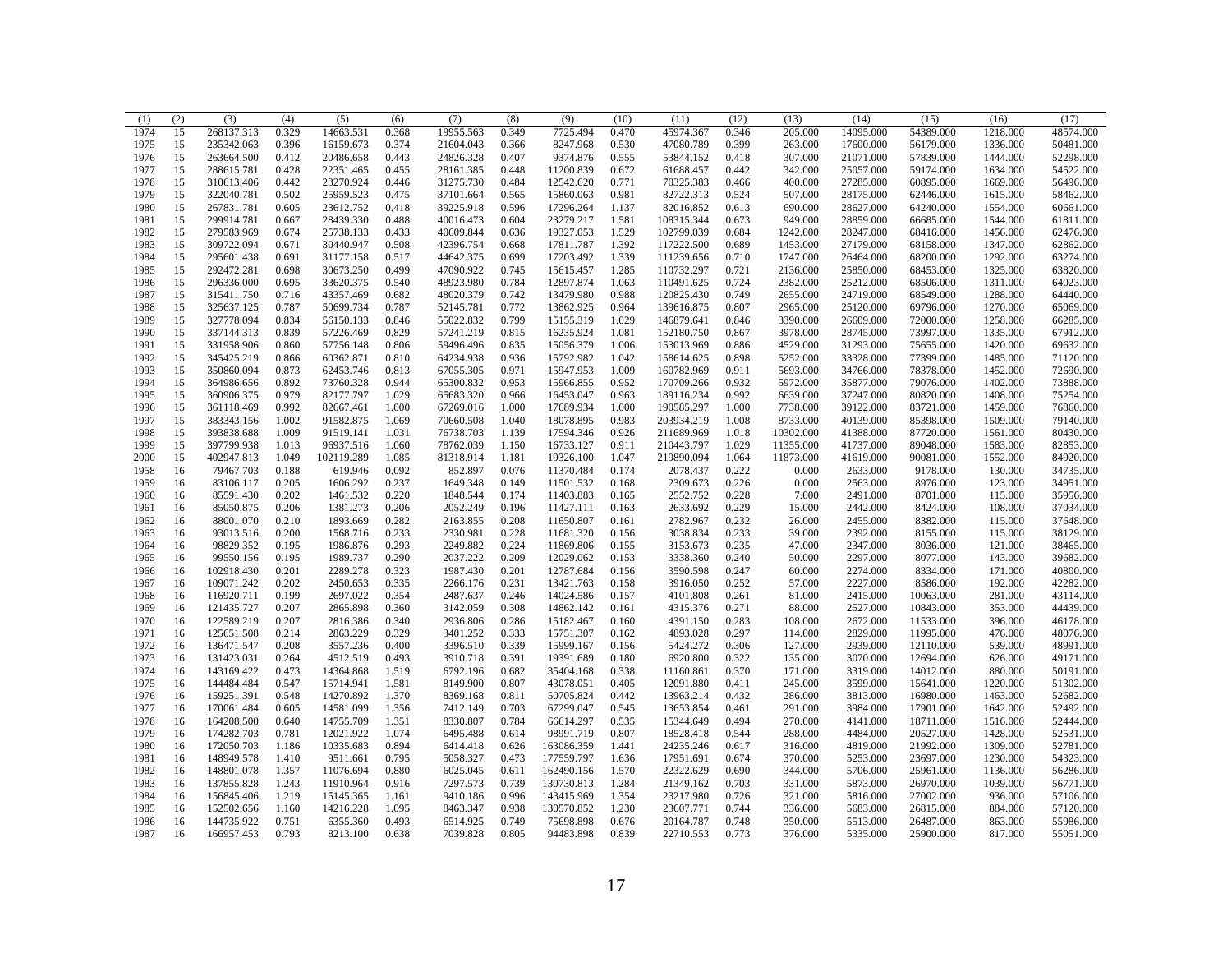| (1)  | (2) | (3)        | (4)   | (5)       | (6)   | (7)       | (8)   | (9)        | (10)  | (11)      | (12)  | (13)     | (14)      | (15)      | (16)    | (17)      |
|------|-----|------------|-------|-----------|-------|-----------|-------|------------|-------|-----------|-------|----------|-----------|-----------|---------|-----------|
| 1988 | 16  | 172392.703 | 0.738 | 7931.935  | 0.626 | 5028.053  | 0.583 | 89251.984  | 0.770 | 24944.535 | 0.814 | 397.000  | 5353.000  | 25218.000 | 752.000 | 54171.000 |
| 1989 | 16  | 171179.328 | 0.832 | 9024.063  | 0.719 | 5980.648  | 0.699 | 101916.945 | 0.873 | 25415.035 | 0.848 | 440.000  | 5695.000  | 24995.000 | 711.000 | 53390.000 |
| 1990 | 16  | 171181.781 | 1.018 | 11577.027 | 0.920 | 6733.885  | 0.778 | 126838.313 | 1.080 | 29029.785 | 0.882 | 494.000  | 6338.000  | 25251.000 | 725.000 | 52551.000 |
| 1991 | 16  | 168716.719 | 0.923 | 10462.692 | 0.812 | 7528.870  | 0.848 | 109784.977 | 0.938 | 28010.531 | 0.898 | 553.000  | 7600.000  | 26328.000 | 802.000 | 52011.000 |
| 1992 | 16  | 166509.031 | 0.891 | 8771.783  | 0.651 | 7747.510  | 0.899 | 105106.844 | 0.890 | 26728.143 | 0.910 | 669.000  | 9115.000  | 28299.000 | 909.000 | 51181.000 |
| 1993 | 16  | 165889.922 | 0.857 | 8468.308  | 0.604 | 6971.949  | 0.830 | 101111.938 | 0.836 | 25583.600 | 0.929 | 735.000  | 10207.000 | 29512.000 | 941.000 | 50646.000 |
| 1994 | 16  | 172214.734 | 0.828 | 9016.686  | 0.626 | 7819.656  | 0.943 | 99140.430  | 0.820 | 26653.678 | 0.950 | 765.000  | 10975.000 | 30301.000 | 923.000 | 50076.000 |
| 1995 | 16  | 175773.469 | 0.857 | 10638.997 | 0.722 | 7810.940  | 0.963 | 102770.633 | 0.839 | 29457.734 | 0.986 | 834.000  | 11730.000 | 31173.000 | 925.000 | 49341.000 |
| 1996 | 16  | 179205.203 | 0.991 | 14878.401 | 1.000 | 7822.396  | 1.000 | 124988.445 | 1.000 | 29916.711 | 1.000 | 875.000  | 12111.000 | 31497.000 | 901.000 | 48647.000 |
| 1997 | 16  | 167982.906 | 0.966 | 13829.188 | 0.938 | 7199.087  | 0.926 | 113009.500 | 0.883 | 28275.340 | 1.016 | 851.000  | 11852.000 | 30666.000 | 841.000 | 48028.000 |
| 1998 | 16  | 191203.219 | 0.726 | 8492.933  | 0.568 | 6903.782  | 0.916 | 95771.750  | 0.737 | 27560.082 | 1.025 | 863.000  | 11608.000 | 29873.000 | 795.000 | 47878.000 |
| 1999 | 16  | 186117.938 | 0.849 | 12014.989 | 0.838 | 8787.729  | 1.176 | 105556.406 | 0.814 | 31671.299 | 1.042 | 859.000  | 11239.000 | 28863.000 | 749.000 | 47845.000 |
| 2000 | 16  | 189504.891 | 1.241 | 17059.076 | 1.216 | 9363.400  | 1.306 | 169404.781 | 1.288 | 39317.402 | 1.078 | 912.000  | 11128.000 | 28299.000 | 723.000 | 47337.000 |
| 1958 | 17  | 20141.820  | 0.338 | 695.397   | 0.277 | 2026.521  | 0.121 | 132.635    | 0.148 | 3957.722  | 0.244 | 0.000    | 45.000    | 6860.000  | 75.000  | 3249.000  |
| 1959 | 17  | 24022.746  | 0.331 | 781.591   | 0.302 | 2304.051  | 0.124 | 153.303    | 0.148 | 4709.550  | 0.245 | 0.000    | 48.000    | 7033.000  | 75.000  | 3340.000  |
| 1960 | 17  | 24424.885  | 0.325 | 754.591   | 0.277 | 2441.503  | 0.132 | 153.122    | 0.151 | 4588.939  | 0.246 | 3.000    | 49.000    | 7549.000  | 77.000  | 3600.000  |
| 1961 | 17  | 24806.236  | 0.320 | 825.254   | 0.289 | 2449.503  | 0.130 | 153.248    | 0.152 | 4519.396  | 0.245 | 4.000    | 50.000    | 7963.000  | 77.000  | 3857.000  |
| 1962 | 17  | 27487.801  | 0.317 | 876.349   | 0.290 | 2723.682  | 0.125 | 166.959    | 0.152 | 4955.524  | 0.246 | 10.000   | 53.000    | 8619.000  | 84.000  | 4112.000  |
| 1963 | 17  | 29281.492  | 0.319 | 879.091   | 0.275 | 2922.031  | 0.130 | 178.801    | 0.151 | 5367.847  | 0.246 | 17.000   | 50.000    | 8848.000  | 88.000  | 4359.000  |
| 1964 | 17  | 31804.736  | 0.314 | 899.347   | 0.268 | 3121.341  | 0.131 | 190.401    | 0.152 | 5763.496  | 0.245 | 24.000   | 50.000    | 9396.000  | 98.000  | 4737.000  |
| 1965 | 17  | 35437.273  | 0.314 | 955.366   | 0.263 | 3454.892  | 0.133 | 212.320    | 0.151 | 6495.544  | 0.247 | 31.000   | 50.000    | 10352.000 | 123.000 | 5146.000  |
| 1966 | 17  | 38887.887  | 0.317 | 1145.279  | 0.285 | 3804.014  | 0.134 | 235.444    | 0.151 | 7151.334  | 0.252 | 46.000   | 54.000    | 11401.000 | 151.000 | 5684.000  |
| 1967 | 17  | 41091.047  | 0.319 | 1212.373  | 0.274 | 4010.589  | 0.140 | 255.385    | 0.152 | 7620.605  | 0.255 | 52.000   | 54.000    | 12449.000 | 168.000 | 6220.000  |
| 1968 | 17  | 44929.379  | 0.316 | 1426.683  | 0.295 | 4306.713  | 0.139 | 287.023    | 0.152 | 8187.977  | 0.259 | 64.000   | 57.000    | 13411.000 | 192.000 | 6958.000  |
| 1969 | 17  | 47633.344  | 0.314 | 1420.111  | 0.268 | 4622.844  | 0.141 | 315.558    | 0.155 | 8593.158  | 0.265 | 83.000   | 64.000    | 14606.000 | 213.000 | 7604.000  |
| 1970 | 17  | 44580.168  | 0.321 | 1050.732  | 0.184 | 4759.533  | 0.151 | 325.323    | 0.163 | 8160.927  | 0.272 | 104.000  | 66.000    | 15403.000 | 206.000 | 8262.000  |
| 1971 | 17  | 47156.621  | 0.326 | 1550.640  | 0.258 | 4812.917  | 0.153 | 366.683    | 0.176 | 8623.561  | 0.280 | 118.000  | 66.000    | 15762.000 | 213.000 | 8754.000  |
| 1972 | 17  | 62060.707  | 0.330 | 1902.384  | 0.297 | 6192.513  | 0.184 | 533.468    | 0.183 | 11867.913 | 0.285 | 164.000  | 73.000    | 16725.000 | 221.000 | 9557.000  |
| 1973 | 17  | 69862.445  | 0.342 | 2176.861  | 0.312 | 7238.700  | 0.202 | 692.031    | 0.204 | 13756.021 | 0.303 | 179.000  | 80.000    | 18238.000 | 241.000 | 10408.000 |
| 1974 | 17  | 66776.930  | 0.416 | 1865.435  | 0.251 | 8875.650  | 0.257 | 921.142    | 0.331 | 16137.993 | 0.366 | 204.000  | 94.000    | 19436.000 | 287.000 | 11285.000 |
| 1975 | 17  | 56268.148  | 0.476 | 2555.160  | 0.329 | 8227.043  | 0.277 | 939.008    | 0.367 | 15061.073 | 0.414 | 220.000  | 95.000    | 19416.000 | 311.000 | 11718.000 |
| 1976 | 17  | 61889.551  | 0.506 | 2675.800  | 0.333 | 10174.339 | 0.320 | 1070.538   | 0.401 | 17373.010 | 0.437 | 242.000  | 101.000   | 19608.000 | 369.000 | 12076.000 |
| 1977 | 17  | 74213.078  | 0.535 | 3807.028  | 0.455 | 12208.164 | 0.354 | 1203.829   | 0.393 | 22460.199 | 0.462 | 246.000  | 108,000   | 19631.000 | 443.000 | 12591.000 |
| 1978 | 17  | 76673.352  | 0.561 | 3675.921  | 0.421 | 13940.713 | 0.388 | 1288.489   | 0.438 | 24123.246 | 0.489 | 233.000  | 149.000   | 20045.000 | 469.000 | 13146.000 |
|      | 17  |            |       |           | 0.399 |           |       |            |       |           | 0.548 |          |           |           |         | 13692.000 |
| 1979 | 17  | 75072.719  | 0.624 | 3647.322  | 0.342 | 15830.350 | 0.431 | 1517.462   | 0.541 | 25878.650 |       | 232.000  | 201.000   | 20465.000 | 461.000 |           |
| 1980 |     | 67673.328  | 0.698 | 3172.322  |       | 16566.871 | 0.494 | 1809.605   | 0.720 | 25705.113 | 0.638 | 230.000  | 256.000   | 20379.000 | 428.000 | 14116.000 |
| 1981 | 17  | 71501.484  | 0.747 | 4367.293  | 0.465 | 17952.625 | 0.524 | 2073.727   | 0.825 | 29046.586 | 0.701 | 241.000  | 344.000   | 20376.000 | 432.000 | 14342.000 |
| 1982 | 17  | 71625.734  | 0.778 | 4669.606  | 0.491 | 18046.170 | 0.568 | 2188.947   | 0.841 | 30790.340 | 0.709 | 224.000  | 410.000   | 20202.000 | 396.000 | 14440.000 |
| 1983 | 17  | 76375.227  | 0.787 | 5623.419  | 0.603 | 18892.334 | 0.561 | 2033.700   | 0.758 | 33523.813 | 0.713 | 216.000  | 442.000   | 19628.000 | 365.000 | 14498.000 |
| 1984 | 17  | 86325.141  | 0.815 | 6522.158  | 0.685 | 23495.074 | 0.631 | 2471.002   | 0.929 | 37847.750 | 0.736 | 271.000  | 536.000   | 20235.000 | 386.000 | 14747.000 |
| 1985 | 17  | 88602.375  | 0.813 | 7317.048  | 0.727 | 23934.158 | 0.639 | 2401.564   | 1.010 | 38353.270 | 0.743 | 364.000  | 639.000   | 21272.000 | 459.000 | 15161.000 |
| 1986 | 17  | 90371.836  | 0.814 | 7420.897  | 0.707 | 24952.453 | 0.656 | 2272.970   | 0.869 | 38918.289 | 0.744 | 396.000  | 690.000   | 21761.000 | 454.000 | 15279.000 |
| 1987 | 17  | 103601.891 | 0.819 | 7605.028  | 0.704 | 29985.613 | 0.739 | 2437.954   | 0.865 | 44822.277 | 0.767 | 436.000  | 745.000   | 22292.000 | 450.000 | 15474.000 |
| 1988 | 17  | 107254.273 | 0.860 | 7531.277  | 0.677 | 32346.170 | 0.785 | 2429.752   | 0.859 | 49952.195 | 0.825 | 464.000  | 796.000   | 22813.000 | 421.000 | 15785.000 |
| 1989 | 17  | 107907.086 | 0.889 | 9047.121  | 0.778 | 32737.029 | 0.767 | 2465.054   | 0.841 | 51719.055 | 0.864 | 519.000  | 916.000   | 24107.000 | 413.000 | 16278.000 |
| 1990 | 17  | 109971.891 | 0.900 | 8068.513  | 0.658 | 35101.664 | 0.817 | 2589.555   | 0.901 | 53235.957 | 0.880 | 643.000  | 986.000   | 24982.000 | 435.000 | 16601.000 |
| 1991 | 17  | 106062.297 | 0.921 | 9496.590  | 0.740 | 33560.387 | 0.795 | 2549.066   | 0.962 | 52104.941 | 0.897 | 741.000  | 1088.000  | 25552.000 | 459.000 | 16875.000 |
| 1992 | 17  | 120133.156 | 0.927 | 10560.554 | 0.790 | 39058.301 | 0.914 | 2899.440   | 1.046 | 58849.512 | 0.905 | 840.000  | 1134.000  | 26151.000 | 462.000 | 17140.000 |
| 1993 | 17  | 127593.703 | 0.937 | 12202.671 | 0.877 | 41439.715 | 0.929 | 3062.862   | 1.007 | 62892.852 | 0.917 | 968.000  | 1191.000  | 27250.000 | 433.000 | 17433.000 |
| 1994 | 17  | 139076.125 | 0.950 | 13511.041 | 0.926 | 45534.957 | 0.967 | 3177.361   | 0.989 | 69902.875 | 0.936 | 1119.000 | 1275.000  | 28833.000 | 420.000 | 17772.000 |
| 1995 | 17  | 143229.641 | 0.995 | 13456.713 | 0.867 | 48325.363 | 0.997 | 3151.680   | 0.951 | 77511.813 | 0.998 | 1336.000 | 1367.000  | 30861.000 | 413.000 | 18284.000 |
| 1996 | 17  | 147775.078 | 0.994 | 16531.904 | 1.000 | 48563.410 | 1.000 | 3347.366   | 1.000 | 78399.617 | 1.000 | 1585.000 | 1451.000  | 32567.000 | 421.000 | 19025.000 |
| 1997 | 17  | 157156.859 | 0.992 | 18429.271 | 1.052 | 51264.297 | 1.032 | 3414.729   | 0.981 | 82840.531 | 1.005 | 1918.000 | 1549.000  | 34339.000 | 463.000 | 19756.000 |
| 1998 | 17  | 162847.609 | 0.988 | 20920.400 | 1.122 | 50869.391 | 1.014 | 3534.818   | 0.986 | 85560.734 | 1.011 | 2414.000 | 1705.000  | 36425.000 | 479.000 | 20490.000 |
| 1999 | 17  | 167378.234 | 0.987 | 22942.811 | 1.162 | 51776.941 | 1.025 | 3680.457   | 0.973 | 86818.172 | 1.015 | 2917.000 | 1849.000  | 38657.000 | 491.000 | 21056.000 |
| 2000 | 17  | 170168.547 | 1.001 | 22615.543 | 1.083 | 54843.867 | 1.079 | 3980.544   | 1.062 | 88829.609 | 1.046 | 3207.000 | 1955.000  | 40437.000 | 474.000 | 21386.000 |
| 1958 | 18  | 17721.652  | 0.216 | 183.574   | 0.187 | 1258.594  | 0.189 | 23.403     | 0.176 | 2356.080  | 0.231 | 0.000    | 4.000     | 1238.000  | 30.000  | 1553.000  |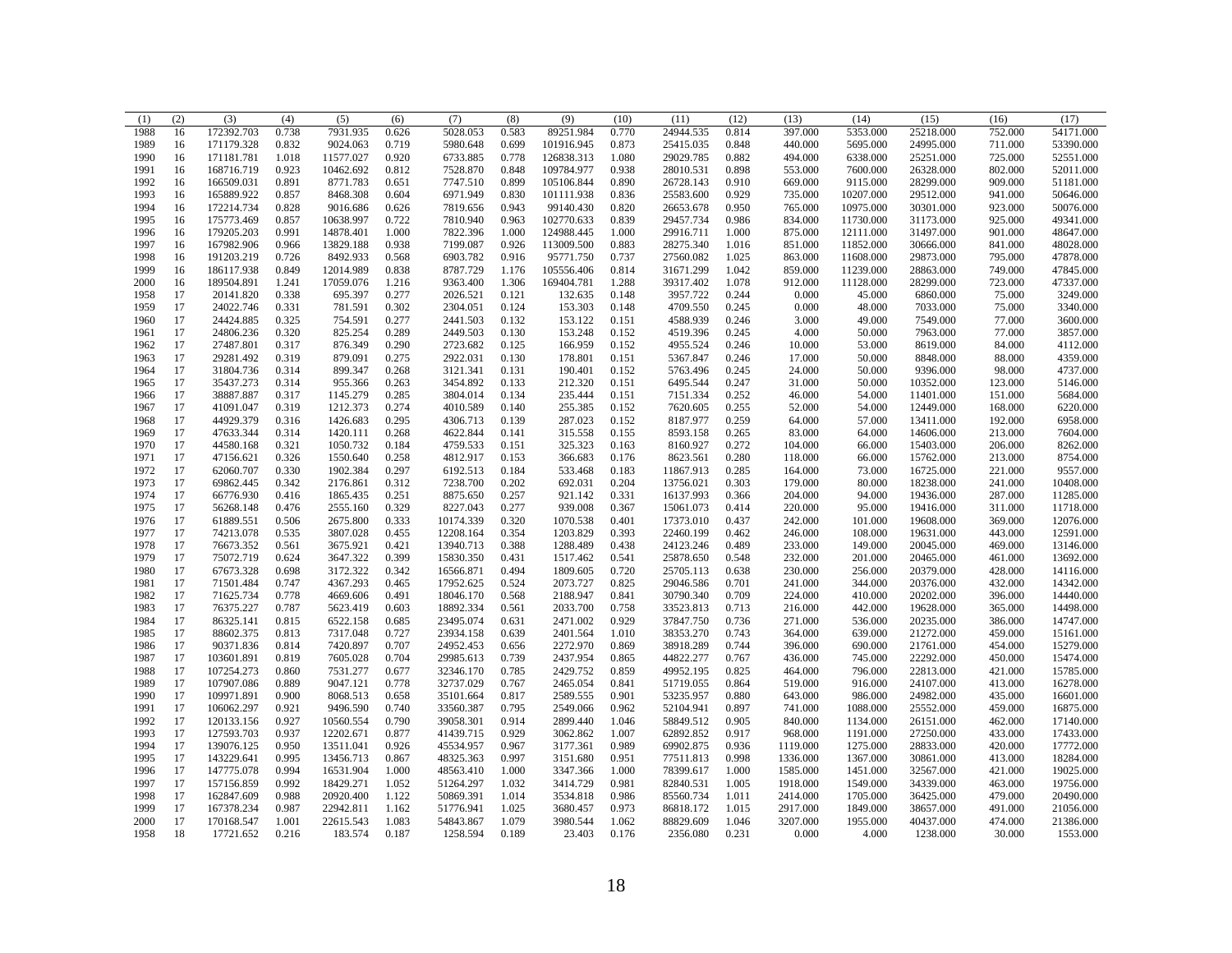| (1)  | (2) | (3)       | (4)   | (5)      | (6)   | (7)      | (8)   | (9)      | (10)  | (11)     | (12)  | (13)    | (14)    | (15)      | (16)     | (17)      |
|------|-----|-----------|-------|----------|-------|----------|-------|----------|-------|----------|-------|---------|---------|-----------|----------|-----------|
| 1959 | 18  | 18005.020 | 0.237 | 190.538  | 0.201 | 1364.967 | 0.192 | 27.072   | 0.176 | 2689.459 | 0.243 | 0.000   | 4.000   | 1236.000  | 29.000   | 1532.000  |
| 1960 | 18  | 17628.486 | 0.235 | 238.168  | 0.259 | 1336.236 | 0.196 | 26.952   | 0.179 | 2536.579 | 0.242 | 0.000   | 5.000   | 1238.000  | 29.000   | 1517.000  |
| 1961 | 18  | 17342.754 | 0.237 | 207.474  | 0.226 | 1370.640 | 0.196 | 27.700   | 0.181 | 2503.262 | 0.242 | 0.000   | 5.000   | 1240.000  | 28.000   | 1532.000  |
| 1962 | 18  | 17399.410 | 0.240 | 211.627  | 0.216 | 1409.051 | 0.192 | 28.854   | 0.181 | 2521.974 | 0.245 | 0.000   | 5.000   | 1240.000  | 31,000   | 1534.000  |
| 1963 | 18  | 17344.568 | 0.237 | 253.514  | 0.254 | 1386.361 | 0.191 | 28.567   | 0.180 | 2441.357 | 0.245 | 0.000   | 5.000   | 1243.000  | 34.000   | 1524.000  |
| 1964 | 18  | 18107.090 | 0.241 | 296.144  | 0.301 | 1462.245 | 0.197 | 29.933   | 0.179 | 2578.137 | 0.247 | 0.000   | 5.000   | 1243.000  | 36.000   | 1535.000  |
| 1965 | 18  | 18593.316 | 0.247 | 308.430  | 0.297 | 1543.847 | 0.203 | 31.274   | 0.179 | 2704.727 | 0.253 | 3.000   | 5.000   | 1283.000  | 40.000   | 1544.000  |
| 1966 | 18  | 18651.514 | 0.266 | 373.209  | 0.339 | 1654.138 | 0.211 | 33.703   | 0.180 | 2897.115 | 0.264 | 8.000   | 8.000   | 1327.000  | 43.000   | 1610.000  |
| 1967 | 18  | 19183.053 | 0.263 | 341.029  | 0.289 | 1675.960 | 0.219 | 35.109   | 0.181 | 2993.586 | 0.266 | 13.000  | 10.000  | 1351.000  | 44.000   | 1657.000  |
| 1968 | 18  | 19836.553 | 0.274 | 399.800  | 0.321 | 1844.219 | 0.238 | 38.172   | 0.181 | 3160.184 | 0.274 | 19.000  | 12.000  | 1404.000  | 48.000   | 1744.000  |
| 1969 | 18  | 18785.672 | 0.287 | 328.978  | 0.253 | 1880.422 | 0.256 | 39.309   | 0.184 | 3151.244 | 0.285 | 23.000  | 14.000  | 1396.000  | 49.000   | 1789.000  |
| 1970 | 18  | 17729.627 | 0.294 | 316.378  | 0.243 | 1815.622 | 0.267 | 39.924   | 0.191 | 3039.373 | 0.292 | 29.000  | 16.000  | 1371.000  | 47.000   | 1814.000  |
| 1971 | 18  | 17133.150 | 0.305 | 396.302  | 0.309 | 1784.129 | 0.282 | 40.950   | 0.206 | 3004.667 | 0.302 | 35.000  | 18.000  | 1357.000  | 47.000   | 1832.000  |
| 1972 | 18  | 16890.092 | 0.352 | 435.779  | 0.348 | 1951.018 | 0.315 | 48.455   | 0.213 | 3502.479 | 0.320 | 48.000  | 20.000  | 1324.000  | 49.000   | 1861.000  |
| 1973 | 18  | 16480.934 | 0.359 | 318.765  | 0.248 | 1944.842 | 0.326 | 54.125   | 0.238 | 3603.235 | 0.351 | 47.000  | 22.000  | 1322.000  | 48.000   | 1912.000  |
| 1974 | 18  | 16131.881 | 0.376 | 330.200  | 0.252 | 2000.061 | 0.368 | 61.202   | 0.200 | 3668.024 | 0.398 | 46.000  | 21.000  | 1291.000  | 46.000   | 1940.000  |
| 1975 | 18  | 15734.472 | 0.393 | 448.324  | 0.337 | 2085.773 | 0.431 | 65.279   | 0.214 | 3586.642 | 0.426 | 48.000  | 20.000  |           | 48.000   | 1940.000  |
|      | 18  |           |       | 582.144  | 0.437 |          |       | 78.955   | 0.270 | 4023.823 | 0.449 | 45.000  | 18.000  | 1265.000  |          |           |
| 1976 |     | 16367.556 | 0.432 |          |       | 2388.311 | 0.467 |          |       |          |       |         |         | 1243.000  | 48.000   | 1956.000  |
| 1977 | 18  | 16455.146 | 0.470 | 753.530  | 0.566 | 2657.808 | 0.552 | 90.897   | 0.298 | 4235.537 | 0.479 | 40.000  | 17.000  | 1239.000  | 51.000   | 1959.000  |
| 1978 | 18  | 16181.889 | 0.506 | 588.763  | 0.425 | 2853.485 | 0.596 | 95.586   | 0.327 | 4644.964 | 0.517 | 35.000  | 15.000  | 1255.000  | 51.000   | 2000.000  |
| 1979 | 18  | 14429.909 | 0.631 | 1032.466 | 0.783 | 2926.689 | 0.653 | 116.272  | 0.438 | 5032.796 | 0.585 | 32.000  | 18.000  | 1249.000  | 49.000   | 2045.000  |
| 1980 | 18  | 15125.791 | 0.633 | 1097.200 | 0.827 | 3045.434 | 0.728 | 145.766  | 0.578 | 5279.123 | 0.632 | 34.000  | 24.000  | 1280.000  | 47.000   | 2041.000  |
| 1981 | 18  | 15383.648 | 0.670 | 1069.479 | 0.793 | 3428.698 | 0.800 | 167.444  | 0.701 | 5641.353 | 0.677 | 40.000  | 31.000  | 1322.000  | 49.000   | 2077.000  |
| 1982 | 18  | 13959.707 | 0.684 | 1014.557 | 0.712 | 3077.916 | 0.787 | 169.429  | 0.798 | 5280.164 | 0.690 | 39.000  | 33.000  | 1314.000  | 44.000   | 2060.000  |
| 1983 | 18  | 13799.491 | 0.704 | 813.311  | 0.575 | 2746.108 | 0.723 | 211.257  | 0.995 | 5949.740 | 0.705 | 40.000  | 36.000  | 1290.000  | 42.000   | 2041.000  |
| 1984 | 18  | 12546.427 | 0.733 | 755.177  | 0.534 | 2597.323 | 0.736 | 205.335  | 1.031 | 5639.364 | 0.731 | 37.000  | 36.000  | 1247.000  | 41.000   | 2019.000  |
| 1985 | 18  | 11346.875 | 0.739 | 867.423  | 0.619 | 2413.708 | 0.771 | 181.228  | 1.050 | 4918.788 | 0.738 | 37.000  | 36.000  | 1193.000  | 48.000   | 1995.000  |
| 1986 | 18  | 10119.638 | 0.814 | 1275.556 | 0.934 | 2507.900 | 0.866 | 135.724  | 0.787 | 4313.629 | 0.757 | 36.000  | 38.000  | 1126.000  | 45.000   | 1964.000  |
| 1987 | 18  | 11416.069 | 0.797 | 1000.456 | 0.750 | 2337.279 | 0.798 | 146.608  | 0.789 | 5611.518 | 0.789 | 37.000  | 37.000  | 1073.000  | 47.000   | 1934.000  |
| 1988 | 18  | 11094.811 | 0.863 | 1167.705 | 0.883 | 2249.570 | 0.761 | 137.582  | 0.648 | 6014.599 | 0.843 | 41.000  | 38.000  | 1023.000  | 44.000   | 1909.000  |
| 1989 | 18  | 11095.318 | 0.891 | 1321.647 | 1.005 | 2365.350 | 0.799 | 149.356  | 0.750 | 6048.375 | 0.875 | 41.000  | 42.000  | 981.000   | 40.000   | 1889.000  |
| 1990 | 18  | 10393.782 | 0.927 | 1235.506 | 0.961 | 2183.297 | 0.749 | 149.220  | 0.803 | 6070.493 | 0.905 | 44.000  | 48.000  | 935.000   | 40.000   | 1860.000  |
| 1991 | 18  | 9715.604  | 0.932 | 1368.493 | 1.109 | 2118.796 | 0.775 | 139.886  | 0.878 | 5430.717 | 0.916 | 45.000  | 55.000  | 877.000   | 39.000   | 1830.000  |
| 1992 | 18  | 10323.792 | 0.943 | 1439.774 | 1.183 | 2230.847 | 0.813 | 147.657  | 1.011 | 5920.563 | 0.928 | 50.000  | 66.000  | 850.000   | 41.000   | 1812.000  |
| 1993 | 18  | 10273.943 | 0.959 | 1246.830 | 1.039 | 2346.344 | 0.855 | 142.663  | 0.977 | 6115.226 | 0.942 | 60.000  | 74.000  | 825.000   | 37.000   | 1783.000  |
| 1994 | 18  | 9781.204  | 0.989 | 1399.856 | 1.190 | 2201.815 | 0.820 | 130.277  | 0.981 | 5940.432 | 0.961 | 64.000  | 84.000  | 800.000   | 33.000   | 1766.000  |
| 1995 | 18  | 8904.465  | 1.025 | 1460.646 | 1.243 | 1858.873 | 0.737 | 115.972  | 0.874 | 5689.548 | 0.997 | 72.000  | 90.000  | 776.000   | 31.000   | 1751.000  |
| 1996 | 18  | 9283.699  | 1.011 | 1172.494 | 1.000 | 2338.026 | 1.000 | 132.737  | 1.000 | 5741.299 | 1.000 | 84.000  | 96.000  | 760.000   | 29.000   | 1721.000  |
| 1997 | 18  | 10130.564 | 1.036 | 1326.779 | 1.125 | 2299.979 | 1.055 | 128.693  | 1.077 | 6736.906 | 1.015 | 111.000 | 109.000 | 777.000   | 35.000   | 1696.000  |
| 1998 | 18  | 9416.009  | 1.031 | 1075.696 | 0.910 | 2059.625 | 0.986 | 109.900  | 0.920 | 6458.854 | 1.019 | 133.000 | 115.000 | 775.000   | 40.000   | 1669.000  |
| 1999 | 18  | 9650.106  | 1.022 | 1273.025 | 1.092 | 2536.073 | 1.332 | 145.192  | 0.946 | 5906.428 | 1.017 | 157.000 | 121.000 | 786.000   | 44.000   | 1640.000  |
| 2000 | 18  | 10236.429 | 1.037 | 1417.114 | 1.237 | 2610.881 | 1.467 | 183.874  | 1.152 | 6404.531 | 1.028 | 174.000 | 124.000 | 798.000   | 45.000   | 1608.000  |
| 1958 | 19  | 41337.789 | 0.234 | 1590.438 | 0.319 | 3277.675 | 0.139 | 476.678  | 0.163 | 4318.661 | 0.231 | 0.000   | 69.000  | 12249.000 | 1492.000 | 13805.000 |
| 1959 | 19  | 46870.137 | 0.239 | 1925.901 | 0.381 | 3671.249 | 0.142 | 550.568  | 0.164 | 5041.488 | 0.234 | 0.000   | 66.000  | 12726.000 | 1475.000 | 14020.000 |
| 1960 | 19  | 45926.539 | 0.240 | 1695.120 | 0.328 | 3816.072 | 0.147 | 551.100  | 0.168 | 4953.692 | 0.236 | 3.000   | 64.000  | 13115.000 | 1440.000 | 14423.000 |
| 1961 | 19  | 45855.711 | 0.239 | 1751.296 | 0.335 | 3798.166 | 0.148 | 550.613  | 0.170 | 4876.498 | 0.235 | 8.000   | 64.000  | 13552.000 | 1457.000 | 14756.000 |
| 1962 | 19  | 47852.430 | 0.239 | 1793.350 | 0.334 | 4004.739 | 0.149 | 569.035  | 0.170 | 5092.553 | 0.237 | 12.000  | 56.000  | 13812.000 | 1565.000 | 15030.000 |
| 1963 | 19  | 51110.992 | 0.239 | 2002.717 | 0.367 | 4190.107 | 0.152 | 594.738  | 0.169 | 5406.076 | 0.237 | 14.000  | 47.000  | 13681.000 | 1563.000 | 15431.000 |
| 1964 | 19  | 53825.211 | 0.238 | 2083.805 | 0.375 | 4394.193 | 0.153 | 606.086  | 0.170 | 5739.369 | 0.239 | 22.000  | 48.000  | 14281.000 | 1644.000 | 15642.000 |
| 1965 | 19  | 57751.277 | 0.239 | 2129.538 | 0.365 | 4726.229 | 0.161 | 633.852  | 0.169 | 6309.513 | 0.243 | 28.000  | 47.000  | 15202.000 | 1773.000 | 16165.000 |
| 1966 | 19  | 59973.668 | 0.241 | 1944.979 | 0.311 | 5174.666 | 0.172 | 649.167  | 0.169 | 6708.422 | 0.248 | 45.000  | 55.000  | 16564.000 | 1903.000 | 16831.000 |
| 1967 | 19  | 58150.973 | 0.246 | 1757.187 | 0.271 | 5268.780 | 0.180 | 633.938  | 0.170 | 6672.300 | 0.254 | 41.000  | 46.000  | 16658.000 | 1724.000 | 17223.000 |
| 1968 | 19  | 60798.277 | 0.257 | 1986.837 | 0.304 | 5647.208 | 0.193 | 687.786  | 0.170 | 7291.520 | 0.263 | 44.000  | 43.000  | 17272.000 | 1663.000 | 17470.000 |
| 1969 | 19  | 62088.168 | 0.268 | 2182.791 | 0.324 | 6011.850 | 0.200 | 731.903  | 0.173 | 7742.107 | 0.274 | 48.000  | 42.000  | 18211.000 | 1644.000 | 17874.000 |
| 1970 | 19  | 59108.793 | 0.282 | 1912.832 | 0.277 | 6238.958 | 0.217 | 757.191  | 0.183 | 7736.430 | 0.285 | 54.000  | 40.000  | 19029.000 | 1546.000 | 18247.000 |
| 1971 | 19  | 61307.660 | 0.300 | 2378.812 | 0.336 | 6595.443 | 0.234 | 852.259  | 0.197 | 8577.300 | 0.300 | 56.000  | 35.000  | 19578.000 | 1527.000 | 18559.000 |
| 1972 | 19  | 67811.031 | 0.311 | 2807.836 | 0.384 | 7284.871 | 0.248 | 1008.921 | 0.207 | 9984.990 | 0.310 | 82.000  | 40.000  | 20772.000 | 1609.000 | 18892.000 |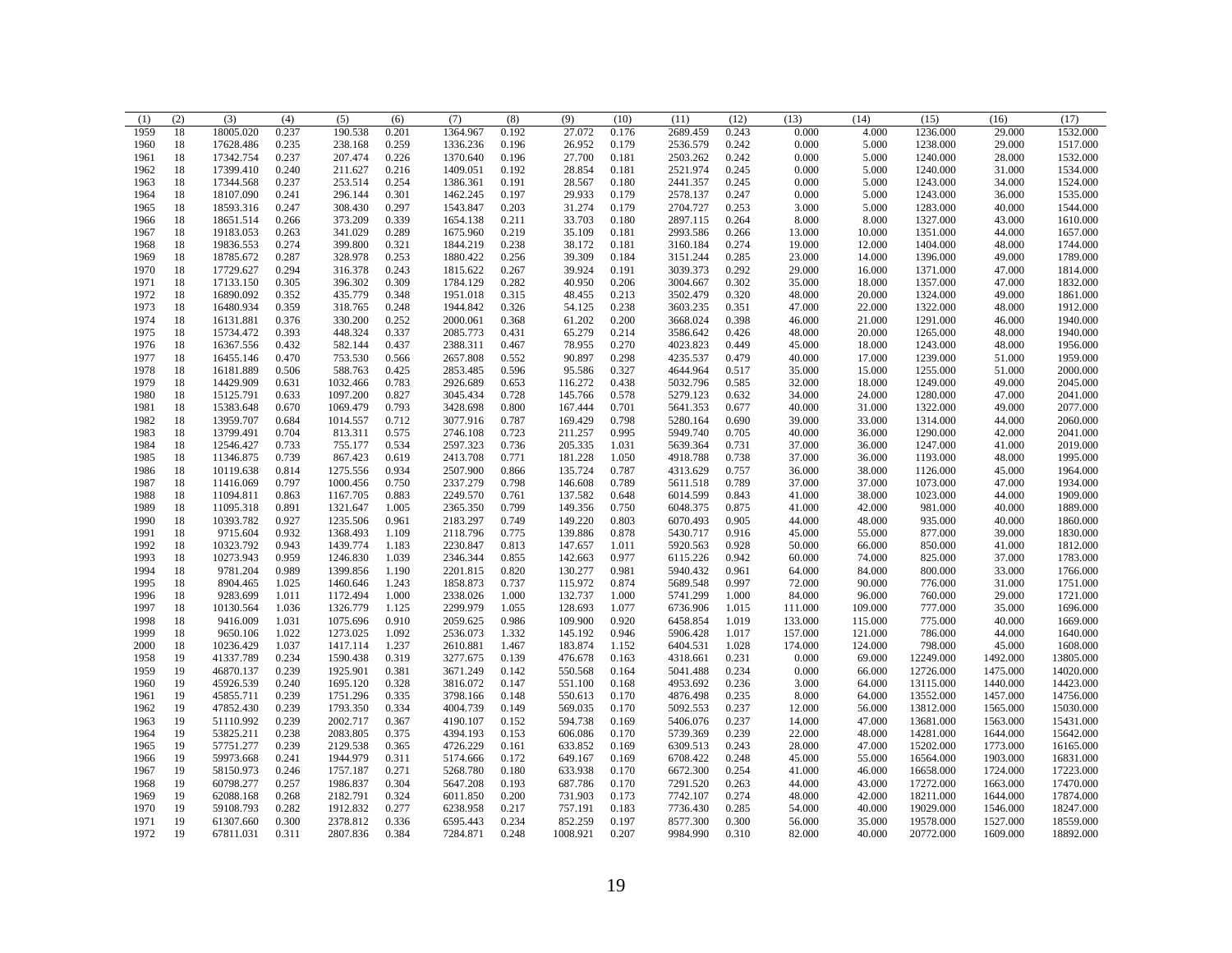| (1)  | (2)      | (3)                      | (4)            | (5)                  | (6)            | (7)       | (8)            | (9)       | (10)           | (11)                   | (12)           | (13)     | (14)      | (15)      | (16)     | (17)      |
|------|----------|--------------------------|----------------|----------------------|----------------|-----------|----------------|-----------|----------------|------------------------|----------------|----------|-----------|-----------|----------|-----------|
| 1973 | 19       | 72379.320                | 0.324          | 2923.905             | 0.376          | 8343.655  | 0.268          | 1182.691  | 0.228          | 11007.960              | 0.327          | 124.000  | 59.000    | 22148.000 | 1798.000 | 19347.000 |
| 1974 | 19       | 71313.414                | 0.366          | 2657.000             | 0.321          | 9719.245  | 0.322          | 1472.984  | 0.229          | 12224.632              | 0.376          | 204.000  | 96.000    | 23050.000 | 2236.000 | 19723.000 |
| 1975 | 19       | 63587.848                | 0.419          | 3123.736             | 0.349          | 9855.791  | 0.360          | 1614.061  | 0.288          | 12026.756              | 0.420          | 336.000  | 128.000   | 23230.000 | 2661.000 | 19823.000 |
| 1976 | 19       | 66646.227                | 0.452          | 3889.207             | 0.416          | 11097.311 | 0.391          | 1958.665  | 0.332          | 13165.835              | 0.444          | 431.000  | 155.000   | 22772.000 | 3011.000 | 19951.000 |
| 1977 | 19       | 70804.211                | 0.490          | 4367.346             | 0.452          | 12614.063 | 0.429          | 2512.288  | 0.415          | 15202.022              | 0.474          | 524.000  | 184.000   | 22184.000 | 3588.000 | 20133.000 |
| 1978 | 19       | 75709.805                | 0.541          | 5326.113             | 0.520          | 14350.146 | 0.467          | 3007.825  | 0.478          | 18280.070              | 0.512          | 630.000  | 361.000   | 22359.000 | 3934.000 | 20376.000 |
| 1979 | 19       | 75594.992                | 0.598          | 5409.708             | 0.498          | 16239.196 | 0.525          | 3643.553  | 0.595          | 19949.186              | 0.566          | 678.000  | 614.000   | 22688.000 | 3926.000 | 20449.000 |
| 1980 | 19       | 68028.961                | 0.668          | 4315.738             | 0.378          | 16858.541 | 0.590          | 4135.016  | 0.762          | 20120.824              | 0.645          | 770.000  | 970.000   | 23296.000 | 3751.000 | 20662.000 |
| 1981 | 19       | 65309.891                | 0.725          | 5255.844             | 0.449          | 16545.879 | 0.595          | 4486.944  | 0.861          | 21060.471              | 0.706          | 789.000  | 1280.000  | 23276.000 | 3378,000 | 20699.000 |
| 1982 | 19       | 58658.176                | 0.769          | 5864.199             | 0.503          | 14946.871 | 0.607          | 4324.475  | 0.992          | 19971.357              | 0.724          | 627.000  | 1536.000  | 23169.000 | 2883.000 | 20520.000 |
| 1983 | 19       | 61493.957                | 0.779          | 4700.799             | 0.435          | 17352.484 | 0.684          | 4342.482  | 0.980          | 21480.998              | 0.736          | 519.000  | 1651.000  | 22516.000 | 2467.000 | 20314.000 |
| 1984 | 19       | 65100.586                | 0.803          | 5551.326             | 0.520          | 18855.719 | 0.687          | 4825.014  | 1.056          | 23056.594              | 0.758          | 505.000  | 1884.000  | 22420.000 | 2275.000 | 20151.000 |
| 1985 | 19       | 65419.867                | 0.822          | 6428.494             | 0.588          | 18868.102 | 0.700          | 4569.470  | 1.076          | 23912.857              | 0.773          | 570.000  | 2122.000  | 22514.000 | 2277.000 | 20115.000 |
| 1986 | 19       | 66935.008                | 0.837          | 7937.194             | 0.718          | 19001.744 | 0.709          | 4141.025  | 0.948          | 24940.527              | 0.781          | 600.000  | 2238.000  | 22312.000 | 2150.000 | 19910.000 |
| 1987 | 19       | 74721.117                | 0.838          | 7161.534             | 0.650          | 22916.172 | 0.853          | 4251.611  | 0.954          | 28293.066              | 0.803          | 638.000  | 2348.000  | 21981.000 | 2061.000 | 19656.000 |
| 1988 | 19       | 75711.664                | 0.844          | 6134.712             | 0.558          | 24580.119 | 0.878          | 4001.058  | 0.863          | 29179.416              | 0.839          | 646.000  | 2356.000  | 21533.000 | 1879.000 | 19513.000 |
| 1989 | 19       | 75051.914                | 0.858          | 6892.537             | 0.626          | 24488.734 | 0.871          | 3980.204  | 0.841          | 29031.570              | 0.872          | 668.000  | 2440.000  | 21676.000 | 1803.000 | 19349.000 |
| 1990 | 19       | 73704.164                | 0.866          | 6223.450             | 0.561          | 24325.787 | 0.892          | 4052.080  | 0.864          | 29208.762              | 0.893          | 699.000  | 2453.000  | 21595.000 | 1765.000 | 19198.000 |
| 1991 | 19       | 67514.008                | 0.881          | 5284.331             | 0.475          | 23363.967 | 0.916          | 3605.289  | 0.850          | 27252.092              | 0.904          | 699.000  | 2423.000  | 21260.000 | 1712.000 | 18972.000 |
| 1992 | 19       | 70522.727                | 0.886          | 7118.330             | 0.671          | 23287.988 | 0.909          | 3804.739  | 0.931          | 28261.486              | 0.914          | 692.000  | 2335.000  | 20961.000 | 1648.000 | 18736.000 |
| 1993 | 19       | 72049.703                | 0.906          | 6556.251             | 0.606          | 25338.463 | 0.945          | 3869.267  | 0.902          | 29490.361              | 0.928          | 705.000  | 2262.000  | 20767.000 | 1541.000 | 18554.000 |
| 1994 | 19       | 75800.266                | 0.940          | 8904.848             | 0.854          | 25939.770 | 0.923          | 3989.323  | 0.875          | 32407.664              | 0.952          | 747.000  | 2244.000  | 20889.000 | 1500.000 | 18376.000 |
| 1995 | 19       | 78208.227                | 0.978          | 10504.975            | 0.991          | 26346.934 | 0.929          | 4033.502  | 0.889          | 35596.871              | 0.997          | 845.000  | 2256.000  | 21338.000 | 1514.000 | 18315.000 |
| 1996 | 19       | 83258.578                | 0.992          | 10992.127            | 1.000          | 28868.879 | 1.000          | 4493.365  | 1.000          | 38253.473              | 1.000          | 1024.000 | 2318.000  | 22160.000 | 1623.000 | 18460.000 |
| 1997 | 19       | 86275.398                | 1.007          | 14205.733            | 1.222          | 27958.164 | 0.949          | 4534.177  | 1.003          | 40206.578              | 1.013          | 1349.000 | 2478.000  | 23675.000 | 1884.000 | 18823.000 |
| 1998 | 19       | 90968.336                | 1.024          | 15043.150            | 1.211          | 29863.127 | 1.006          | 4724.633  | 1.061          | 43478.840              | 1.018          | 1735.000 | 2641.000  | 25294.000 | 2110.000 | 19192.000 |
| 1999 | 19       | 97381.859                | 1.050          | 17902.270            | 1.353          | 31251.654 | 1.037          | 5277.385  | 0.959          | 47867.930              | 1.030          | 2109.000 | 2789.000  | 26910.000 | 2307.000 | 19505.000 |
| 2000 | 19       | 103502.531               | 1.073          | 18268.363            | 1.302          | 35253.207 | 1.140          | 5949.595  | 1.073          | 51569.281              | 1.057          | 2449.000 | 2946.000  | 28872.000 | 2411.000 | 19990.000 |
| 1958 | 20       | 120059.695               | 0.225          | 2983.303             | 0.230          | 6228.452  | 0.173          | 1341.569  | 0.167          | 16435.391              | 0.230          | 0.000    | 7028.000  | 40369.000 | 739.000  | 41562.000 |
| 1959 | 20       | 137895.594               | 0.229          | 3262.841             | 0.251          | 6888.921  | 0.182          | 1554.748  | 0.166          | 19924.789              | 0.235          | 0.000    | 7023.000  | 40120.000 | 748.000  | 41711.000 |
| 1960 | 20       | 136801.484               | 0.233          | 3304.237             | 0.254          | 7369.958  | 0.190          | 1523.826  | 0.168          | 19659.096              | 0.238          | 7.000    | 7292.000  | 41228.000 | 765.000  | 43161.000 |
| 1961 | 20       | 135088.578               | 0.231          | 3022.724             | 0.229          | 7170.783  | 0.194          | 1462.408  | 0.169          | 19506.801              | 0.237          | 11.000   | 7434.000  | 41115.000 | 757.000  | 43877.000 |
| 1962 | 20       | 144446.469               | 0.229          | 3129.053             | 0.236          | 7311.342  | 0.188          | 1518.945  | 0.168          | 21072.561              | 0.237          | 17.000   | 7527.000  | 41072.000 | 807.000  | 44048.000 |
| 1963 | 20       | 151998.688               | 0.229          | 3625.306             | 0.268          | 7825.208  | 0.196          | 1582.281  | 0.167          | 21834.660              | 0.238          | 37.000   | 7605.000  | 41845.000 | 837.000  | 44836.000 |
| 1964 | 20       | 167467.484               | 0.234          | 3993.396             | 0.286          | 8248.765  | 0.194          | 1758.133  | 0.172          | 25184.176              | 0.244          | 60.000   | 8077.000  | 43800.000 | 864.000  | 45719.000 |
| 1965 | 20       | 184248.422               | 0.240          | 4448.822             | 0.303          | 8698.841  | 0.188          | 1958.596  | 0.167          | 29092.242              | 0.250          | 85.000   | 8558.000  | 46708.000 | 942.000  | 47230.000 |
|      |          |                          |                |                      |                |           |                |           |                |                        |                |          |           |           |          |           |
| 1966 | 20       | 196847.641               | 0.245          | 5036.182             | 0.319          | 9435.454  | 0.197<br>0.205 | 2112.437  | 0.168<br>0.170 | 31635.035              | 0.256          | 135.000  | 9195.000  | 50920.000 | 992.000  | 49027.000 |
| 1967 | 20       | 182393.094               | 0.247          | 4448.304             | 0.263          | 9500.022  |                | 2013.680  |                | 29047.197              | 0.261          | 157.000  | 9604.000  | 55379.000 | 988.000  | 50731.000 |
| 1968 | 20<br>20 | 191995.453<br>199294.438 | 0.255<br>0.271 | 4220.168<br>4279.762 | 0.241<br>0.239 | 10371.020 | 0.224          | 2155.695  | 0.171          | 32282.645<br>35751.609 | 0.269<br>0.283 | 184.000  | 10257.000 | 59287.000 | 1023.000 | 52468.000 |
| 1969 |          |                          |                |                      |                | 11584.798 | 0.246          | 2395.573  | 0.176          |                        |                | 203.000  | 10856.000 | 61678.000 | 1015.000 | 53764.000 |
| 1970 | 20       | 179451.047               | 0.293          | 3789.421             | 0.204          | 11255.765 | 0.251          | 2463.339  | 0.192          | 35098.148              | 0.303          | 225.000  | 11469.000 | 63408.000 | 913.000  | 54850.000 |
| 1971 | 20       | 174078.344               | 0.298          | 5578.010             | 0.297          | 9272.209  | 0.221          | 2494.580  | 0.208          | 34516.027              | 0.311          | 228.000  | 11959.000 | 63278.000 | 848.000  | 55347.000 |
| 1972 | 20       | 191078.797               | 0.307          | 4404.971             | 0.217          | 12449.713 | 0.288          | 2909.842  | 0.220          | 38928.617              | 0.321          | 267.000  | 12582.000 | 62894.000 | 785.000  | 55462.000 |
| 1973 | 20       | 221491.906               | 0.328          | 5439.208             | 0.281          | 15186.810 | 0.325          | 3691.992  | 0.241          | 48236.273              | 0.342          | 265.000  | 13260.000 | 63163.000 | 765.000  | 55526.000 |
| 1974 | 20       | 225287.625               | 0.428          | 8047.637             | 0.410          | 17158.908 | 0.370          | 5613.604  | 0.450          | 65495.637              | 0.419          | 315.000  | 14566.000 | 65343.000 | 931.000  | 56483.000 |
| 1975 | 20       | 174034.313               | 0.470          | 5937.594             | 0.280          | 17169.826 | 0.418          | 5368.753  | 0.501          | 53394.238              | 0.472          | 377.000  | 15720.000 | 67062.000 | 1103.000 | 57080.000 |
| 1976 | 20       | 187346.188               | 0.501          | 6554.962             | 0.289          | 20633.541 | 0.491          | 6431.954  | 0.564          | 60255.047              | 0.499          | 396.000  | 16722.000 | 68262.000 | 1244.000 | 57152.000 |
| 1977 | 20       | 190549.234               | 0.539          | 12201.456            | 0.544          | 18804.684 | 0.432          | 7993.045  | 0.657          | 63758.500              | 0.535          | 395.000  | 17720.000 | 68995.000 | 1429.000 | 56957.000 |
| 1978 | 20       | 202444.750               | 0.583          | 9127.798             | 0.402          | 26520.773 | 0.589          | 9079.899  | 0.699          | 73364.547              | 0.579          | 408.000  | 18365.000 | 69844.000 | 1455.000 | 56707.000 |
| 1979 | 20       | 206504.672               | 0.671          | 10226.194            | 0.440          | 30592.428 | 0.666          | 11578.271 | 0.898          | 86163.914              | 0.660          | 452.000  | 18796.000 | 70891.000 | 1395.000 | 56176.000 |
| 1980 | 20       | 182076.438               | 0.736          | 9285.525             | 0.397          | 29287.156 | 0.699          | 12867.571 | 1.179          | 82508.398              | 0.737          | 549.000  | 19060.000 | 71697.000 | 1338.000 | 55898.000 |
| 1981 | 20       | 183282.766               | 0.780          | 10584.915            | 0.446          | 29622.326 | 0.721          | 13936.000 | 1.297          | 88889.070              | 0.780          | 717.000  | 19422.000 | 72513.000 | 1343.000 | 55701.000 |
| 1982 | 20       | 132204.484               | 0.777          | 12214.259            | 0.512          | 15219.247 | 0.458          | 10341.229 | 1.432          | 64953.520              | 0.777          | 782.000  | 19051.000 | 71742.000 | 1191.000 | 54864.000 |
| 1983 | 20       | 133983.906               | 0.788          | 10404.971            | 0.451          | 17400.674 | 0.563          | 8417.908  | 1.149          | 69344.172              | 0.789          | 851.000  | 18697.000 | 70772.000 | 1076.000 | 53985.000 |
| 1984 | 20       | 144906.125               | 0.807          | 12291.317            | 0.546          | 19350.260 | 0.588          | 9373.528  | 1.185          | 75941.234              | 0.801          | 923.000  | 18369.000 | 69549.000 | 988.000  | 53072.000 |
| 1985 | 20       | 135049.828               | 0.870          | 13242.048            | 0.601          | 26863.342 | 0.867          | 8049.192  | 1.093          | 69311.648              | 0.795          | 1051.000 | 18109.000 | 68788.000 | 979.000  | 52362.000 |
| 1986 | 20       | 131650.016               | 0.777          | 11521.459            | 0.547          | 17373.076 | 0.604          | 7131.797  | 1.040          | 66328.125              | 0.800          | 1028.000 | 17449.000 | 66708.000 | 899.000  | 51329.000 |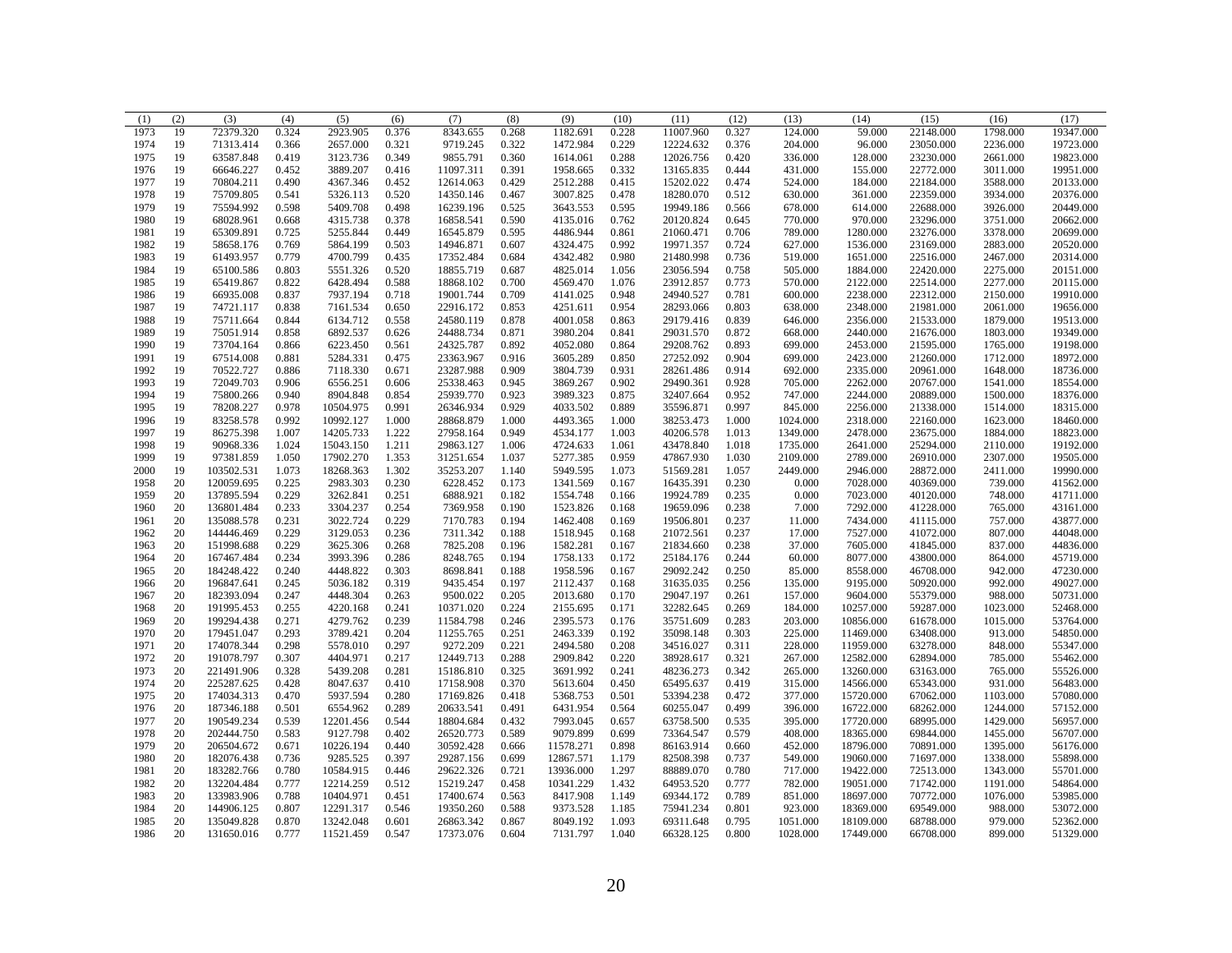| (1)          | (2) | (3)        | (4)   | (5)       | (6)   | (7)       | (8)   | (9)      | (10)  | (11)       | (12)  | (13)     | (14)      | (15)      | (16)     | (17)      |
|--------------|-----|------------|-------|-----------|-------|-----------|-------|----------|-------|------------|-------|----------|-----------|-----------|----------|-----------|
| 1987         | 20  | 146407.031 | 0.813 | 12633.229 | 0.616 | 21658.578 | 0.760 | 7982.802 | 1.068 | 76687.086  | 0.836 | 1056.000 | 17066.000 | 65084.000 | 855.000  | 50360.000 |
| 1988         | 20  | 160523.219 | 0.938 | 12060.392 | 0.595 | 31167.439 | 1.032 | 9221.001 | 1.085 | 98079.578  | 0.918 | 1069.000 | 16699.000 | 64462.000 | 807.000  | 49478.000 |
| 1989         | 20  | 155040.016 | 0.970 | 16973.004 | 0.831 | 26313.098 | 0.859 | 9330.467 | 1.132 | 97811.914  | 0.951 | 1107.000 | 16452.000 | 64501.000 | 768.000  | 48752.000 |
| 1990         | 20  | 152054.172 | 0.956 | 11464.775 | 0.553 | 32006.633 | 1.077 | 8989.747 | 1.110 | 92900.516  | 0.947 | 1176.000 | 16193.000 | 64516.000 | 772.000  | 48191.000 |
| 1991         | 20  | 142867.656 | 0.905 | 15597.024 | 0.752 | 22320.238 | 0.782 | 7987.149 | 1.066 | 83447.742  | 0.933 | 1237.000 | 15969.000 | 64779.000 | 784.000  | 47320.000 |
| 1992         | 20  | 152430.016 | 0.890 | 14820.204 | 0.716 | 25413.432 | 0.922 | 8314.888 | 1.111 | 87173.398  | 0.931 | 1273.000 | 15498.000 | 64371.000 | 757.000  | 46665.000 |
| 1993         | 20  | 159331.484 | 0.882 | 16773.961 | 0.813 | 24581.111 | 0.885 | 8245.380 | 1.025 | 90893.273  | 0.931 | 1281.000 | 15008.000 | 63796.000 | 714.000  | 45873.000 |
| 1994         | 20  | 170795.094 | 0.936 | 18366.410 | 0.888 | 28570.189 | 0.990 | 8843.186 | 0.992 | 104019.672 | 0.968 | 1394.000 | 14805.000 | 64664.000 | 686.000  | 45225.000 |
| 1995         | 20  | 172204.000 | 1.044 | 16718.230 | 0.801 | 35516.895 | 1.216 | 9132.049 | 1.033 | 118484.031 | 1.029 | 1508.000 | 14591.000 | 65384.000 | 662.000  | 44813.000 |
| 1996         | 20  | 176936.203 | 0.987 | 21288.172 | 1.000 | 29524.518 | 1.000 | 9016.357 | 1.000 | 114863.375 | 1.000 | 1685.000 | 14454.000 | 66337.000 | 646.000  | 44511.000 |
| 1997         | 20  | 166927.781 | 0.995 | 21954.033 | 1.011 | 27875.133 | 0.937 | 8120.237 | 0.878 | 108181.609 | 1.000 | 1862.000 | 14347.000 | 66911.000 | 635.000  | 44117.000 |
| 1998         | 20  | 188901.141 | 0.955 | 22834.168 | 1.001 | 31373.355 | 1.059 | 8986.263 | 0.937 | 117172.313 | 0.993 | 2130.000 | 14234.000 | 67556.000 | 623.000  | 43846.000 |
| 1999         | 20  | 194125.234 | 0.914 | 21742.932 | 0.960 | 32940.270 | 1.132 | 8798.524 | 0.959 | 113975.227 | 0.980 | 2275.000 | 14001.000 | 67448.000 | 610.000  | 43285.000 |
| 2000         | 20  | 200474.344 | 0.951 | 24770.193 | 1.086 | 34920.641 | 1.188 | 9431.913 | 1.022 | 121504.016 | 1.013 | 2356.000 | 13746.000 | 67311.000 | 587.000  | 42851.000 |
| 1958         | 21  | 90119.305  | 0.236 | 1675.376  | 0.167 | 7432.040  | 0.173 | 445.871  | 0.149 | 11720.906  | 0.231 | 0.000    | 1874.000  | 14252.000 | 392.000  | 10168.000 |
| 1959         | 21  | 99202.188  | 0.240 | 1791.203  | 0.179 | 8111.548  | 0.175 | 489.270  | 0.149 | 13368.400  | 0.236 | 0.000    | 1930.000  | 14464.000 | 396.000  | 10479.000 |
| 1960         | 21  | 98745.156  | 0.241 | 1593.197  | 0.158 | 8593.564  | 0.185 | 483.416  | 0.151 | 13155.195  | 0.239 | 12.000   | 1974.000  | 14642.000 | 402.000  | 10931.000 |
| 1961         | 21  | 97152.898  | 0.241 | 1834.879  | 0.182 | 8266.235  | 0.182 | 463.956  | 0.152 | 12878.389  | 0.237 | 23.000   | 2009.000  | 14613.000 | 397.000  | 11266.000 |
| 1962         | 21  | 106299.219 | 0.243 | 2099.873  | 0.203 | 8963.608  | 0.184 | 502.921  | 0.152 | 14220.552  | 0.238 | 34.000   | 2058.000  | 14866.000 | 427.000  | 11799.000 |
| 1963         | 21  | 110902.352 | 0.243 | 2317.496  | 0.216 | 9464.914  | 0.192 | 513.551  | 0.151 | 14606.157  | 0.239 | 64.000   | 2076.000  | 15328.000 | 444.000  | 12281.000 |
| 1964         | 21  | 118218.844 | 0.244 | 2358.087  | 0.208 | 10127.394 | 0.198 | 543.261  | 0.153 | 15870.235  | 0.244 | 96.000   | 2208.000  | 16207.000 | 470.000  | 12988.000 |
|              | 21  | 130988.789 | 0.248 | 3059.215  | 0.252 | 10854.990 | 0.205 | 596.447  | 0.151 | 17924.928  | 0.249 | 110.000  | 2312.000  | 17351.000 | 527.000  | 13772.000 |
| 1965<br>1966 | 21  | 144600.656 | 0.255 | 3600.566  | 0.271 | 12517.044 | 0.220 | 663.050  | 0.152 | 20159.914  | 0.255 | 137.000  | 2447.000  | 18901.000 | 572.000  | 14818.000 |
|              | 21  |            |       |           | 0.297 |           |       | 718.410  | 0.153 | 21663.215  | 0.260 |          | 2550.000  |           | 589.000  | 15933.000 |
| 1967         |     | 154471.219 | 0.262 | 4283.761  |       | 13775.817 | 0.237 |          |       |            |       | 139.000  |           | 20973.000 |          |           |
| 1968         | 21  | 165739.578 | 0.269 | 4315.527  | 0.278 | 15187.645 | 0.254 | 787.198  | 0.153 | 24340.430  | 0.268 | 138.000  | 2660.000  | 22453.000 | 677.000  | 16871.000 |
| 1969         | 21  | 168345.906 | 0.280 | 4033.902  | 0.246 | 16233.696 | 0.265 | 827.601  | 0.157 | 25996.813  | 0.281 | 149.000  | 2808.000  | 24073.000 | 798.000  | 18206.000 |
| 1970         | 21  | 151209.594 | 0.296 | 3101.759  | 0.185 | 15677.549 | 0.281 | 818.208  | 0.167 | 25143.783  | 0.300 | 152.000  | 2893.000  | 25103.000 | 840.000  | 18973.000 |
| 1971         | 21  | 146853.219 | 0.312 | 3493.941  | 0.206 | 16013.166 | 0.303 | 844.504  | 0.181 | 25419.961  | 0.309 | 152.000  | 2960.000  | 25510.000 | 971.000  | 19556.000 |
| 1972         | 21  | 158759.672 | 0.321 | 4621.787  | 0.267 | 18508.416 | 0.332 | 915.471  | 0.190 | 26949.209  | 0.318 | 177.000  | 3056.000  | 26213.000 | 1188.000 | 20215.000 |
| 1973         | 21  | 174795.703 | 0.335 | 5321.054  | 0.285 | 20978.896 | 0.349 | 1061.456 | 0.209 | 31209.932  | 0.338 | 186.000  | 3176.000  | 28157.000 | 1286.000 | 21205.000 |
| 1974         | 21  | 169007.531 | 0.405 | 5175.943  | 0.262 | 23931.020 | 0.407 | 1324.084 | 0.333 | 38060.980  | 0.417 | 198.000  | 3260.000  | 30086.000 | 1352.000 | 22331.000 |
| 1975         | 21  | 146048.672 | 0.470 | 7116.197  | 0.341 | 23895.273 | 0.455 | 1406.319 | 0.394 | 36188.234  | 0.465 | 218.000  | 3299.000  | 31712.000 | 1364.000 | 23058.000 |
| 1976         | 21  | 159017.156 | 0.489 | 8289.435  | 0.384 | 27439.889 | 0.497 | 1540.384 | 0.415 | 40419.852  | 0.487 | 226.000  | 3322.000  | 33168.000 | 1349.000 | 23782.000 |
| 1977         | 21  | 173054.531 | 0.522 | 9931.420  | 0.445 | 32532.197 | 0.564 | 1612.747 | 0.420 | 46263.801  | 0.521 | 233.000  | 3380.000  | 35072.000 | 1404.000 | 24257.000 |
| 1978         | 21  | 179526.234 | 0.566 | 10847.313 | 0.465 | 36492.996 | 0.601 | 1843.627 | 0.474 | 52367.449  | 0.562 | 253.000  | 3503.000  | 36885.000 | 1381.000 | 25089.000 |
| 1979         | 21  | 183587.563 | 0.619 | 12194.412 | 0.494 | 40611.254 | 0.654 | 2332.528 | 0.621 | 58594.063  | 0.630 | 289.000  | 3668.000  | 38554.000 | 1308.000 | 25533.000 |
| 1980         | 21  | 170738.672 | 0.676 | 11999.282 | 0.472 | 41714.176 | 0.716 | 2892.822 | 0.828 | 58877.254  | 0.692 | 372.000  | 3889.000  | 40176.000 | 1280.000 | 25993.000 |
| 1981         | 21  | 167709.047 | 0.735 | 13097.555 | 0.504 | 43641.648 | 0.754 | 3268.442 | 0.954 | 63277.383  | 0.741 | 529.000  | 4278.000  | 41632.000 | 1377.000 | 26520.000 |
| 1982         | 21  | 155820.047 | 0.766 | 11618.411 | 0.443 | 40999.559 | 0.800 | 3366.603 | 1.161 | 63421.816  | 0.751 | 589.000  | 4438.000  | 41810.000 | 1288.000 | 26613.000 |
| 1983         | 21  | 156878.906 | 0.774 | 11385.554 | 0.441 | 38038.051 | 0.746 | 3259.048 | 1.163 | 68700.250  | 0.762 | 619.000  | 4468.000  | 41212.000 | 1160.000 | 26504.000 |
| 1984         | 21  | 170718.234 | 0.794 | 14636.840 | 0.564 | 41227.113 | 0.738 | 3729.114 | 1.201 | 75946.156  | 0.781 | 739.000  | 4639.000  | 41574.000 | 1131.000 | 26519.000 |
| 1985         | 21  | 170999.891 | 0.808 | 15605.391 | 0.585 | 42423.719 | 0.753 | 3560.184 | 1.232 | 76621.266  | 0.779 | 908.000  | 4796.000  | 42309.000 | 1170.000 | 26742.000 |
| 1986         | 21  | 169507.453 | 0.807 | 15980.551 | 0.587 | 42917.523 | 0.788 | 3141.914 | 1.069 | 74827.078  | 0.785 | 1006.000 | 4887.000  | 43257.000 | 1154.000 | 26808.000 |
| 1987         | 21  | 179854.063 | 0.816 | 18419.904 | 0.659 | 44826.652 | 0.835 | 3122.449 | 0.993 | 80471.750  | 0.817 | 1106.000 | 4995.000  | 44013.000 | 1122.000 | 26924.000 |
| 1988         | 21  | 184561.641 | 0.858 | 19294.854 | 0.684 | 46857.957 | 0.845 | 3045.531 | 0.912 | 89129.203  | 0.898 | 1143.000 | 4986.000  | 44099.000 | 1022.000 | 26931.000 |
| 1989         | 21  | 180152.688 | 0.897 | 19508.396 | 0.688 | 49579.211 | 0.883 | 3088.190 | 0.920 | 89441.008  | 0.934 | 1234.000 | 5085.000  | 44384.000 | 956.000  | 26995.000 |
| 1990         | 21  | 176070.141 | 0.916 | 18902.615 | 0.661 | 50008.223 | 0.911 | 3179.554 | 0.975 | 89182.758  | 0.930 | 1415.000 | 5208.000  | 44486.000 | 968.000  | 26980.000 |
| 1991         | 21  | 168042.969 | 0.925 | 17015.881 | 0.596 | 50112.344 | 0.955 | 3004.276 | 1.012 | 85371.297  | 0.923 | 1570.000 | 5317.000  | 43969.000 | 968.000  | 26793.000 |
| 1992         | 21  | 178580.922 | 0.929 | 18216.996 | 0.634 | 54389.758 | 1.032 | 3223.192 | 1.058 | 90016.086  | 0.921 | 1728.000 | 5413.000  | 43677.000 | 963.000  | 26703.000 |
| 1993         | 21  | 185171.375 | 0.935 | 20359.119 | 0.702 | 55765.867 | 1.018 | 3323.387 | 1.004 | 93646.633  | 0.922 | 1922.000 | 5528.000  | 43734.000 | 917.000  | 26651.000 |
| 1994         | 21  | 199677.000 | 0.951 | 25010.713 | 0.849 | 57569.973 | 0.999 | 3345.650 | 0.942 | 103927.133 | 0.960 | 2160.000 | 5742.000  | 44259.000 | 891.000  | 26763.000 |
| 1995         | 21  | 206389.453 | 0.986 | 26990.094 | 0.887 | 59649.281 | 1.001 | 3328.542 | 0.927 | 113456.555 | 1.025 | 2577.000 | 6035.000  | 45454.000 | 897.000  | 27112.000 |
| 1996         | 21  | 213709.656 | 0.996 | 31611.547 | 1.000 | 60474.465 | 1.000 | 3620.164 | 1.000 | 117113.813 | 1.000 | 2932.000 | 6253.000  | 46113.000 | 889.000  | 27582.000 |
| 1997         | 21  | 227141.578 | 1.007 | 36147.465 | 1.110 | 66543.094 | 1.072 | 3797.675 | 1.035 | 122139.070 | 1.006 | 3400.000 | 6526.000  | 46829.000 | 910.000  | 27834.000 |
| 1998         | 21  | 237343.906 | 1.015 | 37014.504 | 1.098 | 68744.047 | 1.093 | 3861.437 | 0.973 | 131278.297 | 0.998 | 4171.000 | 6837.000  | 47919.000 | 928.000  | 28022.000 |
| 1999         | 21  | 252057.484 | 1.016 | 41967.668 | 1.204 | 72540.406 | 1.140 | 4237.763 | 0.969 | 137316.516 | 0.985 | 4765.000 | 7046.000  | 47728.000 | 924.000  | 28121.000 |
| 2000         | 21  | 272867.500 | 1.024 | 43712.191 | 1.223 | 81827.750 | 1.265 | 4920.109 | 1.088 | 149079.922 | 1.021 | 5275.000 | 7247.000  | 48548.000 | 905.000  | 28145.000 |
|              |     |            |       |           |       |           |       |          |       |            |       |          |           |           |          |           |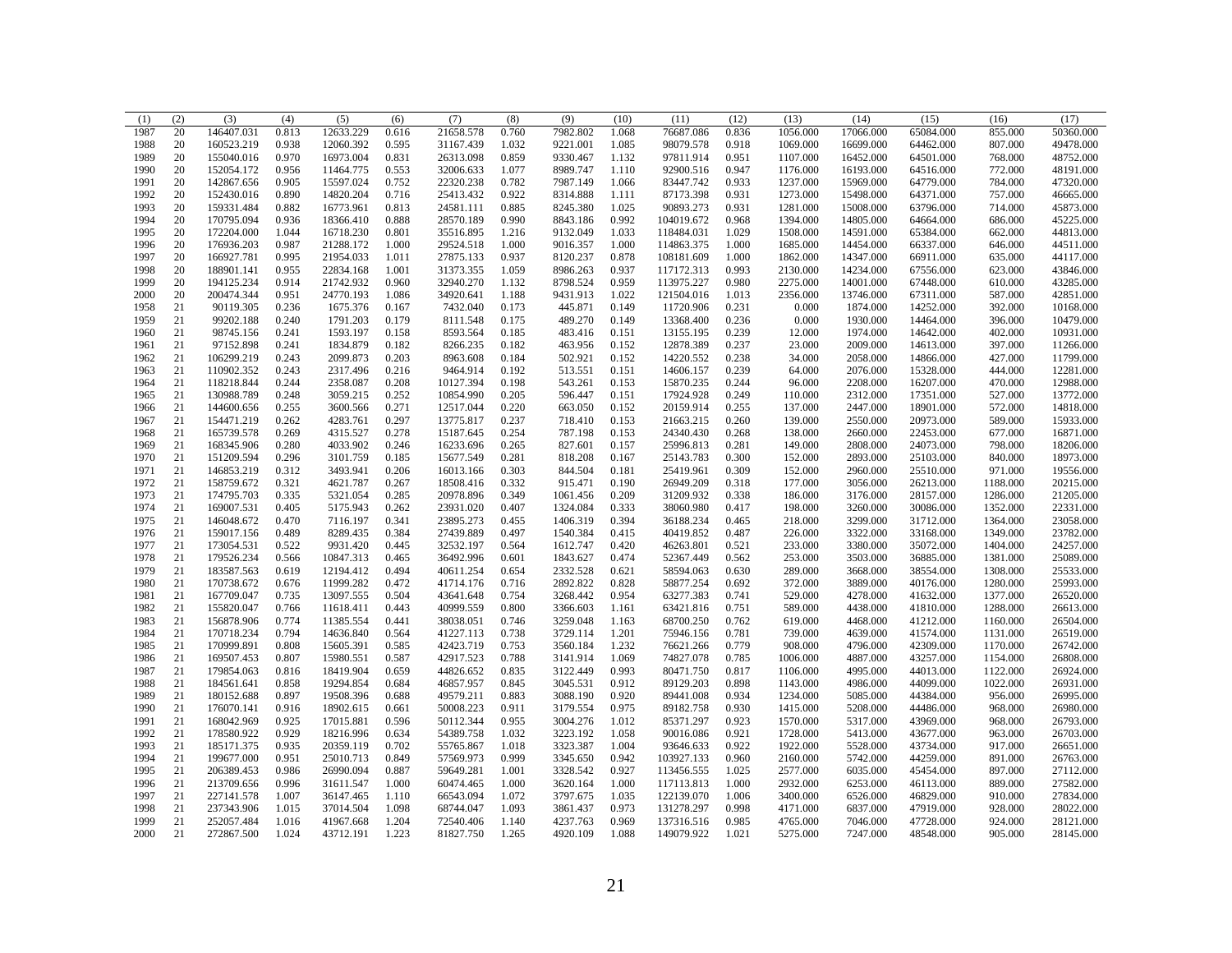| $22\,$<br>0.522<br>0.322<br>19271.000<br>14331.000<br>1958<br>46148.352<br>0.497<br>2546.445<br>7966.061<br>0.123<br>249.708<br>0.158<br>12190.142<br>0.000<br>2900.000<br>363.000<br>22<br>0.329<br>50946.844<br>0.511<br>274.736<br>13935.694<br>3.000<br>2948.000<br>19345.000<br>368.000<br>1959<br>3181.624<br>0.648<br>8638.516<br>0.120<br>0.158<br>14573.000<br>22<br>1960<br>50309.023<br>0.517<br>2887.888<br>0.579<br>8962.963<br>0.125<br>275.068<br>0.160<br>13906.857<br>0.332<br>32.000<br>3004.000<br>19519.000<br>373.000<br>15170.000<br>22<br>49805.137<br>0.519<br>3018.774<br>0.602<br>8803.755<br>0.125<br>272.520<br>13777.690<br>0.332<br>3072.000<br>19603.000<br>371.000<br>1961<br>0.162<br>65.000<br>15706.000<br>22<br>0.526<br>0.684<br>9550.535<br>0.126<br>294.766<br>15076.233<br>0.333<br>93.000<br>3122.000<br>397.000<br>1962<br>54102.738<br>3519.563<br>0.161<br>19876.000<br>16286.000<br>22<br>57733.520<br>0.539<br>0.694<br>10274.571<br>324.709<br>16823.516<br>0.337<br>3140.000<br>20452.000<br>415.000<br>1963<br>3709.161<br>0.131<br>0.160<br>160.000<br>16761.000<br>$22\,$<br>0.342<br>63980.887<br>0.549<br>4641.691<br>0.826<br>11280.349<br>0.135<br>361.141<br>0.158<br>18849.617<br>251.000<br>3281.000<br>20992.000<br>477.000<br>17530.000<br>1964<br>22<br>0.349<br>69906.219<br>0.563<br>5278.009<br>0.872<br>12491.501<br>0.136<br>398.429<br>0.160<br>21209.209<br>370.000<br>3492.000<br>22192.000<br>621.000<br>18566.000<br>1965<br>22<br>0.902<br>471.262<br>0.360<br>771.000<br>79253.734<br>0.590<br>6137.758<br>14712.590<br>0.145<br>0.161<br>25400.018<br>579.000<br>3766.000<br>23442.000<br>20964.000<br>1966<br>22<br>80498.141<br>0.597<br>15411.118<br>488.959<br>4066.000<br>911.000<br>22860.000<br>1967<br>6100.868<br>0.787<br>0.151<br>0.162<br>26090.191<br>0.367<br>799.000<br>25893.000<br>22<br>0.730<br>0.382<br>79898.117<br>0.634<br>6183.408<br>16450.791<br>0.161<br>518.593<br>0.162<br>27524.078<br>899.000<br>4274.000<br>26994.000<br>1035.000<br>24561.000<br>1968<br>22<br>83918.273<br>0.693<br>575.769<br>0.397<br>1056.000<br>4579.000<br>1094.000<br>25971.000<br>1969<br>0.665<br>6304.644<br>18756.037<br>0.178<br>0.164<br>30134.150<br>28095.000<br>22<br>585.080<br>0.419<br>4785.000<br>1013.000<br>1970<br>79941.008<br>0.696<br>6733.603<br>0.691<br>18710.213<br>0.189<br>0.170<br>29590.561<br>1201.000<br>28772.000<br>27513.000<br>22<br>77513.484<br>0.726<br>18797.979<br>0.207<br>603.480<br>30137.516<br>0.435<br>1297.000<br>4977.000<br>996.000<br>28539.000<br>1971<br>6729.766<br>0.661<br>0.182<br>28944.000<br>22<br>0.733<br>21295.934<br>35067.773<br>0.446<br>5235.000<br>936.000<br>29354.000<br>1972<br>89130.508<br>8269.537<br>0.776<br>0.221<br>706.775<br>0.188<br>1590.000<br>29045.000<br>22<br>1973<br>104683.461<br>0.748<br>9223.438<br>0.801<br>26610.658<br>0.249<br>856.750<br>0.212<br>41571.219<br>0.468<br>1750.000<br>5687.000<br>30065.000<br>913.000<br>30561.000<br>22<br>113749.852<br>0.827<br>9089.560<br>33122.965<br>0.301<br>1091.256<br>0.213<br>50716.184<br>0.551<br>6374.000<br>1005.000<br>1974<br>0.727<br>2100.000<br>31891.000<br>32610.000<br>22<br>1975<br>98143.234<br>0.948<br>11337.592<br>0.837<br>33063.086<br>0.324<br>1115.856<br>0.242<br>47552.824<br>0.618<br>1093.000<br>2489.000<br>6863.000<br>33186.000<br>33813.000<br>22<br>1976<br>104208.906<br>0.992<br>13981.227<br>0.988<br>37064.309<br>0.361<br>1252.716<br>0.272<br>51039.762<br>0.649<br>2641.000<br>7274.000<br>34066.000<br>1138.000<br>35027.000<br>$22\,$<br>117325.023<br>1.035<br>17610.074<br>1.185<br>43522.941<br>0.400<br>1498.565<br>0.316<br>58854.820<br>0.689<br>2835.000<br>7896.000<br>1321.000<br>36075.000<br>1977<br>35186.000<br>22<br>1978<br>130608.203<br>1.091<br>20678.125<br>1.282<br>50550.996<br>0.432<br>1778.867<br>0.363<br>69521.023<br>0.736<br>3116.000<br>8852.000<br>37259.000<br>1419.000<br>37806.000<br>22<br>0.804<br>143837.156<br>1.156<br>21040.436<br>1.182<br>61938.094<br>0.499<br>2306.583<br>0.468<br>80977.844<br>3482.000<br>9953.000<br>39770.000<br>1428.000<br>39345.000<br>1979<br>22<br>1.235<br>1.098<br>2954.220<br>0.877<br>4065.000<br>11038.000<br>42196.000<br>1490.000<br>41229.000<br>1980<br>143547.438<br>21400.064<br>67164.867<br>0.553<br>0.634<br>85775.617<br>22<br>3444.643<br>0.941<br>149051.734<br>1.321<br>25061.607<br>1.181<br>72795.523<br>0.588<br>0.759<br>95624.133<br>4926.000<br>12361.000<br>44104.000<br>1658.000<br>42828.000<br>1981<br>22<br>20139.998<br>0.904<br>67433.695<br>3371.425<br>94343.258<br>5007.000<br>43915.000<br>1982<br>135366.703<br>1.369<br>0.613<br>0.869<br>0.961<br>13164.000<br>45865.000<br>1654.000<br>22<br>1983<br>130783.500<br>1.338<br>17224.295<br>0.772<br>58286.211<br>0.556<br>2975.135<br>0.830<br>96532.781<br>0.965<br>5006.000<br>13591.000<br>46521.000<br>1663.000<br>44019.000<br>22<br>1.285<br>0.923<br>69528.758<br>0.598<br>3602.540<br>116593.891<br>0.964<br>5477.000<br>1856.000<br>44773.000<br>1984<br>164079.344<br>21137.838<br>0.963<br>14277.000<br>47654.000<br>22<br>1985<br>169726.516<br>1.245<br>18737.387<br>0.776<br>72518.742<br>0.621<br>3370.183<br>1.002<br>116693.391<br>0.956<br>6204.000<br>14800.000<br>48744.000<br>2227.000<br>45330.000<br>22<br>1986<br>167043.125<br>1.223<br>16689.244<br>0.676<br>75637.617<br>0.698<br>2904.122<br>0.856<br>109048.523<br>0.959<br>6301.000<br>14866.000<br>49083.000<br>2354.000<br>45454.000<br>22<br>19724.709<br>0.784<br>74840.641<br>2851.345<br>0.972<br>1987<br>186616.016<br>1.166<br>0.694<br>0.783<br>120256.695<br>6523.000<br>15074.000<br>49195.000<br>2491.000<br>45478.000<br>22<br>28256.879<br>1.102<br>2925.185<br>0.754<br>1.021<br>2398.000<br>1988<br>209257.000<br>1.167<br>75723.539<br>0.664<br>137280.563<br>6604.000<br>15038.000<br>49520.000<br>45587.000<br>22<br>80427.555<br>215552.109<br>1.182<br>31412.074<br>1.193<br>0.711<br>3069.367<br>0.774<br>139809.625<br>1.044<br>6994.000<br>15211.000<br>50202.000<br>2300.000<br>46109.000<br>1989<br>22<br>1.182<br>30329.652<br>1.117<br>79809.820<br>0.706<br>3130.155<br>0.810<br>139682.250<br>1.049<br>2293.000<br>46480.000<br>1990<br>214016.375<br>7694.000<br>15378.000<br>50614.000<br>22<br>1991<br>205271.844<br>1.173<br>22148.344<br>0.801<br>82587.414<br>0.751<br>2901.085<br>0.881<br>133139.047<br>1.046<br>8348.000<br>15450.000<br>50523.000<br>2238.000<br>46475.000<br>$22\,$<br>0.904<br>1.036<br>1992<br>223276.250<br>1.142<br>24292.895<br>0.848<br>85673.250<br>0.805<br>3003.513<br>141904.563<br>9031.000<br>15546.000<br>51083.000<br>2157.000<br>46386.000<br>22<br>249457.531<br>23417.193<br>0.785<br>96072.313<br>3197.774<br>0.939<br>154214.734<br>1.029<br>9112.000<br>1993<br>1.110<br>0.894<br>15388.000<br>50894.000<br>1955.000<br>46356.000<br>22<br>0.834<br>0.950<br>0.976<br>1.037<br>1994<br>287298.531<br>1.089<br>25873.387<br>106763.016<br>3321.750<br>177006.219<br>9479.000<br>15443.000<br>51159.000<br>1798.000<br>46637.000<br>22<br>110265.289<br>0.925<br>205277.922<br>1.046<br>10246.000<br>51627.000<br>1680.000<br>46976.000<br>1995<br>334654.813<br>1.057<br>34868.859<br>1.055<br>0.950<br>3446.623<br>15535.000<br>22<br>0.995<br>119544.938<br>1.000<br>3781.871<br>1.000<br>1.000<br>1996<br>381563.594<br>35494.926<br>1.000<br>220731.766<br>11741.000<br>15773.000<br>52435.000<br>1615.000<br>47743.000<br>22<br>0.944<br>40621.852<br>129630.883<br>1.052<br>3819.354<br>230773.922<br>48778.000<br>1997<br>428783.719<br>1.053<br>1.014<br>0.968<br>15008.000<br>16504.000<br>54530.000<br>1638.000<br>22<br>484271.281<br>0.863<br>43028.137<br>1.003<br>128118.070<br>1.029<br>3895.974<br>1.004<br>242947.078<br>0.923<br>19136.000<br>17175.000<br>1653.000<br>49792.000<br>1998<br>56816.000<br>22<br>1999<br>529026.250<br>0.804<br>37590.574<br>0.813<br>135838.031<br>1.121<br>4026.052<br>0.967<br>248024.828<br>0.892<br>22532.000<br>17663.000<br>58696.000<br>1673.000<br>50390.000<br>22<br>152035.484<br>1.255<br>4740.726<br>273864.656<br>0.882<br>25263.000<br>2000<br>617704.938<br>0.765<br>41610.383<br>0.836<br>1.089<br>18101.000<br>60596.000<br>1667.000<br>50605.000<br>23<br>24497.855<br>0.718<br>2050.126<br>0.302<br>6121.004<br>141.623<br>9280.678<br>0.316<br>1958<br>0.164<br>0.166<br>565.000<br>2558.000<br>6046.000<br>548.000<br>8761.000<br>0.322<br>23<br>28282.219<br>0.729<br>2411.705<br>0.350<br>7086.958<br>0.162<br>169.889<br>10938.529<br>572.000<br>2664.000<br>6009.000<br>561.000<br>8921.000<br>1959<br>0.166<br>0.324<br>23<br>29448.178<br>0.725<br>2147.301<br>0.301<br>7708.995<br>184.729<br>0.169<br>11300.815<br>614.000<br>2813.000<br>576.000<br>9309.000<br>1960<br>0.169<br>6125.000<br>0.323<br>23<br>30993.631<br>0.720<br>2227.325<br>0.304<br>8051.472<br>0.173<br>201.640<br>0.171<br>11832.055<br>694.000<br>2956.000<br>6019.000<br>574.000<br>9860.000<br>1961<br>23<br>0.708<br>0.323<br>2432.786<br>0.320<br>8941.135<br>0.175<br>228.829<br>0.171<br>13191.323<br>823.000<br>3076.000<br>614.000<br>10188.000<br>1962<br>35001.910<br>6010.000<br>23<br>0.706<br>0.324<br>3158.000<br>635.000<br>1963<br>36162.457<br>2722.400<br>0.344<br>8968.463<br>0.178<br>238.093<br>0.170<br>13586.613<br>860.000<br>6196.000<br>10538.000<br>23<br>0.326<br>3419.000<br>38417.313<br>0.698<br>2894.211<br>0.351<br>9404.624<br>0.187<br>243.337<br>0.168<br>14284.892<br>960.000<br>6381.000<br>653.000<br>11019.000<br>1964<br>23<br>44754.297<br>0.698<br>10136.761<br>272.498<br>16672.879<br>0.330<br>11745.000<br>1965<br>4162.463<br>0.473<br>0.188<br>0.169<br>1108.000<br>3856.000<br>7100.000<br>715.000<br>23<br>12016.904<br>0.337<br>1966<br>51787.512<br>0.713<br>4860.453<br>0.493<br>0.193<br>313.374<br>0.170<br>19719.885<br>1346.000<br>4441.000<br>8054.000<br>748.000<br>13255.000<br>23<br>0.722<br>0.344<br>1510.000<br>4974.000<br>9126.000<br>749.000<br>1967<br>53685.563<br>4931.882<br>0.449<br>12684.755<br>0.201<br>326.961<br>0.171<br>20800.453<br>14613.000<br>23<br>56233.859<br>0.735<br>4882.931<br>0.411<br>13836.280<br>0.218<br>349.955<br>0.171<br>22262.678<br>0.355<br>1600.000<br>5429.000<br>9759.000<br>810.000<br>15856.000<br>1968<br>23<br>58913.941<br>0.741<br>4578.424<br>0.356<br>15192.548<br>0.234<br>372.208<br>0.173<br>23507.412<br>0.365<br>1725.000<br>5919.000<br>864.000<br>16997.000<br>1969<br>10813.000<br>23<br>0.276<br>0.266<br>23373.996<br>0.383<br>832.000<br>1970<br>56760.867<br>0.764<br>3796.903<br>15786.236<br>383.336<br>0.180<br>1824.000<br>6245.000<br>11684.000<br>18159.000<br>23<br>0.783<br>0.328<br>23792.078<br>0.397<br>6482.000<br>12252.000<br>1971<br>56704.973<br>4684.318<br>15526.537<br>0.279<br>403.556<br>0.194<br>1869.000<br>885.000<br>18996.000 | (1) | (2) | (3) | (4) | (5) | (6) | (7) | (8) | (9) | (10) | (11) | (12) | (13) | (14) | (15) | (16) | (17) |
|--------------------------------------------------------------------------------------------------------------------------------------------------------------------------------------------------------------------------------------------------------------------------------------------------------------------------------------------------------------------------------------------------------------------------------------------------------------------------------------------------------------------------------------------------------------------------------------------------------------------------------------------------------------------------------------------------------------------------------------------------------------------------------------------------------------------------------------------------------------------------------------------------------------------------------------------------------------------------------------------------------------------------------------------------------------------------------------------------------------------------------------------------------------------------------------------------------------------------------------------------------------------------------------------------------------------------------------------------------------------------------------------------------------------------------------------------------------------------------------------------------------------------------------------------------------------------------------------------------------------------------------------------------------------------------------------------------------------------------------------------------------------------------------------------------------------------------------------------------------------------------------------------------------------------------------------------------------------------------------------------------------------------------------------------------------------------------------------------------------------------------------------------------------------------------------------------------------------------------------------------------------------------------------------------------------------------------------------------------------------------------------------------------------------------------------------------------------------------------------------------------------------------------------------------------------------------------------------------------------------------------------------------------------------------------------------------------------------------------------------------------------------------------------------------------------------------------------------------------------------------------------------------------------------------------------------------------------------------------------------------------------------------------------------------------------------------------------------------------------------------------------------------------------------------------------------------------------------------------------------------------------------------------------------------------------------------------------------------------------------------------------------------------------------------------------------------------------------------------------------------------------------------------------------------------------------------------------------------------------------------------------------------------------------------------------------------------------------------------------------------------------------------------------------------------------------------------------------------------------------------------------------------------------------------------------------------------------------------------------------------------------------------------------------------------------------------------------------------------------------------------------------------------------------------------------------------------------------------------------------------------------------------------------------------------------------------------------------------------------------------------------------------------------------------------------------------------------------------------------------------------------------------------------------------------------------------------------------------------------------------------------------------------------------------------------------------------------------------------------------------------------------------------------------------------------------------------------------------------------------------------------------------------------------------------------------------------------------------------------------------------------------------------------------------------------------------------------------------------------------------------------------------------------------------------------------------------------------------------------------------------------------------------------------------------------------------------------------------------------------------------------------------------------------------------------------------------------------------------------------------------------------------------------------------------------------------------------------------------------------------------------------------------------------------------------------------------------------------------------------------------------------------------------------------------------------------------------------------------------------------------------------------------------------------------------------------------------------------------------------------------------------------------------------------------------------------------------------------------------------------------------------------------------------------------------------------------------------------------------------------------------------------------------------------------------------------------------------------------------------------------------------------------------------------------------------------------------------------------------------------------------------------------------------------------------------------------------------------------------------------------------------------------------------------------------------------------------------------------------------------------------------------------------------------------------------------------------------------------------------------------------------------------------------------------------------------------------------------------------------------------------------------------------------------------------------------------------------------------------------------------------------------------------------------------------------------------------------------------------------------------------------------------------------------------------------------------------------------------------------------------------------------------------------------------------------------------------------------------------------------------------------------------------------------------------------------------------------------------------------------------------------------------------------------------------------------------------------------------------------------------------------------------------------------------------------------------------------------------------------------------------------------------------------------------------------------------------------------------------------------------------------------------------------------------------------------------------------------------------------------------------------------------------------------------------------------------------------------------------------------------------------------------------------------------------------------------------------------------------------------------------------------------------------------------------------------------------------------------------------------------------------------------------------------------------------------------------------------------------------------------------------------------------------------------------------------------------------------------------------------------------------------------------------------------------------------------------------------------------------------------------------------------------------------------------------------------------------------------------------------------------------------------------------------------------------------------------------------------------------------------------------------------------------------------------------------------------------------------------------------------------------------------------------------------------------------------------------------------------------------------------------------------------------------------------------------------------------------------------------------------------------------------------------------------------------------------------------------------------------------------------------------------------------------------------------------------------------------------------------------------------------------------------------------------------------------------------------------------------------------------------------------------------------------------------------------------------------------------------------------------------------------------------------------------------------------------------------------------------------------------------------------------------------------------------------------------------------------------------------------------------------------------------------------------------------------------------------------------------------------------------------------------------------------------------------------------------------------------------------------------------------------------------------------------------------------------------------------------------------------------------------------------------------------------------------------------------------------------------------------------------------------------------------------------------------------------------------------------------------------------------------------------------------------------|-----|-----|-----|-----|-----|-----|-----|-----|-----|------|------|------|------|------|------|------|------|
|                                                                                                                                                                                                                                                                                                                                                                                                                                                                                                                                                                                                                                                                                                                                                                                                                                                                                                                                                                                                                                                                                                                                                                                                                                                                                                                                                                                                                                                                                                                                                                                                                                                                                                                                                                                                                                                                                                                                                                                                                                                                                                                                                                                                                                                                                                                                                                                                                                                                                                                                                                                                                                                                                                                                                                                                                                                                                                                                                                                                                                                                                                                                                                                                                                                                                                                                                                                                                                                                                                                                                                                                                                                                                                                                                                                                                                                                                                                                                                                                                                                                                                                                                                                                                                                                                                                                                                                                                                                                                                                                                                                                                                                                                                                                                                                                                                                                                                                                                                                                                                                                                                                                                                                                                                                                                                                                                                                                                                                                                                                                                                                                                                                                                                                                                                                                                                                                                                                                                                                                                                                                                                                                                                                                                                                                                                                                                                                                                                                                                                                                                                                                                                                                                                                                                                                                                                                                                                                                                                                                                                                                                                                                                                                                                                                                                                                                                                                                                                                                                                                                                                                                                                                                                                                                                                                                                                                                                                                                                                                                                                                                                                                                                                                                                                                                                                                                                                                                                                                                                                                                                                                                                                                                                                                                                                                                                                                                                                                                                                                                                                                                                                                                                                                                                                                                                                                                                                                                                                                                                                                                                                                                                                                                                                                                                                                                                                                                                                                                                                                                                                                                                                                                                                                                                                                                                                                                                                                                                                                                                                                                                                                                                                                                                                                                                                                                                                                                                                                                |     |     |     |     |     |     |     |     |     |      |      |      |      |      |      |      |      |
|                                                                                                                                                                                                                                                                                                                                                                                                                                                                                                                                                                                                                                                                                                                                                                                                                                                                                                                                                                                                                                                                                                                                                                                                                                                                                                                                                                                                                                                                                                                                                                                                                                                                                                                                                                                                                                                                                                                                                                                                                                                                                                                                                                                                                                                                                                                                                                                                                                                                                                                                                                                                                                                                                                                                                                                                                                                                                                                                                                                                                                                                                                                                                                                                                                                                                                                                                                                                                                                                                                                                                                                                                                                                                                                                                                                                                                                                                                                                                                                                                                                                                                                                                                                                                                                                                                                                                                                                                                                                                                                                                                                                                                                                                                                                                                                                                                                                                                                                                                                                                                                                                                                                                                                                                                                                                                                                                                                                                                                                                                                                                                                                                                                                                                                                                                                                                                                                                                                                                                                                                                                                                                                                                                                                                                                                                                                                                                                                                                                                                                                                                                                                                                                                                                                                                                                                                                                                                                                                                                                                                                                                                                                                                                                                                                                                                                                                                                                                                                                                                                                                                                                                                                                                                                                                                                                                                                                                                                                                                                                                                                                                                                                                                                                                                                                                                                                                                                                                                                                                                                                                                                                                                                                                                                                                                                                                                                                                                                                                                                                                                                                                                                                                                                                                                                                                                                                                                                                                                                                                                                                                                                                                                                                                                                                                                                                                                                                                                                                                                                                                                                                                                                                                                                                                                                                                                                                                                                                                                                                                                                                                                                                                                                                                                                                                                                                                                                                                                                                                |     |     |     |     |     |     |     |     |     |      |      |      |      |      |      |      |      |
|                                                                                                                                                                                                                                                                                                                                                                                                                                                                                                                                                                                                                                                                                                                                                                                                                                                                                                                                                                                                                                                                                                                                                                                                                                                                                                                                                                                                                                                                                                                                                                                                                                                                                                                                                                                                                                                                                                                                                                                                                                                                                                                                                                                                                                                                                                                                                                                                                                                                                                                                                                                                                                                                                                                                                                                                                                                                                                                                                                                                                                                                                                                                                                                                                                                                                                                                                                                                                                                                                                                                                                                                                                                                                                                                                                                                                                                                                                                                                                                                                                                                                                                                                                                                                                                                                                                                                                                                                                                                                                                                                                                                                                                                                                                                                                                                                                                                                                                                                                                                                                                                                                                                                                                                                                                                                                                                                                                                                                                                                                                                                                                                                                                                                                                                                                                                                                                                                                                                                                                                                                                                                                                                                                                                                                                                                                                                                                                                                                                                                                                                                                                                                                                                                                                                                                                                                                                                                                                                                                                                                                                                                                                                                                                                                                                                                                                                                                                                                                                                                                                                                                                                                                                                                                                                                                                                                                                                                                                                                                                                                                                                                                                                                                                                                                                                                                                                                                                                                                                                                                                                                                                                                                                                                                                                                                                                                                                                                                                                                                                                                                                                                                                                                                                                                                                                                                                                                                                                                                                                                                                                                                                                                                                                                                                                                                                                                                                                                                                                                                                                                                                                                                                                                                                                                                                                                                                                                                                                                                                                                                                                                                                                                                                                                                                                                                                                                                                                                                                                |     |     |     |     |     |     |     |     |     |      |      |      |      |      |      |      |      |
|                                                                                                                                                                                                                                                                                                                                                                                                                                                                                                                                                                                                                                                                                                                                                                                                                                                                                                                                                                                                                                                                                                                                                                                                                                                                                                                                                                                                                                                                                                                                                                                                                                                                                                                                                                                                                                                                                                                                                                                                                                                                                                                                                                                                                                                                                                                                                                                                                                                                                                                                                                                                                                                                                                                                                                                                                                                                                                                                                                                                                                                                                                                                                                                                                                                                                                                                                                                                                                                                                                                                                                                                                                                                                                                                                                                                                                                                                                                                                                                                                                                                                                                                                                                                                                                                                                                                                                                                                                                                                                                                                                                                                                                                                                                                                                                                                                                                                                                                                                                                                                                                                                                                                                                                                                                                                                                                                                                                                                                                                                                                                                                                                                                                                                                                                                                                                                                                                                                                                                                                                                                                                                                                                                                                                                                                                                                                                                                                                                                                                                                                                                                                                                                                                                                                                                                                                                                                                                                                                                                                                                                                                                                                                                                                                                                                                                                                                                                                                                                                                                                                                                                                                                                                                                                                                                                                                                                                                                                                                                                                                                                                                                                                                                                                                                                                                                                                                                                                                                                                                                                                                                                                                                                                                                                                                                                                                                                                                                                                                                                                                                                                                                                                                                                                                                                                                                                                                                                                                                                                                                                                                                                                                                                                                                                                                                                                                                                                                                                                                                                                                                                                                                                                                                                                                                                                                                                                                                                                                                                                                                                                                                                                                                                                                                                                                                                                                                                                                                                                |     |     |     |     |     |     |     |     |     |      |      |      |      |      |      |      |      |
|                                                                                                                                                                                                                                                                                                                                                                                                                                                                                                                                                                                                                                                                                                                                                                                                                                                                                                                                                                                                                                                                                                                                                                                                                                                                                                                                                                                                                                                                                                                                                                                                                                                                                                                                                                                                                                                                                                                                                                                                                                                                                                                                                                                                                                                                                                                                                                                                                                                                                                                                                                                                                                                                                                                                                                                                                                                                                                                                                                                                                                                                                                                                                                                                                                                                                                                                                                                                                                                                                                                                                                                                                                                                                                                                                                                                                                                                                                                                                                                                                                                                                                                                                                                                                                                                                                                                                                                                                                                                                                                                                                                                                                                                                                                                                                                                                                                                                                                                                                                                                                                                                                                                                                                                                                                                                                                                                                                                                                                                                                                                                                                                                                                                                                                                                                                                                                                                                                                                                                                                                                                                                                                                                                                                                                                                                                                                                                                                                                                                                                                                                                                                                                                                                                                                                                                                                                                                                                                                                                                                                                                                                                                                                                                                                                                                                                                                                                                                                                                                                                                                                                                                                                                                                                                                                                                                                                                                                                                                                                                                                                                                                                                                                                                                                                                                                                                                                                                                                                                                                                                                                                                                                                                                                                                                                                                                                                                                                                                                                                                                                                                                                                                                                                                                                                                                                                                                                                                                                                                                                                                                                                                                                                                                                                                                                                                                                                                                                                                                                                                                                                                                                                                                                                                                                                                                                                                                                                                                                                                                                                                                                                                                                                                                                                                                                                                                                                                                                                                                |     |     |     |     |     |     |     |     |     |      |      |      |      |      |      |      |      |
|                                                                                                                                                                                                                                                                                                                                                                                                                                                                                                                                                                                                                                                                                                                                                                                                                                                                                                                                                                                                                                                                                                                                                                                                                                                                                                                                                                                                                                                                                                                                                                                                                                                                                                                                                                                                                                                                                                                                                                                                                                                                                                                                                                                                                                                                                                                                                                                                                                                                                                                                                                                                                                                                                                                                                                                                                                                                                                                                                                                                                                                                                                                                                                                                                                                                                                                                                                                                                                                                                                                                                                                                                                                                                                                                                                                                                                                                                                                                                                                                                                                                                                                                                                                                                                                                                                                                                                                                                                                                                                                                                                                                                                                                                                                                                                                                                                                                                                                                                                                                                                                                                                                                                                                                                                                                                                                                                                                                                                                                                                                                                                                                                                                                                                                                                                                                                                                                                                                                                                                                                                                                                                                                                                                                                                                                                                                                                                                                                                                                                                                                                                                                                                                                                                                                                                                                                                                                                                                                                                                                                                                                                                                                                                                                                                                                                                                                                                                                                                                                                                                                                                                                                                                                                                                                                                                                                                                                                                                                                                                                                                                                                                                                                                                                                                                                                                                                                                                                                                                                                                                                                                                                                                                                                                                                                                                                                                                                                                                                                                                                                                                                                                                                                                                                                                                                                                                                                                                                                                                                                                                                                                                                                                                                                                                                                                                                                                                                                                                                                                                                                                                                                                                                                                                                                                                                                                                                                                                                                                                                                                                                                                                                                                                                                                                                                                                                                                                                                                                                |     |     |     |     |     |     |     |     |     |      |      |      |      |      |      |      |      |
|                                                                                                                                                                                                                                                                                                                                                                                                                                                                                                                                                                                                                                                                                                                                                                                                                                                                                                                                                                                                                                                                                                                                                                                                                                                                                                                                                                                                                                                                                                                                                                                                                                                                                                                                                                                                                                                                                                                                                                                                                                                                                                                                                                                                                                                                                                                                                                                                                                                                                                                                                                                                                                                                                                                                                                                                                                                                                                                                                                                                                                                                                                                                                                                                                                                                                                                                                                                                                                                                                                                                                                                                                                                                                                                                                                                                                                                                                                                                                                                                                                                                                                                                                                                                                                                                                                                                                                                                                                                                                                                                                                                                                                                                                                                                                                                                                                                                                                                                                                                                                                                                                                                                                                                                                                                                                                                                                                                                                                                                                                                                                                                                                                                                                                                                                                                                                                                                                                                                                                                                                                                                                                                                                                                                                                                                                                                                                                                                                                                                                                                                                                                                                                                                                                                                                                                                                                                                                                                                                                                                                                                                                                                                                                                                                                                                                                                                                                                                                                                                                                                                                                                                                                                                                                                                                                                                                                                                                                                                                                                                                                                                                                                                                                                                                                                                                                                                                                                                                                                                                                                                                                                                                                                                                                                                                                                                                                                                                                                                                                                                                                                                                                                                                                                                                                                                                                                                                                                                                                                                                                                                                                                                                                                                                                                                                                                                                                                                                                                                                                                                                                                                                                                                                                                                                                                                                                                                                                                                                                                                                                                                                                                                                                                                                                                                                                                                                                                                                                                                |     |     |     |     |     |     |     |     |     |      |      |      |      |      |      |      |      |
|                                                                                                                                                                                                                                                                                                                                                                                                                                                                                                                                                                                                                                                                                                                                                                                                                                                                                                                                                                                                                                                                                                                                                                                                                                                                                                                                                                                                                                                                                                                                                                                                                                                                                                                                                                                                                                                                                                                                                                                                                                                                                                                                                                                                                                                                                                                                                                                                                                                                                                                                                                                                                                                                                                                                                                                                                                                                                                                                                                                                                                                                                                                                                                                                                                                                                                                                                                                                                                                                                                                                                                                                                                                                                                                                                                                                                                                                                                                                                                                                                                                                                                                                                                                                                                                                                                                                                                                                                                                                                                                                                                                                                                                                                                                                                                                                                                                                                                                                                                                                                                                                                                                                                                                                                                                                                                                                                                                                                                                                                                                                                                                                                                                                                                                                                                                                                                                                                                                                                                                                                                                                                                                                                                                                                                                                                                                                                                                                                                                                                                                                                                                                                                                                                                                                                                                                                                                                                                                                                                                                                                                                                                                                                                                                                                                                                                                                                                                                                                                                                                                                                                                                                                                                                                                                                                                                                                                                                                                                                                                                                                                                                                                                                                                                                                                                                                                                                                                                                                                                                                                                                                                                                                                                                                                                                                                                                                                                                                                                                                                                                                                                                                                                                                                                                                                                                                                                                                                                                                                                                                                                                                                                                                                                                                                                                                                                                                                                                                                                                                                                                                                                                                                                                                                                                                                                                                                                                                                                                                                                                                                                                                                                                                                                                                                                                                                                                                                                                                                                |     |     |     |     |     |     |     |     |     |      |      |      |      |      |      |      |      |
|                                                                                                                                                                                                                                                                                                                                                                                                                                                                                                                                                                                                                                                                                                                                                                                                                                                                                                                                                                                                                                                                                                                                                                                                                                                                                                                                                                                                                                                                                                                                                                                                                                                                                                                                                                                                                                                                                                                                                                                                                                                                                                                                                                                                                                                                                                                                                                                                                                                                                                                                                                                                                                                                                                                                                                                                                                                                                                                                                                                                                                                                                                                                                                                                                                                                                                                                                                                                                                                                                                                                                                                                                                                                                                                                                                                                                                                                                                                                                                                                                                                                                                                                                                                                                                                                                                                                                                                                                                                                                                                                                                                                                                                                                                                                                                                                                                                                                                                                                                                                                                                                                                                                                                                                                                                                                                                                                                                                                                                                                                                                                                                                                                                                                                                                                                                                                                                                                                                                                                                                                                                                                                                                                                                                                                                                                                                                                                                                                                                                                                                                                                                                                                                                                                                                                                                                                                                                                                                                                                                                                                                                                                                                                                                                                                                                                                                                                                                                                                                                                                                                                                                                                                                                                                                                                                                                                                                                                                                                                                                                                                                                                                                                                                                                                                                                                                                                                                                                                                                                                                                                                                                                                                                                                                                                                                                                                                                                                                                                                                                                                                                                                                                                                                                                                                                                                                                                                                                                                                                                                                                                                                                                                                                                                                                                                                                                                                                                                                                                                                                                                                                                                                                                                                                                                                                                                                                                                                                                                                                                                                                                                                                                                                                                                                                                                                                                                                                                                                                                |     |     |     |     |     |     |     |     |     |      |      |      |      |      |      |      |      |
|                                                                                                                                                                                                                                                                                                                                                                                                                                                                                                                                                                                                                                                                                                                                                                                                                                                                                                                                                                                                                                                                                                                                                                                                                                                                                                                                                                                                                                                                                                                                                                                                                                                                                                                                                                                                                                                                                                                                                                                                                                                                                                                                                                                                                                                                                                                                                                                                                                                                                                                                                                                                                                                                                                                                                                                                                                                                                                                                                                                                                                                                                                                                                                                                                                                                                                                                                                                                                                                                                                                                                                                                                                                                                                                                                                                                                                                                                                                                                                                                                                                                                                                                                                                                                                                                                                                                                                                                                                                                                                                                                                                                                                                                                                                                                                                                                                                                                                                                                                                                                                                                                                                                                                                                                                                                                                                                                                                                                                                                                                                                                                                                                                                                                                                                                                                                                                                                                                                                                                                                                                                                                                                                                                                                                                                                                                                                                                                                                                                                                                                                                                                                                                                                                                                                                                                                                                                                                                                                                                                                                                                                                                                                                                                                                                                                                                                                                                                                                                                                                                                                                                                                                                                                                                                                                                                                                                                                                                                                                                                                                                                                                                                                                                                                                                                                                                                                                                                                                                                                                                                                                                                                                                                                                                                                                                                                                                                                                                                                                                                                                                                                                                                                                                                                                                                                                                                                                                                                                                                                                                                                                                                                                                                                                                                                                                                                                                                                                                                                                                                                                                                                                                                                                                                                                                                                                                                                                                                                                                                                                                                                                                                                                                                                                                                                                                                                                                                                                                                                |     |     |     |     |     |     |     |     |     |      |      |      |      |      |      |      |      |
|                                                                                                                                                                                                                                                                                                                                                                                                                                                                                                                                                                                                                                                                                                                                                                                                                                                                                                                                                                                                                                                                                                                                                                                                                                                                                                                                                                                                                                                                                                                                                                                                                                                                                                                                                                                                                                                                                                                                                                                                                                                                                                                                                                                                                                                                                                                                                                                                                                                                                                                                                                                                                                                                                                                                                                                                                                                                                                                                                                                                                                                                                                                                                                                                                                                                                                                                                                                                                                                                                                                                                                                                                                                                                                                                                                                                                                                                                                                                                                                                                                                                                                                                                                                                                                                                                                                                                                                                                                                                                                                                                                                                                                                                                                                                                                                                                                                                                                                                                                                                                                                                                                                                                                                                                                                                                                                                                                                                                                                                                                                                                                                                                                                                                                                                                                                                                                                                                                                                                                                                                                                                                                                                                                                                                                                                                                                                                                                                                                                                                                                                                                                                                                                                                                                                                                                                                                                                                                                                                                                                                                                                                                                                                                                                                                                                                                                                                                                                                                                                                                                                                                                                                                                                                                                                                                                                                                                                                                                                                                                                                                                                                                                                                                                                                                                                                                                                                                                                                                                                                                                                                                                                                                                                                                                                                                                                                                                                                                                                                                                                                                                                                                                                                                                                                                                                                                                                                                                                                                                                                                                                                                                                                                                                                                                                                                                                                                                                                                                                                                                                                                                                                                                                                                                                                                                                                                                                                                                                                                                                                                                                                                                                                                                                                                                                                                                                                                                                                                                                |     |     |     |     |     |     |     |     |     |      |      |      |      |      |      |      |      |
|                                                                                                                                                                                                                                                                                                                                                                                                                                                                                                                                                                                                                                                                                                                                                                                                                                                                                                                                                                                                                                                                                                                                                                                                                                                                                                                                                                                                                                                                                                                                                                                                                                                                                                                                                                                                                                                                                                                                                                                                                                                                                                                                                                                                                                                                                                                                                                                                                                                                                                                                                                                                                                                                                                                                                                                                                                                                                                                                                                                                                                                                                                                                                                                                                                                                                                                                                                                                                                                                                                                                                                                                                                                                                                                                                                                                                                                                                                                                                                                                                                                                                                                                                                                                                                                                                                                                                                                                                                                                                                                                                                                                                                                                                                                                                                                                                                                                                                                                                                                                                                                                                                                                                                                                                                                                                                                                                                                                                                                                                                                                                                                                                                                                                                                                                                                                                                                                                                                                                                                                                                                                                                                                                                                                                                                                                                                                                                                                                                                                                                                                                                                                                                                                                                                                                                                                                                                                                                                                                                                                                                                                                                                                                                                                                                                                                                                                                                                                                                                                                                                                                                                                                                                                                                                                                                                                                                                                                                                                                                                                                                                                                                                                                                                                                                                                                                                                                                                                                                                                                                                                                                                                                                                                                                                                                                                                                                                                                                                                                                                                                                                                                                                                                                                                                                                                                                                                                                                                                                                                                                                                                                                                                                                                                                                                                                                                                                                                                                                                                                                                                                                                                                                                                                                                                                                                                                                                                                                                                                                                                                                                                                                                                                                                                                                                                                                                                                                                                                                                |     |     |     |     |     |     |     |     |     |      |      |      |      |      |      |      |      |
|                                                                                                                                                                                                                                                                                                                                                                                                                                                                                                                                                                                                                                                                                                                                                                                                                                                                                                                                                                                                                                                                                                                                                                                                                                                                                                                                                                                                                                                                                                                                                                                                                                                                                                                                                                                                                                                                                                                                                                                                                                                                                                                                                                                                                                                                                                                                                                                                                                                                                                                                                                                                                                                                                                                                                                                                                                                                                                                                                                                                                                                                                                                                                                                                                                                                                                                                                                                                                                                                                                                                                                                                                                                                                                                                                                                                                                                                                                                                                                                                                                                                                                                                                                                                                                                                                                                                                                                                                                                                                                                                                                                                                                                                                                                                                                                                                                                                                                                                                                                                                                                                                                                                                                                                                                                                                                                                                                                                                                                                                                                                                                                                                                                                                                                                                                                                                                                                                                                                                                                                                                                                                                                                                                                                                                                                                                                                                                                                                                                                                                                                                                                                                                                                                                                                                                                                                                                                                                                                                                                                                                                                                                                                                                                                                                                                                                                                                                                                                                                                                                                                                                                                                                                                                                                                                                                                                                                                                                                                                                                                                                                                                                                                                                                                                                                                                                                                                                                                                                                                                                                                                                                                                                                                                                                                                                                                                                                                                                                                                                                                                                                                                                                                                                                                                                                                                                                                                                                                                                                                                                                                                                                                                                                                                                                                                                                                                                                                                                                                                                                                                                                                                                                                                                                                                                                                                                                                                                                                                                                                                                                                                                                                                                                                                                                                                                                                                                                                                                                                |     |     |     |     |     |     |     |     |     |      |      |      |      |      |      |      |      |
|                                                                                                                                                                                                                                                                                                                                                                                                                                                                                                                                                                                                                                                                                                                                                                                                                                                                                                                                                                                                                                                                                                                                                                                                                                                                                                                                                                                                                                                                                                                                                                                                                                                                                                                                                                                                                                                                                                                                                                                                                                                                                                                                                                                                                                                                                                                                                                                                                                                                                                                                                                                                                                                                                                                                                                                                                                                                                                                                                                                                                                                                                                                                                                                                                                                                                                                                                                                                                                                                                                                                                                                                                                                                                                                                                                                                                                                                                                                                                                                                                                                                                                                                                                                                                                                                                                                                                                                                                                                                                                                                                                                                                                                                                                                                                                                                                                                                                                                                                                                                                                                                                                                                                                                                                                                                                                                                                                                                                                                                                                                                                                                                                                                                                                                                                                                                                                                                                                                                                                                                                                                                                                                                                                                                                                                                                                                                                                                                                                                                                                                                                                                                                                                                                                                                                                                                                                                                                                                                                                                                                                                                                                                                                                                                                                                                                                                                                                                                                                                                                                                                                                                                                                                                                                                                                                                                                                                                                                                                                                                                                                                                                                                                                                                                                                                                                                                                                                                                                                                                                                                                                                                                                                                                                                                                                                                                                                                                                                                                                                                                                                                                                                                                                                                                                                                                                                                                                                                                                                                                                                                                                                                                                                                                                                                                                                                                                                                                                                                                                                                                                                                                                                                                                                                                                                                                                                                                                                                                                                                                                                                                                                                                                                                                                                                                                                                                                                                                                                                                |     |     |     |     |     |     |     |     |     |      |      |      |      |      |      |      |      |
|                                                                                                                                                                                                                                                                                                                                                                                                                                                                                                                                                                                                                                                                                                                                                                                                                                                                                                                                                                                                                                                                                                                                                                                                                                                                                                                                                                                                                                                                                                                                                                                                                                                                                                                                                                                                                                                                                                                                                                                                                                                                                                                                                                                                                                                                                                                                                                                                                                                                                                                                                                                                                                                                                                                                                                                                                                                                                                                                                                                                                                                                                                                                                                                                                                                                                                                                                                                                                                                                                                                                                                                                                                                                                                                                                                                                                                                                                                                                                                                                                                                                                                                                                                                                                                                                                                                                                                                                                                                                                                                                                                                                                                                                                                                                                                                                                                                                                                                                                                                                                                                                                                                                                                                                                                                                                                                                                                                                                                                                                                                                                                                                                                                                                                                                                                                                                                                                                                                                                                                                                                                                                                                                                                                                                                                                                                                                                                                                                                                                                                                                                                                                                                                                                                                                                                                                                                                                                                                                                                                                                                                                                                                                                                                                                                                                                                                                                                                                                                                                                                                                                                                                                                                                                                                                                                                                                                                                                                                                                                                                                                                                                                                                                                                                                                                                                                                                                                                                                                                                                                                                                                                                                                                                                                                                                                                                                                                                                                                                                                                                                                                                                                                                                                                                                                                                                                                                                                                                                                                                                                                                                                                                                                                                                                                                                                                                                                                                                                                                                                                                                                                                                                                                                                                                                                                                                                                                                                                                                                                                                                                                                                                                                                                                                                                                                                                                                                                                                                                                |     |     |     |     |     |     |     |     |     |      |      |      |      |      |      |      |      |
|                                                                                                                                                                                                                                                                                                                                                                                                                                                                                                                                                                                                                                                                                                                                                                                                                                                                                                                                                                                                                                                                                                                                                                                                                                                                                                                                                                                                                                                                                                                                                                                                                                                                                                                                                                                                                                                                                                                                                                                                                                                                                                                                                                                                                                                                                                                                                                                                                                                                                                                                                                                                                                                                                                                                                                                                                                                                                                                                                                                                                                                                                                                                                                                                                                                                                                                                                                                                                                                                                                                                                                                                                                                                                                                                                                                                                                                                                                                                                                                                                                                                                                                                                                                                                                                                                                                                                                                                                                                                                                                                                                                                                                                                                                                                                                                                                                                                                                                                                                                                                                                                                                                                                                                                                                                                                                                                                                                                                                                                                                                                                                                                                                                                                                                                                                                                                                                                                                                                                                                                                                                                                                                                                                                                                                                                                                                                                                                                                                                                                                                                                                                                                                                                                                                                                                                                                                                                                                                                                                                                                                                                                                                                                                                                                                                                                                                                                                                                                                                                                                                                                                                                                                                                                                                                                                                                                                                                                                                                                                                                                                                                                                                                                                                                                                                                                                                                                                                                                                                                                                                                                                                                                                                                                                                                                                                                                                                                                                                                                                                                                                                                                                                                                                                                                                                                                                                                                                                                                                                                                                                                                                                                                                                                                                                                                                                                                                                                                                                                                                                                                                                                                                                                                                                                                                                                                                                                                                                                                                                                                                                                                                                                                                                                                                                                                                                                                                                                                                                                |     |     |     |     |     |     |     |     |     |      |      |      |      |      |      |      |      |
|                                                                                                                                                                                                                                                                                                                                                                                                                                                                                                                                                                                                                                                                                                                                                                                                                                                                                                                                                                                                                                                                                                                                                                                                                                                                                                                                                                                                                                                                                                                                                                                                                                                                                                                                                                                                                                                                                                                                                                                                                                                                                                                                                                                                                                                                                                                                                                                                                                                                                                                                                                                                                                                                                                                                                                                                                                                                                                                                                                                                                                                                                                                                                                                                                                                                                                                                                                                                                                                                                                                                                                                                                                                                                                                                                                                                                                                                                                                                                                                                                                                                                                                                                                                                                                                                                                                                                                                                                                                                                                                                                                                                                                                                                                                                                                                                                                                                                                                                                                                                                                                                                                                                                                                                                                                                                                                                                                                                                                                                                                                                                                                                                                                                                                                                                                                                                                                                                                                                                                                                                                                                                                                                                                                                                                                                                                                                                                                                                                                                                                                                                                                                                                                                                                                                                                                                                                                                                                                                                                                                                                                                                                                                                                                                                                                                                                                                                                                                                                                                                                                                                                                                                                                                                                                                                                                                                                                                                                                                                                                                                                                                                                                                                                                                                                                                                                                                                                                                                                                                                                                                                                                                                                                                                                                                                                                                                                                                                                                                                                                                                                                                                                                                                                                                                                                                                                                                                                                                                                                                                                                                                                                                                                                                                                                                                                                                                                                                                                                                                                                                                                                                                                                                                                                                                                                                                                                                                                                                                                                                                                                                                                                                                                                                                                                                                                                                                                                                                                                                |     |     |     |     |     |     |     |     |     |      |      |      |      |      |      |      |      |
|                                                                                                                                                                                                                                                                                                                                                                                                                                                                                                                                                                                                                                                                                                                                                                                                                                                                                                                                                                                                                                                                                                                                                                                                                                                                                                                                                                                                                                                                                                                                                                                                                                                                                                                                                                                                                                                                                                                                                                                                                                                                                                                                                                                                                                                                                                                                                                                                                                                                                                                                                                                                                                                                                                                                                                                                                                                                                                                                                                                                                                                                                                                                                                                                                                                                                                                                                                                                                                                                                                                                                                                                                                                                                                                                                                                                                                                                                                                                                                                                                                                                                                                                                                                                                                                                                                                                                                                                                                                                                                                                                                                                                                                                                                                                                                                                                                                                                                                                                                                                                                                                                                                                                                                                                                                                                                                                                                                                                                                                                                                                                                                                                                                                                                                                                                                                                                                                                                                                                                                                                                                                                                                                                                                                                                                                                                                                                                                                                                                                                                                                                                                                                                                                                                                                                                                                                                                                                                                                                                                                                                                                                                                                                                                                                                                                                                                                                                                                                                                                                                                                                                                                                                                                                                                                                                                                                                                                                                                                                                                                                                                                                                                                                                                                                                                                                                                                                                                                                                                                                                                                                                                                                                                                                                                                                                                                                                                                                                                                                                                                                                                                                                                                                                                                                                                                                                                                                                                                                                                                                                                                                                                                                                                                                                                                                                                                                                                                                                                                                                                                                                                                                                                                                                                                                                                                                                                                                                                                                                                                                                                                                                                                                                                                                                                                                                                                                                                                                                                                |     |     |     |     |     |     |     |     |     |      |      |      |      |      |      |      |      |
|                                                                                                                                                                                                                                                                                                                                                                                                                                                                                                                                                                                                                                                                                                                                                                                                                                                                                                                                                                                                                                                                                                                                                                                                                                                                                                                                                                                                                                                                                                                                                                                                                                                                                                                                                                                                                                                                                                                                                                                                                                                                                                                                                                                                                                                                                                                                                                                                                                                                                                                                                                                                                                                                                                                                                                                                                                                                                                                                                                                                                                                                                                                                                                                                                                                                                                                                                                                                                                                                                                                                                                                                                                                                                                                                                                                                                                                                                                                                                                                                                                                                                                                                                                                                                                                                                                                                                                                                                                                                                                                                                                                                                                                                                                                                                                                                                                                                                                                                                                                                                                                                                                                                                                                                                                                                                                                                                                                                                                                                                                                                                                                                                                                                                                                                                                                                                                                                                                                                                                                                                                                                                                                                                                                                                                                                                                                                                                                                                                                                                                                                                                                                                                                                                                                                                                                                                                                                                                                                                                                                                                                                                                                                                                                                                                                                                                                                                                                                                                                                                                                                                                                                                                                                                                                                                                                                                                                                                                                                                                                                                                                                                                                                                                                                                                                                                                                                                                                                                                                                                                                                                                                                                                                                                                                                                                                                                                                                                                                                                                                                                                                                                                                                                                                                                                                                                                                                                                                                                                                                                                                                                                                                                                                                                                                                                                                                                                                                                                                                                                                                                                                                                                                                                                                                                                                                                                                                                                                                                                                                                                                                                                                                                                                                                                                                                                                                                                                                                                                                |     |     |     |     |     |     |     |     |     |      |      |      |      |      |      |      |      |
|                                                                                                                                                                                                                                                                                                                                                                                                                                                                                                                                                                                                                                                                                                                                                                                                                                                                                                                                                                                                                                                                                                                                                                                                                                                                                                                                                                                                                                                                                                                                                                                                                                                                                                                                                                                                                                                                                                                                                                                                                                                                                                                                                                                                                                                                                                                                                                                                                                                                                                                                                                                                                                                                                                                                                                                                                                                                                                                                                                                                                                                                                                                                                                                                                                                                                                                                                                                                                                                                                                                                                                                                                                                                                                                                                                                                                                                                                                                                                                                                                                                                                                                                                                                                                                                                                                                                                                                                                                                                                                                                                                                                                                                                                                                                                                                                                                                                                                                                                                                                                                                                                                                                                                                                                                                                                                                                                                                                                                                                                                                                                                                                                                                                                                                                                                                                                                                                                                                                                                                                                                                                                                                                                                                                                                                                                                                                                                                                                                                                                                                                                                                                                                                                                                                                                                                                                                                                                                                                                                                                                                                                                                                                                                                                                                                                                                                                                                                                                                                                                                                                                                                                                                                                                                                                                                                                                                                                                                                                                                                                                                                                                                                                                                                                                                                                                                                                                                                                                                                                                                                                                                                                                                                                                                                                                                                                                                                                                                                                                                                                                                                                                                                                                                                                                                                                                                                                                                                                                                                                                                                                                                                                                                                                                                                                                                                                                                                                                                                                                                                                                                                                                                                                                                                                                                                                                                                                                                                                                                                                                                                                                                                                                                                                                                                                                                                                                                                                                                                                |     |     |     |     |     |     |     |     |     |      |      |      |      |      |      |      |      |
|                                                                                                                                                                                                                                                                                                                                                                                                                                                                                                                                                                                                                                                                                                                                                                                                                                                                                                                                                                                                                                                                                                                                                                                                                                                                                                                                                                                                                                                                                                                                                                                                                                                                                                                                                                                                                                                                                                                                                                                                                                                                                                                                                                                                                                                                                                                                                                                                                                                                                                                                                                                                                                                                                                                                                                                                                                                                                                                                                                                                                                                                                                                                                                                                                                                                                                                                                                                                                                                                                                                                                                                                                                                                                                                                                                                                                                                                                                                                                                                                                                                                                                                                                                                                                                                                                                                                                                                                                                                                                                                                                                                                                                                                                                                                                                                                                                                                                                                                                                                                                                                                                                                                                                                                                                                                                                                                                                                                                                                                                                                                                                                                                                                                                                                                                                                                                                                                                                                                                                                                                                                                                                                                                                                                                                                                                                                                                                                                                                                                                                                                                                                                                                                                                                                                                                                                                                                                                                                                                                                                                                                                                                                                                                                                                                                                                                                                                                                                                                                                                                                                                                                                                                                                                                                                                                                                                                                                                                                                                                                                                                                                                                                                                                                                                                                                                                                                                                                                                                                                                                                                                                                                                                                                                                                                                                                                                                                                                                                                                                                                                                                                                                                                                                                                                                                                                                                                                                                                                                                                                                                                                                                                                                                                                                                                                                                                                                                                                                                                                                                                                                                                                                                                                                                                                                                                                                                                                                                                                                                                                                                                                                                                                                                                                                                                                                                                                                                                                                                                |     |     |     |     |     |     |     |     |     |      |      |      |      |      |      |      |      |
|                                                                                                                                                                                                                                                                                                                                                                                                                                                                                                                                                                                                                                                                                                                                                                                                                                                                                                                                                                                                                                                                                                                                                                                                                                                                                                                                                                                                                                                                                                                                                                                                                                                                                                                                                                                                                                                                                                                                                                                                                                                                                                                                                                                                                                                                                                                                                                                                                                                                                                                                                                                                                                                                                                                                                                                                                                                                                                                                                                                                                                                                                                                                                                                                                                                                                                                                                                                                                                                                                                                                                                                                                                                                                                                                                                                                                                                                                                                                                                                                                                                                                                                                                                                                                                                                                                                                                                                                                                                                                                                                                                                                                                                                                                                                                                                                                                                                                                                                                                                                                                                                                                                                                                                                                                                                                                                                                                                                                                                                                                                                                                                                                                                                                                                                                                                                                                                                                                                                                                                                                                                                                                                                                                                                                                                                                                                                                                                                                                                                                                                                                                                                                                                                                                                                                                                                                                                                                                                                                                                                                                                                                                                                                                                                                                                                                                                                                                                                                                                                                                                                                                                                                                                                                                                                                                                                                                                                                                                                                                                                                                                                                                                                                                                                                                                                                                                                                                                                                                                                                                                                                                                                                                                                                                                                                                                                                                                                                                                                                                                                                                                                                                                                                                                                                                                                                                                                                                                                                                                                                                                                                                                                                                                                                                                                                                                                                                                                                                                                                                                                                                                                                                                                                                                                                                                                                                                                                                                                                                                                                                                                                                                                                                                                                                                                                                                                                                                                                                                                |     |     |     |     |     |     |     |     |     |      |      |      |      |      |      |      |      |
|                                                                                                                                                                                                                                                                                                                                                                                                                                                                                                                                                                                                                                                                                                                                                                                                                                                                                                                                                                                                                                                                                                                                                                                                                                                                                                                                                                                                                                                                                                                                                                                                                                                                                                                                                                                                                                                                                                                                                                                                                                                                                                                                                                                                                                                                                                                                                                                                                                                                                                                                                                                                                                                                                                                                                                                                                                                                                                                                                                                                                                                                                                                                                                                                                                                                                                                                                                                                                                                                                                                                                                                                                                                                                                                                                                                                                                                                                                                                                                                                                                                                                                                                                                                                                                                                                                                                                                                                                                                                                                                                                                                                                                                                                                                                                                                                                                                                                                                                                                                                                                                                                                                                                                                                                                                                                                                                                                                                                                                                                                                                                                                                                                                                                                                                                                                                                                                                                                                                                                                                                                                                                                                                                                                                                                                                                                                                                                                                                                                                                                                                                                                                                                                                                                                                                                                                                                                                                                                                                                                                                                                                                                                                                                                                                                                                                                                                                                                                                                                                                                                                                                                                                                                                                                                                                                                                                                                                                                                                                                                                                                                                                                                                                                                                                                                                                                                                                                                                                                                                                                                                                                                                                                                                                                                                                                                                                                                                                                                                                                                                                                                                                                                                                                                                                                                                                                                                                                                                                                                                                                                                                                                                                                                                                                                                                                                                                                                                                                                                                                                                                                                                                                                                                                                                                                                                                                                                                                                                                                                                                                                                                                                                                                                                                                                                                                                                                                                                                                                                |     |     |     |     |     |     |     |     |     |      |      |      |      |      |      |      |      |
|                                                                                                                                                                                                                                                                                                                                                                                                                                                                                                                                                                                                                                                                                                                                                                                                                                                                                                                                                                                                                                                                                                                                                                                                                                                                                                                                                                                                                                                                                                                                                                                                                                                                                                                                                                                                                                                                                                                                                                                                                                                                                                                                                                                                                                                                                                                                                                                                                                                                                                                                                                                                                                                                                                                                                                                                                                                                                                                                                                                                                                                                                                                                                                                                                                                                                                                                                                                                                                                                                                                                                                                                                                                                                                                                                                                                                                                                                                                                                                                                                                                                                                                                                                                                                                                                                                                                                                                                                                                                                                                                                                                                                                                                                                                                                                                                                                                                                                                                                                                                                                                                                                                                                                                                                                                                                                                                                                                                                                                                                                                                                                                                                                                                                                                                                                                                                                                                                                                                                                                                                                                                                                                                                                                                                                                                                                                                                                                                                                                                                                                                                                                                                                                                                                                                                                                                                                                                                                                                                                                                                                                                                                                                                                                                                                                                                                                                                                                                                                                                                                                                                                                                                                                                                                                                                                                                                                                                                                                                                                                                                                                                                                                                                                                                                                                                                                                                                                                                                                                                                                                                                                                                                                                                                                                                                                                                                                                                                                                                                                                                                                                                                                                                                                                                                                                                                                                                                                                                                                                                                                                                                                                                                                                                                                                                                                                                                                                                                                                                                                                                                                                                                                                                                                                                                                                                                                                                                                                                                                                                                                                                                                                                                                                                                                                                                                                                                                                                                                                                |     |     |     |     |     |     |     |     |     |      |      |      |      |      |      |      |      |
|                                                                                                                                                                                                                                                                                                                                                                                                                                                                                                                                                                                                                                                                                                                                                                                                                                                                                                                                                                                                                                                                                                                                                                                                                                                                                                                                                                                                                                                                                                                                                                                                                                                                                                                                                                                                                                                                                                                                                                                                                                                                                                                                                                                                                                                                                                                                                                                                                                                                                                                                                                                                                                                                                                                                                                                                                                                                                                                                                                                                                                                                                                                                                                                                                                                                                                                                                                                                                                                                                                                                                                                                                                                                                                                                                                                                                                                                                                                                                                                                                                                                                                                                                                                                                                                                                                                                                                                                                                                                                                                                                                                                                                                                                                                                                                                                                                                                                                                                                                                                                                                                                                                                                                                                                                                                                                                                                                                                                                                                                                                                                                                                                                                                                                                                                                                                                                                                                                                                                                                                                                                                                                                                                                                                                                                                                                                                                                                                                                                                                                                                                                                                                                                                                                                                                                                                                                                                                                                                                                                                                                                                                                                                                                                                                                                                                                                                                                                                                                                                                                                                                                                                                                                                                                                                                                                                                                                                                                                                                                                                                                                                                                                                                                                                                                                                                                                                                                                                                                                                                                                                                                                                                                                                                                                                                                                                                                                                                                                                                                                                                                                                                                                                                                                                                                                                                                                                                                                                                                                                                                                                                                                                                                                                                                                                                                                                                                                                                                                                                                                                                                                                                                                                                                                                                                                                                                                                                                                                                                                                                                                                                                                                                                                                                                                                                                                                                                                                                                                                |     |     |     |     |     |     |     |     |     |      |      |      |      |      |      |      |      |
|                                                                                                                                                                                                                                                                                                                                                                                                                                                                                                                                                                                                                                                                                                                                                                                                                                                                                                                                                                                                                                                                                                                                                                                                                                                                                                                                                                                                                                                                                                                                                                                                                                                                                                                                                                                                                                                                                                                                                                                                                                                                                                                                                                                                                                                                                                                                                                                                                                                                                                                                                                                                                                                                                                                                                                                                                                                                                                                                                                                                                                                                                                                                                                                                                                                                                                                                                                                                                                                                                                                                                                                                                                                                                                                                                                                                                                                                                                                                                                                                                                                                                                                                                                                                                                                                                                                                                                                                                                                                                                                                                                                                                                                                                                                                                                                                                                                                                                                                                                                                                                                                                                                                                                                                                                                                                                                                                                                                                                                                                                                                                                                                                                                                                                                                                                                                                                                                                                                                                                                                                                                                                                                                                                                                                                                                                                                                                                                                                                                                                                                                                                                                                                                                                                                                                                                                                                                                                                                                                                                                                                                                                                                                                                                                                                                                                                                                                                                                                                                                                                                                                                                                                                                                                                                                                                                                                                                                                                                                                                                                                                                                                                                                                                                                                                                                                                                                                                                                                                                                                                                                                                                                                                                                                                                                                                                                                                                                                                                                                                                                                                                                                                                                                                                                                                                                                                                                                                                                                                                                                                                                                                                                                                                                                                                                                                                                                                                                                                                                                                                                                                                                                                                                                                                                                                                                                                                                                                                                                                                                                                                                                                                                                                                                                                                                                                                                                                                                                                                                |     |     |     |     |     |     |     |     |     |      |      |      |      |      |      |      |      |
|                                                                                                                                                                                                                                                                                                                                                                                                                                                                                                                                                                                                                                                                                                                                                                                                                                                                                                                                                                                                                                                                                                                                                                                                                                                                                                                                                                                                                                                                                                                                                                                                                                                                                                                                                                                                                                                                                                                                                                                                                                                                                                                                                                                                                                                                                                                                                                                                                                                                                                                                                                                                                                                                                                                                                                                                                                                                                                                                                                                                                                                                                                                                                                                                                                                                                                                                                                                                                                                                                                                                                                                                                                                                                                                                                                                                                                                                                                                                                                                                                                                                                                                                                                                                                                                                                                                                                                                                                                                                                                                                                                                                                                                                                                                                                                                                                                                                                                                                                                                                                                                                                                                                                                                                                                                                                                                                                                                                                                                                                                                                                                                                                                                                                                                                                                                                                                                                                                                                                                                                                                                                                                                                                                                                                                                                                                                                                                                                                                                                                                                                                                                                                                                                                                                                                                                                                                                                                                                                                                                                                                                                                                                                                                                                                                                                                                                                                                                                                                                                                                                                                                                                                                                                                                                                                                                                                                                                                                                                                                                                                                                                                                                                                                                                                                                                                                                                                                                                                                                                                                                                                                                                                                                                                                                                                                                                                                                                                                                                                                                                                                                                                                                                                                                                                                                                                                                                                                                                                                                                                                                                                                                                                                                                                                                                                                                                                                                                                                                                                                                                                                                                                                                                                                                                                                                                                                                                                                                                                                                                                                                                                                                                                                                                                                                                                                                                                                                                                                                                |     |     |     |     |     |     |     |     |     |      |      |      |      |      |      |      |      |
|                                                                                                                                                                                                                                                                                                                                                                                                                                                                                                                                                                                                                                                                                                                                                                                                                                                                                                                                                                                                                                                                                                                                                                                                                                                                                                                                                                                                                                                                                                                                                                                                                                                                                                                                                                                                                                                                                                                                                                                                                                                                                                                                                                                                                                                                                                                                                                                                                                                                                                                                                                                                                                                                                                                                                                                                                                                                                                                                                                                                                                                                                                                                                                                                                                                                                                                                                                                                                                                                                                                                                                                                                                                                                                                                                                                                                                                                                                                                                                                                                                                                                                                                                                                                                                                                                                                                                                                                                                                                                                                                                                                                                                                                                                                                                                                                                                                                                                                                                                                                                                                                                                                                                                                                                                                                                                                                                                                                                                                                                                                                                                                                                                                                                                                                                                                                                                                                                                                                                                                                                                                                                                                                                                                                                                                                                                                                                                                                                                                                                                                                                                                                                                                                                                                                                                                                                                                                                                                                                                                                                                                                                                                                                                                                                                                                                                                                                                                                                                                                                                                                                                                                                                                                                                                                                                                                                                                                                                                                                                                                                                                                                                                                                                                                                                                                                                                                                                                                                                                                                                                                                                                                                                                                                                                                                                                                                                                                                                                                                                                                                                                                                                                                                                                                                                                                                                                                                                                                                                                                                                                                                                                                                                                                                                                                                                                                                                                                                                                                                                                                                                                                                                                                                                                                                                                                                                                                                                                                                                                                                                                                                                                                                                                                                                                                                                                                                                                                                                                                |     |     |     |     |     |     |     |     |     |      |      |      |      |      |      |      |      |
|                                                                                                                                                                                                                                                                                                                                                                                                                                                                                                                                                                                                                                                                                                                                                                                                                                                                                                                                                                                                                                                                                                                                                                                                                                                                                                                                                                                                                                                                                                                                                                                                                                                                                                                                                                                                                                                                                                                                                                                                                                                                                                                                                                                                                                                                                                                                                                                                                                                                                                                                                                                                                                                                                                                                                                                                                                                                                                                                                                                                                                                                                                                                                                                                                                                                                                                                                                                                                                                                                                                                                                                                                                                                                                                                                                                                                                                                                                                                                                                                                                                                                                                                                                                                                                                                                                                                                                                                                                                                                                                                                                                                                                                                                                                                                                                                                                                                                                                                                                                                                                                                                                                                                                                                                                                                                                                                                                                                                                                                                                                                                                                                                                                                                                                                                                                                                                                                                                                                                                                                                                                                                                                                                                                                                                                                                                                                                                                                                                                                                                                                                                                                                                                                                                                                                                                                                                                                                                                                                                                                                                                                                                                                                                                                                                                                                                                                                                                                                                                                                                                                                                                                                                                                                                                                                                                                                                                                                                                                                                                                                                                                                                                                                                                                                                                                                                                                                                                                                                                                                                                                                                                                                                                                                                                                                                                                                                                                                                                                                                                                                                                                                                                                                                                                                                                                                                                                                                                                                                                                                                                                                                                                                                                                                                                                                                                                                                                                                                                                                                                                                                                                                                                                                                                                                                                                                                                                                                                                                                                                                                                                                                                                                                                                                                                                                                                                                                                                                                                                |     |     |     |     |     |     |     |     |     |      |      |      |      |      |      |      |      |
|                                                                                                                                                                                                                                                                                                                                                                                                                                                                                                                                                                                                                                                                                                                                                                                                                                                                                                                                                                                                                                                                                                                                                                                                                                                                                                                                                                                                                                                                                                                                                                                                                                                                                                                                                                                                                                                                                                                                                                                                                                                                                                                                                                                                                                                                                                                                                                                                                                                                                                                                                                                                                                                                                                                                                                                                                                                                                                                                                                                                                                                                                                                                                                                                                                                                                                                                                                                                                                                                                                                                                                                                                                                                                                                                                                                                                                                                                                                                                                                                                                                                                                                                                                                                                                                                                                                                                                                                                                                                                                                                                                                                                                                                                                                                                                                                                                                                                                                                                                                                                                                                                                                                                                                                                                                                                                                                                                                                                                                                                                                                                                                                                                                                                                                                                                                                                                                                                                                                                                                                                                                                                                                                                                                                                                                                                                                                                                                                                                                                                                                                                                                                                                                                                                                                                                                                                                                                                                                                                                                                                                                                                                                                                                                                                                                                                                                                                                                                                                                                                                                                                                                                                                                                                                                                                                                                                                                                                                                                                                                                                                                                                                                                                                                                                                                                                                                                                                                                                                                                                                                                                                                                                                                                                                                                                                                                                                                                                                                                                                                                                                                                                                                                                                                                                                                                                                                                                                                                                                                                                                                                                                                                                                                                                                                                                                                                                                                                                                                                                                                                                                                                                                                                                                                                                                                                                                                                                                                                                                                                                                                                                                                                                                                                                                                                                                                                                                                                                                                                |     |     |     |     |     |     |     |     |     |      |      |      |      |      |      |      |      |
|                                                                                                                                                                                                                                                                                                                                                                                                                                                                                                                                                                                                                                                                                                                                                                                                                                                                                                                                                                                                                                                                                                                                                                                                                                                                                                                                                                                                                                                                                                                                                                                                                                                                                                                                                                                                                                                                                                                                                                                                                                                                                                                                                                                                                                                                                                                                                                                                                                                                                                                                                                                                                                                                                                                                                                                                                                                                                                                                                                                                                                                                                                                                                                                                                                                                                                                                                                                                                                                                                                                                                                                                                                                                                                                                                                                                                                                                                                                                                                                                                                                                                                                                                                                                                                                                                                                                                                                                                                                                                                                                                                                                                                                                                                                                                                                                                                                                                                                                                                                                                                                                                                                                                                                                                                                                                                                                                                                                                                                                                                                                                                                                                                                                                                                                                                                                                                                                                                                                                                                                                                                                                                                                                                                                                                                                                                                                                                                                                                                                                                                                                                                                                                                                                                                                                                                                                                                                                                                                                                                                                                                                                                                                                                                                                                                                                                                                                                                                                                                                                                                                                                                                                                                                                                                                                                                                                                                                                                                                                                                                                                                                                                                                                                                                                                                                                                                                                                                                                                                                                                                                                                                                                                                                                                                                                                                                                                                                                                                                                                                                                                                                                                                                                                                                                                                                                                                                                                                                                                                                                                                                                                                                                                                                                                                                                                                                                                                                                                                                                                                                                                                                                                                                                                                                                                                                                                                                                                                                                                                                                                                                                                                                                                                                                                                                                                                                                                                                                                                                |     |     |     |     |     |     |     |     |     |      |      |      |      |      |      |      |      |
|                                                                                                                                                                                                                                                                                                                                                                                                                                                                                                                                                                                                                                                                                                                                                                                                                                                                                                                                                                                                                                                                                                                                                                                                                                                                                                                                                                                                                                                                                                                                                                                                                                                                                                                                                                                                                                                                                                                                                                                                                                                                                                                                                                                                                                                                                                                                                                                                                                                                                                                                                                                                                                                                                                                                                                                                                                                                                                                                                                                                                                                                                                                                                                                                                                                                                                                                                                                                                                                                                                                                                                                                                                                                                                                                                                                                                                                                                                                                                                                                                                                                                                                                                                                                                                                                                                                                                                                                                                                                                                                                                                                                                                                                                                                                                                                                                                                                                                                                                                                                                                                                                                                                                                                                                                                                                                                                                                                                                                                                                                                                                                                                                                                                                                                                                                                                                                                                                                                                                                                                                                                                                                                                                                                                                                                                                                                                                                                                                                                                                                                                                                                                                                                                                                                                                                                                                                                                                                                                                                                                                                                                                                                                                                                                                                                                                                                                                                                                                                                                                                                                                                                                                                                                                                                                                                                                                                                                                                                                                                                                                                                                                                                                                                                                                                                                                                                                                                                                                                                                                                                                                                                                                                                                                                                                                                                                                                                                                                                                                                                                                                                                                                                                                                                                                                                                                                                                                                                                                                                                                                                                                                                                                                                                                                                                                                                                                                                                                                                                                                                                                                                                                                                                                                                                                                                                                                                                                                                                                                                                                                                                                                                                                                                                                                                                                                                                                                                                                                                                |     |     |     |     |     |     |     |     |     |      |      |      |      |      |      |      |      |
|                                                                                                                                                                                                                                                                                                                                                                                                                                                                                                                                                                                                                                                                                                                                                                                                                                                                                                                                                                                                                                                                                                                                                                                                                                                                                                                                                                                                                                                                                                                                                                                                                                                                                                                                                                                                                                                                                                                                                                                                                                                                                                                                                                                                                                                                                                                                                                                                                                                                                                                                                                                                                                                                                                                                                                                                                                                                                                                                                                                                                                                                                                                                                                                                                                                                                                                                                                                                                                                                                                                                                                                                                                                                                                                                                                                                                                                                                                                                                                                                                                                                                                                                                                                                                                                                                                                                                                                                                                                                                                                                                                                                                                                                                                                                                                                                                                                                                                                                                                                                                                                                                                                                                                                                                                                                                                                                                                                                                                                                                                                                                                                                                                                                                                                                                                                                                                                                                                                                                                                                                                                                                                                                                                                                                                                                                                                                                                                                                                                                                                                                                                                                                                                                                                                                                                                                                                                                                                                                                                                                                                                                                                                                                                                                                                                                                                                                                                                                                                                                                                                                                                                                                                                                                                                                                                                                                                                                                                                                                                                                                                                                                                                                                                                                                                                                                                                                                                                                                                                                                                                                                                                                                                                                                                                                                                                                                                                                                                                                                                                                                                                                                                                                                                                                                                                                                                                                                                                                                                                                                                                                                                                                                                                                                                                                                                                                                                                                                                                                                                                                                                                                                                                                                                                                                                                                                                                                                                                                                                                                                                                                                                                                                                                                                                                                                                                                                                                                                                                                |     |     |     |     |     |     |     |     |     |      |      |      |      |      |      |      |      |
|                                                                                                                                                                                                                                                                                                                                                                                                                                                                                                                                                                                                                                                                                                                                                                                                                                                                                                                                                                                                                                                                                                                                                                                                                                                                                                                                                                                                                                                                                                                                                                                                                                                                                                                                                                                                                                                                                                                                                                                                                                                                                                                                                                                                                                                                                                                                                                                                                                                                                                                                                                                                                                                                                                                                                                                                                                                                                                                                                                                                                                                                                                                                                                                                                                                                                                                                                                                                                                                                                                                                                                                                                                                                                                                                                                                                                                                                                                                                                                                                                                                                                                                                                                                                                                                                                                                                                                                                                                                                                                                                                                                                                                                                                                                                                                                                                                                                                                                                                                                                                                                                                                                                                                                                                                                                                                                                                                                                                                                                                                                                                                                                                                                                                                                                                                                                                                                                                                                                                                                                                                                                                                                                                                                                                                                                                                                                                                                                                                                                                                                                                                                                                                                                                                                                                                                                                                                                                                                                                                                                                                                                                                                                                                                                                                                                                                                                                                                                                                                                                                                                                                                                                                                                                                                                                                                                                                                                                                                                                                                                                                                                                                                                                                                                                                                                                                                                                                                                                                                                                                                                                                                                                                                                                                                                                                                                                                                                                                                                                                                                                                                                                                                                                                                                                                                                                                                                                                                                                                                                                                                                                                                                                                                                                                                                                                                                                                                                                                                                                                                                                                                                                                                                                                                                                                                                                                                                                                                                                                                                                                                                                                                                                                                                                                                                                                                                                                                                                                                                |     |     |     |     |     |     |     |     |     |      |      |      |      |      |      |      |      |
|                                                                                                                                                                                                                                                                                                                                                                                                                                                                                                                                                                                                                                                                                                                                                                                                                                                                                                                                                                                                                                                                                                                                                                                                                                                                                                                                                                                                                                                                                                                                                                                                                                                                                                                                                                                                                                                                                                                                                                                                                                                                                                                                                                                                                                                                                                                                                                                                                                                                                                                                                                                                                                                                                                                                                                                                                                                                                                                                                                                                                                                                                                                                                                                                                                                                                                                                                                                                                                                                                                                                                                                                                                                                                                                                                                                                                                                                                                                                                                                                                                                                                                                                                                                                                                                                                                                                                                                                                                                                                                                                                                                                                                                                                                                                                                                                                                                                                                                                                                                                                                                                                                                                                                                                                                                                                                                                                                                                                                                                                                                                                                                                                                                                                                                                                                                                                                                                                                                                                                                                                                                                                                                                                                                                                                                                                                                                                                                                                                                                                                                                                                                                                                                                                                                                                                                                                                                                                                                                                                                                                                                                                                                                                                                                                                                                                                                                                                                                                                                                                                                                                                                                                                                                                                                                                                                                                                                                                                                                                                                                                                                                                                                                                                                                                                                                                                                                                                                                                                                                                                                                                                                                                                                                                                                                                                                                                                                                                                                                                                                                                                                                                                                                                                                                                                                                                                                                                                                                                                                                                                                                                                                                                                                                                                                                                                                                                                                                                                                                                                                                                                                                                                                                                                                                                                                                                                                                                                                                                                                                                                                                                                                                                                                                                                                                                                                                                                                                                                                                |     |     |     |     |     |     |     |     |     |      |      |      |      |      |      |      |      |
|                                                                                                                                                                                                                                                                                                                                                                                                                                                                                                                                                                                                                                                                                                                                                                                                                                                                                                                                                                                                                                                                                                                                                                                                                                                                                                                                                                                                                                                                                                                                                                                                                                                                                                                                                                                                                                                                                                                                                                                                                                                                                                                                                                                                                                                                                                                                                                                                                                                                                                                                                                                                                                                                                                                                                                                                                                                                                                                                                                                                                                                                                                                                                                                                                                                                                                                                                                                                                                                                                                                                                                                                                                                                                                                                                                                                                                                                                                                                                                                                                                                                                                                                                                                                                                                                                                                                                                                                                                                                                                                                                                                                                                                                                                                                                                                                                                                                                                                                                                                                                                                                                                                                                                                                                                                                                                                                                                                                                                                                                                                                                                                                                                                                                                                                                                                                                                                                                                                                                                                                                                                                                                                                                                                                                                                                                                                                                                                                                                                                                                                                                                                                                                                                                                                                                                                                                                                                                                                                                                                                                                                                                                                                                                                                                                                                                                                                                                                                                                                                                                                                                                                                                                                                                                                                                                                                                                                                                                                                                                                                                                                                                                                                                                                                                                                                                                                                                                                                                                                                                                                                                                                                                                                                                                                                                                                                                                                                                                                                                                                                                                                                                                                                                                                                                                                                                                                                                                                                                                                                                                                                                                                                                                                                                                                                                                                                                                                                                                                                                                                                                                                                                                                                                                                                                                                                                                                                                                                                                                                                                                                                                                                                                                                                                                                                                                                                                                                                                                                                |     |     |     |     |     |     |     |     |     |      |      |      |      |      |      |      |      |
|                                                                                                                                                                                                                                                                                                                                                                                                                                                                                                                                                                                                                                                                                                                                                                                                                                                                                                                                                                                                                                                                                                                                                                                                                                                                                                                                                                                                                                                                                                                                                                                                                                                                                                                                                                                                                                                                                                                                                                                                                                                                                                                                                                                                                                                                                                                                                                                                                                                                                                                                                                                                                                                                                                                                                                                                                                                                                                                                                                                                                                                                                                                                                                                                                                                                                                                                                                                                                                                                                                                                                                                                                                                                                                                                                                                                                                                                                                                                                                                                                                                                                                                                                                                                                                                                                                                                                                                                                                                                                                                                                                                                                                                                                                                                                                                                                                                                                                                                                                                                                                                                                                                                                                                                                                                                                                                                                                                                                                                                                                                                                                                                                                                                                                                                                                                                                                                                                                                                                                                                                                                                                                                                                                                                                                                                                                                                                                                                                                                                                                                                                                                                                                                                                                                                                                                                                                                                                                                                                                                                                                                                                                                                                                                                                                                                                                                                                                                                                                                                                                                                                                                                                                                                                                                                                                                                                                                                                                                                                                                                                                                                                                                                                                                                                                                                                                                                                                                                                                                                                                                                                                                                                                                                                                                                                                                                                                                                                                                                                                                                                                                                                                                                                                                                                                                                                                                                                                                                                                                                                                                                                                                                                                                                                                                                                                                                                                                                                                                                                                                                                                                                                                                                                                                                                                                                                                                                                                                                                                                                                                                                                                                                                                                                                                                                                                                                                                                                                                                                |     |     |     |     |     |     |     |     |     |      |      |      |      |      |      |      |      |
|                                                                                                                                                                                                                                                                                                                                                                                                                                                                                                                                                                                                                                                                                                                                                                                                                                                                                                                                                                                                                                                                                                                                                                                                                                                                                                                                                                                                                                                                                                                                                                                                                                                                                                                                                                                                                                                                                                                                                                                                                                                                                                                                                                                                                                                                                                                                                                                                                                                                                                                                                                                                                                                                                                                                                                                                                                                                                                                                                                                                                                                                                                                                                                                                                                                                                                                                                                                                                                                                                                                                                                                                                                                                                                                                                                                                                                                                                                                                                                                                                                                                                                                                                                                                                                                                                                                                                                                                                                                                                                                                                                                                                                                                                                                                                                                                                                                                                                                                                                                                                                                                                                                                                                                                                                                                                                                                                                                                                                                                                                                                                                                                                                                                                                                                                                                                                                                                                                                                                                                                                                                                                                                                                                                                                                                                                                                                                                                                                                                                                                                                                                                                                                                                                                                                                                                                                                                                                                                                                                                                                                                                                                                                                                                                                                                                                                                                                                                                                                                                                                                                                                                                                                                                                                                                                                                                                                                                                                                                                                                                                                                                                                                                                                                                                                                                                                                                                                                                                                                                                                                                                                                                                                                                                                                                                                                                                                                                                                                                                                                                                                                                                                                                                                                                                                                                                                                                                                                                                                                                                                                                                                                                                                                                                                                                                                                                                                                                                                                                                                                                                                                                                                                                                                                                                                                                                                                                                                                                                                                                                                                                                                                                                                                                                                                                                                                                                                                                                                                                |     |     |     |     |     |     |     |     |     |      |      |      |      |      |      |      |      |
|                                                                                                                                                                                                                                                                                                                                                                                                                                                                                                                                                                                                                                                                                                                                                                                                                                                                                                                                                                                                                                                                                                                                                                                                                                                                                                                                                                                                                                                                                                                                                                                                                                                                                                                                                                                                                                                                                                                                                                                                                                                                                                                                                                                                                                                                                                                                                                                                                                                                                                                                                                                                                                                                                                                                                                                                                                                                                                                                                                                                                                                                                                                                                                                                                                                                                                                                                                                                                                                                                                                                                                                                                                                                                                                                                                                                                                                                                                                                                                                                                                                                                                                                                                                                                                                                                                                                                                                                                                                                                                                                                                                                                                                                                                                                                                                                                                                                                                                                                                                                                                                                                                                                                                                                                                                                                                                                                                                                                                                                                                                                                                                                                                                                                                                                                                                                                                                                                                                                                                                                                                                                                                                                                                                                                                                                                                                                                                                                                                                                                                                                                                                                                                                                                                                                                                                                                                                                                                                                                                                                                                                                                                                                                                                                                                                                                                                                                                                                                                                                                                                                                                                                                                                                                                                                                                                                                                                                                                                                                                                                                                                                                                                                                                                                                                                                                                                                                                                                                                                                                                                                                                                                                                                                                                                                                                                                                                                                                                                                                                                                                                                                                                                                                                                                                                                                                                                                                                                                                                                                                                                                                                                                                                                                                                                                                                                                                                                                                                                                                                                                                                                                                                                                                                                                                                                                                                                                                                                                                                                                                                                                                                                                                                                                                                                                                                                                                                                                                                                                |     |     |     |     |     |     |     |     |     |      |      |      |      |      |      |      |      |
|                                                                                                                                                                                                                                                                                                                                                                                                                                                                                                                                                                                                                                                                                                                                                                                                                                                                                                                                                                                                                                                                                                                                                                                                                                                                                                                                                                                                                                                                                                                                                                                                                                                                                                                                                                                                                                                                                                                                                                                                                                                                                                                                                                                                                                                                                                                                                                                                                                                                                                                                                                                                                                                                                                                                                                                                                                                                                                                                                                                                                                                                                                                                                                                                                                                                                                                                                                                                                                                                                                                                                                                                                                                                                                                                                                                                                                                                                                                                                                                                                                                                                                                                                                                                                                                                                                                                                                                                                                                                                                                                                                                                                                                                                                                                                                                                                                                                                                                                                                                                                                                                                                                                                                                                                                                                                                                                                                                                                                                                                                                                                                                                                                                                                                                                                                                                                                                                                                                                                                                                                                                                                                                                                                                                                                                                                                                                                                                                                                                                                                                                                                                                                                                                                                                                                                                                                                                                                                                                                                                                                                                                                                                                                                                                                                                                                                                                                                                                                                                                                                                                                                                                                                                                                                                                                                                                                                                                                                                                                                                                                                                                                                                                                                                                                                                                                                                                                                                                                                                                                                                                                                                                                                                                                                                                                                                                                                                                                                                                                                                                                                                                                                                                                                                                                                                                                                                                                                                                                                                                                                                                                                                                                                                                                                                                                                                                                                                                                                                                                                                                                                                                                                                                                                                                                                                                                                                                                                                                                                                                                                                                                                                                                                                                                                                                                                                                                                                                                                                                |     |     |     |     |     |     |     |     |     |      |      |      |      |      |      |      |      |
|                                                                                                                                                                                                                                                                                                                                                                                                                                                                                                                                                                                                                                                                                                                                                                                                                                                                                                                                                                                                                                                                                                                                                                                                                                                                                                                                                                                                                                                                                                                                                                                                                                                                                                                                                                                                                                                                                                                                                                                                                                                                                                                                                                                                                                                                                                                                                                                                                                                                                                                                                                                                                                                                                                                                                                                                                                                                                                                                                                                                                                                                                                                                                                                                                                                                                                                                                                                                                                                                                                                                                                                                                                                                                                                                                                                                                                                                                                                                                                                                                                                                                                                                                                                                                                                                                                                                                                                                                                                                                                                                                                                                                                                                                                                                                                                                                                                                                                                                                                                                                                                                                                                                                                                                                                                                                                                                                                                                                                                                                                                                                                                                                                                                                                                                                                                                                                                                                                                                                                                                                                                                                                                                                                                                                                                                                                                                                                                                                                                                                                                                                                                                                                                                                                                                                                                                                                                                                                                                                                                                                                                                                                                                                                                                                                                                                                                                                                                                                                                                                                                                                                                                                                                                                                                                                                                                                                                                                                                                                                                                                                                                                                                                                                                                                                                                                                                                                                                                                                                                                                                                                                                                                                                                                                                                                                                                                                                                                                                                                                                                                                                                                                                                                                                                                                                                                                                                                                                                                                                                                                                                                                                                                                                                                                                                                                                                                                                                                                                                                                                                                                                                                                                                                                                                                                                                                                                                                                                                                                                                                                                                                                                                                                                                                                                                                                                                                                                                                                                                |     |     |     |     |     |     |     |     |     |      |      |      |      |      |      |      |      |
|                                                                                                                                                                                                                                                                                                                                                                                                                                                                                                                                                                                                                                                                                                                                                                                                                                                                                                                                                                                                                                                                                                                                                                                                                                                                                                                                                                                                                                                                                                                                                                                                                                                                                                                                                                                                                                                                                                                                                                                                                                                                                                                                                                                                                                                                                                                                                                                                                                                                                                                                                                                                                                                                                                                                                                                                                                                                                                                                                                                                                                                                                                                                                                                                                                                                                                                                                                                                                                                                                                                                                                                                                                                                                                                                                                                                                                                                                                                                                                                                                                                                                                                                                                                                                                                                                                                                                                                                                                                                                                                                                                                                                                                                                                                                                                                                                                                                                                                                                                                                                                                                                                                                                                                                                                                                                                                                                                                                                                                                                                                                                                                                                                                                                                                                                                                                                                                                                                                                                                                                                                                                                                                                                                                                                                                                                                                                                                                                                                                                                                                                                                                                                                                                                                                                                                                                                                                                                                                                                                                                                                                                                                                                                                                                                                                                                                                                                                                                                                                                                                                                                                                                                                                                                                                                                                                                                                                                                                                                                                                                                                                                                                                                                                                                                                                                                                                                                                                                                                                                                                                                                                                                                                                                                                                                                                                                                                                                                                                                                                                                                                                                                                                                                                                                                                                                                                                                                                                                                                                                                                                                                                                                                                                                                                                                                                                                                                                                                                                                                                                                                                                                                                                                                                                                                                                                                                                                                                                                                                                                                                                                                                                                                                                                                                                                                                                                                                                                                                                                |     |     |     |     |     |     |     |     |     |      |      |      |      |      |      |      |      |
|                                                                                                                                                                                                                                                                                                                                                                                                                                                                                                                                                                                                                                                                                                                                                                                                                                                                                                                                                                                                                                                                                                                                                                                                                                                                                                                                                                                                                                                                                                                                                                                                                                                                                                                                                                                                                                                                                                                                                                                                                                                                                                                                                                                                                                                                                                                                                                                                                                                                                                                                                                                                                                                                                                                                                                                                                                                                                                                                                                                                                                                                                                                                                                                                                                                                                                                                                                                                                                                                                                                                                                                                                                                                                                                                                                                                                                                                                                                                                                                                                                                                                                                                                                                                                                                                                                                                                                                                                                                                                                                                                                                                                                                                                                                                                                                                                                                                                                                                                                                                                                                                                                                                                                                                                                                                                                                                                                                                                                                                                                                                                                                                                                                                                                                                                                                                                                                                                                                                                                                                                                                                                                                                                                                                                                                                                                                                                                                                                                                                                                                                                                                                                                                                                                                                                                                                                                                                                                                                                                                                                                                                                                                                                                                                                                                                                                                                                                                                                                                                                                                                                                                                                                                                                                                                                                                                                                                                                                                                                                                                                                                                                                                                                                                                                                                                                                                                                                                                                                                                                                                                                                                                                                                                                                                                                                                                                                                                                                                                                                                                                                                                                                                                                                                                                                                                                                                                                                                                                                                                                                                                                                                                                                                                                                                                                                                                                                                                                                                                                                                                                                                                                                                                                                                                                                                                                                                                                                                                                                                                                                                                                                                                                                                                                                                                                                                                                                                                                                                                |     |     |     |     |     |     |     |     |     |      |      |      |      |      |      |      |      |
|                                                                                                                                                                                                                                                                                                                                                                                                                                                                                                                                                                                                                                                                                                                                                                                                                                                                                                                                                                                                                                                                                                                                                                                                                                                                                                                                                                                                                                                                                                                                                                                                                                                                                                                                                                                                                                                                                                                                                                                                                                                                                                                                                                                                                                                                                                                                                                                                                                                                                                                                                                                                                                                                                                                                                                                                                                                                                                                                                                                                                                                                                                                                                                                                                                                                                                                                                                                                                                                                                                                                                                                                                                                                                                                                                                                                                                                                                                                                                                                                                                                                                                                                                                                                                                                                                                                                                                                                                                                                                                                                                                                                                                                                                                                                                                                                                                                                                                                                                                                                                                                                                                                                                                                                                                                                                                                                                                                                                                                                                                                                                                                                                                                                                                                                                                                                                                                                                                                                                                                                                                                                                                                                                                                                                                                                                                                                                                                                                                                                                                                                                                                                                                                                                                                                                                                                                                                                                                                                                                                                                                                                                                                                                                                                                                                                                                                                                                                                                                                                                                                                                                                                                                                                                                                                                                                                                                                                                                                                                                                                                                                                                                                                                                                                                                                                                                                                                                                                                                                                                                                                                                                                                                                                                                                                                                                                                                                                                                                                                                                                                                                                                                                                                                                                                                                                                                                                                                                                                                                                                                                                                                                                                                                                                                                                                                                                                                                                                                                                                                                                                                                                                                                                                                                                                                                                                                                                                                                                                                                                                                                                                                                                                                                                                                                                                                                                                                                                                                                                |     |     |     |     |     |     |     |     |     |      |      |      |      |      |      |      |      |
|                                                                                                                                                                                                                                                                                                                                                                                                                                                                                                                                                                                                                                                                                                                                                                                                                                                                                                                                                                                                                                                                                                                                                                                                                                                                                                                                                                                                                                                                                                                                                                                                                                                                                                                                                                                                                                                                                                                                                                                                                                                                                                                                                                                                                                                                                                                                                                                                                                                                                                                                                                                                                                                                                                                                                                                                                                                                                                                                                                                                                                                                                                                                                                                                                                                                                                                                                                                                                                                                                                                                                                                                                                                                                                                                                                                                                                                                                                                                                                                                                                                                                                                                                                                                                                                                                                                                                                                                                                                                                                                                                                                                                                                                                                                                                                                                                                                                                                                                                                                                                                                                                                                                                                                                                                                                                                                                                                                                                                                                                                                                                                                                                                                                                                                                                                                                                                                                                                                                                                                                                                                                                                                                                                                                                                                                                                                                                                                                                                                                                                                                                                                                                                                                                                                                                                                                                                                                                                                                                                                                                                                                                                                                                                                                                                                                                                                                                                                                                                                                                                                                                                                                                                                                                                                                                                                                                                                                                                                                                                                                                                                                                                                                                                                                                                                                                                                                                                                                                                                                                                                                                                                                                                                                                                                                                                                                                                                                                                                                                                                                                                                                                                                                                                                                                                                                                                                                                                                                                                                                                                                                                                                                                                                                                                                                                                                                                                                                                                                                                                                                                                                                                                                                                                                                                                                                                                                                                                                                                                                                                                                                                                                                                                                                                                                                                                                                                                                                                                                                |     |     |     |     |     |     |     |     |     |      |      |      |      |      |      |      |      |
|                                                                                                                                                                                                                                                                                                                                                                                                                                                                                                                                                                                                                                                                                                                                                                                                                                                                                                                                                                                                                                                                                                                                                                                                                                                                                                                                                                                                                                                                                                                                                                                                                                                                                                                                                                                                                                                                                                                                                                                                                                                                                                                                                                                                                                                                                                                                                                                                                                                                                                                                                                                                                                                                                                                                                                                                                                                                                                                                                                                                                                                                                                                                                                                                                                                                                                                                                                                                                                                                                                                                                                                                                                                                                                                                                                                                                                                                                                                                                                                                                                                                                                                                                                                                                                                                                                                                                                                                                                                                                                                                                                                                                                                                                                                                                                                                                                                                                                                                                                                                                                                                                                                                                                                                                                                                                                                                                                                                                                                                                                                                                                                                                                                                                                                                                                                                                                                                                                                                                                                                                                                                                                                                                                                                                                                                                                                                                                                                                                                                                                                                                                                                                                                                                                                                                                                                                                                                                                                                                                                                                                                                                                                                                                                                                                                                                                                                                                                                                                                                                                                                                                                                                                                                                                                                                                                                                                                                                                                                                                                                                                                                                                                                                                                                                                                                                                                                                                                                                                                                                                                                                                                                                                                                                                                                                                                                                                                                                                                                                                                                                                                                                                                                                                                                                                                                                                                                                                                                                                                                                                                                                                                                                                                                                                                                                                                                                                                                                                                                                                                                                                                                                                                                                                                                                                                                                                                                                                                                                                                                                                                                                                                                                                                                                                                                                                                                                                                                                                                                |     |     |     |     |     |     |     |     |     |      |      |      |      |      |      |      |      |
|                                                                                                                                                                                                                                                                                                                                                                                                                                                                                                                                                                                                                                                                                                                                                                                                                                                                                                                                                                                                                                                                                                                                                                                                                                                                                                                                                                                                                                                                                                                                                                                                                                                                                                                                                                                                                                                                                                                                                                                                                                                                                                                                                                                                                                                                                                                                                                                                                                                                                                                                                                                                                                                                                                                                                                                                                                                                                                                                                                                                                                                                                                                                                                                                                                                                                                                                                                                                                                                                                                                                                                                                                                                                                                                                                                                                                                                                                                                                                                                                                                                                                                                                                                                                                                                                                                                                                                                                                                                                                                                                                                                                                                                                                                                                                                                                                                                                                                                                                                                                                                                                                                                                                                                                                                                                                                                                                                                                                                                                                                                                                                                                                                                                                                                                                                                                                                                                                                                                                                                                                                                                                                                                                                                                                                                                                                                                                                                                                                                                                                                                                                                                                                                                                                                                                                                                                                                                                                                                                                                                                                                                                                                                                                                                                                                                                                                                                                                                                                                                                                                                                                                                                                                                                                                                                                                                                                                                                                                                                                                                                                                                                                                                                                                                                                                                                                                                                                                                                                                                                                                                                                                                                                                                                                                                                                                                                                                                                                                                                                                                                                                                                                                                                                                                                                                                                                                                                                                                                                                                                                                                                                                                                                                                                                                                                                                                                                                                                                                                                                                                                                                                                                                                                                                                                                                                                                                                                                                                                                                                                                                                                                                                                                                                                                                                                                                                                                                                                                                                |     |     |     |     |     |     |     |     |     |      |      |      |      |      |      |      |      |
|                                                                                                                                                                                                                                                                                                                                                                                                                                                                                                                                                                                                                                                                                                                                                                                                                                                                                                                                                                                                                                                                                                                                                                                                                                                                                                                                                                                                                                                                                                                                                                                                                                                                                                                                                                                                                                                                                                                                                                                                                                                                                                                                                                                                                                                                                                                                                                                                                                                                                                                                                                                                                                                                                                                                                                                                                                                                                                                                                                                                                                                                                                                                                                                                                                                                                                                                                                                                                                                                                                                                                                                                                                                                                                                                                                                                                                                                                                                                                                                                                                                                                                                                                                                                                                                                                                                                                                                                                                                                                                                                                                                                                                                                                                                                                                                                                                                                                                                                                                                                                                                                                                                                                                                                                                                                                                                                                                                                                                                                                                                                                                                                                                                                                                                                                                                                                                                                                                                                                                                                                                                                                                                                                                                                                                                                                                                                                                                                                                                                                                                                                                                                                                                                                                                                                                                                                                                                                                                                                                                                                                                                                                                                                                                                                                                                                                                                                                                                                                                                                                                                                                                                                                                                                                                                                                                                                                                                                                                                                                                                                                                                                                                                                                                                                                                                                                                                                                                                                                                                                                                                                                                                                                                                                                                                                                                                                                                                                                                                                                                                                                                                                                                                                                                                                                                                                                                                                                                                                                                                                                                                                                                                                                                                                                                                                                                                                                                                                                                                                                                                                                                                                                                                                                                                                                                                                                                                                                                                                                                                                                                                                                                                                                                                                                                                                                                                                                                                                                                                |     |     |     |     |     |     |     |     |     |      |      |      |      |      |      |      |      |
|                                                                                                                                                                                                                                                                                                                                                                                                                                                                                                                                                                                                                                                                                                                                                                                                                                                                                                                                                                                                                                                                                                                                                                                                                                                                                                                                                                                                                                                                                                                                                                                                                                                                                                                                                                                                                                                                                                                                                                                                                                                                                                                                                                                                                                                                                                                                                                                                                                                                                                                                                                                                                                                                                                                                                                                                                                                                                                                                                                                                                                                                                                                                                                                                                                                                                                                                                                                                                                                                                                                                                                                                                                                                                                                                                                                                                                                                                                                                                                                                                                                                                                                                                                                                                                                                                                                                                                                                                                                                                                                                                                                                                                                                                                                                                                                                                                                                                                                                                                                                                                                                                                                                                                                                                                                                                                                                                                                                                                                                                                                                                                                                                                                                                                                                                                                                                                                                                                                                                                                                                                                                                                                                                                                                                                                                                                                                                                                                                                                                                                                                                                                                                                                                                                                                                                                                                                                                                                                                                                                                                                                                                                                                                                                                                                                                                                                                                                                                                                                                                                                                                                                                                                                                                                                                                                                                                                                                                                                                                                                                                                                                                                                                                                                                                                                                                                                                                                                                                                                                                                                                                                                                                                                                                                                                                                                                                                                                                                                                                                                                                                                                                                                                                                                                                                                                                                                                                                                                                                                                                                                                                                                                                                                                                                                                                                                                                                                                                                                                                                                                                                                                                                                                                                                                                                                                                                                                                                                                                                                                                                                                                                                                                                                                                                                                                                                                                                                                                                                                |     |     |     |     |     |     |     |     |     |      |      |      |      |      |      |      |      |
|                                                                                                                                                                                                                                                                                                                                                                                                                                                                                                                                                                                                                                                                                                                                                                                                                                                                                                                                                                                                                                                                                                                                                                                                                                                                                                                                                                                                                                                                                                                                                                                                                                                                                                                                                                                                                                                                                                                                                                                                                                                                                                                                                                                                                                                                                                                                                                                                                                                                                                                                                                                                                                                                                                                                                                                                                                                                                                                                                                                                                                                                                                                                                                                                                                                                                                                                                                                                                                                                                                                                                                                                                                                                                                                                                                                                                                                                                                                                                                                                                                                                                                                                                                                                                                                                                                                                                                                                                                                                                                                                                                                                                                                                                                                                                                                                                                                                                                                                                                                                                                                                                                                                                                                                                                                                                                                                                                                                                                                                                                                                                                                                                                                                                                                                                                                                                                                                                                                                                                                                                                                                                                                                                                                                                                                                                                                                                                                                                                                                                                                                                                                                                                                                                                                                                                                                                                                                                                                                                                                                                                                                                                                                                                                                                                                                                                                                                                                                                                                                                                                                                                                                                                                                                                                                                                                                                                                                                                                                                                                                                                                                                                                                                                                                                                                                                                                                                                                                                                                                                                                                                                                                                                                                                                                                                                                                                                                                                                                                                                                                                                                                                                                                                                                                                                                                                                                                                                                                                                                                                                                                                                                                                                                                                                                                                                                                                                                                                                                                                                                                                                                                                                                                                                                                                                                                                                                                                                                                                                                                                                                                                                                                                                                                                                                                                                                                                                                                                                                                |     |     |     |     |     |     |     |     |     |      |      |      |      |      |      |      |      |
|                                                                                                                                                                                                                                                                                                                                                                                                                                                                                                                                                                                                                                                                                                                                                                                                                                                                                                                                                                                                                                                                                                                                                                                                                                                                                                                                                                                                                                                                                                                                                                                                                                                                                                                                                                                                                                                                                                                                                                                                                                                                                                                                                                                                                                                                                                                                                                                                                                                                                                                                                                                                                                                                                                                                                                                                                                                                                                                                                                                                                                                                                                                                                                                                                                                                                                                                                                                                                                                                                                                                                                                                                                                                                                                                                                                                                                                                                                                                                                                                                                                                                                                                                                                                                                                                                                                                                                                                                                                                                                                                                                                                                                                                                                                                                                                                                                                                                                                                                                                                                                                                                                                                                                                                                                                                                                                                                                                                                                                                                                                                                                                                                                                                                                                                                                                                                                                                                                                                                                                                                                                                                                                                                                                                                                                                                                                                                                                                                                                                                                                                                                                                                                                                                                                                                                                                                                                                                                                                                                                                                                                                                                                                                                                                                                                                                                                                                                                                                                                                                                                                                                                                                                                                                                                                                                                                                                                                                                                                                                                                                                                                                                                                                                                                                                                                                                                                                                                                                                                                                                                                                                                                                                                                                                                                                                                                                                                                                                                                                                                                                                                                                                                                                                                                                                                                                                                                                                                                                                                                                                                                                                                                                                                                                                                                                                                                                                                                                                                                                                                                                                                                                                                                                                                                                                                                                                                                                                                                                                                                                                                                                                                                                                                                                                                                                                                                                                                                                                                                |     |     |     |     |     |     |     |     |     |      |      |      |      |      |      |      |      |
|                                                                                                                                                                                                                                                                                                                                                                                                                                                                                                                                                                                                                                                                                                                                                                                                                                                                                                                                                                                                                                                                                                                                                                                                                                                                                                                                                                                                                                                                                                                                                                                                                                                                                                                                                                                                                                                                                                                                                                                                                                                                                                                                                                                                                                                                                                                                                                                                                                                                                                                                                                                                                                                                                                                                                                                                                                                                                                                                                                                                                                                                                                                                                                                                                                                                                                                                                                                                                                                                                                                                                                                                                                                                                                                                                                                                                                                                                                                                                                                                                                                                                                                                                                                                                                                                                                                                                                                                                                                                                                                                                                                                                                                                                                                                                                                                                                                                                                                                                                                                                                                                                                                                                                                                                                                                                                                                                                                                                                                                                                                                                                                                                                                                                                                                                                                                                                                                                                                                                                                                                                                                                                                                                                                                                                                                                                                                                                                                                                                                                                                                                                                                                                                                                                                                                                                                                                                                                                                                                                                                                                                                                                                                                                                                                                                                                                                                                                                                                                                                                                                                                                                                                                                                                                                                                                                                                                                                                                                                                                                                                                                                                                                                                                                                                                                                                                                                                                                                                                                                                                                                                                                                                                                                                                                                                                                                                                                                                                                                                                                                                                                                                                                                                                                                                                                                                                                                                                                                                                                                                                                                                                                                                                                                                                                                                                                                                                                                                                                                                                                                                                                                                                                                                                                                                                                                                                                                                                                                                                                                                                                                                                                                                                                                                                                                                                                                                                                                                                                                |     |     |     |     |     |     |     |     |     |      |      |      |      |      |      |      |      |
|                                                                                                                                                                                                                                                                                                                                                                                                                                                                                                                                                                                                                                                                                                                                                                                                                                                                                                                                                                                                                                                                                                                                                                                                                                                                                                                                                                                                                                                                                                                                                                                                                                                                                                                                                                                                                                                                                                                                                                                                                                                                                                                                                                                                                                                                                                                                                                                                                                                                                                                                                                                                                                                                                                                                                                                                                                                                                                                                                                                                                                                                                                                                                                                                                                                                                                                                                                                                                                                                                                                                                                                                                                                                                                                                                                                                                                                                                                                                                                                                                                                                                                                                                                                                                                                                                                                                                                                                                                                                                                                                                                                                                                                                                                                                                                                                                                                                                                                                                                                                                                                                                                                                                                                                                                                                                                                                                                                                                                                                                                                                                                                                                                                                                                                                                                                                                                                                                                                                                                                                                                                                                                                                                                                                                                                                                                                                                                                                                                                                                                                                                                                                                                                                                                                                                                                                                                                                                                                                                                                                                                                                                                                                                                                                                                                                                                                                                                                                                                                                                                                                                                                                                                                                                                                                                                                                                                                                                                                                                                                                                                                                                                                                                                                                                                                                                                                                                                                                                                                                                                                                                                                                                                                                                                                                                                                                                                                                                                                                                                                                                                                                                                                                                                                                                                                                                                                                                                                                                                                                                                                                                                                                                                                                                                                                                                                                                                                                                                                                                                                                                                                                                                                                                                                                                                                                                                                                                                                                                                                                                                                                                                                                                                                                                                                                                                                                                                                                                                                                |     |     |     |     |     |     |     |     |     |      |      |      |      |      |      |      |      |
|                                                                                                                                                                                                                                                                                                                                                                                                                                                                                                                                                                                                                                                                                                                                                                                                                                                                                                                                                                                                                                                                                                                                                                                                                                                                                                                                                                                                                                                                                                                                                                                                                                                                                                                                                                                                                                                                                                                                                                                                                                                                                                                                                                                                                                                                                                                                                                                                                                                                                                                                                                                                                                                                                                                                                                                                                                                                                                                                                                                                                                                                                                                                                                                                                                                                                                                                                                                                                                                                                                                                                                                                                                                                                                                                                                                                                                                                                                                                                                                                                                                                                                                                                                                                                                                                                                                                                                                                                                                                                                                                                                                                                                                                                                                                                                                                                                                                                                                                                                                                                                                                                                                                                                                                                                                                                                                                                                                                                                                                                                                                                                                                                                                                                                                                                                                                                                                                                                                                                                                                                                                                                                                                                                                                                                                                                                                                                                                                                                                                                                                                                                                                                                                                                                                                                                                                                                                                                                                                                                                                                                                                                                                                                                                                                                                                                                                                                                                                                                                                                                                                                                                                                                                                                                                                                                                                                                                                                                                                                                                                                                                                                                                                                                                                                                                                                                                                                                                                                                                                                                                                                                                                                                                                                                                                                                                                                                                                                                                                                                                                                                                                                                                                                                                                                                                                                                                                                                                                                                                                                                                                                                                                                                                                                                                                                                                                                                                                                                                                                                                                                                                                                                                                                                                                                                                                                                                                                                                                                                                                                                                                                                                                                                                                                                                                                                                                                                                                                                                                |     |     |     |     |     |     |     |     |     |      |      |      |      |      |      |      |      |
|                                                                                                                                                                                                                                                                                                                                                                                                                                                                                                                                                                                                                                                                                                                                                                                                                                                                                                                                                                                                                                                                                                                                                                                                                                                                                                                                                                                                                                                                                                                                                                                                                                                                                                                                                                                                                                                                                                                                                                                                                                                                                                                                                                                                                                                                                                                                                                                                                                                                                                                                                                                                                                                                                                                                                                                                                                                                                                                                                                                                                                                                                                                                                                                                                                                                                                                                                                                                                                                                                                                                                                                                                                                                                                                                                                                                                                                                                                                                                                                                                                                                                                                                                                                                                                                                                                                                                                                                                                                                                                                                                                                                                                                                                                                                                                                                                                                                                                                                                                                                                                                                                                                                                                                                                                                                                                                                                                                                                                                                                                                                                                                                                                                                                                                                                                                                                                                                                                                                                                                                                                                                                                                                                                                                                                                                                                                                                                                                                                                                                                                                                                                                                                                                                                                                                                                                                                                                                                                                                                                                                                                                                                                                                                                                                                                                                                                                                                                                                                                                                                                                                                                                                                                                                                                                                                                                                                                                                                                                                                                                                                                                                                                                                                                                                                                                                                                                                                                                                                                                                                                                                                                                                                                                                                                                                                                                                                                                                                                                                                                                                                                                                                                                                                                                                                                                                                                                                                                                                                                                                                                                                                                                                                                                                                                                                                                                                                                                                                                                                                                                                                                                                                                                                                                                                                                                                                                                                                                                                                                                                                                                                                                                                                                                                                                                                                                                                                                                                                                                |     |     |     |     |     |     |     |     |     |      |      |      |      |      |      |      |      |
|                                                                                                                                                                                                                                                                                                                                                                                                                                                                                                                                                                                                                                                                                                                                                                                                                                                                                                                                                                                                                                                                                                                                                                                                                                                                                                                                                                                                                                                                                                                                                                                                                                                                                                                                                                                                                                                                                                                                                                                                                                                                                                                                                                                                                                                                                                                                                                                                                                                                                                                                                                                                                                                                                                                                                                                                                                                                                                                                                                                                                                                                                                                                                                                                                                                                                                                                                                                                                                                                                                                                                                                                                                                                                                                                                                                                                                                                                                                                                                                                                                                                                                                                                                                                                                                                                                                                                                                                                                                                                                                                                                                                                                                                                                                                                                                                                                                                                                                                                                                                                                                                                                                                                                                                                                                                                                                                                                                                                                                                                                                                                                                                                                                                                                                                                                                                                                                                                                                                                                                                                                                                                                                                                                                                                                                                                                                                                                                                                                                                                                                                                                                                                                                                                                                                                                                                                                                                                                                                                                                                                                                                                                                                                                                                                                                                                                                                                                                                                                                                                                                                                                                                                                                                                                                                                                                                                                                                                                                                                                                                                                                                                                                                                                                                                                                                                                                                                                                                                                                                                                                                                                                                                                                                                                                                                                                                                                                                                                                                                                                                                                                                                                                                                                                                                                                                                                                                                                                                                                                                                                                                                                                                                                                                                                                                                                                                                                                                                                                                                                                                                                                                                                                                                                                                                                                                                                                                                                                                                                                                                                                                                                                                                                                                                                                                                                                                                                                                                                                                |     |     |     |     |     |     |     |     |     |      |      |      |      |      |      |      |      |
|                                                                                                                                                                                                                                                                                                                                                                                                                                                                                                                                                                                                                                                                                                                                                                                                                                                                                                                                                                                                                                                                                                                                                                                                                                                                                                                                                                                                                                                                                                                                                                                                                                                                                                                                                                                                                                                                                                                                                                                                                                                                                                                                                                                                                                                                                                                                                                                                                                                                                                                                                                                                                                                                                                                                                                                                                                                                                                                                                                                                                                                                                                                                                                                                                                                                                                                                                                                                                                                                                                                                                                                                                                                                                                                                                                                                                                                                                                                                                                                                                                                                                                                                                                                                                                                                                                                                                                                                                                                                                                                                                                                                                                                                                                                                                                                                                                                                                                                                                                                                                                                                                                                                                                                                                                                                                                                                                                                                                                                                                                                                                                                                                                                                                                                                                                                                                                                                                                                                                                                                                                                                                                                                                                                                                                                                                                                                                                                                                                                                                                                                                                                                                                                                                                                                                                                                                                                                                                                                                                                                                                                                                                                                                                                                                                                                                                                                                                                                                                                                                                                                                                                                                                                                                                                                                                                                                                                                                                                                                                                                                                                                                                                                                                                                                                                                                                                                                                                                                                                                                                                                                                                                                                                                                                                                                                                                                                                                                                                                                                                                                                                                                                                                                                                                                                                                                                                                                                                                                                                                                                                                                                                                                                                                                                                                                                                                                                                                                                                                                                                                                                                                                                                                                                                                                                                                                                                                                                                                                                                                                                                                                                                                                                                                                                                                                                                                                                                                                                                                |     |     |     |     |     |     |     |     |     |      |      |      |      |      |      |      |      |
|                                                                                                                                                                                                                                                                                                                                                                                                                                                                                                                                                                                                                                                                                                                                                                                                                                                                                                                                                                                                                                                                                                                                                                                                                                                                                                                                                                                                                                                                                                                                                                                                                                                                                                                                                                                                                                                                                                                                                                                                                                                                                                                                                                                                                                                                                                                                                                                                                                                                                                                                                                                                                                                                                                                                                                                                                                                                                                                                                                                                                                                                                                                                                                                                                                                                                                                                                                                                                                                                                                                                                                                                                                                                                                                                                                                                                                                                                                                                                                                                                                                                                                                                                                                                                                                                                                                                                                                                                                                                                                                                                                                                                                                                                                                                                                                                                                                                                                                                                                                                                                                                                                                                                                                                                                                                                                                                                                                                                                                                                                                                                                                                                                                                                                                                                                                                                                                                                                                                                                                                                                                                                                                                                                                                                                                                                                                                                                                                                                                                                                                                                                                                                                                                                                                                                                                                                                                                                                                                                                                                                                                                                                                                                                                                                                                                                                                                                                                                                                                                                                                                                                                                                                                                                                                                                                                                                                                                                                                                                                                                                                                                                                                                                                                                                                                                                                                                                                                                                                                                                                                                                                                                                                                                                                                                                                                                                                                                                                                                                                                                                                                                                                                                                                                                                                                                                                                                                                                                                                                                                                                                                                                                                                                                                                                                                                                                                                                                                                                                                                                                                                                                                                                                                                                                                                                                                                                                                                                                                                                                                                                                                                                                                                                                                                                                                                                                                                                                                                                                |     |     |     |     |     |     |     |     |     |      |      |      |      |      |      |      |      |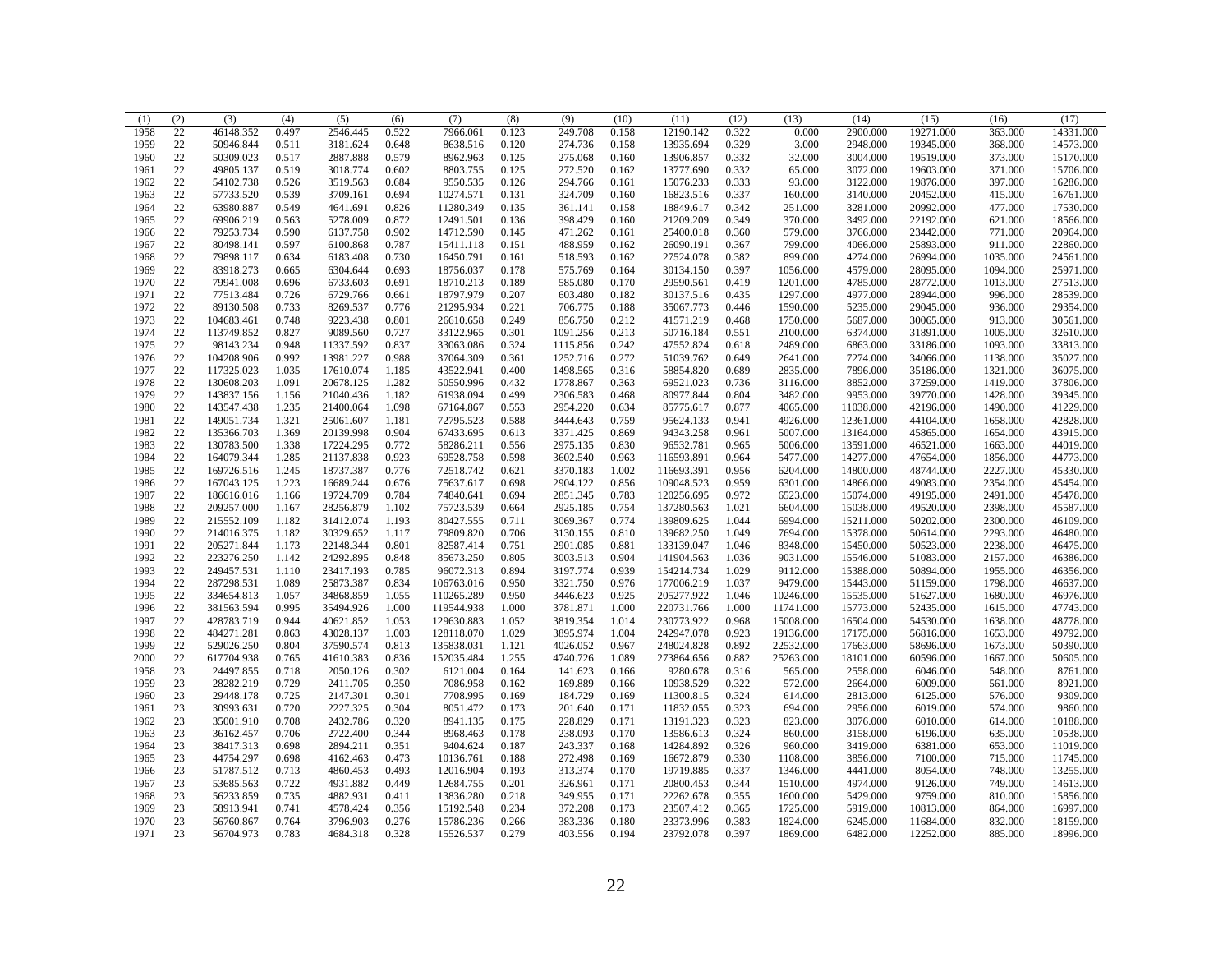| (1)  | (2) | (3)        | (4)   | (5)       | (6)   | (7)        | (8)   | (9)      | (10)  | (11)       | (12)  | (13)      | (14)      | (15)      | (16)     | (17)      |
|------|-----|------------|-------|-----------|-------|------------|-------|----------|-------|------------|-------|-----------|-----------|-----------|----------|-----------|
| 1972 | 23  | 62401.555  | 0.796 | 5572.690  | 0.373 | 16730.613  | 0.286 | 471.949  | 0.201 | 26905.459  | 0.406 | 1970.000  | 6808.000  | 13451.000 | 962.000  | 19410.000 |
| 1973 | 23  | 71720.539  | 0.805 | 6190.019  | 0.377 | 19657.270  | 0.302 | 596.467  | 0.222 | 31313.109  | 0.426 | 2144.000  | 7496.000  | 15039.000 | 995.000  | 20550.000 |
| 1974 | 23  | 71012.352  | 0.866 | 3546.215  | 0.200 | 23128.869  | 0.362 | 718.074  | 0.206 | 34111.789  | 0.497 | 2494.000  | 8425.000  | 16266.000 | 1088.000 | 21643.000 |
| 1975 | 23  | 59561.316  | 0.966 | 5127.635  | 0.280 | 20872.623  | 0.374 | 750.885  | 0.238 | 30759.020  | 0.556 | 2733.000  | 8959.000  | 16041.000 | 1030.000 | 21966.000 |
| 1976 | 23  | 67852.234  | 1.003 | 6646.964  | 0.353 | 24771.508  | 0.423 | 972.132  | 0.301 | 35647.230  | 0.584 | 3056.000  | 9642.000  | 15791.000 | 1039.000 | 22314.000 |
| 1977 | 23  | 79147.930  | 1.029 | 9901.859  | 0.495 | 28248.088  | 0.447 | 1293.190 | 0.374 | 41973.605  | 0.617 | 3496.000  | 10565.000 | 15565.000 | 1098.000 | 22694.000 |
| 1978 | 23  | 80823.000  | 1.080 | 10290.668 | 0.476 | 32788.613  | 0.478 | 1320.658 | 0.373 | 42905.602  | 0.659 | 3889.000  | 11650.000 | 16092.000 | 1087.000 | 23425.000 |
| 1979 | 23  | 89542.695  | 1.129 | 10153.716 | 0.427 | 39422.781  | 0.550 | 1672.568 | 0.482 | 49844.250  | 0.720 | 4277.000  | 12892.000 | 17123.000 | 1050.000 | 24345.000 |
| 1980 | 23  | 96504.969  | 1.200 | 12031.127 | 0.458 | 42273.855  | 0.601 | 2312.993 | 0.695 | 59223.129  | 0.791 | 4885.000  | 14339.000 | 18529.000 | 1093.000 | 25800.000 |
| 1981 | 23  | 94379.625  | 1.271 | 14055.513 | 0.489 | 44100.320  | 0.613 | 2453.060 | 0.753 | 59389.117  | 0.848 | 5397.000  | 15666.000 | 19332.000 | 1173.000 | 27259.000 |
| 1982 | 23  | 92102.977  | 1.317 | 11571.756 | 0.367 | 47417.145  | 0.697 | 2545.576 | 0.842 | 59768.844  | 0.870 | 5890.000  | 16782.000 | 20304.000 | 1176.000 | 28689.000 |
| 1983 | 23  | 98076.930  | 1.317 | 14273.348 | 0.428 | 46777.227  | 0.648 | 2434.763 | 0.767 | 65641.070  | 0.884 | 6407.000  | 17856.000 | 21460.000 | 1214.000 | 29555.000 |
| 1984 | 23  | 121532.586 | 1.306 | 21365.113 | 0.579 | 54981.563  | 0.675 | 3058.611 | 0.938 | 79346.609  | 0.898 | 7508.000  | 19641.000 | 23695.000 | 1383.000 | 30983.000 |
| 1985 | 23  | 119627.609 | 1.297 | 20701.486 | 0.507 | 53227.367  | 0.654 | 2736.878 | 0.944 | 78453.211  | 0.900 | 8615.000  | 21059.000 | 25730.000 | 1570.000 | 32774.000 |
| 1986 | 23  | 125121.914 | 1.269 | 20916.529 | 0.485 | 55204.473  | 0.716 | 2511.895 | 0.827 | 80173.859  | 0.907 | 8896.000  | 21797.000 | 27177.000 | 1639.000 | 34289.000 |
| 1987 | 23  | 133804.438 | 1.248 | 26289.195 | 0.587 | 54357.410  | 0.714 | 2531.332 | 0.882 | 83836.852  | 0.929 | 8690.000  | 22106.000 | 27345.000 | 1585.000 | 34519.000 |
| 1988 | 23  | 145198.328 | 1.266 | 32281.908 | 0.712 | 56092.859  | 0.722 | 2584.079 | 0.867 | 92918.172  | 0.980 | 8470.000  | 22191.000 | 28251.000 | 1499.000 | 35568.000 |
| 1989 | 23  | 146913.531 | 1.285 | 36127.012 | 0.775 | 55021.742  | 0.734 | 2615.703 | 0.869 | 94993.664  | 1.009 | 8475.000  | 22424.000 | 29646.000 | 1435.000 | 36554.000 |
| 1990 | 23  | 149672.344 | 1.275 | 36888.703 | 0.765 | 55311.648  | 0.752 | 2674.929 | 0.897 | 95893.133  | 1.018 | 8760.000  | 22656.000 | 30896.000 | 1454.000 | 37349.000 |
| 1991 | 23  | 151585.875 | 1.268 | 38252.906 | 0.774 | 53104.832  | 0.748 | 2618.794 | 0.963 | 98260.563  | 1.023 | 8969.000  | 22628.000 | 31570.000 | 1436.000 | 37694.000 |
| 1992 | 23  | 169607.750 | 1.245 | 38931.258 | 0.769 | 60870.590  | 0.892 | 2815.110 | 0.981 | 108573.633 | 1.022 | 9217.000  | 22517.000 |           | 1401.000 | 37906.000 |
| 1993 | 23  |            | 1.228 | 45485.043 | 0.870 |            | 0.901 | 2969.132 | 0.964 |            | 1.026 |           | 22483.000 | 32676.000 |          |           |
|      |     | 185751.203 |       |           |       | 61808.344  |       |          |       | 117777.648 |       | 9583.000  |           | 34180.000 | 1329.000 | 38206.000 |
| 1994 | 23  | 218468.844 | 1.197 | 56312.469 | 1.026 | 64714.336  | 0.904 | 3134.357 | 0.983 | 137274.766 | 1.037 | 10329.000 | 22895.000 | 36540.000 | 1284.000 | 39610.000 |
| 1995 | 23  | 270923.156 | 1.096 | 62252.227 | 1.046 | 70784.117  | 0.962 | 3276.468 | 0.945 | 160545.109 | 1.043 | 11904.000 | 23720.000 | 40230.000 | 1293.000 | 42854.000 |
| 1996 | 23  | 314738.344 | 0.996 | 66222.000 | 1.000 | 75524.133  | 1.000 | 3509.028 | 1.000 | 168264.094 | 1.000 | 14375.000 | 24900.000 | 44641.000 | 1324.000 | 47397.000 |
| 1997 | 23  | 364449.031 | 0.936 | 75575.180 | 1.042 | 82252.523  | 1.061 | 3656.889 | 1.010 | 179583.594 | 0.975 | 16061.000 | 25613.000 | 47200.000 | 1312.000 | 51733.000 |
| 1998 | 23  | 423190.938 | 0.809 | 66722.711 | 0.859 | 92001.313  | 1.184 | 3673.747 | 1.039 | 180149.516 | 0.933 | 18033.000 | 25962.000 | 49022.000 | 1276.000 | 55773.000 |
| 1999 | 23  | 486045.469 | 0.756 | 68957.516 | 0.837 | 102241.516 | 1.340 | 3985.883 | 0.967 | 192131.781 | 0.916 | 19659.000 | 26046.000 | 49882.000 | 1260.000 | 57876.000 |
| 2000 | 23  | 601241.813 | 0.721 | 71359.031 | 0.816 | 124554.289 | 1.572 | 4827.295 | 1.077 | 232516.609 | 0.913 | 22761.000 | 26651.000 | 53692.000 | 1291.000 | 62541.000 |
| 1958 | 24  | 84043.273  | 0.222 | 1275.739  | 0.141 | 4201.786   | 0.186 | 133.093  | 0.158 | 13047.083  | 0.248 | 0.000     | 1842.000  | 20310.000 | 381.000  | 9167.000  |
| 1959 | 24  | 103327.133 | 0.232 | 3021.841  | 0.342 | 4456.265   | 0.172 | 159.808  | 0.158 | 16343.051  | 0.255 | 0.000     | 1904.000  | 20247.000 | 385.000  | 9159.000  |
| 1960 | 24  | 114993.984 | 0.234 | 3345.052  | 0.379 | 4861.445   | 0.180 | 177.141  | 0.161 | 18511.338  | 0.257 | 0.000     | 1985.000  | 20544.000 | 395.000  | 9466.000  |
| 1961 | 24  | 96956.859  | 0.238 | 2950.477  | 0.330 | 4352.910   | 0.178 | 148.455  | 0.162 | 15660.670  | 0.259 | 3.000     | 2071.000  | 20515.000 | 394.000  | 9770.000  |
| 1962 | 24  | 118573.117 | 0.247 | 4360.683  | 0.477 | 5089.680   | 0.187 | 182.021  | 0.162 | 19652.148  | 0.263 | 9.000     | 2142.000  | 20721.000 | 421.000  | 10246.000 |
| 1963 | 24  | 129026.328 | 0.251 | 5129.257  | 0.539 | 5469.159   | 0.188 | 197.974  | 0.161 | 21607.873  | 0.266 | 14.000    | 2188.000  | 21753.000 | 438.000  | 10668.000 |
| 1964 | 24  | 138065.859 | 0.256 | 5128.691  | 0.516 | 6013.344   | 0.200 | 218.860  | 0.160 | 24005.791  | 0.270 | 24.000    | 2343.000  | 23158.000 | 458.000  | 11374.000 |
| 1965 | 24  | 167756.219 | 0.263 | 6771.394  | 0.635 | 7031.998   | 0.216 | 271.276  | 0.161 | 30033.797  | 0.275 | 37.000    | 2484.000  | 25212.000 | 509.000  | 12733.000 |
| 1966 | 24  | 164408.422 | 0.269 | 6312.231  | 0.543 | 7687.538   | 0.226 | 271.656  | 0.162 | 29975.877  | 0.281 | 60.000    | 2611.000  | 27205.000 | 549.000  | 13890.000 |
| 1967 | 24  | 137988.281 | 0.272 | 5204.417  | 0.420 | 7209.453   | 0.226 | 230.510  | 0.163 | 24935.463  | 0.287 | 68.000    | 2640.000  | 28474.000 | 550.000  | 14632.000 |
| 1968 | 24  | 163502.328 | 0.281 | 6708.596  | 0.520 | 8640.538   | 0.255 | 279.277  | 0.163 | 30270.053  | 0.297 | 79.000    | 2671.000  | 29439.000 | 603.000  | 15089.000 |
| 1969 | 24  | 165360.375 | 0.285 | 6268.471  | 0.468 | 9177.523   | 0.263 | 289.165  | 0.165 | 31474.510  | 0.307 | 95.000    | 2714.000  | 30808.000 | 658.000  | 15864.000 |
| 1970 | 24  | 134132.500 | 0.292 | 3537.032  | 0.256 | 8733.029   | 0.290 | 252.013  | 0.173 | 26635.563  | 0.321 | 116.000   | 2742.000  | 32568.000 | 650.000  | 16242.000 |
| 1971 | 24  | 171343.484 | 0.318 | 7031.920  | 0.495 | 10677.531  | 0.338 | 352.082  | 0.186 | 36448.113  | 0.337 | 134.000   | 2772.000  | 34006.000 | 706.000  | 16439.000 |
| 1972 | 24  | 183217.047 | 0.336 | 7768.023  | 0.529 | 12448.751  | 0.365 | 403.034  | 0.194 | 40905.348  | 0.346 | 171.000   | 2784.000  | 35328.000 | 734.000  | 16650.000 |
| 1973 | 24  | 213196.750 | 0.339 | 7376.703  | 0.484 | 14672.074  | 0.392 | 517.100  | 0.215 | 49607.891  | 0.362 | 168.000   | 2751.000  | 35973.000 | 670.000  | 17244.000 |
| 1974 | 24  | 180228.266 | 0.447 | 17105.725 | 1.116 | 15245.023  | 0.443 | 539.838  | 0.223 | 47659.465  | 0.417 | 191.000   | 2728.000  | 37570.000 | 723.000  | 17796.000 |
| 1975 | 24  | 160446.984 | 0.502 | 17851.523 | 1.178 | 13551.900  | 0.455 | 610.623  | 0.272 | 48502.227  | 0.471 | 207.000   | 2649.000  | 36985.000 | 705.000  | 17819.000 |
| 1976 | 24  | 207784.406 | 0.446 | 7749.583  | 0.501 | 16082.763  | 0.479 | 914.847  | 0.373 | 67871.211  | 0.495 | 231.000   | 2575.000  | 36813.000 | 742.000  | 17711.000 |
| 1977 | 24  | 238356.297 | 0.478 | 9311.367  | 0.573 | 18138.422  | 0.492 | 1214.830 | 0.483 | 85184.016  | 0.529 | 275.000   | 2532.000  | 38137.000 | 924.000  | 18395.000 |
| 1978 | 24  | 249036.813 | 0.511 | 9502.204  | 0.555 | 20528.811  | 0.520 | 1366.525 | 0.533 | 95977.141  | 0.567 | 336.000   | 2642.000  | 40325.000 | 1026.000 | 18907.000 |
| 1979 | 24  | 227965.172 | 0.553 | 6945.435  | 0.388 | 23535.186  | 0.599 | 1555.804 | 0.627 | 94061.242  | 0.618 | 387.000   | 2854.000  | 42057.000 | 995.000  | 19529.000 |
| 1980 | 24  | 163513.875 | 0.610 | 7407.154  | 0.404 | 16204.197  | 0.519 | 1498.031 | 0.675 | 74611.414  | 0.681 | 469.000   | 3180.000  | 43461.000 | 962.000  | 20312.000 |
| 1981 | 24  | 160334.422 | 0.700 | 6077.614  | 0.315 | 21301.313  | 0.682 | 1653.499 | 0.780 | 83214.086  | 0.744 | 752.000   | 4096.000  | 47348.000 | 1134.000 | 20739.000 |
| 1982 | 24  |            | 0.747 | 6071.918  |       |            | 0.738 |          | 0.793 |            | 0.774 |           |           |           |          |           |
|      |     | 144285.750 |       |           | 0.306 | 20336.316  |       | 1497.651 |       | 79854.820  |       | 752.000   | 4316.000  | 45233.000 | 936.000  | 21134.000 |
| 1983 | 24  | 186444.219 | 0.768 | 9680.411  | 0.510 | 21546.316  | 0.707 | 1731.684 | 0.875 | 110149.375 | 0.787 | 660.000   | 4317.000  | 41657.000 | 766.000  | 20944.000 |
| 1984 | 24  | 222349.813 | 0.782 | 14016.648 | 0.749 | 23673.475  | 0.675 | 2118.782 | 1.011 | 134087.719 | 0.802 | 700.000   | 4602.000  | 40860.000 | 703.000  | 21068.000 |
| 1985 | 24  | 228763.844 | 0.797 | 13287.332 | 0.690 | 28187.123  | 0.777 | 2151.787 | 1.037 | 138604.406 | 0.811 | 819.000   | 4978.000  | 41914.000 | 745.000  | 21728.000 |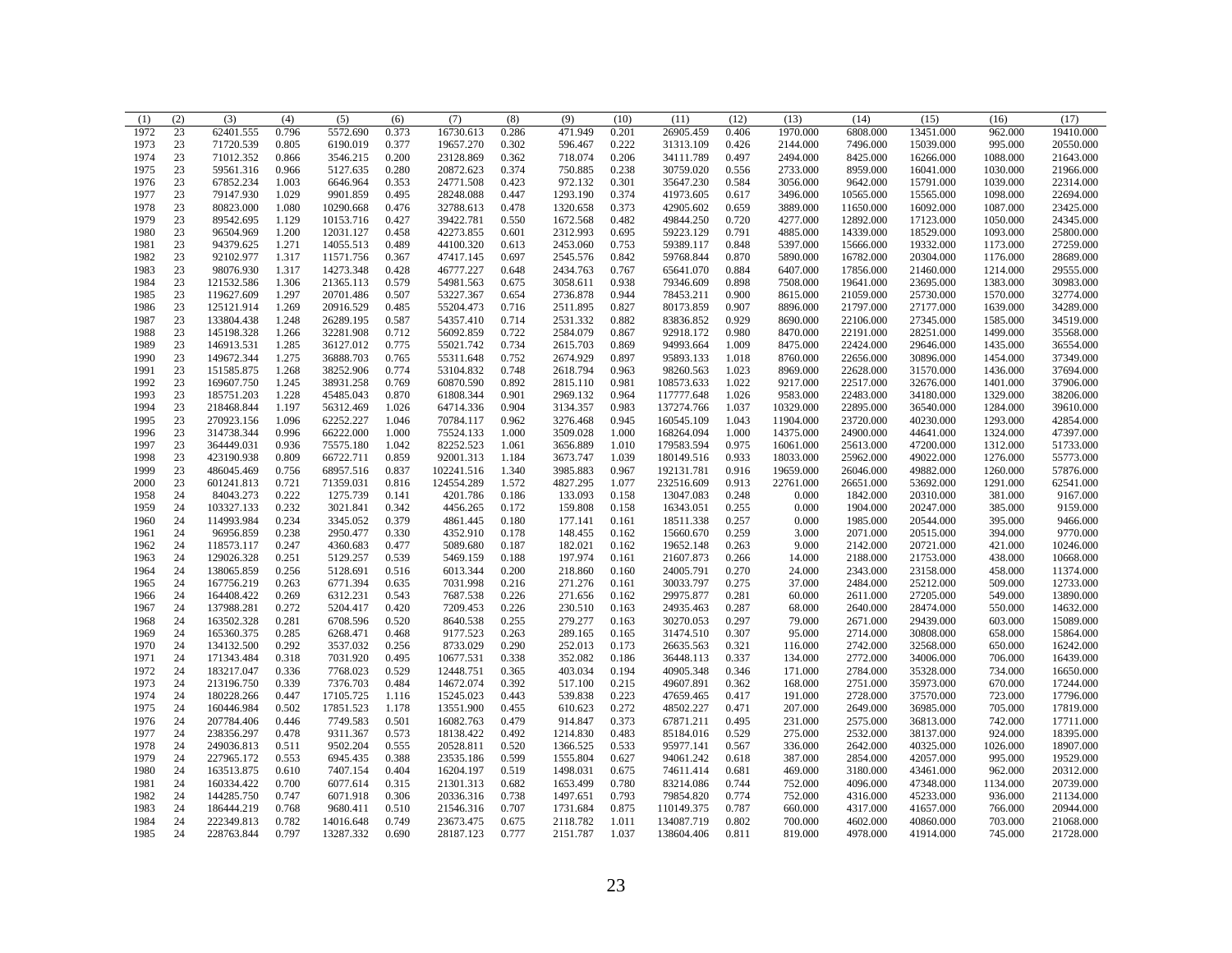| (1)  | (2) | (3)        | (4)   | (5)       | (6)   | (7)       | (8)            | (9)      | (10)  | (11)       | (12)  | (13)     | (14)      | (15)      | (16)     | (17)      |
|------|-----|------------|-------|-----------|-------|-----------|----------------|----------|-------|------------|-------|----------|-----------|-----------|----------|-----------|
| 1986 | 24  | 226412.734 | 0.817 | 12810.319 | 0.647 | 28606.715 | 0.796          | 1856.603 | 0.850 | 141711.203 | 0.824 | 838.000  | 5233.000  | 43067.000 | 733.000  | 22948.000 |
| 1987 | 24  | 239443.266 | 0.833 | 14543.825 | 0.717 | 28677.547 | 0.802          | 1826.776 | 0.814 | 154380.328 | 0.845 | 849.000  | 5543.000  | 43749.000 | 724.000  | 23435.000 |
| 1988 | 24  | 254261.813 | 0.889 | 25206.447 | 1.250 | 33063.805 | 0.916          | 1834.780 | 0.813 | 165951.547 | 0.886 | 814.000  | 5548.000  | 40971.000 | 618.000  | 23302.000 |
| 1989 | 24  | 251434.734 | 0.866 | 9793.826  | 0.483 | 38769.098 | 1.071          | 1865.524 | 0.813 | 167308.844 | 0.914 | 854.000  | 6019.000  | 40574.000 | 588.000  | 23372.000 |
| 1990 | 24  | 235889.203 | 0.882 | 14685.866 | 0.716 | 32133.180 | 0.914          | 1862.309 | 0.821 | 159417.828 | 0.929 | 982.000  | 6754.000  | 40565.000 | 636.000  | 23733.000 |
| 1991 | 24  | 217701.422 | 0.912 | 13239.881 | 0.633 | 30280.078 | 0.903          | 1675.528 | 0.817 | 153349.797 | 0.945 | 1124.000 | 7745.000  | 40510.000 | 706.000  | 23867.000 |
| 1992 | 24  | 247725.141 | 0.933 | 10861.198 | 0.512 | 39403.695 | 1.104          | 1909.734 | 0.892 | 178919.906 | 0.954 | 1248.000 | 8498.000  | 39628.000 | 738.000  | 24589.000 |
| 1993 | 24  | 271095.969 | 0.954 | 16411.160 | 0.747 | 40632.305 | 1.088          | 2111.215 | 0.928 | 199595.297 | 0.964 | 1519.000 | 9623.000  | 40800.000 | 793.000  | 24934.000 |
| 1994 | 24  | 311719.531 | 0.978 | 22063.658 | 0.964 | 44367.438 | 1.094          | 2298.036 | 1.001 | 236138.297 | 0.984 | 1797.000 | 10896.000 | 42278.000 | 829.000  | 25199.000 |
| 1995 | 24  | 319667.156 | 0.990 | 19739.594 | 0.813 | 45871.984 | 1.052          | 2159.013 | 0.913 | 248727.078 | 1.008 | 2205.000 | 12392.000 | 44829.000 | 898.000  | 25570.000 |
| 1996 | 24  | 318766.938 | 0.999 | 25460.809 | 1.000 | 43939.305 | 1.000          | 2359.575 | 1.000 | 246573.234 | 1.000 | 2580.000 | 13701.000 | 46580.000 | 940.000  | 25933.000 |
| 1997 | 24  | 349952.813 | 0.989 | 29618.115 | 1.111 | 46038.523 | 1.028          | 2418.923 | 0.962 | 268139.688 | 0.995 | 2975.000 | 15072.000 | 47946.000 | 985.000  | 26127.000 |
| 1998 | 24  | 371011.094 | 0.980 | 32987.281 | 1.190 | 46882.176 | 1.041          | 2512.260 | 0.921 | 281161.000 | 0.987 | 3580,000 | 16401.000 | 49814.000 | 1038.000 | 26220.000 |
| 1999 | 24  | 411265.094 | 0.982 | 34793.938 | 1.218 | 48374.793 | 1.042          | 2685.047 | 0.962 | 318090.906 | 0.982 | 3932.000 | 17205.000 | 50197.000 | 1066.000 | 26398.000 |
| 2000 | 24  | 433101.219 | 0.988 | 34249.441 | 1.171 | 48822.875 | 1.045          | 2921.366 | 1.094 | 341714.844 | 0.992 | 4074.000 | 17700.000 | 49890.000 | 1050.000 | 26569.000 |
| 1958 | 25  | 83346.242  | 0.223 | 1115.894  | 0.367 | 6648.930  | 0.101          | 154.395  | 0.164 | 10635.818  | 0.255 | 0.000    | 1809.000  | 4859.000  | 319.000  | 11535.000 |
| 1959 | 25  | 84656.734  | 0.226 | 761.409   | 0.242 | 7035.189  | 0.104          | 159.827  | 0.164 | 11173.835  | 0.259 | 0.000    | 1850.000  | 4891.000  | 326.000  | 11754.000 |
| 1960 | 25  | 79389.375  | 0.228 | 577.424   | 0.178 | 7060.117  | 0.114          | 153.506  | 0.166 | 10305.504  | 0.262 | 3.000    | 1890.000  | 4911.000  | 333.000  | 12024.000 |
| 1961 | 25  | 81510.852  | 0.229 | 922.903   | 0.275 | 7167.984  | 0.116          | 159.555  | 0.168 | 10407.745  | 0.262 | 8.000    | 1968.000  | 4960.000  | 332.000  | 12407.000 |
| 1962 | 25  | 85724.820  | 0.230 | 1088.227  | 0.314 | 7732.297  | 0.115          | 166.971  | 0.167 | 10721.829  | 0.262 | 13.000   | 2058.000  | 5142.000  | 356.000  | 12915.000 |
| 1963 | 25  | 90438.313  | 0.230 | 1288.933  | 0.356 | 8042.900  | 0.118          | 176.147  | 0.167 | 11282.740  | 0.264 | 23.000   | 2097.000  | 5348.000  | 369.000  | 13463.000 |
| 1964 | 25  | 92104.000  | 0.232 | 1369.719  | 0.366 | 8189.650  | 0.121          | 177.511  | 0.164 | 11599.933  | 0.267 | 36.000   | 2226.000  | 5588.000  | 372.000  | 13816.000 |
| 1965 | 25  | 97284.805  | 0.235 | 1374.520  | 0.348 | 8687.740  | 0.125          | 188.056  | 0.166 | 12642.173  | 0.272 | 46.000   | 2334.000  | 5854.000  | 390.000  | 14433.000 |
| 1966 | 25  | 113053.289 | 0.242 | 1510.084  | 0.346 | 10407.451 | 0.128          | 222.946  | 0.167 | 15183.487  | 0.280 | 91.000   | 2656.000  | 6892.000  | 406.000  | 16079.000 |
| 1967 | 25  | 127316.164 | 0.250 | 1538.506  | 0.318 | 11758.905 | 0.137          | 267.275  | 0.168 | 18295.633  | 0.286 | 112.000  | 2888.000  | 7886.000  | 392.000  | 17517.000 |
| 1968 | 25  | 130600.820 | 0.258 | 1576.385  | 0.303 | 12396.355 | 0.145          | 287.508  | 0.168 | 19417.436  | 0.297 | 128.000  | 3122.000  | 8682.000  | 395.000  | 18457.000 |
| 1969 | 25  | 126299.594 | 0.268 | 1572.547  | 0.283 | 12372.560 | 0.152          | 295.406  | 0.170 | 19615.537  | 0.308 | 147.000  | 3358.000  | 9531.000  | 386.000  | 19534.000 |
| 1970 | 25  | 112407.531 | 0.282 | 1515.417  | 0.273 | 11922.317 | 0.176          | 282.959  | 0.177 | 17928.742  | 0.323 | 145.000  | 3424.000  | 9775.000  | 333.000  | 20312.000 |
| 1971 | 25  | 103443.867 | 0.293 | 1493.168  | 0.284 | 11741.202 | 0.198          | 273.606  | 0.190 | 16768.230  | 0.337 | 132.000  | 3426.000  | 9613.000  | 288.000  | 20542.000 |
| 1972 | 25  | 99899.375  | 0.305 | 1545.637  | 0.299 | 12145.053 | 0.195          | 275.711  | 0.196 | 16552.174  | 0.347 | 150.000  | 3504.000  | 9813.000  | 243.000  | 20854.000 |
| 1973 | 25  | 113233.797 | 0.319 | 1878.433  | 0.358 | 14702.387 | 0.229          | 330.360  | 0.221 | 19237.797  | 0.367 | 152.000  | 3566.000  | 10148.000 | 234.000  | 21165.000 |
| 1974 | 25  | 115041.914 | 0.355 | 2136.086  | 0.397 | 16680.697 | 0.264          | 400.245  | 0.289 | 21618.168  | 0.422 | 173.000  | 3680.000  | 10652.000 | 269.000  | 21374.000 |
| 1975 | 25  | 110259.688 | 0.404 | 2488.851  | 0.452 | 19387.768 | 0.324          | 441.281  | 0.343 | 22206.020  | 0.471 | 216.000  | 3782.000  | 11093.000 | 329.000  | 21520.000 |
| 1976 | 25  | 103802.883 | 0.436 | 2631.087  | 0.472 | 20449.939 | 0.343          | 447.764  | 0.319 | 21721.572  | 0.498 | 260.000  | 3918.000  | 11610.000 | 419.000  | 21573.000 |
| 1977 | 25  | 105554.898 | 0.470 | 2933.104  | 0.532 | 22785.428 | 0.368          | 492.690  | 0.342 | 23417.227  | 0.531 | 274.000  | 4014.000  | 11824.000 | 496.000  | 21464.000 |
| 1978 | 25  | 117567.758 | 0.500 | 3376.050  | 0.562 | 26282.957 | 0.391          | 485.717  | 0.330 | 28692.953  | 0.569 | 349.000  | 4258.000  | 12217.000 | 546.000  | 21514.000 |
| 1979 | 25  | 134723.375 | 0.551 | 4195.645  | 0.630 | 32696.381 | 0.451          | 639.992  | 0.450 | 36757.527  | 0.621 | 474.000  | 4678.000  | 12961.000 | 604.000  | 21908.000 |
| 1980 | 25  | 141245.266 | 0.612 | 4799.957  | 0.638 | 37416.242 | 0.507          | 896.457  | 0.705 | 43339.105  | 0.685 | 677.000  | 5179.000  | 13655.000 | 683.000  | 22237.000 |
| 1981 | 25  | 131391.469 | 0.688 | 5004.706  | 0.634 | 38965.547 | 0.523          | 1036.531 | 0.852 | 45325.016  | 0.751 | 926.000  | 5749.000  | 13953.000 | 784.000  | 22409.000 |
| 1982 | 25  | 126415.773 | 0.751 | 5375.418  | 0.632 | 42097.930 | 0.605          | 1286.818 | 1.188 | 46207.441  | 0.794 | 1107.000 | 6160.000  | 14142.000 | 810.000  | 23172.000 |
| 1983 | 25  | 121014.109 | 0.787 | 5063.175  | 0.573 | 39577.410 | 0.578          | 1352.066 | 1.192 | 49269.633  | 0.817 | 1353.000 | 6373.000  | 14067.000 | 790.000  | 23636.000 |
| 1984 | 25  | 128636.531 | 0.816 | 5557.108  | 0.575 | 43540.961 | 0.595          | 1529.174 | 1.273 | 54284.656  | 0.837 | 1872.000 | 6746.000  | 14309.000 | 807.000  | 24388.000 |
| 1985 | 25  | 137518.156 | 0.823 | 5799.283  | 0.522 | 45329.785 | 0.583          | 1461.734 | 1.228 | 60573.352  | 0.843 | 2566.000 | 7033.000  | 14581.000 | 842.000  | 25448.000 |
| 1986 | 25  | 149600.938 | 0.813 | 6536.481  | 0.530 | 51128.398 | 0.627          | 1386.472 | 1.107 | 62631.055  | 0.844 | 3190.000 | 7296.000  | 15094.000 | 861.000  | 26417.000 |
| 1987 | 25  | 159915.328 | 0.812 | 7553.443  | 0.565 | 52658.996 | 0.614          | 1390.371 | 1.081 | 68327.578  | 0.857 | 3631.000 | 7457.000  | 15181.000 | 821.000  | 27099.000 |
| 1988 | 25  | 165437.094 | 0.827 | 4887.413  | 0.303 | 60759.684 | 0.691          | 1411.384 | 1.091 | 69699.055  | 0.890 | 3753.000 | 7517.000  | 15198.000 | 757.000  | 27711.000 |
|      | 25  | 172627.141 | 0.877 | 7882.527  | 0.494 | 67343.492 | 0.755          | 1536.654 | 1.168 | 74560.203  | 0.921 | 3843.000 | 7663.000  | 15130.000 | 709.000  | 28594.000 |
| 1989 | 25  |            |       |           |       |           |                |          |       |            |       |          |           |           |          |           |
| 1990 |     | 174971.594 | 0.884 | 7361.145  | 0.439 | 70466.578 | 0.805<br>0.823 | 1717.575 | 1.320 | 75210.055  | 0.940 | 3984.000 | 7795.000  | 15021.000 | 714.000  | 28957.000 |
| 1991 | 25  | 171876.859 | 0.904 | 10587.896 | 0.627 | 67953.195 |                | 1661.577 | 1.414 | 75183.320  | 0.954 | 3964.000 | 7935.000  | 14749.000 | 719.000  | 29486.000 |
| 1992 | 25  | 160438.547 | 0.931 | 7425.930  | 0.435 | 66637.805 | 0.890          | 1537.361 | 1.253 | 73707.250  | 0.964 | 3900.000 | 8043.000  | 14644.000 | 732.000  | 30483.000 |
| 1993 | 25  | 155228.906 | 0.948 | 7150.150  | 0.405 | 66103.859 | 0.952          | 1510.156 | 1.158 | 72431.477  | 0.978 | 3668.000 | 7938.000  | 14195.000 | 676.000  | 30588.000 |
| 1994 | 25  | 137303.656 | 1.035 | 12838.808 | 0.760 | 64351.246 | 0.988          | 1319.901 | 1.003 | 63559.414  | 0.994 | 3420.000 | 7800.000  | 13642.000 | 614.000  | 30574.000 |
| 1995 | 25  | 133371.219 | 1.050 | 12257.044 | 0.756 | 63044.461 | 1.010          | 1226.524 | 0.904 | 63559.602  | 1.013 | 3345.000 | 7671.000  | 13158.000 | 567.000  | 30315.000 |
| 1996 | 25  | 140167.891 | 1.062 | 16120.831 | 1.000 | 63007.582 | 1.000          | 1352.698 | 1.000 | 68387.063  | 1.000 | 3567.000 | 7659.000  | 12890.000 | 545.000  | 30054.000 |
| 1997 | 25  | 152559.219 | 1.063 | 16795.441 | 1.008 | 69358.859 | 1.046          | 1394.334 | 0.967 | 74636.406  | 0.994 | 4303.000 | 7895.000  | 13031.000 | 568.000  | 30173.000 |
| 1998 | 25  | 184050.641 | 1.062 | 18606.605 | 1.029 | 81957.836 | 1.190          | 1590.397 | 1.017 | 93275.539  | 0.980 | 5526.000 | 8330.000  | 13476.000 | 613.000  | 30188.000 |
| 1999 | 25  | 185192.500 | 1.012 | 16147.635 | 0.838 | 75065.617 | 1.115          | 1674.246 | 0.960 | 94508.617  | 0.974 | 6357.000 | 8590.000  | 13679.000 | 630.000  | 30375.000 |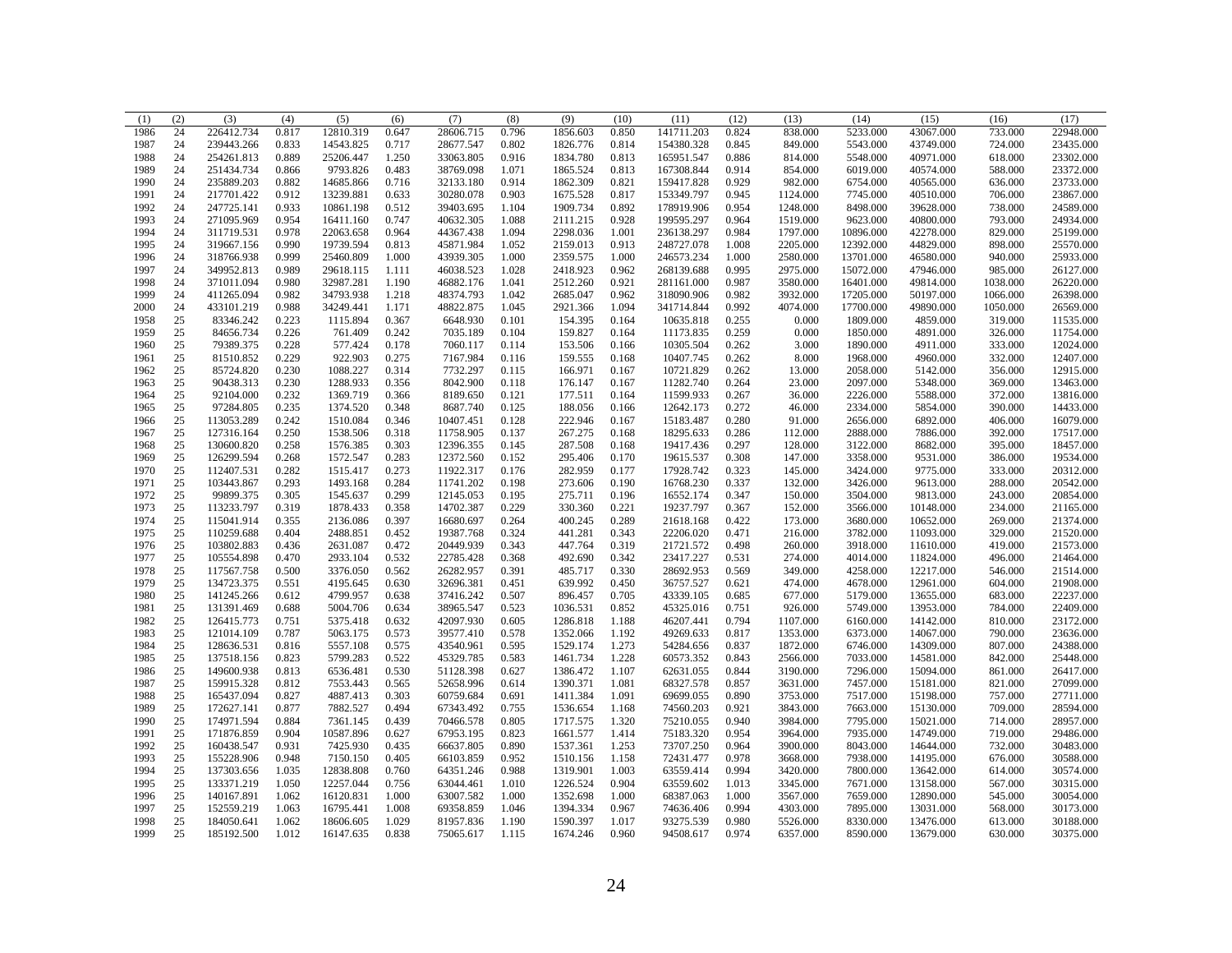| (1)  | (2) | (3)        | (4)   | (5)       | (6)   | (7)       | (8)   | (9)      | (10)  | (11)      | (12)  | (13)      | (14)     | (15)      | (16)    | (17)      |
|------|-----|------------|-------|-----------|-------|-----------|-------|----------|-------|-----------|-------|-----------|----------|-----------|---------|-----------|
| 2000 | 25  | 179951.156 | 1.035 | 13937.401 | 0.691 | 73183.523 | 1.125 | 1809.944 | 1.103 | 97310.320 | 0.983 | 6521.000  | 8638.000 | 13550.000 | 605.000 | 30133.000 |
| 1958 | 26  | 19771.262  | 0.327 | 514.012   | 0.539 | 2993.971  | 0.082 | 47.719   | 0.161 | 2900.529  | 0.288 | 0.000     | 93.000   | 2932.000  | 61.000  | 2975.000  |
| 1959 | 26  | 22727.684  | 0.332 | 663.258   | 0.657 | 3352.450  | 0.085 | 56.419   | 0.161 | 3464.985  | 0.293 | 2.000     | 102.000  | 3203.000  | 65.000  | 3227.000  |
| 1960 | 26  | 24543.230  | 0.334 | 716.788   | 0.664 | 3576.396  | 0.090 | 63.674   | 0.163 | 3834.873  | 0.295 | 10.000    | 108.000  | 3505.000  | 66.000  | 3633.000  |
| 1961 | 26  | 26201.758  | 0.332 | 684.847   | 0.603 | 3780.478  | 0.096 | 70.190   | 0.165 | 4175.894  | 0.295 | 16.000    | 111.000  | 3812.000  | 67.000  | 4190.000  |
| 1962 | 26  | 27787.186  | 0.332 | 913.777   | 0.754 | 3886.387  | 0.094 | 74.149   | 0.165 | 4359.718  | 0.296 | 24.000    | 109.000  | 4143.000  | 73.000  | 4603.000  |
| 1963 | 26  | 29255.453  | 0.332 | 891.675   | 0.701 | 4153.328  | 0.099 | 78.359   | 0.164 | 4586.512  | 0.297 | 33.000    | 98.000   | 4314.000  | 76.000  | 4956.000  |
| 1964 | 26  | 29469.873  | 0.331 | 881.366   | 0.655 | 4248.095  | 0.101 | 75.927   | 0.162 | 4546.613  | 0.300 | 45.000    | 96.000   | 4612.000  | 84.000  | 5212.000  |
| 1965 | 26  | 33100.504  | 0.331 | 1185.172  | 0.822 | 4637.478  | 0.103 | 81.962   | 0.163 | 5057.637  | 0.304 | 54.000    | 90.000   | 5131.000  | 101.000 | 5582.000  |
| 1966 | 26  | 37070.746  | 0.338 | 1504.565  | 0.947 | 5231.052  | 0.104 | 91.148   | 0.164 | 5701.842  | 0.311 | 72.000    | 91.000   | 5746.000  | 117.000 | 6196.000  |
| 1967 | 26  | 40061.645  | 0.353 | 1660.472  | 0.953 | 5793.318  | 0.110 | 105.055  | 0.165 | 6572.896  | 0.318 | 83.000    | 89.000   | 6542.000  | 131.000 | 7085.000  |
| 1968 | 26  | 43168.531  | 0.361 | 2023.907  | 1.080 | 6323.049  | 0.118 | 119.877  | 0.165 | 7114.725  | 0.328 | 92.000    | 87.000   | 7200.000  | 177.000 | 8045.000  |
| 1969 | 26  | 44928.840  | 0.365 | 2195.992  | 1.107 | 6718.369  | 0.123 | 130.458  | 0.167 | 7338.882  | 0.338 | 104.000   | 88.000   | 7639.000  | 236.000 | 8705.000  |
| 1970 | 26  | 42387.504  | 0.382 | 1613.881  | 0.771 | 7142.314  | 0.138 | 138.249  | 0.174 | 7282.826  | 0.355 | 123.000   | 86.000   | 8018.000  | 272.000 | 9551.000  |
| 1971 | 26  | 41616.164  | 0.393 | 1785.189  | 0.813 | 7222.302  | 0.148 | 145.116  | 0.187 | 7194.427  | 0.368 | 132.000   | 80.000   | 8098.000  | 355.000 | 10054.000 |
| 1972 | 26  | 47903.820  | 0.384 | 2054.789  | 0.902 | 8027.941  | 0.153 | 170.436  | 0.193 | 8123.410  | 0.376 | 159.000   | 79.000   | 8149.000  | 427.000 | 10466.000 |
| 1973 | 26  | 53614.691  | 0.393 | 2056.748  | 0.866 | 9327.837  | 0.166 | 209.473  | 0.217 | 9463.145  | 0.396 | 175.000   | 85.000   | 8751.000  | 469.000 | 11319.000 |
| 1974 | 26  | 57901.680  | 0.426 | 1980.208  | 0.781 | 10944.039 | 0.188 | 276.610  | 0.354 | 11462.552 | 0.458 | 203.000   | 98.000   | 9454.000  | 527.000 | 12395.000 |
| 1975 | 26  | 55003.164  | 0.467 | 2526.282  | 0.929 | 11209.687 | 0.208 | 307.205  | 0.393 | 11655.477 | 0.511 | 224.000   | 99.000   | 9745.000  | 546.000 | 13310.000 |
| 1976 | 26  | 59906.137  | 0.492 | 2875.294  | 1.023 | 12977.215 | 0.229 | 371.381  | 0.456 | 13274.949 | 0.538 | 229.000   | 103.000  | 10000.000 | 564.000 | 14012.000 |
| 1977 | 26  | 68256.086  | 0.511 | 3358.229  | 1.147 | 15403.945 | 0.250 | 464.478  | 0.534 | 15636.130 | 0.569 | 226.000   | 142.000  | 10252.000 | 605.000 | 14888.000 |
| 1978 | 26  | 84635.219  | 0.545 | 4760.072  | 1.536 | 20511.301 | 0.312 | 579.488  | 0.657 | 20255.398 | 0.607 | 312.000   | 371.000  | 10387.000 | 574.000 | 15945.000 |
| 1979 | 26  | 91592.422  | 0.570 | 4753.099  | 1.431 | 24399.523 | 0.353 | 699.256  | 0.783 | 22319.318 | 0.661 | 507.000   | 768.000  | 10683.000 | 539.000 | 17255.000 |
| 1980 | 26  | 93119.445  | 0.638 | 5497.617  | 1.519 | 27794.783 | 0.393 | 924.885  | 1.036 | 25157.701 | 0.731 | 812.000   | 1302.000 | 10940.000 | 529.000 | 18501.000 |
| 1981 | 26  | 95771.414  | 0.691 | 6714.997  | 1.704 | 30960.363 | 0.422 | 1057.142 | 1.199 | 27427.441 | 0.789 | 1249.000  | 2046.000 | 11058.000 | 563.000 | 19938.000 |
| 1982 | 26  | 105335.383 | 0.732 | 5931.512  | 1.391 | 36223.719 | 0.498 | 1307.020 | 1.562 | 33663.984 | 0.813 | 1626.000  | 2770.000 | 11300.000 | 562.000 | 21161.000 |
| 1983 | 26  | 102564.336 | 0.760 | 5964.763  | 1.322 | 40796.984 | 0.560 | 1095.237 | 1.363 | 30064.928 | 0.829 | 1874.000  | 3160.000 | 11179.000 | 541.000 | 21871.000 |
| 1984 | 26  | 110089.383 | 0.783 | 7275.130  | 1.496 | 44631.379 | 0.591 | 1239.246 | 1.461 | 33069.293 | 0.848 | 2278.000  | 3627.000 | 11285.000 | 548.000 | 22482.000 |
| 1985 | 26  | 117131.125 | 0.820 | 6529.600  | 1.216 | 52850.438 | 0.688 | 1240.295 | 1.502 | 35393.500 | 0.856 | 2717.000  | 3964.000 | 11369.000 | 575.000 | 23085.000 |
| 1986 | 26  | 117802.148 | 0.838 | 5063.359  | 0.882 | 56938.797 | 0.754 | 1156.636 | 1.382 | 35559.930 | 0.865 | 2863.000  | 4076.000 | 11277.000 | 567.000 | 23248.000 |
| 1987 | 26  | 125772.156 | 0.863 | 5467.560  | 0.876 | 62087.410 | 0.817 | 1172.647 | 1.020 | 39860.273 | 0.889 | 3335.000  | 4493.000 | 11804.000 | 603.000 | 23818.000 |
| 1988 | 26  | 129603.523 | 0.846 | 5849.793  | 0.845 | 59794.164 | 0.741 | 1153.074 | 0.923 | 42793.027 | 0.932 | 3745.000  | 4841.000 | 12275.000 | 595.000 | 24293.000 |
| 1989 | 26  | 128110.109 | 0.920 | 7708.458  | 1.015 | 65464.195 | 0.814 | 1161.200 | 0.946 | 43470.313 | 0.962 | 4302.000  | 5364.000 | 12690.000 | 588.000 | 24955.000 |
| 1990 | 26  | 129644.992 | 0.907 | 9354.199  | 1.128 | 61036.316 | 0.782 | 1232.571 | 1.023 | 45901.195 | 0.978 | 5028.000  | 5787.000 | 12702.000 | 600.000 | 25509.000 |
| 1991 | 26  | 128642.164 | 0.928 | 10076.349 | 1.125 | 60924.516 | 0.799 | 1219.642 | 1.127 | 47151.738 | 0.989 | 5794.000  | 6362.000 | 12715.000 | 629.000 | 25978.000 |
| 1992 | 26  | 135176.563 | 0.945 | 10780.264 | 1.109 | 64396.328 | 0.878 | 1271.482 | 1.106 | 51277.660 | 0.995 | 6673.000  | 6652.000 | 12724.000 | 638.000 | 26506.000 |
| 1993 | 26  | 133851.063 | 0.998 | 10974.746 | 1.055 | 69340.797 | 0.954 | 1248.384 | 1.056 | 52036.242 | 1.003 | 6980.000  | 6837.000 | 12449.000 | 595.000 | 26786.000 |
| 1994 | 26  | 134366.547 | 1.032 | 11574.296 | 1.088 | 72156.094 | 1.015 | 1183.723 | 1.010 | 53792.719 | 1.015 | 7130.000  | 6962.000 | 12115.000 | 539.000 | 27100.000 |
| 1995 | 26  | 139429.891 | 1.045 | 11468.643 | 1.036 | 74056.055 | 1.063 | 1151.761 | 0.947 | 58992.324 | 1.029 | 7560.000  | 7085.000 | 11911.000 | 500.000 | 27295.000 |
| 1996 | 26  | 143488.078 | 1.014 | 11848.682 | 1.000 | 70957.023 | 1.000 | 1216.170 | 1.000 | 61486.926 | 1.000 | 8437.000  | 7304.000 | 11867.000 | 483.000 | 27801.000 |
| 1997 | 26  | 146593.844 | 1.033 | 11735.277 | 0.896 | 76252.977 | 1.054 | 1191.630 | 0.989 | 62257.438 | 0.983 | 9758.000  | 7600.000 | 11980.000 | 480.000 | 28318.000 |
| 1998 | 26  | 153080.922 | 1.038 | 14201.243 | 0.963 | 78039.961 | 1.076 | 1235.984 | 0.963 | 65443.570 | 0.957 | 11883.000 | 8038.000 | 12305.000 | 487.000 | 29026.000 |
| 1999 | 26  | 160473.766 | 1.045 | 14762.383 | 0.908 | 83365.672 | 1.169 | 1308.590 | 0.965 | 68268.508 | 0.946 | 13751.000 | 8361.000 | 12562.000 | 495.000 | 29542.000 |
| 2000 | 26  | 177070.203 | 1.035 | 15780.767 | 0.895 | 88570.281 | 1.245 | 1515.871 | 1.072 | 77426.438 | 0.948 | 15383.000 | 8674.000 | 12915.000 | 493.000 | 30104.000 |
| 1958 | 27  | 17996.322  | 0.271 | 415.950   | 0.188 | 1656.036  | 0.184 | 42.649   | 0.165 | 2759.888  | 0.228 | 0.000     | 77.000   | 2499.000  | 67.000  | 3369.000  |
| 1959 | 27  | 19550.033  | 0.272 | 458.794   | 0.216 | 1773.432  | 0.184 | 46.414   | 0.165 | 3041.863  | 0.231 | 0.000     | 77.000   | 2487.000  | 69.000  | 3388.000  |
| 1960 | 27  | 19995.271  | 0.274 | 402.662   | 0.186 | 1889.259  | 0.197 | 49.237   | 0.167 | 3138.409  | 0.233 | 3.000     | 76.000   | 2464.000  | 69.000  | 3417.000  |
| 1961 | 27  | 20823.807  | 0.275 | 455.491   | 0.210 | 1936.506  | 0.201 | 52.772   | 0.169 | 3287.665  | 0.232 | 9.000     | 76.000   | 2494.000  | 69.000  | 3468.000  |
| 1962 | 27  | 21772.738  | 0.276 | 503.872   | 0.225 | 2025.178  | 0.198 | 55.433   | 0.169 | 3417.351  | 0.237 | 14.000    | 77.000   | 2566.000  | 75.000  | 3604.000  |
|      | 27  |            |       |           |       |           |       |          |       | 3692.748  |       |           |          |           |         |           |
| 1963 |     | 23224.045  | 0.275 | 477.822   | 0.207 | 2146.822  | 0.209 | 60.072   | 0.168 |           | 0.238 | 26.000    | 76.000   | 2662.000  | 79.000  | 3704.000  |
| 1964 | 27  | 24675.572  | 0.274 | 524.703   | 0.215 | 2279.451  | 0.216 | 63.425   | 0.166 | 3903.848  | 0.244 | 39.000    | 75.000   | 2778.000  | 85.000  | 3781.000  |
| 1965 | 27  | 26972.836  | 0.278 | 611.714   | 0.237 | 2505.189  | 0.235 | 69.687   | 0.167 | 4305.775  | 0.246 | 44.000    | 71.000   | 2927.000  | 99.000  | 3924.000  |
| 1966 | 27  | 27925.615  | 0.283 | 642.012   | 0.234 | 2707.303  | 0.244 | 73.688   | 0.168 | 4489.780  | 0.254 | 52.000    | 68.000   | 3037.000  | 110.000 | 4116.000  |
| 1967 | 27  | 28408.773  | 0.291 | 675.707   | 0.231 | 2792.756  | 0.255 | 79.296   | 0.170 | 4706.622  | 0.256 | 53.000    | 61.000   | 3209.000  | 119.000 | 4337.000  |
| 1968 | 27  | 29832.766  | 0.298 | 775.678   | 0.251 | 2927.534  | 0.270 | 89.279   | 0.169 | 5106.533  | 0.266 | 54.000    | 55.000   | 3350.000  | 135.000 | 4519.000  |
| 1969 | 27  | 31639.818  | 0.304 | 823.447   | 0.250 | 3104.242  | 0.286 | 101.345  | 0.171 | 5578.530  | 0.276 | 58.000    | 54.000   | 3523.000  | 147.000 | 4735.000  |
| 1970 | 27  | 30935.398  | 0.313 | 757.315   | 0.215 | 3185.631  | 0.307 | 108.104  | 0.177 | 5625.475  | 0.285 | 66.000    | 51.000   | 3721.000  | 147.000 | 4910.000  |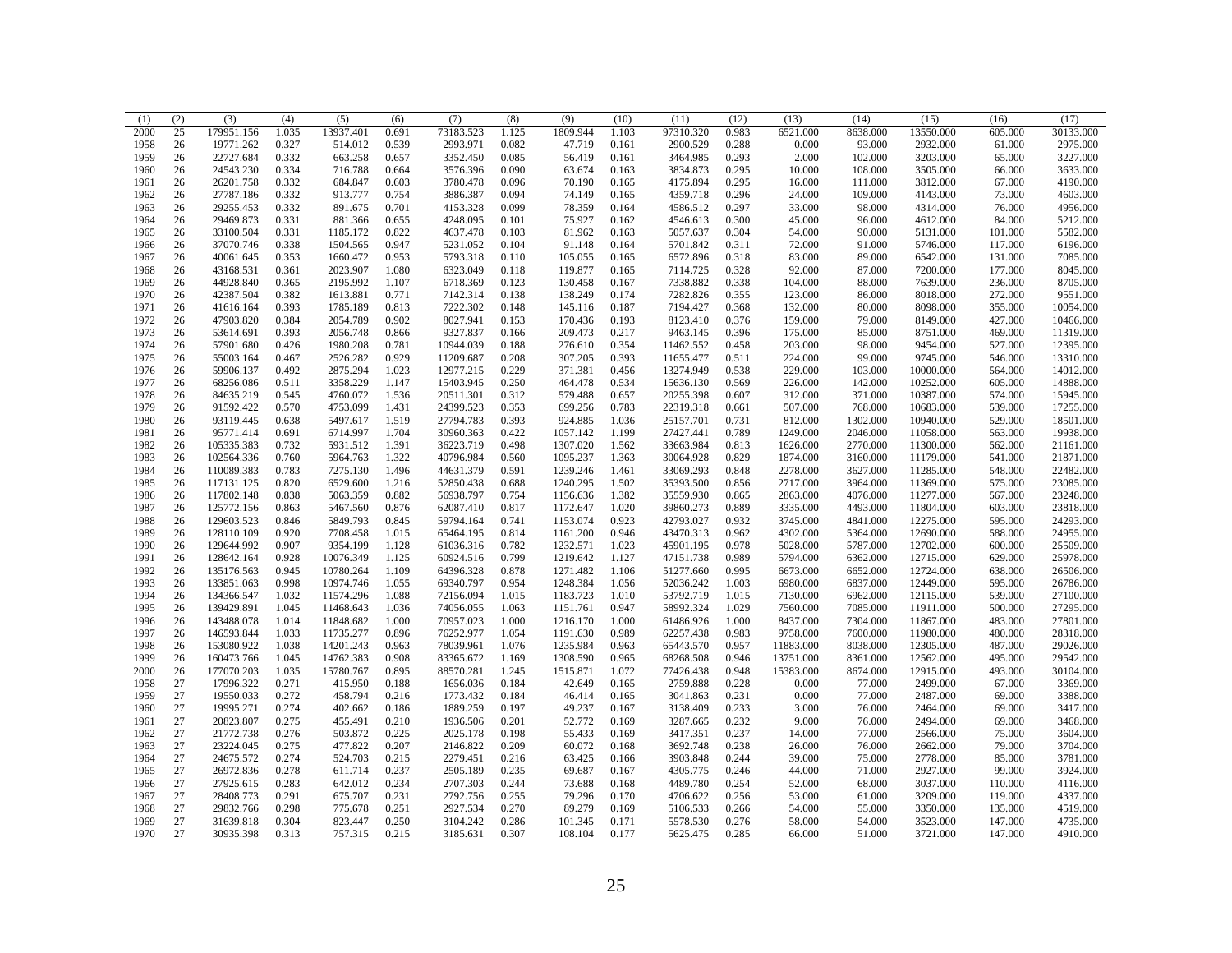| (1)  | (2) | (3)        | (4)   | (5)       | (6)   | (7)       | (8)   | (9)       | (10)  | (11)      | (12)  | (13)     | (14)     | (15)      | (16)       | (17)       |
|------|-----|------------|-------|-----------|-------|-----------|-------|-----------|-------|-----------|-------|----------|----------|-----------|------------|------------|
| 1971 | 27  | 30856.773  | 0.326 | 901.761   | 0.239 | 3190.846  | 0.313 | 116.886   | 0.190 | 5846.856  | 0.296 | 77.000   | 47.000   | 3875.000  | 156.000    | 5090.000   |
| 1972 | 27  | 37943.184  | 0.319 | 1084.215  | 0.270 | 3471.549  | 0.323 | 148.628   | 0.195 | 7389.033  | 0.308 | 96.000   | 48.000   | 4073.000  | 166.000    | 5337.000   |
| 1973 | 27  | 37964.320  | 0.340 | 1185.269  | 0.273 | 3836.865  | 0.345 | 161.981   | 0.223 | 7721.853  | 0.335 | 98.000   | 46.000   | 4343.000  | 173.000    | 5609.000   |
| 1974 | 27  | 35636.914  | 0.391 | 1040.528  | 0.232 | 4478.251  | 0.402 | 189.610   | 0.267 | 8215.400  | 0.390 | 97.000   | 47.000   | 4565.000  | 188.000    | 5824.000   |
| 1975 | 27  | 32502.244  | 0.430 | 1794.497  | 0.394 | 4290.621  | 0.417 | 195.628   | 0.325 | 7703.232  | 0.423 | 96.000   | 44.000   | 4594.000  | 196.000    | 5917.000   |
| 1976 | 27  | 35898.410  | 0.446 | 1938.227  | 0.416 | 5418.734  | 0.505 | 228.804   | 0.380 | 8424.662  | 0.449 | 105.000  | 50.000   | 4953.000  | 266.000    | 6181.000   |
| 1977 | 27  | 40192.402  | 0.472 | 2414.592  | 0.490 | 6716.247  | 0.599 | 288.666   | 0.440 | 9555.463  | 0.480 | 100.000  | 53.000   | 5184.000  | 316.000    | 6304.000   |
| 1978 | 27  | 39713.109  | 0.517 | 2173.487  | 0.424 | 7377.139  | 0.620 | 318.318   | 0.485 | 10681.918 | 0.519 | 94.000   | 75.000   | 5307.000  | 321.000    | 6467.000   |
| 1979 | 27  | 38280.191  | 0.589 | 2314.625  | 0.436 | 8119.185  | 0.690 | 399.638   | 0.649 | 11697.047 | 0.579 | 91.000   | 112.000  | 5452.000  | 323.000    | 6578.000   |
| 1980 | 27  | 34076.520  | 0.720 | 2508.290  | 0.465 | 8280.217  | 0.765 | 547.589   | 0.909 | 13198.733 | 0.655 | 99.000   | 164.000  | 5497.000  | 317.000    | 6808.000   |
| 1981 | 27  | 35879.898  | 0.735 | 3631.545  | 0.662 | 8247.261  | 0.770 | 593.322   | 1.031 | 13906.909 | 0.702 | 112.000  | 220.000  | 5412.000  | 324.000    | 6872.000   |
| 1982 | 27  | 35233.297  | 0.750 | 3512.589  | 0.626 | 8398.377  | 0.811 | 605.402   | 1.191 | 13893.604 | 0.713 | 121.000  | 271.000  | 5344.000  | 319.000    | 6950.000   |
| 1983 | 27  | 33420.410  | 0.770 | 2583.948  | 0.460 | 8114.180  | 0.764 | 576.679   | 1.197 | 14466.975 | 0.729 | 135.000  | 303.000  | 5212.000  | 307.000    | 6953.000   |
| 1984 | 27  | 34890.641  | 0.774 | 3357.556  | 0.586 | 8004.979  | 0.713 | 622.843   | 1.330 | 15008.817 | 0.748 | 173.000  | 354.000  | 5191.000  | 332.000    | 6951.000   |
| 1985 | 27  | 33089.199  | 0.777 | 3598.889  | 0.603 | 7331.082  | 0.690 | 543.122   | 1.353 | 14239.735 | 0.755 | 213.000  | 389.000  | 5125.000  | 353.000    | 6971.000   |
| 1986 | 27  | 33739.824  | 0.787 | 3658.416  | 0.603 | 7900.481  | 0.736 | 452.101   | 1.024 | 14532.071 | 0.765 | 242.000  | 409.000  | 5092.000  | 358.000    | 6963.000   |
| 1987 | 27  | 39138.238  | 0.805 | 4611.468  | 0.743 | 8978.688  | 0.830 | 519.967   | 0.996 | 17411.340 | 0.796 | 275.000  | 427.000  | 5070.000  | 360.000    | 6923.000   |
| 1988 | 27  | 40752.582  | 0.834 | 4982.601  | 0.798 | 9544.724  | 0.811 | 513.228   | 0.959 | 18952.840 | 0.851 | 296.000  | 436.000  | 5043.000  | 326.000    | 6929.000   |
| 1989 | 27  | 40561.637  | 0.866 | 5271.429  | 0.836 | 9909.401  | 0.818 | 527.868   | 0.962 | 19403.303 | 0.885 | 333.000  | 465.000  | 5109.000  | 303.000    | 6905.000   |
| 1990 | 27  | 40514.129  | 0.891 | 6118.088  | 0.959 | 9736.187  | 0.849 | 588.277   | 1.127 | 19655.504 | 0.902 | 383.000  | 492.000  | 5081.000  | 291.000    | 6911.000   |
| 1991 | 27  | 39675.602  | 0.911 | 6082.877  | 0.943 | 9961.757  | 0.886 | 559.455   | 1.349 | 19560.145 | 0.914 | 440.000  | 528.000  | 5081.000  | 286.000    | 6880.000   |
| 1992 | 27  | 41835.871  | 0.927 | 5685.105  | 0.864 | 11042.227 | 0.942 | 581.347   | 1.174 | 21491.396 | 0.926 | 495.000  | 580.000  | 5192.000  | 284.000    | 6913.000   |
| 1993 | 27  | 43652.180  | 0.942 | 6260.761  | 0.931 | 11312.171 | 0.891 | 598.025   | 1.016 | 22967.604 | 0.939 | 509.000  | 608.000  | 5203.000  | 260.000    | 6932.000   |
|      |     |            |       |           |       |           |       |           |       |           |       |          |          |           |            |            |
| 1994 | 27  | 45369.535  | 0.956 | 6308.973  | 0.930 | 12200.535 | 0.921 | 584.057   | 0.856 | 24290.227 | 0.962 | 542.000  | 644.000  | 5250.000  | 242.000    | 6956.000   |
| 1995 | 27  | 46400.012  | 0.975 | 6448.629  | 0.941 | 12531.139 | 0.981 | 575.084   | 0.860 | 25704.658 | 1.006 | 615.000  | 686.000  | 5400.000  | 239.000    | 7068.000   |
| 1996 | 27  | 47982.789  | 0.990 | 7072.975  | 1.000 | 13187.002 | 1.000 | 655.699   | 1.000 | 26608.840 | 1.000 | 729.000  | 740.000  | 5598.000  | 245.000    | 7182.000   |
| 1997 | 27  | 50735.039  | 1.000 | 7583.270  | 1.043 | 13206.089 | 0.977 | 619.616   | 0.926 | 29343.264 | 1.004 | 799.000  | 769.000  | 5635.000  | 245.000    | 7088.000   |
| 1998 | 27  | 50492.902  | 1.005 | 7449.011  | 1.002 | 13444.312 | 1.007 | 599.234   | 0.914 | 29246.488 | 1.005 | 929.000  | 794.000  | 5724.000  | 249.000    | 7046.000   |
| 1999 | 27  | 50589.566  | 1.009 | 8201.539  | 1.074 | 13047.289 | 0.992 | 650.650   | 0.947 | 29168.289 | 1.004 | 1057.000 | 814.000  | 5822.000  | 254.000    | 6991.000   |
| 2000 | 27  | 52025.359  | 1.013 | 8282.001  | 1.054 | 13606.891 | 1.030 | 782.146   | 1.147 | 30044.219 | 1.023 | 1151.000 | 828.000  | 5925.000  | 252.000    | 6928.000   |
| 1958 | 28  | 140524.859 | 0.255 | 5509.168  | 0.139 | 15978.005 | 0.171 | 1627.483  | 0.124 | 12697.877 | 0.220 | 569.000  | 2199.000 | 7903.000  | 130442.000 | 500623.000 |
| 1959 | 28  | 149284.734 | 0.264 | 6201.310  | 0.154 | 17595.408 | 0.184 | 1719.787  | 0.126 | 13902.297 | 0.224 | 548.000  | 2173.000 | 7978.000  | 132293.000 | 494927.000 |
| 1960 | 28  | 152484.578 | 0.278 | 8512.354  | 0.214 | 18109.131 | 0.190 | 1716.091  | 0.123 | 14095.766 | 0.226 | 585.000  | 2210.000 | 8206.000  | 134342.000 | 489290.000 |
| 1961 | 28  | 152809.406 | 0.285 | 9587.919  | 0.240 | 18008.248 | 0.191 | 1705.039  | 0.120 | 14269.780 | 0.228 | 657.000  | 2260.000 | 8349.000  | 134866.000 | 482976.000 |
| 1962 | 28  | 160119.500 | 0.286 | 9712.986  | 0.243 | 19011.844 | 0.198 | 1766.589  | 0.120 | 15376.670 | 0.232 | 747.000  | 2263.000 | 8393.000  | 137252.000 | 476551.000 |
| 1963 | 28  | 169862.844 | 0.279 | 10303.000 | 0.258 | 19374.992 | 0.201 | 1799.395  | 0.117 | 15983.191 | 0.233 | 915.000  | 2381.000 | 8723.000  | 137778.000 | 471605.000 |
| 1964 | 28  | 179130.000 | 0.266 | 8046.090  | 0.200 | 20533.395 | 0.208 | 1858.159  | 0.118 | 17228.434 | 0.236 | 994.000  | 2456.000 | 8767.000  | 141337.000 | 466230.000 |
| 1965 | 28  | 187188.734 | 0.275 | 9197.310  | 0.226 | 21423.316 | 0.214 | 1948.815  | 0.119 | 18899.789 | 0.242 | 1097.000 | 2577.000 | 8648.000  | 147808.000 | 461262.000 |
| 1966 | 28  | 199167.641 | 0.280 | 9818.738  | 0.235 | 23045.654 | 0.225 | 2076.084  | 0.121 | 20843.895 | 0.248 | 1236.000 | 2754.000 | 8430.000  | 154859.000 | 457347.000 |
| 1967 | 28  | 204629.891 | 0.287 | 9446.729  | 0.225 | 24677.064 | 0.238 | 2170.219  | 0.120 | 22372.785 | 0.254 | 1338.000 | 2896.000 | 8040.000  | 162484.000 | 453448.000 |
| 1968 | 28  | 213758.609 | 0.297 | 9972.238  | 0.232 | 26973.557 | 0.256 | 2249.300  | 0.115 | 24304.982 | 0.264 | 1352.000 | 2911.000 | 7662.000  | 172317.000 | 451273.000 |
| 1969 | 28  | 220329.922 | 0.314 | 12074.920 | 0.273 | 27870.723 | 0.261 | 2389.614  | 0.117 | 26786.537 | 0.276 | 1469.000 | 3026.000 | 7522.000  | 182245.000 | 448730.000 |
| 1970 | 28  | 223838.672 | 0.328 | 13435.663 | 0.298 | 29190.982 | 0.279 | 2455.665  | 0.116 | 28311.211 | 0.289 | 1537.000 | 2986.000 | 7409.000  | 186603.000 | 445831.000 |
| 1971 | 28  | 229324.516 | 0.365 | 17417.434 | 0.383 | 32126.656 | 0.310 | 2695.584  | 0.123 | 31444.146 | 0.306 | 1644.000 | 2963.000 | 7343.000  | 189363.000 | 443081.000 |
| 1972 | 28  | 243410.625 | 0.378 | 19006.494 | 0.414 | 34429.816 | 0.330 | 3136.126  | 0.135 | 35324.957 | 0.318 | 1674.000 | 2832.000 | 7296.000  | 195139.000 | 440320.000 |
| 1973 | 28  | 262021.063 | 0.372 | 17153.023 | 0.357 | 36955.207 | 0.345 | 4082.728  | 0.167 | 39363.496 | 0.334 | 1689.000 | 2770.000 | 7755.000  | 206488.000 | 438128.000 |
| 1974 | 28  | 262184.063 | 0.409 | 18830.914 | 0.382 | 39465.832 | 0.370 | 5755.519  | 0.242 | 43222.863 | 0.371 | 1639.000 | 2726.000 | 7951.000  | 212751.000 | 437349.000 |
| 1975 | 28  | 244542.688 | 0.440 | 19898.328 | 0.399 | 39799.465 | 0.392 | 6445.663  | 0.269 | 41542.891 | 0.402 | 1540.000 | 2652.000 | 7842.000  | 216249.000 | 438216.000 |
| 1976 | 28  | 266059.375 | 0.459 | 17946.152 | 0.366 | 50280.824 | 0.489 | 8698.231  | 0.346 | 45195.992 | 0.423 | 1446.000 | 2633.000 | 7993.000  | 218646.000 | 441846.000 |
|      | 28  |            | 0.502 | 25420.688 |       |           | 0.502 |           |       |           |       |          |          |           |            |            |
| 1977 |     | 281578.344 |       |           | 0.510 | 53094.582 |       | 13999.067 | 0.537 | 48971.887 | 0.453 | 1376.000 | 2664.000 | 8438.000  | 226150.000 | 441765.000 |
| 1978 | 28  | 304034.750 | 0.540 | 28438.961 | 0.559 | 60382.066 | 0.541 | 15431.860 | 0.569 | 60050.898 | 0.487 | 2033.000 | 2790.000 | 9525.000  | 236229.000 | 441344.000 |
| 1979 | 28  | 316755.500 | 0.596 | 24053.227 | 0.411 | 74401.164 | 0.640 | 22445.021 | 0.834 | 67763.469 | 0.531 | 3674.000 | 2991.000 | 11266.000 | 252923.000 | 440914.000 |
| 1980 | 28  | 296340.313 | 0.697 | 25116.988 | 0.415 | 77959.898 | 0.699 | 31667.008 | 1.223 | 71692.375 | 0.605 | 5290.000 | 3114.000 | 12887.000 | 258433.000 | 440475.000 |
| 1981 | 28  | 287189.531 | 0.778 | 28030.848 | 0.463 | 83474.695 | 0.766 | 32725.828 | 1.276 | 79095.914 | 0.673 | 6505.000 | 3146.000 | 13959.000 | 257174.000 | 439404.000 |
| 1982 | 28  | 276636.188 | 0.780 | 24307.750 | 0.389 | 82628.836 | 0.805 | 30913.488 | 1.232 | 77819.742 | 0.690 | 7351.000 | 3098.000 | 14452.000 | 250361.000 | 436991.000 |
| 1983 | 28  | 293384.313 | 0.769 | 29626.043 | 0.524 | 83505.305 | 0.818 | 25025.799 | 0.993 | 87598.750 | 0.700 | 8186.000 | 3057.000 | 14990.000 | 245935.000 | 434978.000 |
| 1984 | 28  | 311460.031 | 0.794 | 34494.125 | 0.608 | 88719.758 | 0.797 | 29223.082 | 1.131 | 94718.898 | 0.720 | 9744.000 | 3119.000 | 16228.000 | 244031.000 | 433461.000 |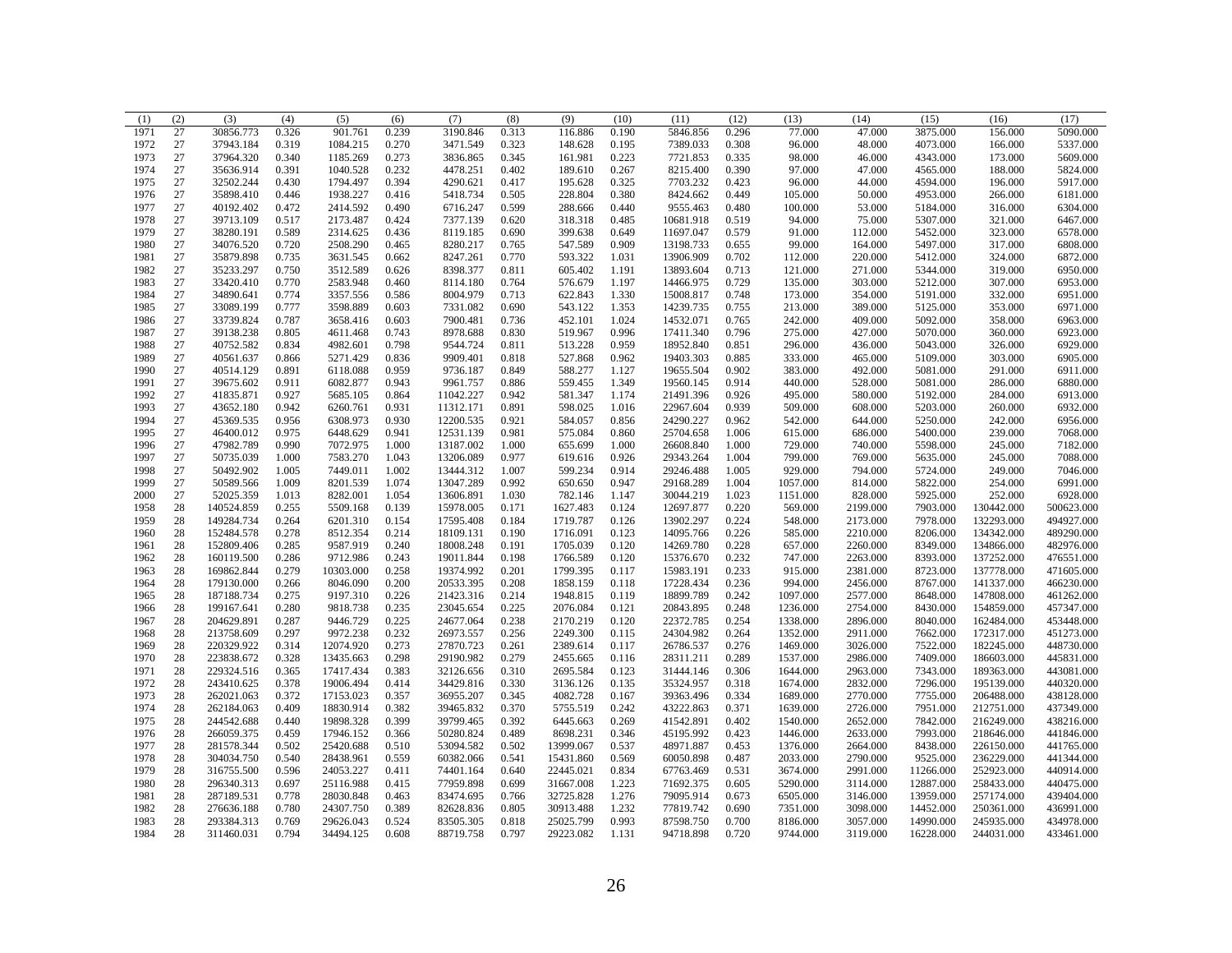| (1)          | (2)      | (3)                      | (4)            | (5)                    | (6)            | (7)                    | (8)            | (9)                | (10)           | (11)                   | (12)           | (13)                   | (14)                   | (15)                 | (16)                 | (17)                     |
|--------------|----------|--------------------------|----------------|------------------------|----------------|------------------------|----------------|--------------------|----------------|------------------------|----------------|------------------------|------------------------|----------------------|----------------------|--------------------------|
| 1985         | 28       | 315249.594               | 0.804          | 33785.625              | 0.587          | 94566.078              | 0.804          | 26063.582          | 0.987          | 99087.391              | 0.739          | 11197.000              | 3142.000               | 17132.000            | 240416.000           | 433029.000               |
| 1986         | 28       | 328835.500               | 0.801          | 40366.227              | 0.694          | 99793.375              | 0.841          | 14067.078          | 0.515          | 109273.219             | 0.758          | 12726.000              | 3245.000               | 18459.000            | 235487.000           | 430841.000               |
| 1987         | 28       | 348044.500               | 0.814          | 39283.191              | 0.668          | 107260.453             | 0.851          | 19089.377          | 0.676          | 117615.281             | 0.779          | 13374.000              | 3265.000               | 19613.000            | 232494.000           | 428390.000               |
| 1988         | 28       | 364104.875               | 0.854          | 44186.387              | 0.746          | 116804.031             | 0.902          | 18443.068          | 0.628          | 131618.219             | 0.819          | 14572.000              | 3628.000               | 20874.000            | 231062.000           | 425828.000               |
| 1989         | 28       | 371142.969               | 0.896          | 44250.348              | 0.749          | 127519.609             | 0.953          | 21082.387          | 0.713          | 139697.797             | 0.852          | 15725.000              | 4202.000               | 21900.000            | 225584.000           | 423586.000               |
| 1990         | 28       | 386958.063               | 0.928          | 43261.523              | 0.741          | 137157.031             | 0.994          | 27521.316          | 0.934          | 151331.703             | 0.888          | 16612.000              | 4744.000               | 21961.000            | 219533.000           | 421401.000               |
| 1991         | 28       | 385590.094               | 0.919          | 45164.328              | 0.786          | 135757.688             | 1.003          | 22795.117          | 0.784          | 150478.469             | 0.904          | 17046.000              | 5350.000               | 21511.000            | 215514.000           | 418916.000               |
| 1992         | 28       | 409496.813               | 0.919          | 45828.020              | 0.802          | 145967.016             | 1.065          | 23766.316          | 0.806          | 160575.047             | 0.917          | 18496.000              | 6180.000               | 21124.000            | 213808.000           | 417526.000               |
| 1993         | 28       | 424747.906               | 0.934          | 51191.195              | 0.882          | 151540.656             | 1.037          | 24345.359          | 0.813          | 169755.453             | 0.938          | 20143.000              | 7476.000               | 21917.000            | 214876.000           | 416011.000               |
| 1994         | 28       | 449863.594               | 0.947          | 57523.020              | 0.948          | 161306.328             | 1.020          | 23590.859          | 0.768          | 183690.563             | 0.956          | 22895.000              | 9232.000               | 23784.000            | 219296.000           | 414511.000               |
| 1995         | 28       | 462030.688               | 0.973          | 62669.730              | 0.978          | 166084.813             | 1.005          | 24591.000          | 0.784          | 196077.297             | 0.984          | 27163.000              | 10881.000              | 25498.000            | 224785.000           | 413190.000               |
| 1996         | 28       | 482551.781               | 0.992          | 67619.602              | 1.000          | 172132.531             | 1.000          | 32132.557          | 1.000          | 206631.297             | 1.000          | 31572.000              | 12457.000              | 27133.000            | 227967.000           | 412456.000               |
| 1997         | 28       | 496911.813               | 1.001          | 74853.195              | 1.044          | 177156.438             | 1.014          | 28275.248          | 0.869          | 217160.688             | 1.017          | 37570.000              | 14385.000              | 29414.000            | 237905.000           | 412903.000               |
| 1998         | 28       | 513496.250               | 1.007          | 78219.359              | 1.020          | 181410.719             | 0.997          | 24008.338          | 0.723          | 233318.578             | 1.030          | 44942.000              | 15769.000              | 31078.000            | 248112.000           | 415586.000               |
| 1999         | 28       | 517659.156               | 1.015          | 85987.688              | 1.068          | 173886.234             | 0.937          | 31830.742          | 0.933          | 233946.125             | 1.053          | 51537.000              | 16715.000              | 32312.000            | 244423.000           | 420418.000               |
| 2000         | 28       | 531636.875               | 1.041          | 75925.031              | 0.888          | 187409.500             | 0.993          | 50963.797          | 1.460          | 239236.813             | 1.077          | 61504.000              | 17847.000              | 33574.000            | 254389.000           | 423188.000               |
| 1958         | 29       | 44655.953                | 0.286          | 4376.191               | 0.442          | 5364.304               | 0.160          | 112.692            | 0.171          | 2906.077               | 0.221          | 13878.000              | 6639.000               | 707.000              | 3148.000             | 56137.000                |
| 1959         | 29       | 46247.281                | 0.303          | 5196.342               | 0.500          | 5594.421               | 0.167          | 140.261            | 0.171          | 3096.556               | 0.227          | 14973.000              | 6998.000               | 734.000              | 3188.000             | 58702.000                |
| 1960         | 29       | 48980.168                | 0.307          | 5604.098               | 0.502          | 5910.710               | 0.173          | 170.329            | 0.174          | 3332.666               | 0.232          | 17084.000              | 7483.000               | 783.000              | 3257.000             | 61799.000                |
| 1961         | 29       | 52037.371                | 0.305          | 6043.133               | 0.499          | 6114.082               | 0.179          | 198.023            | 0.175          | 3500.479               | 0.234          | 19627.000              | 7846.000               | 803.000              | 3218.000             | 64264.000                |
| 1962         | 29       | 54319.750                | 0.316          | 6755.444               | 0.515          | 6455.202               | 0.187          | 223.972            | 0.175          | 3722.158               | 0.238          | 22619.000              | 8092.000               | 815.000              | 3390.000             | 66905.000                |
| 1963         | 29       | 55458.656                | 0.332          | 7541.125               | 0.533          | 6620.327               | 0.190          | 239.863            | 0.174          | 3987.242               | 0.243          | 25372.000              | 8756.000               | 939.000              | 3790.000             | 69726.000                |
| 1964         | 29       | 59401.773                | 0.337          | 8031.778               | 0.528          | 7307.291               | 0.203          | 235.125            | 0.171          | 4435.139               | 0.247          | 27759.000              | 9110.000               | 981.000              | 3844.000             | 73048.000                |
| 1965         | 29       | 63325.031                | 0.343          | 8616.487               | 0.529          | 8013.959               | 0.217          | 227.238            | 0.173          | 4866.838               | 0.253          | 30976.000              | 9445.000               | 1068.000             | 4203.000             | 76842.000                |
| 1966         | 29       | 69884.813                | 0.347          | 9631.766               | 0.547          | 8903.366               | 0.229          | 224.606            | 0.174          | 5494.522               | 0.261          | 34699.000              | 9550.000               | 1169.000             | 4411.000             | 80798.000                |
| 1967         | 29       | 72512.148                | 0.352          | 10030.858              | 0.531          | 9351.155               | 0.236          | 217.799            | 0.176          | 5952.488               | 0.269          | 38398.000              | 9468.000               | 1281.000             | 4416.000             | 84529.000                |
| 1968         | 29       | 77247.008                | 0.365          | 11175.309              | 0.553          | 10273.972              | 0.254          | 221.895            | 0.176          | 6557.295               | 0.281          | 42301.000              | 9510.000               | 1337.000             | 4693.000             | 88270.000                |
| 1969         | 29       | 86585.984                | 0.362          | 12042.072              | 0.556          | 11691.676              | 0.265          | 229.433            | 0.178          | 7366.348               | 0.290          | 46905.000              | 9646.000               | 1351.000             | 4872.000             | 93195.000                |
| 1970         | 29       | 89427.695                | 0.374          | 12116.517              | 0.519          | 13179.799              | 0.283          | 232.757            | 0.185          | 7947.508               | 0.306          | 52074.000              | 9815.000               | 1319.000             | 4619.000             | 99346.000                |
|              | 29       |                          |                |                        |                |                        |                |                    |                |                        |                |                        |                        |                      |                      |                          |
| 1971         | 29       | 92888.227                | 0.388          | 12684.505              | 0.496          | 14247.293              | 0.307          | 240.678            | 0.200          | 8834.279               | 0.323<br>0.333 | 56352.000              | 10042.000              | 1247.000             | 4480.000             | 105397.000               |
| 1972         |          | 99021.797                | 0.414          | 13786.779              | 0.507          | 15901.026              | 0.332          | 275.576            | 0.208          | 10994.261              |                | 59809.000              | 10382.000              | 1170.000             | 4372.000             | 111649.000               |
| 1973<br>1974 | 29<br>29 | 108596.875<br>116026.773 | 0.429<br>0.450 | 14945.630<br>15506.572 | 0.516<br>0.501 | 16872.150<br>17969.406 | 0.338<br>0.356 | 337.109            | 0.225<br>0.289 | 14388.792              | 0.352<br>0.386 | 64920.000<br>69723.000 | 10901.000<br>11233.000 | 1161.000             | 4584.000             | 119036.000               |
| 1975         | 29       | 123162.352               | 0.467          | 16656.387              | 0.505          | 18555.068              | 0.372          | 412.774<br>459.713 | 0.339          | 18304.412<br>21837.068 | 0.419          | 73383.000              | 11370.000              | 1185.000<br>1199.000 | 4851.000<br>4954.000 | 126026.000<br>131297.000 |
| 1976         | 29       | 136145.719               | 0.487          | 18514.285              | 0.538          | 20147.230              | 0.401          | 504.047            | 0.371          | 27181.238              | 0.443          | 77577.000              | 11520.000              | 1226.000             | 5268.000             | 136652.000               |
| 1977         | 29       | 149725.438               | 0.499          | 19883.125              | 0.544          | 21603.264              | 0.417          | 478.324            | 0.415          | 32747.475              | 0.467          | 85481.000              | 11799.000              | 1312.000             | 6003.000             | 143243.000               |
| 1978         | 29       | 166316.719               | 0.513          | 22715.541              | 0.572          | 24479.906              | 0.448          | 507.953            | 0.444          | 37557.199              | 0.492          | 93254.000              | 12083.000              | 1432.000             |                      | 153208.000               |
| 1979         | 29       | 183547.797               | 0.519          | 23781.557              | 0.553          | 28307.018              | 0.488          | 657.096            | 0.540          | 42570.961              | 0.520          | 101451.000             | 12401.000              | 1591.000             | 6724.000<br>7477.000 | 163964.000               |
|              |          |                          |                |                        |                |                        |                |                    |                |                        |                |                        |                        |                      |                      |                          |
| 1980         | 29<br>29 | 199812.469               | 0.538          | 26311.584              | 0.567<br>0.626 | 31473.344              | 0.521          | 883.191            | 0.727<br>0.853 | 48784.023              | 0.564<br>0.623 | 110010.000             | 12620.000              | 1743.000             | 7976.000             | 174293.000               |
| 1981         | 29       | 210595.844               | 0.589          | 31121.098              |                | 35846.277              | 0.575          | 1009.287           | 0.882          | 56136.887              |                | 117939.000             | 12828.000              | 1896.000             | 8800.000             | 184608.000               |
| 1982         | 29       | 214520.125               | 0.650          | 34049.875              | 0.648          | 40306.859<br>42861.430 | 0.640<br>0.708 | 1150.509           |                | 63939.184              | 0.660<br>0.691 | 124935.000             | 12998.000              | 2005.000             | 9477.000             | 194715.000               |
| 1983         |          | 216722.969               | 0.685<br>0.745 | 41856.988              | 0.755<br>0.791 |                        | 0.730          | 1150.312           | 0.884<br>0.907 | 62629.449<br>66815.922 | 0.725          | 130265.000             | 13183.000              | 2147.000             | 10213.000            | 203009.000               |
| 1984         | 29       | 212434.359               | 0.779          | 45982.512              |                | 44201.121              |                | 1274.908           |                |                        |                | 134217.000             | 13343.000              | 2305.000             | 10935.000            | 212161.000               |
| 1985         | 29       | 217095.250               |                | 51825.270              | 0.852          | 44773.793              | 0.741          | 1272.179           | 0.915          | 71184.234              | 0.752          | 137883.000             | 13392.000              | 2500.000             | 12081.000            | 221743.000               |
| 1986         | 29       | 218158.641               | 0.817          | 56062.000              | 0.879          | 45995.590              | 0.764          | 1160.385           | 0.838          | 75086.383              | 0.786          | 142940.000             | 13688.000              | 2806.000             | 13423.000            | 231355.000               |
| 1987         | 29       | 220904.563               | 0.826          | 60184.625              | 0.897          | 44630.531              | 0.748          | 1149.741           | 0.839          | 76594.664              | 0.806          | 147188.000             | 14153.000              | 3113.000             | 14793.000            | 240437.000               |
| 1988         | 29       | 233883.125               | 0.831          | 64687.652              | 0.912          | 46616.430              | 0.795          | 1150.680           | 0.836          | 81951.047              | 0.836          | 152887.000             | 14989.000              | 3958.000             | 15879.000            | 249738.000               |
| 1989         | 29       | 237992.625               | 0.847          | 68740.859              | 0.915          | 48137.438              | 0.819          | 1190.881           | 0.873          | 83514.320              | 0.860          | 157378.000             | 16045.000              | 5359.000             | 16334.000            | 257756.000               |
| 1990         | 29       | 244909.859               | 0.864          | 71925.836              | 0.911          | 49649.273              | 0.814          | 1300.745           | 0.927          | 88741.141              | 0.891          | 161365.000             | 17139.000              | 6968.000             | 16712.000            | 265803.000               |
| 1991         | 29       | 246041.375               | 0.879          | 74985.070              | 0.911          | 49573.945              | 0.825          | 1286.937           | 0.938          | 90497.023              | 0.915          | 164369.000             | 18370.000              | 8468.000             | 17218.000            | 272181.000               |
| 1992         | 29       | 255517.172               | 0.888          | 79430.109              | 0.924          | 50955.664              | 0.864          | 1334.802           | 0.946          | 95231.625              | 0.934          | 170518.000             | 19798.000              | 10626.000            | 18142.000            | 278702.000               |
| 1993         | 29       | 268891.938               | 0.903          | 86875.141              | 0.963          | 52237.770              | 0.864          | 1383.503           | 0.949          | 102283.000             | 0.953          | 176172.000             | 21097.000              | 12625.000            | 18660.000            | 285074.000               |
| 1994         | 29       | 284555.531               | 0.921          | 90732.422              | 0.958          | 58494.563              | 0.940          | 1390.415           | 0.945          | 111390.391             | 0.972          | 184559.000             | 22520.000              | 14665.000            | 19259.000            | 290893.000               |
| 1995         | 29       | 304331.688               | 0.935          | 98238.031              | 0.982          | 61344.438              | 0.951          | 1422.692           | 0.963          | 123492.492             | 0.989          | 195519.000             | 23926.000              | 16560.000            | 20140.000            | 297880.000               |
| 1996         | 29       | 326878.281               | 0.961          | 107185.195             | 1.000          | 65871.047              | 1.000          | 1607.531           | 1.000          | 139447.266             | 1.000          | 211031.000             | 25716.000              | 18861.000            | 22029.000            | 304501.000               |
| 1997         | 29       | 342895.906               | 0.985          | 110054.891             | 0.944          | 75229.234              | 1.094          | 1625.048           | 1.000          | 150823.359             | 1.011          | 230533.000             | 27908.000              | 21555.000            | 24431.000            | 314231.000               |
| 1998         | 29       | 373914.906               | 0.997          | 120661.914             | 0.943          | 83151.453              | 1.187          | 1754.932           | 0.936          | 167333.656             | 1.011          | 252483.000             | 29826.000              | 24650.000            | 26914.000            | 329187.000               |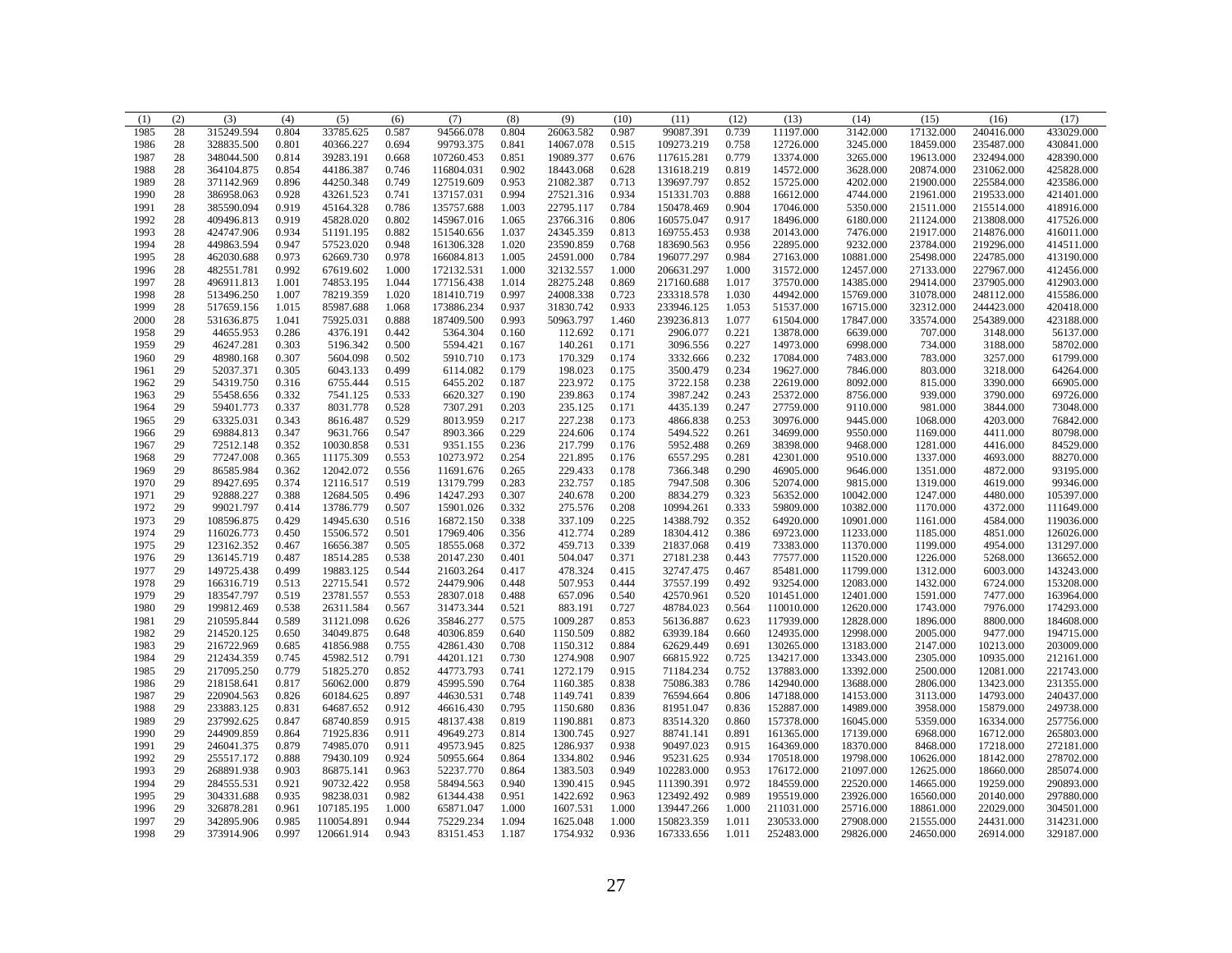| (1)          | (2)      | (3)        | (4)   | (5)        | (6)            | (7)                    | (8)   | (9)       | (10)           | (11)       | (12)           | (13)       | (14)                     | (15)      | (16)      | (17)       |
|--------------|----------|------------|-------|------------|----------------|------------------------|-------|-----------|----------------|------------|----------------|------------|--------------------------|-----------|-----------|------------|
| 1999         | 29       | 396710.250 | 1.002 | 122158.391 | 0.872          | 94345.594              | 1.221 | 1927.709  | 0.957          | 179217.531 | 1.022          | 289368.000 | 31614.000                | 27298.000 | 29936.000 | 355411.000 |
| 2000         | 29       | 419254.719 | 1.026 | 129448.742 | 0.846          | 101578.703             | 1.220 | 2316.752  | 1.108          | 196985.422 | 1.041          | 351269.000 | 34897.000                | 31906.000 | 34457.000 | 383663.000 |
| 1958         | 30       | 55755.688  | 0.190 | 4489.133   | 0.179          | 2540.940               | 0.094 | 1949.233  | 0.288          | 1612.251   | 0.212          | 70.000     | 23878.000                | 20529.000 | 1085.000  | 204872.000 |
| 1959         | 30       | 57815.289  | 0.198 | 5297.029   | 0.201          | 2543.138               | 0.095 | 1938.162  | 0.265          | 1653.265   | 0.216          | 75.000     | 25603.000                | 21846.000 | 1114.000  | 210860.000 |
| 1960         | 30       | 61320.070  | 0.187 | 4981.750   | 0.181          | 2634.146               | 0.098 | 2073.097  | 0.271          | 1782.672   | 0.218          | 87.000     | 27387.000                | 22967.000 | 1143.000  | 216624.000 |
| 1961         | 30       | 64538.746  | 0.185 | 5086.592   | 0.178          | 2772.323               | 0.101 | 2183.135  | 0.275          | 1902.427   | 0.220          | 101.000    | 28693.000                | 23625.000 | 1139.000  | 221565.000 |
| 1962         | 30       | 69044.211  | 0.189 | 5740.250   | 0.195          | 2913.731               | 0.107 | 2337.424  | 0.276          | 2047.310   | 0.223          | 125.000    | 30319.000                | 24239.000 | 1230.000  | 226298.000 |
| 1963         | 30       | 72651.156  | 0.191 | 6191.305   | 0.203          | 3040.570               | 0.111 | 2470.386  | 0.273          | 2146.310   | 0.224          | 150.000    | 32296.000                | 24977.000 | 1311.000  | 230747.000 |
| 1964         | 30       | 76209.805  | 0.194 | 6767.092   | 0.214          | 3164.634               | 0.113 | 2640.041  | 0.273          | 2216.930   | 0.227          | 160,000    | 33698,000                | 25311.000 | 1359.000  | 235710.000 |
| 1965         | 30       | 80437.117  | 0.194 | 7066.052   | 0.216          | 3338.709               | 0.118 | 2849.911  | 0.276          | 2334.259   | 0.233          | 177.000    | 35719.000                | 25869.000 | 1566.000  | 241722.000 |
| 1966         | 30       | 85914.813  | 0.185 | 6779.263   | 0.197          | 3518.970               | 0.122 | 3123.815  | 0.278          | 2478.089   | 0.240          | 215.000    | 38963.000                | 27120.000 | 1895.000  | 247620.000 |
| 1967         | 30       | 91550.867  | 0.196 | 8090.967   | 0.227          | 3760.100               | 0.127 | 3455.833  | 0.290          | 2666.242   | 0.247          | 233.000    | 41678.000                | 29103.000 | 2114.000  | 257338.000 |
| 1968         | 30       | 98146.383  | 0.196 | 8450.527   | 0.221          | 4008.016               | 0.133 | 3813.223  | 0.292          | 2916.041   | 0.258          | 251.000    | 43485.000                | 31533.000 | 2409.000  | 267808.000 |
| 1969         | 30       | 104774.469 | 0.188 | 7857.953   | 0.189          | 4283.702               | 0.138 | 4299.759  | 0.302          | 3206.162   | 0.271          | 287.000    | 45038.000                | 34684.000 | 2713.000  | 278383.000 |
| 1970         | 30       | 110415.680 | 0.198 | 8274.668   | 0.191          | 4759.881               | 0.147 | 5231.734  | 0.343          | 3633.013   | 0.285          | 363.000    | 47302.000                | 38794.000 | 2960.000  | 289523.000 |
| 1971         | 30       | 113694.969 | 0.216 | 9312.847   | 0.205          | 5113.174               | 0.153 | 5951.036  | 0.370          | 4157.224   | 0.302          | 432.000    | 48863.000                | 42780.000 | 3329.000  | 300896.000 |
| 1972         | 30       | 122809.281 | 0.222 | 9982.388   | 0.211          | 5635.404               | 0.166 | 6843.524  | 0.395          | 4854.510   | 0.314          | 539.000    | 51071.000                | 47494.000 | 4210.000  | 313841.000 |
| 1973         | 30       | 131358.141 | 0.235 | 11116.442  | 0.221          | 6494.104               | 0.185 | 7601.418  | 0.410          | 5599.181   | 0.333          | 634.000    | 54315.000                | 52456.000 | 4923.000  | 327505.000 |
| 1974         | 30       | 132167.891 | 0.285 | 12730.689  | 0.237          | 8071.931               | 0.228 | 10245.887 | 0.547          | 6669.883   | 0.372          | 752.000    | 57895.000                | 57166.000 | 5853.000  | 336919.000 |
| 1975         | 30       | 136058.906 | 0.335 | 16619.883  | 0.295          | 8849.483               | 0.252 | 12207.401 | 0.640          | 7850.516   | 0.407          | 833.000    | 59526.000                | 59669.000 | 6081.000  | 346392.000 |
| 1976         | 30       | 144207.547 | 0.363 | 19256.588  | 0.325          | 10537.071              | 0.300 | 13519.415 | 0.669          | 9094.901   | 0.428          | 895.000    | 61069.000                | 61803.000 | 6327.000  | 354966.000 |
| 1977         | 30       | 152511.781 | 0.401 | 22127.105  | 0.363          | 12234.658              | 0.341 | 16407.779 | 0.773          | 10326.531  | 0.460          | 1029.000   | 64426.000                | 64447.000 | 7294.000  | 365876.000 |
| 1978         | 30       | 159078.781 | 0.431 | 24421.787  | 0.378          | 13966.204              | 0.369 | 18209.770 | 0.822          | 11905.195  | 0.498          | 1425.000   | 67549.000                | 66081.000 | 7696.000  | 376460.000 |
| 1979         | 30       | 166243.297 | 0.471 | 24877.928  | 0.379          | 15994.432              | 0.406 | 23516.703 | 1.044          | 13888.988  | 0.544          | 2061.000   | 70897.000                | 68560.000 | 7940.000  | 385265.000 |
| 1980         | 30       | 169411.750 | 0.558 | 29585.057  | 0.435          | 18412.535              | 0.454 | 30367.850 | 1.328          | 16204.655  | 0.605          | 2851.000   | 73454.000                | 68999.000 | 7771.000  | 393460.000 |
| 1981         | 30       | 169770.734 | 0.660 | 38516.207  | 0.553          | 21201.799              | 0.501 | 33732.988 | 1.465          | 18530.016  | 0.658          | 3675.000   | 75549.000                | 69063.000 | 7638.000  | 400690.000 |
| 1982         | 30       | 169333.359 | 0.721 | 43093.719  | 0.603          | 22935.084              | 0.525 | 35803.734 | 1.585          | 20239.316  | 0.683          | 4821.000   | 78178.000                | 69113.000 | 7458.000  | 406274.000 |
| 1983         | 30       | 173902.594 | 0.757 | 50866.879  | 0.692          | 25460.477              | 0.561 | 32033.775 | 1.381          | 23232.457  | 0.701          | 6178.000   | 82166.000                | 70413.000 | 7676.000  | 410027.000 |
| 1984         | 30       | 181509.797 | 0.786 | 54621.902  | 0.717          | 26767.385              | 0.581 | 34853.109 | 1.442          | 26488.820  | 0.724          | 7971.000   | 87897.000                | 72831.000 | 8437.000  | 417141.000 |
| 1985         | 30       | 181828.625 | 0.822 | 59243.539  | 0.731          | 28757.783              | 0.600 | 33512.160 | 1.364          | 27962.770  | 0.743          | 10688.000  | 95544.000                | 77072.000 | 10358.000 | 428991.000 |
| 1986         | 30       | 184669.547 | 0.823 | 61249.305  | 0.713          | 30684.486              | 0.641 | 31055.750 | 1.255          | 29036.227  | 0.759          | 12671.000  | 102684.000               | 81482.000 | 11278.000 | 439839.000 |
| 1987         | 30       | 190714.344 | 0.821 | 65053.461  | 0.727          | 30952.066              | 0.648 | 30499.768 | 1.198          | 30102.471  | 0.784          | 13534.000  | 108085.000               | 83134.000 | 11224.000 | 450353.000 |
| 1988         | 30       | 198567.906 | 0.839 | 72000.414  | 0.786          | 33149.398              | 0.720 | 29060.621 | 1.091          | 32327.006  | 0.820          | 13984.000  | 111521.000               | 83903.000 | 10957.000 | 453834.000 |
| 1989         | 30       | 202044.609 | 0.855 | 76122.852  | 0.817          | 33486.043              | 0.693 | 30257.551 | 1.073          | 32981.344  | 0.852          | 14099.000  | 112990.000               | 83766.000 | 10489.000 | 457020.000 |
| 1990         | 30       | 204969.141 | 0.877 | 78640.250  | 0.835          | 35404.254              | 0.738 | 32051.375 | 1.112          | 33652.824  | 0.882          | 14078.000  | 115588.000               | 84040.000 | 10792.000 | 462483.000 |
| 1991         | 30       | 204142.813 |       | 83538.203  | 0.879          | 37641.941              | 0.783 | 31369.828 |                | 34059.375  | 0.898          |            |                          |           |           | 467324.000 |
|              |          |            | 0.914 |            |                |                        | 0.822 |           | 1.076          |            |                | 13648.000  | 115395.000               | 82617.000 | 10672.000 |            |
| 1992<br>1993 | 30<br>30 | 203031.594 | 0.923 | 82071.438  | 0.861<br>0.905 | 39120.594              | 0.887 | 32146.453 | 1.107<br>1.057 | 34119.633  | 0.914          | 13216.000  | 115776.000               | 81629.000 | 11005.000 | 469233.000 |
|              |          | 210287.406 | 0.933 | 86307.594  |                | 41347.367              |       | 31797.008 |                | 36654.414  | 0.938          | 13161.000  | 117254.000               | 81329.000 | 11598.000 | 473513.000 |
| 1994         | 30<br>30 | 215727.313 | 0.940 | 91582.109  | 0.955          | 41788.230<br>41154.762 | 0.939 | 31412.016 | 1.027          | 38011.805  | 0.961<br>0.988 | 12570.000  | 117273.000<br>117727.000 | 80091.000 | 11392.000 | 473176.000 |
| 1995         |          | 217565.453 | 0.968 | 99258.805  | 1.030          |                        | 0.945 | 30570.111 | 0.968          | 39726.598  |                | 12326.000  |                          | 78736.000 | 11373.000 | 476018.000 |
| 1996         | 30       | 220575.031 | 0.958 | 96673.359  | 1.000          | 41506.031              | 1.000 | 32544.107 | 1.000          | 40684.902  | 1.000          | 12129.000  | 117677.000               | 77633.000 | 11328.000 | 479484.000 |
| 1997         | 30       | 222840.219 | 0.961 | 98069.672  | 1.012          | 43568.676              | 1.076 | 31980.822 | 0.971          | 40424.645  | 1.018          | 12151.000  | 118185.000               | 75591.000 | 11248.000 | 482907.000 |
| 1998         | 30       | 236765.953 | 0.953 | 102428.688 | 1.027          | 47918.430              | 1.207 | 32130.799 | 0.940          | 43192.098  | 1.029          | 12503.000  | 117902.000               | 73953.000 | 11397.000 | 483472.000 |
| 1999         | 30       | 241030.688 | 0.941 | 102207.070 | 1.024          | 48792.500              | 1.234 | 31927.541 | 0.915          | 43930.973  | 1.040          | 13557.000  | 118781.000               | 72167.000 | 12016.000 | 487228.000 |
| 2000         | 30       | 251117.719 | 0.979 | 114266.125 | 1.132          | 52352.113              | 1.338 | 32947.711 | 0.918          | 46383.727  | 1.056          | 15558.000  | 122246.000               | 74363.000 | 13010.000 | 496366.000 |
| 1958         | 31       | 59124.184  | 0.133 | 1765.518   | 0.299          | 968.057                | 0.139 | 4815.320  | 0.212          | 324.272    | 0.205          | 0.000      | 349.000                  | 10397.000 | 1601.000  | 79628.000  |
| 1959         | 31       | 64965.250  | 0.135 | 1953.329   | 0.322          | 1010.858               | 0.144 | 5458.467  | 0.218          | 376.611    | 0.209          | 0.000      | 350.000                  | 11314.000 | 1678.000  | 83047.000  |
| 1960         | 31       | 70396.570  | 0.141 | 2214.652   | 0.352          | 1075.281               | 0.151 | 6230.977  | 0.236          | 438.121    | 0.212          | 0.000      | 352.000                  | 11647.000 | 1658.000  | 86030.000  |
| 1961         | 31       | 73023.953  | 0.146 | 2277.576   | 0.352          | 1092.532               | 0.151 | 6806.616  | 0.247          | 469.762    | 0.214          | 2.000      | 365.000                  | 11969.000 | 1690.000  | 88918.000  |
| 1962         | 31       | 78288.563  | 0.147 | 2404.750   | 0.364          | 1122.281               | 0.152 | 7450.987  | 0.254          | 506.397    | 0.217          | 3.000      | 362.000                  | 11967.000 | 1785.000  | 91220.000  |
| 1963         | 31       | 81867.859  | 0.146 | 2591.014   | 0.382          | 1203.079               | 0.161 | 7639.289  | 0.248          | 523.571    | 0.220          | 6.000      | 346.000                  | 11691.000 | 1759.000  | 93266.000  |
| 1964         | 31       | 87980.938  | 0.144 | 2751.787   | 0.391          | 1276.358               | 0.170 | 8116.440  | 0.248          | 542.857    | 0.224          | 13.000     | 337.000                  | 11477.000 | 1857.000  | 96279.000  |
| 1965         | 31       | 91179.930  | 0.145 | 2946.828   | 0.406          | 1373.686               | 0.183 | 8325.021  | 0.247          | 551.628    | 0.229          | 21.000     | 329.000                  | 11122.000 | 2172.000  | 99935.000  |
| 1966         | 31       | 97191.406  | 0.144 | 3173.297   | 0.422          | 1476.530               | 0.195 | 8763.938  | 0.241          | 572.932    | 0.237          | 40.000     | 330.000                  | 10724.000 | 2731.000  | 104612.000 |
| 1967         | 31       | 102156.531 | 0.144 | 3439.240   | 0.435          | 1613.118               | 0.211 | 9070.637  | 0.236          | 601.408    | 0.244          | 53.000     | 329.000                  | 10186.000 | 3100.000  | 108823.000 |
| 1968         | 31       | 109948.211 | 0.144 | 3712.172   | 0.444          | 1720.228               | 0.221 | 9721.829  | 0.236          | 657.548    | 0.256          | 60.000     | 331.000                  | 9849.000  | 3607.000  | 114795.000 |
| 1969         | 31       | 117037.453 | 0.146 | 3853.152   | 0.434          | 1833.699               | 0.231 | 10661.120 | 0.241          | 728.589    | 0.268          | 67.000     | 329.000                  | 9786.000  | 4075.000  | 119298.000 |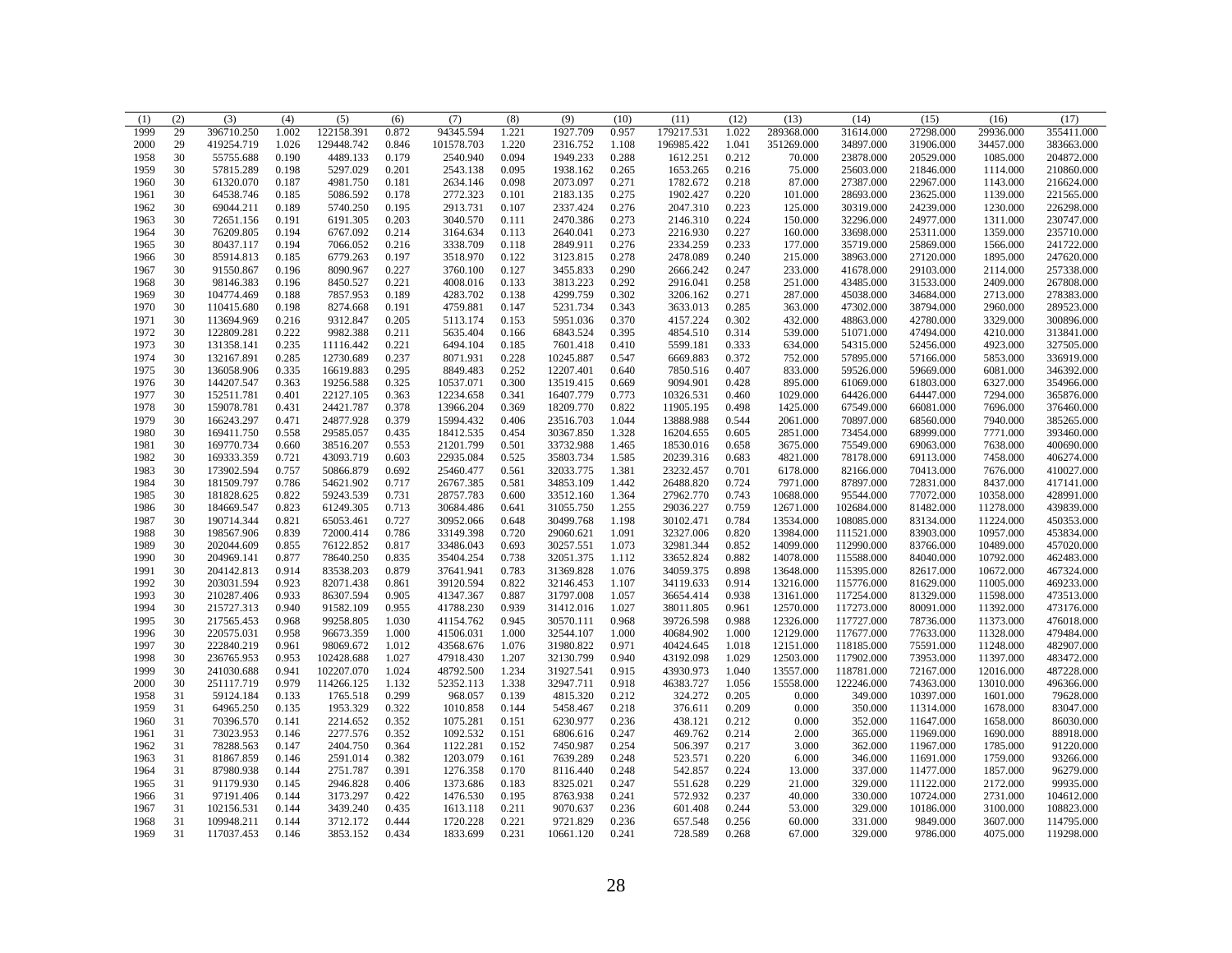| 31<br>1970<br>123633.016<br>0.152<br>3835.878<br>0.415<br>2010.743<br>0.249<br>12075.655<br>0.259<br>826.816<br>0.284<br>333.000<br>9898.000<br>4197.000<br>68.000<br>31<br>340.000<br>1971<br>128364.813<br>0.161<br>4354.892<br>0.458<br>2188.916<br>0.273<br>13150.031<br>0.273<br>924.018<br>0.301<br>61.000<br>10008.000<br>4267.000<br>1972<br>31<br>131060.984<br>0.172<br>4797.896<br>0.489<br>2422.214<br>0.312<br>14240.813<br>0.292<br>1020.856<br>0.311<br>57.000<br>360.000<br>10317.000<br>4528.000<br>31<br>129812.781<br>2591.704<br>0.331<br>15222.936<br>0.313<br>1069.140<br>0.330<br>426.000<br>4792.000<br>1973<br>0.184<br>5001.599<br>0.488<br>56.000<br>10955.000<br>1974<br>31<br>0.223<br>2893.812<br>0.372<br>19073.326<br>1220.580<br>0.365<br>545.000<br>5273.000<br>127226.633<br>5199.351<br>0.493<br>0.407<br>59.000<br>11643.000<br>1975<br>31<br>124498.430<br>0.285<br>6552.212<br>3054.265<br>0.405<br>24436.004<br>1495.280<br>0.398<br>628.000<br>5230.000<br>0.598<br>0.567<br>61.000<br>11771.000<br>1976<br>31<br>124815.094<br>0.343<br>7844.091<br>0.708<br>3766.845<br>0.492<br>29347.994<br>0.667<br>1838.989<br>0.422<br>62.000<br>712.000<br>11738.000<br>5146.000<br>1977<br>31<br>126720.172<br>0.412<br>7870.504<br>0.706<br>3777.268<br>0.498<br>38428.566<br>0.892<br>2189.193<br>0.453<br>61.000<br>824.000<br>11764.000<br>5324.000<br>0.553<br>0.490<br>5522.000<br>1978<br>31<br>131006.609<br>0.452<br>8759.858<br>0.765<br>4290.446<br>43596.184<br>1.006<br>2622.321<br>380.000<br>1061.000<br>12561.000<br>0.525<br>4746.069<br>3242.716<br>0.534<br>1368.000<br>5713.000<br>1979<br>31<br>139655.344<br>8649.495<br>0.723<br>0.603<br>56645.117<br>1.268<br>962.000<br>13910.000<br>31<br>141959.172<br>0.654<br>9990.221<br>0.800<br>5278.474<br>0.674<br>73518.750<br>4063.228<br>0.587<br>1703.000<br>15254.000<br>5749.000<br>1980<br>1.676<br>1770.000<br>0.770<br>0.599<br>4630.584<br>5839.000<br>1981<br>31<br>142246.906<br>9461.582<br>0.729<br>4709.261<br>90746.359<br>2.119<br>0.637<br>2666.000<br>2057.000<br>16500.000<br>31<br>5779.000<br>1982<br>137601.125<br>0.899<br>11892.534<br>0.879<br>5711.112<br>0.717<br>99246.781<br>2.498<br>6868.954<br>0.666<br>3715.000<br>2371.000<br>17709.000<br>123788.289<br>0.843<br>94142.102<br>9587.275<br>2439.000<br>1983<br>31<br>1.005<br>14069.151<br>1.026<br>6635.296<br>2.534<br>0.691<br>4015.000<br>17515.000<br>5376.000<br>145476.000<br>31<br>93249.484<br>0.714<br>1984<br>124430.609<br>1.011<br>15557.535<br>1.133<br>6819.400<br>0.871<br>2.354<br>10147.239<br>4372.000<br>2564.000<br>17448.000<br>5286.000<br>145660.000<br>1985<br>31<br>116645.625<br>0.992<br>15575.478<br>1.114<br>6952.488<br>0.859<br>82927.313<br>2.174<br>10265.089<br>0.733<br>4676.000<br>2657.000<br>17260.000<br>5477.000<br>146682.000<br>0.905<br>15140.924<br>0.900<br>63499.430<br>9960.625<br>0.749<br>2838.000<br>5680.000<br>1986<br>31<br>105576.391<br>1.065<br>6934.187<br>1.774<br>4922.000<br>17301.000<br>147520.000<br>0.774<br>3027.000<br>1987<br>31<br>100458.023<br>0.849<br>14665.631<br>1.020<br>6429.440<br>0.844<br>54275.113<br>1.429<br>9893.313<br>5002.000<br>17002.000<br>5894.000<br>148149.000<br>31<br>102048.852<br>0.838<br>16046.716<br>1.095<br>6986.861<br>0.964<br>51524.289<br>1.295<br>10920.154<br>0.812<br>5478.000<br>3271.000<br>17157.000<br>6144.000<br>149120.000<br>1988<br>31<br>100627.914<br>0.864<br>16495.387<br>0.898<br>1.253<br>10726.013<br>0.844<br>3495.000<br>17417.000<br>6249.000<br>1989<br>1.101<br>6856.356<br>52871.160<br>6139.000<br>150773.000<br>31<br>95204.781<br>0.881<br>15586.815<br>1.020<br>6691.716<br>0.887<br>51188.824<br>1.210<br>10383.452<br>0.874<br>6881.000<br>3642.000<br>17494.000<br>6245.000<br>152831.000<br>1990<br>31<br>93350.297<br>0.892<br>16503.213<br>1.062<br>7038.609<br>0.910<br>48847.969<br>1.131<br>10892.272<br>0.895<br>7797.000<br>3820.000<br>17544.000<br>6301.000<br>1991<br>155660.000<br>0.900<br>0.915<br>6543.000<br>1992<br>31<br>95719.039<br>16487.307<br>1.034<br>7319.068<br>0.956<br>51172.113<br>11150.865<br>9108.000<br>4004.000<br>17825.000<br>159811.000<br>1.146<br>31<br>0.941<br>4218.000<br>1993<br>97467.703<br>0.931<br>17066.596<br>1.038<br>7637.960<br>0.998<br>54411.020<br>1.186<br>11583.732<br>10337.000<br>18190.000<br>6721.000<br>162260.000<br>88728.219<br>7351.273<br>0.990<br>6416.000<br>1994<br>31<br>0.956<br>17195.596<br>1.028<br>48774.660<br>1.040<br>11510.773<br>0.964<br>10796.000<br>4228.000<br>17951.000<br>163279.000<br>31<br>0.990<br>1995<br>85123,000<br>0.945<br>17333.385<br>1.021<br>6908.627<br>0.952<br>44564.648<br>0.909<br>11624.218<br>11464.000<br>4248.000<br>17826.000<br>6295.000<br>165869.000<br>89028.055<br>6963.332<br>4316.000<br>1996<br>31<br>0.968<br>17457.902<br>1.000<br>1.000<br>49899.988<br>1.000<br>11886.793<br>1.000<br>12366.000<br>17971.000<br>6394.000<br>169786.000<br>31<br>85241.992<br>1.012<br>17490.146<br>0.974<br>7137.040<br>1.038<br>49901.973<br>0.994<br>11729.249<br>1.017<br>12917.000<br>4298.000<br>17785.000<br>6338.000<br>172331.000<br>1997<br>1998<br>31<br>83233.922<br>0.986<br>16966.219<br>0.915<br>7384.172<br>1.123<br>45962.199<br>0.936<br>11772.804<br>1.026<br>13270.000<br>4184.000<br>17372.000<br>6304.000<br>180973.000<br>31<br>1.037<br>4122.000<br>1999<br>87527.203<br>0.960<br>18719.186<br>0.976<br>8134.277<br>1.255<br>44155.059<br>0.893<br>13010.155<br>14198.000<br>17208.000<br>6427.000<br>184771.000<br>0.925<br>7974.132<br>1.297<br>12429.370<br>1.055<br>4105.000<br>2000<br>31<br>82406.406<br>0.985<br>18447.344<br>42345.191<br>0.822<br>15276.000<br>17204.000<br>6419.000<br>188057.000<br>32<br>432588.344<br>0.248<br>14670.025<br>0.580<br>62260.992<br>0.174<br>2936.157<br>0.164<br>27259.451<br>0.203<br>0.000<br>2592.000<br>42722.000<br>8418.000<br>1958<br>131703.000<br>32<br>466347.094<br>0.246<br>18338.998<br>0.711<br>63643.496<br>0.174<br>3103.708<br>29459.275<br>0.209<br>4.000<br>2614.000<br>1959<br>0.164<br>43371.000<br>8516.000<br>137851.000<br>32<br>474227.531<br>0.246<br>15714.076<br>0.577<br>67349.531<br>0.181<br>3206.000<br>30542.145<br>0.213<br>43.000<br>2774.000<br>44534.000<br>8691.000<br>143423.000<br>1960<br>0.167<br>32<br>483988.969<br>0.247<br>17072.793<br>0.611<br>67983.313<br>0.182<br>3276.654<br>31311.318<br>0.216<br>85.000<br>2924.000<br>45261.000<br>8700.000<br>149198.000<br>1961<br>0.168<br>32<br>19275.424<br>0.220<br>3257.000<br>1962<br>510388.625<br>0.249<br>0.665<br>71328.891<br>0.189<br>3408.818<br>33172.316<br>132.000<br>46637.000<br>9557.000<br>155034.000<br>0.168<br>32<br>0.252<br>20239.666<br>74031.836<br>0.196<br>3460.068<br>34729.531<br>0.224<br>257.000<br>3725.000<br>48894.000<br>10415.000<br>1963<br>526211.438<br>0.663<br>0.167<br>161198.000<br>32<br>23280.656<br>0.227<br>4315.000<br>1964<br>561962.875<br>0.256<br>0.723<br>78985.227<br>0.203<br>3544.212<br>0.164<br>38035.008<br>376.000<br>51487.000<br>11341.000<br>169277.000<br>32<br>1965<br>594305.250<br>0.258<br>25589.889<br>0.745<br>83557.805<br>0.209<br>3556.759<br>0.166<br>40857.977<br>0.232<br>476.000<br>5001.000<br>54564.000<br>13140.000<br>180603.000<br>32<br>91269.047<br>0.225<br>0.240<br>5840.000<br>1966<br>630080.563<br>0.267<br>27756.293<br>0.750<br>3671.068<br>0.168<br>45279.887<br>659.000<br>58144.000<br>14865.000<br>191625.000<br>32<br>657464.563<br>0.274<br>31779.955<br>0.790<br>94566.742<br>0.230<br>3787.508<br>49728.109<br>0.246<br>796.000<br>6359.000<br>60565.000<br>15958.000<br>201911.000<br>1967<br>0.169<br>32<br>689922.375<br>0.282<br>31693.367<br>0.731<br>102747.234<br>0.243<br>3985.669<br>55834.617<br>0.256<br>964.000<br>7023.000<br>63174.000<br>18709.000<br>211149.000<br>1968<br>0.168<br>32<br>0.294<br>1969<br>710345.063<br>32514.326<br>0.705<br>109573.125<br>0.253<br>4186.722<br>0.170<br>62696.902<br>0.266<br>1167.000<br>7560.000<br>65666.000<br>21578.000<br>220464.000<br>32<br>4527.220<br>0.280<br>231224.000<br>1970<br>736718.875<br>0.307<br>32650.166<br>0.671<br>118310.094<br>0.269<br>0.176<br>70424.258<br>1365.000<br>8087.000<br>67452.000<br>22435.000<br>1971<br>32<br>772831.063<br>0.317<br>35413.676<br>0.692<br>126028.859<br>0.280<br>4891.179<br>0.190<br>78697.672<br>0.292<br>1414.000<br>8587.000<br>67983.000<br>24124.000<br>32<br>1972<br>822113.938<br>0.329<br>39259.375<br>0.722<br>0.294<br>5495.314<br>91247.289<br>0.303<br>1658.000<br>9477.000<br>69727.000<br>27847.000<br>134503.031<br>0.196<br>32<br>1973<br>866471.188<br>0.351<br>41190.566<br>0.698<br>150498.859<br>0.319<br>6599.212<br>0.219<br>105439.883<br>0.328<br>2138.000<br>11986.000<br>72823.000<br>32647.000<br>32<br>1974<br>876021.625<br>0.383<br>43192.180<br>0.689<br>164237.703<br>0.350<br>8273.208<br>0.294<br>0.364<br>2359.000<br>14640.000<br>73487.000<br>34173.000<br>119978.063<br>32<br>9791.004<br>0.393<br>1975<br>897775.938<br>0.409<br>52378.922<br>0.804<br>174835.813<br>0.370<br>0.347<br>130378.164<br>2629.000<br>17152.000<br>72217.000<br>34301.000<br>32<br>882103.875<br>52597.449<br>0.778<br>181111.328<br>0.373<br>11283.431<br>0.382<br>134802.719<br>0.412<br>3109.000<br>20550.000<br>72003.000<br>36713.000<br>1976<br>0.431<br>32<br>15897.384<br>0.429<br>1977<br>985908.813<br>0.453<br>64053.762<br>0.898<br>208108.844<br>0.414<br>158793.641<br>0.440<br>3404.000<br>24124.000<br>72484.000<br>40103.000<br>32<br>1978<br>1040272.125<br>0.483<br>68780.273<br>0.900<br>236632.203<br>0.454<br>17262.893<br>0.462<br>179837.031<br>0.474<br>4807.000<br>29012.000<br>74891.000<br>44370.000<br>32<br>1979<br>1082760.250<br>0.525<br>75667.703<br>0.910<br>266918.281<br>0.502<br>22387.900<br>0.549<br>203713.813<br>0.515<br>7148.000<br>33560.000<br>77968.000<br>46657.000<br>32<br>1064352.375<br>0.576<br>75637.938<br>0.855<br>290391.219<br>0.551<br>28555.791<br>0.722<br>0.564<br>9469.000<br>36898.000<br>79791.000<br>45702.000<br>1980<br>218901.750<br>32<br>1.009<br>313568.875<br>0.590<br>30338.281<br>0.847<br>235793.547<br>0.610<br>12077.000<br>80699.000<br>45432.000<br>1981<br>1093760.875<br>0.616<br>93676.156<br>39986.000 | (1) | (2) | (3) | (4) | (5) | (6) | (7) | (8) | (9) | (10) | (11) | (12) | (13) | (14) | (15) | (16) | (17)       |
|--------------------------------------------------------------------------------------------------------------------------------------------------------------------------------------------------------------------------------------------------------------------------------------------------------------------------------------------------------------------------------------------------------------------------------------------------------------------------------------------------------------------------------------------------------------------------------------------------------------------------------------------------------------------------------------------------------------------------------------------------------------------------------------------------------------------------------------------------------------------------------------------------------------------------------------------------------------------------------------------------------------------------------------------------------------------------------------------------------------------------------------------------------------------------------------------------------------------------------------------------------------------------------------------------------------------------------------------------------------------------------------------------------------------------------------------------------------------------------------------------------------------------------------------------------------------------------------------------------------------------------------------------------------------------------------------------------------------------------------------------------------------------------------------------------------------------------------------------------------------------------------------------------------------------------------------------------------------------------------------------------------------------------------------------------------------------------------------------------------------------------------------------------------------------------------------------------------------------------------------------------------------------------------------------------------------------------------------------------------------------------------------------------------------------------------------------------------------------------------------------------------------------------------------------------------------------------------------------------------------------------------------------------------------------------------------------------------------------------------------------------------------------------------------------------------------------------------------------------------------------------------------------------------------------------------------------------------------------------------------------------------------------------------------------------------------------------------------------------------------------------------------------------------------------------------------------------------------------------------------------------------------------------------------------------------------------------------------------------------------------------------------------------------------------------------------------------------------------------------------------------------------------------------------------------------------------------------------------------------------------------------------------------------------------------------------------------------------------------------------------------------------------------------------------------------------------------------------------------------------------------------------------------------------------------------------------------------------------------------------------------------------------------------------------------------------------------------------------------------------------------------------------------------------------------------------------------------------------------------------------------------------------------------------------------------------------------------------------------------------------------------------------------------------------------------------------------------------------------------------------------------------------------------------------------------------------------------------------------------------------------------------------------------------------------------------------------------------------------------------------------------------------------------------------------------------------------------------------------------------------------------------------------------------------------------------------------------------------------------------------------------------------------------------------------------------------------------------------------------------------------------------------------------------------------------------------------------------------------------------------------------------------------------------------------------------------------------------------------------------------------------------------------------------------------------------------------------------------------------------------------------------------------------------------------------------------------------------------------------------------------------------------------------------------------------------------------------------------------------------------------------------------------------------------------------------------------------------------------------------------------------------------------------------------------------------------------------------------------------------------------------------------------------------------------------------------------------------------------------------------------------------------------------------------------------------------------------------------------------------------------------------------------------------------------------------------------------------------------------------------------------------------------------------------------------------------------------------------------------------------------------------------------------------------------------------------------------------------------------------------------------------------------------------------------------------------------------------------------------------------------------------------------------------------------------------------------------------------------------------------------------------------------------------------------------------------------------------------------------------------------------------------------------------------------------------------------------------------------------------------------------------------------------------------------------------------------------------------------------------------------------------------------------------------------------------------------------------------------------------------------------------------------------------------------------------------------------------------------------------------------------------------------------------------------------------------------------------------------------------------------------------------------------------------------------------------------------------------------------------------------------------------------------------------------------------------------------------------------------------------------------------------------------------------------------------------------------------------------------------------------------------------------------------------------------------------------------------------------------------------------------------------------------------------------------------------------------------------------------------------------------------------------------------------------------------------------------------------------------------------------------------------------------------------------------------------------------------------------------------------------------------------------------------------------------------------------------------------------------------------------------------------------------------------------------------------------------------------------------------------------------------------------------------------------------------------------------------------------------------------------------------------------------------------------------------------------------------------------------------------------------------------------------------------------------------------------------------------------------------------------------------------------------------------------------------------------------------------------------------------------------------------------------------------------------------------------------------------------------------------------------------------------------------------------------------------------------------------------------------------------------------------------------------------------------------------------------------------------------------------------------------------------------------------------------------------------------------------------------------------------------------------------------------------------------------------------------------------------------------------------------------------------------------------------------------------------------------------------------------------------------------------------------------------------------------------------------------------------------------------------------------------------------------------------------------------------------------------------------------------------------------------------------------------------------------------------------------|-----|-----|-----|-----|-----|-----|-----|-----|-----|------|------|------|------|------|------|------|------------|
|                                                                                                                                                                                                                                                                                                                                                                                                                                                                                                                                                                                                                                                                                                                                                                                                                                                                                                                                                                                                                                                                                                                                                                                                                                                                                                                                                                                                                                                                                                                                                                                                                                                                                                                                                                                                                                                                                                                                                                                                                                                                                                                                                                                                                                                                                                                                                                                                                                                                                                                                                                                                                                                                                                                                                                                                                                                                                                                                                                                                                                                                                                                                                                                                                                                                                                                                                                                                                                                                                                                                                                                                                                                                                                                                                                                                                                                                                                                                                                                                                                                                                                                                                                                                                                                                                                                                                                                                                                                                                                                                                                                                                                                                                                                                                                                                                                                                                                                                                                                                                                                                                                                                                                                                                                                                                                                                                                                                                                                                                                                                                                                                                                                                                                                                                                                                                                                                                                                                                                                                                                                                                                                                                                                                                                                                                                                                                                                                                                                                                                                                                                                                                                                                                                                                                                                                                                                                                                                                                                                                                                                                                                                                                                                                                                                                                                                                                                                                                                                                                                                                                                                                                                                                                                                                                                                                                                                                                                                                                                                                                                                                                                                                                                                                                                                                                                                                                                                                                                                                                                                                                                                                                                                                                                                                                                                                                                                                                                                                                                                                                                                                                                                                                                                                                                                                                                                                                                                                                                                                                                                                                                                                                                                                                                                                                                                                                                                                                                                                                                                                                                                                                                                                                                                                                                                                                                                                            |     |     |     |     |     |     |     |     |     |      |      |      |      |      |      |      | 122835.000 |
|                                                                                                                                                                                                                                                                                                                                                                                                                                                                                                                                                                                                                                                                                                                                                                                                                                                                                                                                                                                                                                                                                                                                                                                                                                                                                                                                                                                                                                                                                                                                                                                                                                                                                                                                                                                                                                                                                                                                                                                                                                                                                                                                                                                                                                                                                                                                                                                                                                                                                                                                                                                                                                                                                                                                                                                                                                                                                                                                                                                                                                                                                                                                                                                                                                                                                                                                                                                                                                                                                                                                                                                                                                                                                                                                                                                                                                                                                                                                                                                                                                                                                                                                                                                                                                                                                                                                                                                                                                                                                                                                                                                                                                                                                                                                                                                                                                                                                                                                                                                                                                                                                                                                                                                                                                                                                                                                                                                                                                                                                                                                                                                                                                                                                                                                                                                                                                                                                                                                                                                                                                                                                                                                                                                                                                                                                                                                                                                                                                                                                                                                                                                                                                                                                                                                                                                                                                                                                                                                                                                                                                                                                                                                                                                                                                                                                                                                                                                                                                                                                                                                                                                                                                                                                                                                                                                                                                                                                                                                                                                                                                                                                                                                                                                                                                                                                                                                                                                                                                                                                                                                                                                                                                                                                                                                                                                                                                                                                                                                                                                                                                                                                                                                                                                                                                                                                                                                                                                                                                                                                                                                                                                                                                                                                                                                                                                                                                                                                                                                                                                                                                                                                                                                                                                                                                                                                                                                            |     |     |     |     |     |     |     |     |     |      |      |      |      |      |      |      | 125549.000 |
|                                                                                                                                                                                                                                                                                                                                                                                                                                                                                                                                                                                                                                                                                                                                                                                                                                                                                                                                                                                                                                                                                                                                                                                                                                                                                                                                                                                                                                                                                                                                                                                                                                                                                                                                                                                                                                                                                                                                                                                                                                                                                                                                                                                                                                                                                                                                                                                                                                                                                                                                                                                                                                                                                                                                                                                                                                                                                                                                                                                                                                                                                                                                                                                                                                                                                                                                                                                                                                                                                                                                                                                                                                                                                                                                                                                                                                                                                                                                                                                                                                                                                                                                                                                                                                                                                                                                                                                                                                                                                                                                                                                                                                                                                                                                                                                                                                                                                                                                                                                                                                                                                                                                                                                                                                                                                                                                                                                                                                                                                                                                                                                                                                                                                                                                                                                                                                                                                                                                                                                                                                                                                                                                                                                                                                                                                                                                                                                                                                                                                                                                                                                                                                                                                                                                                                                                                                                                                                                                                                                                                                                                                                                                                                                                                                                                                                                                                                                                                                                                                                                                                                                                                                                                                                                                                                                                                                                                                                                                                                                                                                                                                                                                                                                                                                                                                                                                                                                                                                                                                                                                                                                                                                                                                                                                                                                                                                                                                                                                                                                                                                                                                                                                                                                                                                                                                                                                                                                                                                                                                                                                                                                                                                                                                                                                                                                                                                                                                                                                                                                                                                                                                                                                                                                                                                                                                                                                            |     |     |     |     |     |     |     |     |     |      |      |      |      |      |      |      | 128799.000 |
|                                                                                                                                                                                                                                                                                                                                                                                                                                                                                                                                                                                                                                                                                                                                                                                                                                                                                                                                                                                                                                                                                                                                                                                                                                                                                                                                                                                                                                                                                                                                                                                                                                                                                                                                                                                                                                                                                                                                                                                                                                                                                                                                                                                                                                                                                                                                                                                                                                                                                                                                                                                                                                                                                                                                                                                                                                                                                                                                                                                                                                                                                                                                                                                                                                                                                                                                                                                                                                                                                                                                                                                                                                                                                                                                                                                                                                                                                                                                                                                                                                                                                                                                                                                                                                                                                                                                                                                                                                                                                                                                                                                                                                                                                                                                                                                                                                                                                                                                                                                                                                                                                                                                                                                                                                                                                                                                                                                                                                                                                                                                                                                                                                                                                                                                                                                                                                                                                                                                                                                                                                                                                                                                                                                                                                                                                                                                                                                                                                                                                                                                                                                                                                                                                                                                                                                                                                                                                                                                                                                                                                                                                                                                                                                                                                                                                                                                                                                                                                                                                                                                                                                                                                                                                                                                                                                                                                                                                                                                                                                                                                                                                                                                                                                                                                                                                                                                                                                                                                                                                                                                                                                                                                                                                                                                                                                                                                                                                                                                                                                                                                                                                                                                                                                                                                                                                                                                                                                                                                                                                                                                                                                                                                                                                                                                                                                                                                                                                                                                                                                                                                                                                                                                                                                                                                                                                                                                            |     |     |     |     |     |     |     |     |     |      |      |      |      |      |      |      | 131946.000 |
|                                                                                                                                                                                                                                                                                                                                                                                                                                                                                                                                                                                                                                                                                                                                                                                                                                                                                                                                                                                                                                                                                                                                                                                                                                                                                                                                                                                                                                                                                                                                                                                                                                                                                                                                                                                                                                                                                                                                                                                                                                                                                                                                                                                                                                                                                                                                                                                                                                                                                                                                                                                                                                                                                                                                                                                                                                                                                                                                                                                                                                                                                                                                                                                                                                                                                                                                                                                                                                                                                                                                                                                                                                                                                                                                                                                                                                                                                                                                                                                                                                                                                                                                                                                                                                                                                                                                                                                                                                                                                                                                                                                                                                                                                                                                                                                                                                                                                                                                                                                                                                                                                                                                                                                                                                                                                                                                                                                                                                                                                                                                                                                                                                                                                                                                                                                                                                                                                                                                                                                                                                                                                                                                                                                                                                                                                                                                                                                                                                                                                                                                                                                                                                                                                                                                                                                                                                                                                                                                                                                                                                                                                                                                                                                                                                                                                                                                                                                                                                                                                                                                                                                                                                                                                                                                                                                                                                                                                                                                                                                                                                                                                                                                                                                                                                                                                                                                                                                                                                                                                                                                                                                                                                                                                                                                                                                                                                                                                                                                                                                                                                                                                                                                                                                                                                                                                                                                                                                                                                                                                                                                                                                                                                                                                                                                                                                                                                                                                                                                                                                                                                                                                                                                                                                                                                                                                                                                            |     |     |     |     |     |     |     |     |     |      |      |      |      |      |      |      | 134216.000 |
|                                                                                                                                                                                                                                                                                                                                                                                                                                                                                                                                                                                                                                                                                                                                                                                                                                                                                                                                                                                                                                                                                                                                                                                                                                                                                                                                                                                                                                                                                                                                                                                                                                                                                                                                                                                                                                                                                                                                                                                                                                                                                                                                                                                                                                                                                                                                                                                                                                                                                                                                                                                                                                                                                                                                                                                                                                                                                                                                                                                                                                                                                                                                                                                                                                                                                                                                                                                                                                                                                                                                                                                                                                                                                                                                                                                                                                                                                                                                                                                                                                                                                                                                                                                                                                                                                                                                                                                                                                                                                                                                                                                                                                                                                                                                                                                                                                                                                                                                                                                                                                                                                                                                                                                                                                                                                                                                                                                                                                                                                                                                                                                                                                                                                                                                                                                                                                                                                                                                                                                                                                                                                                                                                                                                                                                                                                                                                                                                                                                                                                                                                                                                                                                                                                                                                                                                                                                                                                                                                                                                                                                                                                                                                                                                                                                                                                                                                                                                                                                                                                                                                                                                                                                                                                                                                                                                                                                                                                                                                                                                                                                                                                                                                                                                                                                                                                                                                                                                                                                                                                                                                                                                                                                                                                                                                                                                                                                                                                                                                                                                                                                                                                                                                                                                                                                                                                                                                                                                                                                                                                                                                                                                                                                                                                                                                                                                                                                                                                                                                                                                                                                                                                                                                                                                                                                                                                                                            |     |     |     |     |     |     |     |     |     |      |      |      |      |      |      |      | 134919.000 |
|                                                                                                                                                                                                                                                                                                                                                                                                                                                                                                                                                                                                                                                                                                                                                                                                                                                                                                                                                                                                                                                                                                                                                                                                                                                                                                                                                                                                                                                                                                                                                                                                                                                                                                                                                                                                                                                                                                                                                                                                                                                                                                                                                                                                                                                                                                                                                                                                                                                                                                                                                                                                                                                                                                                                                                                                                                                                                                                                                                                                                                                                                                                                                                                                                                                                                                                                                                                                                                                                                                                                                                                                                                                                                                                                                                                                                                                                                                                                                                                                                                                                                                                                                                                                                                                                                                                                                                                                                                                                                                                                                                                                                                                                                                                                                                                                                                                                                                                                                                                                                                                                                                                                                                                                                                                                                                                                                                                                                                                                                                                                                                                                                                                                                                                                                                                                                                                                                                                                                                                                                                                                                                                                                                                                                                                                                                                                                                                                                                                                                                                                                                                                                                                                                                                                                                                                                                                                                                                                                                                                                                                                                                                                                                                                                                                                                                                                                                                                                                                                                                                                                                                                                                                                                                                                                                                                                                                                                                                                                                                                                                                                                                                                                                                                                                                                                                                                                                                                                                                                                                                                                                                                                                                                                                                                                                                                                                                                                                                                                                                                                                                                                                                                                                                                                                                                                                                                                                                                                                                                                                                                                                                                                                                                                                                                                                                                                                                                                                                                                                                                                                                                                                                                                                                                                                                                                                                                            |     |     |     |     |     |     |     |     |     |      |      |      |      |      |      |      | 135272.000 |
|                                                                                                                                                                                                                                                                                                                                                                                                                                                                                                                                                                                                                                                                                                                                                                                                                                                                                                                                                                                                                                                                                                                                                                                                                                                                                                                                                                                                                                                                                                                                                                                                                                                                                                                                                                                                                                                                                                                                                                                                                                                                                                                                                                                                                                                                                                                                                                                                                                                                                                                                                                                                                                                                                                                                                                                                                                                                                                                                                                                                                                                                                                                                                                                                                                                                                                                                                                                                                                                                                                                                                                                                                                                                                                                                                                                                                                                                                                                                                                                                                                                                                                                                                                                                                                                                                                                                                                                                                                                                                                                                                                                                                                                                                                                                                                                                                                                                                                                                                                                                                                                                                                                                                                                                                                                                                                                                                                                                                                                                                                                                                                                                                                                                                                                                                                                                                                                                                                                                                                                                                                                                                                                                                                                                                                                                                                                                                                                                                                                                                                                                                                                                                                                                                                                                                                                                                                                                                                                                                                                                                                                                                                                                                                                                                                                                                                                                                                                                                                                                                                                                                                                                                                                                                                                                                                                                                                                                                                                                                                                                                                                                                                                                                                                                                                                                                                                                                                                                                                                                                                                                                                                                                                                                                                                                                                                                                                                                                                                                                                                                                                                                                                                                                                                                                                                                                                                                                                                                                                                                                                                                                                                                                                                                                                                                                                                                                                                                                                                                                                                                                                                                                                                                                                                                                                                                                                                                            |     |     |     |     |     |     |     |     |     |      |      |      |      |      |      |      | 135931.000 |
|                                                                                                                                                                                                                                                                                                                                                                                                                                                                                                                                                                                                                                                                                                                                                                                                                                                                                                                                                                                                                                                                                                                                                                                                                                                                                                                                                                                                                                                                                                                                                                                                                                                                                                                                                                                                                                                                                                                                                                                                                                                                                                                                                                                                                                                                                                                                                                                                                                                                                                                                                                                                                                                                                                                                                                                                                                                                                                                                                                                                                                                                                                                                                                                                                                                                                                                                                                                                                                                                                                                                                                                                                                                                                                                                                                                                                                                                                                                                                                                                                                                                                                                                                                                                                                                                                                                                                                                                                                                                                                                                                                                                                                                                                                                                                                                                                                                                                                                                                                                                                                                                                                                                                                                                                                                                                                                                                                                                                                                                                                                                                                                                                                                                                                                                                                                                                                                                                                                                                                                                                                                                                                                                                                                                                                                                                                                                                                                                                                                                                                                                                                                                                                                                                                                                                                                                                                                                                                                                                                                                                                                                                                                                                                                                                                                                                                                                                                                                                                                                                                                                                                                                                                                                                                                                                                                                                                                                                                                                                                                                                                                                                                                                                                                                                                                                                                                                                                                                                                                                                                                                                                                                                                                                                                                                                                                                                                                                                                                                                                                                                                                                                                                                                                                                                                                                                                                                                                                                                                                                                                                                                                                                                                                                                                                                                                                                                                                                                                                                                                                                                                                                                                                                                                                                                                                                                                                                            |     |     |     |     |     |     |     |     |     |      |      |      |      |      |      |      | 137105.000 |
|                                                                                                                                                                                                                                                                                                                                                                                                                                                                                                                                                                                                                                                                                                                                                                                                                                                                                                                                                                                                                                                                                                                                                                                                                                                                                                                                                                                                                                                                                                                                                                                                                                                                                                                                                                                                                                                                                                                                                                                                                                                                                                                                                                                                                                                                                                                                                                                                                                                                                                                                                                                                                                                                                                                                                                                                                                                                                                                                                                                                                                                                                                                                                                                                                                                                                                                                                                                                                                                                                                                                                                                                                                                                                                                                                                                                                                                                                                                                                                                                                                                                                                                                                                                                                                                                                                                                                                                                                                                                                                                                                                                                                                                                                                                                                                                                                                                                                                                                                                                                                                                                                                                                                                                                                                                                                                                                                                                                                                                                                                                                                                                                                                                                                                                                                                                                                                                                                                                                                                                                                                                                                                                                                                                                                                                                                                                                                                                                                                                                                                                                                                                                                                                                                                                                                                                                                                                                                                                                                                                                                                                                                                                                                                                                                                                                                                                                                                                                                                                                                                                                                                                                                                                                                                                                                                                                                                                                                                                                                                                                                                                                                                                                                                                                                                                                                                                                                                                                                                                                                                                                                                                                                                                                                                                                                                                                                                                                                                                                                                                                                                                                                                                                                                                                                                                                                                                                                                                                                                                                                                                                                                                                                                                                                                                                                                                                                                                                                                                                                                                                                                                                                                                                                                                                                                                                                                                                            |     |     |     |     |     |     |     |     |     |      |      |      |      |      |      |      | 138958.000 |
|                                                                                                                                                                                                                                                                                                                                                                                                                                                                                                                                                                                                                                                                                                                                                                                                                                                                                                                                                                                                                                                                                                                                                                                                                                                                                                                                                                                                                                                                                                                                                                                                                                                                                                                                                                                                                                                                                                                                                                                                                                                                                                                                                                                                                                                                                                                                                                                                                                                                                                                                                                                                                                                                                                                                                                                                                                                                                                                                                                                                                                                                                                                                                                                                                                                                                                                                                                                                                                                                                                                                                                                                                                                                                                                                                                                                                                                                                                                                                                                                                                                                                                                                                                                                                                                                                                                                                                                                                                                                                                                                                                                                                                                                                                                                                                                                                                                                                                                                                                                                                                                                                                                                                                                                                                                                                                                                                                                                                                                                                                                                                                                                                                                                                                                                                                                                                                                                                                                                                                                                                                                                                                                                                                                                                                                                                                                                                                                                                                                                                                                                                                                                                                                                                                                                                                                                                                                                                                                                                                                                                                                                                                                                                                                                                                                                                                                                                                                                                                                                                                                                                                                                                                                                                                                                                                                                                                                                                                                                                                                                                                                                                                                                                                                                                                                                                                                                                                                                                                                                                                                                                                                                                                                                                                                                                                                                                                                                                                                                                                                                                                                                                                                                                                                                                                                                                                                                                                                                                                                                                                                                                                                                                                                                                                                                                                                                                                                                                                                                                                                                                                                                                                                                                                                                                                                                                                                                            |     |     |     |     |     |     |     |     |     |      |      |      |      |      |      |      | 141307.000 |
|                                                                                                                                                                                                                                                                                                                                                                                                                                                                                                                                                                                                                                                                                                                                                                                                                                                                                                                                                                                                                                                                                                                                                                                                                                                                                                                                                                                                                                                                                                                                                                                                                                                                                                                                                                                                                                                                                                                                                                                                                                                                                                                                                                                                                                                                                                                                                                                                                                                                                                                                                                                                                                                                                                                                                                                                                                                                                                                                                                                                                                                                                                                                                                                                                                                                                                                                                                                                                                                                                                                                                                                                                                                                                                                                                                                                                                                                                                                                                                                                                                                                                                                                                                                                                                                                                                                                                                                                                                                                                                                                                                                                                                                                                                                                                                                                                                                                                                                                                                                                                                                                                                                                                                                                                                                                                                                                                                                                                                                                                                                                                                                                                                                                                                                                                                                                                                                                                                                                                                                                                                                                                                                                                                                                                                                                                                                                                                                                                                                                                                                                                                                                                                                                                                                                                                                                                                                                                                                                                                                                                                                                                                                                                                                                                                                                                                                                                                                                                                                                                                                                                                                                                                                                                                                                                                                                                                                                                                                                                                                                                                                                                                                                                                                                                                                                                                                                                                                                                                                                                                                                                                                                                                                                                                                                                                                                                                                                                                                                                                                                                                                                                                                                                                                                                                                                                                                                                                                                                                                                                                                                                                                                                                                                                                                                                                                                                                                                                                                                                                                                                                                                                                                                                                                                                                                                                                                                            |     |     |     |     |     |     |     |     |     |      |      |      |      |      |      |      | 143932.000 |
|                                                                                                                                                                                                                                                                                                                                                                                                                                                                                                                                                                                                                                                                                                                                                                                                                                                                                                                                                                                                                                                                                                                                                                                                                                                                                                                                                                                                                                                                                                                                                                                                                                                                                                                                                                                                                                                                                                                                                                                                                                                                                                                                                                                                                                                                                                                                                                                                                                                                                                                                                                                                                                                                                                                                                                                                                                                                                                                                                                                                                                                                                                                                                                                                                                                                                                                                                                                                                                                                                                                                                                                                                                                                                                                                                                                                                                                                                                                                                                                                                                                                                                                                                                                                                                                                                                                                                                                                                                                                                                                                                                                                                                                                                                                                                                                                                                                                                                                                                                                                                                                                                                                                                                                                                                                                                                                                                                                                                                                                                                                                                                                                                                                                                                                                                                                                                                                                                                                                                                                                                                                                                                                                                                                                                                                                                                                                                                                                                                                                                                                                                                                                                                                                                                                                                                                                                                                                                                                                                                                                                                                                                                                                                                                                                                                                                                                                                                                                                                                                                                                                                                                                                                                                                                                                                                                                                                                                                                                                                                                                                                                                                                                                                                                                                                                                                                                                                                                                                                                                                                                                                                                                                                                                                                                                                                                                                                                                                                                                                                                                                                                                                                                                                                                                                                                                                                                                                                                                                                                                                                                                                                                                                                                                                                                                                                                                                                                                                                                                                                                                                                                                                                                                                                                                                                                                                                                                            |     |     |     |     |     |     |     |     |     |      |      |      |      |      |      |      | 145614.000 |
|                                                                                                                                                                                                                                                                                                                                                                                                                                                                                                                                                                                                                                                                                                                                                                                                                                                                                                                                                                                                                                                                                                                                                                                                                                                                                                                                                                                                                                                                                                                                                                                                                                                                                                                                                                                                                                                                                                                                                                                                                                                                                                                                                                                                                                                                                                                                                                                                                                                                                                                                                                                                                                                                                                                                                                                                                                                                                                                                                                                                                                                                                                                                                                                                                                                                                                                                                                                                                                                                                                                                                                                                                                                                                                                                                                                                                                                                                                                                                                                                                                                                                                                                                                                                                                                                                                                                                                                                                                                                                                                                                                                                                                                                                                                                                                                                                                                                                                                                                                                                                                                                                                                                                                                                                                                                                                                                                                                                                                                                                                                                                                                                                                                                                                                                                                                                                                                                                                                                                                                                                                                                                                                                                                                                                                                                                                                                                                                                                                                                                                                                                                                                                                                                                                                                                                                                                                                                                                                                                                                                                                                                                                                                                                                                                                                                                                                                                                                                                                                                                                                                                                                                                                                                                                                                                                                                                                                                                                                                                                                                                                                                                                                                                                                                                                                                                                                                                                                                                                                                                                                                                                                                                                                                                                                                                                                                                                                                                                                                                                                                                                                                                                                                                                                                                                                                                                                                                                                                                                                                                                                                                                                                                                                                                                                                                                                                                                                                                                                                                                                                                                                                                                                                                                                                                                                                                                                                            |     |     |     |     |     |     |     |     |     |      |      |      |      |      |      |      |            |
|                                                                                                                                                                                                                                                                                                                                                                                                                                                                                                                                                                                                                                                                                                                                                                                                                                                                                                                                                                                                                                                                                                                                                                                                                                                                                                                                                                                                                                                                                                                                                                                                                                                                                                                                                                                                                                                                                                                                                                                                                                                                                                                                                                                                                                                                                                                                                                                                                                                                                                                                                                                                                                                                                                                                                                                                                                                                                                                                                                                                                                                                                                                                                                                                                                                                                                                                                                                                                                                                                                                                                                                                                                                                                                                                                                                                                                                                                                                                                                                                                                                                                                                                                                                                                                                                                                                                                                                                                                                                                                                                                                                                                                                                                                                                                                                                                                                                                                                                                                                                                                                                                                                                                                                                                                                                                                                                                                                                                                                                                                                                                                                                                                                                                                                                                                                                                                                                                                                                                                                                                                                                                                                                                                                                                                                                                                                                                                                                                                                                                                                                                                                                                                                                                                                                                                                                                                                                                                                                                                                                                                                                                                                                                                                                                                                                                                                                                                                                                                                                                                                                                                                                                                                                                                                                                                                                                                                                                                                                                                                                                                                                                                                                                                                                                                                                                                                                                                                                                                                                                                                                                                                                                                                                                                                                                                                                                                                                                                                                                                                                                                                                                                                                                                                                                                                                                                                                                                                                                                                                                                                                                                                                                                                                                                                                                                                                                                                                                                                                                                                                                                                                                                                                                                                                                                                                                                                                            |     |     |     |     |     |     |     |     |     |      |      |      |      |      |      |      |            |
|                                                                                                                                                                                                                                                                                                                                                                                                                                                                                                                                                                                                                                                                                                                                                                                                                                                                                                                                                                                                                                                                                                                                                                                                                                                                                                                                                                                                                                                                                                                                                                                                                                                                                                                                                                                                                                                                                                                                                                                                                                                                                                                                                                                                                                                                                                                                                                                                                                                                                                                                                                                                                                                                                                                                                                                                                                                                                                                                                                                                                                                                                                                                                                                                                                                                                                                                                                                                                                                                                                                                                                                                                                                                                                                                                                                                                                                                                                                                                                                                                                                                                                                                                                                                                                                                                                                                                                                                                                                                                                                                                                                                                                                                                                                                                                                                                                                                                                                                                                                                                                                                                                                                                                                                                                                                                                                                                                                                                                                                                                                                                                                                                                                                                                                                                                                                                                                                                                                                                                                                                                                                                                                                                                                                                                                                                                                                                                                                                                                                                                                                                                                                                                                                                                                                                                                                                                                                                                                                                                                                                                                                                                                                                                                                                                                                                                                                                                                                                                                                                                                                                                                                                                                                                                                                                                                                                                                                                                                                                                                                                                                                                                                                                                                                                                                                                                                                                                                                                                                                                                                                                                                                                                                                                                                                                                                                                                                                                                                                                                                                                                                                                                                                                                                                                                                                                                                                                                                                                                                                                                                                                                                                                                                                                                                                                                                                                                                                                                                                                                                                                                                                                                                                                                                                                                                                                                                                            |     |     |     |     |     |     |     |     |     |      |      |      |      |      |      |      |            |
|                                                                                                                                                                                                                                                                                                                                                                                                                                                                                                                                                                                                                                                                                                                                                                                                                                                                                                                                                                                                                                                                                                                                                                                                                                                                                                                                                                                                                                                                                                                                                                                                                                                                                                                                                                                                                                                                                                                                                                                                                                                                                                                                                                                                                                                                                                                                                                                                                                                                                                                                                                                                                                                                                                                                                                                                                                                                                                                                                                                                                                                                                                                                                                                                                                                                                                                                                                                                                                                                                                                                                                                                                                                                                                                                                                                                                                                                                                                                                                                                                                                                                                                                                                                                                                                                                                                                                                                                                                                                                                                                                                                                                                                                                                                                                                                                                                                                                                                                                                                                                                                                                                                                                                                                                                                                                                                                                                                                                                                                                                                                                                                                                                                                                                                                                                                                                                                                                                                                                                                                                                                                                                                                                                                                                                                                                                                                                                                                                                                                                                                                                                                                                                                                                                                                                                                                                                                                                                                                                                                                                                                                                                                                                                                                                                                                                                                                                                                                                                                                                                                                                                                                                                                                                                                                                                                                                                                                                                                                                                                                                                                                                                                                                                                                                                                                                                                                                                                                                                                                                                                                                                                                                                                                                                                                                                                                                                                                                                                                                                                                                                                                                                                                                                                                                                                                                                                                                                                                                                                                                                                                                                                                                                                                                                                                                                                                                                                                                                                                                                                                                                                                                                                                                                                                                                                                                                                                            |     |     |     |     |     |     |     |     |     |      |      |      |      |      |      |      |            |
|                                                                                                                                                                                                                                                                                                                                                                                                                                                                                                                                                                                                                                                                                                                                                                                                                                                                                                                                                                                                                                                                                                                                                                                                                                                                                                                                                                                                                                                                                                                                                                                                                                                                                                                                                                                                                                                                                                                                                                                                                                                                                                                                                                                                                                                                                                                                                                                                                                                                                                                                                                                                                                                                                                                                                                                                                                                                                                                                                                                                                                                                                                                                                                                                                                                                                                                                                                                                                                                                                                                                                                                                                                                                                                                                                                                                                                                                                                                                                                                                                                                                                                                                                                                                                                                                                                                                                                                                                                                                                                                                                                                                                                                                                                                                                                                                                                                                                                                                                                                                                                                                                                                                                                                                                                                                                                                                                                                                                                                                                                                                                                                                                                                                                                                                                                                                                                                                                                                                                                                                                                                                                                                                                                                                                                                                                                                                                                                                                                                                                                                                                                                                                                                                                                                                                                                                                                                                                                                                                                                                                                                                                                                                                                                                                                                                                                                                                                                                                                                                                                                                                                                                                                                                                                                                                                                                                                                                                                                                                                                                                                                                                                                                                                                                                                                                                                                                                                                                                                                                                                                                                                                                                                                                                                                                                                                                                                                                                                                                                                                                                                                                                                                                                                                                                                                                                                                                                                                                                                                                                                                                                                                                                                                                                                                                                                                                                                                                                                                                                                                                                                                                                                                                                                                                                                                                                                                                            |     |     |     |     |     |     |     |     |     |      |      |      |      |      |      |      |            |
|                                                                                                                                                                                                                                                                                                                                                                                                                                                                                                                                                                                                                                                                                                                                                                                                                                                                                                                                                                                                                                                                                                                                                                                                                                                                                                                                                                                                                                                                                                                                                                                                                                                                                                                                                                                                                                                                                                                                                                                                                                                                                                                                                                                                                                                                                                                                                                                                                                                                                                                                                                                                                                                                                                                                                                                                                                                                                                                                                                                                                                                                                                                                                                                                                                                                                                                                                                                                                                                                                                                                                                                                                                                                                                                                                                                                                                                                                                                                                                                                                                                                                                                                                                                                                                                                                                                                                                                                                                                                                                                                                                                                                                                                                                                                                                                                                                                                                                                                                                                                                                                                                                                                                                                                                                                                                                                                                                                                                                                                                                                                                                                                                                                                                                                                                                                                                                                                                                                                                                                                                                                                                                                                                                                                                                                                                                                                                                                                                                                                                                                                                                                                                                                                                                                                                                                                                                                                                                                                                                                                                                                                                                                                                                                                                                                                                                                                                                                                                                                                                                                                                                                                                                                                                                                                                                                                                                                                                                                                                                                                                                                                                                                                                                                                                                                                                                                                                                                                                                                                                                                                                                                                                                                                                                                                                                                                                                                                                                                                                                                                                                                                                                                                                                                                                                                                                                                                                                                                                                                                                                                                                                                                                                                                                                                                                                                                                                                                                                                                                                                                                                                                                                                                                                                                                                                                                                                                            |     |     |     |     |     |     |     |     |     |      |      |      |      |      |      |      |            |
|                                                                                                                                                                                                                                                                                                                                                                                                                                                                                                                                                                                                                                                                                                                                                                                                                                                                                                                                                                                                                                                                                                                                                                                                                                                                                                                                                                                                                                                                                                                                                                                                                                                                                                                                                                                                                                                                                                                                                                                                                                                                                                                                                                                                                                                                                                                                                                                                                                                                                                                                                                                                                                                                                                                                                                                                                                                                                                                                                                                                                                                                                                                                                                                                                                                                                                                                                                                                                                                                                                                                                                                                                                                                                                                                                                                                                                                                                                                                                                                                                                                                                                                                                                                                                                                                                                                                                                                                                                                                                                                                                                                                                                                                                                                                                                                                                                                                                                                                                                                                                                                                                                                                                                                                                                                                                                                                                                                                                                                                                                                                                                                                                                                                                                                                                                                                                                                                                                                                                                                                                                                                                                                                                                                                                                                                                                                                                                                                                                                                                                                                                                                                                                                                                                                                                                                                                                                                                                                                                                                                                                                                                                                                                                                                                                                                                                                                                                                                                                                                                                                                                                                                                                                                                                                                                                                                                                                                                                                                                                                                                                                                                                                                                                                                                                                                                                                                                                                                                                                                                                                                                                                                                                                                                                                                                                                                                                                                                                                                                                                                                                                                                                                                                                                                                                                                                                                                                                                                                                                                                                                                                                                                                                                                                                                                                                                                                                                                                                                                                                                                                                                                                                                                                                                                                                                                                                                                            |     |     |     |     |     |     |     |     |     |      |      |      |      |      |      |      |            |
|                                                                                                                                                                                                                                                                                                                                                                                                                                                                                                                                                                                                                                                                                                                                                                                                                                                                                                                                                                                                                                                                                                                                                                                                                                                                                                                                                                                                                                                                                                                                                                                                                                                                                                                                                                                                                                                                                                                                                                                                                                                                                                                                                                                                                                                                                                                                                                                                                                                                                                                                                                                                                                                                                                                                                                                                                                                                                                                                                                                                                                                                                                                                                                                                                                                                                                                                                                                                                                                                                                                                                                                                                                                                                                                                                                                                                                                                                                                                                                                                                                                                                                                                                                                                                                                                                                                                                                                                                                                                                                                                                                                                                                                                                                                                                                                                                                                                                                                                                                                                                                                                                                                                                                                                                                                                                                                                                                                                                                                                                                                                                                                                                                                                                                                                                                                                                                                                                                                                                                                                                                                                                                                                                                                                                                                                                                                                                                                                                                                                                                                                                                                                                                                                                                                                                                                                                                                                                                                                                                                                                                                                                                                                                                                                                                                                                                                                                                                                                                                                                                                                                                                                                                                                                                                                                                                                                                                                                                                                                                                                                                                                                                                                                                                                                                                                                                                                                                                                                                                                                                                                                                                                                                                                                                                                                                                                                                                                                                                                                                                                                                                                                                                                                                                                                                                                                                                                                                                                                                                                                                                                                                                                                                                                                                                                                                                                                                                                                                                                                                                                                                                                                                                                                                                                                                                                                                                                            |     |     |     |     |     |     |     |     |     |      |      |      |      |      |      |      |            |
|                                                                                                                                                                                                                                                                                                                                                                                                                                                                                                                                                                                                                                                                                                                                                                                                                                                                                                                                                                                                                                                                                                                                                                                                                                                                                                                                                                                                                                                                                                                                                                                                                                                                                                                                                                                                                                                                                                                                                                                                                                                                                                                                                                                                                                                                                                                                                                                                                                                                                                                                                                                                                                                                                                                                                                                                                                                                                                                                                                                                                                                                                                                                                                                                                                                                                                                                                                                                                                                                                                                                                                                                                                                                                                                                                                                                                                                                                                                                                                                                                                                                                                                                                                                                                                                                                                                                                                                                                                                                                                                                                                                                                                                                                                                                                                                                                                                                                                                                                                                                                                                                                                                                                                                                                                                                                                                                                                                                                                                                                                                                                                                                                                                                                                                                                                                                                                                                                                                                                                                                                                                                                                                                                                                                                                                                                                                                                                                                                                                                                                                                                                                                                                                                                                                                                                                                                                                                                                                                                                                                                                                                                                                                                                                                                                                                                                                                                                                                                                                                                                                                                                                                                                                                                                                                                                                                                                                                                                                                                                                                                                                                                                                                                                                                                                                                                                                                                                                                                                                                                                                                                                                                                                                                                                                                                                                                                                                                                                                                                                                                                                                                                                                                                                                                                                                                                                                                                                                                                                                                                                                                                                                                                                                                                                                                                                                                                                                                                                                                                                                                                                                                                                                                                                                                                                                                                                                                            |     |     |     |     |     |     |     |     |     |      |      |      |      |      |      |      |            |
|                                                                                                                                                                                                                                                                                                                                                                                                                                                                                                                                                                                                                                                                                                                                                                                                                                                                                                                                                                                                                                                                                                                                                                                                                                                                                                                                                                                                                                                                                                                                                                                                                                                                                                                                                                                                                                                                                                                                                                                                                                                                                                                                                                                                                                                                                                                                                                                                                                                                                                                                                                                                                                                                                                                                                                                                                                                                                                                                                                                                                                                                                                                                                                                                                                                                                                                                                                                                                                                                                                                                                                                                                                                                                                                                                                                                                                                                                                                                                                                                                                                                                                                                                                                                                                                                                                                                                                                                                                                                                                                                                                                                                                                                                                                                                                                                                                                                                                                                                                                                                                                                                                                                                                                                                                                                                                                                                                                                                                                                                                                                                                                                                                                                                                                                                                                                                                                                                                                                                                                                                                                                                                                                                                                                                                                                                                                                                                                                                                                                                                                                                                                                                                                                                                                                                                                                                                                                                                                                                                                                                                                                                                                                                                                                                                                                                                                                                                                                                                                                                                                                                                                                                                                                                                                                                                                                                                                                                                                                                                                                                                                                                                                                                                                                                                                                                                                                                                                                                                                                                                                                                                                                                                                                                                                                                                                                                                                                                                                                                                                                                                                                                                                                                                                                                                                                                                                                                                                                                                                                                                                                                                                                                                                                                                                                                                                                                                                                                                                                                                                                                                                                                                                                                                                                                                                                                                                                            |     |     |     |     |     |     |     |     |     |      |      |      |      |      |      |      |            |
|                                                                                                                                                                                                                                                                                                                                                                                                                                                                                                                                                                                                                                                                                                                                                                                                                                                                                                                                                                                                                                                                                                                                                                                                                                                                                                                                                                                                                                                                                                                                                                                                                                                                                                                                                                                                                                                                                                                                                                                                                                                                                                                                                                                                                                                                                                                                                                                                                                                                                                                                                                                                                                                                                                                                                                                                                                                                                                                                                                                                                                                                                                                                                                                                                                                                                                                                                                                                                                                                                                                                                                                                                                                                                                                                                                                                                                                                                                                                                                                                                                                                                                                                                                                                                                                                                                                                                                                                                                                                                                                                                                                                                                                                                                                                                                                                                                                                                                                                                                                                                                                                                                                                                                                                                                                                                                                                                                                                                                                                                                                                                                                                                                                                                                                                                                                                                                                                                                                                                                                                                                                                                                                                                                                                                                                                                                                                                                                                                                                                                                                                                                                                                                                                                                                                                                                                                                                                                                                                                                                                                                                                                                                                                                                                                                                                                                                                                                                                                                                                                                                                                                                                                                                                                                                                                                                                                                                                                                                                                                                                                                                                                                                                                                                                                                                                                                                                                                                                                                                                                                                                                                                                                                                                                                                                                                                                                                                                                                                                                                                                                                                                                                                                                                                                                                                                                                                                                                                                                                                                                                                                                                                                                                                                                                                                                                                                                                                                                                                                                                                                                                                                                                                                                                                                                                                                                                                                            |     |     |     |     |     |     |     |     |     |      |      |      |      |      |      |      |            |
|                                                                                                                                                                                                                                                                                                                                                                                                                                                                                                                                                                                                                                                                                                                                                                                                                                                                                                                                                                                                                                                                                                                                                                                                                                                                                                                                                                                                                                                                                                                                                                                                                                                                                                                                                                                                                                                                                                                                                                                                                                                                                                                                                                                                                                                                                                                                                                                                                                                                                                                                                                                                                                                                                                                                                                                                                                                                                                                                                                                                                                                                                                                                                                                                                                                                                                                                                                                                                                                                                                                                                                                                                                                                                                                                                                                                                                                                                                                                                                                                                                                                                                                                                                                                                                                                                                                                                                                                                                                                                                                                                                                                                                                                                                                                                                                                                                                                                                                                                                                                                                                                                                                                                                                                                                                                                                                                                                                                                                                                                                                                                                                                                                                                                                                                                                                                                                                                                                                                                                                                                                                                                                                                                                                                                                                                                                                                                                                                                                                                                                                                                                                                                                                                                                                                                                                                                                                                                                                                                                                                                                                                                                                                                                                                                                                                                                                                                                                                                                                                                                                                                                                                                                                                                                                                                                                                                                                                                                                                                                                                                                                                                                                                                                                                                                                                                                                                                                                                                                                                                                                                                                                                                                                                                                                                                                                                                                                                                                                                                                                                                                                                                                                                                                                                                                                                                                                                                                                                                                                                                                                                                                                                                                                                                                                                                                                                                                                                                                                                                                                                                                                                                                                                                                                                                                                                                                                                            |     |     |     |     |     |     |     |     |     |      |      |      |      |      |      |      |            |
|                                                                                                                                                                                                                                                                                                                                                                                                                                                                                                                                                                                                                                                                                                                                                                                                                                                                                                                                                                                                                                                                                                                                                                                                                                                                                                                                                                                                                                                                                                                                                                                                                                                                                                                                                                                                                                                                                                                                                                                                                                                                                                                                                                                                                                                                                                                                                                                                                                                                                                                                                                                                                                                                                                                                                                                                                                                                                                                                                                                                                                                                                                                                                                                                                                                                                                                                                                                                                                                                                                                                                                                                                                                                                                                                                                                                                                                                                                                                                                                                                                                                                                                                                                                                                                                                                                                                                                                                                                                                                                                                                                                                                                                                                                                                                                                                                                                                                                                                                                                                                                                                                                                                                                                                                                                                                                                                                                                                                                                                                                                                                                                                                                                                                                                                                                                                                                                                                                                                                                                                                                                                                                                                                                                                                                                                                                                                                                                                                                                                                                                                                                                                                                                                                                                                                                                                                                                                                                                                                                                                                                                                                                                                                                                                                                                                                                                                                                                                                                                                                                                                                                                                                                                                                                                                                                                                                                                                                                                                                                                                                                                                                                                                                                                                                                                                                                                                                                                                                                                                                                                                                                                                                                                                                                                                                                                                                                                                                                                                                                                                                                                                                                                                                                                                                                                                                                                                                                                                                                                                                                                                                                                                                                                                                                                                                                                                                                                                                                                                                                                                                                                                                                                                                                                                                                                                                                                                            |     |     |     |     |     |     |     |     |     |      |      |      |      |      |      |      |            |
|                                                                                                                                                                                                                                                                                                                                                                                                                                                                                                                                                                                                                                                                                                                                                                                                                                                                                                                                                                                                                                                                                                                                                                                                                                                                                                                                                                                                                                                                                                                                                                                                                                                                                                                                                                                                                                                                                                                                                                                                                                                                                                                                                                                                                                                                                                                                                                                                                                                                                                                                                                                                                                                                                                                                                                                                                                                                                                                                                                                                                                                                                                                                                                                                                                                                                                                                                                                                                                                                                                                                                                                                                                                                                                                                                                                                                                                                                                                                                                                                                                                                                                                                                                                                                                                                                                                                                                                                                                                                                                                                                                                                                                                                                                                                                                                                                                                                                                                                                                                                                                                                                                                                                                                                                                                                                                                                                                                                                                                                                                                                                                                                                                                                                                                                                                                                                                                                                                                                                                                                                                                                                                                                                                                                                                                                                                                                                                                                                                                                                                                                                                                                                                                                                                                                                                                                                                                                                                                                                                                                                                                                                                                                                                                                                                                                                                                                                                                                                                                                                                                                                                                                                                                                                                                                                                                                                                                                                                                                                                                                                                                                                                                                                                                                                                                                                                                                                                                                                                                                                                                                                                                                                                                                                                                                                                                                                                                                                                                                                                                                                                                                                                                                                                                                                                                                                                                                                                                                                                                                                                                                                                                                                                                                                                                                                                                                                                                                                                                                                                                                                                                                                                                                                                                                                                                                                                                                            |     |     |     |     |     |     |     |     |     |      |      |      |      |      |      |      |            |
|                                                                                                                                                                                                                                                                                                                                                                                                                                                                                                                                                                                                                                                                                                                                                                                                                                                                                                                                                                                                                                                                                                                                                                                                                                                                                                                                                                                                                                                                                                                                                                                                                                                                                                                                                                                                                                                                                                                                                                                                                                                                                                                                                                                                                                                                                                                                                                                                                                                                                                                                                                                                                                                                                                                                                                                                                                                                                                                                                                                                                                                                                                                                                                                                                                                                                                                                                                                                                                                                                                                                                                                                                                                                                                                                                                                                                                                                                                                                                                                                                                                                                                                                                                                                                                                                                                                                                                                                                                                                                                                                                                                                                                                                                                                                                                                                                                                                                                                                                                                                                                                                                                                                                                                                                                                                                                                                                                                                                                                                                                                                                                                                                                                                                                                                                                                                                                                                                                                                                                                                                                                                                                                                                                                                                                                                                                                                                                                                                                                                                                                                                                                                                                                                                                                                                                                                                                                                                                                                                                                                                                                                                                                                                                                                                                                                                                                                                                                                                                                                                                                                                                                                                                                                                                                                                                                                                                                                                                                                                                                                                                                                                                                                                                                                                                                                                                                                                                                                                                                                                                                                                                                                                                                                                                                                                                                                                                                                                                                                                                                                                                                                                                                                                                                                                                                                                                                                                                                                                                                                                                                                                                                                                                                                                                                                                                                                                                                                                                                                                                                                                                                                                                                                                                                                                                                                                                                                            |     |     |     |     |     |     |     |     |     |      |      |      |      |      |      |      |            |
|                                                                                                                                                                                                                                                                                                                                                                                                                                                                                                                                                                                                                                                                                                                                                                                                                                                                                                                                                                                                                                                                                                                                                                                                                                                                                                                                                                                                                                                                                                                                                                                                                                                                                                                                                                                                                                                                                                                                                                                                                                                                                                                                                                                                                                                                                                                                                                                                                                                                                                                                                                                                                                                                                                                                                                                                                                                                                                                                                                                                                                                                                                                                                                                                                                                                                                                                                                                                                                                                                                                                                                                                                                                                                                                                                                                                                                                                                                                                                                                                                                                                                                                                                                                                                                                                                                                                                                                                                                                                                                                                                                                                                                                                                                                                                                                                                                                                                                                                                                                                                                                                                                                                                                                                                                                                                                                                                                                                                                                                                                                                                                                                                                                                                                                                                                                                                                                                                                                                                                                                                                                                                                                                                                                                                                                                                                                                                                                                                                                                                                                                                                                                                                                                                                                                                                                                                                                                                                                                                                                                                                                                                                                                                                                                                                                                                                                                                                                                                                                                                                                                                                                                                                                                                                                                                                                                                                                                                                                                                                                                                                                                                                                                                                                                                                                                                                                                                                                                                                                                                                                                                                                                                                                                                                                                                                                                                                                                                                                                                                                                                                                                                                                                                                                                                                                                                                                                                                                                                                                                                                                                                                                                                                                                                                                                                                                                                                                                                                                                                                                                                                                                                                                                                                                                                                                                                                                                            |     |     |     |     |     |     |     |     |     |      |      |      |      |      |      |      |            |
|                                                                                                                                                                                                                                                                                                                                                                                                                                                                                                                                                                                                                                                                                                                                                                                                                                                                                                                                                                                                                                                                                                                                                                                                                                                                                                                                                                                                                                                                                                                                                                                                                                                                                                                                                                                                                                                                                                                                                                                                                                                                                                                                                                                                                                                                                                                                                                                                                                                                                                                                                                                                                                                                                                                                                                                                                                                                                                                                                                                                                                                                                                                                                                                                                                                                                                                                                                                                                                                                                                                                                                                                                                                                                                                                                                                                                                                                                                                                                                                                                                                                                                                                                                                                                                                                                                                                                                                                                                                                                                                                                                                                                                                                                                                                                                                                                                                                                                                                                                                                                                                                                                                                                                                                                                                                                                                                                                                                                                                                                                                                                                                                                                                                                                                                                                                                                                                                                                                                                                                                                                                                                                                                                                                                                                                                                                                                                                                                                                                                                                                                                                                                                                                                                                                                                                                                                                                                                                                                                                                                                                                                                                                                                                                                                                                                                                                                                                                                                                                                                                                                                                                                                                                                                                                                                                                                                                                                                                                                                                                                                                                                                                                                                                                                                                                                                                                                                                                                                                                                                                                                                                                                                                                                                                                                                                                                                                                                                                                                                                                                                                                                                                                                                                                                                                                                                                                                                                                                                                                                                                                                                                                                                                                                                                                                                                                                                                                                                                                                                                                                                                                                                                                                                                                                                                                                                                                                            |     |     |     |     |     |     |     |     |     |      |      |      |      |      |      |      |            |
|                                                                                                                                                                                                                                                                                                                                                                                                                                                                                                                                                                                                                                                                                                                                                                                                                                                                                                                                                                                                                                                                                                                                                                                                                                                                                                                                                                                                                                                                                                                                                                                                                                                                                                                                                                                                                                                                                                                                                                                                                                                                                                                                                                                                                                                                                                                                                                                                                                                                                                                                                                                                                                                                                                                                                                                                                                                                                                                                                                                                                                                                                                                                                                                                                                                                                                                                                                                                                                                                                                                                                                                                                                                                                                                                                                                                                                                                                                                                                                                                                                                                                                                                                                                                                                                                                                                                                                                                                                                                                                                                                                                                                                                                                                                                                                                                                                                                                                                                                                                                                                                                                                                                                                                                                                                                                                                                                                                                                                                                                                                                                                                                                                                                                                                                                                                                                                                                                                                                                                                                                                                                                                                                                                                                                                                                                                                                                                                                                                                                                                                                                                                                                                                                                                                                                                                                                                                                                                                                                                                                                                                                                                                                                                                                                                                                                                                                                                                                                                                                                                                                                                                                                                                                                                                                                                                                                                                                                                                                                                                                                                                                                                                                                                                                                                                                                                                                                                                                                                                                                                                                                                                                                                                                                                                                                                                                                                                                                                                                                                                                                                                                                                                                                                                                                                                                                                                                                                                                                                                                                                                                                                                                                                                                                                                                                                                                                                                                                                                                                                                                                                                                                                                                                                                                                                                                                                                                            |     |     |     |     |     |     |     |     |     |      |      |      |      |      |      |      |            |
|                                                                                                                                                                                                                                                                                                                                                                                                                                                                                                                                                                                                                                                                                                                                                                                                                                                                                                                                                                                                                                                                                                                                                                                                                                                                                                                                                                                                                                                                                                                                                                                                                                                                                                                                                                                                                                                                                                                                                                                                                                                                                                                                                                                                                                                                                                                                                                                                                                                                                                                                                                                                                                                                                                                                                                                                                                                                                                                                                                                                                                                                                                                                                                                                                                                                                                                                                                                                                                                                                                                                                                                                                                                                                                                                                                                                                                                                                                                                                                                                                                                                                                                                                                                                                                                                                                                                                                                                                                                                                                                                                                                                                                                                                                                                                                                                                                                                                                                                                                                                                                                                                                                                                                                                                                                                                                                                                                                                                                                                                                                                                                                                                                                                                                                                                                                                                                                                                                                                                                                                                                                                                                                                                                                                                                                                                                                                                                                                                                                                                                                                                                                                                                                                                                                                                                                                                                                                                                                                                                                                                                                                                                                                                                                                                                                                                                                                                                                                                                                                                                                                                                                                                                                                                                                                                                                                                                                                                                                                                                                                                                                                                                                                                                                                                                                                                                                                                                                                                                                                                                                                                                                                                                                                                                                                                                                                                                                                                                                                                                                                                                                                                                                                                                                                                                                                                                                                                                                                                                                                                                                                                                                                                                                                                                                                                                                                                                                                                                                                                                                                                                                                                                                                                                                                                                                                                                                                            |     |     |     |     |     |     |     |     |     |      |      |      |      |      |      |      |            |
|                                                                                                                                                                                                                                                                                                                                                                                                                                                                                                                                                                                                                                                                                                                                                                                                                                                                                                                                                                                                                                                                                                                                                                                                                                                                                                                                                                                                                                                                                                                                                                                                                                                                                                                                                                                                                                                                                                                                                                                                                                                                                                                                                                                                                                                                                                                                                                                                                                                                                                                                                                                                                                                                                                                                                                                                                                                                                                                                                                                                                                                                                                                                                                                                                                                                                                                                                                                                                                                                                                                                                                                                                                                                                                                                                                                                                                                                                                                                                                                                                                                                                                                                                                                                                                                                                                                                                                                                                                                                                                                                                                                                                                                                                                                                                                                                                                                                                                                                                                                                                                                                                                                                                                                                                                                                                                                                                                                                                                                                                                                                                                                                                                                                                                                                                                                                                                                                                                                                                                                                                                                                                                                                                                                                                                                                                                                                                                                                                                                                                                                                                                                                                                                                                                                                                                                                                                                                                                                                                                                                                                                                                                                                                                                                                                                                                                                                                                                                                                                                                                                                                                                                                                                                                                                                                                                                                                                                                                                                                                                                                                                                                                                                                                                                                                                                                                                                                                                                                                                                                                                                                                                                                                                                                                                                                                                                                                                                                                                                                                                                                                                                                                                                                                                                                                                                                                                                                                                                                                                                                                                                                                                                                                                                                                                                                                                                                                                                                                                                                                                                                                                                                                                                                                                                                                                                                                                                            |     |     |     |     |     |     |     |     |     |      |      |      |      |      |      |      |            |
|                                                                                                                                                                                                                                                                                                                                                                                                                                                                                                                                                                                                                                                                                                                                                                                                                                                                                                                                                                                                                                                                                                                                                                                                                                                                                                                                                                                                                                                                                                                                                                                                                                                                                                                                                                                                                                                                                                                                                                                                                                                                                                                                                                                                                                                                                                                                                                                                                                                                                                                                                                                                                                                                                                                                                                                                                                                                                                                                                                                                                                                                                                                                                                                                                                                                                                                                                                                                                                                                                                                                                                                                                                                                                                                                                                                                                                                                                                                                                                                                                                                                                                                                                                                                                                                                                                                                                                                                                                                                                                                                                                                                                                                                                                                                                                                                                                                                                                                                                                                                                                                                                                                                                                                                                                                                                                                                                                                                                                                                                                                                                                                                                                                                                                                                                                                                                                                                                                                                                                                                                                                                                                                                                                                                                                                                                                                                                                                                                                                                                                                                                                                                                                                                                                                                                                                                                                                                                                                                                                                                                                                                                                                                                                                                                                                                                                                                                                                                                                                                                                                                                                                                                                                                                                                                                                                                                                                                                                                                                                                                                                                                                                                                                                                                                                                                                                                                                                                                                                                                                                                                                                                                                                                                                                                                                                                                                                                                                                                                                                                                                                                                                                                                                                                                                                                                                                                                                                                                                                                                                                                                                                                                                                                                                                                                                                                                                                                                                                                                                                                                                                                                                                                                                                                                                                                                                                                                            |     |     |     |     |     |     |     |     |     |      |      |      |      |      |      |      |            |
|                                                                                                                                                                                                                                                                                                                                                                                                                                                                                                                                                                                                                                                                                                                                                                                                                                                                                                                                                                                                                                                                                                                                                                                                                                                                                                                                                                                                                                                                                                                                                                                                                                                                                                                                                                                                                                                                                                                                                                                                                                                                                                                                                                                                                                                                                                                                                                                                                                                                                                                                                                                                                                                                                                                                                                                                                                                                                                                                                                                                                                                                                                                                                                                                                                                                                                                                                                                                                                                                                                                                                                                                                                                                                                                                                                                                                                                                                                                                                                                                                                                                                                                                                                                                                                                                                                                                                                                                                                                                                                                                                                                                                                                                                                                                                                                                                                                                                                                                                                                                                                                                                                                                                                                                                                                                                                                                                                                                                                                                                                                                                                                                                                                                                                                                                                                                                                                                                                                                                                                                                                                                                                                                                                                                                                                                                                                                                                                                                                                                                                                                                                                                                                                                                                                                                                                                                                                                                                                                                                                                                                                                                                                                                                                                                                                                                                                                                                                                                                                                                                                                                                                                                                                                                                                                                                                                                                                                                                                                                                                                                                                                                                                                                                                                                                                                                                                                                                                                                                                                                                                                                                                                                                                                                                                                                                                                                                                                                                                                                                                                                                                                                                                                                                                                                                                                                                                                                                                                                                                                                                                                                                                                                                                                                                                                                                                                                                                                                                                                                                                                                                                                                                                                                                                                                                                                                                                                            |     |     |     |     |     |     |     |     |     |      |      |      |      |      |      |      |            |
|                                                                                                                                                                                                                                                                                                                                                                                                                                                                                                                                                                                                                                                                                                                                                                                                                                                                                                                                                                                                                                                                                                                                                                                                                                                                                                                                                                                                                                                                                                                                                                                                                                                                                                                                                                                                                                                                                                                                                                                                                                                                                                                                                                                                                                                                                                                                                                                                                                                                                                                                                                                                                                                                                                                                                                                                                                                                                                                                                                                                                                                                                                                                                                                                                                                                                                                                                                                                                                                                                                                                                                                                                                                                                                                                                                                                                                                                                                                                                                                                                                                                                                                                                                                                                                                                                                                                                                                                                                                                                                                                                                                                                                                                                                                                                                                                                                                                                                                                                                                                                                                                                                                                                                                                                                                                                                                                                                                                                                                                                                                                                                                                                                                                                                                                                                                                                                                                                                                                                                                                                                                                                                                                                                                                                                                                                                                                                                                                                                                                                                                                                                                                                                                                                                                                                                                                                                                                                                                                                                                                                                                                                                                                                                                                                                                                                                                                                                                                                                                                                                                                                                                                                                                                                                                                                                                                                                                                                                                                                                                                                                                                                                                                                                                                                                                                                                                                                                                                                                                                                                                                                                                                                                                                                                                                                                                                                                                                                                                                                                                                                                                                                                                                                                                                                                                                                                                                                                                                                                                                                                                                                                                                                                                                                                                                                                                                                                                                                                                                                                                                                                                                                                                                                                                                                                                                                                                                            |     |     |     |     |     |     |     |     |     |      |      |      |      |      |      |      |            |
|                                                                                                                                                                                                                                                                                                                                                                                                                                                                                                                                                                                                                                                                                                                                                                                                                                                                                                                                                                                                                                                                                                                                                                                                                                                                                                                                                                                                                                                                                                                                                                                                                                                                                                                                                                                                                                                                                                                                                                                                                                                                                                                                                                                                                                                                                                                                                                                                                                                                                                                                                                                                                                                                                                                                                                                                                                                                                                                                                                                                                                                                                                                                                                                                                                                                                                                                                                                                                                                                                                                                                                                                                                                                                                                                                                                                                                                                                                                                                                                                                                                                                                                                                                                                                                                                                                                                                                                                                                                                                                                                                                                                                                                                                                                                                                                                                                                                                                                                                                                                                                                                                                                                                                                                                                                                                                                                                                                                                                                                                                                                                                                                                                                                                                                                                                                                                                                                                                                                                                                                                                                                                                                                                                                                                                                                                                                                                                                                                                                                                                                                                                                                                                                                                                                                                                                                                                                                                                                                                                                                                                                                                                                                                                                                                                                                                                                                                                                                                                                                                                                                                                                                                                                                                                                                                                                                                                                                                                                                                                                                                                                                                                                                                                                                                                                                                                                                                                                                                                                                                                                                                                                                                                                                                                                                                                                                                                                                                                                                                                                                                                                                                                                                                                                                                                                                                                                                                                                                                                                                                                                                                                                                                                                                                                                                                                                                                                                                                                                                                                                                                                                                                                                                                                                                                                                                                                                                            |     |     |     |     |     |     |     |     |     |      |      |      |      |      |      |      |            |
|                                                                                                                                                                                                                                                                                                                                                                                                                                                                                                                                                                                                                                                                                                                                                                                                                                                                                                                                                                                                                                                                                                                                                                                                                                                                                                                                                                                                                                                                                                                                                                                                                                                                                                                                                                                                                                                                                                                                                                                                                                                                                                                                                                                                                                                                                                                                                                                                                                                                                                                                                                                                                                                                                                                                                                                                                                                                                                                                                                                                                                                                                                                                                                                                                                                                                                                                                                                                                                                                                                                                                                                                                                                                                                                                                                                                                                                                                                                                                                                                                                                                                                                                                                                                                                                                                                                                                                                                                                                                                                                                                                                                                                                                                                                                                                                                                                                                                                                                                                                                                                                                                                                                                                                                                                                                                                                                                                                                                                                                                                                                                                                                                                                                                                                                                                                                                                                                                                                                                                                                                                                                                                                                                                                                                                                                                                                                                                                                                                                                                                                                                                                                                                                                                                                                                                                                                                                                                                                                                                                                                                                                                                                                                                                                                                                                                                                                                                                                                                                                                                                                                                                                                                                                                                                                                                                                                                                                                                                                                                                                                                                                                                                                                                                                                                                                                                                                                                                                                                                                                                                                                                                                                                                                                                                                                                                                                                                                                                                                                                                                                                                                                                                                                                                                                                                                                                                                                                                                                                                                                                                                                                                                                                                                                                                                                                                                                                                                                                                                                                                                                                                                                                                                                                                                                                                                                                                                            |     |     |     |     |     |     |     |     |     |      |      |      |      |      |      |      |            |
|                                                                                                                                                                                                                                                                                                                                                                                                                                                                                                                                                                                                                                                                                                                                                                                                                                                                                                                                                                                                                                                                                                                                                                                                                                                                                                                                                                                                                                                                                                                                                                                                                                                                                                                                                                                                                                                                                                                                                                                                                                                                                                                                                                                                                                                                                                                                                                                                                                                                                                                                                                                                                                                                                                                                                                                                                                                                                                                                                                                                                                                                                                                                                                                                                                                                                                                                                                                                                                                                                                                                                                                                                                                                                                                                                                                                                                                                                                                                                                                                                                                                                                                                                                                                                                                                                                                                                                                                                                                                                                                                                                                                                                                                                                                                                                                                                                                                                                                                                                                                                                                                                                                                                                                                                                                                                                                                                                                                                                                                                                                                                                                                                                                                                                                                                                                                                                                                                                                                                                                                                                                                                                                                                                                                                                                                                                                                                                                                                                                                                                                                                                                                                                                                                                                                                                                                                                                                                                                                                                                                                                                                                                                                                                                                                                                                                                                                                                                                                                                                                                                                                                                                                                                                                                                                                                                                                                                                                                                                                                                                                                                                                                                                                                                                                                                                                                                                                                                                                                                                                                                                                                                                                                                                                                                                                                                                                                                                                                                                                                                                                                                                                                                                                                                                                                                                                                                                                                                                                                                                                                                                                                                                                                                                                                                                                                                                                                                                                                                                                                                                                                                                                                                                                                                                                                                                                                                                            |     |     |     |     |     |     |     |     |     |      |      |      |      |      |      |      |            |
|                                                                                                                                                                                                                                                                                                                                                                                                                                                                                                                                                                                                                                                                                                                                                                                                                                                                                                                                                                                                                                                                                                                                                                                                                                                                                                                                                                                                                                                                                                                                                                                                                                                                                                                                                                                                                                                                                                                                                                                                                                                                                                                                                                                                                                                                                                                                                                                                                                                                                                                                                                                                                                                                                                                                                                                                                                                                                                                                                                                                                                                                                                                                                                                                                                                                                                                                                                                                                                                                                                                                                                                                                                                                                                                                                                                                                                                                                                                                                                                                                                                                                                                                                                                                                                                                                                                                                                                                                                                                                                                                                                                                                                                                                                                                                                                                                                                                                                                                                                                                                                                                                                                                                                                                                                                                                                                                                                                                                                                                                                                                                                                                                                                                                                                                                                                                                                                                                                                                                                                                                                                                                                                                                                                                                                                                                                                                                                                                                                                                                                                                                                                                                                                                                                                                                                                                                                                                                                                                                                                                                                                                                                                                                                                                                                                                                                                                                                                                                                                                                                                                                                                                                                                                                                                                                                                                                                                                                                                                                                                                                                                                                                                                                                                                                                                                                                                                                                                                                                                                                                                                                                                                                                                                                                                                                                                                                                                                                                                                                                                                                                                                                                                                                                                                                                                                                                                                                                                                                                                                                                                                                                                                                                                                                                                                                                                                                                                                                                                                                                                                                                                                                                                                                                                                                                                                                                                                            |     |     |     |     |     |     |     |     |     |      |      |      |      |      |      |      |            |
|                                                                                                                                                                                                                                                                                                                                                                                                                                                                                                                                                                                                                                                                                                                                                                                                                                                                                                                                                                                                                                                                                                                                                                                                                                                                                                                                                                                                                                                                                                                                                                                                                                                                                                                                                                                                                                                                                                                                                                                                                                                                                                                                                                                                                                                                                                                                                                                                                                                                                                                                                                                                                                                                                                                                                                                                                                                                                                                                                                                                                                                                                                                                                                                                                                                                                                                                                                                                                                                                                                                                                                                                                                                                                                                                                                                                                                                                                                                                                                                                                                                                                                                                                                                                                                                                                                                                                                                                                                                                                                                                                                                                                                                                                                                                                                                                                                                                                                                                                                                                                                                                                                                                                                                                                                                                                                                                                                                                                                                                                                                                                                                                                                                                                                                                                                                                                                                                                                                                                                                                                                                                                                                                                                                                                                                                                                                                                                                                                                                                                                                                                                                                                                                                                                                                                                                                                                                                                                                                                                                                                                                                                                                                                                                                                                                                                                                                                                                                                                                                                                                                                                                                                                                                                                                                                                                                                                                                                                                                                                                                                                                                                                                                                                                                                                                                                                                                                                                                                                                                                                                                                                                                                                                                                                                                                                                                                                                                                                                                                                                                                                                                                                                                                                                                                                                                                                                                                                                                                                                                                                                                                                                                                                                                                                                                                                                                                                                                                                                                                                                                                                                                                                                                                                                                                                                                                                                                            |     |     |     |     |     |     |     |     |     |      |      |      |      |      |      |      |            |
|                                                                                                                                                                                                                                                                                                                                                                                                                                                                                                                                                                                                                                                                                                                                                                                                                                                                                                                                                                                                                                                                                                                                                                                                                                                                                                                                                                                                                                                                                                                                                                                                                                                                                                                                                                                                                                                                                                                                                                                                                                                                                                                                                                                                                                                                                                                                                                                                                                                                                                                                                                                                                                                                                                                                                                                                                                                                                                                                                                                                                                                                                                                                                                                                                                                                                                                                                                                                                                                                                                                                                                                                                                                                                                                                                                                                                                                                                                                                                                                                                                                                                                                                                                                                                                                                                                                                                                                                                                                                                                                                                                                                                                                                                                                                                                                                                                                                                                                                                                                                                                                                                                                                                                                                                                                                                                                                                                                                                                                                                                                                                                                                                                                                                                                                                                                                                                                                                                                                                                                                                                                                                                                                                                                                                                                                                                                                                                                                                                                                                                                                                                                                                                                                                                                                                                                                                                                                                                                                                                                                                                                                                                                                                                                                                                                                                                                                                                                                                                                                                                                                                                                                                                                                                                                                                                                                                                                                                                                                                                                                                                                                                                                                                                                                                                                                                                                                                                                                                                                                                                                                                                                                                                                                                                                                                                                                                                                                                                                                                                                                                                                                                                                                                                                                                                                                                                                                                                                                                                                                                                                                                                                                                                                                                                                                                                                                                                                                                                                                                                                                                                                                                                                                                                                                                                                                                                                                            |     |     |     |     |     |     |     |     |     |      |      |      |      |      |      |      |            |
|                                                                                                                                                                                                                                                                                                                                                                                                                                                                                                                                                                                                                                                                                                                                                                                                                                                                                                                                                                                                                                                                                                                                                                                                                                                                                                                                                                                                                                                                                                                                                                                                                                                                                                                                                                                                                                                                                                                                                                                                                                                                                                                                                                                                                                                                                                                                                                                                                                                                                                                                                                                                                                                                                                                                                                                                                                                                                                                                                                                                                                                                                                                                                                                                                                                                                                                                                                                                                                                                                                                                                                                                                                                                                                                                                                                                                                                                                                                                                                                                                                                                                                                                                                                                                                                                                                                                                                                                                                                                                                                                                                                                                                                                                                                                                                                                                                                                                                                                                                                                                                                                                                                                                                                                                                                                                                                                                                                                                                                                                                                                                                                                                                                                                                                                                                                                                                                                                                                                                                                                                                                                                                                                                                                                                                                                                                                                                                                                                                                                                                                                                                                                                                                                                                                                                                                                                                                                                                                                                                                                                                                                                                                                                                                                                                                                                                                                                                                                                                                                                                                                                                                                                                                                                                                                                                                                                                                                                                                                                                                                                                                                                                                                                                                                                                                                                                                                                                                                                                                                                                                                                                                                                                                                                                                                                                                                                                                                                                                                                                                                                                                                                                                                                                                                                                                                                                                                                                                                                                                                                                                                                                                                                                                                                                                                                                                                                                                                                                                                                                                                                                                                                                                                                                                                                                                                                                                                            |     |     |     |     |     |     |     |     |     |      |      |      |      |      |      |      |            |
|                                                                                                                                                                                                                                                                                                                                                                                                                                                                                                                                                                                                                                                                                                                                                                                                                                                                                                                                                                                                                                                                                                                                                                                                                                                                                                                                                                                                                                                                                                                                                                                                                                                                                                                                                                                                                                                                                                                                                                                                                                                                                                                                                                                                                                                                                                                                                                                                                                                                                                                                                                                                                                                                                                                                                                                                                                                                                                                                                                                                                                                                                                                                                                                                                                                                                                                                                                                                                                                                                                                                                                                                                                                                                                                                                                                                                                                                                                                                                                                                                                                                                                                                                                                                                                                                                                                                                                                                                                                                                                                                                                                                                                                                                                                                                                                                                                                                                                                                                                                                                                                                                                                                                                                                                                                                                                                                                                                                                                                                                                                                                                                                                                                                                                                                                                                                                                                                                                                                                                                                                                                                                                                                                                                                                                                                                                                                                                                                                                                                                                                                                                                                                                                                                                                                                                                                                                                                                                                                                                                                                                                                                                                                                                                                                                                                                                                                                                                                                                                                                                                                                                                                                                                                                                                                                                                                                                                                                                                                                                                                                                                                                                                                                                                                                                                                                                                                                                                                                                                                                                                                                                                                                                                                                                                                                                                                                                                                                                                                                                                                                                                                                                                                                                                                                                                                                                                                                                                                                                                                                                                                                                                                                                                                                                                                                                                                                                                                                                                                                                                                                                                                                                                                                                                                                                                                                                                                            |     |     |     |     |     |     |     |     |     |      |      |      |      |      |      |      |            |
|                                                                                                                                                                                                                                                                                                                                                                                                                                                                                                                                                                                                                                                                                                                                                                                                                                                                                                                                                                                                                                                                                                                                                                                                                                                                                                                                                                                                                                                                                                                                                                                                                                                                                                                                                                                                                                                                                                                                                                                                                                                                                                                                                                                                                                                                                                                                                                                                                                                                                                                                                                                                                                                                                                                                                                                                                                                                                                                                                                                                                                                                                                                                                                                                                                                                                                                                                                                                                                                                                                                                                                                                                                                                                                                                                                                                                                                                                                                                                                                                                                                                                                                                                                                                                                                                                                                                                                                                                                                                                                                                                                                                                                                                                                                                                                                                                                                                                                                                                                                                                                                                                                                                                                                                                                                                                                                                                                                                                                                                                                                                                                                                                                                                                                                                                                                                                                                                                                                                                                                                                                                                                                                                                                                                                                                                                                                                                                                                                                                                                                                                                                                                                                                                                                                                                                                                                                                                                                                                                                                                                                                                                                                                                                                                                                                                                                                                                                                                                                                                                                                                                                                                                                                                                                                                                                                                                                                                                                                                                                                                                                                                                                                                                                                                                                                                                                                                                                                                                                                                                                                                                                                                                                                                                                                                                                                                                                                                                                                                                                                                                                                                                                                                                                                                                                                                                                                                                                                                                                                                                                                                                                                                                                                                                                                                                                                                                                                                                                                                                                                                                                                                                                                                                                                                                                                                                                                                            |     |     |     |     |     |     |     |     |     |      |      |      |      |      |      |      |            |
|                                                                                                                                                                                                                                                                                                                                                                                                                                                                                                                                                                                                                                                                                                                                                                                                                                                                                                                                                                                                                                                                                                                                                                                                                                                                                                                                                                                                                                                                                                                                                                                                                                                                                                                                                                                                                                                                                                                                                                                                                                                                                                                                                                                                                                                                                                                                                                                                                                                                                                                                                                                                                                                                                                                                                                                                                                                                                                                                                                                                                                                                                                                                                                                                                                                                                                                                                                                                                                                                                                                                                                                                                                                                                                                                                                                                                                                                                                                                                                                                                                                                                                                                                                                                                                                                                                                                                                                                                                                                                                                                                                                                                                                                                                                                                                                                                                                                                                                                                                                                                                                                                                                                                                                                                                                                                                                                                                                                                                                                                                                                                                                                                                                                                                                                                                                                                                                                                                                                                                                                                                                                                                                                                                                                                                                                                                                                                                                                                                                                                                                                                                                                                                                                                                                                                                                                                                                                                                                                                                                                                                                                                                                                                                                                                                                                                                                                                                                                                                                                                                                                                                                                                                                                                                                                                                                                                                                                                                                                                                                                                                                                                                                                                                                                                                                                                                                                                                                                                                                                                                                                                                                                                                                                                                                                                                                                                                                                                                                                                                                                                                                                                                                                                                                                                                                                                                                                                                                                                                                                                                                                                                                                                                                                                                                                                                                                                                                                                                                                                                                                                                                                                                                                                                                                                                                                                                                                            |     |     |     |     |     |     |     |     |     |      |      |      |      |      |      |      | 242307.000 |
|                                                                                                                                                                                                                                                                                                                                                                                                                                                                                                                                                                                                                                                                                                                                                                                                                                                                                                                                                                                                                                                                                                                                                                                                                                                                                                                                                                                                                                                                                                                                                                                                                                                                                                                                                                                                                                                                                                                                                                                                                                                                                                                                                                                                                                                                                                                                                                                                                                                                                                                                                                                                                                                                                                                                                                                                                                                                                                                                                                                                                                                                                                                                                                                                                                                                                                                                                                                                                                                                                                                                                                                                                                                                                                                                                                                                                                                                                                                                                                                                                                                                                                                                                                                                                                                                                                                                                                                                                                                                                                                                                                                                                                                                                                                                                                                                                                                                                                                                                                                                                                                                                                                                                                                                                                                                                                                                                                                                                                                                                                                                                                                                                                                                                                                                                                                                                                                                                                                                                                                                                                                                                                                                                                                                                                                                                                                                                                                                                                                                                                                                                                                                                                                                                                                                                                                                                                                                                                                                                                                                                                                                                                                                                                                                                                                                                                                                                                                                                                                                                                                                                                                                                                                                                                                                                                                                                                                                                                                                                                                                                                                                                                                                                                                                                                                                                                                                                                                                                                                                                                                                                                                                                                                                                                                                                                                                                                                                                                                                                                                                                                                                                                                                                                                                                                                                                                                                                                                                                                                                                                                                                                                                                                                                                                                                                                                                                                                                                                                                                                                                                                                                                                                                                                                                                                                                                                                                            |     |     |     |     |     |     |     |     |     |      |      |      |      |      |      |      | 254373.000 |
|                                                                                                                                                                                                                                                                                                                                                                                                                                                                                                                                                                                                                                                                                                                                                                                                                                                                                                                                                                                                                                                                                                                                                                                                                                                                                                                                                                                                                                                                                                                                                                                                                                                                                                                                                                                                                                                                                                                                                                                                                                                                                                                                                                                                                                                                                                                                                                                                                                                                                                                                                                                                                                                                                                                                                                                                                                                                                                                                                                                                                                                                                                                                                                                                                                                                                                                                                                                                                                                                                                                                                                                                                                                                                                                                                                                                                                                                                                                                                                                                                                                                                                                                                                                                                                                                                                                                                                                                                                                                                                                                                                                                                                                                                                                                                                                                                                                                                                                                                                                                                                                                                                                                                                                                                                                                                                                                                                                                                                                                                                                                                                                                                                                                                                                                                                                                                                                                                                                                                                                                                                                                                                                                                                                                                                                                                                                                                                                                                                                                                                                                                                                                                                                                                                                                                                                                                                                                                                                                                                                                                                                                                                                                                                                                                                                                                                                                                                                                                                                                                                                                                                                                                                                                                                                                                                                                                                                                                                                                                                                                                                                                                                                                                                                                                                                                                                                                                                                                                                                                                                                                                                                                                                                                                                                                                                                                                                                                                                                                                                                                                                                                                                                                                                                                                                                                                                                                                                                                                                                                                                                                                                                                                                                                                                                                                                                                                                                                                                                                                                                                                                                                                                                                                                                                                                                                                                                                            |     |     |     |     |     |     |     |     |     |      |      |      |      |      |      |      | 266668.000 |
|                                                                                                                                                                                                                                                                                                                                                                                                                                                                                                                                                                                                                                                                                                                                                                                                                                                                                                                                                                                                                                                                                                                                                                                                                                                                                                                                                                                                                                                                                                                                                                                                                                                                                                                                                                                                                                                                                                                                                                                                                                                                                                                                                                                                                                                                                                                                                                                                                                                                                                                                                                                                                                                                                                                                                                                                                                                                                                                                                                                                                                                                                                                                                                                                                                                                                                                                                                                                                                                                                                                                                                                                                                                                                                                                                                                                                                                                                                                                                                                                                                                                                                                                                                                                                                                                                                                                                                                                                                                                                                                                                                                                                                                                                                                                                                                                                                                                                                                                                                                                                                                                                                                                                                                                                                                                                                                                                                                                                                                                                                                                                                                                                                                                                                                                                                                                                                                                                                                                                                                                                                                                                                                                                                                                                                                                                                                                                                                                                                                                                                                                                                                                                                                                                                                                                                                                                                                                                                                                                                                                                                                                                                                                                                                                                                                                                                                                                                                                                                                                                                                                                                                                                                                                                                                                                                                                                                                                                                                                                                                                                                                                                                                                                                                                                                                                                                                                                                                                                                                                                                                                                                                                                                                                                                                                                                                                                                                                                                                                                                                                                                                                                                                                                                                                                                                                                                                                                                                                                                                                                                                                                                                                                                                                                                                                                                                                                                                                                                                                                                                                                                                                                                                                                                                                                                                                                                                                            |     |     |     |     |     |     |     |     |     |      |      |      |      |      |      |      | 280931.000 |
|                                                                                                                                                                                                                                                                                                                                                                                                                                                                                                                                                                                                                                                                                                                                                                                                                                                                                                                                                                                                                                                                                                                                                                                                                                                                                                                                                                                                                                                                                                                                                                                                                                                                                                                                                                                                                                                                                                                                                                                                                                                                                                                                                                                                                                                                                                                                                                                                                                                                                                                                                                                                                                                                                                                                                                                                                                                                                                                                                                                                                                                                                                                                                                                                                                                                                                                                                                                                                                                                                                                                                                                                                                                                                                                                                                                                                                                                                                                                                                                                                                                                                                                                                                                                                                                                                                                                                                                                                                                                                                                                                                                                                                                                                                                                                                                                                                                                                                                                                                                                                                                                                                                                                                                                                                                                                                                                                                                                                                                                                                                                                                                                                                                                                                                                                                                                                                                                                                                                                                                                                                                                                                                                                                                                                                                                                                                                                                                                                                                                                                                                                                                                                                                                                                                                                                                                                                                                                                                                                                                                                                                                                                                                                                                                                                                                                                                                                                                                                                                                                                                                                                                                                                                                                                                                                                                                                                                                                                                                                                                                                                                                                                                                                                                                                                                                                                                                                                                                                                                                                                                                                                                                                                                                                                                                                                                                                                                                                                                                                                                                                                                                                                                                                                                                                                                                                                                                                                                                                                                                                                                                                                                                                                                                                                                                                                                                                                                                                                                                                                                                                                                                                                                                                                                                                                                                                                                                            |     |     |     |     |     |     |     |     |     |      |      |      |      |      |      |      | 292060.000 |
|                                                                                                                                                                                                                                                                                                                                                                                                                                                                                                                                                                                                                                                                                                                                                                                                                                                                                                                                                                                                                                                                                                                                                                                                                                                                                                                                                                                                                                                                                                                                                                                                                                                                                                                                                                                                                                                                                                                                                                                                                                                                                                                                                                                                                                                                                                                                                                                                                                                                                                                                                                                                                                                                                                                                                                                                                                                                                                                                                                                                                                                                                                                                                                                                                                                                                                                                                                                                                                                                                                                                                                                                                                                                                                                                                                                                                                                                                                                                                                                                                                                                                                                                                                                                                                                                                                                                                                                                                                                                                                                                                                                                                                                                                                                                                                                                                                                                                                                                                                                                                                                                                                                                                                                                                                                                                                                                                                                                                                                                                                                                                                                                                                                                                                                                                                                                                                                                                                                                                                                                                                                                                                                                                                                                                                                                                                                                                                                                                                                                                                                                                                                                                                                                                                                                                                                                                                                                                                                                                                                                                                                                                                                                                                                                                                                                                                                                                                                                                                                                                                                                                                                                                                                                                                                                                                                                                                                                                                                                                                                                                                                                                                                                                                                                                                                                                                                                                                                                                                                                                                                                                                                                                                                                                                                                                                                                                                                                                                                                                                                                                                                                                                                                                                                                                                                                                                                                                                                                                                                                                                                                                                                                                                                                                                                                                                                                                                                                                                                                                                                                                                                                                                                                                                                                                                                                                                                                            |     |     |     |     |     |     |     |     |     |      |      |      |      |      |      |      | 300260.000 |
|                                                                                                                                                                                                                                                                                                                                                                                                                                                                                                                                                                                                                                                                                                                                                                                                                                                                                                                                                                                                                                                                                                                                                                                                                                                                                                                                                                                                                                                                                                                                                                                                                                                                                                                                                                                                                                                                                                                                                                                                                                                                                                                                                                                                                                                                                                                                                                                                                                                                                                                                                                                                                                                                                                                                                                                                                                                                                                                                                                                                                                                                                                                                                                                                                                                                                                                                                                                                                                                                                                                                                                                                                                                                                                                                                                                                                                                                                                                                                                                                                                                                                                                                                                                                                                                                                                                                                                                                                                                                                                                                                                                                                                                                                                                                                                                                                                                                                                                                                                                                                                                                                                                                                                                                                                                                                                                                                                                                                                                                                                                                                                                                                                                                                                                                                                                                                                                                                                                                                                                                                                                                                                                                                                                                                                                                                                                                                                                                                                                                                                                                                                                                                                                                                                                                                                                                                                                                                                                                                                                                                                                                                                                                                                                                                                                                                                                                                                                                                                                                                                                                                                                                                                                                                                                                                                                                                                                                                                                                                                                                                                                                                                                                                                                                                                                                                                                                                                                                                                                                                                                                                                                                                                                                                                                                                                                                                                                                                                                                                                                                                                                                                                                                                                                                                                                                                                                                                                                                                                                                                                                                                                                                                                                                                                                                                                                                                                                                                                                                                                                                                                                                                                                                                                                                                                                                                                                                            |     |     |     |     |     |     |     |     |     |      |      |      |      |      |      |      | 309230.000 |
|                                                                                                                                                                                                                                                                                                                                                                                                                                                                                                                                                                                                                                                                                                                                                                                                                                                                                                                                                                                                                                                                                                                                                                                                                                                                                                                                                                                                                                                                                                                                                                                                                                                                                                                                                                                                                                                                                                                                                                                                                                                                                                                                                                                                                                                                                                                                                                                                                                                                                                                                                                                                                                                                                                                                                                                                                                                                                                                                                                                                                                                                                                                                                                                                                                                                                                                                                                                                                                                                                                                                                                                                                                                                                                                                                                                                                                                                                                                                                                                                                                                                                                                                                                                                                                                                                                                                                                                                                                                                                                                                                                                                                                                                                                                                                                                                                                                                                                                                                                                                                                                                                                                                                                                                                                                                                                                                                                                                                                                                                                                                                                                                                                                                                                                                                                                                                                                                                                                                                                                                                                                                                                                                                                                                                                                                                                                                                                                                                                                                                                                                                                                                                                                                                                                                                                                                                                                                                                                                                                                                                                                                                                                                                                                                                                                                                                                                                                                                                                                                                                                                                                                                                                                                                                                                                                                                                                                                                                                                                                                                                                                                                                                                                                                                                                                                                                                                                                                                                                                                                                                                                                                                                                                                                                                                                                                                                                                                                                                                                                                                                                                                                                                                                                                                                                                                                                                                                                                                                                                                                                                                                                                                                                                                                                                                                                                                                                                                                                                                                                                                                                                                                                                                                                                                                                                                                                                                            |     |     |     |     |     |     |     |     |     |      |      |      |      |      |      |      | 321898.000 |
|                                                                                                                                                                                                                                                                                                                                                                                                                                                                                                                                                                                                                                                                                                                                                                                                                                                                                                                                                                                                                                                                                                                                                                                                                                                                                                                                                                                                                                                                                                                                                                                                                                                                                                                                                                                                                                                                                                                                                                                                                                                                                                                                                                                                                                                                                                                                                                                                                                                                                                                                                                                                                                                                                                                                                                                                                                                                                                                                                                                                                                                                                                                                                                                                                                                                                                                                                                                                                                                                                                                                                                                                                                                                                                                                                                                                                                                                                                                                                                                                                                                                                                                                                                                                                                                                                                                                                                                                                                                                                                                                                                                                                                                                                                                                                                                                                                                                                                                                                                                                                                                                                                                                                                                                                                                                                                                                                                                                                                                                                                                                                                                                                                                                                                                                                                                                                                                                                                                                                                                                                                                                                                                                                                                                                                                                                                                                                                                                                                                                                                                                                                                                                                                                                                                                                                                                                                                                                                                                                                                                                                                                                                                                                                                                                                                                                                                                                                                                                                                                                                                                                                                                                                                                                                                                                                                                                                                                                                                                                                                                                                                                                                                                                                                                                                                                                                                                                                                                                                                                                                                                                                                                                                                                                                                                                                                                                                                                                                                                                                                                                                                                                                                                                                                                                                                                                                                                                                                                                                                                                                                                                                                                                                                                                                                                                                                                                                                                                                                                                                                                                                                                                                                                                                                                                                                                                                                                            |     |     |     |     |     |     |     |     |     |      |      |      |      |      |      |      | 336497.000 |
|                                                                                                                                                                                                                                                                                                                                                                                                                                                                                                                                                                                                                                                                                                                                                                                                                                                                                                                                                                                                                                                                                                                                                                                                                                                                                                                                                                                                                                                                                                                                                                                                                                                                                                                                                                                                                                                                                                                                                                                                                                                                                                                                                                                                                                                                                                                                                                                                                                                                                                                                                                                                                                                                                                                                                                                                                                                                                                                                                                                                                                                                                                                                                                                                                                                                                                                                                                                                                                                                                                                                                                                                                                                                                                                                                                                                                                                                                                                                                                                                                                                                                                                                                                                                                                                                                                                                                                                                                                                                                                                                                                                                                                                                                                                                                                                                                                                                                                                                                                                                                                                                                                                                                                                                                                                                                                                                                                                                                                                                                                                                                                                                                                                                                                                                                                                                                                                                                                                                                                                                                                                                                                                                                                                                                                                                                                                                                                                                                                                                                                                                                                                                                                                                                                                                                                                                                                                                                                                                                                                                                                                                                                                                                                                                                                                                                                                                                                                                                                                                                                                                                                                                                                                                                                                                                                                                                                                                                                                                                                                                                                                                                                                                                                                                                                                                                                                                                                                                                                                                                                                                                                                                                                                                                                                                                                                                                                                                                                                                                                                                                                                                                                                                                                                                                                                                                                                                                                                                                                                                                                                                                                                                                                                                                                                                                                                                                                                                                                                                                                                                                                                                                                                                                                                                                                                                                                                                            |     |     |     |     |     |     |     |     |     |      |      |      |      |      |      |      | 350458.000 |
|                                                                                                                                                                                                                                                                                                                                                                                                                                                                                                                                                                                                                                                                                                                                                                                                                                                                                                                                                                                                                                                                                                                                                                                                                                                                                                                                                                                                                                                                                                                                                                                                                                                                                                                                                                                                                                                                                                                                                                                                                                                                                                                                                                                                                                                                                                                                                                                                                                                                                                                                                                                                                                                                                                                                                                                                                                                                                                                                                                                                                                                                                                                                                                                                                                                                                                                                                                                                                                                                                                                                                                                                                                                                                                                                                                                                                                                                                                                                                                                                                                                                                                                                                                                                                                                                                                                                                                                                                                                                                                                                                                                                                                                                                                                                                                                                                                                                                                                                                                                                                                                                                                                                                                                                                                                                                                                                                                                                                                                                                                                                                                                                                                                                                                                                                                                                                                                                                                                                                                                                                                                                                                                                                                                                                                                                                                                                                                                                                                                                                                                                                                                                                                                                                                                                                                                                                                                                                                                                                                                                                                                                                                                                                                                                                                                                                                                                                                                                                                                                                                                                                                                                                                                                                                                                                                                                                                                                                                                                                                                                                                                                                                                                                                                                                                                                                                                                                                                                                                                                                                                                                                                                                                                                                                                                                                                                                                                                                                                                                                                                                                                                                                                                                                                                                                                                                                                                                                                                                                                                                                                                                                                                                                                                                                                                                                                                                                                                                                                                                                                                                                                                                                                                                                                                                                                                                                                                            |     |     |     |     |     |     |     |     |     |      |      |      |      |      |      |      | 366419.000 |
| 32<br>1982<br>1097466.875<br>0.632<br>93540.813<br>0.960<br>327021.719<br>0.613<br>29893.074<br>0.890<br>242937.359<br>0.639<br>16233.000<br>43436.000<br>82105.000<br>45339.000                                                                                                                                                                                                                                                                                                                                                                                                                                                                                                                                                                                                                                                                                                                                                                                                                                                                                                                                                                                                                                                                                                                                                                                                                                                                                                                                                                                                                                                                                                                                                                                                                                                                                                                                                                                                                                                                                                                                                                                                                                                                                                                                                                                                                                                                                                                                                                                                                                                                                                                                                                                                                                                                                                                                                                                                                                                                                                                                                                                                                                                                                                                                                                                                                                                                                                                                                                                                                                                                                                                                                                                                                                                                                                                                                                                                                                                                                                                                                                                                                                                                                                                                                                                                                                                                                                                                                                                                                                                                                                                                                                                                                                                                                                                                                                                                                                                                                                                                                                                                                                                                                                                                                                                                                                                                                                                                                                                                                                                                                                                                                                                                                                                                                                                                                                                                                                                                                                                                                                                                                                                                                                                                                                                                                                                                                                                                                                                                                                                                                                                                                                                                                                                                                                                                                                                                                                                                                                                                                                                                                                                                                                                                                                                                                                                                                                                                                                                                                                                                                                                                                                                                                                                                                                                                                                                                                                                                                                                                                                                                                                                                                                                                                                                                                                                                                                                                                                                                                                                                                                                                                                                                                                                                                                                                                                                                                                                                                                                                                                                                                                                                                                                                                                                                                                                                                                                                                                                                                                                                                                                                                                                                                                                                                                                                                                                                                                                                                                                                                                                                                                                                                                                                                           |     |     |     |     |     |     |     |     |     |      |      |      |      |      |      |      | 381499.000 |
| 32<br>1983<br>1134242.375<br>0.648<br>97477.898<br>0.927<br>347590.719<br>0.633<br>26749.600<br>0.896<br>262949.938<br>0.669<br>21076.000<br>47854.000<br>85561.000<br>47114.000                                                                                                                                                                                                                                                                                                                                                                                                                                                                                                                                                                                                                                                                                                                                                                                                                                                                                                                                                                                                                                                                                                                                                                                                                                                                                                                                                                                                                                                                                                                                                                                                                                                                                                                                                                                                                                                                                                                                                                                                                                                                                                                                                                                                                                                                                                                                                                                                                                                                                                                                                                                                                                                                                                                                                                                                                                                                                                                                                                                                                                                                                                                                                                                                                                                                                                                                                                                                                                                                                                                                                                                                                                                                                                                                                                                                                                                                                                                                                                                                                                                                                                                                                                                                                                                                                                                                                                                                                                                                                                                                                                                                                                                                                                                                                                                                                                                                                                                                                                                                                                                                                                                                                                                                                                                                                                                                                                                                                                                                                                                                                                                                                                                                                                                                                                                                                                                                                                                                                                                                                                                                                                                                                                                                                                                                                                                                                                                                                                                                                                                                                                                                                                                                                                                                                                                                                                                                                                                                                                                                                                                                                                                                                                                                                                                                                                                                                                                                                                                                                                                                                                                                                                                                                                                                                                                                                                                                                                                                                                                                                                                                                                                                                                                                                                                                                                                                                                                                                                                                                                                                                                                                                                                                                                                                                                                                                                                                                                                                                                                                                                                                                                                                                                                                                                                                                                                                                                                                                                                                                                                                                                                                                                                                                                                                                                                                                                                                                                                                                                                                                                                                                                                                                           |     |     |     |     |     |     |     |     |     |      |      |      |      |      |      |      | 396956.000 |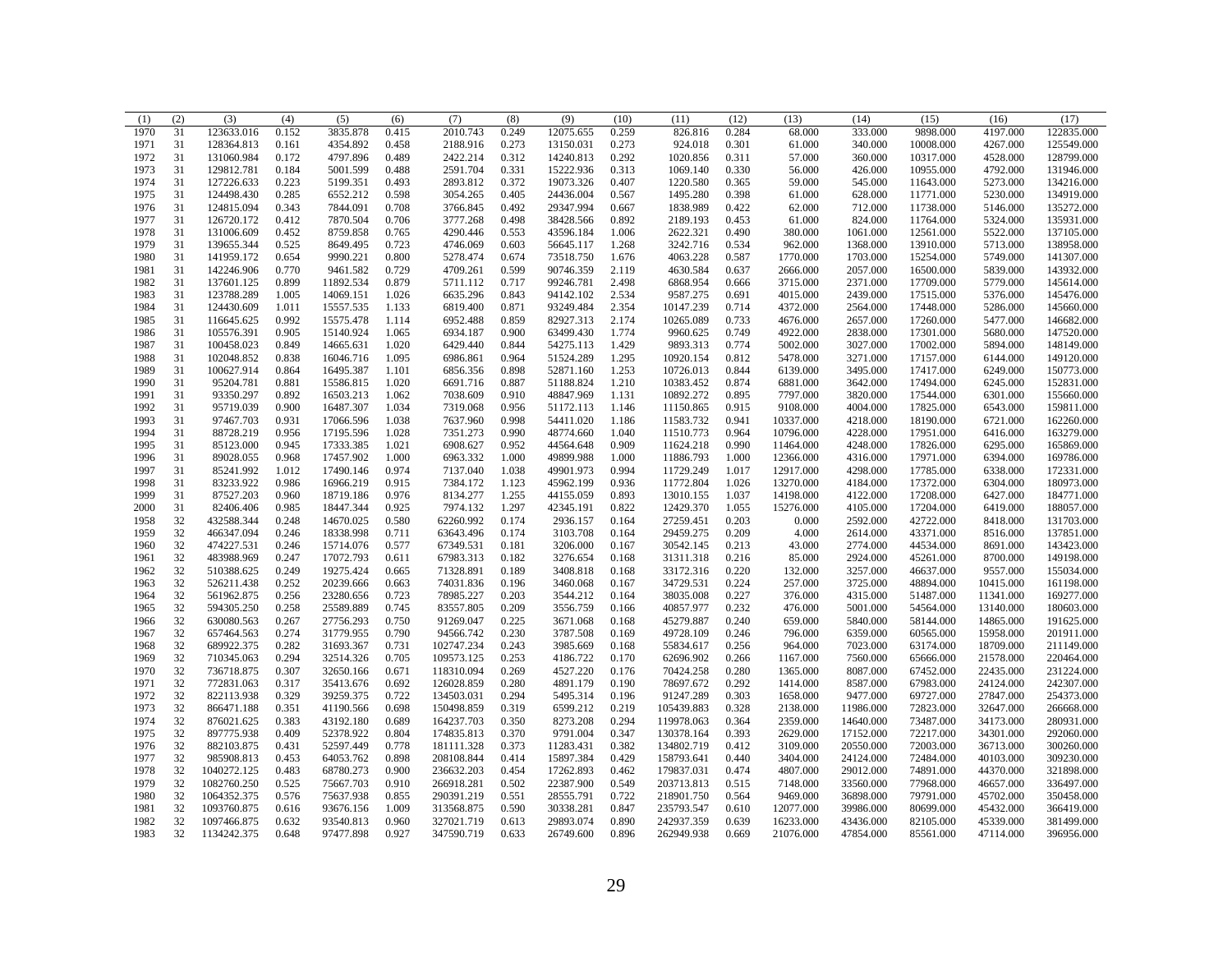| (1)  | (2) | (3)         | (4)   | (5)        | (6)   | (7)        | (8)   | (9)       | (10)  | (11)       | (12)  | (13)       | (14)       | (15)       | (16)       | (17)        |
|------|-----|-------------|-------|------------|-------|------------|-------|-----------|-------|------------|-------|------------|------------|------------|------------|-------------|
| 1984 | 32  | 1225068.375 | 0.663 | 115058.594 | 0.992 | 378166.500 | 0.659 | 30342.887 | 0.917 | 288297.031 | 0.696 | 26521.000  | 52429.000  | 91077.000  | 49925.000  | 418294.000  |
| 1985 | 32  | 1273006.500 | 0.681 | 123894.102 | 0.977 | 405617.063 | 0.692 | 30109.508 | 0.922 | 307381.281 | 0.715 | 30357.000  | 54396.000  | 95534.000  | 51396.000  | 442668.000  |
| 1986 | 32  | 1341123.750 | 0.671 | 126114.633 | 0.931 | 426038.219 | 0.731 | 26254.547 | 0.840 | 321344.000 | 0.735 | 33857.000  | 57257.000  | 101771.000 | 51938.000  | 465023.000  |
| 1987 | 32  | 1397522.250 | 0.701 | 123452.492 | 0.862 | 470611.313 | 0.775 | 27853.773 | 0.838 | 357421.375 | 0.762 | 36849.000  | 58322.000  | 108662.000 | 50306.000  | 486891.000  |
| 1988 | 32  | 1445834.250 | 0.731 | 138403.047 | 0.924 | 503517.094 | 0.805 | 27853.389 | 0.835 | 387205.281 | 0.800 | 40496.000  | 58750.000  | 114350.000 | 49510.000  | 508753.000  |
| 1989 | 32  | 1486659.250 | 0.751 | 149030.547 | 0.947 | 536900.313 | 0.828 | 29434.404 | 0.873 | 401274.906 | 0.831 | 44710.000  | 59142.000  | 118089.000 | 47953.000  | 530375.000  |
| 1990 | 32  | 1503759.500 | 0.785 | 148668.781 | 0.907 | 571696.313 | 0.886 | 32514.330 | 0.927 | 427355.844 | 0.863 | 48044.000  | 58370.000  | 120209.000 | 47921.000  | 551720.000  |
| 1991 | 32  | 1488510.500 | 0.800 | 157443.609 | 0.927 | 569887.188 | 0.893 | 31848.621 | 0.936 | 431533.563 | 0.886 | 51659.000  | 57999.000  | 120560.000 | 50463.000  | 567155.000  |
| 1992 | 32  | 1535963.375 | 0.809 | 161254.484 | 0.907 | 594900.750 | 0.928 | 32631.943 | 0.944 | 453628.625 | 0.906 | 55613.000  | 58878.000  | 119655.000 | 53937.000  | 581729.000  |
| 1993 | 32  | 1594056.875 | 0.825 | 178106.563 | 0.945 | 622890.563 | 0.949 | 33759.004 | 0.948 | 479784.469 | 0.929 | 64006.000  | 61193.000  | 122348.000 | 57486.000  | 596755.000  |
| 1994 | 32  | 1674842.250 | 0.840 | 206849.969 | 1.025 | 653315.438 | 0.958 | 34000.102 | 0.945 | 512504.813 | 0.951 | 73327.000  | 63694.000  | 127930.000 | 61853.000  | 614477.000  |
| 1995 | 32  | 1739841.375 | 0.864 | 213000.359 | 0.976 | 696407.438 | 0.994 | 34169.324 | 0.962 | 558887.063 | 0.981 | 85971.000  | 66610.000  | 134851.000 | 66822.000  | 634467.000  |
| 1996 | 32  | 1784708.625 | 0.877 | 236767.469 | 1.000 | 708107.188 | 1.000 | 37064.238 | 1.000 | 582714.250 | 1.000 | 100635.000 | 69089.000  | 141828.000 | 71788.000  | 656484.000  |
| 1997 | 32  | 1838694.625 | 0.890 | 261455.406 | 1.020 | 731415.063 | 1.006 | 36018.430 | 1.001 | 608151.750 | 1.018 | 120355.000 | 71075.000  | 148587.000 | 75794.000  | 673309.000  |
| 1998 | 32  | 1905565.375 | 0.907 | 278739.938 | 1.001 | 760834.125 | 1.044 | 36494.793 | 0.938 | 652210.375 | 1.029 | 147191.000 | 73102.000  | 156514.000 | 79349.000  | 692517.000  |
| 1999 | 32  | 2025061.000 | 0.909 | 281387.563 | 0.929 | 829774.000 | 1.104 | 40919.328 | 0.958 | 689418.875 | 1.043 | 180924.000 | 74582.000  | 165202.000 | 85024.000  | 706593.000  |
| 2000 | 32  | 2142652.500 | 0.917 | 306848.594 | 0.935 | 880330.813 | 1.157 | 49891.625 | 1.113 | 728644.188 | 1.062 | 219447.000 | 77779.000  | 175922.000 | 89546.000  | 722545.000  |
| 1958 | 33  | 304635.938  | 0.186 | 22937.316  | 0.208 | 14846.619  | 0.109 | 636.294   | 0.147 | 18191.135  | 0.185 | 3780.000   | 16957.000  | 11585.000  | 4408.000   | 300843.000  |
| 1959 | 33  | 315726.031  | 0.190 | 24398.418  | 0.215 | 15828.418  | 0.113 | 631.463   | 0.147 | 19238.252  | 0.190 | 4311.000   | 18088.000  | 12143.000  | 5080.000   | 316995.000  |
| 1960 | 33  | 328727.719  | 0.196 | 25970.053  | 0.221 | 16806.055  | 0.116 | 650.791   | 0.149 | 21079.143  | 0.194 | 4731.000   | 18781.000  | 12119.000  | 5297.000   | 333711.000  |
| 1961 | 33  | 341196.313  | 0.200 | 27233.637  | 0.225 | 18027.520  | 0.120 | 656.983   | 0.150 | 22430.842  | 0.196 | 5277.000   | 19222.000  | 11993.000  | 5247.000   | 352726.000  |
| 1962 | 33  | 348610.469  | 0.205 | 28194.287  | 0.225 | 19350.541  | 0.122 | 643.193   | 0.151 | 23246.846  | 0.200 | 5769.000   | 19309.000  | 11756.000  | 5426.000   | 374831.000  |
| 1963 | 33  | 364702.063  | 0.208 | 29480.371  | 0.227 | 20819.449  | 0.128 | 643.502   | 0.150 | 24904.223  | 0.204 | 5880.000   | 19867.000  | 11521.000  | 5616.000   | 393920.000  |
| 1964 | 33  | 383970.906  | 0.211 | 32375.641  | 0.240 | 21580.818  | 0.129 | 637.498   | 0.148 | 26310.443  | 0.207 | 6286.000   | 21180.000  | 11851.000  | 6962.000   | 417601.000  |
| 1965 | 33  | 406522.469  | 0.215 | 35200.281  | 0.249 | 23354.063  | 0.139 | 639.906   | 0.149 | 28073.793  | 0.212 | 6555.000   | 22611.000  | 12688.000  | 8429.000   | 448552.000  |
| 1966 | 33  | 425976.563  | 0.223 | 38526.414  | 0.259 | 25494.004  | 0.147 | 661.286   | 0.150 | 30400.688  | 0.219 | 6813.000   | 24508.000  | 13659.000  | 10583.000  | 477597.000  |
| 1967 | 33  | 444525.875  | 0.228 | 40722.895  | 0.262 | 27527.621  | 0.155 | 704.393   | 0.151 | 32310.695  | 0.225 | 7091.000   | 26442.000  | 14999.000  | 12632.000  | 502855.000  |
| 1968 | 33  | 466206.563  | 0.240 | 44484.547  | 0.274 | 31202.500  | 0.166 | 830.332   | 0.151 | 35403.449  | 0.236 | 7371.000   | 28452.000  | 16535.000  | 15686.000  | 527148.000  |
| 1969 | 33  | 482044.156  | 0.250 | 47383.352  | 0.279 | 33861.977  | 0.172 | 951.988   | 0.153 | 38380.332  | 0.246 | 8019.000   | 31363.000  | 18890.000  | 17742.000  | 554224.000  |
| 1970 | 33  | 501323.250  | 0.263 | 51527.262  | 0.290 | 37167.211  | 0.186 | 1110.267  | 0.158 | 42263.309  | 0.260 | 8764.000   | 34038.000  | 20832.000  | 19098.000  | 578377.000  |
| 1971 | 33  | 515240.063  | 0.279 | 56674.336  | 0.305 | 40081.055  | 0.194 | 1247.586  | 0.170 | 45620.641  | 0.275 | 9339.000   | 36359.000  | 22689.000  | 20961.000  | 604652.000  |
| 1972 | 33  | 540694.563  | 0.295 | 62026.164  | 0.316 | 44403.004  | 0.209 | 1401.053  | 0.175 | 51461.070  | 0.286 | 9819.000   | 39019.000  | 23779.000  | 24979.000  | 630546.000  |
| 1973 | 33  | 561456.000  | 0.306 | 74373.141  | 0.361 | 38977.188  | 0.174 | 1501.358  | 0.196 | 56735.547  | 0.300 | 10634.000  | 41718.000  | 25714.000  | 29326.000  | 658740.000  |
| 1974 | 33  | 598337.250  | 0.312 | 82656.281  | 0.386 | 38676.160  | 0.169 | 1679.316  | 0.263 | 63726.191  | 0.323 | 11648.000  | 44160.000  | 27770.000  | 33125.000  | 675034.000  |
| 1975 | 33  | 626416.500  | 0.331 | 86706.609  | 0.395 | 48361.555  | 0.210 | 1722.674  | 0.310 | 70539.273  | 0.346 | 12846.000  | 45161.000  | 29389.000  | 36684.000  | 686839.000  |
| 1976 | 33  | 655459.125  | 0.356 | 92114.484  | 0.410 | 59468.598  | 0.252 | 1737.441  | 0.343 | 79865.469  | 0.367 | 13996.000  | 46015.000  | 30969.000  | 39646.000  | 698499.000  |
| 1977 | 33  | 684445.813  | 0.387 | 97757.414  | 0.423 | 73914.641  | 0.298 | 1667.579  | 0.388 | 91304.469  | 0.399 | 14601.000  | 46547.000  | 32441.000  | 42318.000  | 712195.000  |
| 1978 | 33  | 726354.813  | 0.425 | 114970.906 | 0.481 | 84390.320  | 0.317 | 1928.028  | 0.418 | 107346.500 | 0.435 | 15550.000  | 48197.000  | 35370.000  | 46175.000  | 726263.000  |
| 1979 | 33  | 780112.000  | 0.447 | 126378.148 | 0.507 | 96227.516  | 0.346 | 2625.176  | 0.508 | 123299.711 | 0.466 | 17444.000  | 51928.000  | 39041.000  | 49795.000  | 753393.000  |
| 1980 | 33  | 823455.563  | 0.475 | 154183.844 | 0.594 | 91393.430  | 0.321 | 3724.748  | 0.681 | 141528.344 | 0.507 | 19511.000  | 54657.000  | 42705.000  | 54065.000  | 779911.000  |
| 1981 | 33  | 841867.813  | 0.507 | 168564.547 | 0.625 | 98839.391  | 0.335 | 4242.631  | 0.802 | 155521.188 | 0.550 | 21392.000  | 57249.000  | 45643.000  | 58181.000  | 814013.000  |
| 1982 | 33  | 876060.000  | 0.534 | 167680.563 | 0.599 | 114244.531 | 0.384 | 5200.544  | 0.846 | 181044.719 | 0.581 | 23595.000  | 60621.000  | 48918.000  | 61841.000  | 855986.000  |
| 1983 | 33  | 920938.375  | 0.585 | 182644.844 | 0.624 | 161523.234 | 0.535 | 7891.234  | 0.861 | 186487.391 | 0.619 | 26855,000  | 64939.000  | 52935.000  | 67146.000  | 894489.000  |
| 1984 | 33  | 964103.563  | 0.609 | 200752.484 | 0.651 | 173547.156 | 0.529 | 8723.972  | 0.890 | 204268.547 | 0.646 | 31604.000  | 70542.000  | 58212.000  | 74675.000  | 944620.000  |
| 1985 | 33  | 1021451.063 | 0.647 | 230320.297 | 0.707 | 190556.188 | 0.553 | 9130.393  | 0.902 | 231274.688 | 0.677 | 37484.000  | 76366.000  | 64250.000  | 83155.000  | 1008769.000 |
| 1986 | 33  | 1088946.750 | 0.681 | 250003.328 | 0.725 | 214564.344 | 0.601 | 9259.326  | 0.852 | 268135.875 | 0.705 | 43378.000  | 82321.000  | 70985.000  | 92951.000  | 1066378.000 |
| 1987 | 33  | 1141041.875 | 0.717 | 277156.500 | 0.763 | 235308.828 | 0.638 | 9373.555  | 0.844 | 295883.844 | 0.735 | 49581.000  | 86645.000  | 78109.000  | 99334.000  | 1122795.000 |
| 1988 | 33  | 1153073.375 | 0.749 | 292060.125 | 0.767 | 254228.922 | 0.683 | 9398.489  | 0.844 | 308281.688 | 0.770 | 57296.000  | 92315.000  | 85555.000  | 108474.000 | 1178411.000 |
| 1989 | 33  | 1177771.375 | 0.777 | 316309.188 | 0.796 | 264772.094 | 0.699 | 9670.008  | 0.875 | 324219.406 | 0.800 | 66084.000  | 98610.000  | 92815.000  | 115028.000 | 1232794.000 |
| 1990 | 33  | 1208861.625 | 0.812 | 335144.563 | 0.813 | 287651.031 | 0.746 | 10531.867 | 0.915 | 348151.313 | 0.835 | 73198.000  | 101783.000 | 95052.000  | 122663.000 | 1289070.000 |
| 1991 | 33  | 1264303.000 | 0.835 | 369136.875 | 0.871 | 304314.875 | 0.790 | 11149.580 | 0.936 | 370528.063 | 0.863 | 79806.000  | 103247.000 | 93370.000  | 127342.000 | 1325336.000 |
| 1992 | 33  | 1315486.875 | 0.859 | 393701.844 | 0.907 | 327451.063 | 0.866 | 11604.324 | 0.948 | 397270.625 | 0.889 | 85677.000  | 105788.000 | 91311.000  | 129135.000 | 1349833.000 |
| 1993 | 33  | 1337127.875 | 0.905 | 413022.813 | 0.928 | 357390.875 | 0.911 | 11881.262 | 0.957 | 427192.656 | 0.922 | 92155.000  | 110231.000 | 91061.000  | 135569.000 | 1374282.000 |
| 1994 | 33  | 1379506.375 | 0.925 | 435566.281 | 0.948 | 382834.719 | 0.953 | 11821.229 | 0.957 | 445387.219 | 0.944 | 101452.000 | 115309.000 | 92235.000  | 145870.000 | 1395433.000 |
| 1995 | 33  | 1414434.750 | 0.962 | 485060.344 | 1.018 | 386109.500 | 0.954 | 11795.555 | 0.972 | 477427.563 | 0.977 | 112494.000 | 118683.000 | 93539.000  | 154015.000 | 1421163.000 |
| 1996 | 33  | 1470960.500 | 0.985 | 498772.906 | 1.000 | 410658.781 | 1.000 | 12468.743 | 1.000 | 527596.125 | 1.000 | 132023.000 | 122710.000 | 96110.000  | 167002.000 | 1447426.000 |
| 1997 | 33  | 1536148.500 | 1.034 | 571518.563 | 1.083 | 429800.188 | 0.995 | 12782.934 | 1.004 | 573714.250 | 1.033 | 160957.000 | 127644.000 | 100084.000 | 176954.000 | 1486211.000 |
|      |     |             |       |            |       |            |       |           |       |            |       |            |            |            |            |             |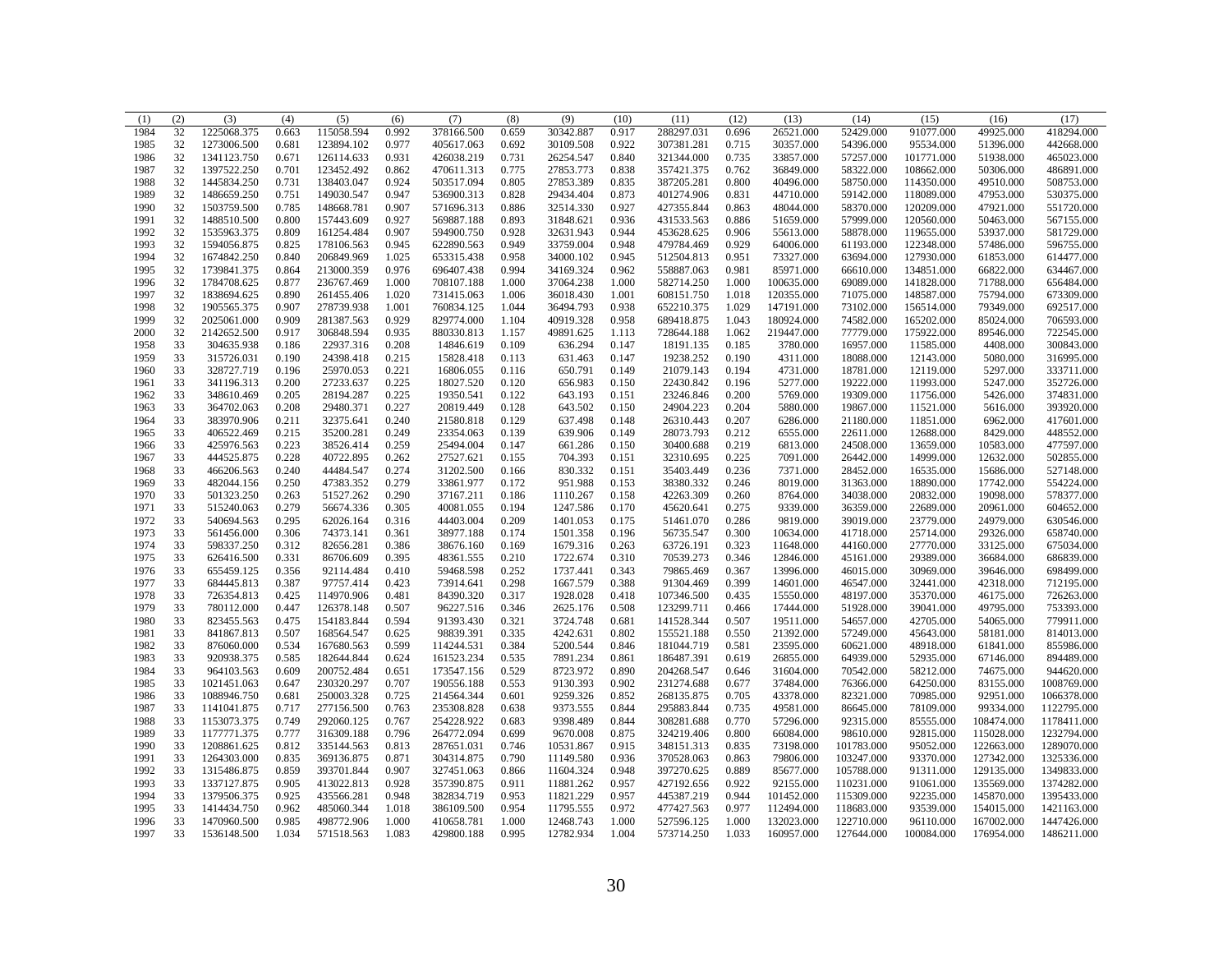| (1)  | (2) | (3)         | (4)   | (5)        | (6)   | (7)         | (8)   | (9)       | (10)  | (11)        | (12)  | (13)       | (14)       | (15)       | (16)       | (17)        |
|------|-----|-------------|-------|------------|-------|-------------|-------|-----------|-------|-------------|-------|------------|------------|------------|------------|-------------|
| 1998 | 33  | 1622524.250 | 1.054 | 600765.563 | 1.063 | 464867.969  | 1.052 | 13670.964 | 0.959 | 630667.438  | 1.053 | 206968.000 | 136166.000 | 106465.000 | 193247.000 | 1522231.000 |
| 1999 | 33  | 1726422.250 | 1.076 | 639962.625 | 1.061 | 511573.719  | 1.117 | 14620.209 | 0.970 | 692078.938  | 1.074 | 264002.000 | 144532.000 | 114482.000 | 217392.000 | 1562014.000 |
| 2000 | 33  | 1846689.500 | 1.088 | 675564.000 | 1.054 | 564475.250  | 1.205 | 16430.803 | 1.072 | 752959.563  | 1.093 | 313630.000 | 151219.000 | 121847.000 | 232393.000 | 1599021.000 |
| 1958 | 34  | 473067.313  | 0.153 | 13963.480  | 0.405 | 33188.352   | 0.111 | 1405.578  | 0.156 | 23898.684   | 0.203 | 707.000    | 11081.000  | 19789.000  | 10309.000  | 85233.000   |
| 1959 | 34  | 498628.844  | 0.159 | 15541.972  | 0.430 | 36619.781   | 0.117 | 1527.815  | 0.157 | 25818.152   | 0.208 | 777.000    | 11765.000  | 20797.000  | 11394.000  | 90413.000   |
| 1960 | 34  | 511767.531  | 0.162 | 15674.313  | 0.411 | 38758.348   | 0.118 | 1633.392  | 0.159 | 26940.174   | 0.212 | 905.000    | 12677.000  | 21514.000  | 12381.000  | 96735.000   |
| 1961 | 34  | 533788.688  | 0.166 | 16397.602  | 0.408 | 42126.988   | 0.124 | 1754.466  | 0.161 | 28296.668   | 0.214 | 1086.000   | 13625.000  | 21893.000  | 13072.000  | 103437.000  |
| 1962 | 34  | 559806.875  | 0.170 | 17555.037  | 0.414 | 45883.934   | 0.130 | 1860.015  | 0.161 | 29726.051   | 0.217 | 1277.000   | 14736.000  | 22297.000  | 14103.000  | 110355.000  |
| 1963 | 34  | 585421.438  | 0.173 | 18655.627  | 0.416 | 49372.566   | 0.137 | 1952.057  | 0.160 | 31483.266   | 0.220 | 1503.000   | 16024.000  | 23511.000  | 14824.000  | 118644.000  |
| 1964 | 34  | 620978.188  | 0.178 | 21633.770  | 0.451 | 52892.691   | 0.141 | 2030.007  | 0.158 | 34282.613   | 0.223 | 1643.000   | 17539.000  | 24178.000  | 16092.000  | 126608.000  |
| 1965 | 34  | 645196.813  | 0.184 | 22561.955  | 0.439 | 57721.188   | 0.148 | 2066.735  | 0.159 | 36644.734   | 0.227 | 1820.000   | 19289.000  | 25604.000  | 18278.000  | 133998.000  |
| 1966 | 34  | 686431.375  | 0.192 | 24795.195  | 0.447 | 64098.699   | 0.156 | 2172.850  | 0.160 | 40491.691   | 0.234 | 2089.000   | 21051.000  | 27620.000  | 21599.000  | 140565.000  |
| 1967 | 34  | 716217.500  | 0.200 | 27132.477  | 0.453 | 68906.289   | 0.163 | 2300.211  | 0.161 | 44934.164   | 0.240 | 2448.000   | 22030.000  | 29956.000  | 25144.000  | 146442.000  |
| 1968 | 34  | 742078.875  | 0.209 | 27199.066  | 0.422 | 76005.945   | 0.174 | 2416.103  | 0.161 | 49292.879   | 0.250 | 2617.000   | 23130.000  | 31944.000  | 30782.000  | 152789.000  |
| 1969 | 34  | 846449.563  | 0.213 | 28076.170  | 0.402 | 90074.492   | 0.196 | 2767.424  | 0.163 | 59258.586   | 0.258 | 3149.000   | 24877.000  | 35287.000  | 35107.000  | 160466.000  |
| 1970 | 34  | 874174.125  | 0.227 | 29666.674  | 0.395 | 100060.047  | 0.217 | 3021.219  | 0.169 | 65917.414   | 0.271 | 3668.000   | 26508.000  | 38145.000  | 36757.000  | 167901.000  |
| 1971 | 34  | 897825.375  | 0.238 | 29795.018  | 0.371 | 108199.023  | 0.228 | 3246.593  | 0.181 | 72447.625   | 0.284 | 4163.000   | 28832.000  | 41038.000  | 37819.000  | 174494.000  |
| 1972 | 34  | 1080078.750 | 0.237 | 36329.754  | 0.419 | 124976.047  | 0.256 | 3985.873  | 0.187 | 90999.609   | 0.292 | 4704.000   | 31643.000  | 45118.000  | 40511.000  | 182089.000  |
| 1973 | 34  | 1133829.375 | 0.254 | 41022.336  | 0.436 | 135157.625  | 0.262 | 4874.725  | 0.211 | 106644.320  | 0.308 | 5224.000   | 35138.000  | 50854.000  | 44442.000  | 191024.000  |
| 1974 | 34  | 1144027.000 | 0.273 | 39833.188  | 0.397 | 143149.422  | 0.273 | 6158.422  | 0.288 | 123428.961  | 0.341 | 5277.000   | 37932.000  | 54900.000  | 45687.000  | 199555.000  |
| 1975 | 34  | 1146132.500 | 0.302 | 44583.305  | 0.431 | 155138.234  | 0.287 | 7293.187  | 0.341 | 138847.781  | 0.373 | 5334.000   | 38985.000  | 56272.000  | 44701.000  | 203425.000  |
| 1976 | 34  | 1179752.375 | 0.330 | 52585.801  | 0.497 | 168948.719  | 0.301 | 8796.136  | 0.377 | 158447.203  | 0.395 | 5616.000   | 40570.000  | 59267.000  | 45987.000  | 207702.000  |
| 1977 | 34  | 1232406.375 | 0.353 | 59207.137  | 0.536 | 184756.609  | 0.313 | 11075.020 | 0.426 | 180289.859  | 0.423 | 6345.000   | 43189.000  | 65099.000  | 49695.000  | 211670.000  |
| 1978 | 34  | 1311223.000 | 0.378 | 65966.023  | 0.559 | 217502.391  | 0.349 | 11682.063 | 0.459 | 200742.438  | 0.455 | 7605.000   | 47032.000  | 70460.000  | 54438.000  | 216706.000  |
| 1979 | 34  | 1374916.250 | 0.412 | 71446.844  | 0.566 | 255742.344  | 0.385 | 15232.047 | 0.556 | 224421.891  | 0.493 | 9286.000   | 49552.000  | 73090.000  | 55898.000  | 224001.000  |
| 1980 | 34  | 1388817.750 | 0.453 | 77037.938  | 0.580 | 288695.281  | 0.420 | 20059.426 | 0.747 | 243042.344  | 0.542 | 11130.000  | 51250.000  | 72644.000  | 54787.000  | 232999.000  |
| 1981 | 34  | 1418757.750 | 0.498 | 82223.938  | 0.595 | 333238.156  | 0.464 | 21688.100 | 0.879 | 269601.063  | 0.591 | 12621.000  | 52229.000  | 69763.000  | 53620.000  | 243364.000  |
| 1982 | 34  | 1403855.625 | 0.544 | 92117.289  | 0.636 | 361940.594  | 0.480 | 21844.549 | 0.916 | 287219.438  | 0.625 | 14944.000  | 53058.000  | 66307.000  | 52440.000  | 253853.000  |
| 1983 | 34  | 1474428.250 | 0.580 | 114078.188 | 0.743 | 440767.344  | 0.562 | 17224.707 | 0.917 | 283201.813  | 0.656 | 17954.000  | 54750.000  | 63888.000  | 53796.000  | 264614.000  |
| 1984 | 34  | 1567271.875 | 0.615 | 132535.984 | 0.802 | 494280.500  | 0.588 | 19705.594 | 0.933 | 317504.000  | 0.684 | 21685.000  | 57114.000  | 62598.000  | 56139.000  | 278387.000  |
| 1985 | 34  | 1640204.750 | 0.643 | 147227.625 | 0.824 | 543123.313  | 0.627 | 20029.104 | 0.934 | 344470.438  | 0.708 | 25518.000  | 58412.000  | 61698.000  | 58957.000  | 293381.000  |
| 1986 | 34  | 1707606.000 | 0.667 | 160029.578 | 0.830 | 587732.938  | 0.653 | 17682.320 | 0.838 | 373827.938  | 0.729 | 30376.000  | 60645.000  | 61791.000  | 61348.000  | 306759.000  |
| 1987 | 34  | 1792656.625 | 0.704 | 173092.625 | 0.832 | 651469.500  | 0.676 | 18524.148 | 0.836 | 418436.781  | 0.757 | 35752.000  | 63452.000  | 62372.000  | 61622.000  | 319291.000  |
| 1988 | 34  | 1925459.375 | 0.746 | 209568.984 | 0.945 | 727659.688  | 0.727 | 19229.102 | 0.831 | 479884.313  | 0.794 | 40211.000  | 67369.000  | 63887.000  | 64058.000  | 331246.000  |
| 1989 | 34  | 2029075.500 | 0.777 | 223659.719 | 0.955 | 808838.500  | 0.755 | 20898.199 | 0.871 | 523290.750  | 0.825 | 44373.000  | 72153.000  | 65874.000  | 63950.000  | 342694.000  |
| 1990 | 34  | 2108153.250 | 0.819 | 242786.438 | 0.990 | 884903.375  | 0.792 | 23939.594 | 0.931 | 574315.188  | 0.858 | 46306.000  | 76215.000  | 66889.000  | 65512.000  | 354923.000  |
| 1991 | 34  | 2102365.500 | 0.853 | 253710.672 | 0.992 | 921149.313  | 0.819 | 23701.416 | 0.934 | 595221.438  | 0.885 | 47551.000  | 80883.000  | 67256.000  | 74232.000  | 363609.000  |
| 1992 | 34  | 2185069.250 | 0.890 | 266884.906 | 0.997 | 1002855.250 | 0.894 | 25454.332 | 0.939 | 649150.563  | 0.908 | 49054.000  | 86926.000  | 68227.000  | 82404.000  | 369705.000  |
| 1993 | 34  | 2249333.000 | 0.909 | 258606.344 | 0.916 | 1069465.750 | 0.911 | 26318.945 | 0.941 | 690930.313  | 0.932 | 51421.000  | 93146.000  | 70022.000  | 89667.000  | 378327.000  |
| 1994 | 34  | 2330417.000 | 0.940 | 289399.438 | 0.972 | 1135282.125 | 0.945 | 26416.236 | 0.937 | 739431.250  | 0.954 | 54161.000  | 98658.000  | 72162.000  | 100064.000 | 386736.000  |
| 1995 | 34  | 2450562.750 | 0.966 | 295444.281 | 0.940 | 1226554.750 | 0.969 | 26990.768 | 0.954 | 818085.750  | 0.984 | 59895.000  | 103791.000 | 74752.000  | 107748.000 | 396907.000  |
| 1996 | 34  | 2576419.000 | 0.995 | 332562.063 | 1.000 | 1305772.250 | 1.000 | 30991.398 | 1.000 | 893934.375  | 1.000 | 68166.000  | 108879.000 | 77755.000  | 113907.000 | 412818.000  |
| 1997 | 34  | 2698838.750 | 1.021 | 351176.281 | 0.984 | 1410970.625 | 1.029 | 30656.176 | 1.000 | 961603.500  | 1.019 | 85629.000  | 115465.000 | 82430.000  | 119532.000 | 432068.000  |
| 1998 | 34  | 2863035.500 | 1.046 | 364905.938 | 0.934 | 1534471.875 | 1.054 | 31203.217 | 0.923 | 1064576.125 | 1.031 | 112335.000 | 122963.000 | 88367.000  | 127423.000 | 455200.000  |
| 1999 | 34  | 2997617.750 | 1.073 | 412149.000 | 0.943 | 1632956.375 | 1.105 | 35652.492 | 0.950 | 1136015.000 | 1.045 | 152177.000 | 131387.000 | 96280.000  | 140179.000 | 478383.000  |
| 2000 | 34  | 3127908.000 | 1.105 | 437052.969 | 0.891 | 1760289.500 | 1.145 | 45270.703 | 1.142 | 1212656.375 | 1.063 | 189074.000 | 140517.000 | 104512.000 | 151427.000 | 503578.000  |
| 1958 | 35  | 58061.977   | 0.158 | 1854.785   | 0.154 | 2924.422    | 0.094 | 231.481   | 0.174 | 4155.348    | 0.205 | 108.136    | 1694.848   | 3026.743   | 1576.770   | 273882.148  |
| 1959 | 35  | 61805.320   | 0.187 | 3463.585   | 0.281 | 3175.912    | 0.099 | 267.181   | 0.175 | 4627.867    | 0.206 | 118.151    | 1788.989   | 3162.398   | 1732.575   | 287338.655  |
| 1960 | 35  | 63263.949   | 0.169 | 2101.023   | 0.166 | 3506.989    | 0.106 | 293.711   | 0.179 | 4803.546    | 0.206 | 142.109    | 1990.624   | 3378.266   | 1944.144   | 300536.166  |
| 1961 | 35  | 64417.715   | 0.173 | 2113.173   | 0.161 | 3769.937    | 0.110 | 319.046   | 0.182 | 4940.524    | 0.208 | 177.373    | 2225.325   | 3575.709   | 2135.005   | 315524.125  |
| 1962 | 35  | 68657.430   | 0.176 | 2480.875   | 0.179 | 4113.037    | 0.118 | 348.629   | 0.182 | 5142.325    | 0.211 | 204.379    | 2358.443   | 3568.553   | 2257.133   | 331829.583  |
| 1963 | 35  | 71104.164   | 0.182 | 2852.289   | 0.197 | 4365.148    | 0.124 | 380.296   | 0.181 | 5333.987    | 0.211 | 237.540    | 2532.500   | 3715.777   | 2342.847   | 348225.127  |
| 1964 | 35  | 73494.445   | 0.196 | 3580.614   | 0.237 | 4826.461    | 0.134 | 412.639   | 0.179 | 5557.173    | 0.213 | 250.702    | 2676.243   | 3689.275   | 2455.448   | 368415.518  |
| 1965 | 35  | 76338.555   | 0.205 | 4166.106   | 0.263 | 5309.949    | 0.145 | 445.391   | 0.180 | 5760.838    | 0.219 | 259.086    | 2745.885   | 3644.856   | 2601.964   | 389484.242  |
| 1966 | 35  | 79868.148   | 0.212 | 4539.312   | 0.270 | 5972.620    | 0.153 | 480.394   | 0.181 | 5964.800    | 0.227 | 279.863    | 2820.196   | 3700.242   | 2893.611   | 409426.898  |
| 1967 | 35  | 84286.719   | 0.219 | 5161.763   | 0.292 | 6590.336    | 0.164 | 527.044   | 0.182 | 6177.713    | 0.232 | 314.689    | 2831.941   | 3850.823   | 3232.244   | 430957.309  |
| 1968 | 35  | 87340.031   | 0.210 | 4027.952   | 0.217 | 7293.406    | 0.176 | 583.444   | 0.181 | 6465.635    | 0.242 | 324.523    | 2868.250   | 3961.236   | 3817.141   | 455043.894  |
|      |     |             |       |            |       |             |       |           |       |             |       |            |            |            |            |             |